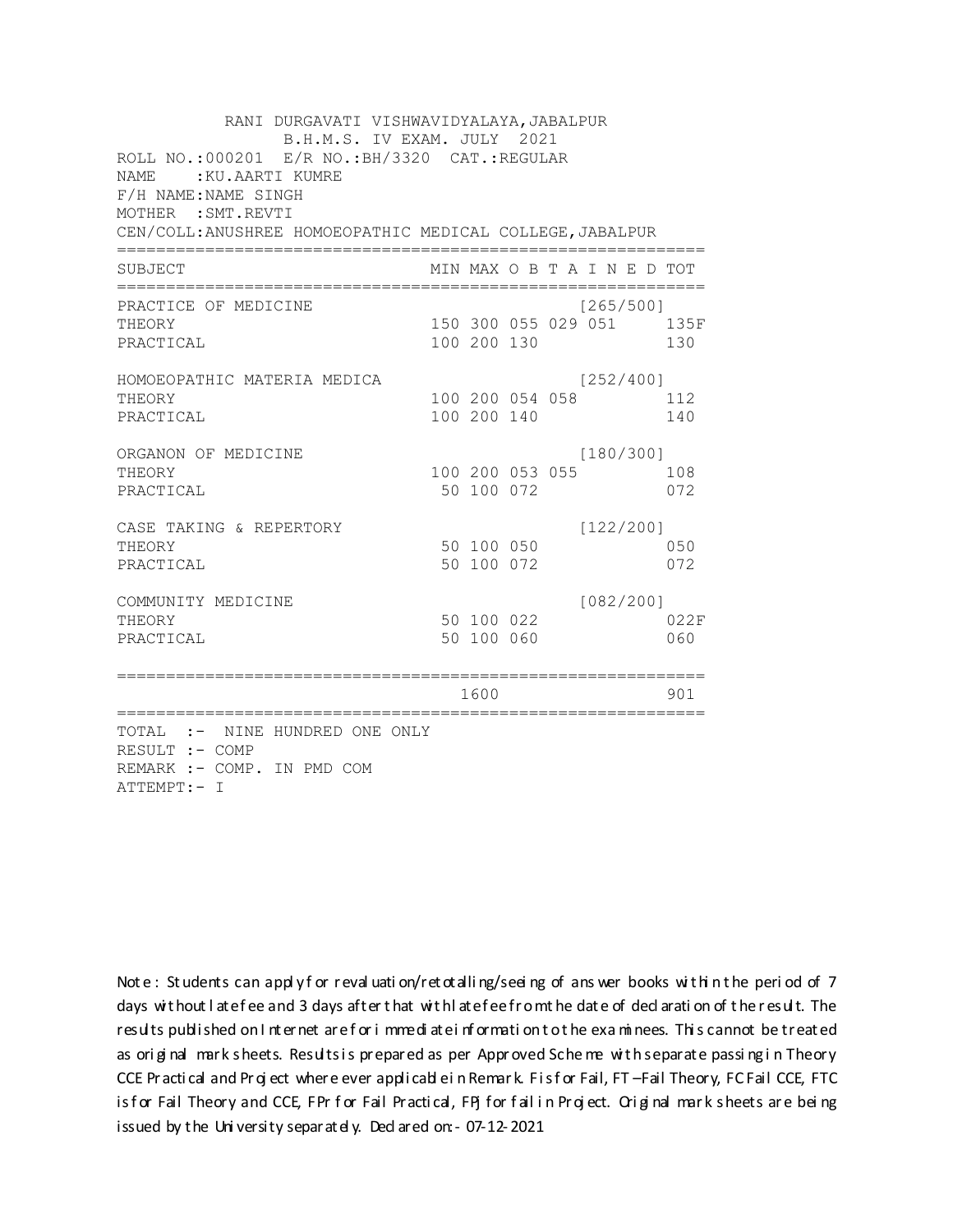| RANI DURGAVATI VISHWAVIDYALAYA, JABALPUR                  |                 |  |           |                             |
|-----------------------------------------------------------|-----------------|--|-----------|-----------------------------|
| B.H.M.S. IV EXAM. JULY 2021                               |                 |  |           |                             |
| ROLL NO.:000202 E/R NO.: BH/3321 CAT.: REGULAR            |                 |  |           |                             |
| <b>NAME</b><br>: ABHISHEK LOKHANDE                        |                 |  |           |                             |
| F/H NAME: SHIVDAYAL LOKHANDE                              |                 |  |           |                             |
| MOTHER : SMT. GOURA LOKHANDE                              |                 |  |           |                             |
| CEN/COLL: ANUSHREE HOMOEOPATHIC MEDICAL COLLEGE, JABALPUR |                 |  |           |                             |
| SUBJECT                                                   |                 |  |           | MIN MAX O B T A I N E D TOT |
| PRACTICE OF MEDICINE                                      |                 |  | [331/500] |                             |
| THEORY                                                    |                 |  |           | 150 300 065 066 050 181     |
| PRACTICAL                                                 | 100 200 150     |  |           | 150                         |
| HOMOEOPATHIC MATERIA MEDICA                               |                 |  | [258/400] |                             |
| THEORY                                                    | 100 200 057 060 |  |           | 117                         |
| PRACTICAL                                                 | 100 200 141     |  |           | 141                         |
| ORGANON OF MEDICINE                                       |                 |  | [190/300] |                             |
| THEORY                                                    | 100 200 057 057 |  |           | 114                         |
| PRACTICAL                                                 | 50 100 076      |  |           | 076                         |
| CASE TAKING & REPERTORY                                   |                 |  | [125/200] |                             |
| THEORY                                                    | 50 100 050      |  |           | 050                         |
| PRACTICAL                                                 | 50 100 075      |  |           | 075                         |
| COMMUNITY MEDICINE                                        |                 |  | [112/200] |                             |
| THEORY                                                    | 50 100 052      |  |           | 052                         |
| PRACTICAL                                                 | 50 100 060      |  |           | 060                         |
|                                                           |                 |  |           |                             |
|                                                           | 1600            |  |           | 1016                        |
| TOTAL :- ONE THOUSAND SIXTEEN ONLY<br>RESULT :- PASS      |                 |  |           |                             |

ATTEMPT:- I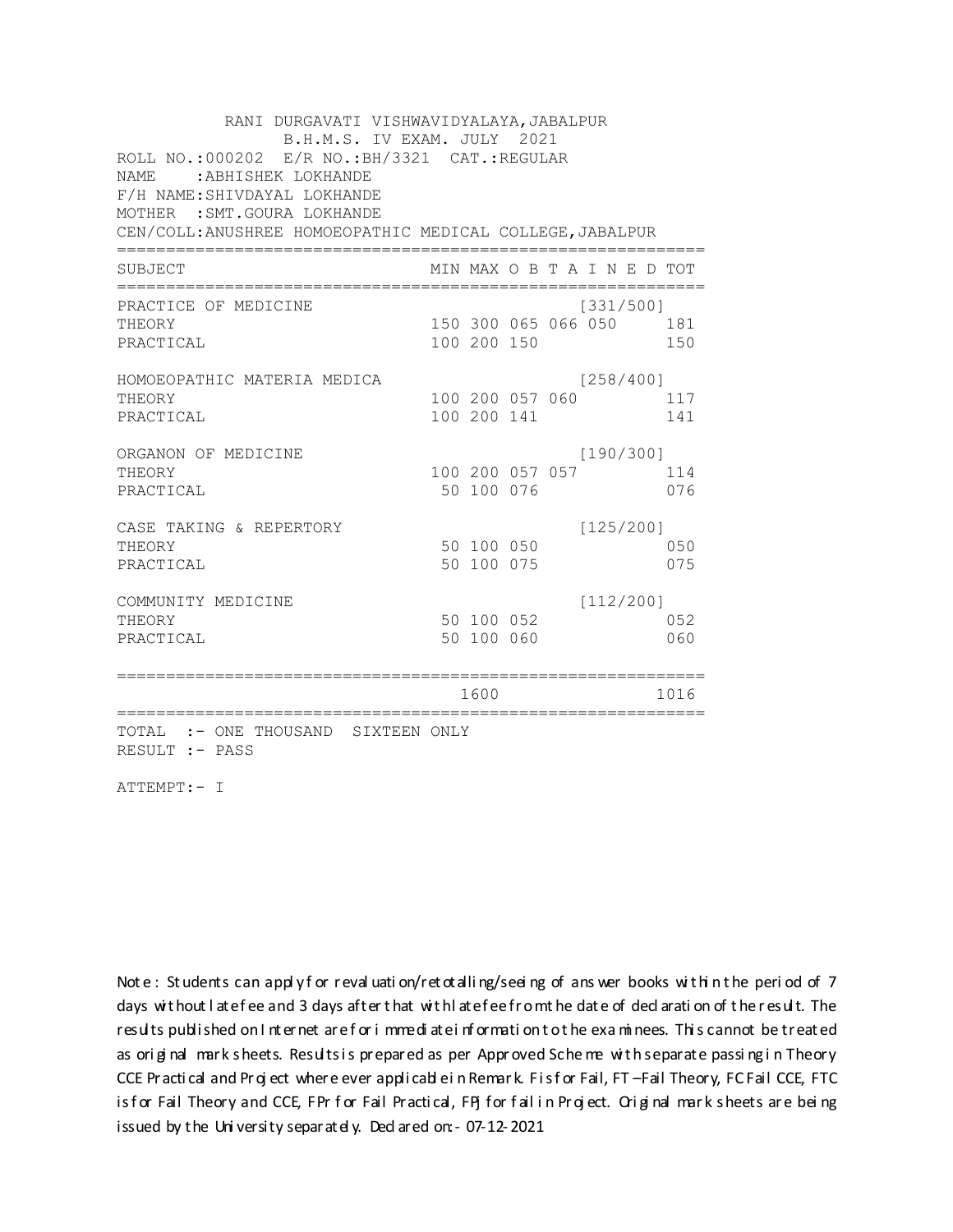| RANI DURGAVATI VISHWAVIDYALAYA, JABALPUR<br>B.H.M.S. IV EXAM. JULY 2021<br>ROLL NO.:000203 E/R NO.: BG/33997 CAT.: REGULAR<br><b>NAME</b><br>:KU.AKANKSHA SINGH<br>F/H NAME: YASHWANT SINGH<br>MOTHER : SMT. BINDU DEVI<br>CEN/COLL: ANUSHREE HOMOEOPATHIC MEDICAL COLLEGE, JABALPUR |                                |  |                                  |             |
|--------------------------------------------------------------------------------------------------------------------------------------------------------------------------------------------------------------------------------------------------------------------------------------|--------------------------------|--|----------------------------------|-------------|
| SUBJECT                                                                                                                                                                                                                                                                              |                                |  | MIN MAX O B T A I N E D TOT      |             |
| PRACTICE OF MEDICINE<br>THEORY<br>PRACTICAL                                                                                                                                                                                                                                          | 100 200 140                    |  | [297/500]<br>150 300 054 053 050 | 157<br>140  |
| HOMOEOPATHIC MATERIA MEDICA<br>THEORY<br>PRACTICAL                                                                                                                                                                                                                                   | 100 200 056 054<br>100 200 125 |  | [235/400]                        | 110<br>125  |
| ORGANON OF MEDICINE<br>THEORY<br>PRACTICAL                                                                                                                                                                                                                                           | 100 200 050 052<br>50 100 064  |  | [166/300]                        | 102<br>064  |
| CASE TAKING & REPERTORY<br>THEORY<br>PRACTICAL                                                                                                                                                                                                                                       | 50 100 025<br>50 100 068       |  | [093/200]                        | 025F<br>068 |
| COMMUNITY MEDICINE<br>THEORY<br>PRACTICAL                                                                                                                                                                                                                                            | 50 100 019<br>50 100 065       |  | [084/200]                        | 019F<br>065 |
|                                                                                                                                                                                                                                                                                      | 1600                           |  |                                  | 875         |
| TOTAL :- EIGHT HUNDRED SEVENTY FIVE ONLY<br>RESULT :- COMP<br>REMARK :- COMP. IN REP COM<br>ATTEMPT:- I                                                                                                                                                                              |                                |  |                                  |             |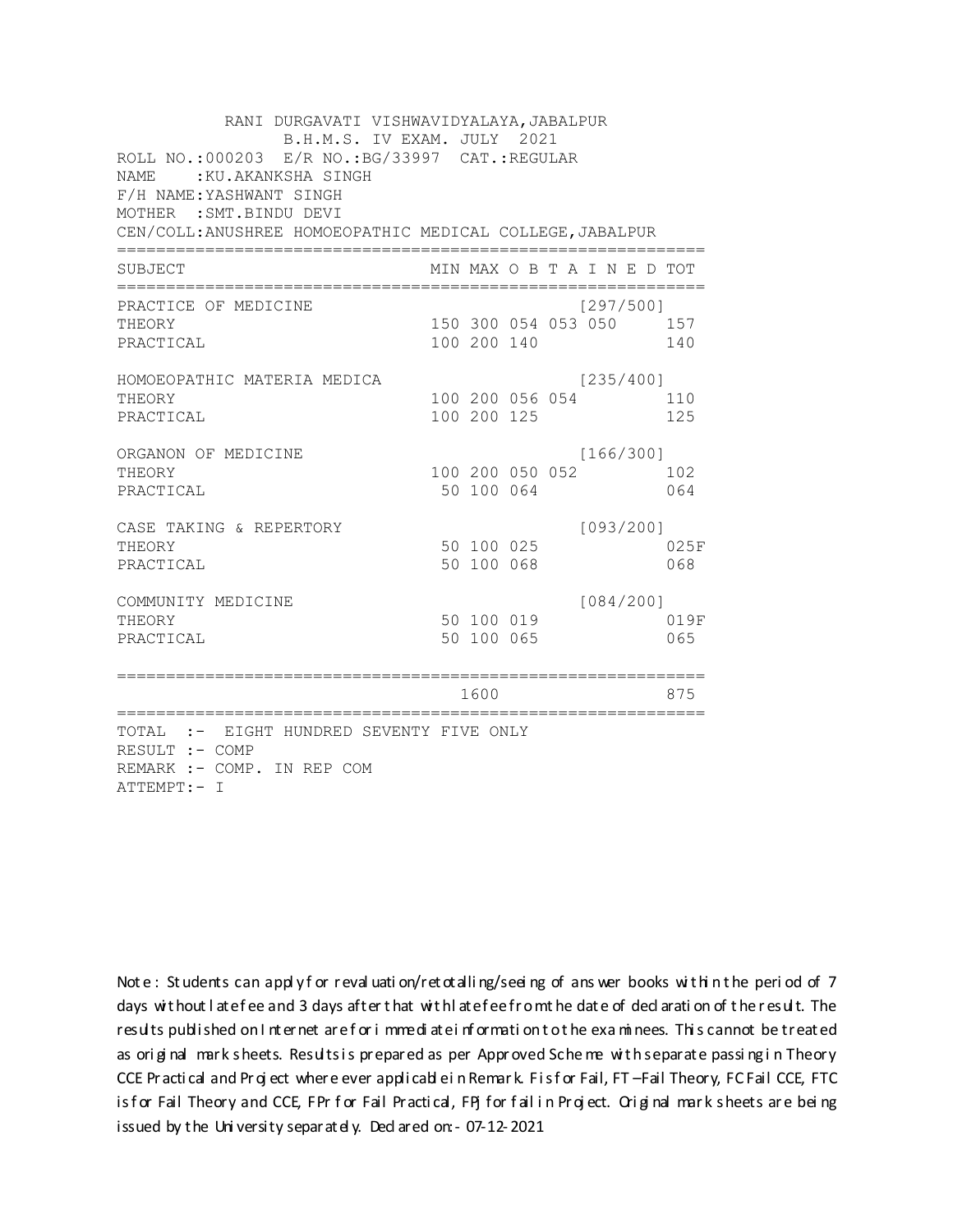RANI DURGAVATI VISHWAVIDYALAYA, JABALPUR B.H.M.S. IV EXAM. JULY 2021 ROLL NO.:000204 E/R NO.: BH/3324 CAT.: REGULAR NAME: AKSHAY F/H NAME: DEVENDRA MOTHER : SMT. MAYA BAI CEN/COLL: ANUSHREE HOMOEOPATHIC MEDICAL COLLEGE, JABALPUR MIN MAX O B T A I N E D TOT SUBJECT PRACTICE OF MEDICINE  $[330/500]$ THEORY 150 300 074 061 050 185 PRACTICAL 100 200 145 145 HOMOEOPATHIC MATERIA MEDICA  $[243/400]$ 100 200 056 052 108 THEORY PRACTICAL 100 200 135 135 ORGANON OF MEDICINE  $[168/300]$ THEORY 100 200 053 053 106 PRACTICAL 50 100 062 062 CASE TAKING & REPERTORY  $[124/200]$ 50 100 050 THEORY 050 50 100 074 PRACTICAL 074  $[128/200]$ COMMUNITY MEDICINE 50 100 063 063 THEORY PRACTICAL 50 100 065 065 1600 1600 993 TOTAL :- NINE HUNDRED NINETY THREE ONLY RESULT :- PASS

ATTEMPT:- I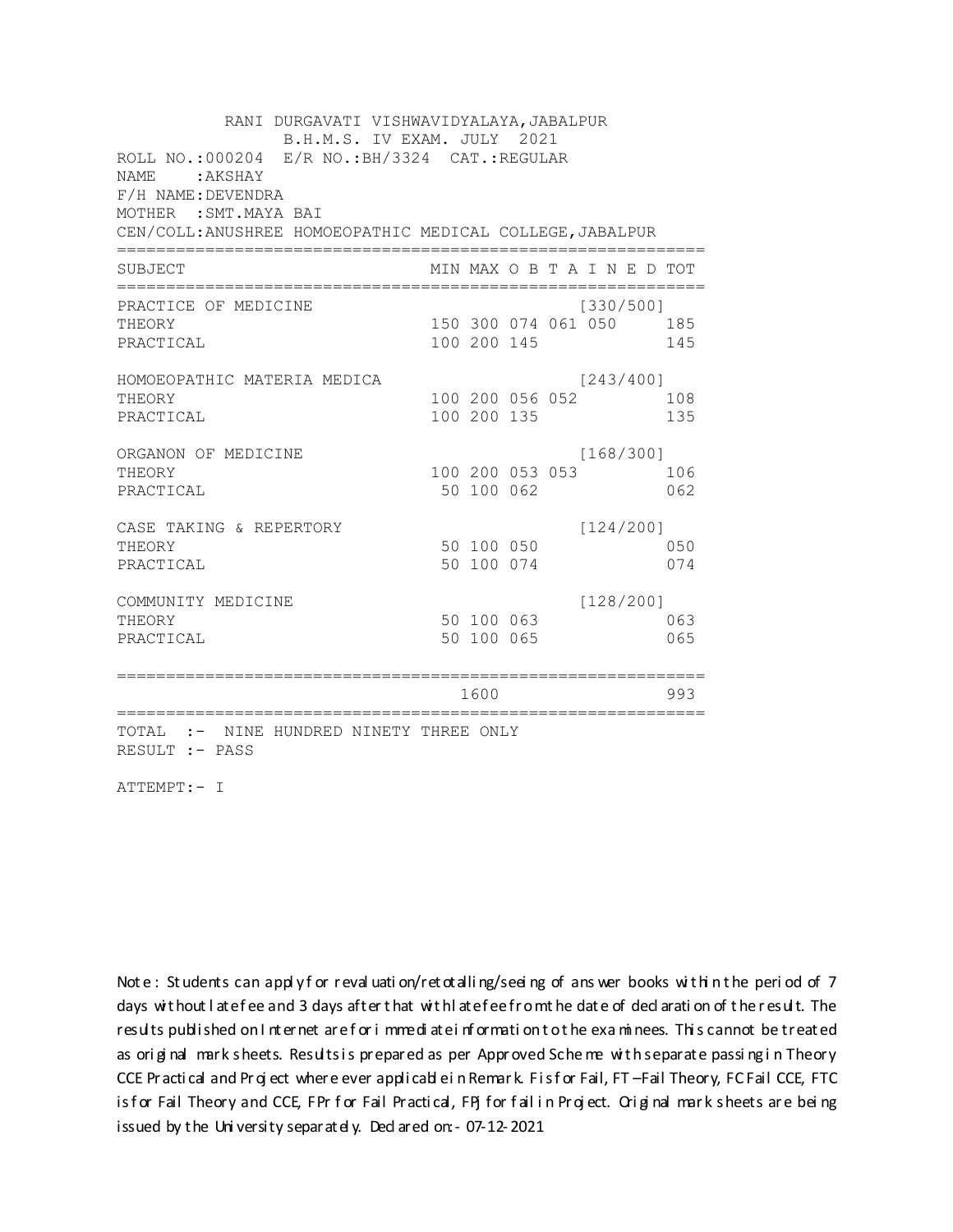| RANI DURGAVATI VISHWAVIDYALAYA, JABALPUR<br>B.H.M.S. IV EXAM. JULY 2021 |  |             |                 |  |                             |  |      |  |  |  |
|-------------------------------------------------------------------------|--|-------------|-----------------|--|-----------------------------|--|------|--|--|--|
| ROLL NO.:000205 E/R NO.: BG/34028 CAT.: REGULAR                         |  |             |                 |  |                             |  |      |  |  |  |
| NAME.<br>: KU. FARHEEN TABASSUM                                         |  |             |                 |  |                             |  |      |  |  |  |
| F/H NAME: KHALIOUE UR RAHMAN ANSARI                                     |  |             |                 |  |                             |  |      |  |  |  |
| MOTHER : SMT. SAJDA TASNEEM                                             |  |             |                 |  |                             |  |      |  |  |  |
| CEN/COLL: ANUSHREE HOMOEOPATHIC MEDICAL COLLEGE, JABALPUR               |  |             |                 |  |                             |  |      |  |  |  |
| SUBJECT                                                                 |  |             |                 |  | MIN MAX O B T A I N E D TOT |  |      |  |  |  |
| PRACTICE OF MEDICINE                                                    |  |             |                 |  | [349/500]                   |  |      |  |  |  |
| THEORY                                                                  |  |             |                 |  | 150 300 081 072 056 209     |  |      |  |  |  |
| PRACTICAL                                                               |  | 100 200 140 |                 |  |                             |  | 140  |  |  |  |
| HOMOEOPATHIC MATERIA MEDICA                                             |  |             |                 |  | [276/400]                   |  |      |  |  |  |
| THEORY                                                                  |  |             | 100 200 060 073 |  |                             |  | 133  |  |  |  |
| PRACTICAL                                                               |  | 100 200 143 |                 |  |                             |  | 143  |  |  |  |
| ORGANON OF MEDICINE                                                     |  |             |                 |  | [190/300]                   |  |      |  |  |  |
| THEORY                                                                  |  |             | 100 200 057 058 |  |                             |  | 115  |  |  |  |
| PRACTICAL                                                               |  | 50 100 075  |                 |  |                             |  | 075  |  |  |  |
| CASE TAKING & REPERTORY                                                 |  |             |                 |  | [127/200]                   |  |      |  |  |  |
| THEORY                                                                  |  | 50 100 053  |                 |  |                             |  | 053  |  |  |  |
| PRACTICAL                                                               |  | 50 100 074  |                 |  |                             |  | 074  |  |  |  |
| COMMUNITY MEDICINE                                                      |  |             |                 |  | [111/200]                   |  |      |  |  |  |
| THEORY                                                                  |  | 50 100 051  |                 |  |                             |  | 051  |  |  |  |
| PRACTICAL                                                               |  | 50 100 060  |                 |  |                             |  | 060  |  |  |  |
|                                                                         |  | 1600        |                 |  |                             |  | 1053 |  |  |  |
|                                                                         |  |             |                 |  |                             |  |      |  |  |  |
| TOTAL :- ONE THOUSAND FIFTY THREE ONLY<br>RESULT :- PASS                |  |             |                 |  |                             |  |      |  |  |  |

ATTEMPT:- I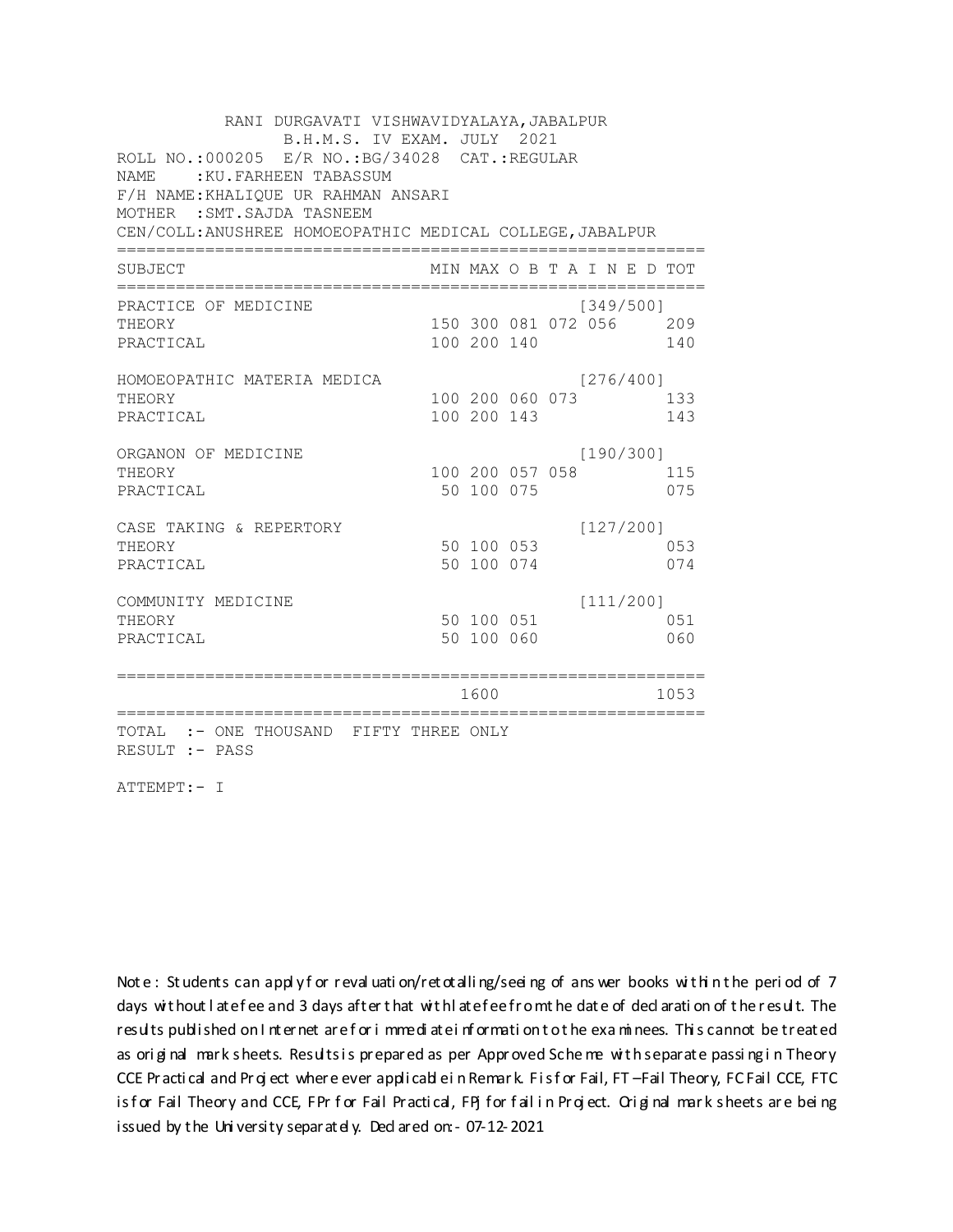| RANI DURGAVATI VISHWAVIDYALAYA, JABALPUR<br>B.H.M.S. IV EXAM. JULY 2021                                                             |  |                                |  |  |           |                                |  |  |  |  |
|-------------------------------------------------------------------------------------------------------------------------------------|--|--------------------------------|--|--|-----------|--------------------------------|--|--|--|--|
| ROLL NO.: 000206 E/R NO.: BH/3339 CAT.: REGULAR<br><b>NAME</b><br>:HEMANT SEN<br>F/H NAME: TULSIRAM SEN<br>MOTHER : SMT. NAMITA SEN |  |                                |  |  |           |                                |  |  |  |  |
| CEN/COLL: ANUSHREE HOMOEOPATHIC MEDICAL COLLEGE, JABALPUR<br>======================================                                 |  |                                |  |  |           |                                |  |  |  |  |
| SUBJECT                                                                                                                             |  |                                |  |  |           | MIN MAX O B T A I N E D TOT    |  |  |  |  |
| PRACTICE OF MEDICINE<br>THEORY<br>PRACTICAL                                                                                         |  | 100 200 160                    |  |  | [375/500] | 150 300 083 072 060 215<br>160 |  |  |  |  |
| HOMOEOPATHIC MATERIA MEDICA<br>THEORY<br>PRACTICAL                                                                                  |  | 100 200 073 067<br>100 200 153 |  |  | [293/400] | 140<br>153                     |  |  |  |  |
| ORGANON OF MEDICINE<br>THEORY<br>PRACTICAL                                                                                          |  | 100 200 068 064<br>50 100 078  |  |  | [210/300] | 132<br>078                     |  |  |  |  |
| CASE TAKING & REPERTORY<br>THEORY<br>PRACTICAL                                                                                      |  | 50 100 054<br>50 100 078       |  |  | [132/200] | 054<br>078                     |  |  |  |  |
| COMMUNITY MEDICINE<br>THEORY<br>PRACTICAL                                                                                           |  | 50 100 076<br>50 100 063       |  |  | [139/200] | 076<br>063                     |  |  |  |  |
| =================                                                                                                                   |  | 1600                           |  |  |           | 1149                           |  |  |  |  |
| TOTAL :- ONE THOUSAND ONE HUNDRED FORTY NINE ONLY<br>RESULT :- PASS<br>REMARK :- DIST. IN COM<br>ATTEMPT:- I                        |  |                                |  |  |           |                                |  |  |  |  |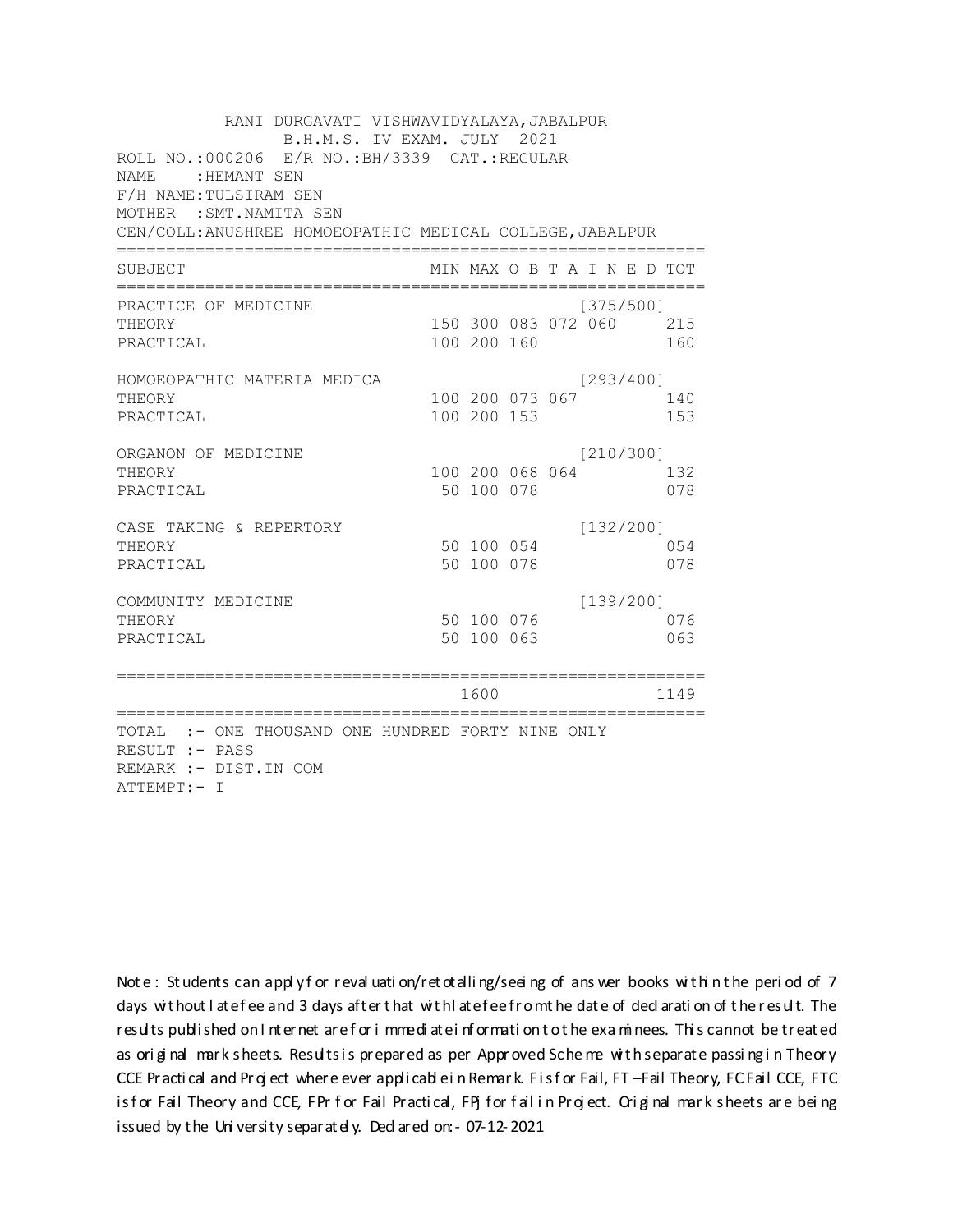| RANI DURGAVATI VISHWAVIDYALAYA, JABALPUR<br>B.H.M.S. IV EXAM. JULY 2021<br>ROLL NO.:000207 E/R NO.: BF/34383 CAT.: REGULAR<br><b>NAME</b><br>:KU.VANDNA KACHHI<br>F/H NAME: RAMLOCHAN |                          |                 |           |  |                                 |
|---------------------------------------------------------------------------------------------------------------------------------------------------------------------------------------|--------------------------|-----------------|-----------|--|---------------------------------|
| MOTHER : SMT. CHANDRAVATI                                                                                                                                                             |                          |                 |           |  |                                 |
| CEN/COLL: ANUSHREE HOMOEOPATHIC MEDICAL COLLEGE, JABALPUR<br>======================================                                                                                   |                          |                 |           |  |                                 |
| SUBJECT                                                                                                                                                                               |                          |                 |           |  | MIN MAX O B T A I N E D TOT     |
| PRACTICE OF MEDICINE<br>THEORY<br>PRACTICAL                                                                                                                                           |                          | 100 200 140     | [258/500] |  | 150 300 028 040 050 118F<br>140 |
| HOMOEOPATHIC MATERIA MEDICA<br>THEORY<br>PRACTICAL                                                                                                                                    | 100 200 142              | 100 200 054 051 | [247/400] |  | 105<br>142                      |
| ORGANON OF MEDICINE<br>THEORY<br>PRACTICAL                                                                                                                                            | 50 100 068               | 100 200 050 052 | [170/300] |  | 102<br>068                      |
| CASE TAKING & REPERTORY<br>THEORY<br>PRACTICAL                                                                                                                                        | 50 100 050<br>50 100 068 |                 | [118/200] |  | 050<br>068                      |
| COMMUNITY MEDICINE<br>THEORY<br>PRACTICAL                                                                                                                                             | 50 100 061               | 50 100 021      | [082/200] |  | 021F<br>061                     |
|                                                                                                                                                                                       | 1600                     |                 |           |  | 875                             |
| TOTAL :- EIGHT HUNDRED SEVENTY FIVE ONLY<br>RESULT :- COMP<br>REMARK :- COMP. IN PMD COM<br>ATTEMPT:- I                                                                               |                          |                 |           |  |                                 |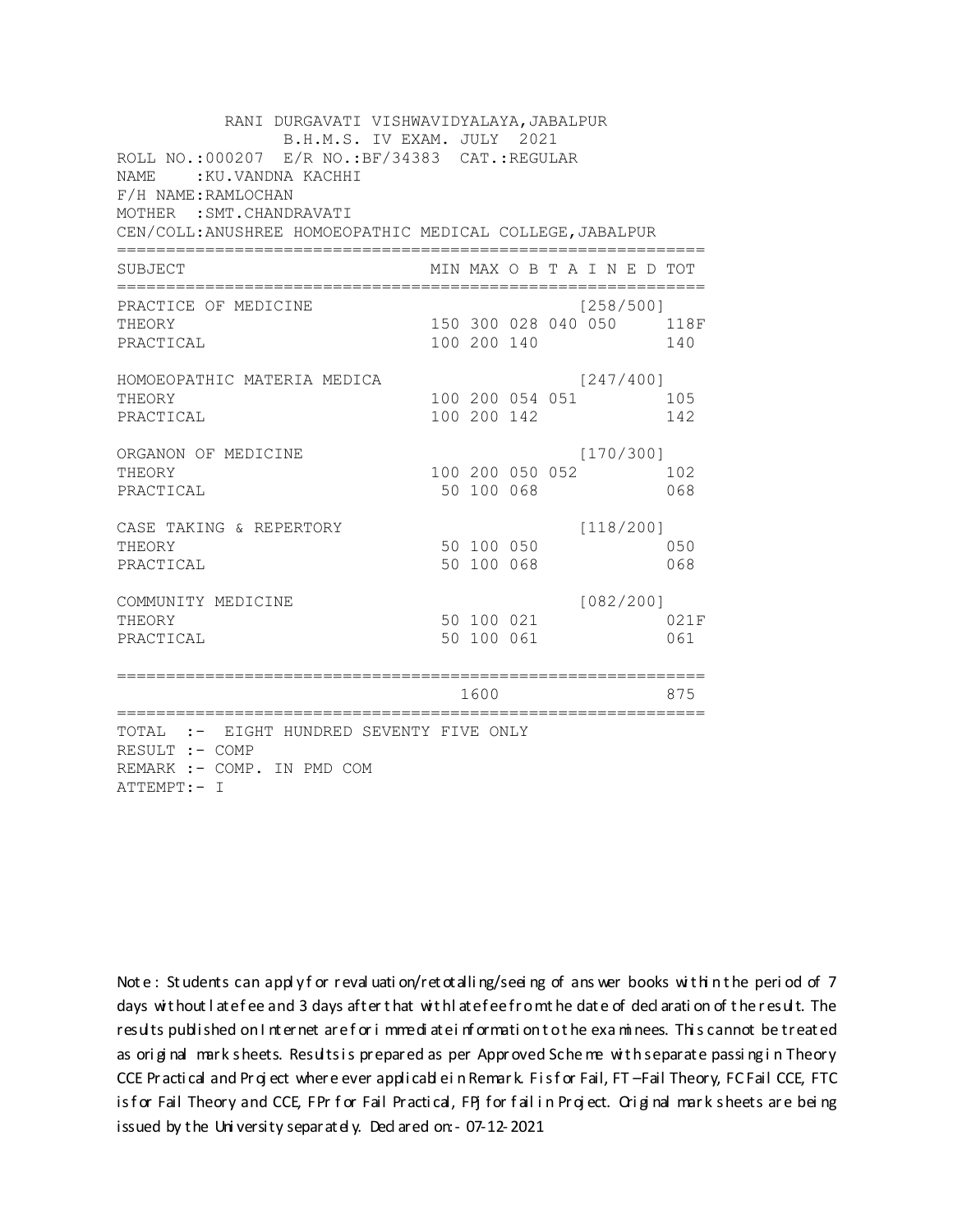| RANI DURGAVATI VISHWAVIDYALAYA, JABALPUR<br>B.H.M.S. IV EXAM. JULY 2021                                         |             |                     |           |           |                             |
|-----------------------------------------------------------------------------------------------------------------|-------------|---------------------|-----------|-----------|-----------------------------|
| ROLL NO.:000208 E/R NO.: BG/34149 CAT.: REGULAR<br>: PRASHANT CHOURASIYA<br>NAME<br>F/H NAME: VISHAL CHOURASIYA |             |                     |           |           |                             |
| MOTHER : SMT. GEETA                                                                                             |             |                     |           |           |                             |
| CEN/COLL: ANUSHREE HOMOEOPATHIC MEDICAL COLLEGE, JABALPUR                                                       |             |                     |           |           |                             |
| SUBJECT                                                                                                         |             |                     |           |           | MIN MAX O B T A I N E D TOT |
| PRACTICE OF MEDICINE                                                                                            |             |                     | [295/500] |           |                             |
| THEORY                                                                                                          |             | 150 300 054 076 055 |           |           | 185                         |
| PRACTICAL                                                                                                       | 100 200 110 |                     |           |           | 110                         |
| HOMOEOPATHIC MATERIA MEDICA                                                                                     |             |                     | [252/400] |           |                             |
| THEORY                                                                                                          |             | 100 200 060 067     |           |           | 127                         |
| PRACTICAL                                                                                                       | 100 200 125 |                     |           |           | 125                         |
| ORGANON OF MEDICINE                                                                                             |             |                     | [175/300] |           |                             |
| THEORY                                                                                                          |             | 100 200 053 058     |           |           | 111                         |
| PRACTICAL                                                                                                       | 50 100 064  |                     |           |           | 064                         |
| CASE TAKING & REPERTORY                                                                                         |             |                     | [118/200] |           |                             |
| THEORY                                                                                                          | 50 100 058  |                     |           |           | 058                         |
| PRACTICAL                                                                                                       | 50 100 060  |                     |           |           | 060                         |
| COMMUNITY MEDICINE                                                                                              |             |                     |           | [125/200] |                             |
| THEORY                                                                                                          | 50 100 063  |                     |           |           | 063                         |
| PRACTICAL                                                                                                       | 50 100 062  |                     |           |           | 062                         |
|                                                                                                                 |             |                     |           |           |                             |
|                                                                                                                 | 1600        |                     |           |           | 965                         |
| TOTAL :- NINE HUNDRED SIXTY FIVE ONLY<br>RESULT :- PASS                                                         |             |                     |           |           |                             |

ATTEMPT:- I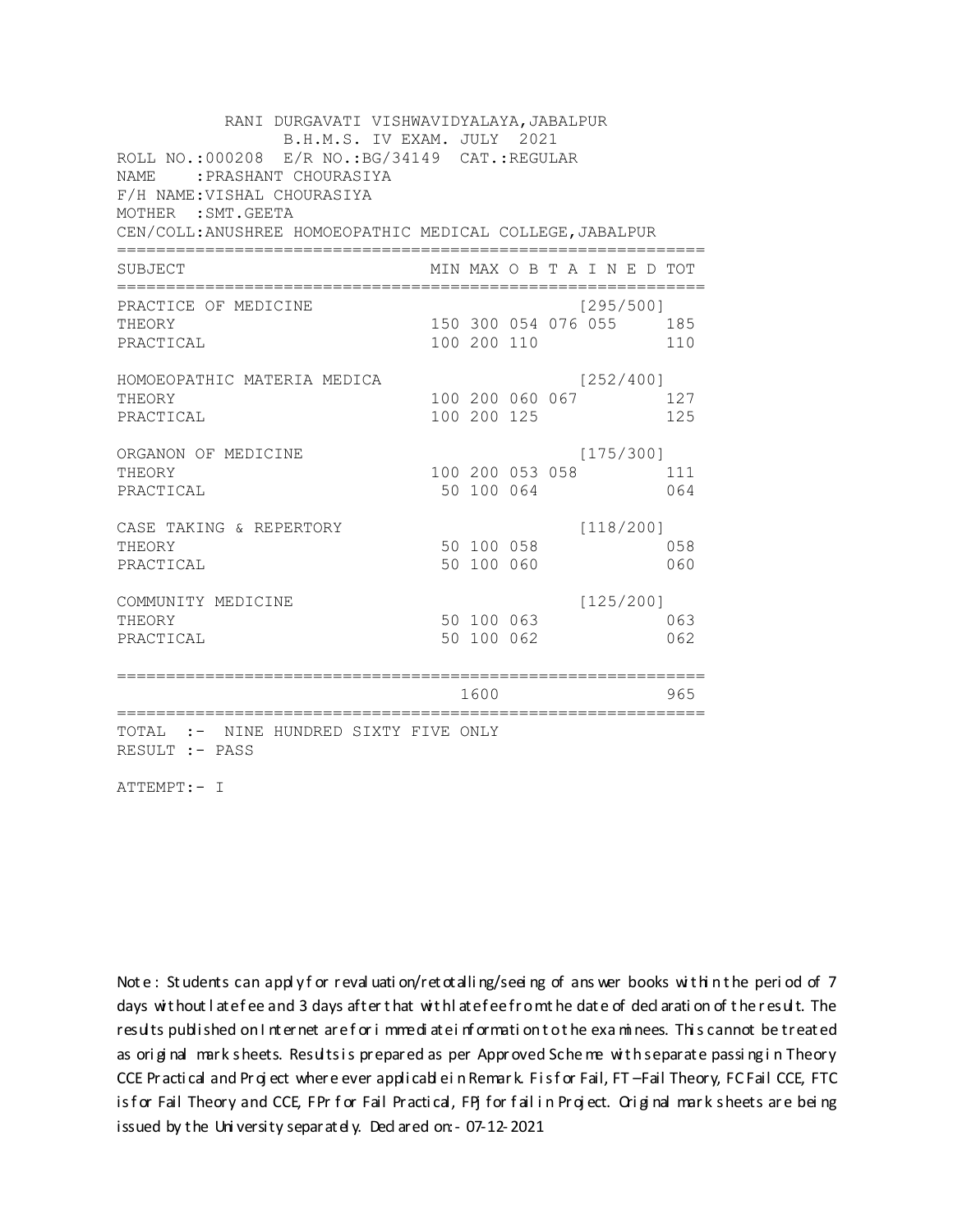| RANI DURGAVATI VISHWAVIDYALAYA, JABALPUR                  |             |                 |                             |      |
|-----------------------------------------------------------|-------------|-----------------|-----------------------------|------|
| B.H.M.S. IV EXAM. JULY 2021                               |             |                 |                             |      |
| ROLL NO.: 000209 E/R NO.: BH/3362 CAT.: REGULAR           |             |                 |                             |      |
| <b>NAME</b><br>: PRINCE URMALIYA                          |             |                 |                             |      |
| F/H NAME: RAM NARESH URMALIYA                             |             |                 |                             |      |
| MOTHER : SMT. MAMTA URMALIYA                              |             |                 |                             |      |
| CEN/COLL: ANUSHREE HOMOEOPATHIC MEDICAL COLLEGE, JABALPUR |             |                 |                             |      |
| SUBJECT                                                   |             |                 | MIN MAX O B T A I N E D TOT |      |
| PRACTICE OF MEDICINE                                      |             |                 | [337/500]                   |      |
| THEORY                                                    |             |                 | 150 300 081 056 050 187     |      |
| PRACTICAL                                                 | 100 200 150 |                 |                             | 150  |
| HOMOEOPATHIC MATERIA MEDICA                               |             |                 | [250/400]                   |      |
| THEORY                                                    |             | 100 200 064 052 |                             | 116  |
| PRACTICAL                                                 | 100 200 134 |                 |                             | 134  |
| ORGANON OF MEDICINE                                       |             |                 | [190/300]                   |      |
| THEORY                                                    |             | 100 200 057 067 |                             | 124  |
| PRACTICAL                                                 | 50 100 066  |                 |                             | 066  |
| CASE TAKING & REPERTORY                                   |             |                 | [131/200]                   |      |
| THEORY                                                    | 50 100 056  |                 |                             | 056  |
| PRACTICAL                                                 | 50 100 075  |                 |                             | 075  |
| COMMUNITY MEDICINE                                        |             |                 | [126/200]                   |      |
| THEORY                                                    | 50 100 057  |                 |                             | 057  |
| PRACTICAL                                                 | 50 100 069  |                 |                             | 069  |
|                                                           |             |                 |                             |      |
|                                                           | 1600        |                 |                             | 1034 |
| TOTAL :- ONE THOUSAND THIRTY FOUR ONLY<br>RESULT :- PASS  |             |                 |                             |      |

ATTEMPT:- I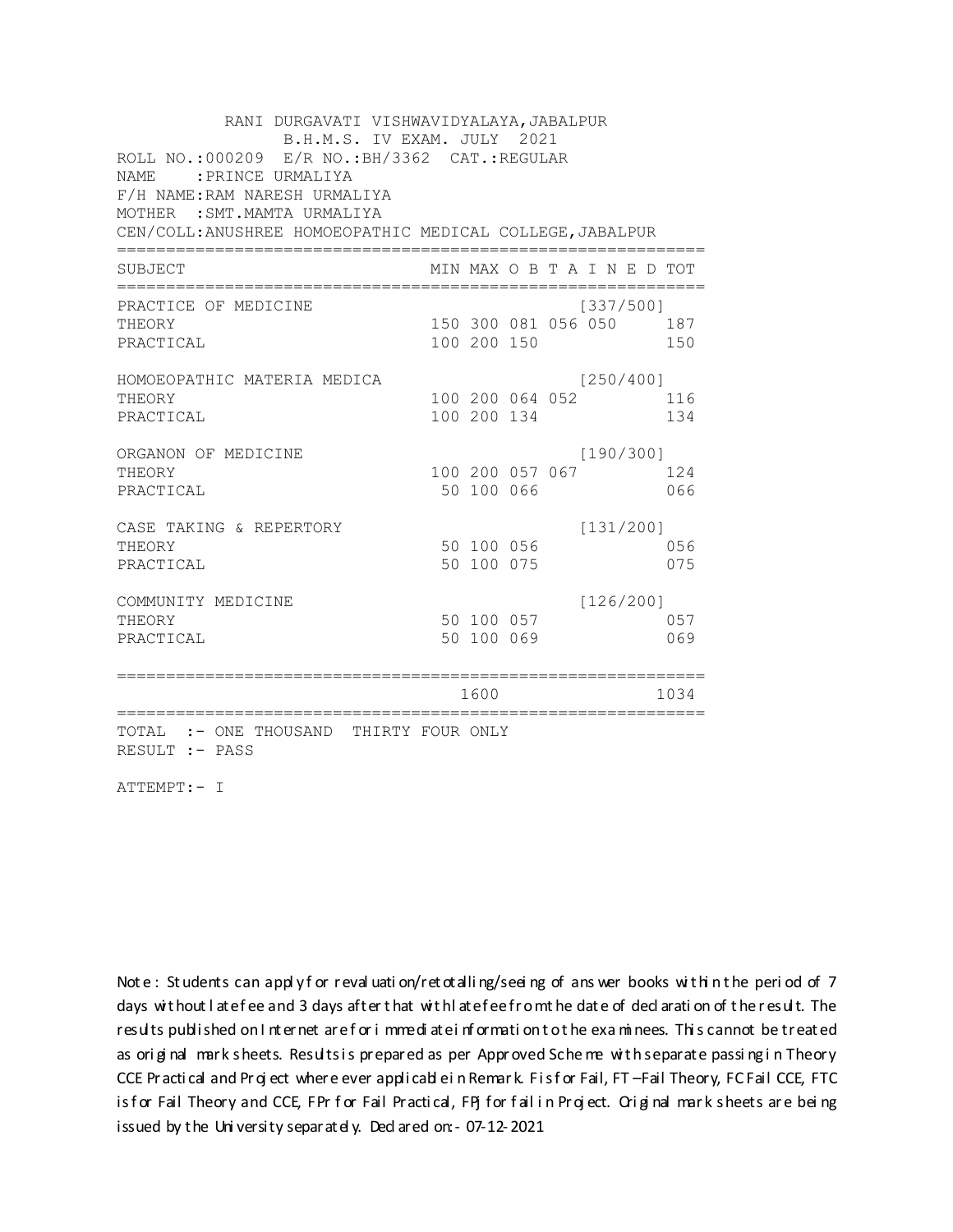RANI DURGAVATI VISHWAVIDYALAYA, JABALPUR B.H.M.S. IV EXAM. JULY 2021 ROLL NO.:000210 E/R NO.: BG\34049 CAT.: REGULAR NAME: RAJA BHAIYA SINGH F/H NAME: NEPAL SINGH MOTHER : SMT. LAXMI BAI CEN/COLL: ANUSHREE HOMOEOPATHIC MEDICAL COLLEGE, JABALPUR MIN MAX O B T A I N E D TOT SUBJECT PRACTICE OF MEDICINE  $[339/500]$ THEORY 150 300 076 063 060 199 PRACTICAL 100 200 140 140 HOMOEOPATHIC MATERIA MEDICA  $[265/400]$ 100 200 057 064 121 THEORY PRACTICAL 100 200 144 144 ORGANON OF MEDICINE  $[190/300]$ THEORY 100 200 056 056 112 PRACTICAL 50 100 078 078 CASE TAKING & REPERTORY  $[130/200]$ 50 100 050 THEORY 050 50 100 080 PRACTICAL 080  $[126/200]$ COMMUNITY MEDICINE 50 100 061 061 THEORY PRACTICAL 50 100 065 065 1600 1600 1050 TOTAL :- ONE THOUSAND FIFTY ONLY RESULT :- PASS

ATTEMPT:- I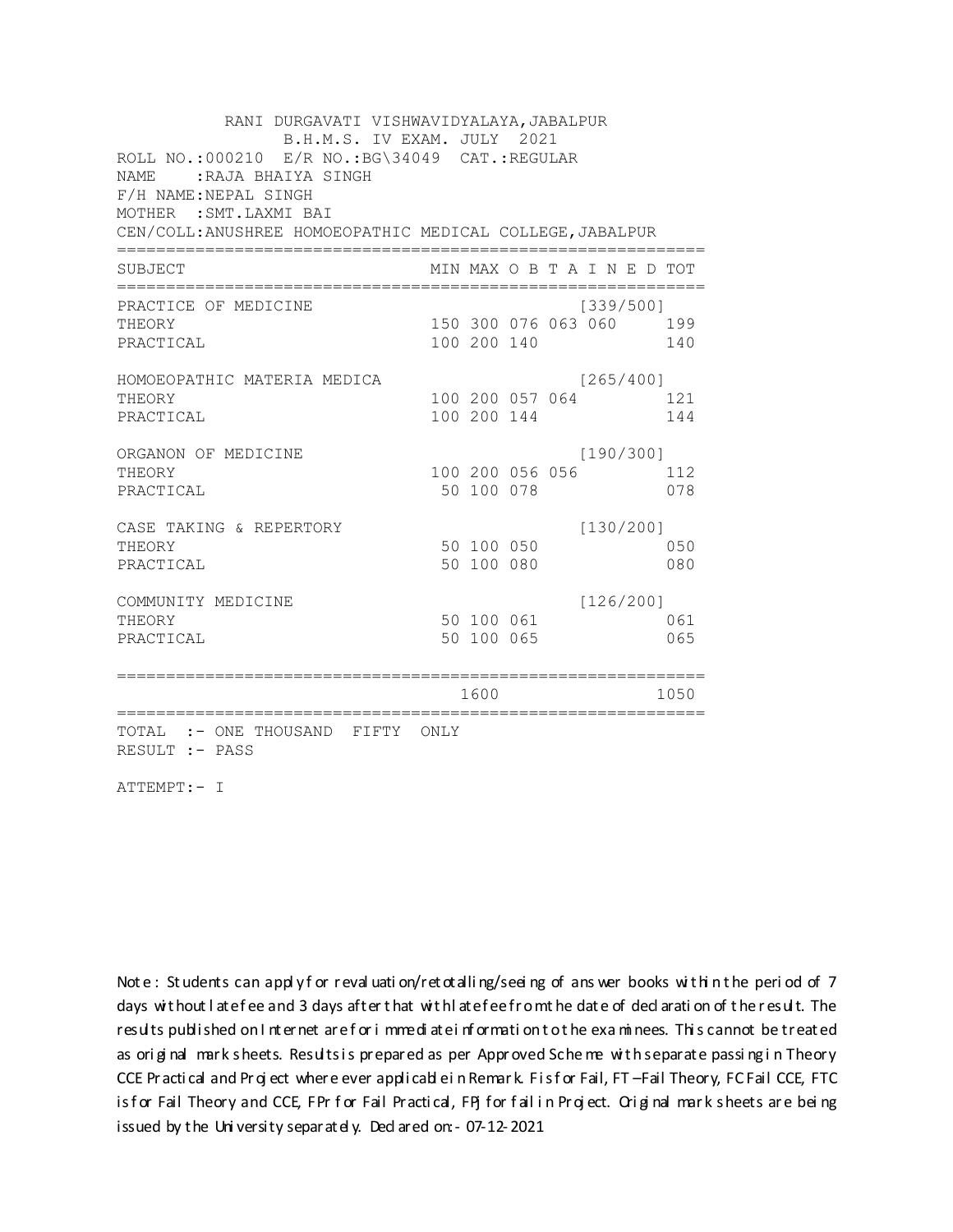RANI DURGAVATI VISHWAVIDYALAYA, JABALPUR B.H.M.S. IV EXAM. JULY 2021 ROLL NO.:000211 E/R NO.: BG/34150 CAT.: REGULAR NAME: : RAKESH GOPALE F/H NAME: JAY PRAKASH GOPALE MOTHER : SMT. ANITA GOPALE CEN/COLL: ANUSHREE HOMOEOPATHIC MEDICAL COLLEGE, JABALPUR MIN MAX O B T A I N E D TOT SUBJECT PRACTICE OF MEDICINE  $[295/500]$ THEORY 150 300 066 039 060 165 PRACTICAL 100 200 130 130 HOMOEOPATHIC MATERIA MEDICA  $[235/400]$ 100 200 042 065 107 THEORY PRACTICAL 100 200 128 128 ORGANON OF MEDICINE  $[171/300]$ THEORY 100 200 050 053 103 PRACTICAL 50 100 068 068 CASE TAKING & REPERTORY  $[114/200]$ 50 100 054 THEORY 054 50 100 060 PRACTICAL 060  $[108/200]$ COMMUNITY MEDICINE 50 100 051 051 THEORY 50 100 057 PRACTICAL 057 1600 1600 923 TOTAL :- NINE HUNDRED TWENTY THREE ONLY RESULT :- PASS

ATTEMPT:- I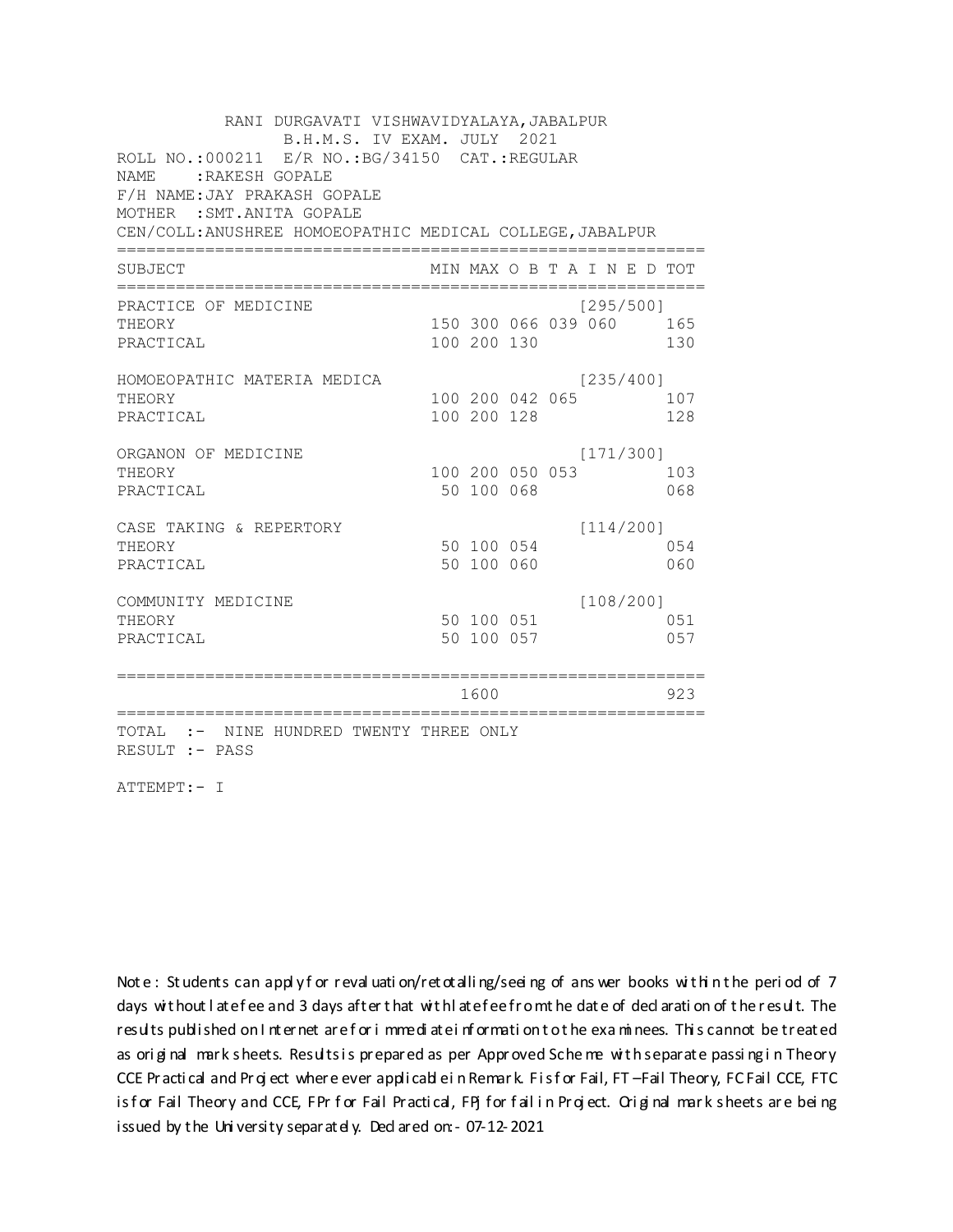RANI DURGAVATI VISHWAVIDYALAYA, JABALPUR B.H.M.S. IV EXAM. JULY 2021 ROLL NO.:000212 E/R NO.: BG/33999 CAT.: REGULAR NAME: REESHABH F/H NAME: TUMAN SINGH MOTHER : SMT. POORNIMA CEN/COLL: ANUSHREE HOMOEOPATHIC MEDICAL COLLEGE, JABALPUR MIN MAX O B T A I N E D TOT SUBJECT PRACTICE OF MEDICINE  $[308/500]$ THEORY 150 300 069 059 060 188 PRACTICAL 100 200 120 120 HOMOEOPATHIC MATERIA MEDICA  $[244/400]$ 100 200 056 063 119 THEORY PRACTICAL 100 200 125 125 ORGANON OF MEDICINE  $[178/300]$ THEORY 100 200 052 056 108 PRACTICAL 50 100 070 070 CASE TAKING & REPERTORY  $[117/200]$ 50 100 052 THEORY 052 50 100 065 PRACTICAL 065  $[108/200]$ COMMUNITY MEDICINE 50 100 050 050 THEORY PRACTICAL 50 100 058 058 1600 1600 955 TOTAL :- NINE HUNDRED FIFTY FIVE ONLY RESULT :- PASS

ATTEMPT:- I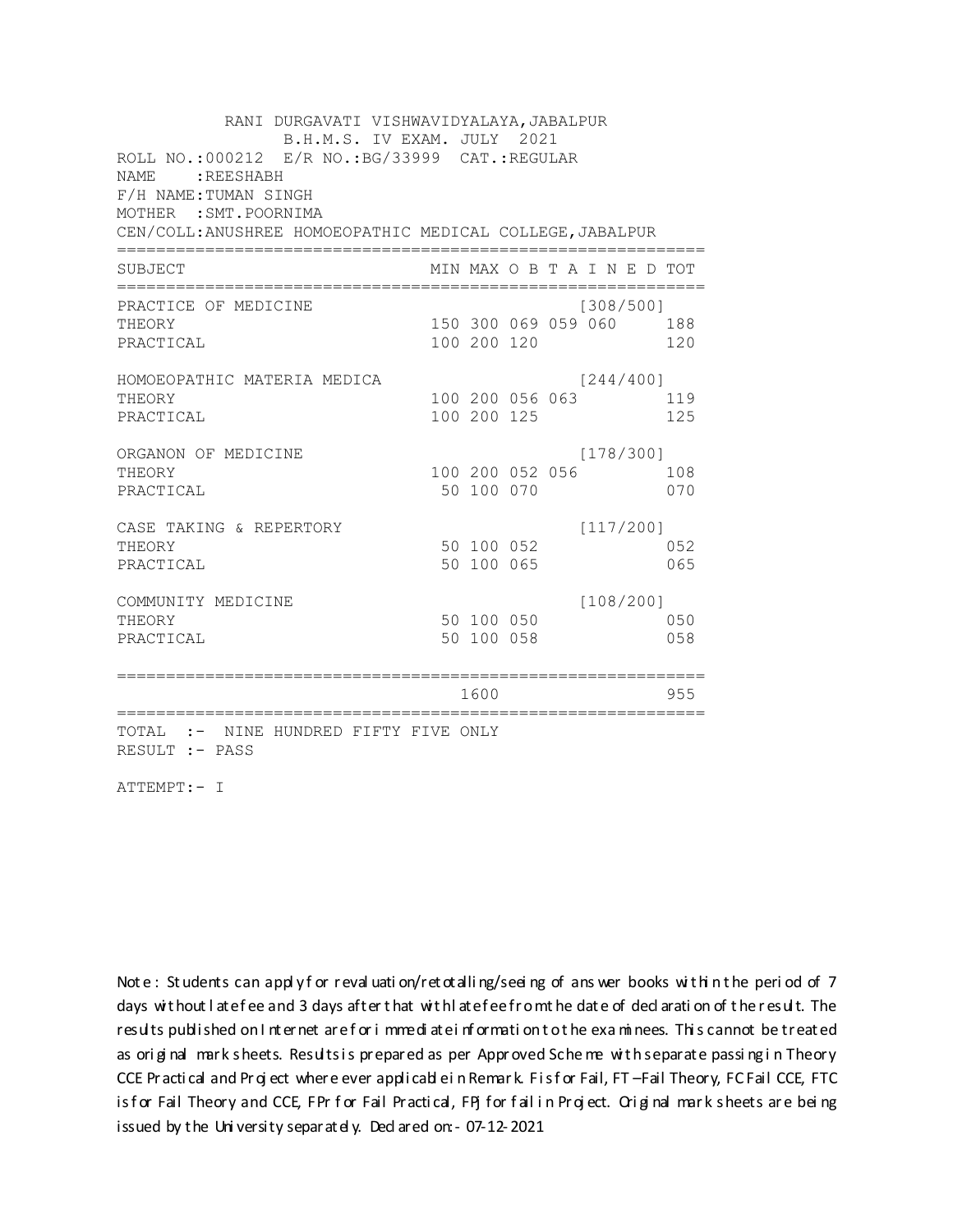| RANI DURGAVATI VISHWAVIDYALAYA, JABALPUR                    |             |                 |                             |      |
|-------------------------------------------------------------|-------------|-----------------|-----------------------------|------|
| B.H.M.S. IV EXAM. JULY 2021                                 |             |                 |                             |      |
| ROLL NO.: 000213 E/R NO.: BH/3315 CAT.: REGULAR             |             |                 |                             |      |
| <b>NAME</b><br>: SHIVAM GUPTA                               |             |                 |                             |      |
| F/H NAME: DINESH GUPTA                                      |             |                 |                             |      |
| MOTHER : SMT. JYOTI GUPTA                                   |             |                 |                             |      |
| CEN/COLL: ANUSHREE HOMOEOPATHIC MEDICAL COLLEGE, JABALPUR   |             |                 |                             |      |
| SUBJECT                                                     |             |                 | MIN MAX O B T A I N E D TOT |      |
|                                                             |             |                 |                             |      |
| PRACTICE OF MEDICINE                                        |             |                 | [360/500]                   |      |
| THEORY                                                      |             |                 | 150 300 081 063 056         | 200  |
| PRACTICAL                                                   | 100 200 160 |                 |                             | 160  |
| HOMOEOPATHIC MATERIA MEDICA                                 |             |                 | [253/400]                   |      |
| THEORY                                                      |             | 100 200 060 067 |                             | 127  |
| PRACTICAL                                                   | 100 200 126 |                 |                             | 126  |
| ORGANON OF MEDICINE                                         |             |                 | [198/300]                   |      |
| THEORY                                                      |             | 100 200 062 062 |                             | 124  |
| PRACTICAL                                                   | 50 100 074  |                 |                             | 074  |
| CASE TAKING & REPERTORY                                     |             |                 | [133/200]                   |      |
| THEORY                                                      | 50 100 053  |                 |                             | 053  |
| PRACTICAL                                                   | 50 100 080  |                 |                             | 080  |
| COMMUNITY MEDICINE                                          |             |                 | [124/200]                   |      |
| THEORY                                                      | 50 100 065  |                 |                             | 065  |
| PRACTICAL                                                   | 50 100 059  |                 |                             | 059  |
|                                                             |             |                 |                             |      |
|                                                             |             |                 |                             |      |
|                                                             | 1600        |                 |                             | 1068 |
| TOTAL<br>:- ONE THOUSAND SIXTY EIGHT ONLY<br>RESULT :- PASS |             |                 |                             |      |

ATTEMPT:- I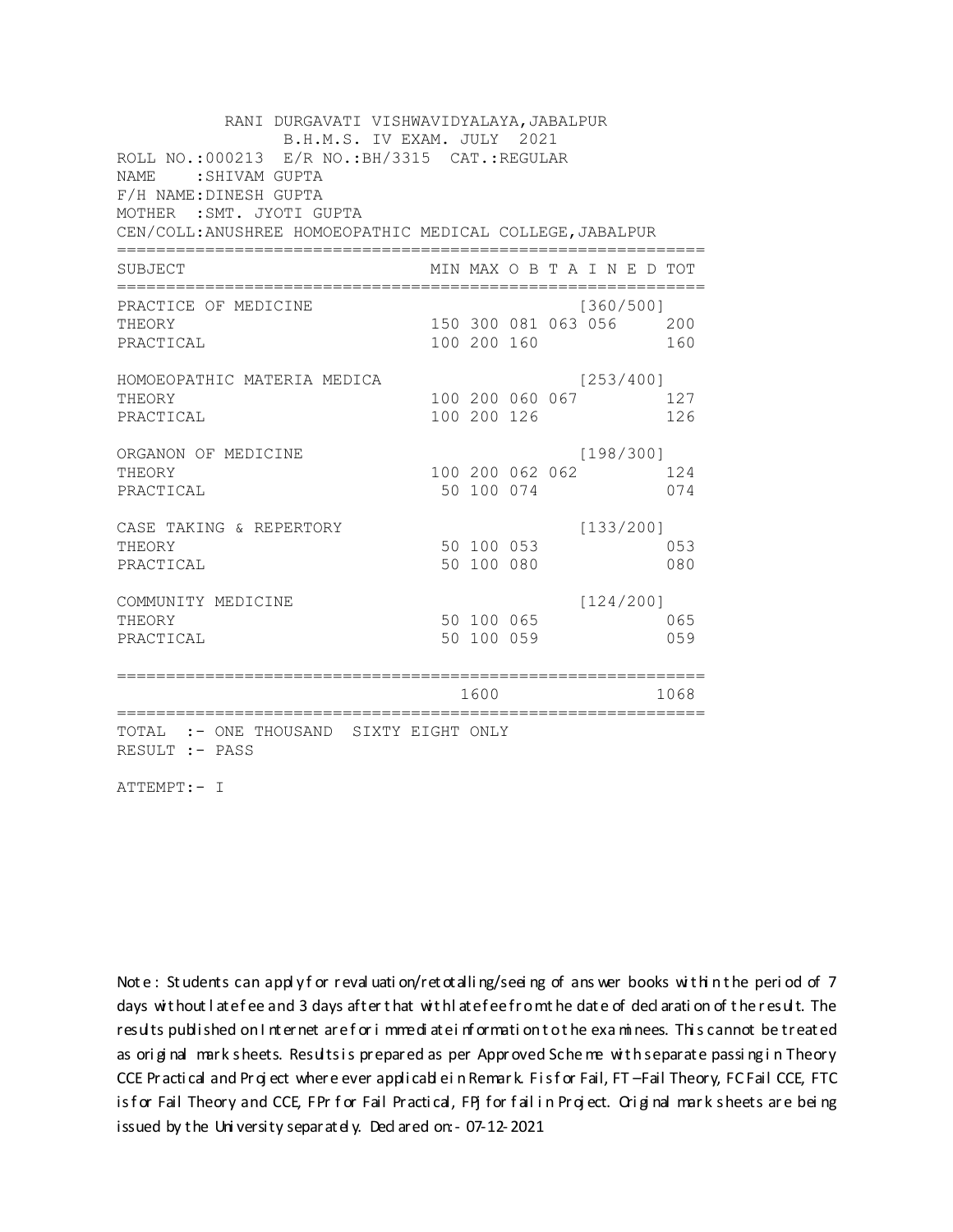| RANI DURGAVATI VISHWAVIDYALAYA, JABALPUR<br>B.H.M.S. IV EXAM. JULY 2021 |  |             |                 |  |                             |  |     |  |  |  |
|-------------------------------------------------------------------------|--|-------------|-----------------|--|-----------------------------|--|-----|--|--|--|
| ROLL NO.: 000214 E/R NO.: BH/3383 CAT.: REGULAR                         |  |             |                 |  |                             |  |     |  |  |  |
| NAME.<br>: VIKAS KUMAR KANOJIYA                                         |  |             |                 |  |                             |  |     |  |  |  |
| F/H NAME: MITHAI LAL KANOJIYA                                           |  |             |                 |  |                             |  |     |  |  |  |
| MOTHER : SMT. PARWATI KANOJIYA                                          |  |             |                 |  |                             |  |     |  |  |  |
| CEN/COLL: ANUSHREE HOMOEOPATHIC MEDICAL COLLEGE, JABALPUR               |  |             |                 |  |                             |  |     |  |  |  |
| SUBJECT                                                                 |  |             |                 |  | MIN MAX O B T A I N E D TOT |  |     |  |  |  |
| ==============<br>PRACTICE OF MEDICINE                                  |  |             |                 |  | [315/500]                   |  |     |  |  |  |
| THEORY                                                                  |  |             |                 |  | 150 300 068 068 059 195     |  |     |  |  |  |
| PRACTICAL                                                               |  | 100 200 120 |                 |  |                             |  | 120 |  |  |  |
| HOMOEOPATHIC MATERIA MEDICA                                             |  |             |                 |  | [260/400]                   |  |     |  |  |  |
| THEORY                                                                  |  |             | 100 200 061 066 |  |                             |  | 127 |  |  |  |
| PRACTICAL                                                               |  | 100 200 133 |                 |  |                             |  | 133 |  |  |  |
| ORGANON OF MEDICINE                                                     |  |             |                 |  | [174/300]                   |  |     |  |  |  |
| THEORY                                                                  |  |             | 100 200 050 052 |  |                             |  | 102 |  |  |  |
| PRACTICAL                                                               |  | 50 100 072  |                 |  |                             |  | 072 |  |  |  |
| CASE TAKING & REPERTORY                                                 |  |             |                 |  | [114/200]                   |  |     |  |  |  |
| THEORY                                                                  |  | 50 100 054  |                 |  |                             |  | 054 |  |  |  |
| PRACTICAL                                                               |  | 50 100 060  |                 |  |                             |  | 060 |  |  |  |
| COMMUNITY MEDICINE                                                      |  |             |                 |  | [107/200]                   |  |     |  |  |  |
| THEORY                                                                  |  | 50 100 050  |                 |  |                             |  | 050 |  |  |  |
| PRACTICAL                                                               |  | 50 100 057  |                 |  |                             |  | 057 |  |  |  |
|                                                                         |  | 1600        |                 |  |                             |  | 970 |  |  |  |
|                                                                         |  |             |                 |  |                             |  |     |  |  |  |
| TOTAL :- NINE HUNDRED SEVENTY ONLY<br>RESULT :- PASS                    |  |             |                 |  |                             |  |     |  |  |  |

ATTEMPT:- I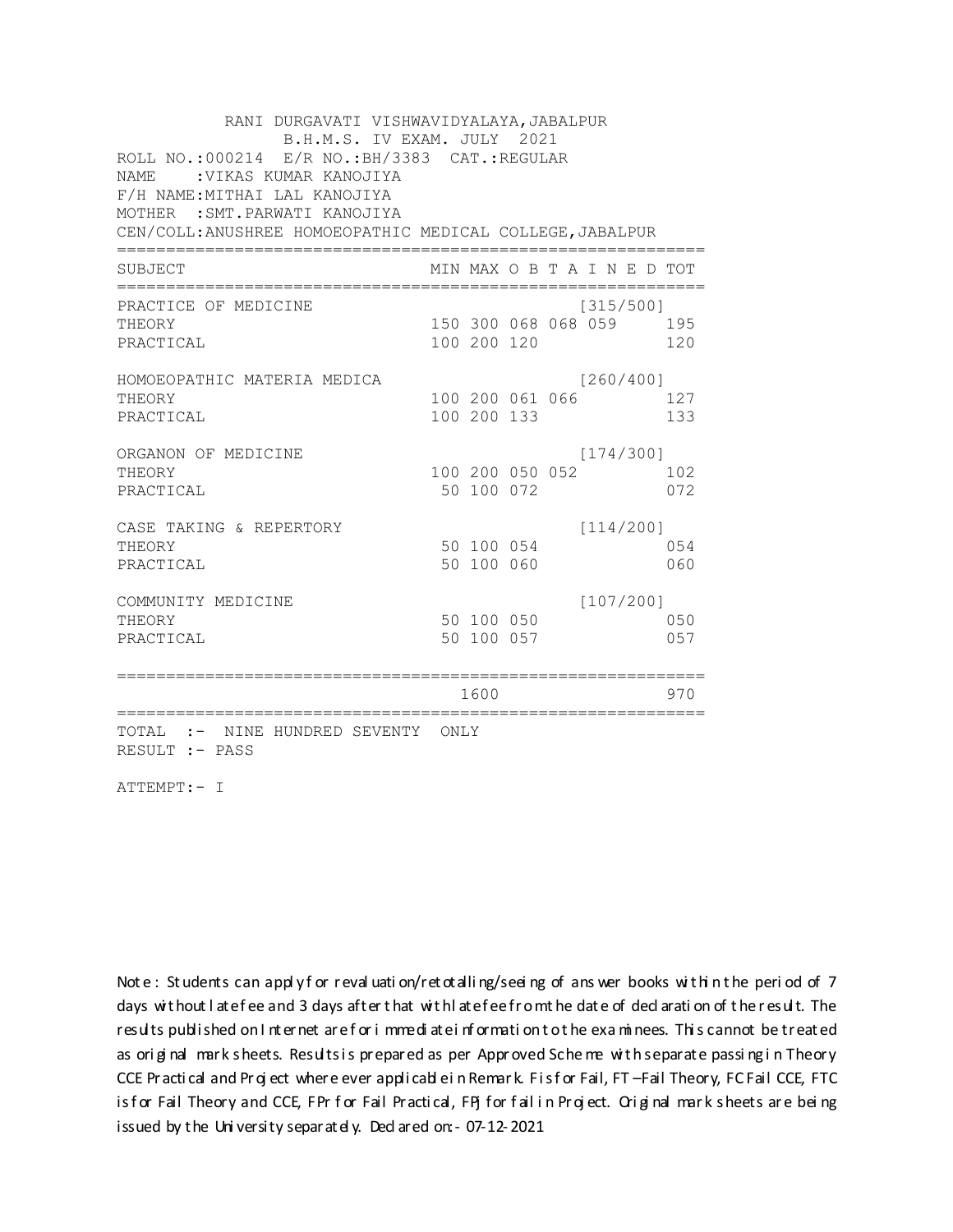| RANI DURGAVATI VISHWAVIDYALAYA, JABALPUR<br>B.H.M.S. IV EXAM. JULY 2021<br>ROLL NO.: 000215 E/R NO.: BG/34002 CAT.: EX-STUDENT<br>NAME: : KU.ALKA SHRIVASTAVA<br>F/H NAME: DR. MAYANK KUMAR SHRIVASTAVA<br>MOTHER : SMT. SUDHA SHRIVASTAVA<br>CEN/COLL: ANUSHREE HOMOEOPATHIC MEDICAL COLLEGE, JABALPUR |  |                          |                               |  |                              |  |                                 |  |  |  |  |
|---------------------------------------------------------------------------------------------------------------------------------------------------------------------------------------------------------------------------------------------------------------------------------------------------------|--|--------------------------|-------------------------------|--|------------------------------|--|---------------------------------|--|--|--|--|
|                                                                                                                                                                                                                                                                                                         |  |                          |                               |  |                              |  |                                 |  |  |  |  |
| SUBJECT                                                                                                                                                                                                                                                                                                 |  |                          |                               |  | MIN MAX O B T A I N E D TOT  |  |                                 |  |  |  |  |
| PRACTICE OF MEDICINE<br>THEORY<br>PRACTICAL                                                                                                                                                                                                                                                             |  | 100 200 160              |                               |  | [304/500]                    |  | 150 300 061 033 050 144F<br>160 |  |  |  |  |
| HOMOEOPATHIC MATERIA MEDICA<br>THEORY<br>PRACTICAL                                                                                                                                                                                                                                                      |  | 100 200 140              |                               |  | [244/400]<br>100 200 053 051 |  | 104<br>140                      |  |  |  |  |
| ORGANON OF MEDICINE<br>THEORY<br>PRACTICAL                                                                                                                                                                                                                                                              |  |                          | 100 200 ABS ABS<br>50 100 ABS |  | [000/300]                    |  | 000F<br>000F                    |  |  |  |  |
| CASE TAKING & REPERTORY<br>THEORY<br>PRACTICAL                                                                                                                                                                                                                                                          |  | 50 100 075               | 50 100 014                    |  | [089/200]                    |  | 014F<br>075                     |  |  |  |  |
| COMMUNITY MEDICINE<br>THEORY<br>PRACTICAL                                                                                                                                                                                                                                                               |  | 50 100 050<br>50 100 085 |                               |  | [135/200]                    |  | 050<br>085                      |  |  |  |  |
|                                                                                                                                                                                                                                                                                                         |  | 1600                     |                               |  |                              |  | 772                             |  |  |  |  |
| TOTAL :- SEVEN HUNDRED SEVENTY TWO ONLY<br>RESULT :- COMP<br>REMARK :- COMP. IN PMD OOM REP<br>ATTEMPT:- II                                                                                                                                                                                             |  |                          |                               |  |                              |  |                                 |  |  |  |  |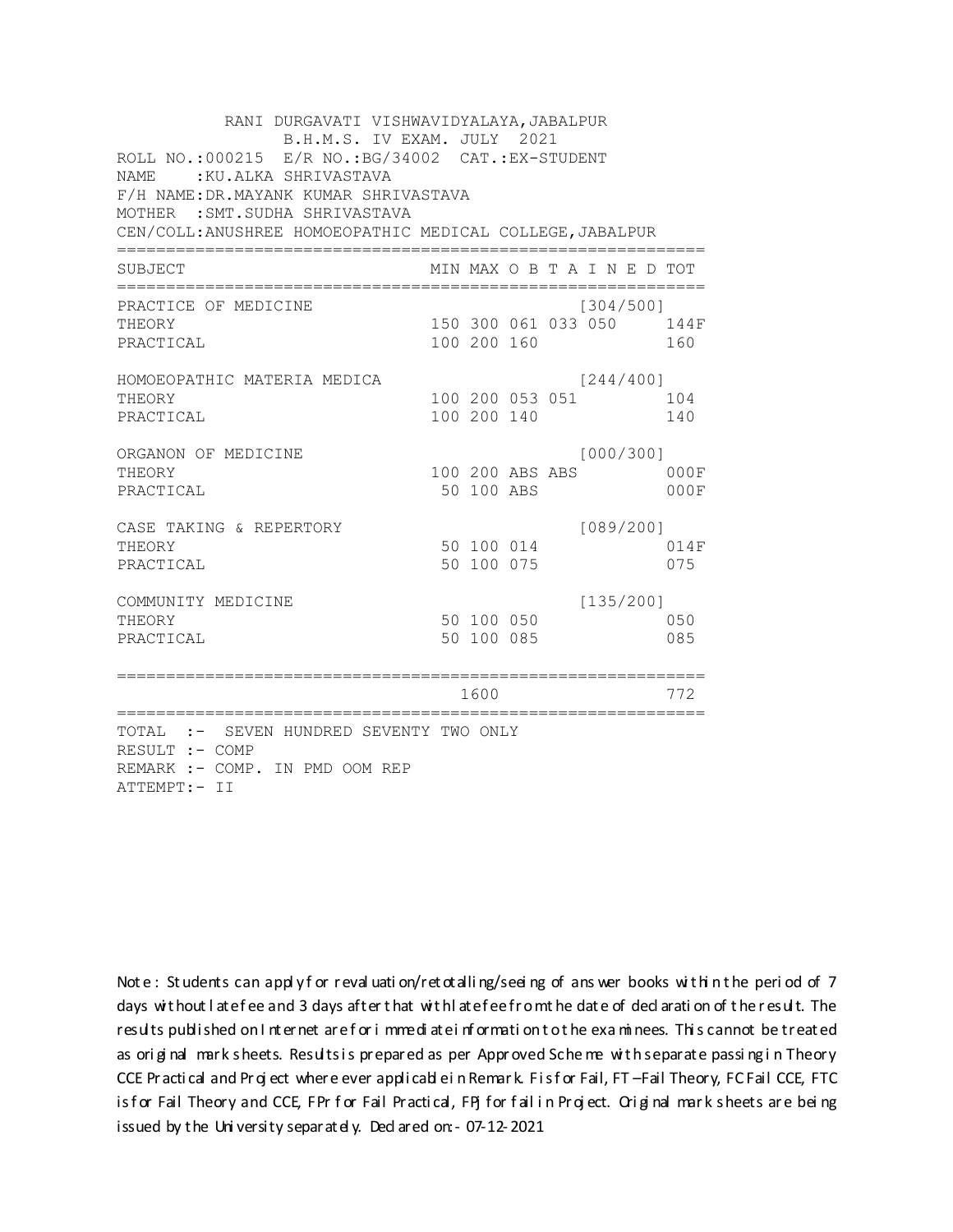RANI DURGAVATI VISHWAVIDYALAYA, JABALPUR B.H.M.S. IV EXAM. JULY 2021 ROLL NO.: 000216 E/R NO.: BG/34022 CAT.: EX-STUDENT NAME : CHANDRAPAL LODHI F/H NAME: NANDILAL LODHI MOTHER : SMT. JHALLI BAI CEN/COLL: ANUSHREE HOMOEOPATHIC MEDICAL COLLEGE, JABALPUR MIN MAX O B T A I N E D TOT SUBJECT PRACTICE OF MEDICINE  $1289/5001$ THEORY 150 300 067 041 061 169 PRACTICAL 100 200 120 120 HOMOEOPATHIC MATERIA MEDICA  $[200/400]$ 100 200 054 023 077F THEORY PRACTICAL 100 200 123 123 ORGANON OF MEDICINE  $[164/300]$ THEORY 100 200 051 053 104 PRACTICAL 50 100 060 060 CASE TAKING & REPERTORY  $[105/200]$ 50 100 050 THEORY 050 PRACTICAL 50 100 055 055  $[109/200]$ COMMUNITY MEDICINE 50 100 050 050 THEORY PRACTICAL 50 100 059 059 1600 1600 867 TOTAL :- EIGHT HUNDRED SIXTY SEVEN ONLY RESULT :- COMP REMARK :- COMP. IN HMM ATTEMPT:- II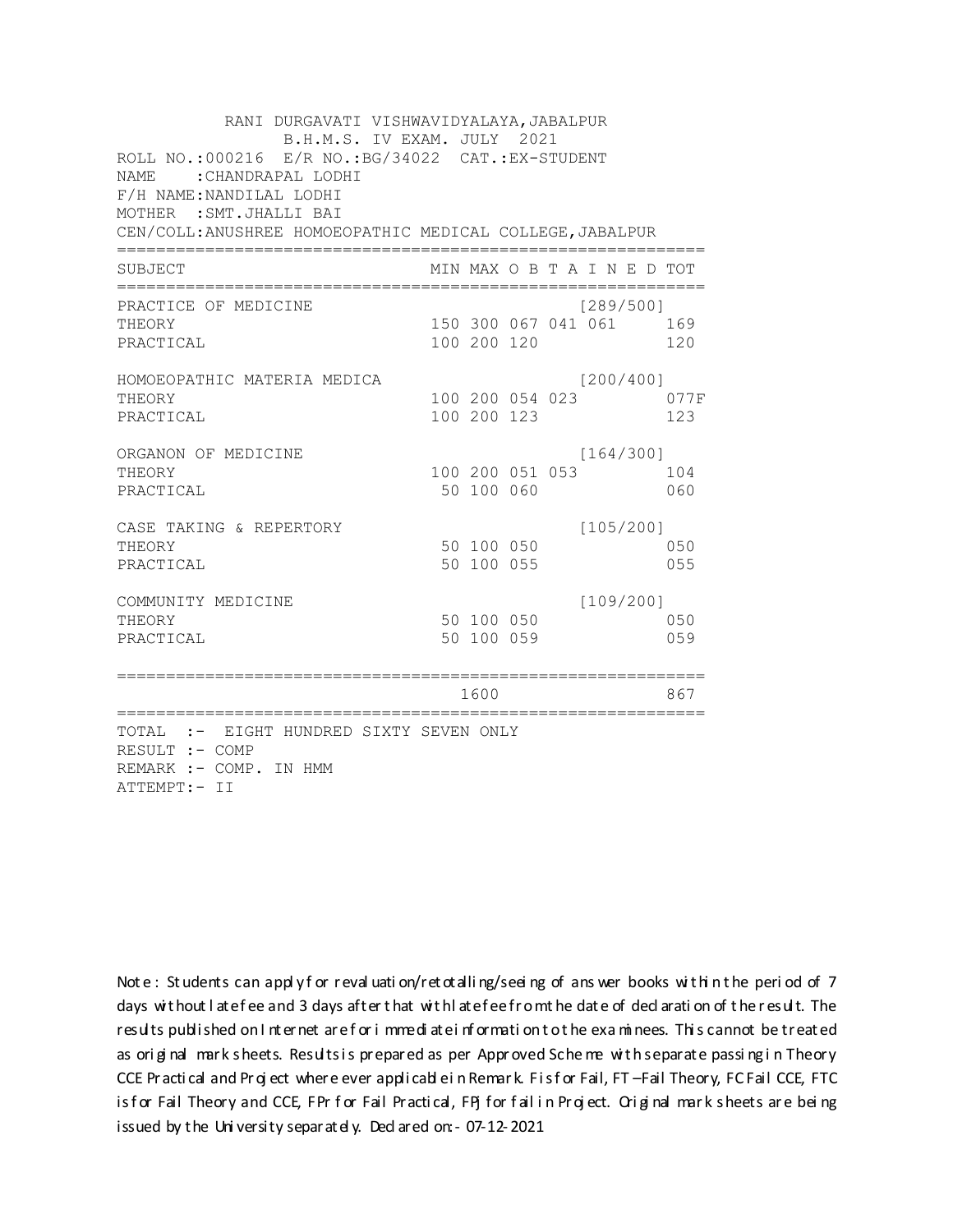| RANI DURGAVATI VISHWAVIDYALAYA, JABALPUR<br>B.H.M.S. IV EXAM. JULY 2021<br>ROLL NO.:000217 E/R NO.:BE/31213 CAT.:EX-STUDENT<br>:KU. NISHA DHURVE<br><b>NAME</b><br>F/H NAME: LAKHAN LAL DHURVE<br>MOTHER : SMT. NIRMALA DEVI DHURVE<br>CEN/COLL: ANUSHREE HOMOEOPATHIC MEDICAL COLLEGE, JABALPUR |             |                 |                                      |                                           |
|--------------------------------------------------------------------------------------------------------------------------------------------------------------------------------------------------------------------------------------------------------------------------------------------------|-------------|-----------------|--------------------------------------|-------------------------------------------|
| SUBJECT                                                                                                                                                                                                                                                                                          |             |                 | MIN MAX O B T A I N E D TOT          |                                           |
| PRACTICE OF MEDICINE<br>THEORY<br>PRACTICAL                                                                                                                                                                                                                                                      | 100 200 140 |                 | [318/500]<br>150 300 065 053 060 178 | 140                                       |
| HOMOEOPATHIC MATERIA MEDICA<br>THEORY<br>PRACTICAL                                                                                                                                                                                                                                               | 100 200 130 | 100 200 061 065 | [256/400]                            | 126<br>130                                |
| ORGANON OF MEDICINE<br>THEORY<br>PRACTICAL                                                                                                                                                                                                                                                       | 50 100 065  | 100 200 053 057 | [175/300]                            | 110<br>065                                |
| CASE TAKING & REPERTORY<br>THEORY<br>PRACTICAL                                                                                                                                                                                                                                                   | 50 100 055  | 50 100 052      | [107/200]                            | 052<br>055                                |
| COMMUNITY MEDICINE<br>THEORY<br>PRACTICAL                                                                                                                                                                                                                                                        | 50 100 057  | 50 100 049      | [106/200]                            | 049G<br>057                               |
| ==============================                                                                                                                                                                                                                                                                   | 1600        |                 |                                      | 962<br>;================================= |
| TOTAL :- NINE HUNDRED SIXTY TWO ONLY<br>RESULT :- PASS<br>REMARK :-PASS BY GRACE<br>ATTEMPT:- III                                                                                                                                                                                                |             |                 |                                      |                                           |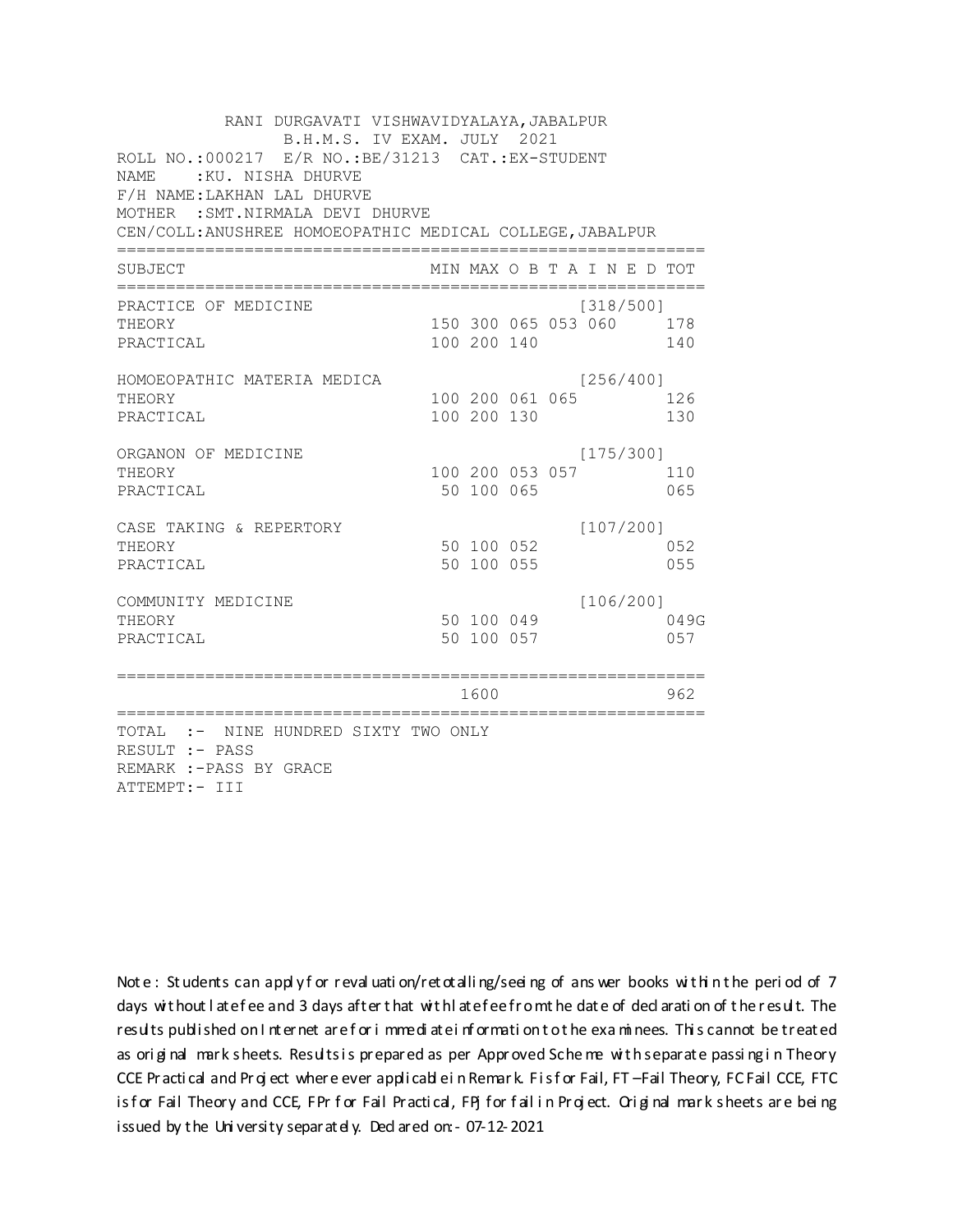RANI DURGAVATI VISHWAVIDYALAYA, JABALPUR B.H.M.S. IV EXAM. JULY 2021 ROLL NO.: 000218 E/R NO.: BG/34069 CAT.: EX-STUDENT NAME: KU. SHRUTI SAHU F/H NAME: MURARI LAL SAHU MOTHER : SMT. SANTOSHI SAHU CEN/COLL: ANUSHREE HOMOEOPATHIC MEDICAL COLLEGE, JABALPUR MIN MAX O B T A I N E D TOT SUBJECT PRACTICE OF MEDICINE  $[312/500]$ THEORY 150 300 086 050 046 182 PRACTICAL 100 200 130 130 HOMOEOPATHIC MATERIA MEDICA  $[228/400]$ 100 200 055 052 107 THEORY PRACTICAL 100 200 121 121 ORGANON OF MEDICINE  $[178/300]$ THEORY 100 200 059 053 112 PRACTICAL 50 100 066 066 CASE TAKING & REPERTORY  $[120/200]$ 50 100 050 THEORY 050 50 100 070 PRACTICAL 070  $[115/200]$ COMMUNITY MEDICINE 50 100 050B 050B THEORY PRACTICAL 50 100 065B 065B 1600 1600 953 TOTAL :- NINE HUNDRED FIFTY THREE ONLY RESULT :- PASS

ATTEMPT:- II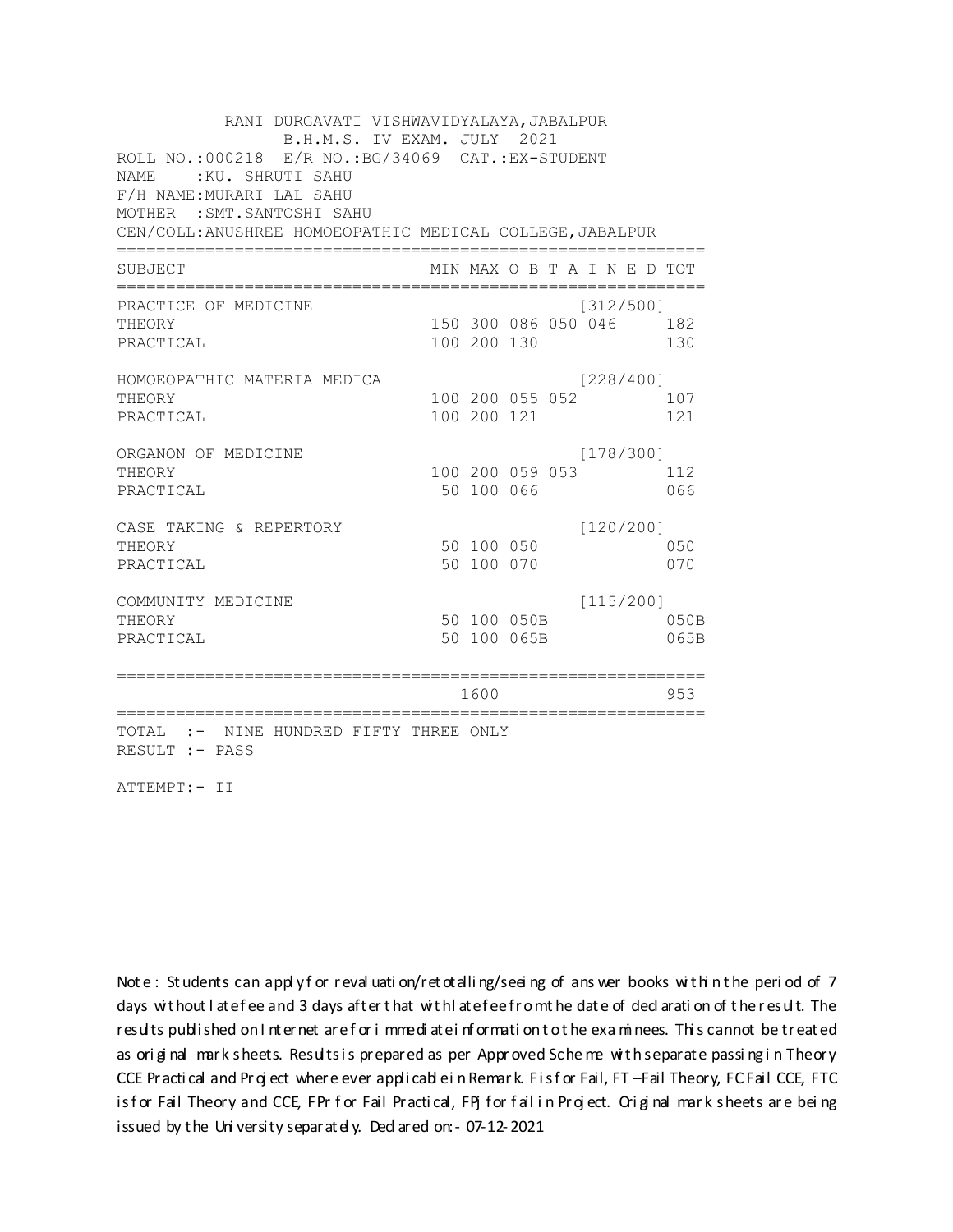RANI DURGAVATI VISHWAVIDYALAYA, JABALPUR B.H.M.S. IV EXAM. JULY 2021 ROLL NO.: 000219 E/R NO.: BF/35024 CAT.: EX-STUDENT NAME: JAVED KHAN F/H NAME: DIWAN ALI KHAN MOTHER : SMT. ANEESHA BEGAM CEN/COLL: ANUSHREE HOMOEOPATHIC MEDICAL COLLEGE, JABALPUR MIN MAX O B T A I N E D TOT SUBJECT  $[282/5001]$ PRACTICE OF MEDICINE 150 300 064 033 045 142F THEORY PRACTICAL 100 200 140 140 HOMOEOPATHIC MATERIA MEDICA  $[198/400]$ 100 200 051 027 078F THEORY PRACTICAL 100 200 120 120 ORGANON OF MEDICINE  $[166/300]$ THEORY 100 200 050 056 106 PRACTICAL 50 100 060 060  $[076/200]$ CASE TAKING & REPERTORY THEORY 021F 50 100 055 PRACTICAL 055  $[110/200]$ COMMUNITY MEDICINE 50 100 050B 050B THEORY PRACTICAL 50 100 060B 060B 1600 000 832 TOTAL :- EIGHT HUNDRED THIRTY TWO ONLY RESULT :- COMP REMARK :- COMP. IN PMD HMM REP ATTEMPT:- II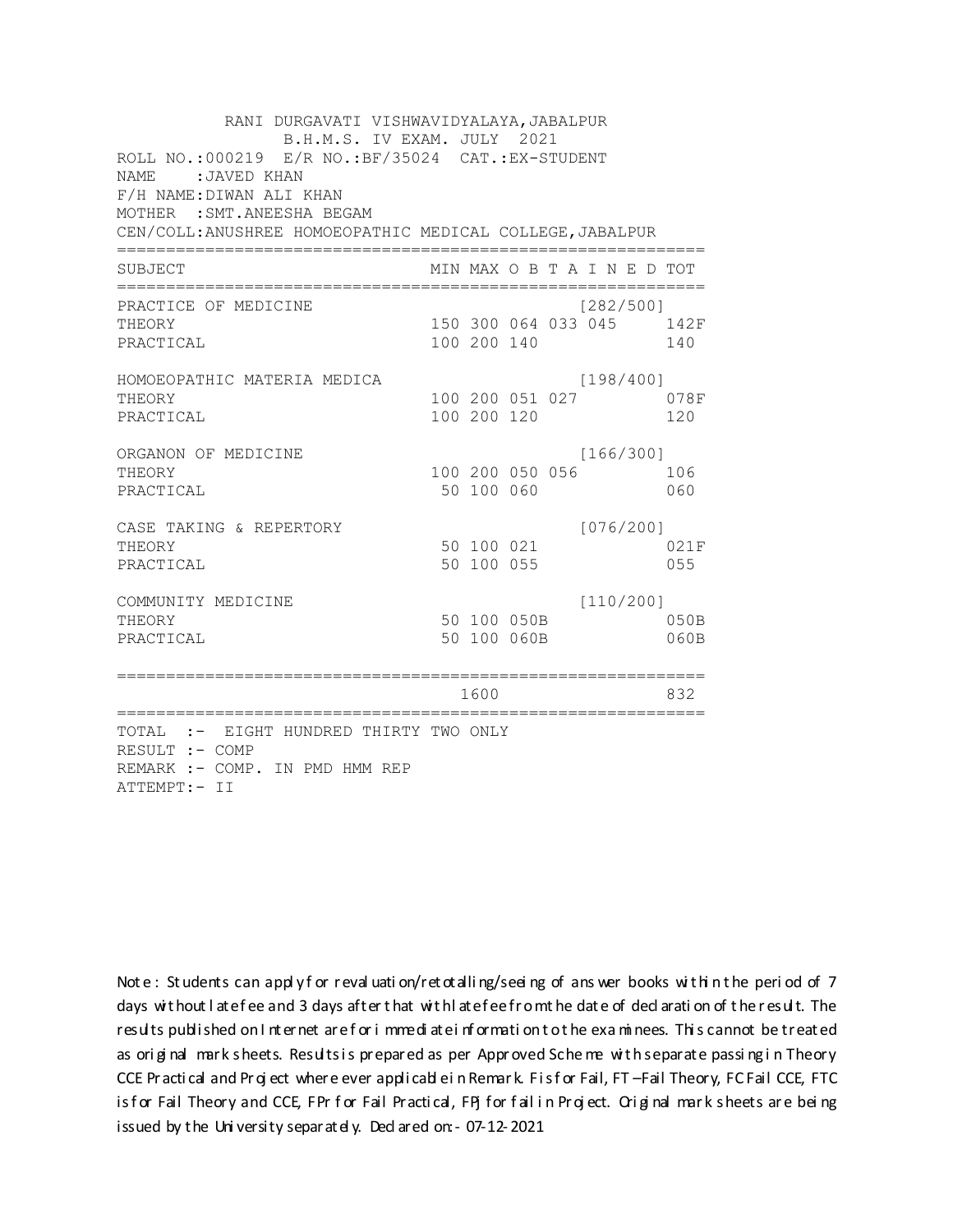RANI DURGAVATI VISHWAVIDYALAYA, JABALPUR B.H.M.S. IV EXAM. JULY 2021 ROLL NO.:000220 E/R NO.: BG/34036 CAT.: EX-STUDENT NAME : OMPRAKASH MEHRA F/H NAME: HAR PRASAD MOTHER : SMT. PAISA BAI CEN/COLL: ANUSHREE HOMOEOPATHIC MEDICAL COLLEGE, JABALPUR MIN MAX O B T A I N E D TOT SUBJECT  $[289/5001]$ PRACTICE OF MEDICINE 150 300 060 052 057 169 **THEORY** PRACTICAL 100 200 120 120 HOMOEOPATHIC MATERIA MEDICA  $[234/400]$ 100 200 051 063 114 THEORY PRACTICAL 100 200 120 120 ORGANON OF MEDICINE  $[129/300]$ THEORY 100 200 009 058 067F PRACTICAL 50 100 062 062 CASE TAKING & REPERTORY  $[105/200]$ 50 100 050 THEORY 050 50 100 055 PRACTICAL 055  $[112/200]$ COMMUNITY MEDICINE 50 100 050B 050B THEORY PRACTICAL 50 100 062B 062B 1600 1600 869 TOTAL :- EIGHT HUNDRED SIXTY NINE ONLY RESULT :- COMP REMARK :- COMP. IN OOM ATTEMPT:- II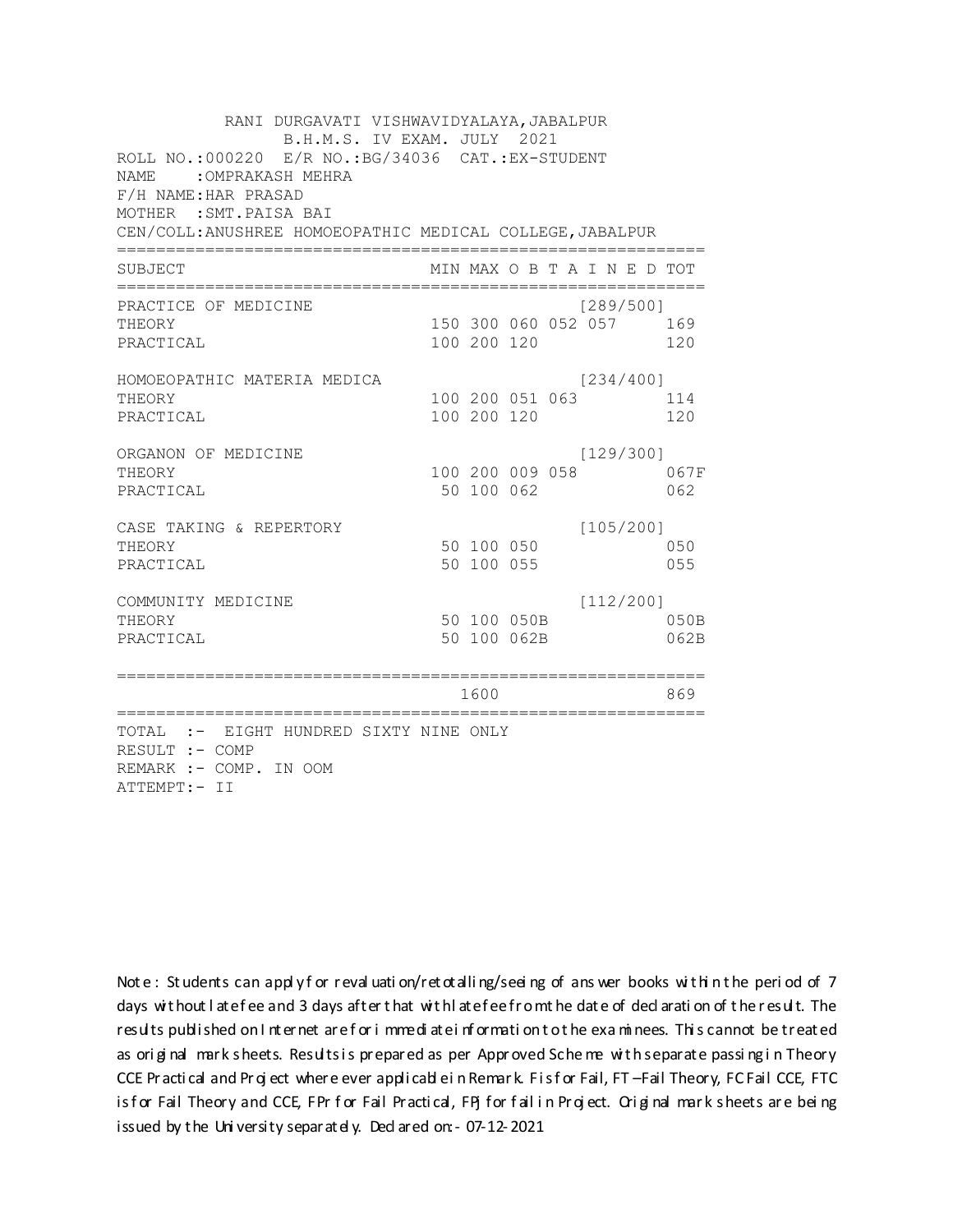RANI DURGAVATI VISHWAVIDYALAYA, JABALPUR B.H.M.S. IV EXAM. JULY 2021 ROLL NO.:000221 E/R NO.: BH/3338 CAT.: EX-STUDENT NAME : HIMANSHU NEMA F/H NAME: MUNNA LAL MOTHER : SMT. RASHMI NEMA CEN/COLL: ANUSHREE HOMOEOPATHIC MEDICAL COLLEGE, JABALPUR MIN MAX O B T A I N E D TOT SUBJECT PRACTICE OF MEDICINE  $[296/500]$ THEORY 150 300 060B043B053B 156B PRACTICAL 100 200 140B 140B HOMOEOPATHIC MATERIA MEDICA  $[240/400]$ 100 200 055 063 118 THEORY PRACTICAL 100 200 122 122 ORGANON OF MEDICINE  $[188/300]$ THEORY 100 200 055B060B 115B PRACTICAL 50 100 073B 073B CASE TAKING & REPERTORY  $[123/200]$ 50 100 053 THEORY 053 50 100 070 PRACTICAL 070  $[113/200]$ COMMUNITY MEDICINE 50 100 053B 053B THEORY PRACTICAL 50 100 060B 060B 1600 1600 960 TOTAL :- NINE HUNDRED SIXTY ONLY RESULT :- PASS

ATTEMPT:- II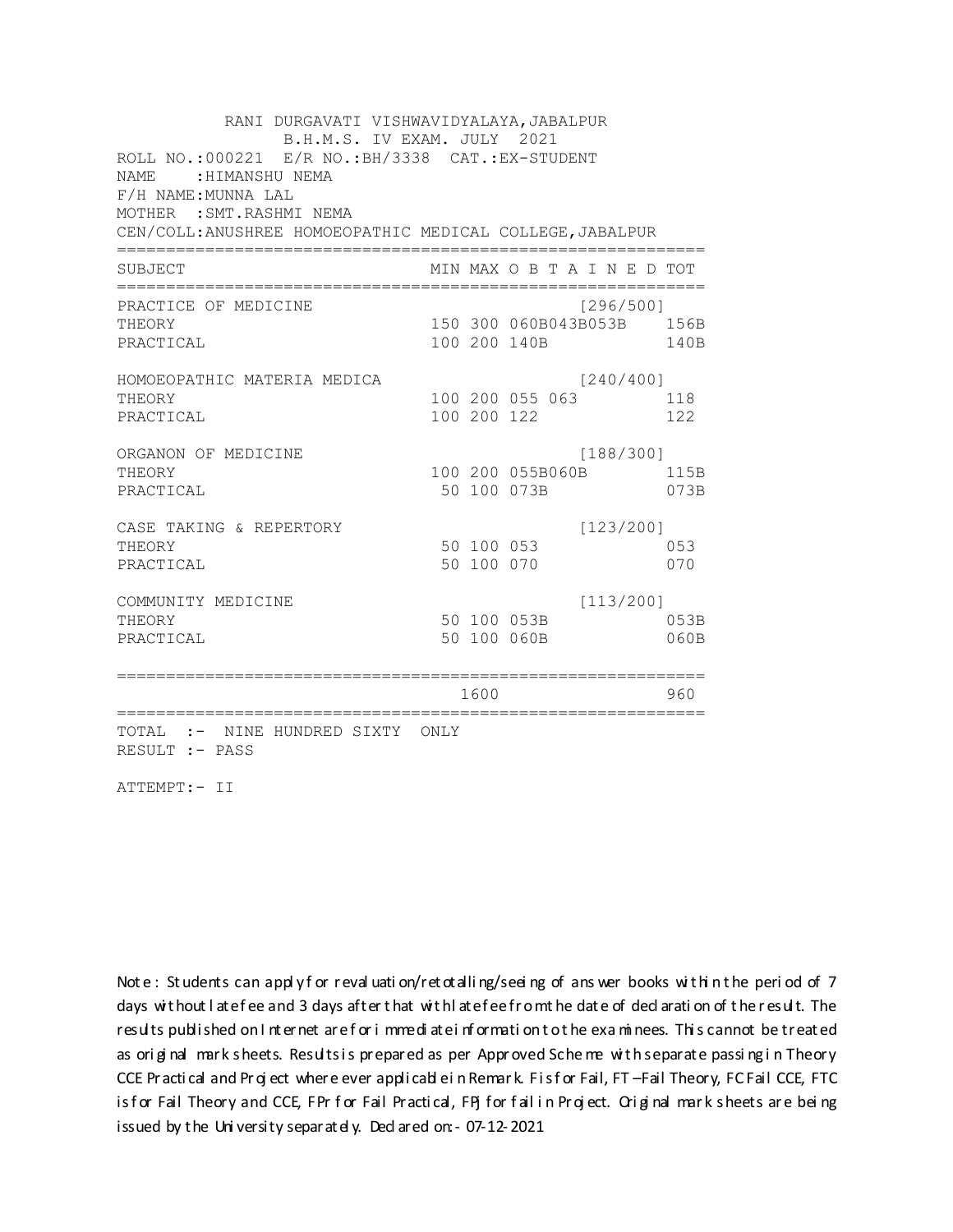RANI DURGAVATI VISHWAVIDYALAYA, JABALPUR B.H.M.S. IV EXAM. JULY 2021 ROLL NO.: 000222 E/R NO.: BG/34043 CAT.: EX-STUDENT NAME: KU. PRITI SAHU F/H NAME: RAJENDRA PRASAD SAHU MOTHER : SMT. RAJ KUMARI SAHU CEN/COLL: ANUSHREE HOMOEOPATHIC MEDICAL COLLEGE, JABALPUR MIN MAX O B T A I N E D TOT SUBJECT PRACTICE OF MEDICINE  $[306/500]$ 150 300 062 064 060 186 **THEORY** PRACTICAL 100 200 120 120 HOMOEOPATHIC MATERIA MEDICA  $[248/400]$ 100 200 061 063 124 THEORY PRACTICAL 100 200 124 124 ORGANON OF MEDICINE  $[173/300]$ THEORY 100 200 056B053B 109B PRACTICAL 50 100 064B 064B  $[112/200]$ CASE TAKING & REPERTORY 50 100 050B THEORY  $050B$ PRACTICAL 50 100 062B 062B  $[114/200]$ COMMUNITY MEDICINE 50 100 050B 050B THEORY PRACTICAL 50 100 064B 064B 1600 1600 953 TOTAL :- NINE HUNDRED FIFTY THREE ONLY RESULT :- PASS

ATTEMPT:- III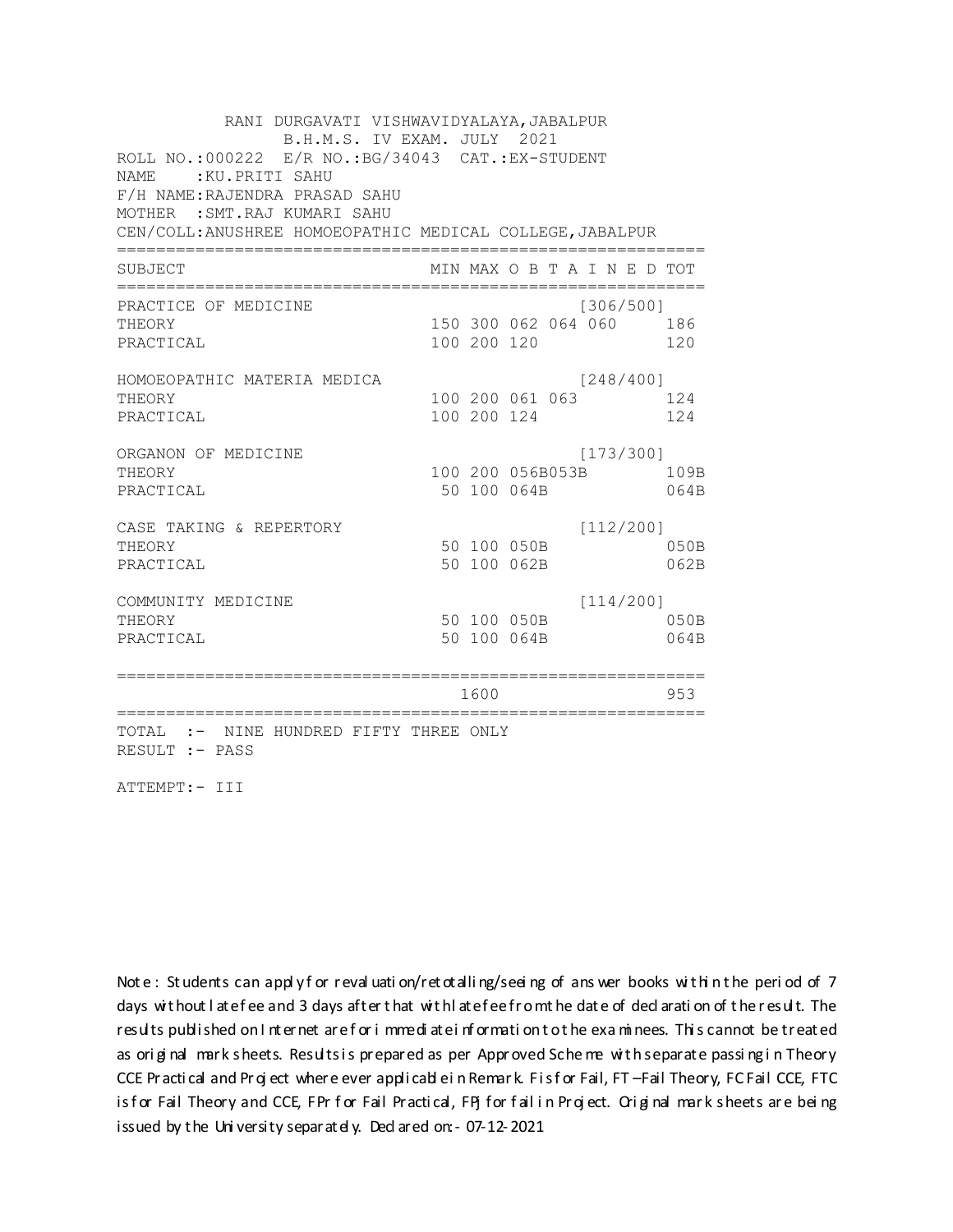RANI DURGAVATI VISHWAVIDYALAYA, JABALPUR B.H.M.S. IV EXAM. JULY 2021 ROLL NO.: 000223 E/R NO.: BE/31224 CAT.: EX-STUDENT NAME: : KU.RATNA PATEL F/H NAME: MANIRAM PATEL MOTHER : SMT. SUNITA PATEL CEN/COLL: ANUSHREE HOMOEOPATHIC MEDICAL COLLEGE, JABALPUR MIN MAX O B T A I N E D TOT SUBJECT PRACTICE OF MEDICINE  $[329/500]$ THEORY 150 300 064 057 058 179 PRACTICAL 100 200 150 150 HOMOEOPATHIC MATERIA MEDICA  $[247/400]$ 100 200 054 064 118 THEORY PRACTICAL 100 200 129 129 ORGANON OF MEDICINE  $[164/300]$ THEORY 100 200 051B051B 102B PRACTICAL 50 100 062B 062B  $[117/200]$ CASE TAKING & REPERTORY 50 100 052B THEORY 052B PRACTICAL 50 100 065B 065B  $[110/200]$ COMMUNITY MEDICINE 50 100 050 050 THEORY PRACTICAL 50 100 060 060 1600 1600 967 TOTAL :- NINE HUNDRED SIXTY SEVEN ONLY RESULT :- PASS

ATTEMPT:- III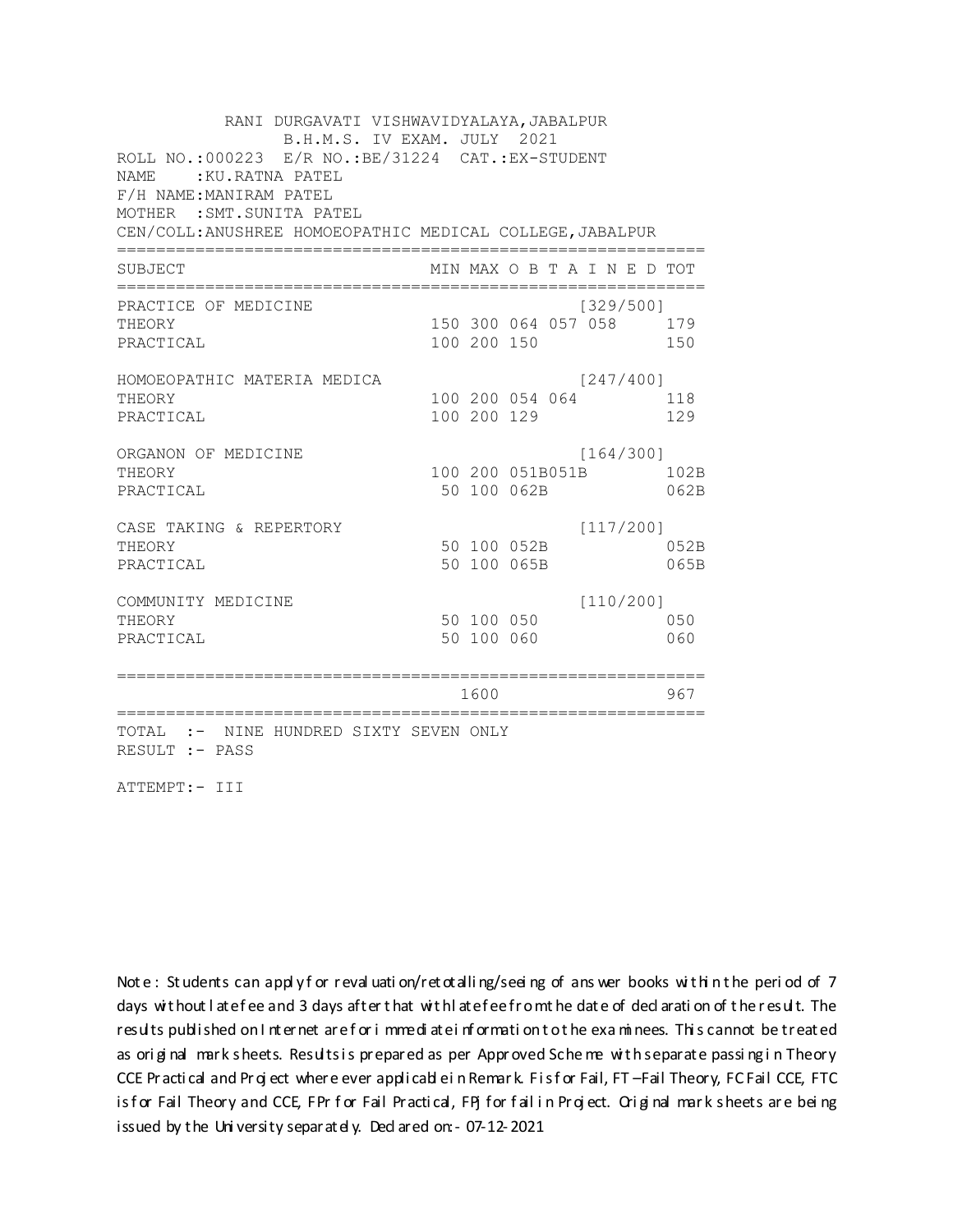RANI DURGAVATI VISHWAVIDYALAYA, JABALPUR B.H.M.S. IV EXAM. JULY 2021 ROLL NO.: 000224 E/R NO.: BG/34053 CAT.: EX-STUDENT NAME: : RAM KRISHAN VERMA F/H NAME: KAUSHAL PRASAD VERMA MOTHER : SMT. CHANDU VERMA CEN/COLL: ANUSHREE HOMOEOPATHIC MEDICAL COLLEGE, JABALPUR MIN MAX O B T A I N E D TOT SUBJECT PRACTICE OF MEDICINE  $[310/500]$ THEORY 150 300 065 064 061 190 PRACTICAL 100 200 120 120 HOMOEOPATHIC MATERIA MEDICA  $[235/400]$ 100 200 052 062 114 THEORY PRACTICAL 100 200 121 121 ORGANON OF MEDICINE  $[171/300]$ THEORY 100 200 053B052B 105B PRACTICAL 50 100 066B 066B CASE TAKING & REPERTORY  $[120/200]$ 50 100 050 THEORY 050 50 100 070 PRACTICAL 070  $[114/200]$ COMMUNITY MEDICINE 50 100 052B 052B THEORY PRACTICAL 50 100 062B 062B 1600 1600 950 TOTAL :- NINE HUNDRED FIFTY ONLY RESULT :- PASS

ATTEMPT:- II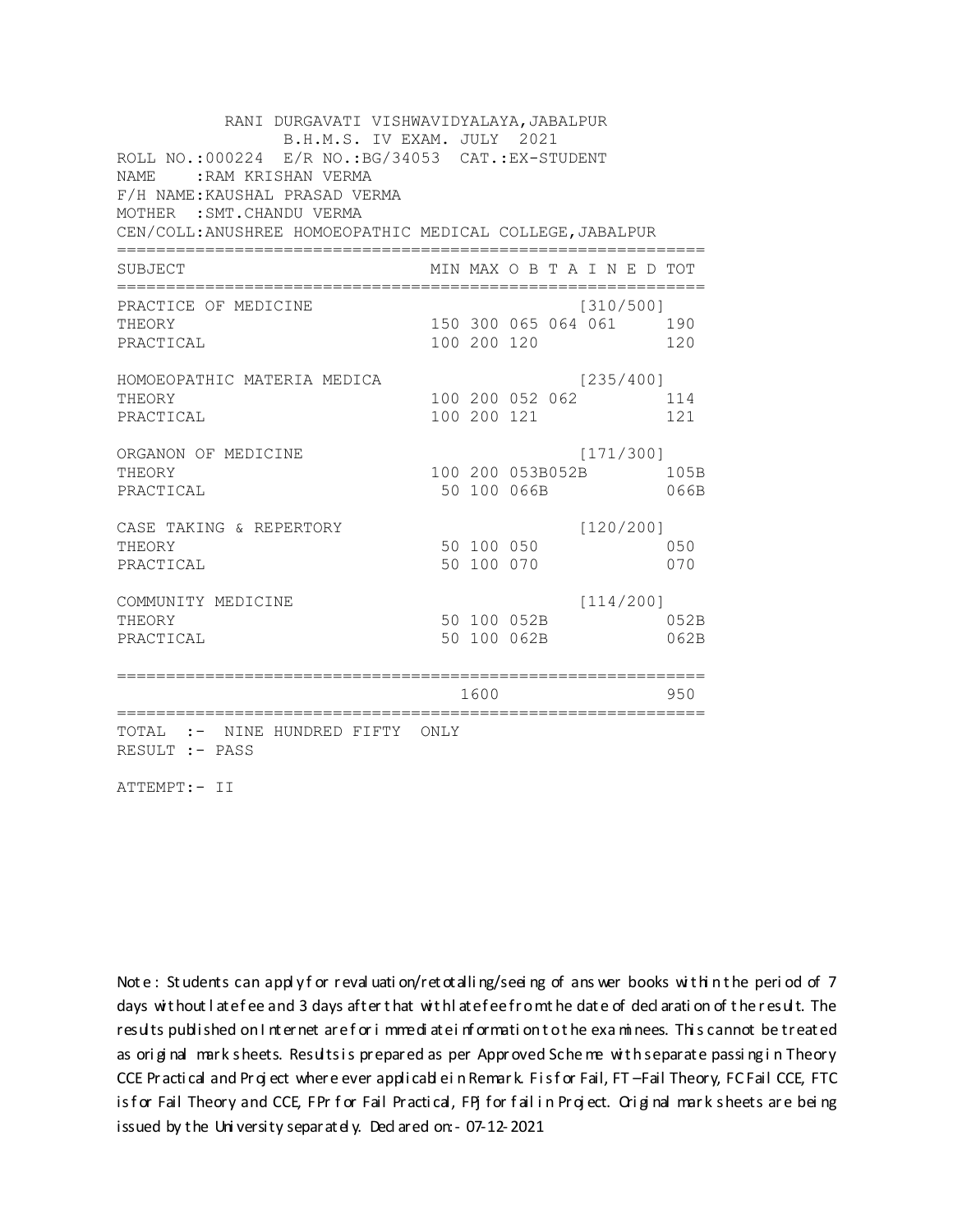RANI DURGAVATI VISHWAVIDYALAYA, JABALPUR B.H.M.S. IV EXAM. JULY 2021 ROLL NO.:000225 E/R NO.: BG/34060 CAT.: EX-STUDENT NAME : SANDEEP KUMAR SINGH F/H NAME: BHAGIRATH SINGH MOTHER : SMT. TARAVATI SINGH CEN/COLL: ANUSHREE HOMOEOPATHIC MEDICAL COLLEGE, JABALPUR MIN MAX O B T A I N E D TOT SUBJECT PRACTICE OF MEDICINE  $[307/500]$ 150 300 051B050B056B 157B THEORY PRACTICAL 100 200 150B 150B HOMOEOPATHIC MATERIA MEDICA  $[225/400]$ 100 200 052 051 103 THEORY PRACTICAL 100 200 122 122 ORGANON OF MEDICINE  $[167/300]$ THEORY 100 200 051B051B 102B PRACTICAL 50 100 065B 065B CASE TAKING & REPERTORY  $[079/200]$ 50 100 017 THEORY 017F 50 100 062 PRACTICAL 062  $[112/200]$ COMMUNITY MEDICINE 50 100 051 051 THEORY PRACTICAL 50 100 061 061 1600 1600 890 TOTAL :- EIGHT HUNDRED NINETY ONLY RESULT :- COMP REMARK :- COMP. IN REP ATTEMPT:- II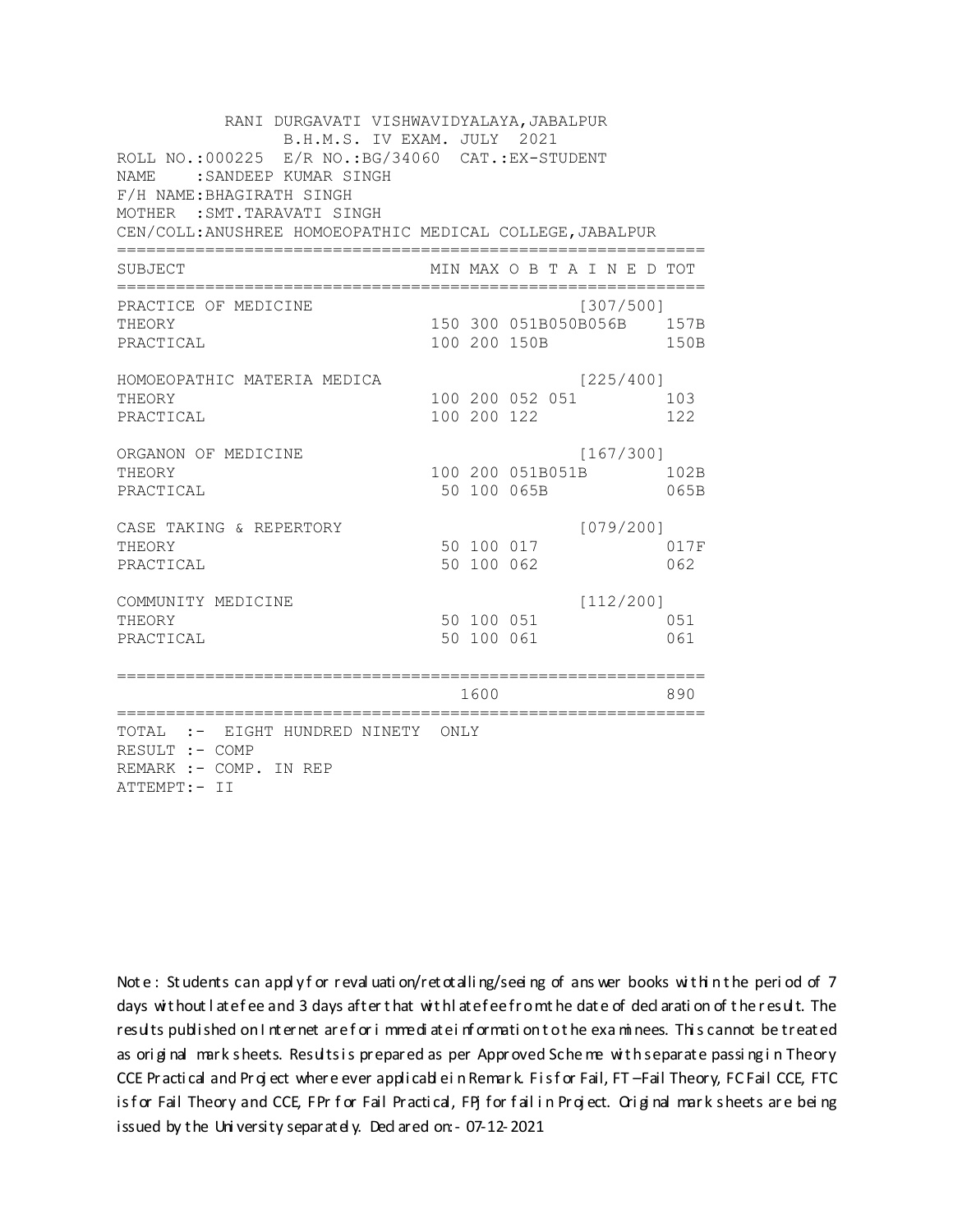RANI DURGAVATI VISHWAVIDYALAYA, JABALPUR B.H.M.S. IV EXAM. JULY 2021 ROLL NO.:000226 E/R NO.: BG/34061 CAT.: EX-STUDENT NAME : KU. SANGEETA BAGHEL F/H NAME: RAJKUMAR BAGHEL MOTHER : SMT. TULSI BAGHEL CEN/COLL: ANUSHREE HOMOEOPATHIC MEDICAL COLLEGE, JABALPUR MIN MAX O B T A I N E D TOT SUBJECT PRACTICE OF MEDICINE  $[300/500]$ 150 300 064 056 060 180 **THEORY** PRACTICAL 100 200 120 120 HOMOEOPATHIC MATERIA MEDICA  $[246/400]$ 100 200 054 069 123 THEORY PRACTICAL 100 200 123 123 ORGANON OF MEDICINE  $[167/300]$ THEORY 100 200 053B051B 104B PRACTICAL 50 100 063B 063B  $[129/200]$ CASE TAKING & REPERTORY 50 100 060B THEORY  $060B$ PRACTICAL 50 100 069B 069B  $[114/200]$ COMMUNITY MEDICINE 50 100 054B 054B THEORY PRACTICAL 50 100 060B 060B 1600 1600 956 TOTAL :- NINE HUNDRED FIFTY SIX ONLY RESULT :- PASS

ATTEMPT:- II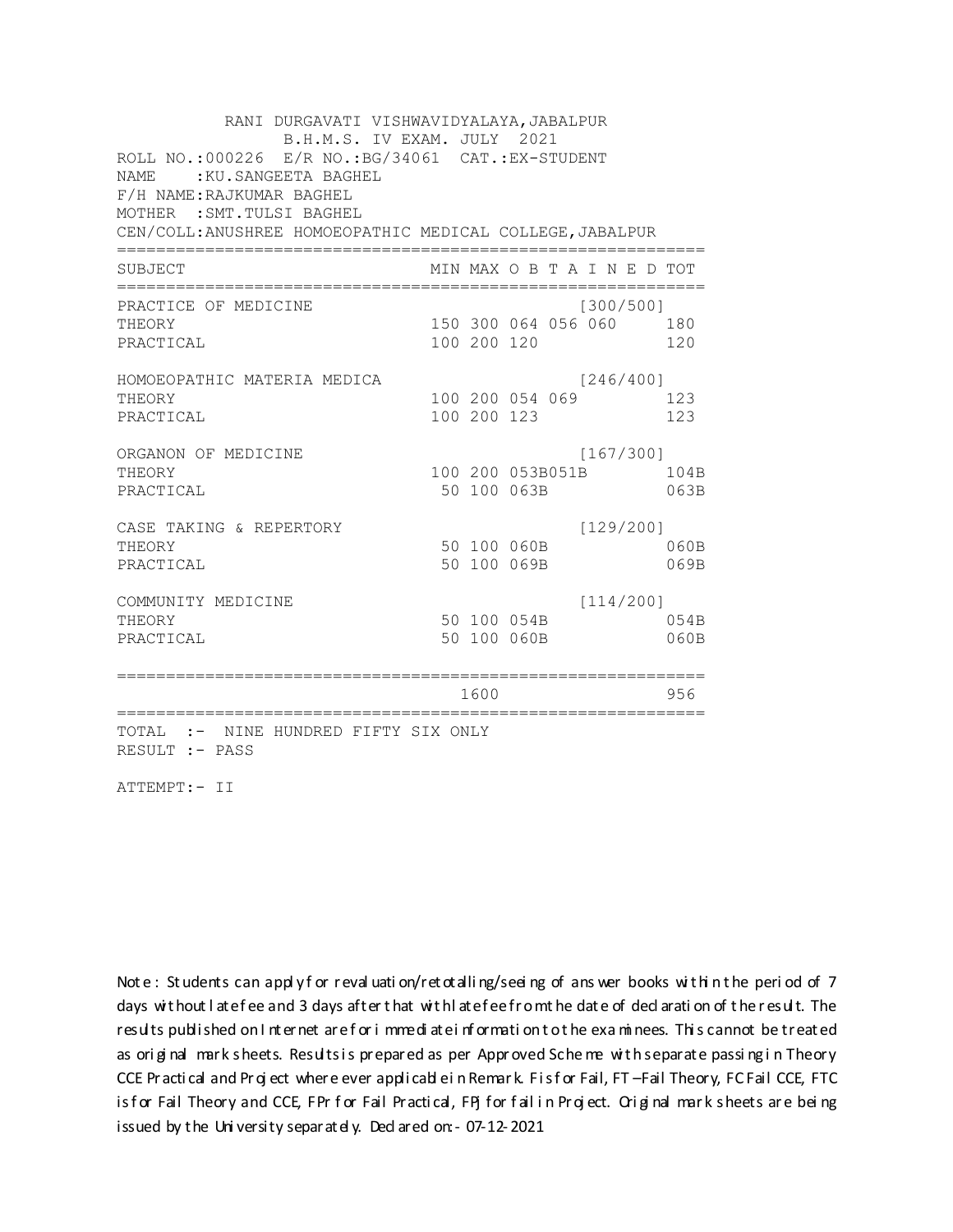RANI DURGAVATI VISHWAVIDYALAYA, JABALPUR B.H.M.S. IV EXAM. JULY 2021 ROLL NO.: 000227 E/R NO.: BG/34073 CAT.: EX-STUDENT NAME: KU.SONI PAL F/H NAME: ABADH NARAYAN PAL MOTHER : SMT. PRABHA PAL CEN/COLL: ANUSHREE HOMOEOPATHIC MEDICAL COLLEGE, JABALPUR MIN MAX O B T A I N E D TOT SUBJECT PRACTICE OF MEDICINE  $[294/500]$ 150 300 056B050B052B 158B THEORY PRACTICAL 100 200 136B 136B HOMOEOPATHIC MATERIA MEDICA  $[250/400]$ 100 200 054 069 123 THEORY PRACTICAL 100 200 127 127 ORGANON OF MEDICINE  $[168/300]$ THEORY 100 200 055B051B 106B PRACTICAL 50 100 062B 062B CASE TAKING & REPERTORY  $[112/200]$ 50 100 050 THEORY 050 50 100 062 PRACTICAL 062  $[119/200]$ COMMUNITY MEDICINE 50 100 054B 054B THEORY 50 100 065B PRACTICAL 065B 1600 1600 943 TOTAL :- NINE HUNDRED FORTY THREE ONLY RESULT :- PASS

ATTEMPT:- III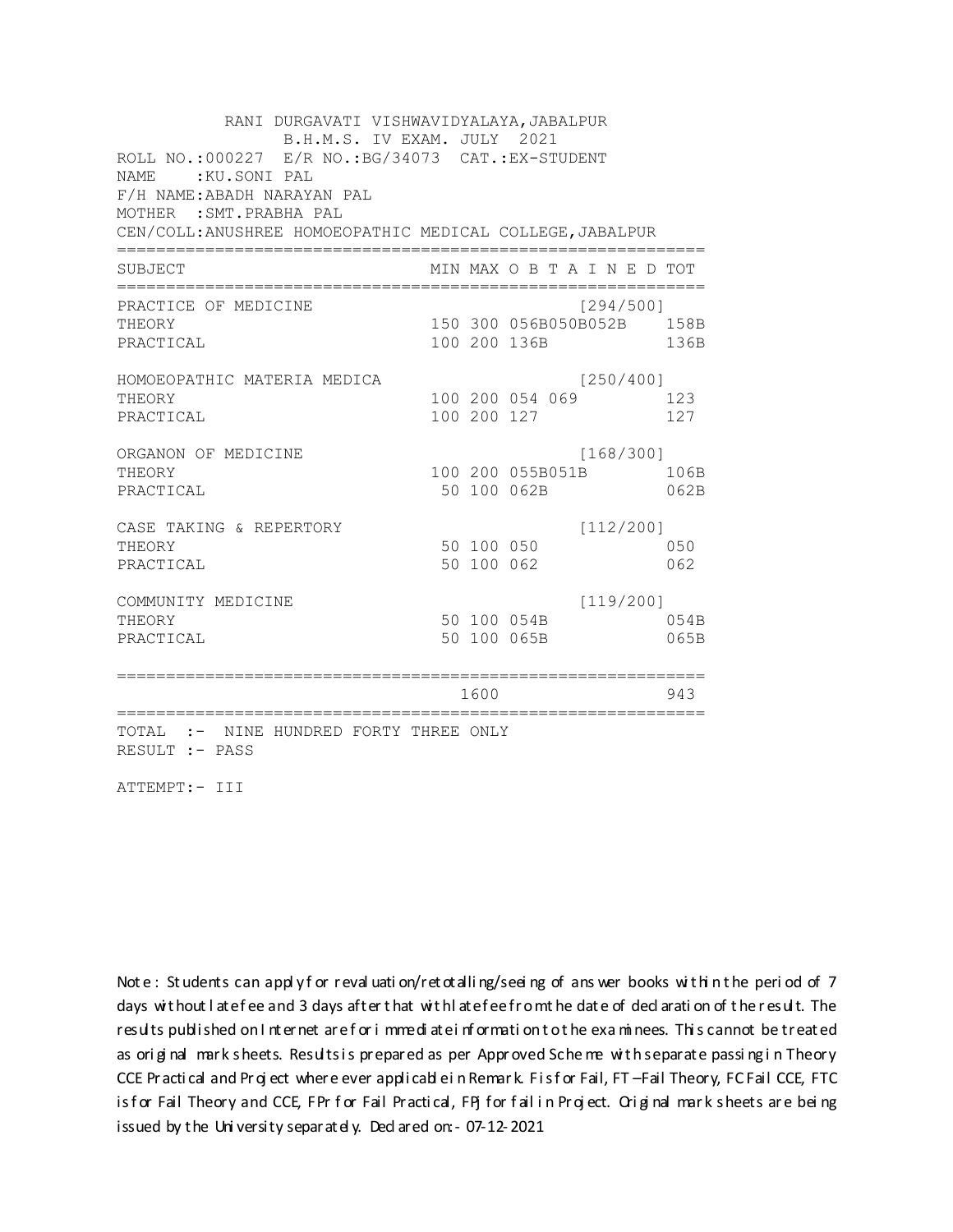RANI DURGAVATI VISHWAVIDYALAYA, JABALPUR B.H.M.S. IV EXAM. JULY 2021 ROLL NO.: 000228 E/R NO.: BF/35610 CAT.: EX-STUDENT NAME: : KM. SHALINI TIWARI F/H NAME: SHYAM JI TIWARI MOTHER : SMT. USHA DEVI CEN/COLL: ANUSHREE HOMOEOPATHIC MEDICAL COLLEGE, JABALPUR MIN MAX O B T A I N E D TOT SUBJECT PRACTICE OF MEDICINE  $[357/500]$ THEORY 150 300 077 061 059 197 PRACTICAL 100 200 160 160 HOMOEOPATHIC MATERIA MEDICA  $[265/400]$ 100 200 061 070 131 THEORY PRACTICAL 100 200 134 134 ORGANON OF MEDICINE  $[174/300]$ THEORY 100 200 053B051B 104B PRACTICAL 50 100 070B 070B CASE TAKING & REPERTORY  $[111/200]$ 50 100 056 THEORY 056 50 100 055 PRACTICAL 055  $[125/200]$ COMMUNITY MEDICINE 50 100 055B 055B THEORY 50 100 070B PRACTICAL 070B 1600 1032 TOTAL :- ONE THOUSAND THIRTY TWO ONLY RESULT :- PASS

ATTEMPT:- II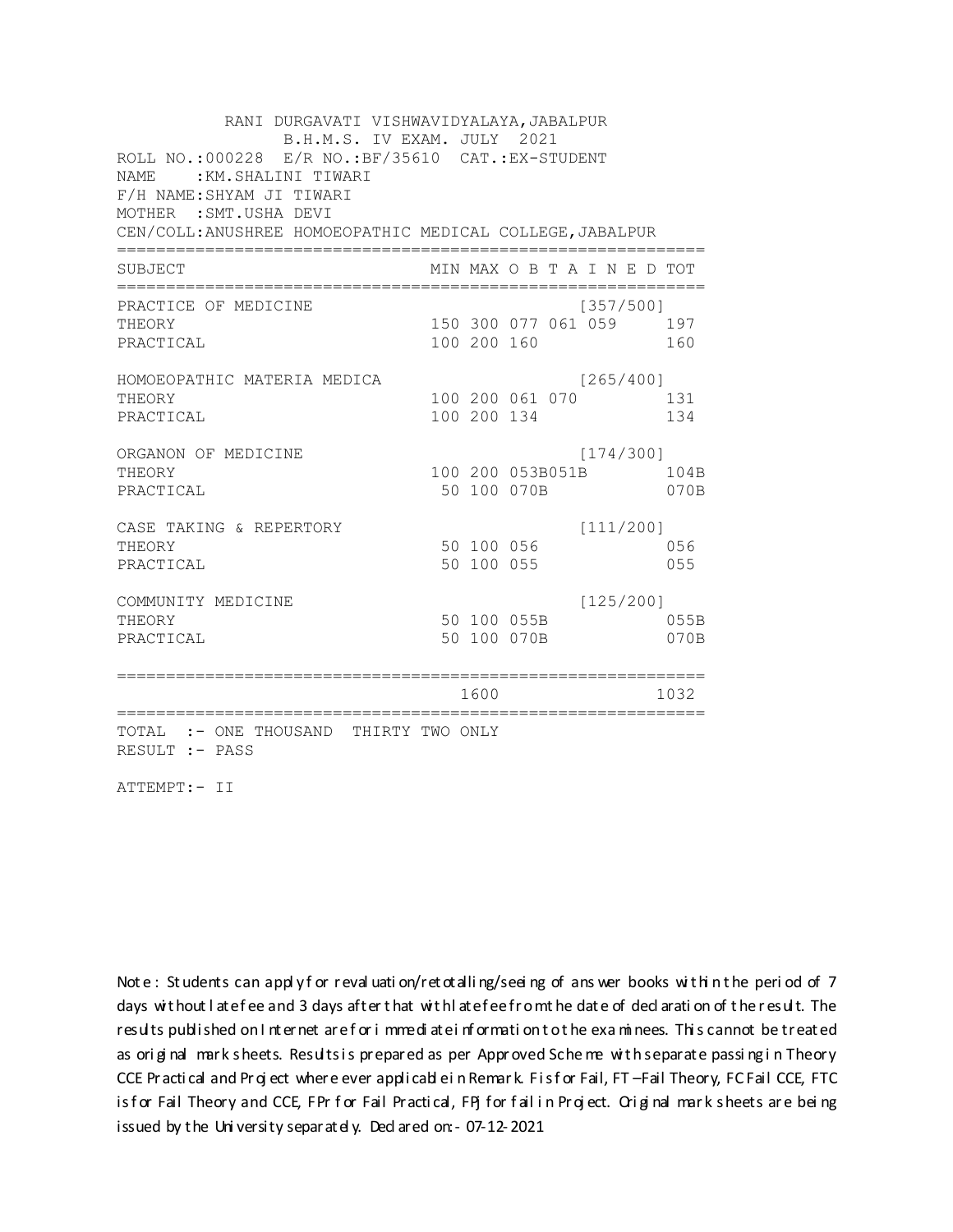RANI DURGAVATI VISHWAVIDYALAYA, JABALPUR B.H.M.S. IV EXAM. JULY 2021 ROLL NO.: 000229 E/R NO.: BG/34012 CAT.: EX-STUDENT NAME: : KU. ARTI GUPTA F/H NAME: BRIJVASI LAL GUPTA MOTHER : SMT. RAM BAI CEN/COLL: ANUSHREE HOMOEOPATHIC MEDICAL COLLEGE, JABALPUR MIN MAX O B T A I N E D TOT SUBJECT PRACTICE OF MEDICINE  $[298/500]$ 150 300 068 030 060 158 **THEORY** PRACTICAL 100 200 140 140 HOMOEOPATHIC MATERIA MEDICA  $[247/400]$ 100 200 055 063 118 THEORY PRACTICAL 100 200 129 129 ORGANON OF MEDICINE  $[166/300]$ THEORY 100 200 051B050B 101B PRACTICAL 50 100 065B 065B CASE TAKING & REPERTORY  $[112/200]$ 50 100 052 THEORY 052 50 100 060 PRACTICAL 060  $[122/200]$ COMMUNITY MEDICINE 50 100 052B 052B THEORY PRACTICAL 50 100 070B 070B 1600 1600 945 TOTAL :- NINE HUNDRED FORTY FIVE ONLY RESULT :- PASS

ATTEMPT:- III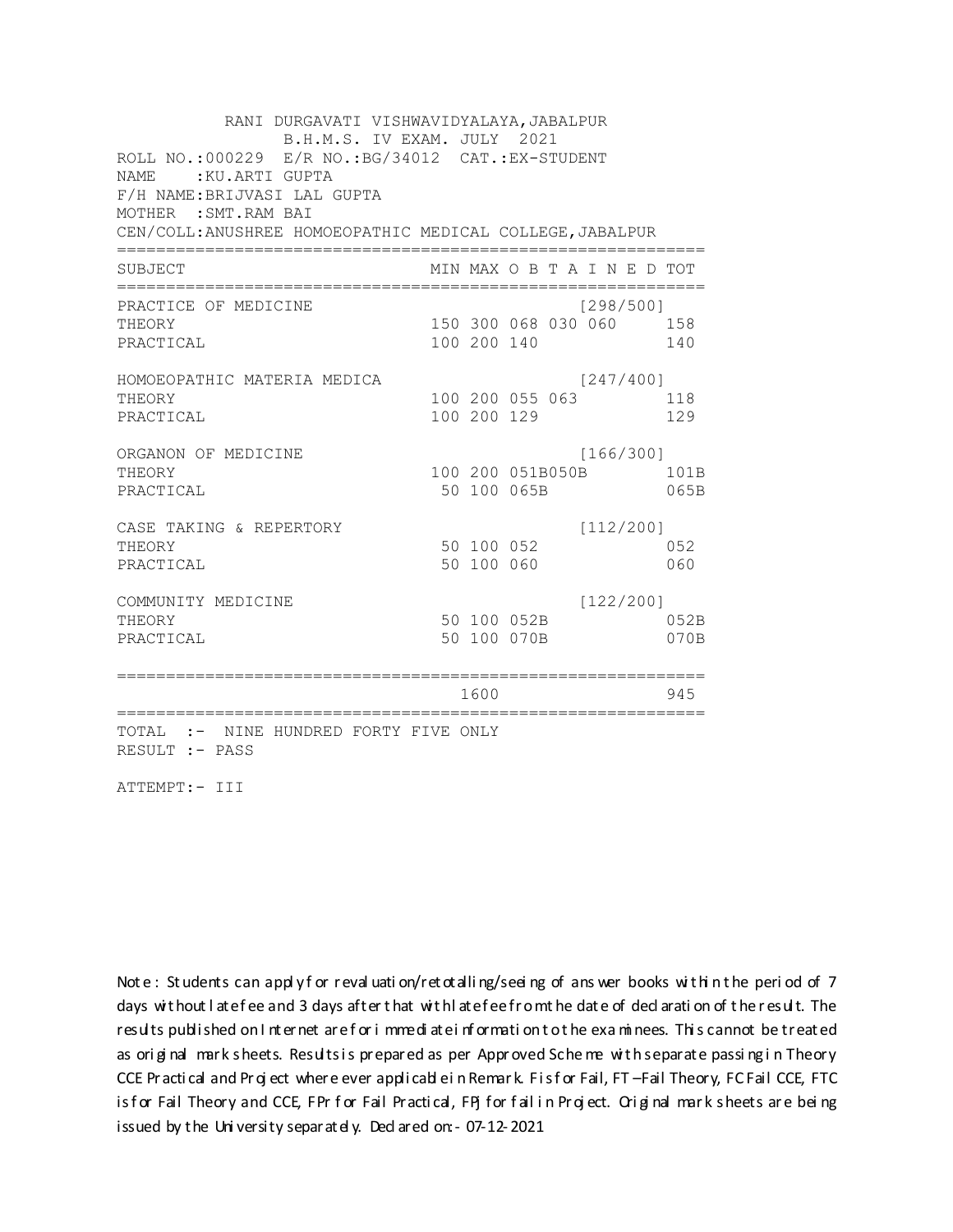RANI DURGAVATI VISHWAVIDYALAYA, JABALPUR B.H.M.S. IV EXAM. JULY 2021 ROLL NO.: 000230 E/R NO.: BE/31197 CAT.: EX-STUDENT NAME: CHITRA SHRIVASTAVA F/H NAME: PRADUMN SHRIVASTAVA MOTHER : SMT. RAMA DEVI CEN/COLL: ANUSHREE HOMOEOPATHIC MEDICAL COLLEGE, JABALPUR MIN MAX O B T A I N E D TOT SUBJECT PRACTICE OF MEDICINE  $[282/500]$ 150 300 052 054 056 162 THEORY PRACTICAL 100 200 120 120 HOMOEOPATHIC MATERIA MEDICA [259/400] 100 200 055B054B 109B THEORY PRACTICAL 100 200 150B 150B ORGANON OF MEDICINE  $[168/300]$ THEORY 100 200 054B050B 104B PRACTICAL 50 100 064B 064B  $[115/200]$ CASE TAKING & REPERTORY 50 100 050B THEORY  $050B$ PRACTICAL 50 100 065B 065B  $[113/200]$ COMMUNITY MEDICINE 50 100 050 050 THEORY PRACTICAL 50 100 063 063 1600 1600 937 TOTAL :- NINE HUNDRED THIRTY SEVEN ONLY RESULT :- PASS

ATTEMPT:- II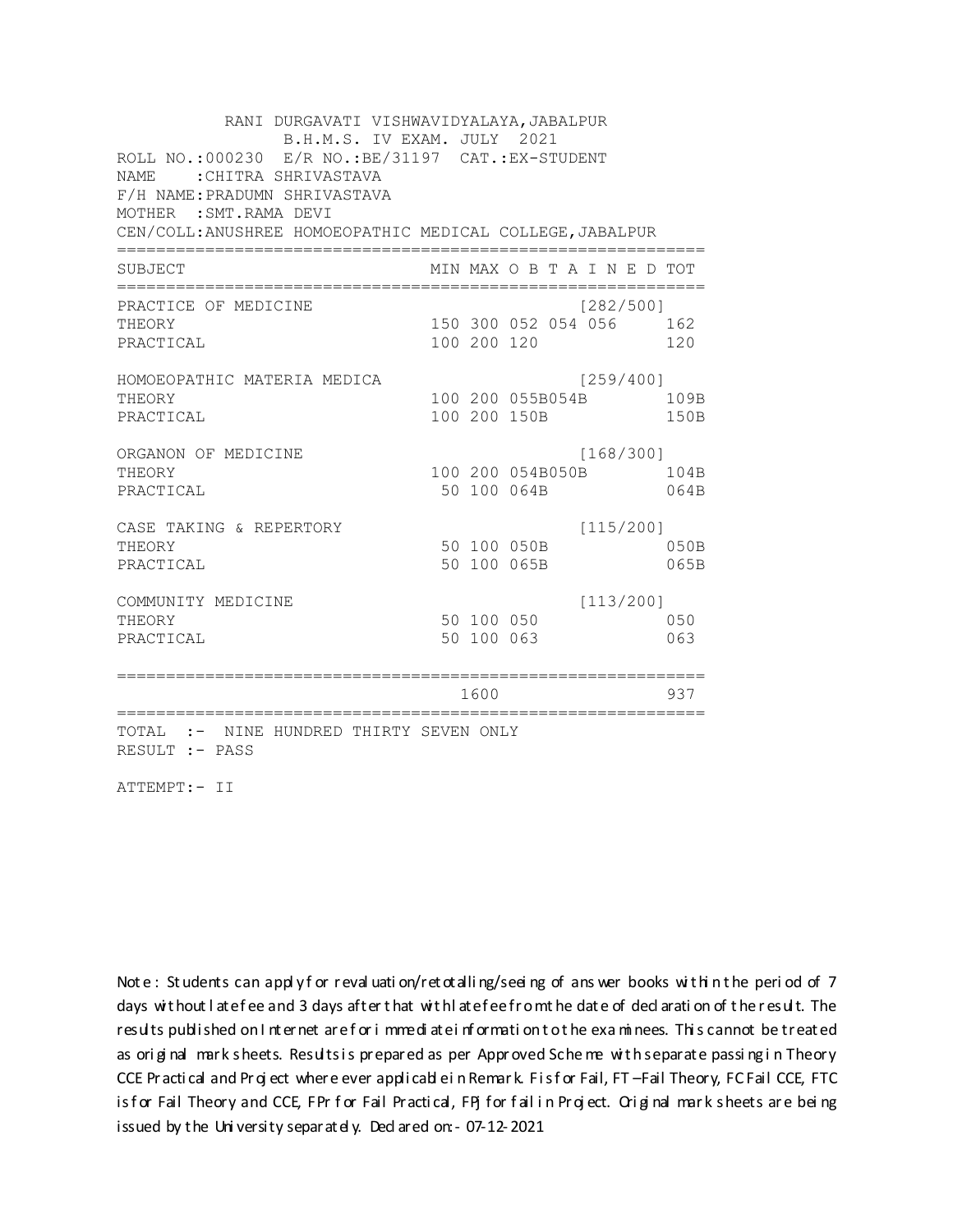RANI DURGAVATI VISHWAVIDYALAYA, JABALPUR B.H.M.S. IV EXAM. JULY 2021 ROLL NO.: 000231 E/R NO.: BF/35021 CAT.: EX-STUDENT NAME: : KU. ARSHI F/H NAME: MOHAMMAD PARVEZ HASHMI MOTHER : SMT. GUDIYA CEN/COLL: ANUSHREE HOMOEOPATHIC MEDICAL COLLEGE, JABALPUR MIN MAX O B T A I N E D TOT SUBJECT  $[249/5001]$ PRACTICE OF MEDICINE 150 300 029 050 050 129F **THEORY** PRACTICAL 100 200 120 120 HOMOEOPATHIC MATERIA MEDICA [236/400] 100 200 058B050B 108B THEORY PRACTICAL 100 200 128B 128B ORGANON OF MEDICINE  $[172/300]$ THEORY 100 200 056B052B 108B PRACTICAL 50 100 064B 064B  $[122/200]$ CASE TAKING & REPERTORY 50 100 060B THEORY  $060B$ PRACTICAL 50 100 062B 062B  $[117/200]$ COMMUNITY MEDICINE 50 100 057B 057B THEORY PRACTICAL 50 100 060B 060B 1600 1600 896 TOTAL :- EIGHT HUNDRED NINETY SIX ONLY RESULT :- COMP REMARK :- COMP. IN PMD ATTEMPT:- III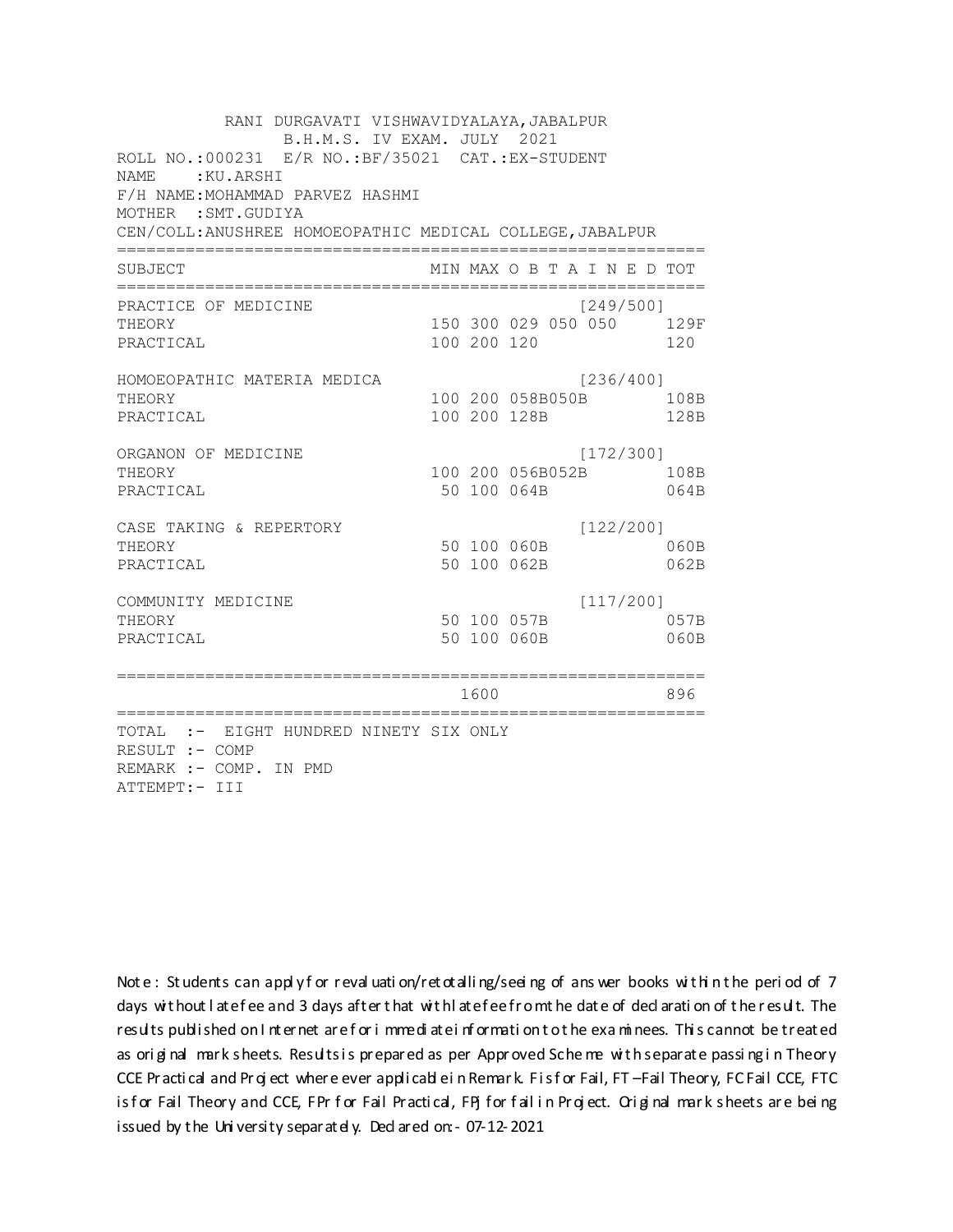RANI DURGAVATI VISHWAVIDYALAYA, JABALPUR B.H.M.S. IV EXAM. JULY 2021 ROLL NO.:000232 E/R NO.: BH/3296 CAT.: EX-STUDENT NAME: : ANUPAM KUMAR F/H NAME: RAMESH KUMAR MOTHER : SMT. PHOTO DEVI CEN/COLL: ANUSHREE HOMOEOPATHIC MEDICAL COLLEGE, JABALPUR MIN MAX O B T A I N E D TOT SUBJECT PRACTICE OF MEDICINE  $1293/5001$ 150 300 061B042B060B 163B **THEORY** PRACTICAL 100 200 130B 130B HOMOEOPATHIC MATERIA MEDICA  $[243/400]$ 100 200 052 063 115 THEORY PRACTICAL 100 200 128 128 ORGANON OF MEDICINE  $[182/300]$ THEORY 100 200 061 057 118 064 PRACTICAL 50 100 064  $[129/200]$ CASE TAKING & REPERTORY 50 100 051B THEORY 051B 50 100 078B PRACTICAL 078B  $[122/200]$ COMMUNITY MEDICINE 50 100 062B 062B THEORY PRACTICAL 50 100 060B 060B 1600 1600 969 TOTAL :- NINE HUNDRED SIXTY NINE ONLY RESULT :- PASS

ATTEMPT:- II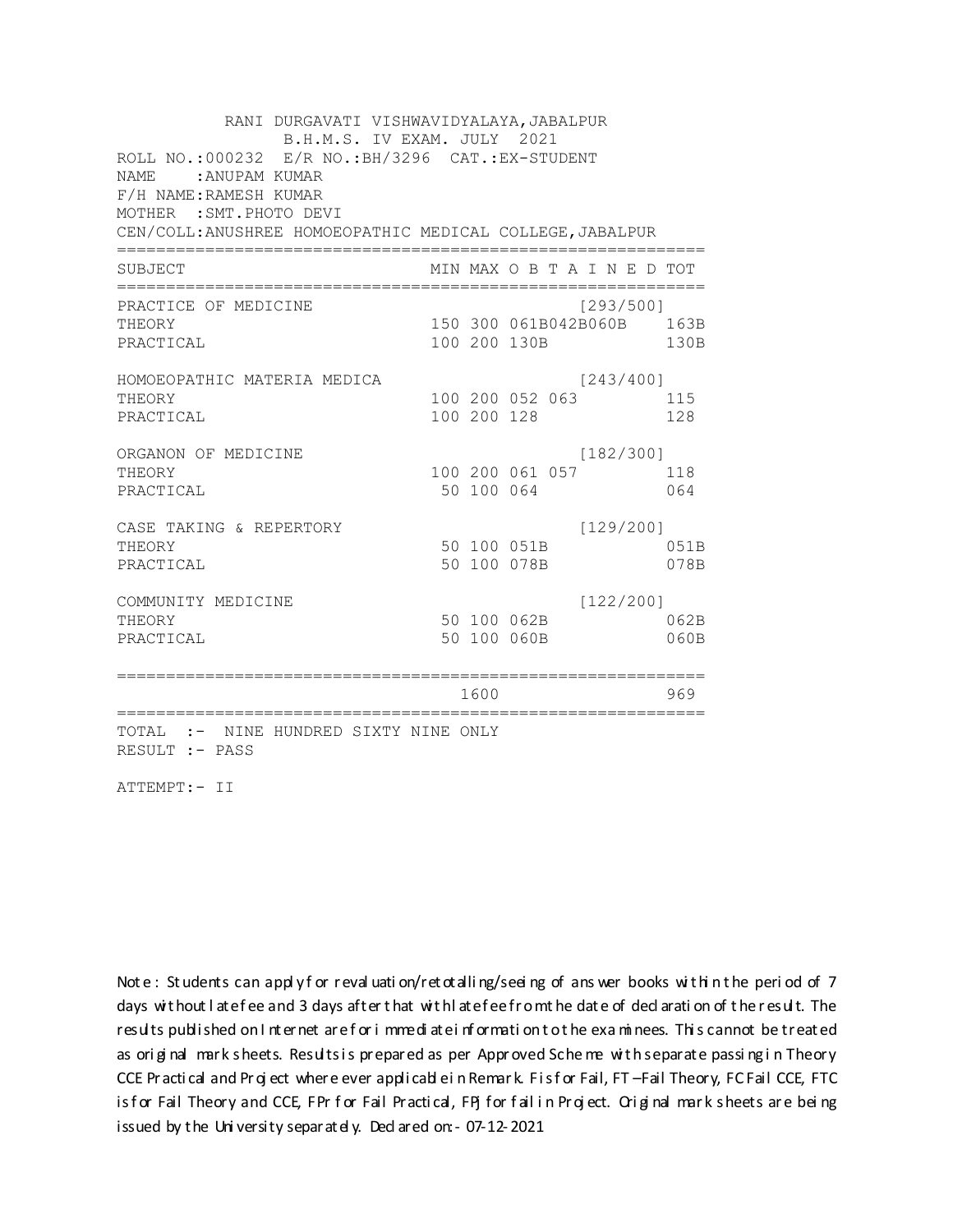RANI DURGAVATI VISHWAVIDYALAYA, JABALPUR B.H.M.S. IV EXAM. JULY 2021 ROLL NO.: 000233 E/R NO.: BE/31204 CAT.: EX-STUDENT NAME : GAJENDRA JANGHELA F/H NAME: RAMLAL JANGHELA MOTHER : SMT. GULABA BAI JANGHELA CEN/COLL: ANUSHREE HOMOEOPATHIC MEDICAL COLLEGE, JABALPUR MIN MAX O B T A I N E D TOT SUBJECT PRACTICE OF MEDICINE  $[298/500]$ 150 300 064B050B044B 158B THEORY PRACTICAL 100 200 140B 140B HOMOEOPATHIC MATERIA MEDICA  $[234/400]$ 100 200 056 056 112 THEORY PRACTICAL 100 200 122 122 ORGANON OF MEDICINE  $[162/300]$ THEORY 100 200 052B050B 102B PRACTICAL 50 100 060B 060B  $[107/200]$ CASE TAKING & REPERTORY 50 100 052 THEORY 052 50 100 055 PRACTICAL 055  $[117/200]$ COMMUNITY MEDICINE 50 100 055B 055B THEORY PRACTICAL 50 100 062B 062B 1600 1600 918 TOTAL :- NINE HUNDRED EIGHTEEN ONLY RESULT :- PASS

ATTEMPT:- III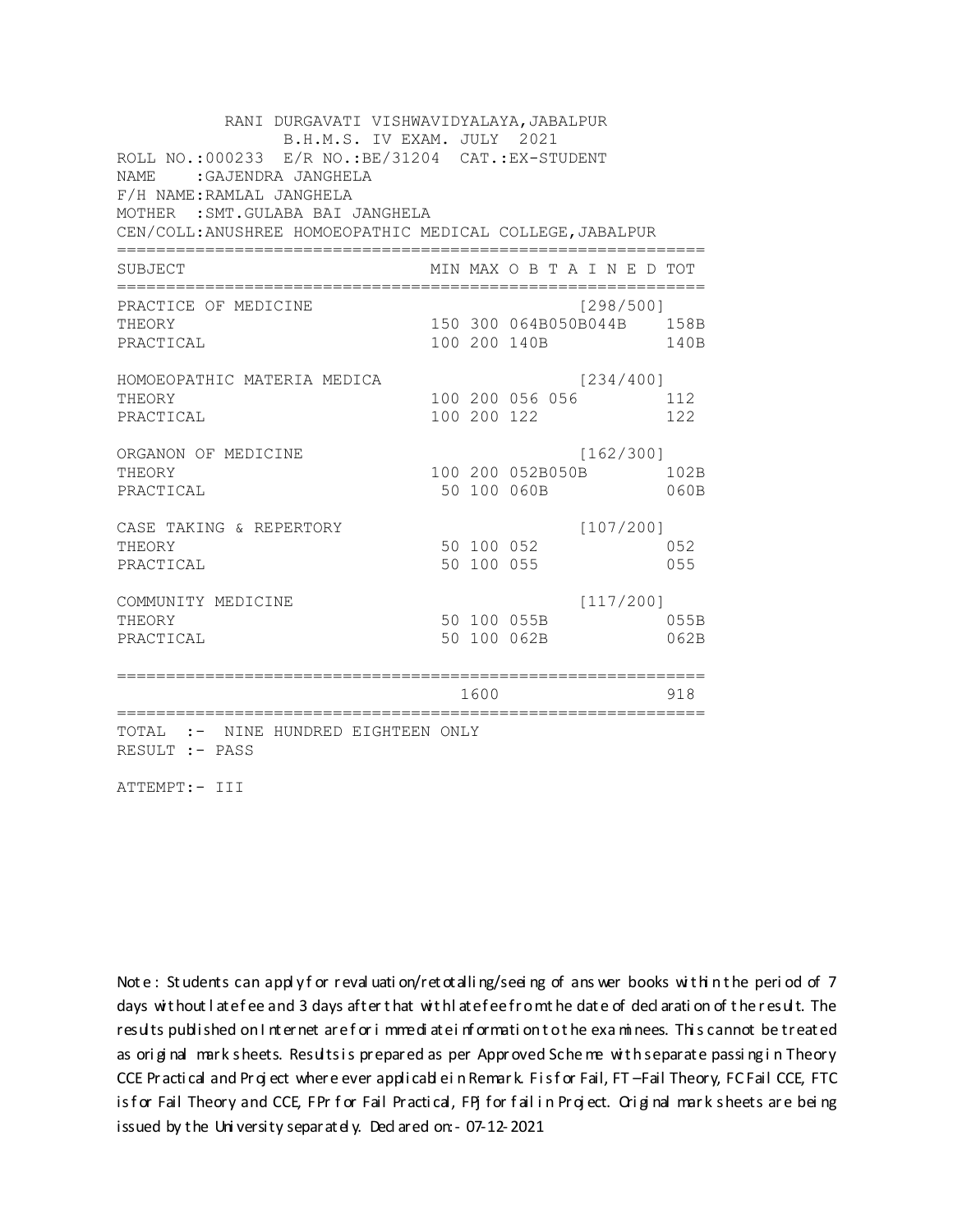RANI DURGAVATI VISHWAVIDYALAYA, JABALPUR B.H.M.S. IV EXAM. JULY 2021 ROLL NO.: 000234 E/R NO.: BH/3342 CAT.: EX-STUDENT NAME: : KU. KAJAL NAYAK F/H NAME: RAMPRASAD MOTHER : SMT. SAVITRI CEN/COLL: ANUSHREE HOMOEOPATHIC MEDICAL COLLEGE, JABALPUR MIN MAX O B T A I N E D TOT SUBJECT PRACTICE OF MEDICINE  $[307/500]$ 150 300 066 061 060 187 **THEORY** PRACTICAL 100 200 120 120 HOMOEOPATHIC MATERIA MEDICA  $[251/400]$ 100 200 056 065 121 THEORY PRACTICAL 100 200 130 130 ORGANON OF MEDICINE  $[172/300]$ THEORY 100 200 053B056B 109B PRACTICAL 50 100 063B 063B  $[128/200]$ CASE TAKING & REPERTORY 50 100 052B THEORY 052B PRACTICAL 50 100 076B 076B  $[110/200]$ COMMUNITY MEDICINE 50 100 050B 050B THEORY PRACTICAL 50 100 060B 060B 1600 1600 968 TOTAL :- NINE HUNDRED SIXTY EIGHT ONLY RESULT :- PASS

ATTEMPT:- II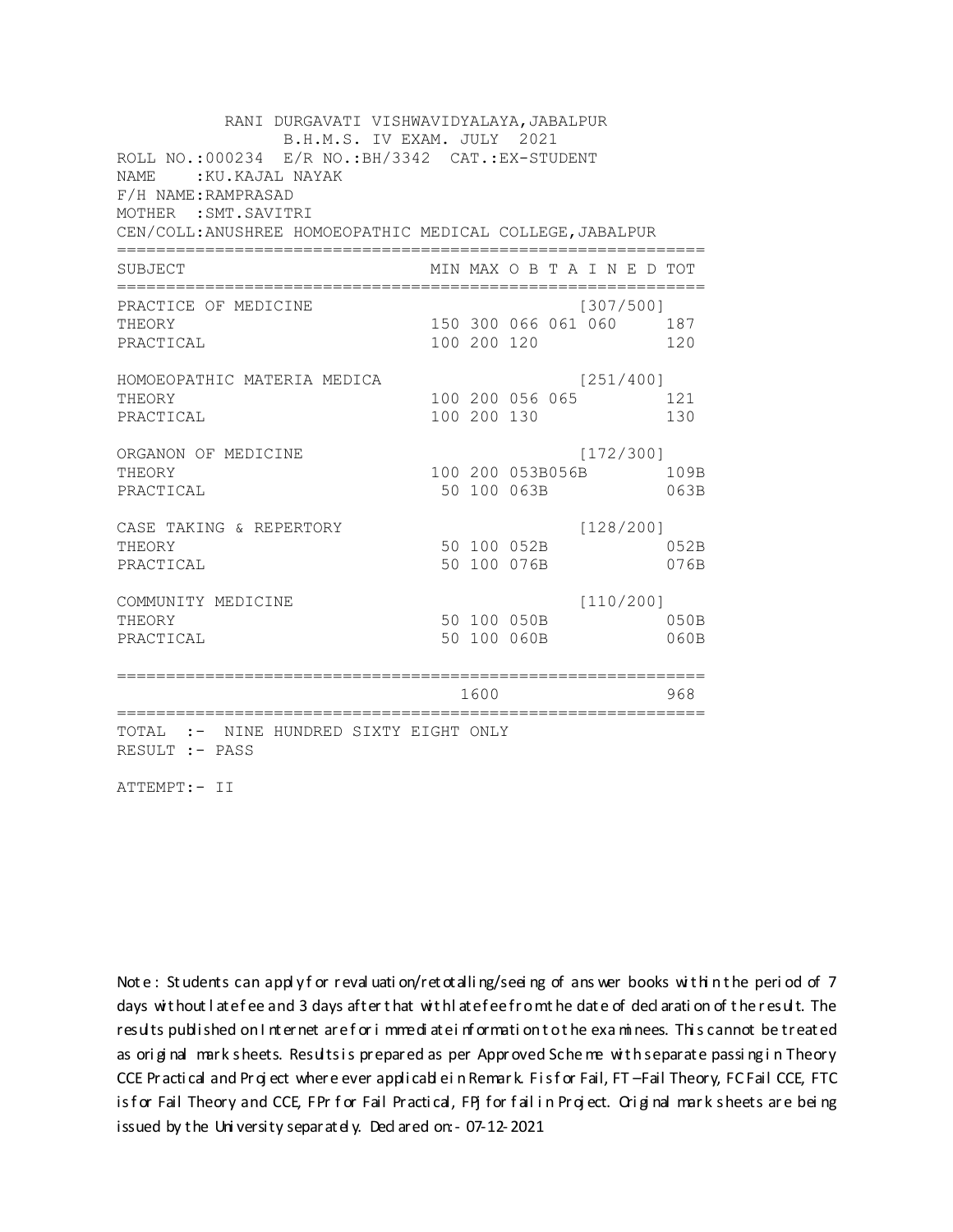RANI DURGAVATI VISHWAVIDYALAYA, JABALPUR B.H.M.S. IV EXAM. JULY 2021 ROLL NO.: 000235 E/R NO.: BF/34344 CAT.: EX-STUDENT NAME: : KU.NANDINI SEN F/H NAME: SHANKAR LAL SEN MOTHER : SMT. URMILA SEN CEN/COLL: ANUSHREE HOMOEOPATHIC MEDICAL COLLEGE, JABALPUR MIN MAX O B T A I N E D TOT SUBJECT  $[281/5001]$ PRACTICE OF MEDICINE 150 300 036 038 057 131F **THEORY** PRACTICAL 100 200 150 150 HOMOEOPATHIC MATERIA MEDICA  $[245/400]$ 100 200 052 065 117 THEORY PRACTICAL 100 200 128 128 ORGANON OF MEDICINE  $[168/300]$ THEORY 100 200 053B051B 104B PRACTICAL 50 100 064B 064B CASE TAKING & REPERTORY  $[114/200]$ 50 100 054B THEORY 054B PRACTICAL 50 100 060B 060B  $[131/200]$ COMMUNITY MEDICINE 50 100 051B 051B THEORY PRACTICAL 50 100 080B 080B 1600 1600 939 TOTAL :- NINE HUNDRED THIRTY NINE ONLY RESULT :- COMP REMARK :- COMP. IN PMD ATTEMPT:- II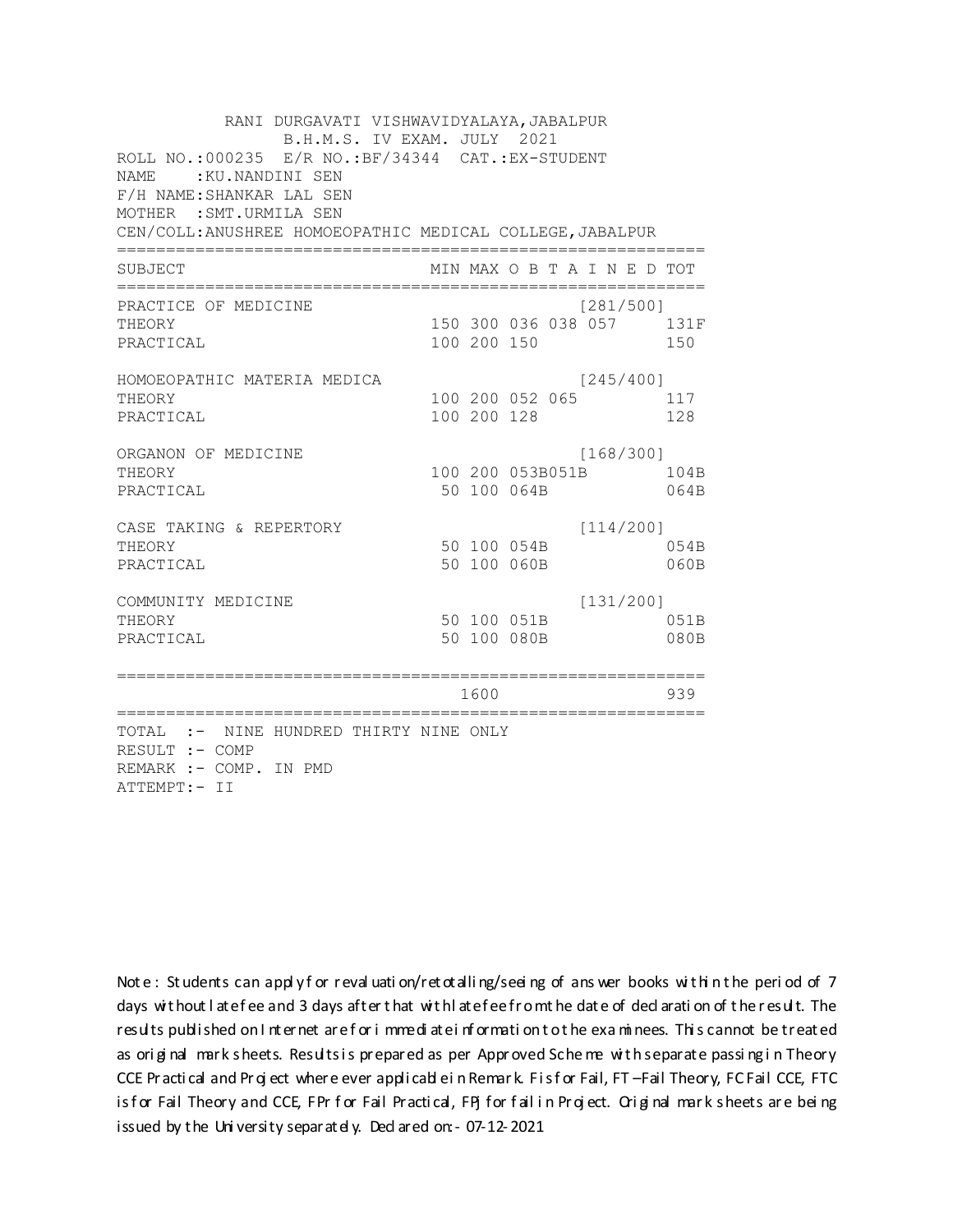RANI DURGAVATI VISHWAVIDYALAYA, JABALPUR B.H.M.S. IV EXAM. JULY 2021 ROLL NO.:000236 E/R NO.:BD/34655 CAT.:EX-STUDENT NAME :PRABHU KUMAR CHAKRAVARTI F/H NAME:DHANEERAM CHAKRAVARTI MOTHER :SMT.GYAN BAI CEN/COLL:ANUSHREE HOMOEOPATHIC MEDICAL COLLEGE,JABALPUR ============================================================ SUBJECT MIN MAX O B T A I N E D TOT ============================================================ PRACTICE OF MEDICINE [310/500] THEORY 150 300 083B051B046B 180B PRACTICAL 100 200 130B 130B HOMOEOPATHIC MATERIA MEDICA [245/400] THEORY 100 200 054 063 117 PRACTICAL 100 200 128 128 ORGANON OF MEDICINE [168/300] THEORY 100 200 052B053B 105B PRACTICAL 50 100 063B 063B CASE TAKING & REPERTORY [111/200] THEORY 50 100 051 051 PRACTICAL 50 100 060 060 COMMUNITY MEDICINE [110/200] THEORY 50 100 050B 050B PRACTICAL 50 100 060B 060B ============================================================ 1600 944 ============================================================ TOTAL :- NINE HUNDRED FORTY FOUR ONLY RESULT :- PASS

ATTEMPT:- II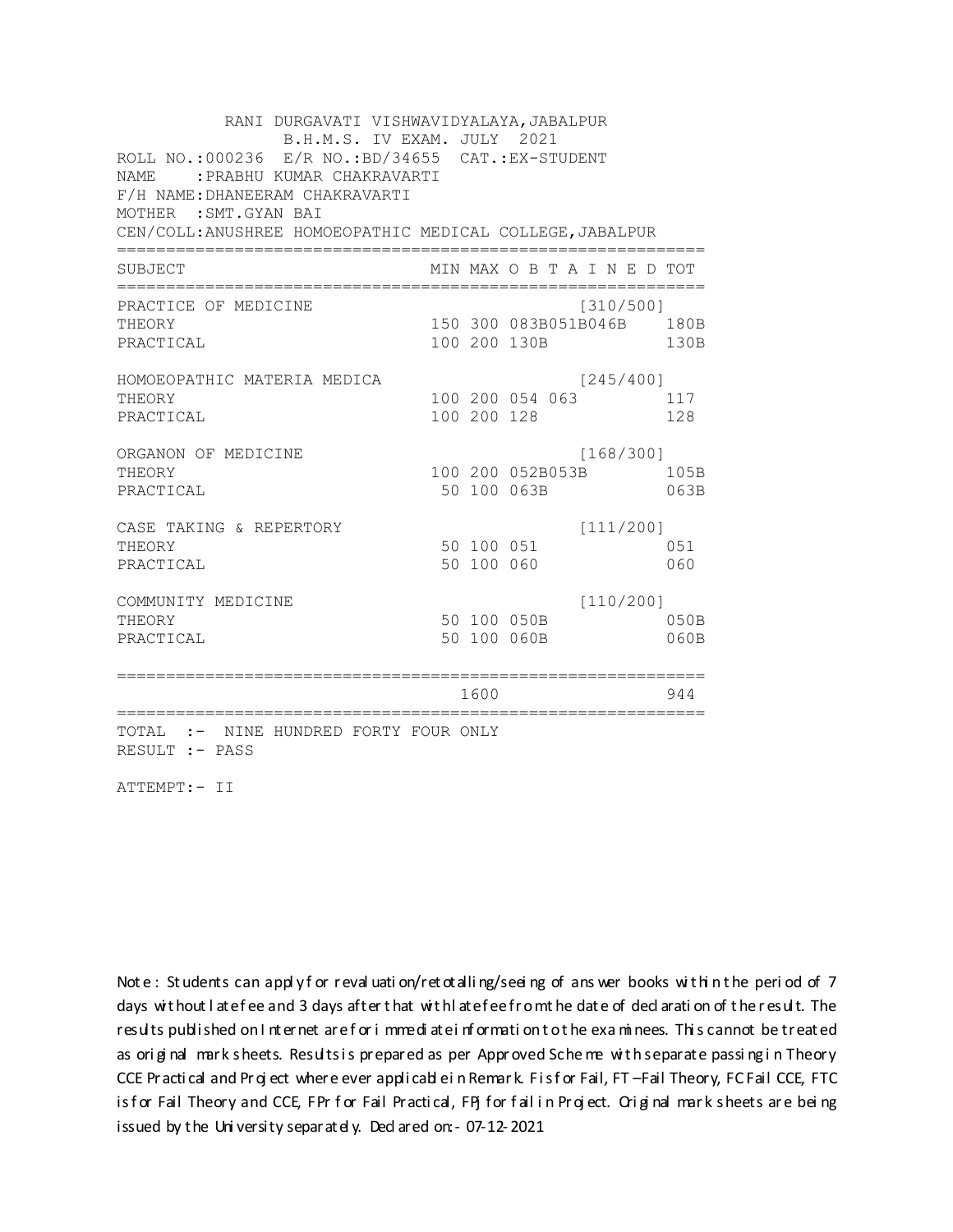RANI DURGAVATI VISHWAVIDYALAYA, JABALPUR B.H.M.S. IV EXAM. JULY 2021 ROLL NO.:000237 E/R NO.:BG/34045 CAT.:EX-STUDENT NAME :KU. PRIYANKA DAHERIYA F/H NAME:SANTOSH KUMAR DAHERIYA MOTHER :SMT.ASHA DAHERIYA CEN/COLL:ANUSHREE HOMOEOPATHIC MEDICAL COLLEGE,JABALPUR ============================================================ SUBJECT MIN MAX O B T A I N E D TOT ============================================================ PRACTICE OF MEDICINE [279/500] THEORY 150 300 061 040 058 159 PRACTICAL 100 200 120 120 HOMOEOPATHIC MATERIA MEDICA [276/400] THEORY 100 200 056 067 123 PRACTICAL 100 200 153 153 ORGANON OF MEDICINE [168/300] THEORY 100 200 050B056B 106B PRACTICAL 50 100 062B 062B CASE TAKING & REPERTORY [120/200] THEORY 50 100 053B 053B PRACTICAL 50 100 067B 067B COMMUNITY MEDICINE [120/200] THEORY 50 100 055B 055B PRACTICAL 50 100 065B 065B ============================================================ 1600 963 ============================================================ TOTAL :- NINE HUNDRED SIXTY THREE ONLY RESULT :- PASS

ATTEMPT:- II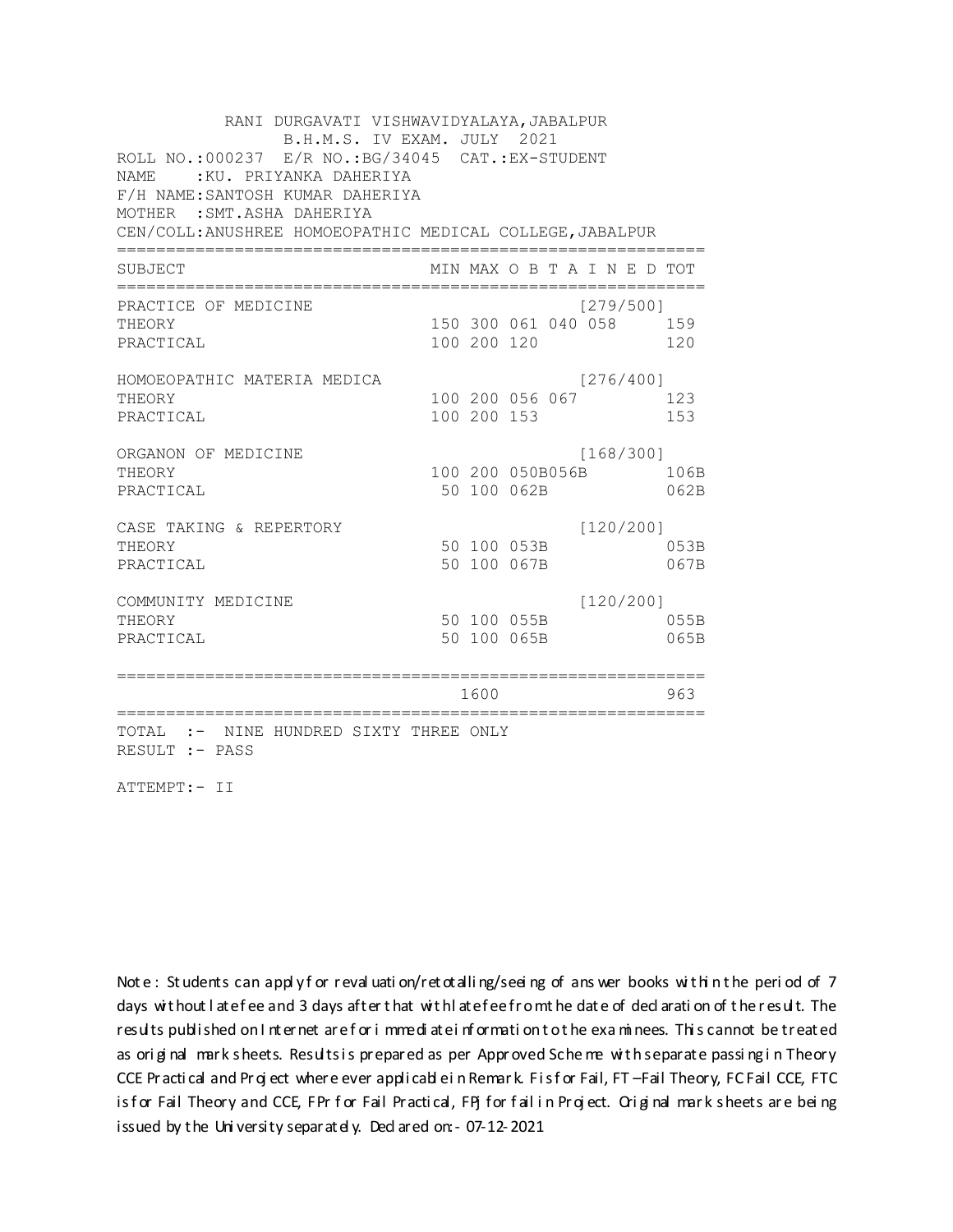RANI DURGAVATI VISHWAVIDYALAYA, JABALPUR B.H.M.S. IV EXAM. JULY 2021 ROLL NO.: 000238 E/R NO.: BG/34054 CAT.: EX-STUDENT NAME: RAVI SHANKAR SAHU F/H NAME: RAM CHANDRA SAHU MOTHER : SMT. BEBI BAI CEN/COLL: ANUSHREE HOMOEOPATHIC MEDICAL COLLEGE, JABALPUR MIN MAX O B T A I N E D TOT SUBJECT PRACTICE OF MEDICINE  $[326/500]$ 150 300 081B039B056B 176B THEORY PRACTICAL 100 200 150B 150B HOMOEOPATHIC MATERIA MEDICA  $[237/400]$ 100 200 058 052 110 THEORY PRACTICAL 100 200 127 127 ORGANON OF MEDICINE  $[171/300]$ THEORY 100 200 058B051B 109B PRACTICAL 50 100 062B 062B  $[089/200]$ CASE TAKING & REPERTORY 50 100 024 THEORY 024F 50 100 065 PRACTICAL 065  $[115/200]$ COMMUNITY MEDICINE 50 100 051B 051B THEORY PRACTICAL 50 100 064B 064B 1600 1600 938 TOTAL :- NINE HUNDRED THIRTY EIGHT ONLY RESULT :- COMP REMARK :- COMP. IN REP ATTEMPT:- II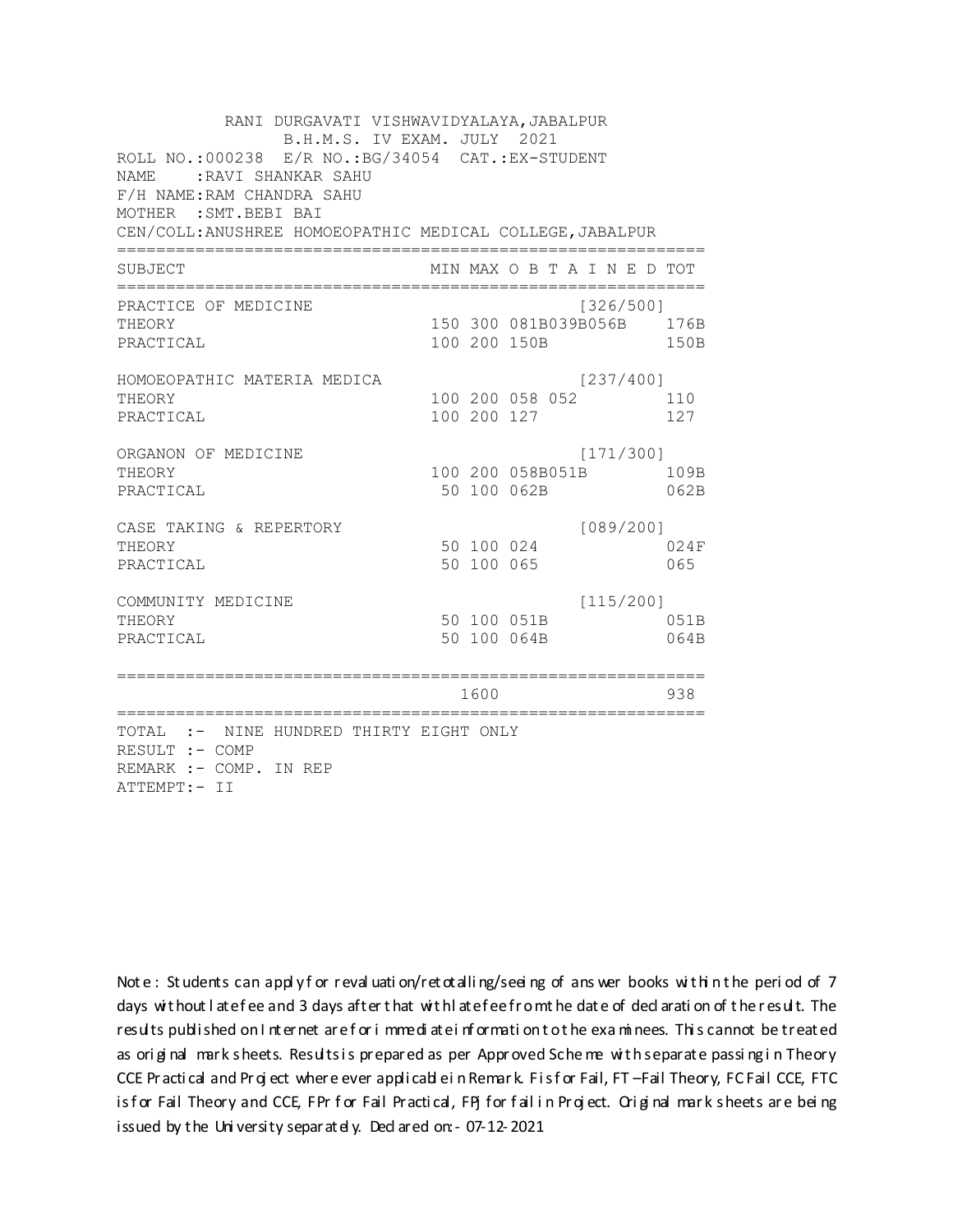RANI DURGAVATI VISHWAVIDYALAYA, JABALPUR B.H.M.S. IV EXAM. JULY 2021 ROLL NO.:000239 E/R NO.:BG/34074 CAT.:EX-STUDENT NAME : KU.SRACHA SINGH RAJPUT F/H NAME:PARAS NATH SINGH RAJPUT MOTHER :SMT.ROOPKUMAR SINGH RAJPUT CEN/COLL:ANUSHREE HOMOEOPATHIC MEDICAL COLLEGE,JABALPUR ============================================================ SUBJECT MIN MAX O B T A I N E D TOT ============================================================ PRACTICE OF MEDICINE (314/500) THEORY 150 300 057B061B050B 168B PRACTICAL 100 200 146B 146B HOMOEOPATHIC MATERIA MEDICA [250/400] THEORY 100 200 058B052B 110B PRACTICAL 100 200 140B 140B ORGANON OF MEDICINE [175/300] THEORY 100 200 051B053B 104B PRACTICAL 671B 071B 071B 071B CASE TAKING & REPERTORY [127/200] THEORY 50 100 052 052 PRACTICAL 50 100 075 075 COMMUNITY MEDICINE [135/200] THEORY 50 100 055B 055B PRACTICAL 50 100 080B 080B ============================================================ 1600 1001 ============================================================ TOTAL :- ONE THOUSAND ONE ONLY RESULT :- PASS

ATTEMPT:- II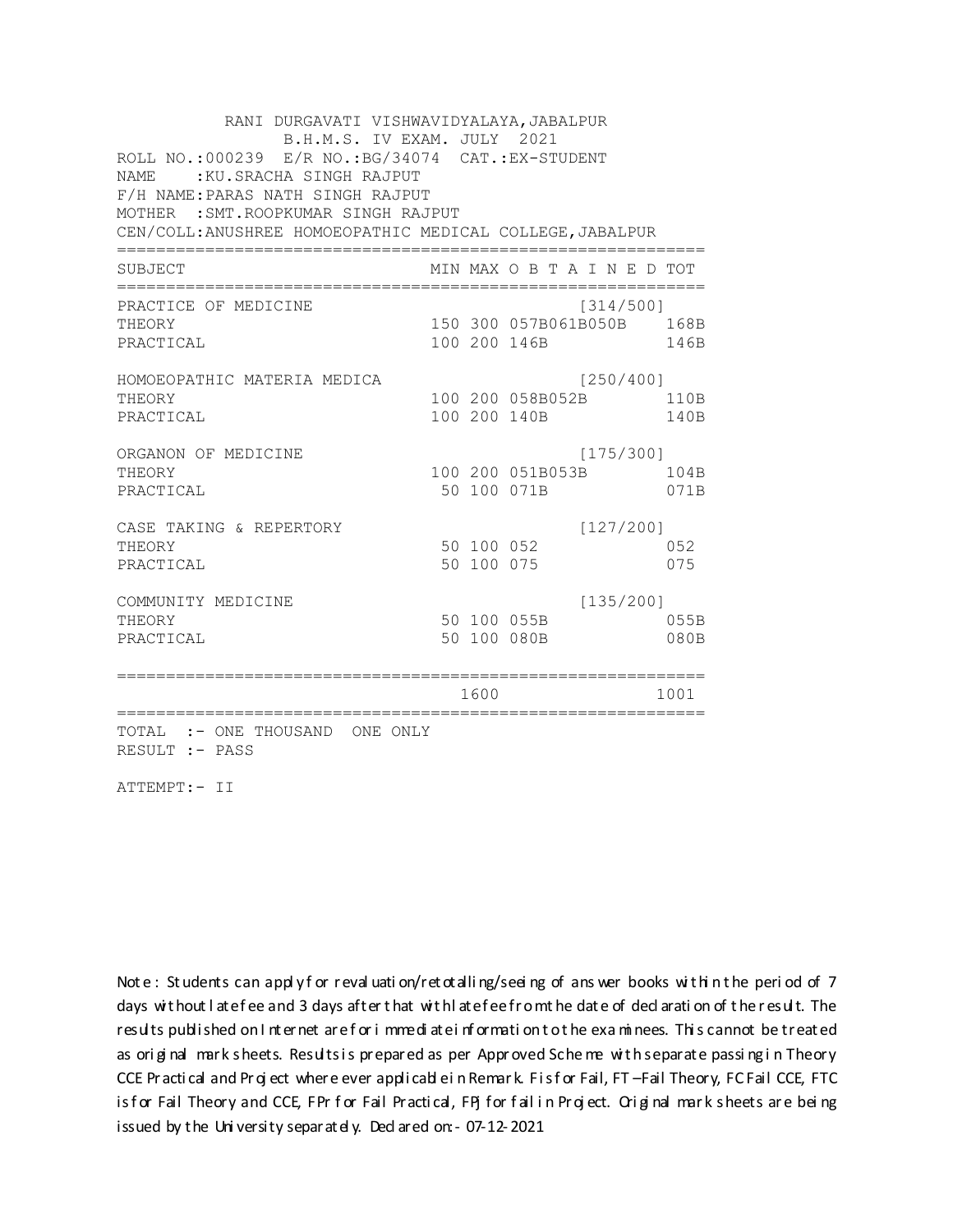RANI DURGAVATI VISHWAVIDYALAYA, JABALPUR B.H.M.S. IV EXAM. JULY 2021 ROLL NO.:000240 E/R NO.: BH/3355 CAT.: EX-STUDENT NAME: : KU.NISHA SINGH GOND F/H NAME: GORELAL SINGH MOTHER : SMT. KUSUM SINGH CEN/COLL: ANUSHREE HOMOEOPATHIC MEDICAL COLLEGE, JABALPUR MIN MAX O B T A I N E D TOT SUBJECT  $[222/5001]$ PRACTICE OF MEDICINE 150 300 017 039 046 102F **THEORY** PRACTICAL 100 200 120 120 HOMOEOPATHIC MATERIA MEDICA  $[233/400]$ 100 200 057 054 111 THEORY PRACTICAL 100 200 122 122 ORGANON OF MEDICINE  $[167/300]$ THEORY 100 200 053B050B 103B PRACTICAL 50 100 064B 064B CASE TAKING & REPERTORY  $[122/200]$ 50 100 052 THEORY 052 50 100 070 PRACTICAL 070  $[120/200]$ COMMUNITY MEDICINE 50 100 052B 052B THEORY PRACTICAL 50 100 068B 068B 1600 1600 864 TOTAL :- EIGHT HUNDRED SIXTY FOUR ONLY RESULT :- COMP REMARK :- COMP. IN PMD ATTEMPT:- II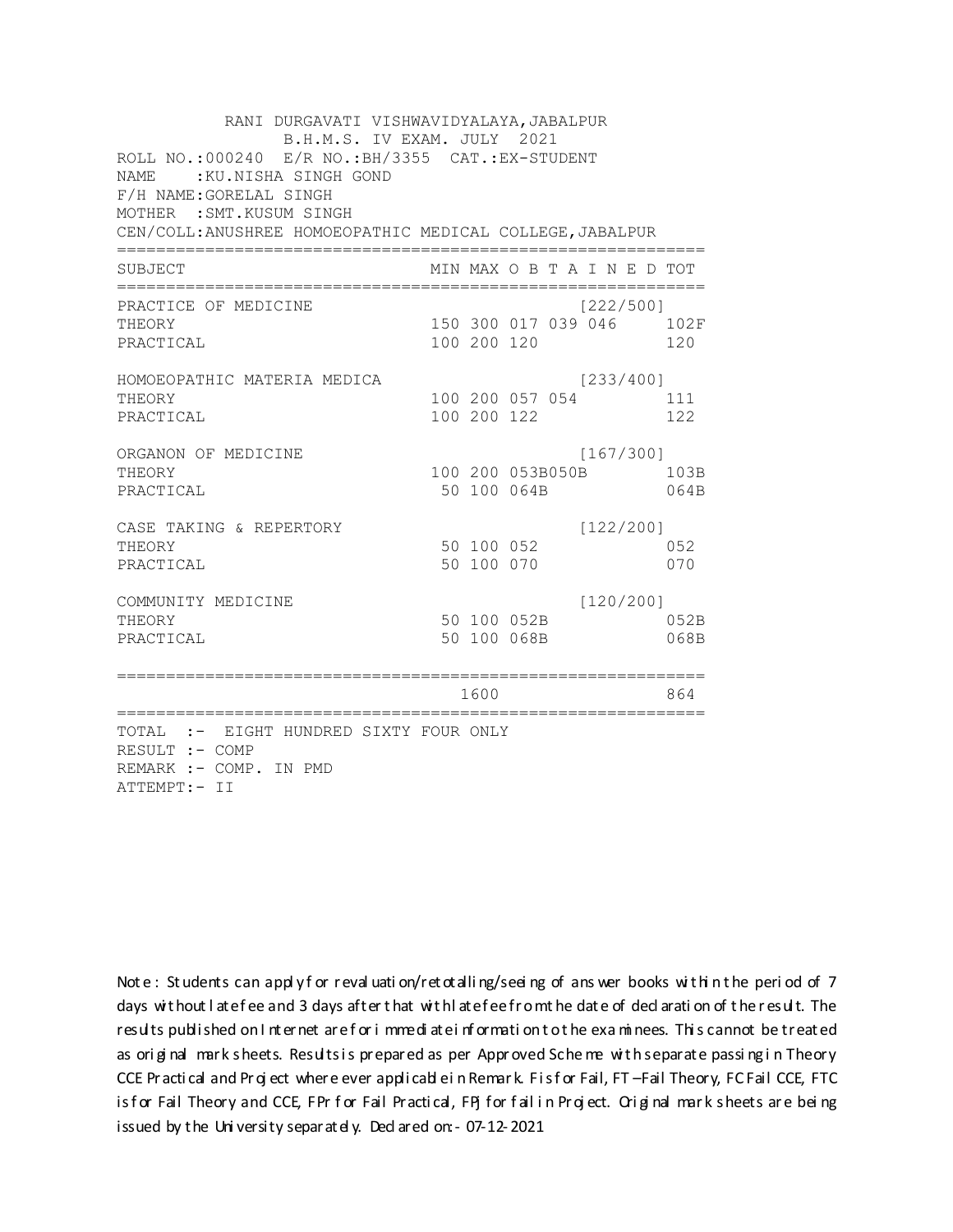RANI DURGAVATI VISHWAVIDYALAYA, JABALPUR B.H.M.S. IV EXAM. JULY 2021 ROLL NO.:000241 E/R NO.:BH/3373 CAT.:EX-STUDENT NAME : KU.SHAGUFA ANWER ANSARI F/H NAME:ANWER MEHMOOD ANSARI MOTHER :SMT.SHAHNAZ ANWER ANSARI CEN/COLL:ANUSHREE HOMOEOPATHIC MEDICAL COLLEGE,JABALPUR ============================================================ SUBJECT MIN MAX O B T A I N E D TOT ============================================================ PRACTICE OF MEDICINE  $[000/500]$ THEORY 150 300 ABS ABS ABS 000F PRACTICAL 100 200 ABS 000F HOMOEOPATHIC MATERIA MEDICA  $[000/400]$ THEORY 100 200 ABS ABS 000F PRACTICAL 100 200 ABS 000F ORGANON OF MEDICINE [172/300] THEORY 100 200 055B051B 106B PRACTICAL 60 100 100 1066B 066B CASE TAKING & REPERTORY [123/200] THEORY 3 3 3 3 4 50 100 053B PRACTICAL 50 100 070B 070B COMMUNITY MEDICINE [128/200] THEORY 50 100 056B 056B PRACTICAL 50 100 072B 072B ============================================================ 1600 423 ============================================================ TOTAL :- FOUR HUNDRED TWENTY THREE ONLY RESULT :- COMP REMARK :- COMP. IN PMD HMM ATTEMPT:- II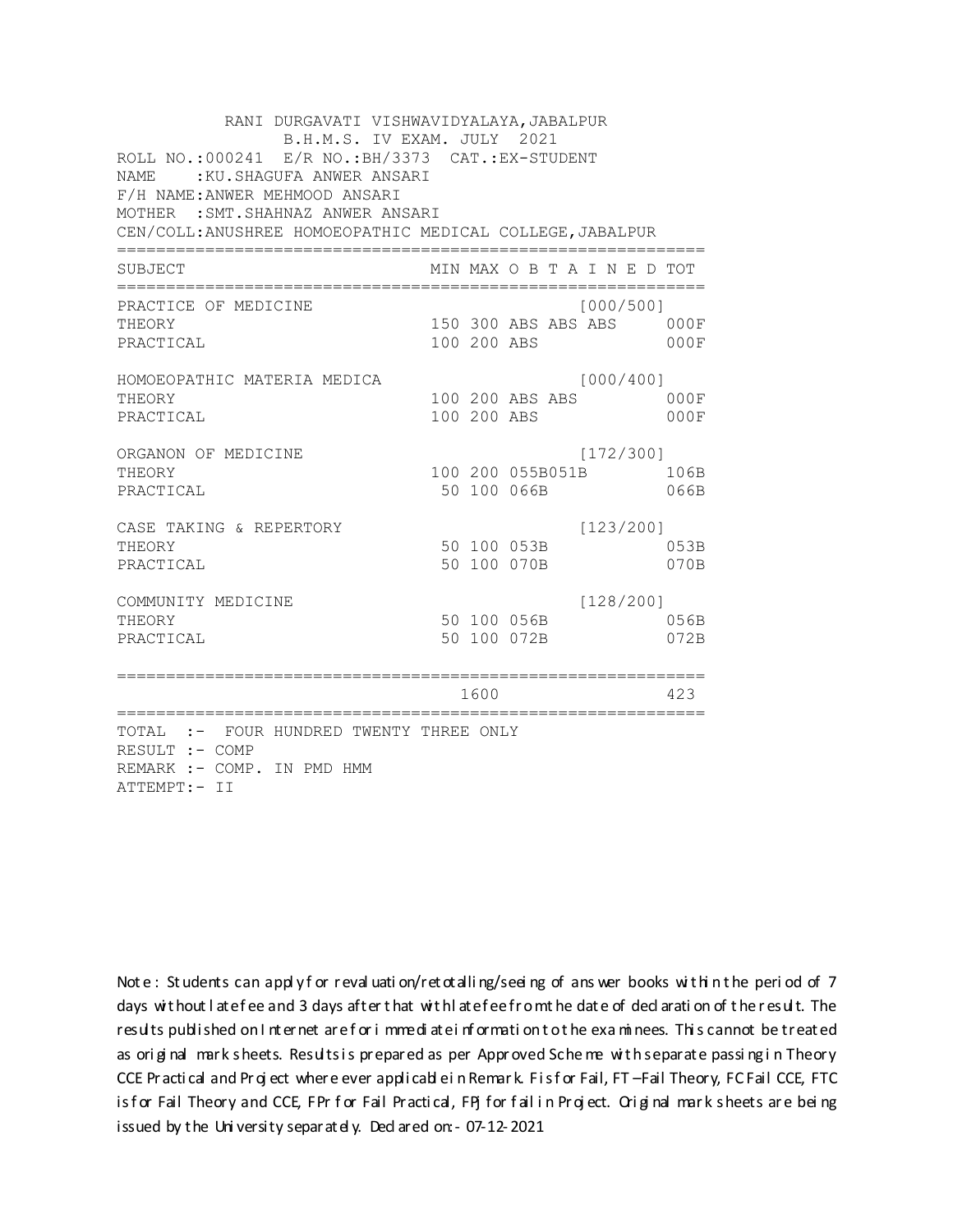RANI DURGAVATI VISHWAVIDYALAYA, JABALPUR B.H.M.S. IV EXAM. JULY 2021 ROLL NO.: 000242 E/R NO.: BG/34075 CAT.: EX-STUDENT NAME: SURENDRA F/H NAME: RAMNATH MOTHER : SMT. USHA CEN/COLL: ANUSHREE HOMOEOPATHIC MEDICAL COLLEGE, JABALPUR MIN MAX O B T A I N E D TOT SUBJECT PRACTICE OF MEDICINE  $[244/500]$ 150 300 056 026 042 124F **THEORY** PRACTICAL 100 200 120 120 HOMOEOPATHIC MATERIA MEDICA  $[237/400]$ 100 200 054 061 115 THEORY PRACTICAL 100 200 122 122 ORGANON OF MEDICINE  $[166/300]$ THEORY 100 200 051B051B 102B PRACTICAL 50 100 064B 064B  $[114/200]$ CASE TAKING & REPERTORY 50 100 054B THEORY 054B PRACTICAL 50 100 060B  $060B$  $[111/200]$ COMMUNITY MEDICINE 50 100 051B 051B THEORY PRACTICAL 50 100 060B 060B 1600 000 872 TOTAL :- EIGHT HUNDRED SEVENTY TWO ONLY RESULT :- COMP REMARK :- COMP. IN PMD ATTEMPT:- II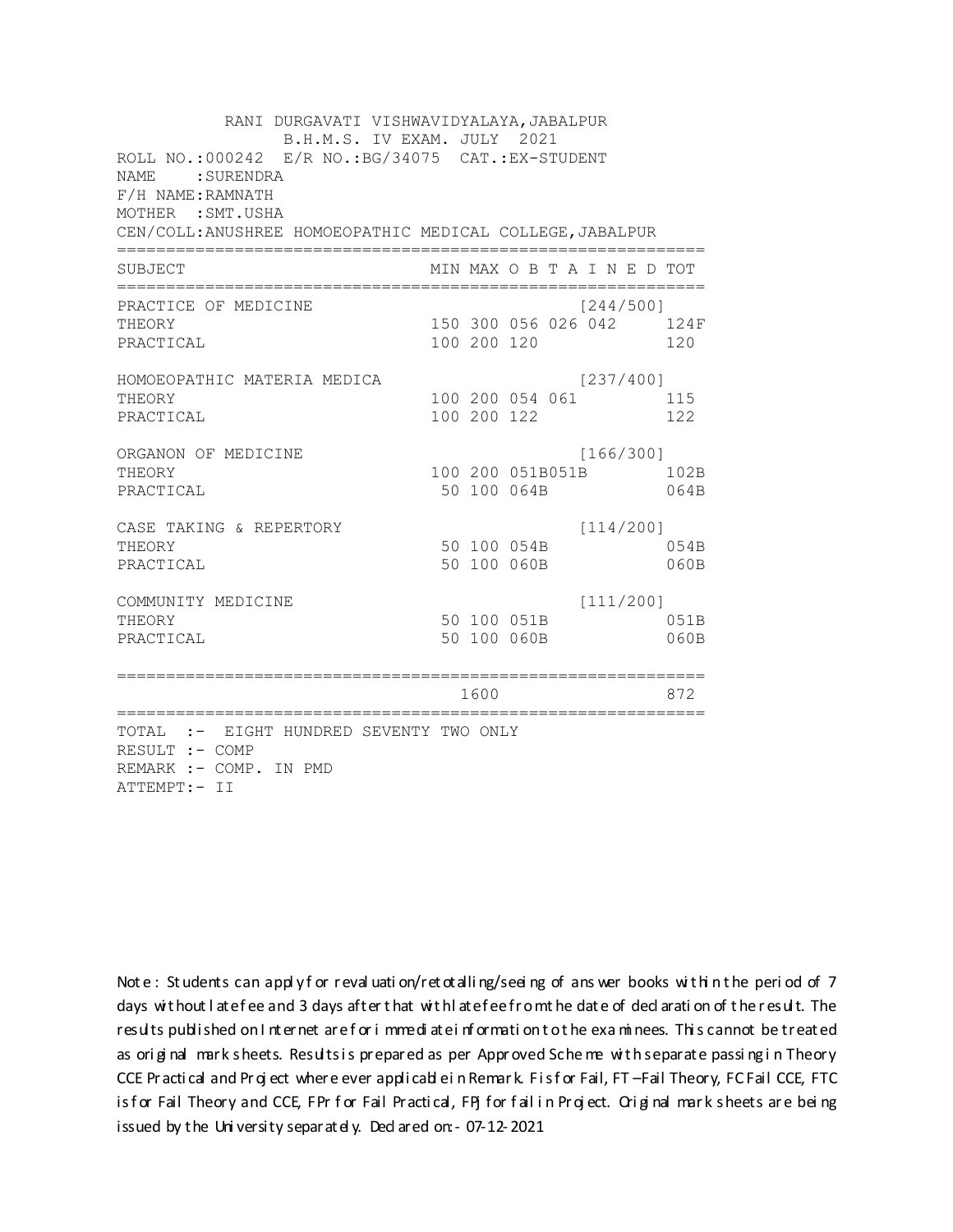RANI DURGAVATI VISHWAVIDYALAYA, JABALPUR B.H.M.S. IV EXAM. JULY 2021 ROLL NO.: 000243 E/R NO.: BG/34088 CAT.: EX-STUDENT NAME: : KU.AARTI BHALAVI F/H NAME: YASHPAL BHALAVI MOTHER : SMT. ASHA BHALAVI CEN/COLL: ANUSHREE HOMOEOPATHIC MEDICAL COLLEGE, JABALPUR MIN MAX O B T A I N E D TOT SUBJECT PRACTICE OF MEDICINE  $[304/500]$ 150 300 060B050B054B 164B THEORY PRACTICAL 100 200 140B 140B HOMOEOPATHIC MATERIA MEDICA  $[239/400]$ 100 200 055B054B 109B THEORY PRACTICAL 100 200 130B 130B ORGANON OF MEDICINE  $[171/300]$ THEORY 100 200 056B050B 106B PRACTICAL 50 100 065B 065B CASE TAKING & REPERTORY  $[114/200]$ 50 100 054 THEORY 054 50 100 060 PRACTICAL 060  $[122/200]$ COMMUNITY MEDICINE 50 100 057B 057B THEORY PRACTICAL 50 100 065B 065B 1600 1600 950 TOTAL :- NINE HUNDRED FIFTY ONLY RESULT :- PASS

ATTEMPT:- II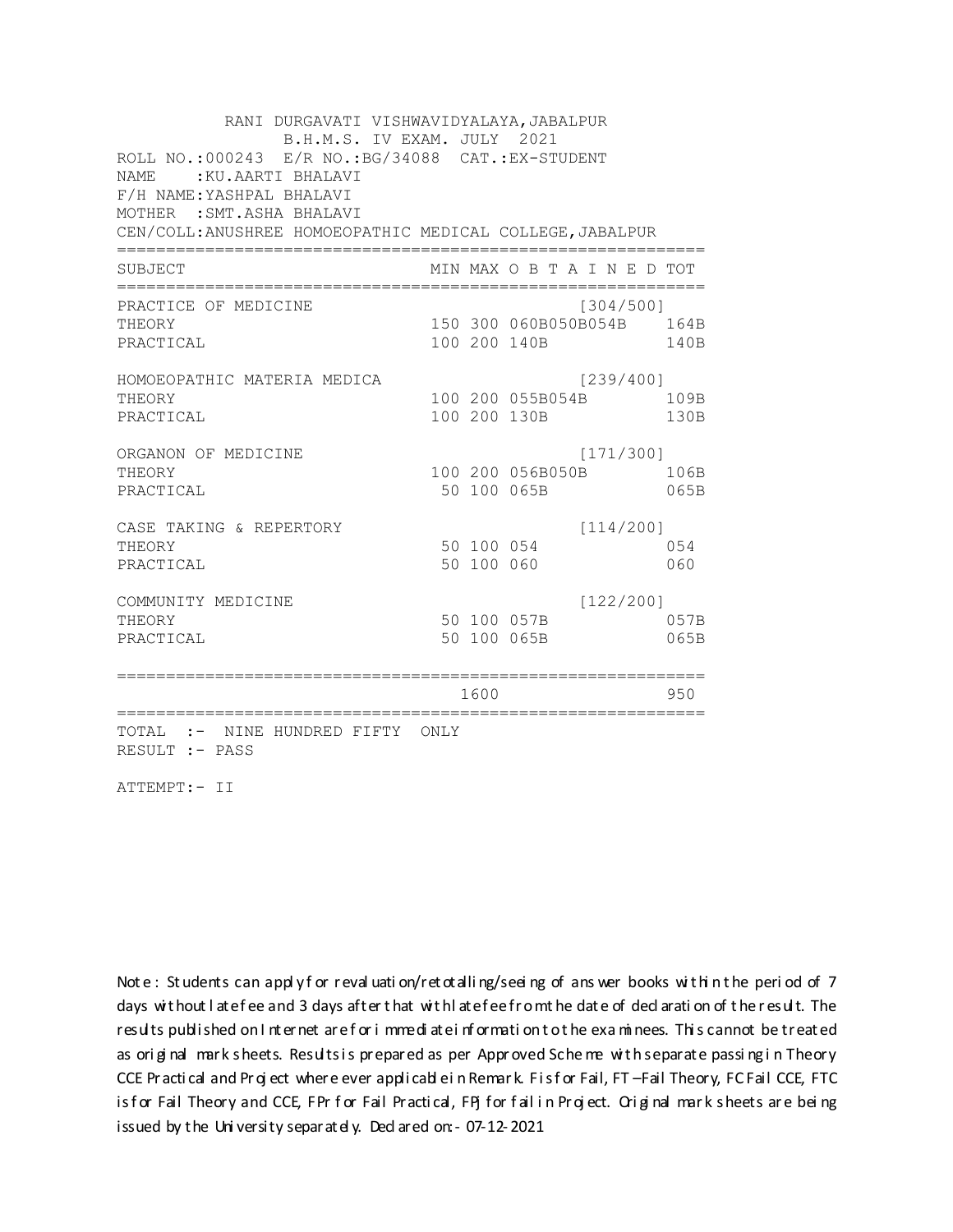RANI DURGAVATI VISHWAVIDYALAYA, JABALPUR B.H.M.S. IV EXAM. JULY 2021 ROLL NO.: 000244 E/R NO.: BG/34005 CAT.: EX-STUDENT NAME: AMIT PATEL F/H NAME:ASHOK PATEL MOTHER : SMT. ANITA PATEL CEN/COLL: ANUSHREE HOMOEOPATHIC MEDICAL COLLEGE, JABALPUR MIN MAX O B T A I N E D TOT SUBJECT PRACTICE OF MEDICINE  $1288/5001$ 150 300 058B055B051B 164B THEORY PRACTICAL 100 200 124B 124B HOMOEOPATHIC MATERIA MEDICA  $[237/400]$ 100 200 052B054B 106B THEORY PRACTICAL 100 200 131B 131B ORGANON OF MEDICINE  $[172/300]$ THEORY 100 200 050B053B 103B PRACTICAL 50 100 069B 069B CASE TAKING & REPERTORY  $[110/200]$ 50 100 050 THEORY 050 50 100 060 PRACTICAL 060  $[128/200]$ COMMUNITY MEDICINE 50 100 063B 063B THEORY PRACTICAL 50 100 065B 065B 1600 1600 935 TOTAL :- NINE HUNDRED THIRTY FIVE ONLY RESULT :- PASS

ATTEMPT:- III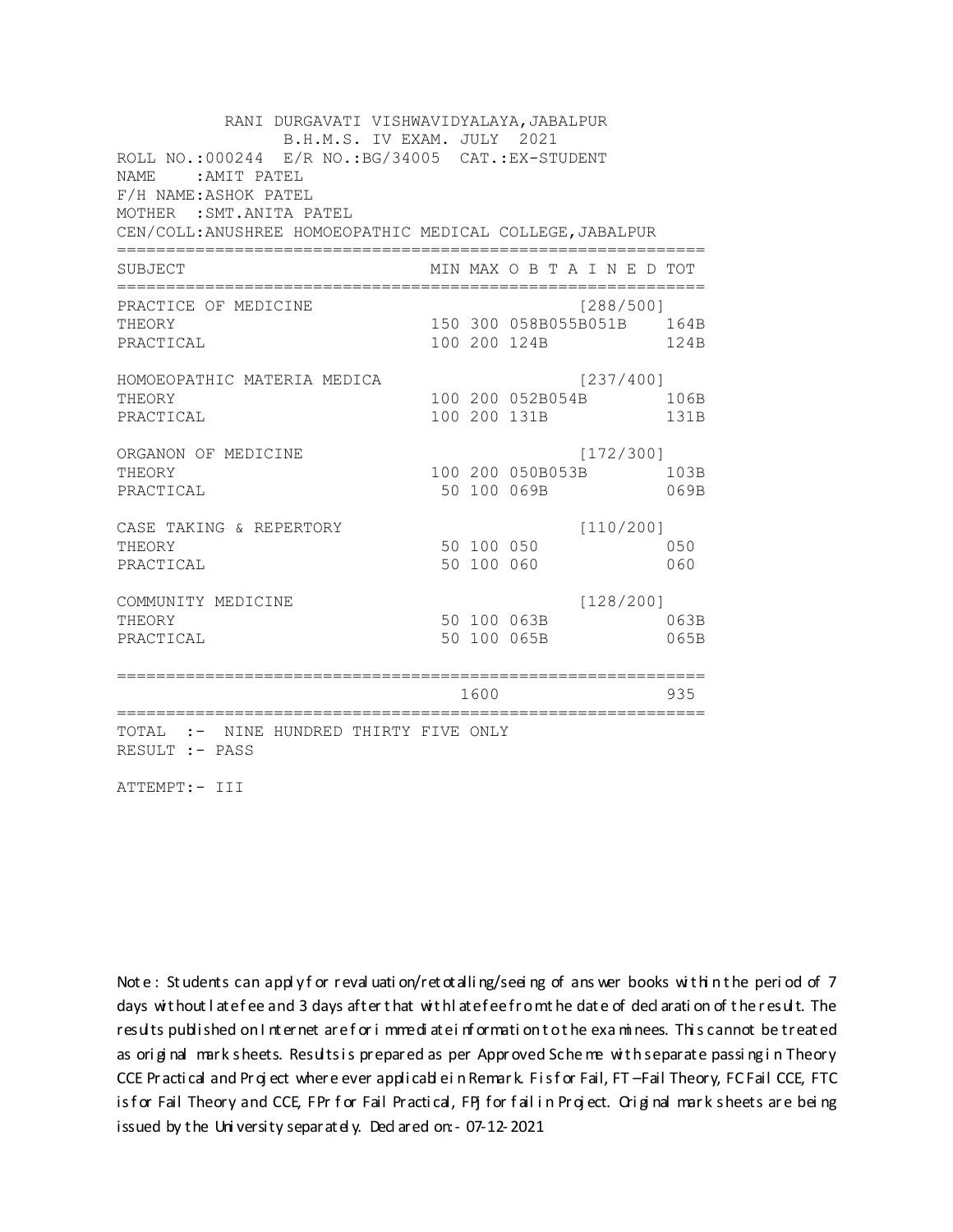RANI DURGAVATI VISHWAVIDYALAYA, JABALPUR B.H.M.S. IV EXAM. JULY 2021 ROLL NO.: 000245 E/R NO.: BG/34016 CAT.: EX-STUDENT NAME: : KU. BABITA SAHU F/H NAME: DAMODAR LAL SAHU MOTHER : SMT. SONAM SAHU CEN/COLL: ANUSHREE HOMOEOPATHIC MEDICAL COLLEGE, JABALPUR MIN MAX O B T A I N E D TOT SUBJECT PRACTICE OF MEDICINE  $[321/500]$ THEORY 150 300 069B070B052B 191B PRACTICAL 100 200 130B 130B HOMOEOPATHIC MATERIA MEDICA [272/400] 100 200 058B054B 112B THEORY PRACTICAL 100 200 160B 160B ORGANON OF MEDICINE  $[199/300]$ THEORY 100 200 059B063B 122B PRACTICAL 50 100 077B 077B  $[129/200]$ CASE TAKING & REPERTORY 50 100 054 THEORY 054 50 100 075 PRACTICAL 075  $[126/200]$ COMMUNITY MEDICINE 50 100 056B 056B THEORY 50 100 070B PRACTICAL 070B 1600 1600 1047 TOTAL :- ONE THOUSAND FORTY SEVEN ONLY RESULT :- PASS

ATTEMPT:- II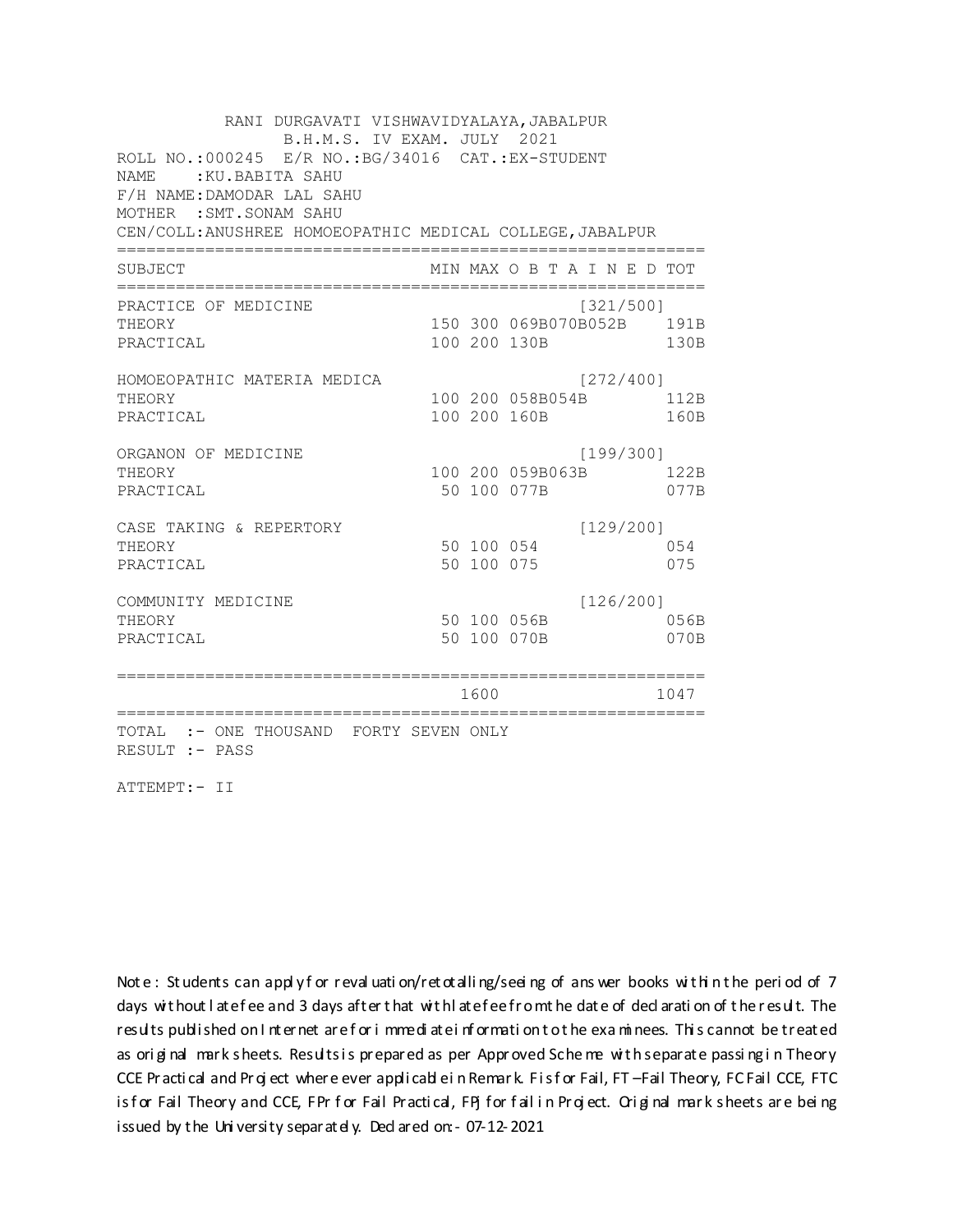RANI DURGAVATI VISHWAVIDYALAYA, JABALPUR B.H.M.S. IV EXAM. JULY 2021 ROLL NO.: 000246 E/R NO.: BG/34017 CAT.: EX-STUDENT NAME: BAJIRAO PANAGANA F/H NAME: SAIDARAO MOTHER : SMT. LAXMI DEVI CEN/COLL: ANUSHREE HOMOEOPATHIC MEDICAL COLLEGE, JABALPUR MIN MAX O B T A I N E D TOT SUBJECT PRACTICE OF MEDICINE  $[318/500]$ 150 300 057B055B050B 162B **THEORY** PRACTICAL 100 200 156B 156B HOMOEOPATHIC MATERIA MEDICA  $[250/400]$ 100 200 055 054 109 THEORY PRACTICAL 100 200 141 141 ORGANON OF MEDICINE  $[164/300]$ THEORY 100 200 050B054B 104B PRACTICAL 50 100 060B 060B  $[115/200]$ CASE TAKING & REPERTORY 50 100 050B THEORY  $050B$ PRACTICAL 50 100 065B 065B  $[114/200]$ COMMUNITY MEDICINE 50 100 054B 054B THEORY PRACTICAL 50 100 060B 060B 1600 1600 961 TOTAL :- NINE HUNDRED SIXTY ONE ONLY RESULT :- PASS

ATTEMPT:- II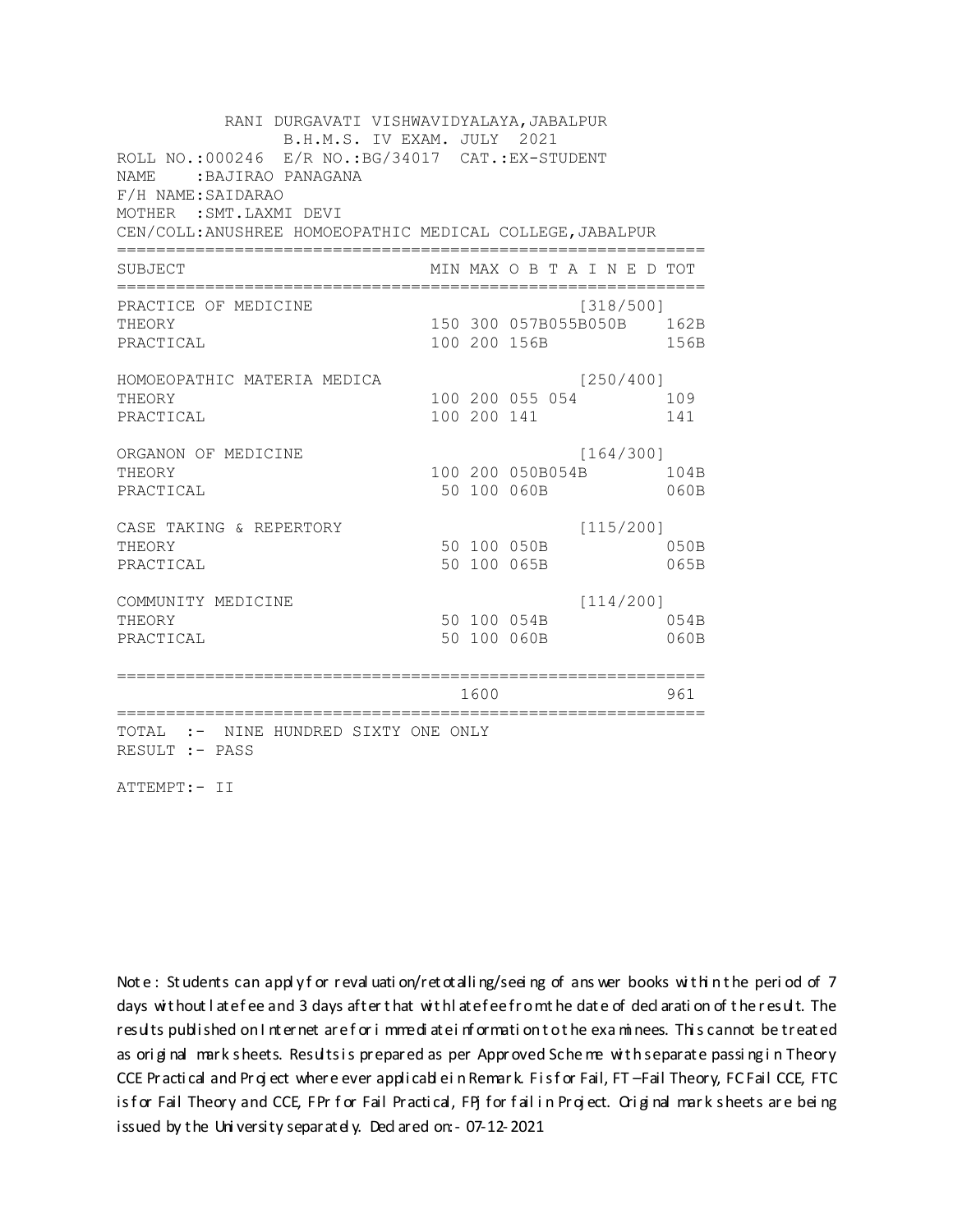RANI DURGAVATI VISHWAVIDYALAYA, JABALPUR B.H.M.S. IV EXAM. JULY 2021 ROLL NO.: 000247 E/R NO.: BG/34020 CAT.: EX-STUDENT NAME: BHAVISHYA SOLANKI F/H NAME: MURARI LAL SOLANKI MOTHER : SMT. SAJAN SOLANKI CEN/COLL: ANUSHREE HOMOEOPATHIC MEDICAL COLLEGE, JABALPUR MIN MAX O B T A I N E D TOT SUBJECT PRACTICE OF MEDICINE  $[348/500]$ THEORY 150 300 063 067 058 188 PRACTICAL 100 200 160 160 HOMOEOPATHIC MATERIA MEDICA [239/400] 100 200 056B050B 106B THEORY PRACTICAL 100 200 133B 133B ORGANON OF MEDICINE  $[180/300]$ THEORY 100 200 054B050B 104B PRACTICAL 50 100 076B 076B  $[129/200]$ CASE TAKING & REPERTORY 50 100 050B THEORY 050B PRACTICAL 50 100 079B 079B  $[127/200]$ COMMUNITY MEDICINE 50 100 050B 050B THEORY PRACTICAL 50 100 077B 077B 1600 1023 TOTAL :- ONE THOUSAND TWENTY THREE ONLY RESULT :- PASS

ATTEMPT:- III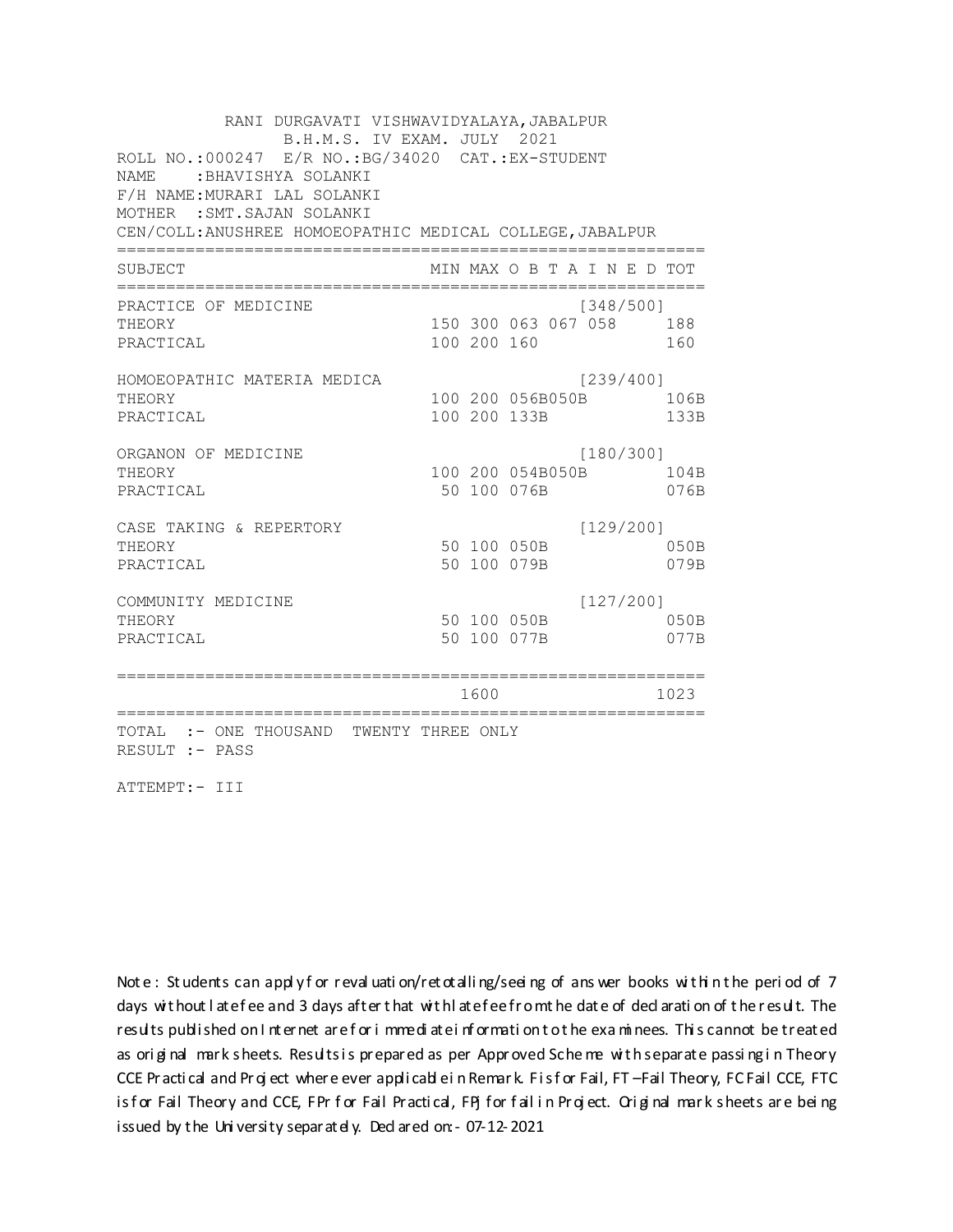RANI DURGAVATI VISHWAVIDYALAYA, JABALPUR B.H.M.S. IV EXAM. JULY 2021 ROLL NO.: 000248 E/R NO.: BH/3333 CAT.: EX-STUDENT NAME: : KU. DEEPTI NIBORIYA F/H NAME: PAVAN NIBORIYA MOTHER : SMT. SUNITA NIBORIYA CEN/COLL: ANUSHREE HOMOEOPATHIC MEDICAL COLLEGE, JABALPUR MIN MAX O B T A I N E D TOT SUBJECT PRACTICE OF MEDICINE  $[304/500]$ 150 300 055B057B052B 164B THEORY PRACTICAL 100 200 140B 140B HOMOEOPATHIC MATERIA MEDICA  $[259/400]$ 100 200 056 065 121 THEORY PRACTICAL 100 200 138 138 ORGANON OF MEDICINE  $[176/300]$ THEORY 100 200 059B053B 112B PRACTICAL 50 100 064B 064B CASE TAKING & REPERTORY  $[125/200]$ 50 100 053B THEORY 053B PRACTICAL 50 100 072B 072B  $[124/200]$ COMMUNITY MEDICINE 50 100 054B 054B THEORY PRACTICAL 50 100 070B 070B 1600 1600 988 TOTAL :- NINE HUNDRED EIGHTY EIGHT ONLY RESULT :- PASS

ATTEMPT:- II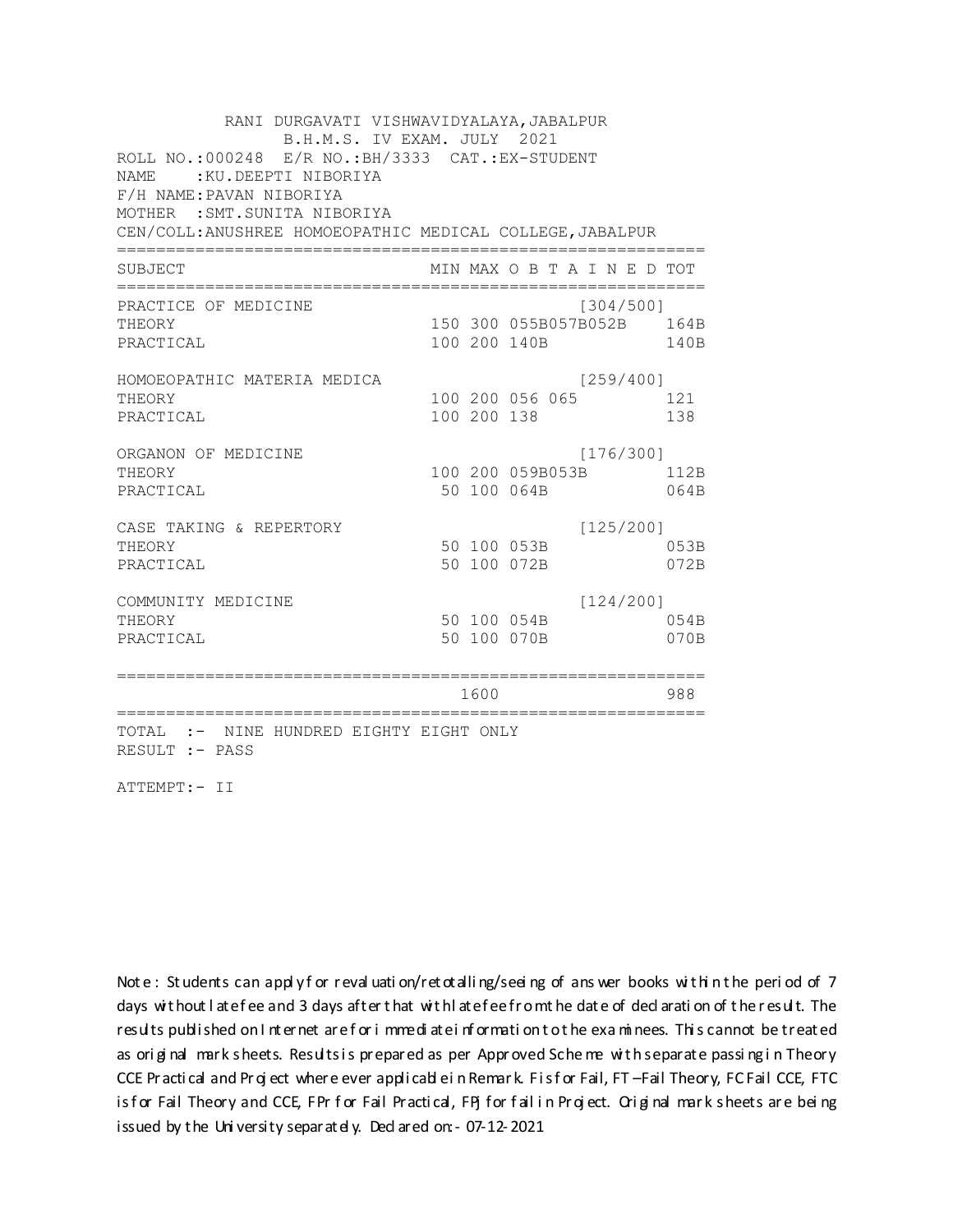RANI DURGAVATI VISHWAVIDYALAYA, JABALPUR B.H.M.S. IV EXAM. JULY 2021 ROLL NO.:000249 E/R NO.: BF/134332 CAT.: EX-STUDENT NAME: DILIP KUMAR F/H NAME: RAMSAHAY MOTHER : SMT. RUKKO BAI CEN/COLL: ANUSHREE HOMOEOPATHIC MEDICAL COLLEGE, JABALPUR MIN MAX O B T A I N E D TOT SUBJECT PRACTICE OF MEDICINE  $[294/500]$ 150 300 068 050 056 174 **THEORY** PRACTICAL 100 200 120 120 HOMOEOPATHIC MATERIA MEDICA [249/400] 100 200 058B056B 114B THEORY PRACTICAL 100 200 135B 135B ORGANON OF MEDICINE  $[162/300]$ THEORY 100 200 051B051B 102B PRACTICAL 50 100 060B  $060B$  $[112/200]$ CASE TAKING & REPERTORY 50 100 052B THEORY 052B PRACTICAL 50 100 060B  $060B$  $[112/200]$ COMMUNITY MEDICINE 50 100 052B 052B THEORY PRACTICAL 50 100 060B 060B 1600 1600 929 TOTAL :- NINE HUNDRED TWENTY NINE ONLY RESULT :- PASS

ATTEMPT:- II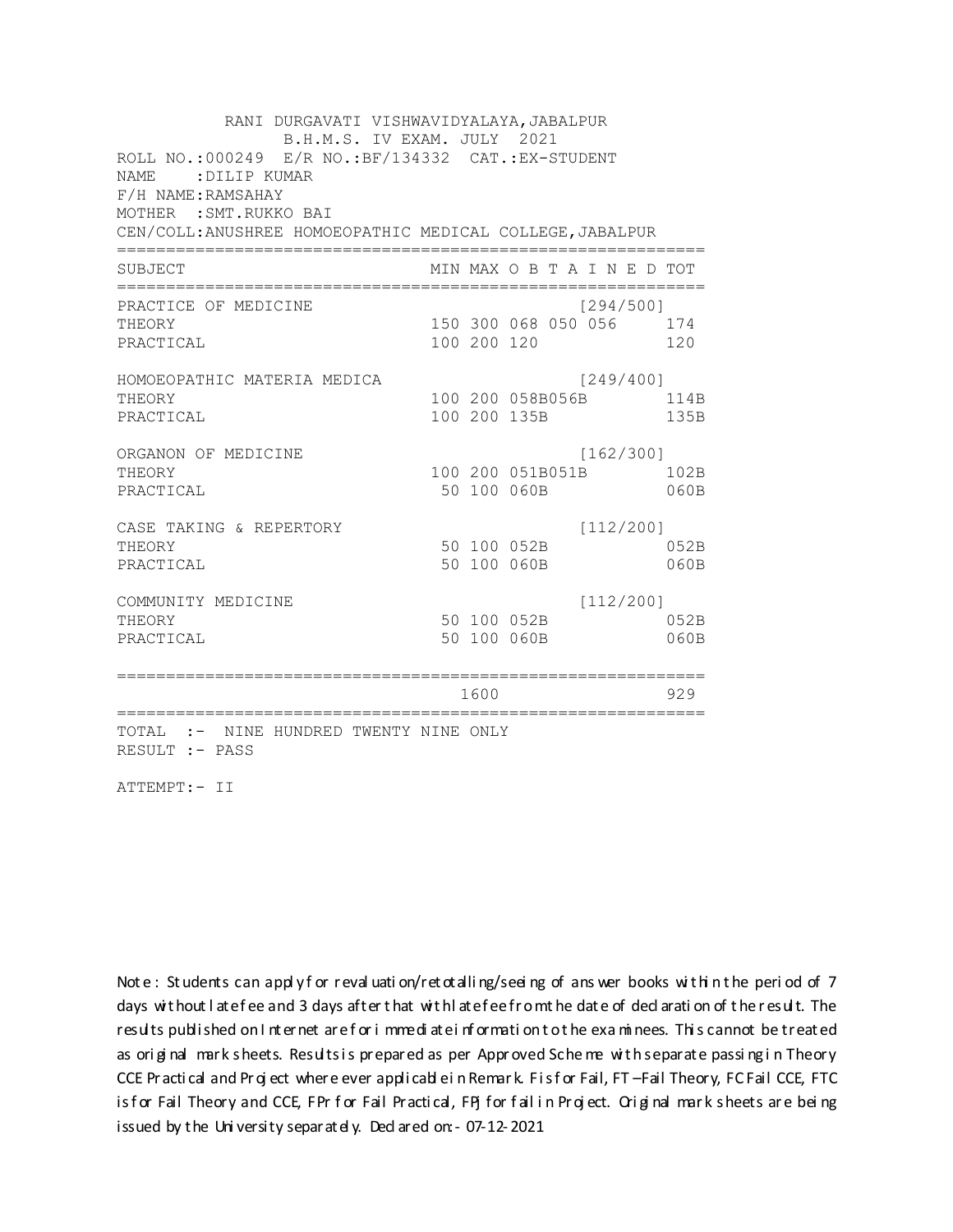RANI DURGAVATI VISHWAVIDYALAYA, JABALPUR B.H.M.S. IV EXAM. JULY 2021 ROLL NO.:000252 E/R NO.: BH/3337 CAT.: EX-STUDENT NAME: : HIMANSHU KARTIKEY F/H NAME: SUNIL KARTIKEY MOTHER : SMT. KIRAN CEN/COLL: ANUSHREE HOMOEOPATHIC MEDICAL COLLEGE, JABALPUR MIN MAX O B T A I N E D TOT SUBJECT PRACTICE OF MEDICINE  $[305/500]$ 150 300 059B044B054B 157B THEORY PRACTICAL 100 200 148B 148B HOMOEOPATHIC MATERIA MEDICA  $[247/400]$ 100 200 055 058 113 THEORY PRACTICAL 100 200 134 134 ORGANON OF MEDICINE  $[169/300]$ THEORY 100 200 054B050B 104B PRACTICAL 50 100 065B 065B  $[127/200]$ CASE TAKING & REPERTORY 50 100 062B THEORY 062B PRACTICAL 50 100 065B 065B  $[115/200]$ COMMUNITY MEDICINE 50 100 055B 055B THEORY PRACTICAL 50 100 060B 060B 1600 1600 963 TOTAL :- NINE HUNDRED SIXTY THREE ONLY RESULT :- PASS

ATTEMPT:- II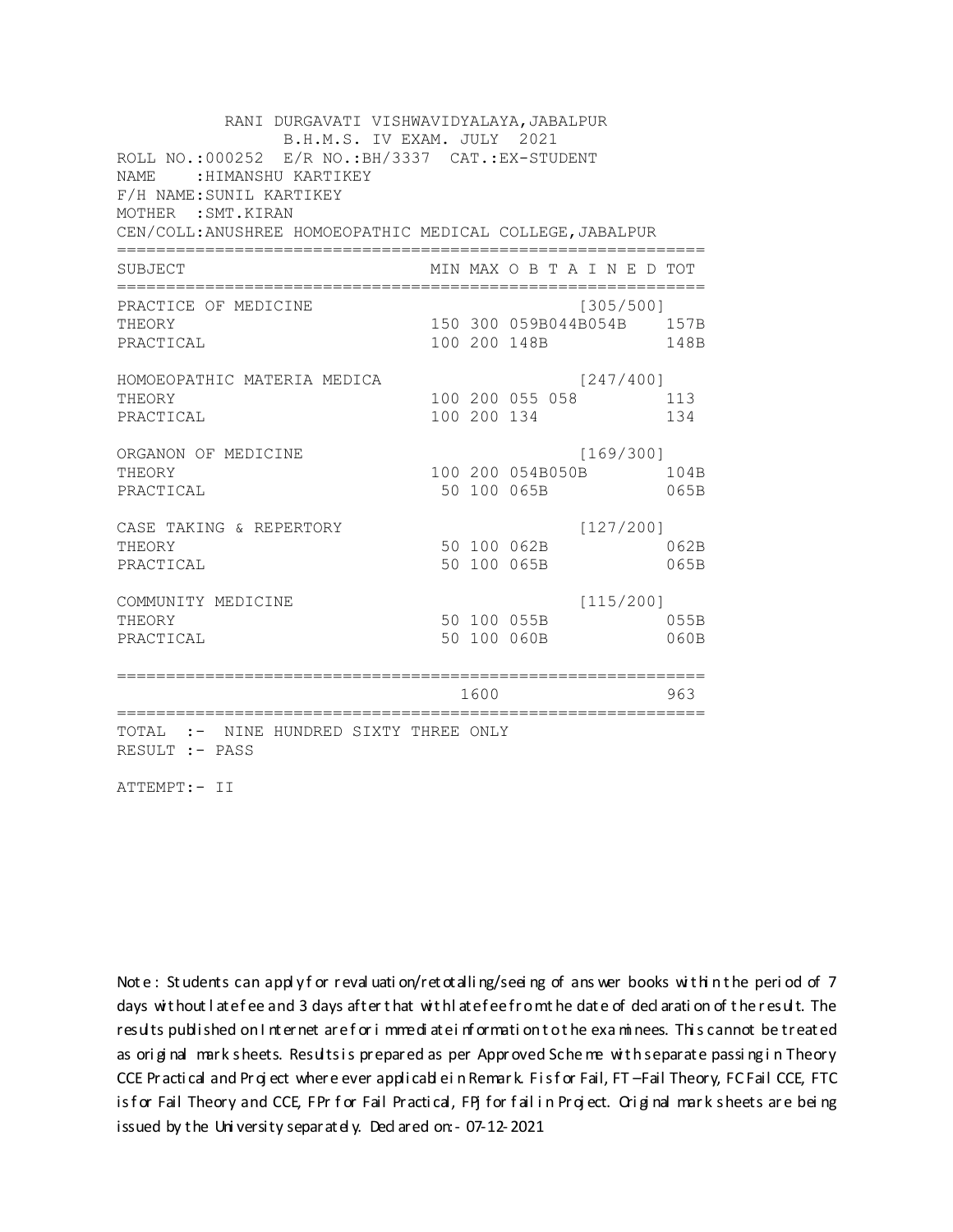RANI DURGAVATI VISHWAVIDYALAYA, JABALPUR B.H.M.S. IV EXAM. JULY 2021 ROLL NO.: 000253 E/R NO.: BH/34336 CAT.: EX-STUDENT NAME: : KU. JANKI GOLHANI F/H NAME: BRAJESH MOTHER : SMT. SUSHILA CEN/COLL: ANUSHREE HOMOEOPATHIC MEDICAL COLLEGE, JABALPUR MIN MAX O B T A I N E D TOT SUBJECT PRACTICE OF MEDICINE  $[336/500]$ 150 300 086B050B054B 190B **THEORY** PRACTICAL 100 200 146B 146B HOMOEOPATHIC MATERIA MEDICA  $[249/400]$ 100 200 063 054 117 THEORY PRACTICAL 100 200 132 132 ORGANON OF MEDICINE  $[182/300]$ THEORY 100 200 054B062B 116B PRACTICAL 50 100 066B 066B CASE TAKING & REPERTORY  $[122/200]$ 50 100 053B THEORY 053B PRACTICAL 50 100 069B 069B  $[120/200]$ COMMUNITY MEDICINE 50 100 058B 058B THEORY PRACTICAL 50 100 062B 062B 1600 1600 1009 TOTAL :- ONE THOUSAND NINE ONLY RESULT :- PASS

ATTEMPT:- II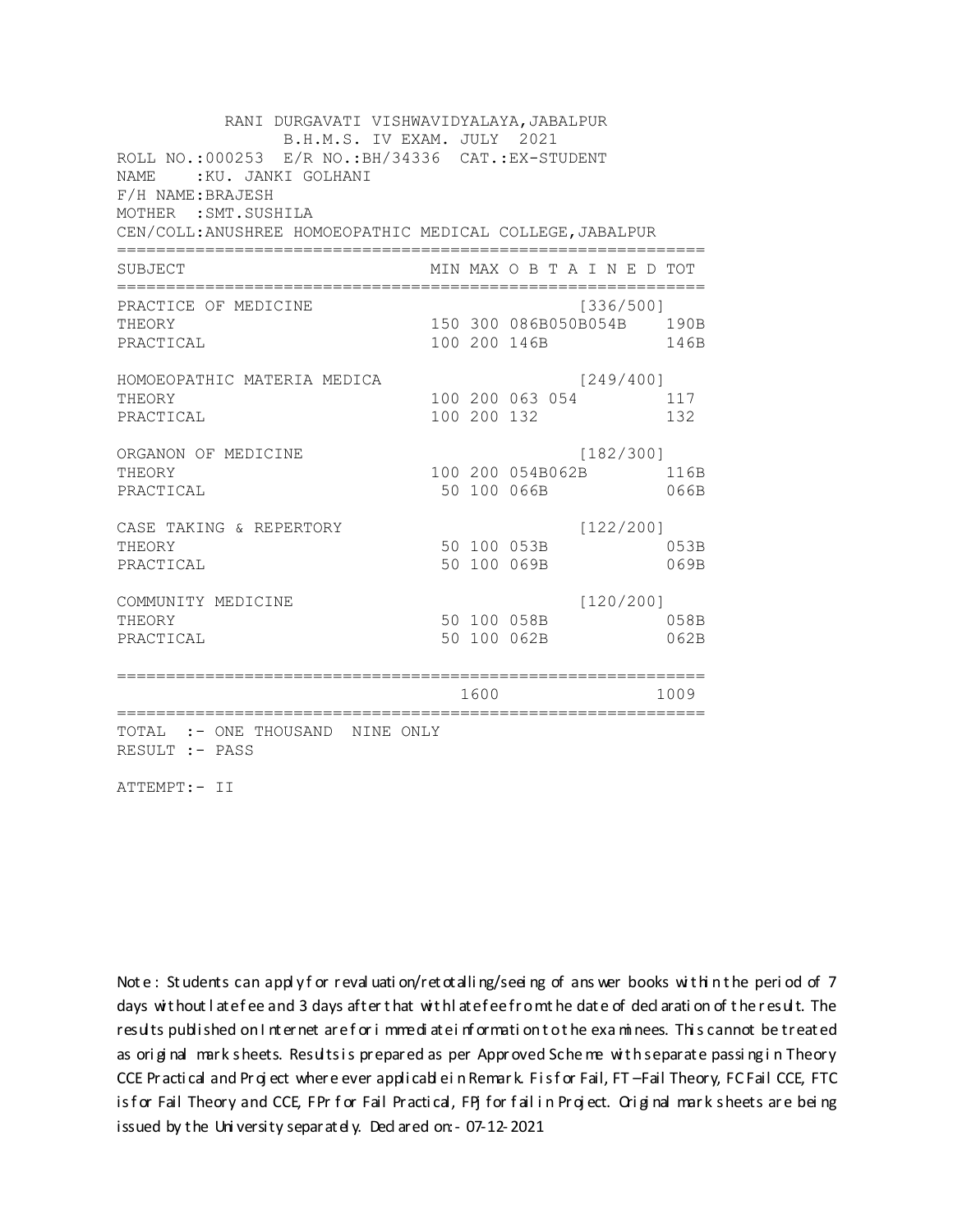RANI DURGAVATI VISHWAVIDYALAYA, JABALPUR B.H.M.S. IV EXAM. JULY 2021 ROLL NO.: 000254 E/R NO.: BH/34047 CAT.: EX-STUDENT NAME: : KU. PRIYANKA WARKADE F/H NAME: DILEEP WARKADE MOTHER : SMT. LATA WARKADE CEN/COLL: ANUSHREE HOMOEOPATHIC MEDICAL COLLEGE, JABALPUR MIN MAX O B T A I N E D TOT SUBJECT PRACTICE OF MEDICINE  $[321/500]$ 150 300 072 061 058 191 THEORY PRACTICAL 100 200 130 130 HOMOEOPATHIC MATERIA MEDICA [263/400] 100 200 058B059B 117B THEORY PRACTICAL 100 200 146B 146B ORGANON OF MEDICINE  $[165/300]$ THEORY 100 200 064B041B 105B PRACTICAL 50 100 060B  $060B$ CASE TAKING & REPERTORY  $[125/200]$ 50 100 055B THEORY 055B PRACTICAL 50 100 070B 070B  $[116/200]$ COMMUNITY MEDICINE 50 100 054B 054B THEORY PRACTICAL 50 100 062B 062B 1600 1600 990 TOTAL :- NINE HUNDRED NINETY ONLY RESULT :- PASS

ATTEMPT:- II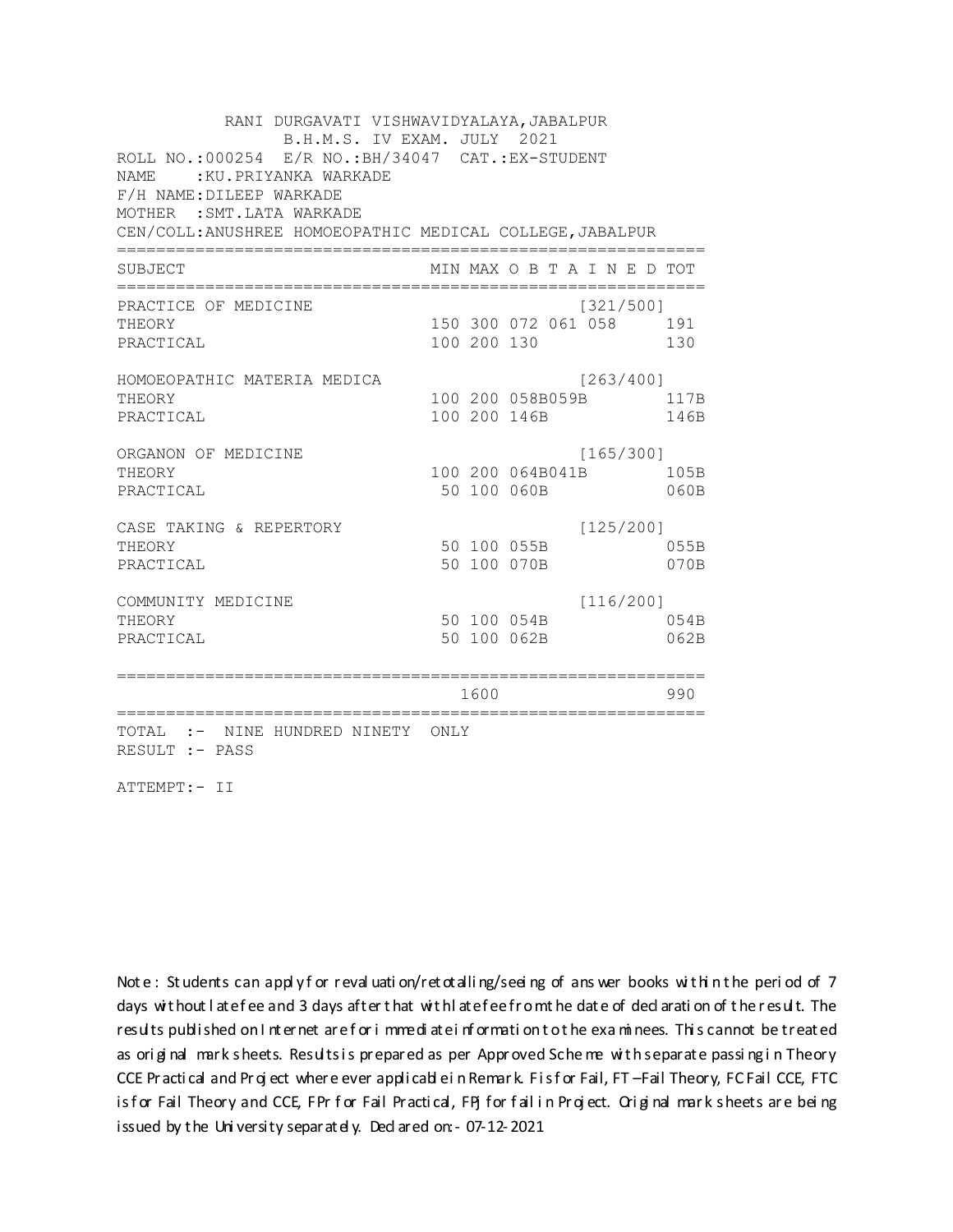RANI DURGAVATI VISHWAVIDYALAYA, JABALPUR B.H.M.S. IV EXAM. JULY 2021 ROLL NO.:000255 E/R NO.: BH/3306 CAT.: EX-STUDENT NAME: : KU.MINI SINGH F/H NAME: HARENDER SINGH MOTHER : SMT. RENU SINGH CEN/COLL: ANUSHREE HOMOEOPATHIC MEDICAL COLLEGE, JABALPUR MIN MAX O B T A I N E D TOT SUBJECT PRACTICE OF MEDICINE  $[305/500]$ THEORY 150 300 076 059 050 185 PRACTICAL 100 200 120 120 HOMOEOPATHIC MATERIA MEDICA [276/400] 100 200 060B056B 116B THEORY PRACTICAL 100 200 160B 160B ORGANON OF MEDICINE  $[171/300]$ THEORY 100 200 052B054B 106B PRACTICAL 50 100 065B 065B CASE TAKING & REPERTORY  $[125/200]$ 50 100 050B THEORY  $050B$ PRACTICAL 50 100 075B 075B  $[124/200]$ COMMUNITY MEDICINE 50 100 054B 054B THEORY PRACTICAL 50 100 070B 070B 1600 1600 1001 TOTAL :- ONE THOUSAND ONE ONLY RESULT :- PASS

ATTEMPT:- II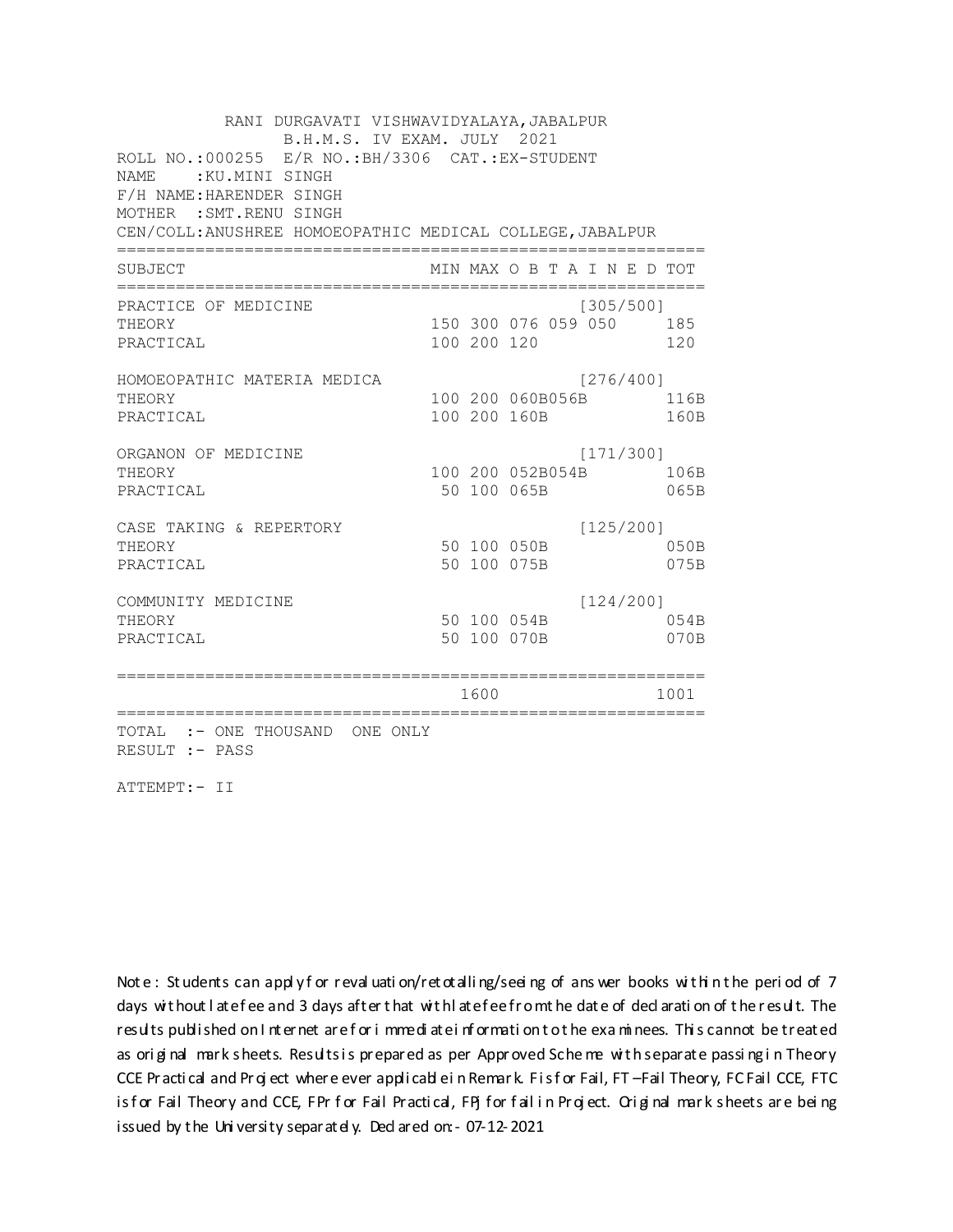RANI DURGAVATI VISHWAVIDYALAYA, JABALPUR B.H.M.S. IV EXAM. JULY 2021 ROLL NO.:000256 E/R NO.:BF/34342 CAT.:EX-STUDENT NAME :MOHAMMAD SHOAIB AHMAD ANSARI F/H NAME:ISRAR AHMAD ANSARI MOTHER :SMT.NASREEN BANO ANSARI CEN/COLL:ANUSHREE HOMOEOPATHIC MEDICAL COLLEGE,JABALPUR ============================================================ SUBJECT MIN MAX O B T A I N E D TOT ============================================================ PRACTICE OF MEDICINE (321/500] THEORY 150 300 066 067 058 191 PRACTICAL 100 200 130 130 HOMOEOPATHIC MATERIA MEDICA [234/400] THEORY 100 200 052B054B 106B PRACTICAL 100 200 128B 128B ORGANON OF MEDICINE [170/300] THEORY 100 200 051B050B 101B PRACTICAL 50 100 069B 069B CASE TAKING & REPERTORY [113/200] THEORY 50 100 050B 050B PRACTICAL 50 100 063B 063B COMMUNITY MEDICINE [110/200] THEORY 50 100 050B 050B PRACTICAL 50 100 060B 060B ============================================================ 1600 948 ============================================================ TOTAL :- NINE HUNDRED FORTY EIGHT ONLY RESULT :- PASS

ATTEMPT:- III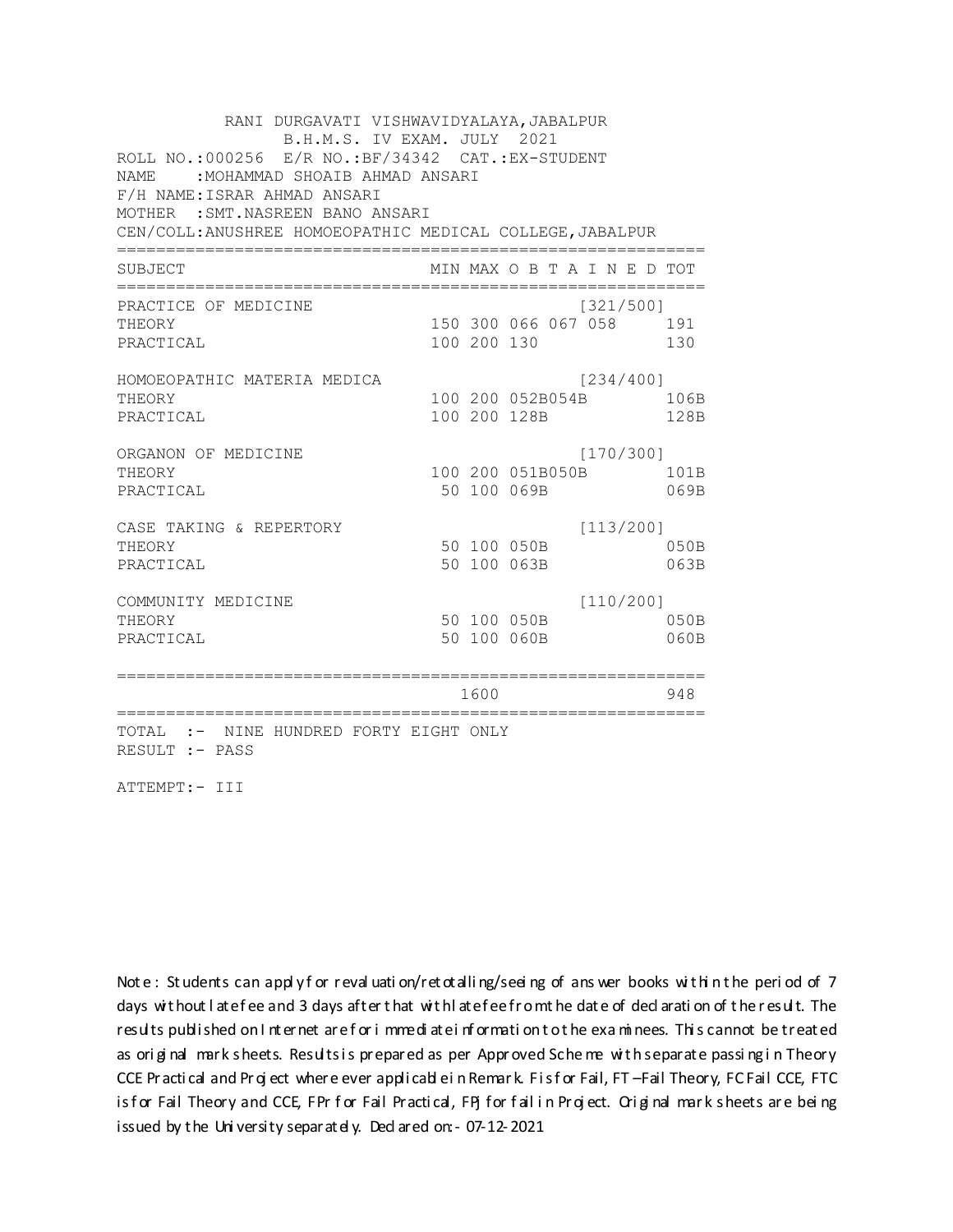RANI DURGAVATI VISHWAVIDYALAYA, JABALPUR B.H.M.S. IV EXAM. JULY 2021 ROLL NO.:000258 E/R NO.: BH/3360 CAT.: EX-STUDENT NAME: : KU. POOJA SONI F/H NAME: NARESH KUMAR MOTHER : SMT. GULABKALI SONI CEN/COLL: ANUSHREE HOMOEOPATHIC MEDICAL COLLEGE, JABALPUR MIN MAX O B T A I N E D TOT SUBJECT PRACTICE OF MEDICINE  $[301/500]$ 150 300 025 066 060 151 **THEORY** PRACTICAL 100 200 150 150 HOMOEOPATHIC MATERIA MEDICA [266/400] 100 200 060B060B 120B THEORY PRACTICAL 100 200 146B 146B ORGANON OF MEDICINE  $[166/300]$ THEORY 100 200 054B050B 104B PRACTICAL 50 100 062B 062B  $[124/200]$ CASE TAKING & REPERTORY 50 100 052B THEORY 052B PRACTICAL 50 100 072B 072B  $[120/200]$ COMMUNITY MEDICINE 50 100 056B 056B THEORY PRACTICAL 50 100 064B 064B 1600 1600 977 TOTAL :- NINE HUNDRED SEVENTY SEVEN ONLY RESULT :- PASS

ATTEMPT:- II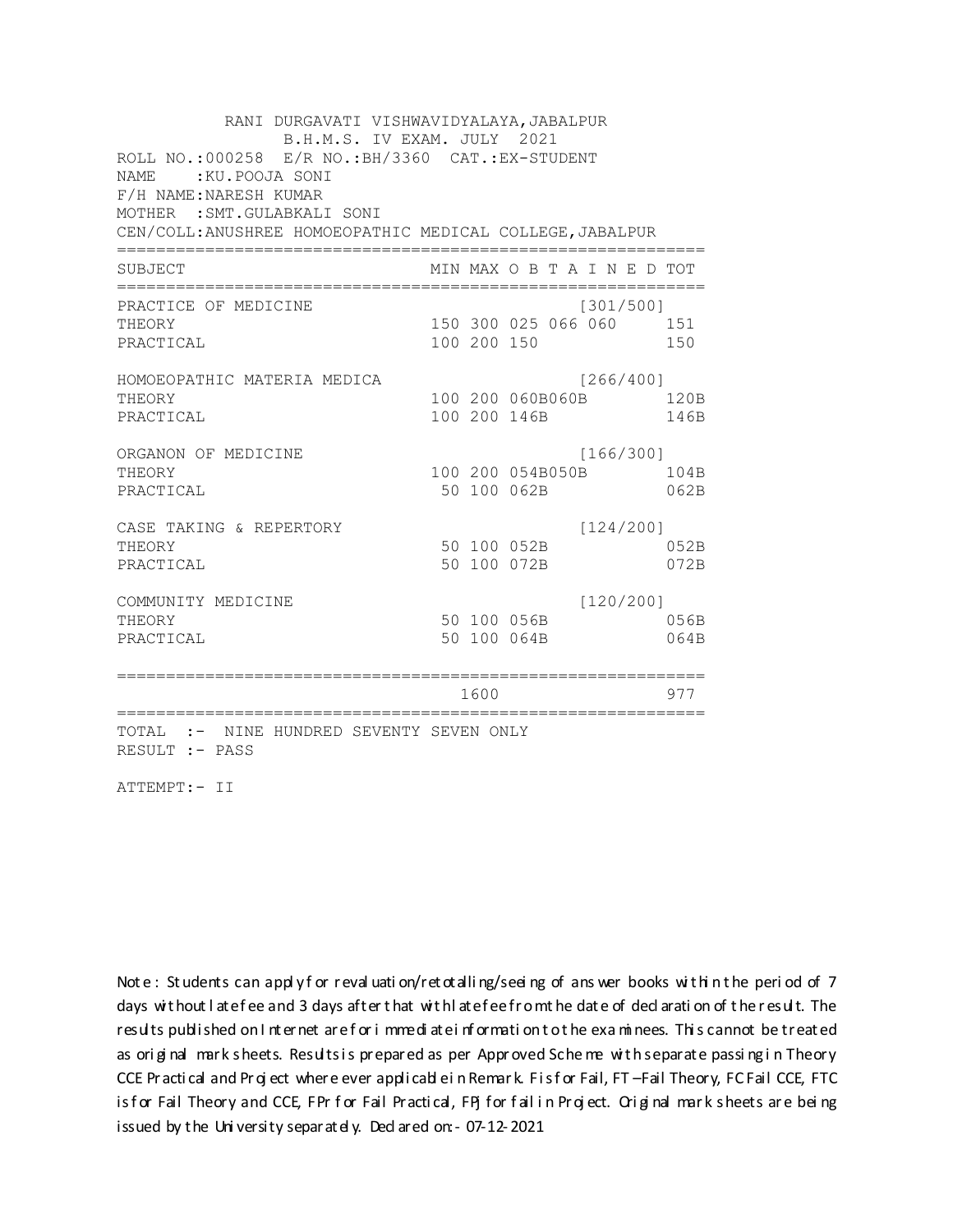RANI DURGAVATI VISHWAVIDYALAYA, JABALPUR B.H.M.S. IV EXAM. JULY 2021 ROLL NO.:000259 E/R NO.: BH/3363 CAT.: EX-STUDENT NAME : KU. PRIYA SINGH BAGEL F/H NAME: RAMAYAN SINGH BAGEL MOTHER : SMT. DURGA SINGH BAGEL CEN/COLL: ANUSHREE HOMOEOPATHIC MEDICAL COLLEGE, JABALPUR MIN MAX O B T A I N E D TOT SUBJECT PRACTICE OF MEDICINE  $[298/5001]$ 150 300 068B044B046B 158B THEORY PRACTICAL 100 200 140B 140B HOMOEOPATHIC MATERIA MEDICA  $[256/400]$ 100 200 058B058B 116B THEORY PRACTICAL 100 200 140B 140B ORGANON OF MEDICINE  $[178/300]$ THEORY 100 200 058B055B 113B PRACTICAL 50 100 065B 065B CASE TAKING & REPERTORY  $[128/200]$ 50 100 053 THEORY 053 50 100 075 PRACTICAL 075  $[123/200]$ COMMUNITY MEDICINE 50 100 063B 063B THEORY PRACTICAL 50 100 060B 060B 1600 1600 983 TOTAL :- NINE HUNDRED EIGHTY THREE ONLY RESULT :- PASS

ATTEMPT:- II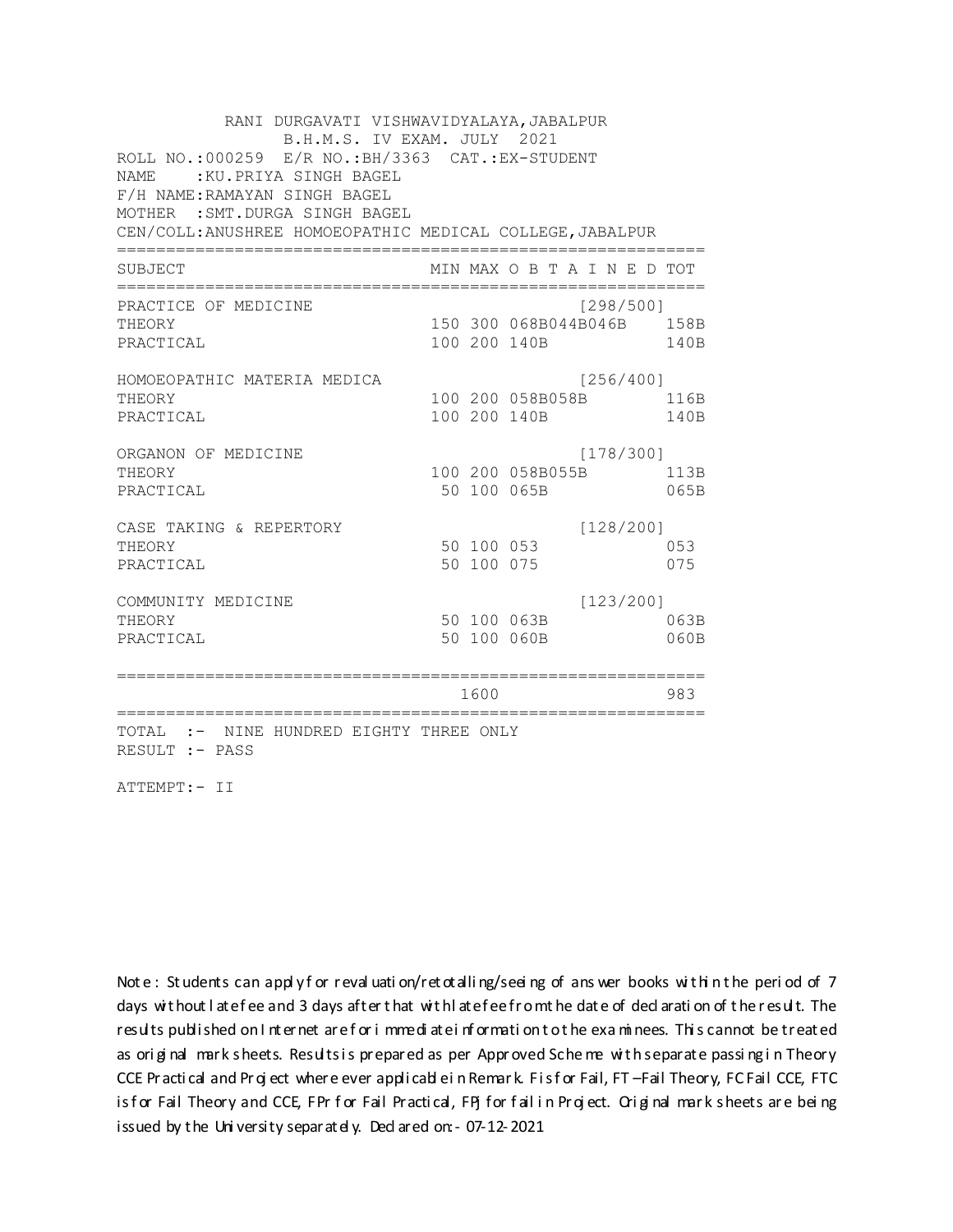RANI DURGAVATI VISHWAVIDYALAYA, JABALPUR B.H.M.S. IV EXAM. JULY 2021 ROLL NO.:000260 E/R NO.: BH/3314 CAT.: EX-STUDENT NAME: : RAHUL KUMAR CHAUHAN F/H NAME: DOODH NATH CHAUHAN MOTHER : SMT. VIDAVATI DEVI CEN/COLL: ANUSHREE HOMOEOPATHIC MEDICAL COLLEGE, JABALPUR MIN MAX O B T A I N E D TOT SUBJECT PRACTICE OF MEDICINE  $[377/500]$ THEORY 150 300 081B078B052B 211B PRACTICAL 100 200 166B 166B HOMOEOPATHIC MATERIA MEDICA  $[255/400]$ 100 200 025B075B 100B THEORY PRACTICAL 100 200 155B 155B ORGANON OF MEDICINE  $[211/300]$ THEORY 100 200 062B071B 133B PRACTICAL 50 100 078B 078B CASE TAKING & REPERTORY  $[123/200]$ 50 100 053 THEORY 053 50 100 070 PRACTICAL 070  $[116/200]$ COMMUNITY MEDICINE 50 100 051B 051B THEORY PRACTICAL 50 100 065B 065B 1600 1600 1082 TOTAL :- ONE THOUSAND EIGHTY TWO ONLY RESULT :- PASS

ATTEMPT:- II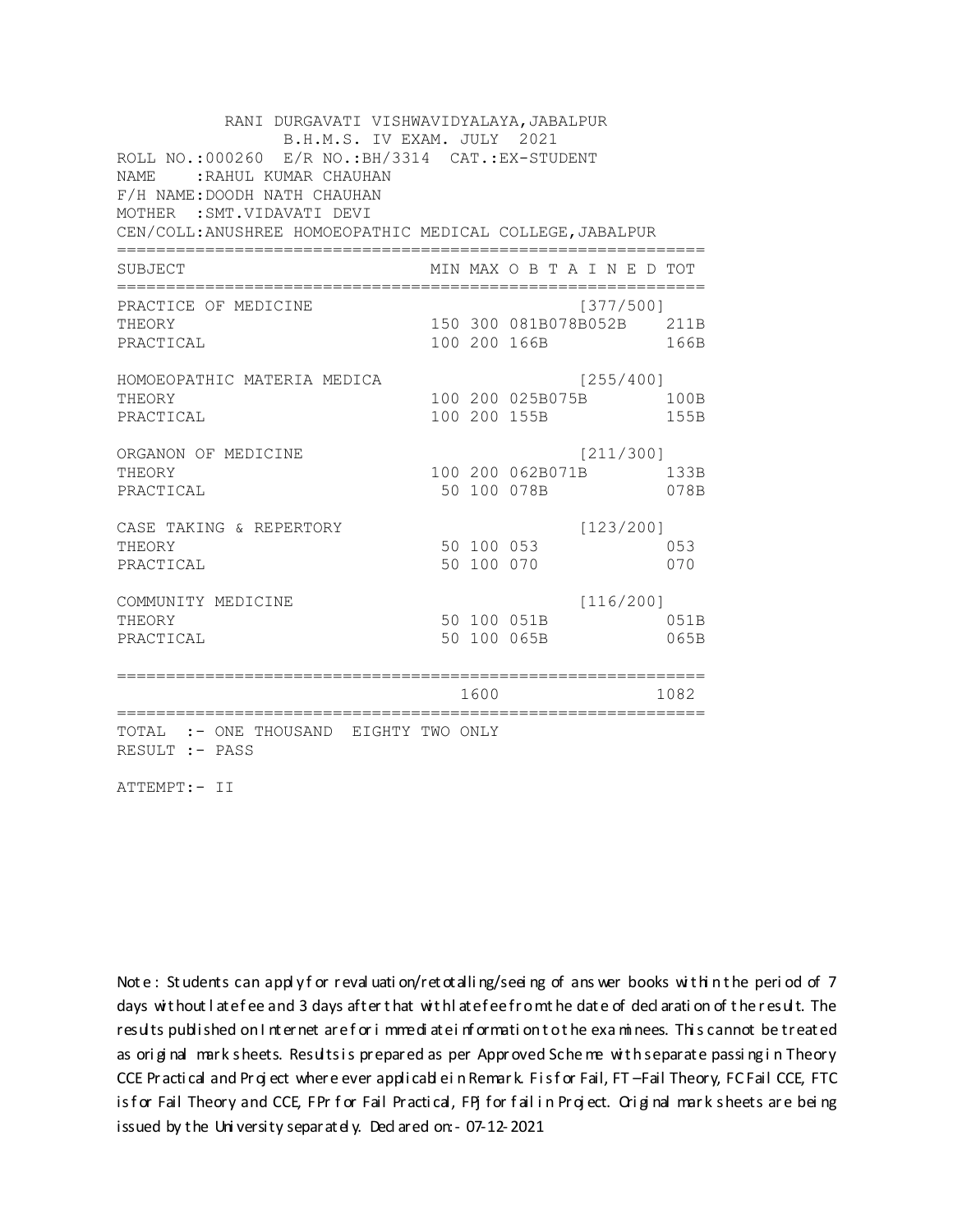RANI DURGAVATI VISHWAVIDYALAYA, JABALPUR B.H.M.S. IV EXAM. JULY 2021 ROLL NO.:000261 E/R NO.:BH/3365 CAT.:EX-STUDENT NAME :RAJESH RAHANGDALE F/H NAME:RAGHUNATH RAHANGDALE MOTHER :SMT.RUKMANI RAHANGDALE CEN/COLL:ANUSHREE HOMOEOPATHIC MEDICAL COLLEGE,JABALPUR ============================================================ SUBJECT MIN MAX O B T A I N E D TOT ============================================================ PRACTICE OF MEDICINE (327/500] THEORY 150 300 069B066B052B 187B PRACTICAL 100 200 140B 140B HOMOEOPATHIC MATERIA MEDICA [247/400] THEORY 100 200 056 064 120 PRACTICAL 100 200 127 127 ORGANON OF MEDICINE [178/300] THEORY 100 200 053B050B 103B PRACTICAL 50 100 075B 075B CASE TAKING & REPERTORY [115/200] THEORY 50 100 050B 050B PRACTICAL 50 100 065B 065B COMMUNITY MEDICINE [117/200] THEORY 50 100 057B 057B PRACTICAL 50 100 060B 060B ============================================================ 1600 984 ============================================================ TOTAL :- NINE HUNDRED EIGHTY FOUR ONLY RESULT :- PASS

ATTEMPT:- II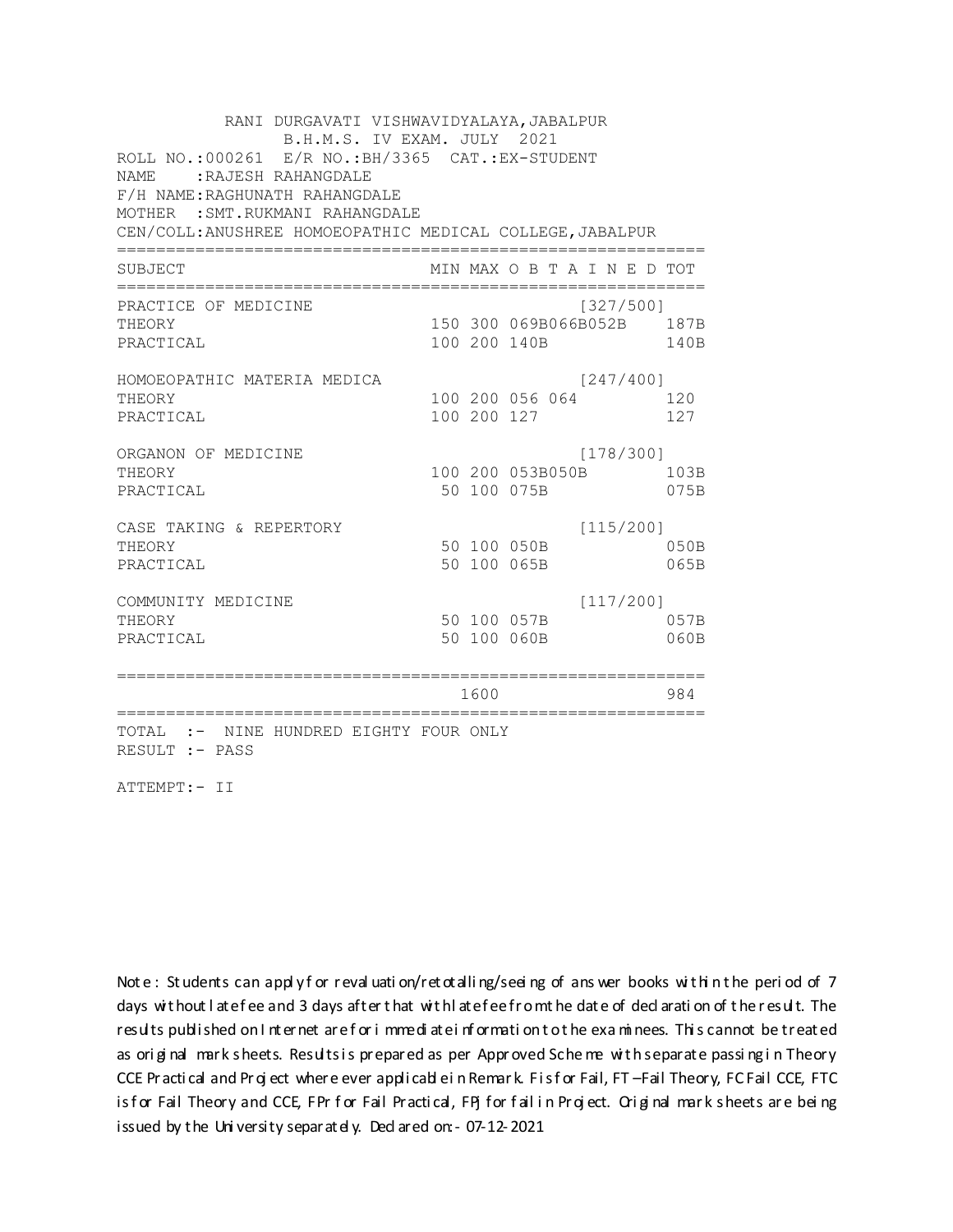RANI DURGAVATI VISHWAVIDYALAYA, JABALPUR B.H.M.S. IV EXAM. JULY 2021 ROLL NO.: 000262 E/R NO.: BE/31238 CAT.: EX-STUDENT NAME: SHASHANK RAJAK F/H NAME: SHIV KUMAR RAJAK MOTHER : SMT. JANKI RAJAK CEN/COLL: ANUSHREE HOMOEOPATHIC MEDICAL COLLEGE, JABALPUR MIN MAX O B T A I N E D TOT SUBJECT PRACTICE OF MEDICINE  $[290/500]$ THEORY 150 300 064B046B050B 160B PRACTICAL 100 200 130B 130B HOMOEOPATHIC MATERIA MEDICA  $[214/400]$ 100 200 050B052B 102B THEORY PRACTICAL 100 200 112B 112B ORGANON OF MEDICINE  $[182/300]$ THEORY 100 200 053B055B 108B PRACTICAL 50 100 074B 074B  $[107/200]$ CASE TAKING & REPERTORY 50 100 052 THEORY 052 50 100 055 PRACTICAL 055  $[112/200]$ COMMUNITY MEDICINE 50 100 057B 057B THEORY PRACTICAL 50 100 055B 055B 1600 1600 905 TOTAL :- NINE HUNDRED FIVE ONLY RESULT :- PASS

ATTEMPT:- IV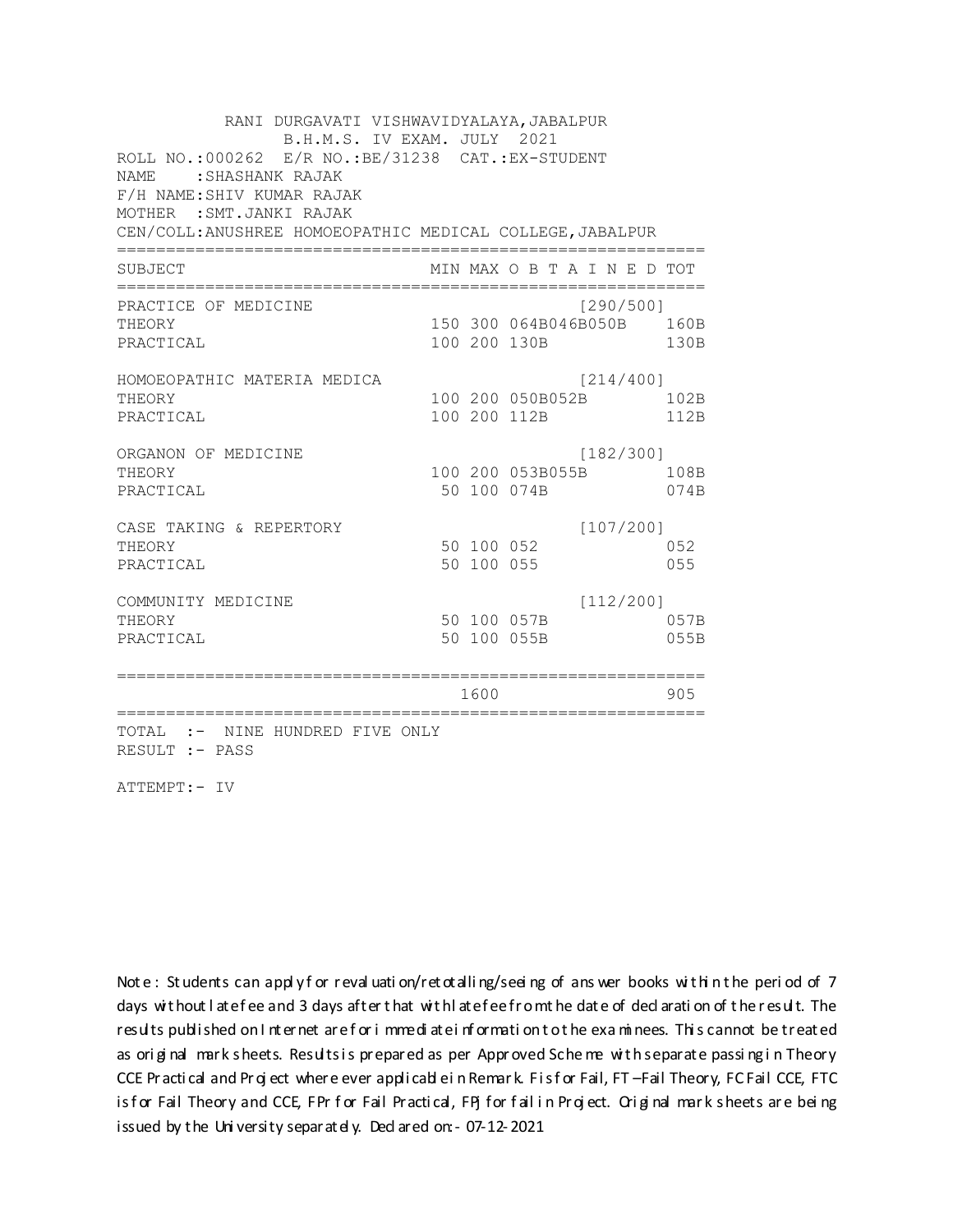RANI DURGAVATI VISHWAVIDYALAYA, JABALPUR B.H.M.S. IV EXAM. JULY 2021 ROLL NO.:000263 E/R NO.: BH/3376 CAT.: EX-STUDENT NAME: : KU. SHIKHA MERAVI F/H NAME: LAXMAN MERAVI MOTHER : SMT. PARVANTA MERAVI CEN/COLL: ANUSHREE HOMOEOPATHIC MEDICAL COLLEGE, JABALPUR MIN MAX O B T A I N E D TOT SUBJECT PRACTICE OF MEDICINE  $[298/500]$ 150 300 052B058B052B 162B THEORY PRACTICAL 100 200 136B 136B HOMOEOPATHIC MATERIA MEDICA  $[246/400]$ 100 200 056 064 120 THEORY PRACTICAL 100 200 126 126 ORGANON OF MEDICINE  $[188/300]$ THEORY 100 200 062B060B 122B PRACTICAL 50 100 066B 066B  $[128/200]$ CASE TAKING & REPERTORY 50 100 062B THEORY 062B PRACTICAL 50 100 066B 066B  $[119/200]$ COMMUNITY MEDICINE 50 100 054B 054B THEORY PRACTICAL 50 100 065B 065B 1600 1600 979 TOTAL :- NINE HUNDRED SEVENTY NINE ONLY RESULT :- PASS

ATTEMPT:- II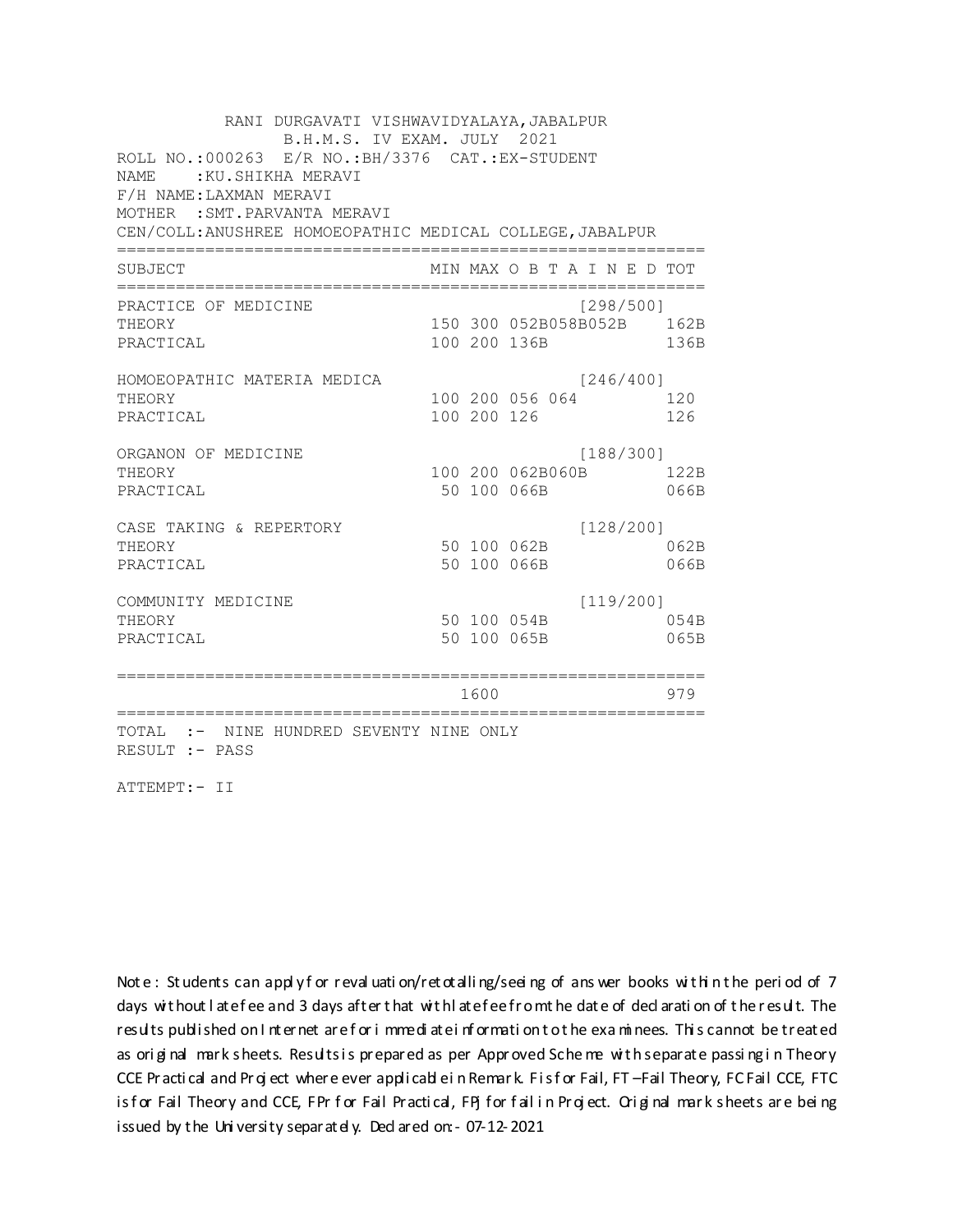RANI DURGAVATI VISHWAVIDYALAYA, JABALPUR B.H.M.S. IV EXAM. JULY 2021 ROLL NO.:000264 E/R NO.: BH/3379 CAT.: EX-STUDENT NAME: : KU. SURABHI THAKUR F/H NAME: SURENDRA SINGH THAKUR MOTHER : SMT. SUJATA THAKUR CEN/COLL: ANUSHREE HOMOEOPATHIC MEDICAL COLLEGE, JABALPUR MIN MAX O B T A I N E D TOT SUBJECT PRACTICE OF MEDICINE  $[344/500]$ THEORY 150 300 069 065 060 194 PRACTICAL 100 200 150 150 HOMOEOPATHIC MATERIA MEDICA [258/400] 100 200 054B054B 108B THEORY PRACTICAL 100 200 150B 150B ORGANON OF MEDICINE  $[193/300]$ THEORY 100 200 062B055B 117B PRACTICAL 50 100 076B 076B CASE TAKING & REPERTORY  $[126/200]$ 50 100 054B THEORY 054B PRACTICAL 50 100 072B 072B  $[128/200]$ COMMUNITY MEDICINE 50 100 058B 058B THEORY PRACTICAL 50 100 070B 070B 1600 1600 1049 TOTAL :- ONE THOUSAND FORTY NINE ONLY RESULT :- PASS

ATTEMPT:- II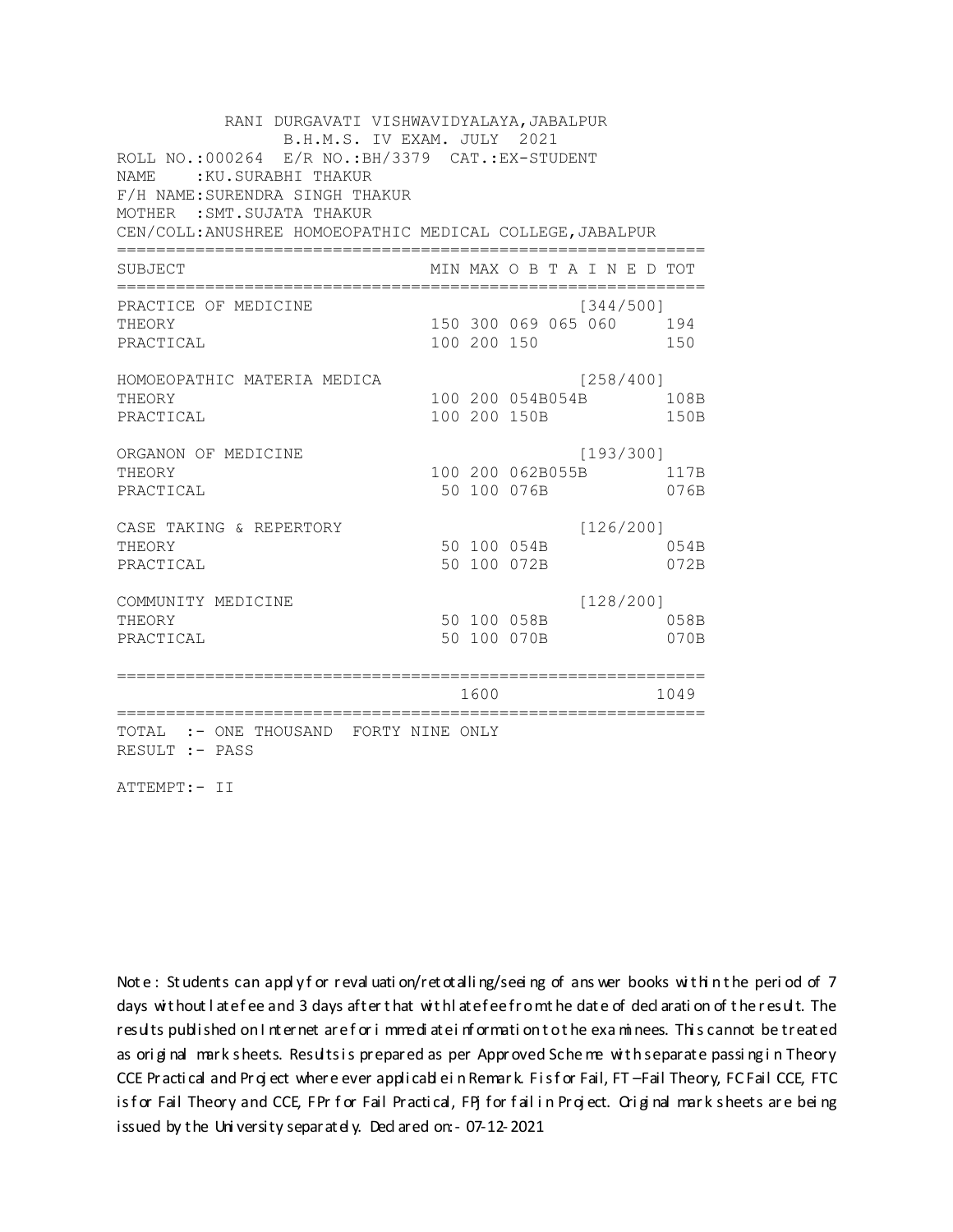RANI DURGAVATI VISHWAVIDYALAYA, JABALPUR B.H.M.S. IV EXAM. JULY 2021 ROLL NO.:000265 E/R NO.: BG/34381 CAT.: EX-STUDENT NAME : UMESH VERMA F/H NAME: JAMUNA PRASAD VERMA MOTHER : SMT. PARVATI VERMA CEN/COLL: ANUSHREE HOMOEOPATHIC MEDICAL COLLEGE, JABALPUR MIN MAX O B T A I N E D TOT SUBJECT PRACTICE OF MEDICINE  $[296/500]$ THEORY 150 300 056B060B050B 166B PRACTICAL 100 200 130B 130B HOMOEOPATHIC MATERIA MEDICA  $[235/400]$ 100 200 052B052B 104B THEORY PRACTICAL 100 200 131B 131B ORGANON OF MEDICINE  $[176/300]$ THEORY 100 200 052B058B 110B PRACTICAL 50 100 066B 066B CASE TAKING & REPERTORY  $[110/200]$ 50 100 055 THEORY 055 50 100 055 PRACTICAL 055  $[113/200]$ COMMUNITY MEDICINE 50 100 053B 053B THEORY PRACTICAL 50 100 060B 060B 1600 1600 930 TOTAL :- NINE HUNDRED THIRTY ONLY RESULT :- PASS

ATTEMPT:- III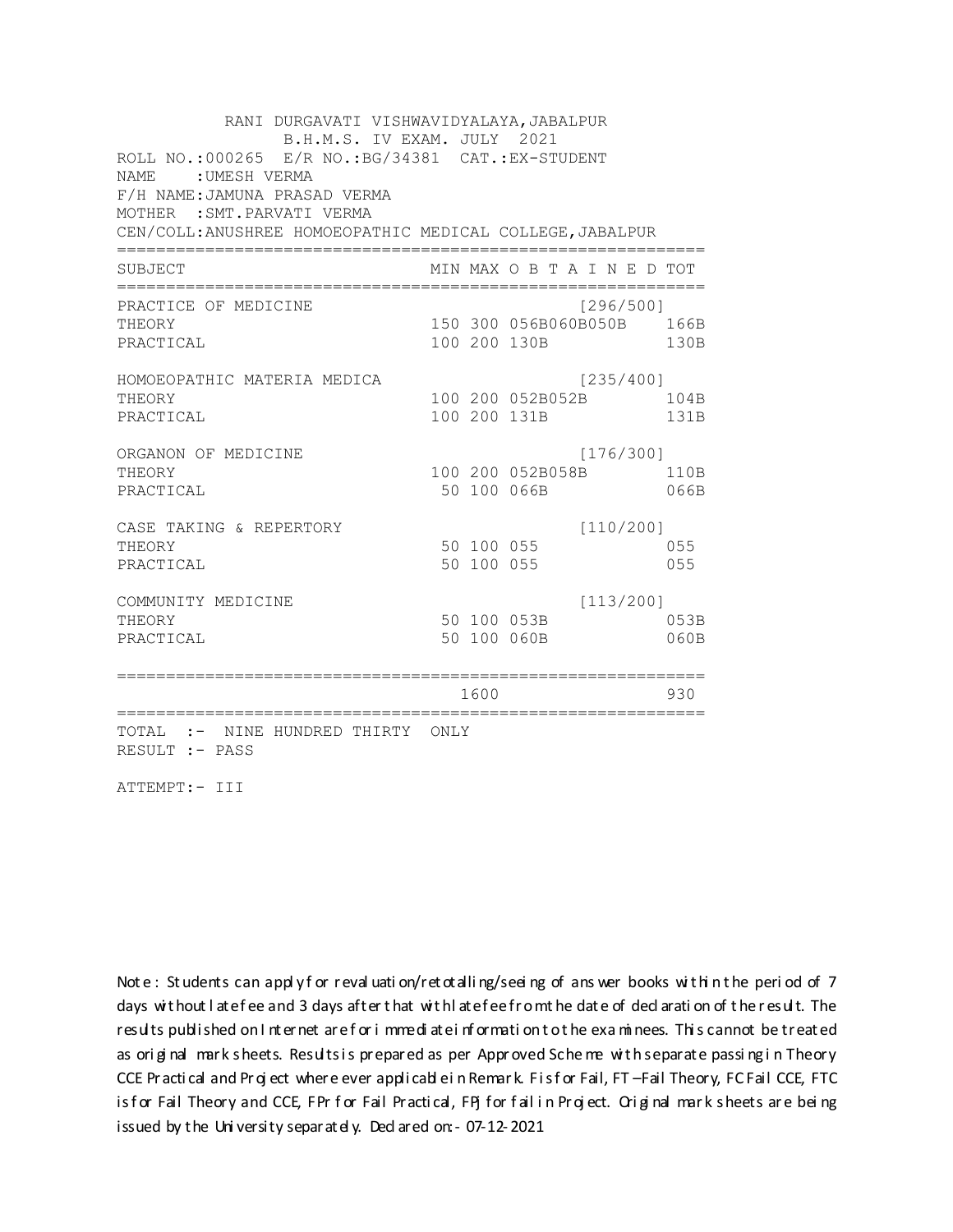RANI DURGAVATI VISHWAVIDYALAYA, JABALPUR B.H.M.S. IV EXAM. JULY 2021 ROLL NO.:000266 E/R NO.: BH/34385 CAT.: EX-STUDENT NAME: VIKAS VISHWAKARMA F/H NAME: GOVIND VISHWAKARMA MOTHER : SMT. SUMAN VISHWAKARMA CEN/COLL: ANUSHREE HOMOEOPATHIC MEDICAL COLLEGE, JABALPUR MIN MAX O B T A I N E D TOT SUBJECT PRACTICE OF MEDICINE  $[311/500]$ 150 300 063 062 056 181 THEORY PRACTICAL 100 200 130 130 HOMOEOPATHIC MATERIA MEDICA [256/400] 100 200 058B058B 116B THEORY PRACTICAL 100 200 140B 140B ORGANON OF MEDICINE  $[165/300]$ THEORY 100 200 052B051B 103B PRACTICAL 50 100 062B 062B  $[117/200]$ CASE TAKING & REPERTORY 50 100 050B THEORY  $050B$ PRACTICAL 50 100 067B 067B  $[110/200]$ COMMUNITY MEDICINE 50 100 050B 050B THEORY PRACTICAL 50 100 060B 060B 1600 1600 959 TOTAL :- NINE HUNDRED FIFTY NINE ONLY RESULT :- PASS

ATTEMPT:- II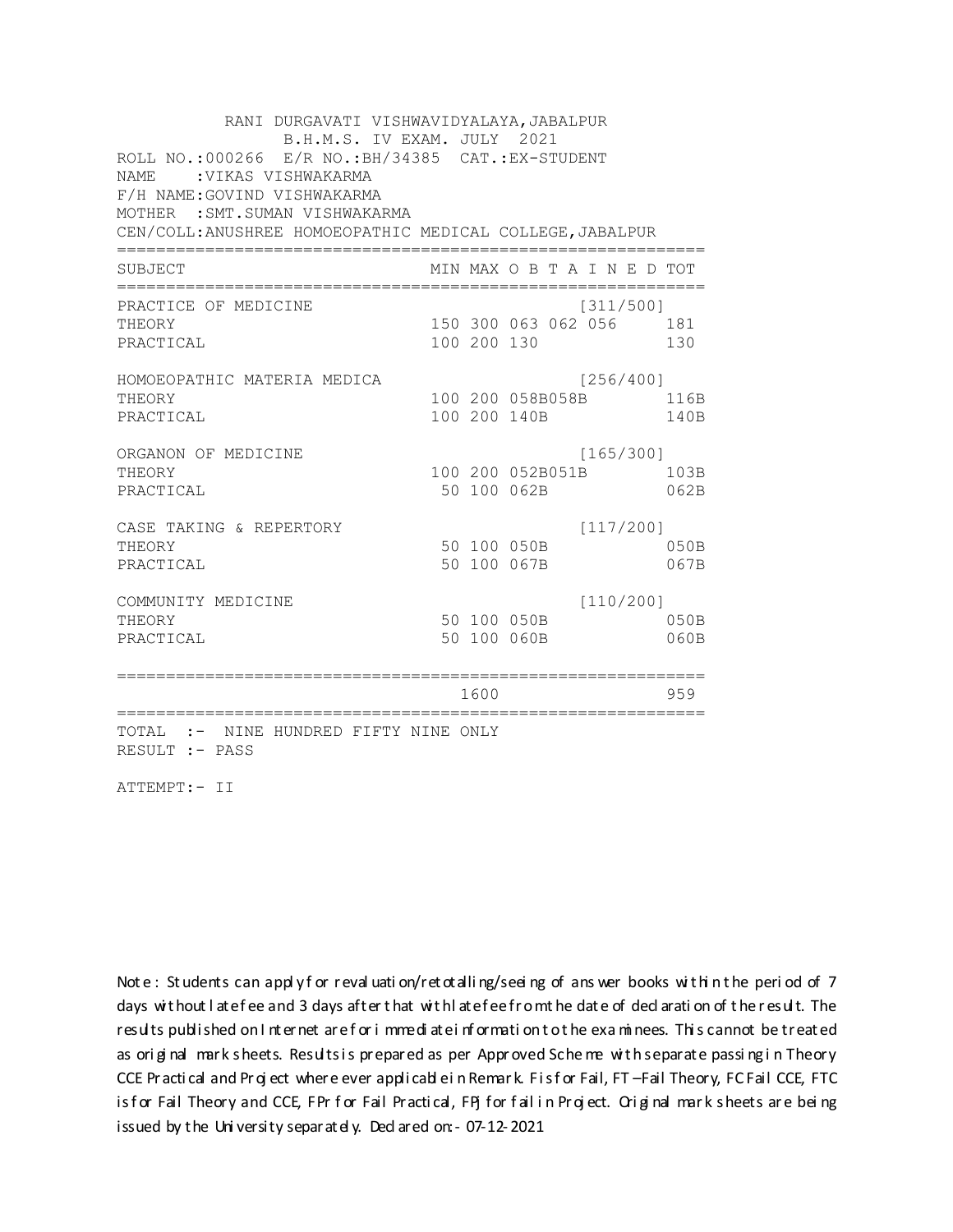RANI DURGAVATI VISHWAVIDYALAYA, JABALPUR B.H.M.S. IV EXAM. JULY 2021 ROLL NO.:000267 E/R NO.: BF/34388 CAT.: EX-STUDENT NAME : VIVEK UDDEY F/H NAME: DELAN SINGH UDDEY MOTHER : SMT. SUMAN UDDEY CEN/COLL: ANUSHREE HOMOEOPATHIC MEDICAL COLLEGE, JABALPUR MIN MAX O B T A I N E D TOT SUBJECT  $[285/5001]$ PRACTICE OF MEDICINE 150 300 030 050 055 135F **THEORY** PRACTICAL 100 200 150 150 HOMOEOPATHIC MATERIA MEDICA [270/400] 100 200 055B053B 108B THEORY PRACTICAL 100 200 162B 162B ORGANON OF MEDICINE  $[170/300]$ THEORY 100 200 052B051B 103B PRACTICAL 50 100 067B 067B  $[112/200]$ CASE TAKING & REPERTORY 50 100 050B THEORY  $050B$ PRACTICAL 50 100 062B 062B  $[110/200]$ COMMUNITY MEDICINE 50 100 050B 050B THEORY PRACTICAL 50 100 060B 060B 947 1600 000 TOTAL :- NINE HUNDRED FORTY SEVEN ONLY RESULT :- COMP REMARK :- COMP. IN PMD ATTEMPT:- II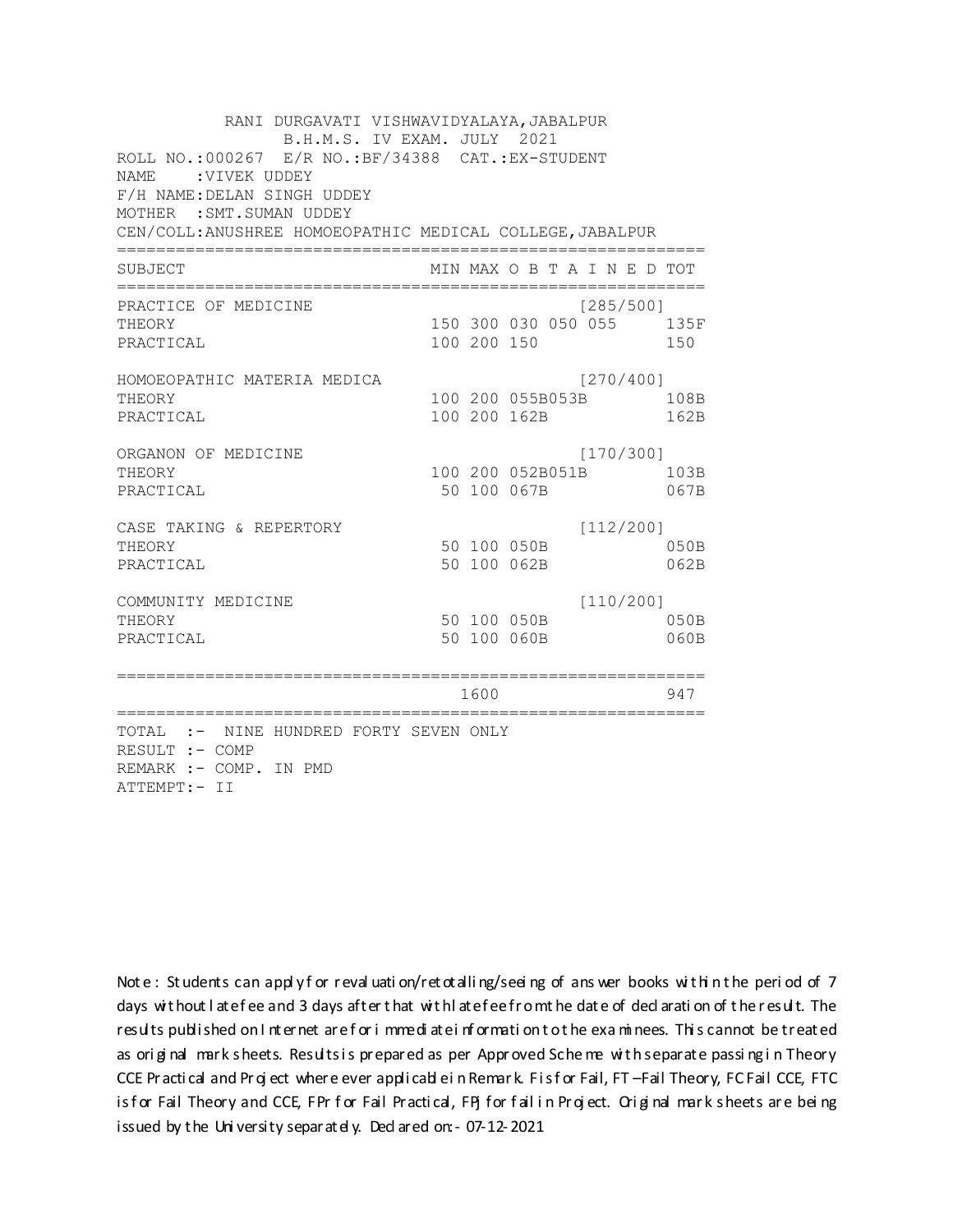| RANI DURGAVATI VISHWAVIDYALAYA, JABALPUR<br>B.H.M.S. IV EXAM. JULY 2021                                                   |                  |             |                                  |           |  |              |  |  |
|---------------------------------------------------------------------------------------------------------------------------|------------------|-------------|----------------------------------|-----------|--|--------------|--|--|
| ROLL NO.: 000268 E/R NO.: BG/34079 CAT.: EX-STUDENT<br><b>NAME</b><br>:YOGESH VISHWAKARMA<br>F/H NAME: LAXMAN VISHWAKARMA |                  |             |                                  |           |  |              |  |  |
| MOTHER : SMT. DURGA BAI VISHWAKARMA<br>CEN/COLL: ANUSHREE HOMOEOPATHIC MEDICAL COLLEGE, JABALPUR                          |                  |             |                                  |           |  |              |  |  |
| <b>SUBJECT</b>                                                                                                            |                  |             | MIN MAX O B T A I N E D TOT      |           |  |              |  |  |
| PRACTICE OF MEDICINE<br>THEORY                                                                                            |                  |             | 150 300 066 045 059              | [290/500] |  | 170          |  |  |
| PRACTICAL                                                                                                                 |                  | 100 200 120 |                                  |           |  | 120          |  |  |
| HOMOEOPATHIC MATERIA MEDICA<br>THEORY<br>PRACTICAL                                                                        |                  |             | 100 200 056B054B<br>100 200 130B | [240/400] |  | 110B<br>130B |  |  |
| ORGANON OF MEDICINE<br>THEORY<br>PRACTICAL                                                                                |                  |             | 100 200 053B051B<br>50 100 065B  | [169/300] |  | 104B<br>065B |  |  |
| CASE TAKING & REPERTORY<br>THEORY<br>PRACTICAL                                                                            |                  |             | 50 100 051B<br>50 100 067B       | [118/200] |  | 051B<br>067B |  |  |
| COMMUNITY MEDICINE<br>THEORY<br>PRACTICAL                                                                                 |                  |             | 50 100 050B<br>50 100 065B       | [115/200] |  | 050B<br>065B |  |  |
|                                                                                                                           | ---------------- | 1600        |                                  |           |  | 932          |  |  |
| TOTAL<br>:- NINE HUNDRED THIRTY TWO ONLY<br>RESULT :- PASS                                                                |                  |             |                                  |           |  |              |  |  |

ATTEMPT:- III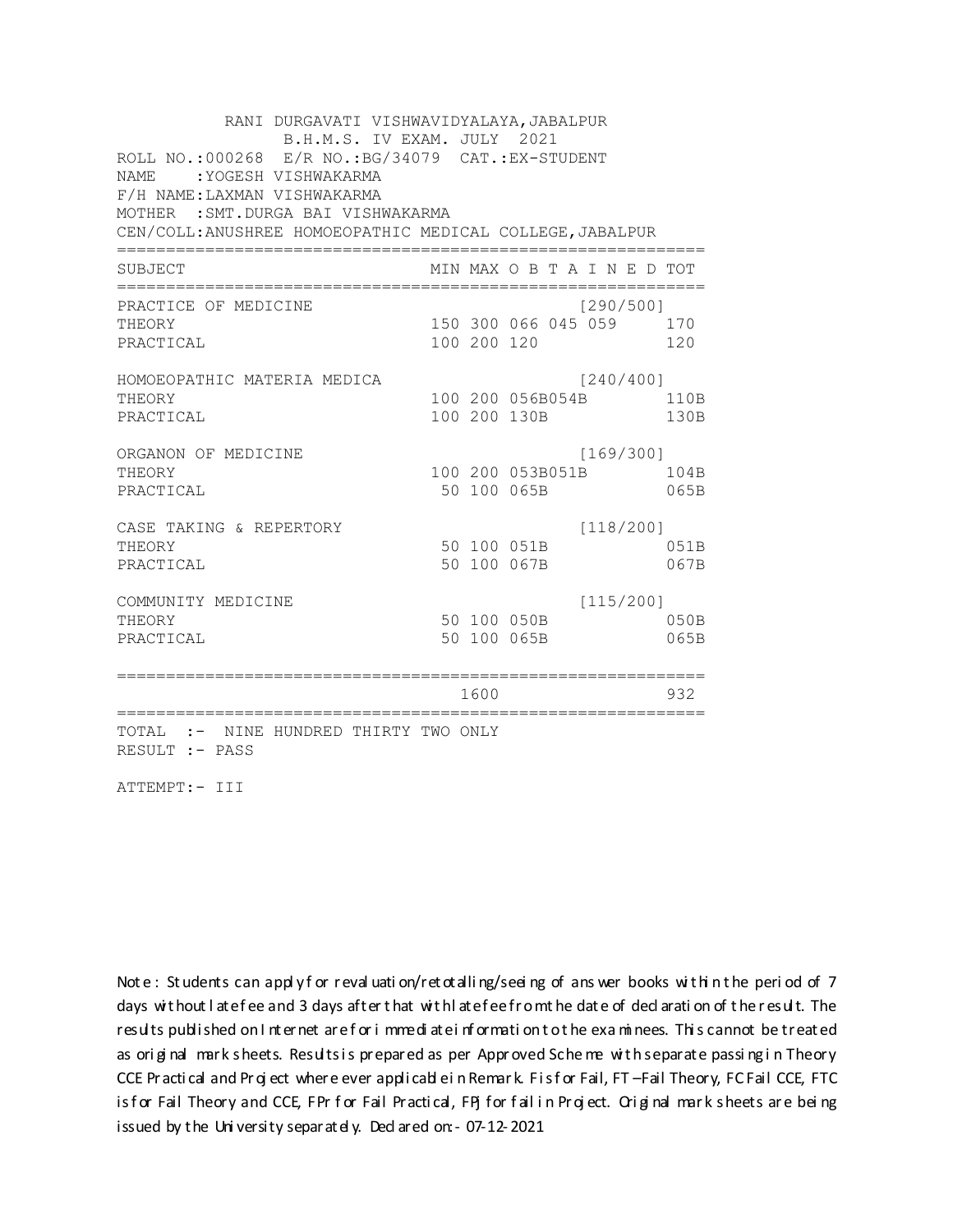RANI DURGAVATI VISHWAVIDYALAYA, JABALPUR B.H.M.S. IV EXAM. JULY 2021 ROLL NO.:000269 E/R NO.: BH/3322 CAT.: REGULAR NAME: AJAMER BHURIYA F/H NAME: NARBU SINGH MOTHER : SMT. PARVATI CEN/COLL: ANUSHREE HOMOEOPATHIC MEDICAL COLLEGE, JABALPUR MIN MAX O B T A I N E D TOT SUBJECT  $[213/500]$ PRACTICE OF MEDICINE THEORY 150 300 006 027 040 073F PRACTICAL 100 200 140 140 HOMOEOPATHIC MATERIA MEDICA  $[157/400]$ 100 200 014 023 037F THEORY PRACTICAL 100 200 120 120 ORGANON OF MEDICINE  $[097/300]$ THEORY 100 200 010 021 031F PRACTICAL 50 100 066 066 CASE TAKING & REPERTORY  $[067/200]$ 50 100 012 THEORY 012F 50 100 055 PRACTICAL 055  $[063/200]$ COMMUNITY MEDICINE 50 100 001 001F THEORY PRACTICAL 50 100 062 062 1600 1600 597 TOTAL :- FIVE HUNDRED NINETY SEVEN ONLY RESULT :- FAIL

ATTEMPT:- I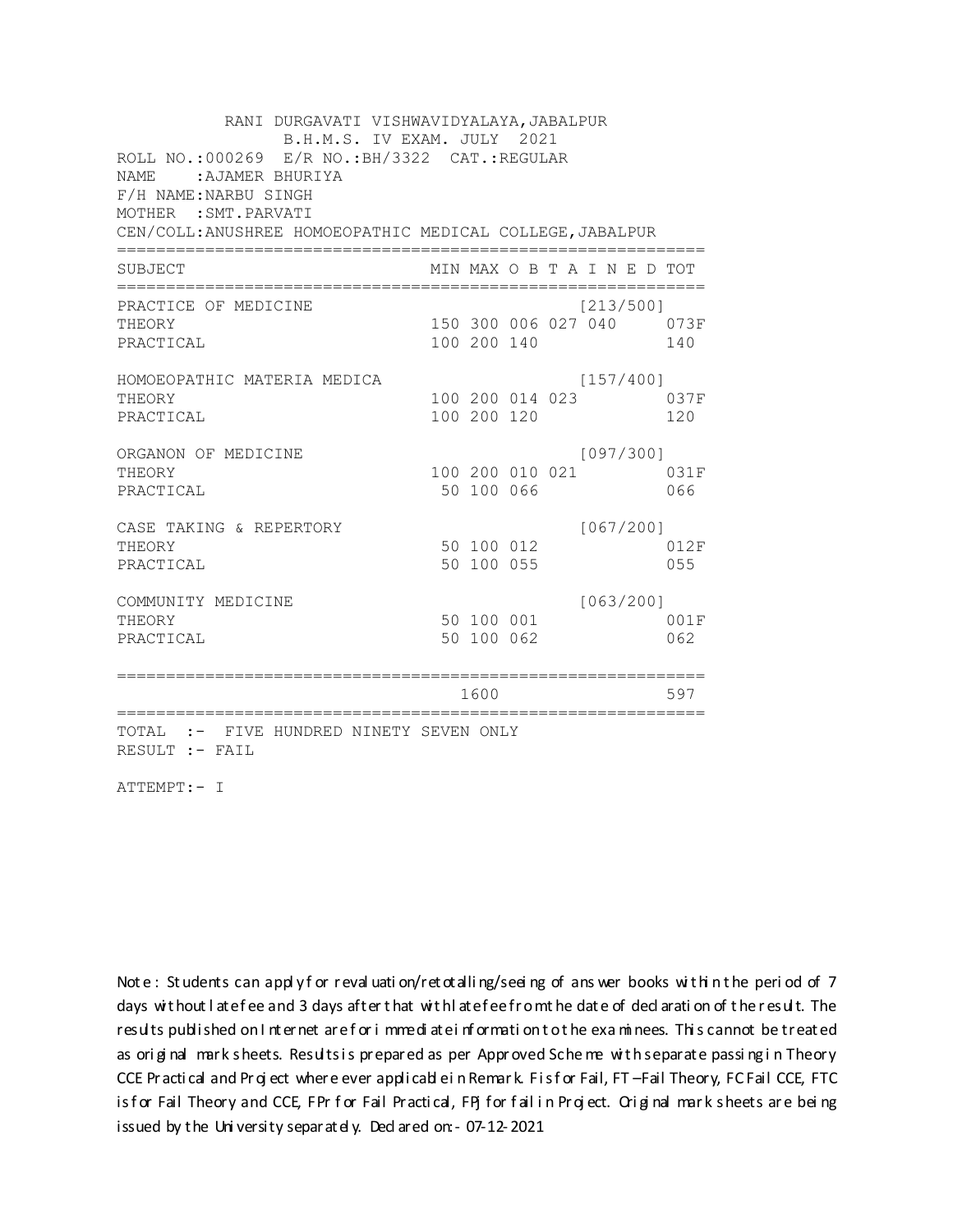RANI DURGAVATI VISHWAVIDYALAYA, JABALPUR B.H.M.S. IV EXAM. JULY 2021 ROLL NO.:000270 E/R NO.: BH/3374 CAT.: REGULAR NAME: SHISHUPAL F/H NAME: RAJKUMAR MOTHER : SMT. MITHLESH CEN/COLL: ANUSHREE HOMOEOPATHIC MEDICAL COLLEGE, JABALPUR MIN MAX O B T A I N E D TOT SUBJECT PRACTICE OF MEDICINE  $[300/500]$ THEORY 150 300 063 050 057 170 PRACTICAL 100 200 130 130 HOMOEOPATHIC MATERIA MEDICA  $[248/400]$ 100 200 053 069 122 THEORY PRACTICAL 100 200 126 126 ORGANON OF MEDICINE  $[177/300]$ THEORY 100 200 050 059 109 PRACTICAL 50 100 068 068 CASE TAKING & REPERTORY  $[105/200]$ 50 100 050 THEORY 050 50 100 055 PRACTICAL 055  $[108/200]$ COMMUNITY MEDICINE 50 100 051 051 THEORY 50 100 057 PRACTICAL 057 1600 1600 938 TOTAL :- NINE HUNDRED THIRTY EIGHT ONLY RESULT :- PASS

ATTEMPT:- I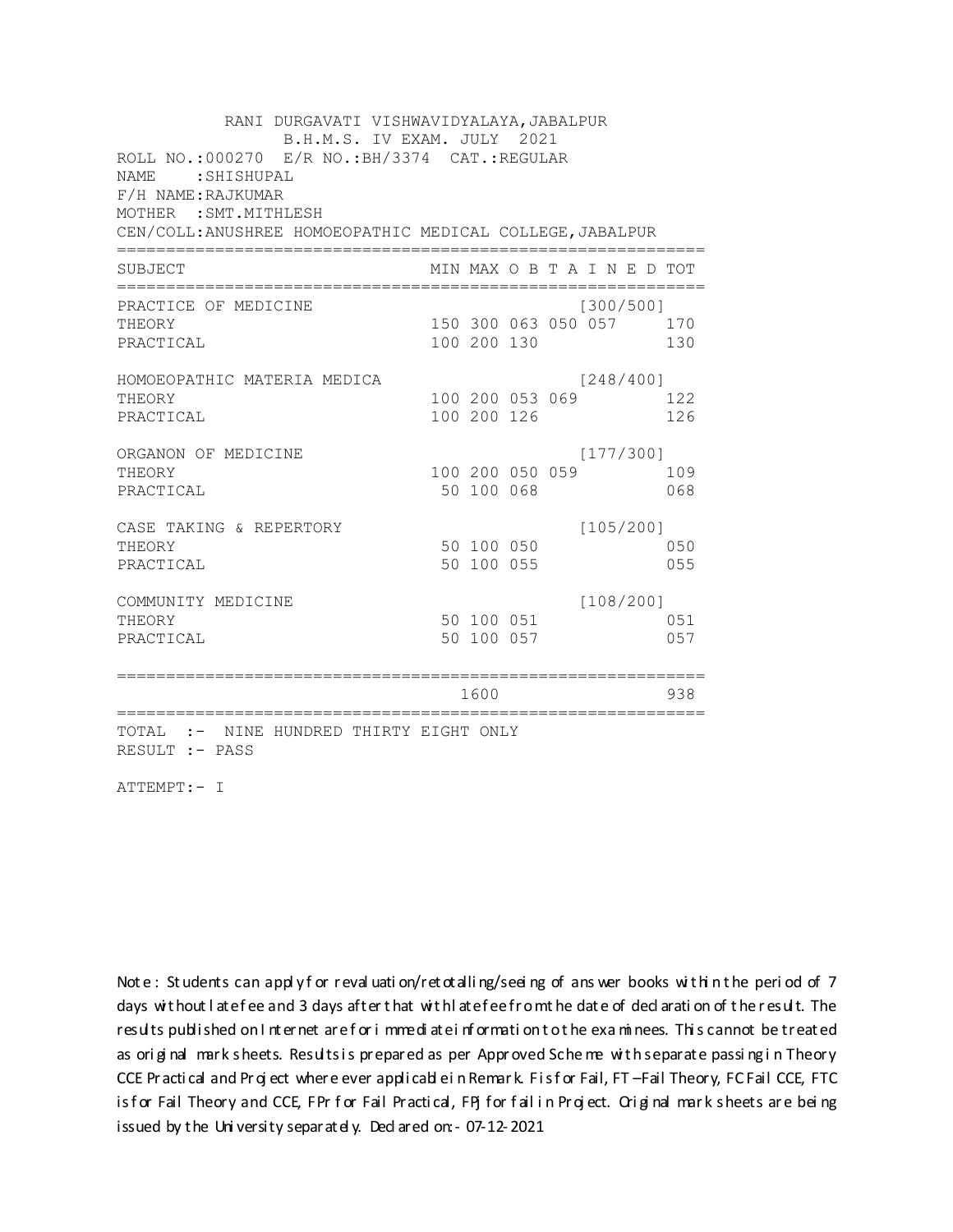| RANI DURGAVATI VISHWAVIDYALAYA, JABALPUR<br>B.H.M.S. IV EXAM. JULY 2021<br>ROLL NO.: 000271 E/R NO.: BF/34364 CAT.: REGULAR<br>:KU.SARASWATI VISHWAKARMA<br>NAME<br>F/H NAME: RAM PRASAD VISHWAKARMA<br>MOTHER : SMT. AMRAWATI VISHWAKARMA<br>CEN/COLL: ANUSHREE HOMOEOPATHIC MEDICAL COLLEGE, JABALPUR |                |                          |                 |  |                                  |  |             |  |  |
|---------------------------------------------------------------------------------------------------------------------------------------------------------------------------------------------------------------------------------------------------------------------------------------------------------|----------------|--------------------------|-----------------|--|----------------------------------|--|-------------|--|--|
| SUBJECT                                                                                                                                                                                                                                                                                                 |                |                          |                 |  | MIN MAX O B T A I N E D TOT      |  |             |  |  |
| PRACTICE OF MEDICINE<br>THEORY<br>PRACTICAL                                                                                                                                                                                                                                                             |                | 100 200 120              |                 |  | [297/500]<br>150 300 055 072 050 |  | 177<br>120  |  |  |
| HOMOEOPATHIC MATERIA MEDICA<br>THEORY<br>PRACTICAL                                                                                                                                                                                                                                                      |                | 100 200 139              | 100 200 060 069 |  | [268/400]                        |  | 129<br>139  |  |  |
| ORGANON OF MEDICINE<br>THEORY<br>PRACTICAL                                                                                                                                                                                                                                                              |                | 50 100 066               | 100 200 052 053 |  | [171/300]                        |  | 105<br>066  |  |  |
| CASE TAKING & REPERTORY<br>THEORY<br>PRACTICAL                                                                                                                                                                                                                                                          |                | 50 100 030<br>50 100 078 |                 |  | [108/200]                        |  | 030F<br>078 |  |  |
| COMMUNITY MEDICINE<br>THEORY<br>PRACTICAL                                                                                                                                                                                                                                                               |                | 50 100 057               | 50 100 054      |  | [111/200]                        |  | 0.54<br>057 |  |  |
| ==============<br>======================                                                                                                                                                                                                                                                                | :============= | 1600                     |                 |  |                                  |  | 955         |  |  |
| TOTAL :- NINE HUNDRED FIFTY FIVE ONLY<br>RESULT :- COMP<br>REMARK :- COMP. IN REP<br>ATTEMPT:- I                                                                                                                                                                                                        |                |                          |                 |  |                                  |  |             |  |  |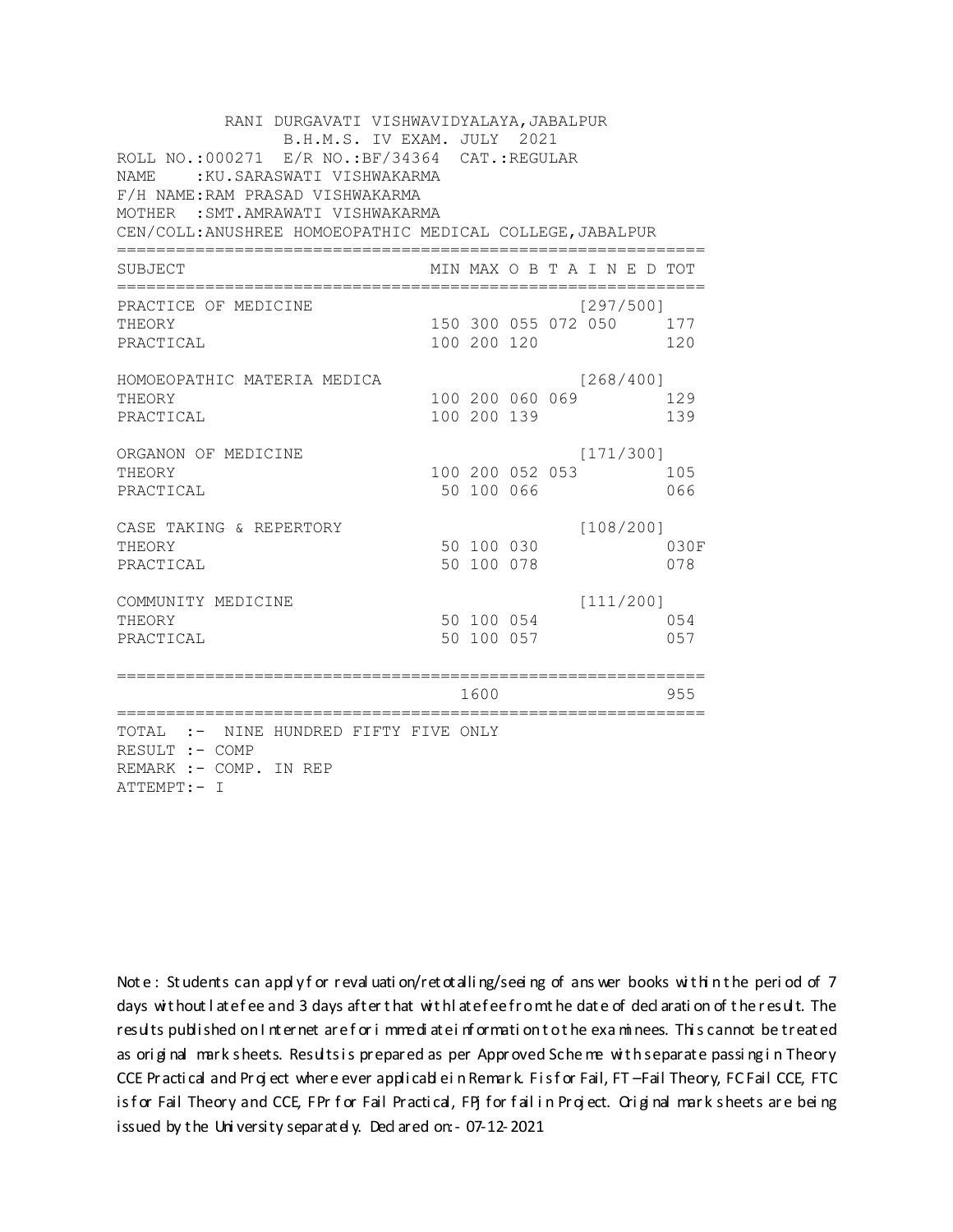RANI DURGAVATI VISHWAVIDYALAYA, JABALPUR B.H.M.S. IV EXAM. JULY 2021 ROLL NO.:000272 E/R NO.: BF/34379 CAT.: REGULAR NAME: UDIT MEHRA F/H NAME: KHUSHI LAL MEHRA MOTHER : SMT. RADHA MEHRA CEN/COLL: ANUSHREE HOMOEOPATHIC MEDICAL COLLEGE, JABALPUR MIN MAX O B T A I N E D TOT SUBJECT  $[260/5001]$ PRACTICE OF MEDICINE THEORY 150 300 055 028 057 140F PRACTICAL 100 200 120 120 HOMOEOPATHIC MATERIA MEDICA  $[196/400]$ 100 200 007 051 058F THEORY PRACTICAL 100 200 138 138 ORGANON OF MEDICINE  $[165/300]$ THEORY 100 200 051 050 101 PRACTICAL 50 100 064 064 CASE TAKING & REPERTORY  $[109/200]$ 50 100 054 THEORY 054 50 100 055 PRACTICAL 055  $[074/200]$ COMMUNITY MEDICINE 50 100 016 016F THEORY PRACTICAL 50 100 058 058 1600 1600 804 TOTAL :- EIGHT HUNDRED FOUR ONLY RESULT :- COMP REMARK :- COMP. IN PMD HMM COM ATTEMPT:- I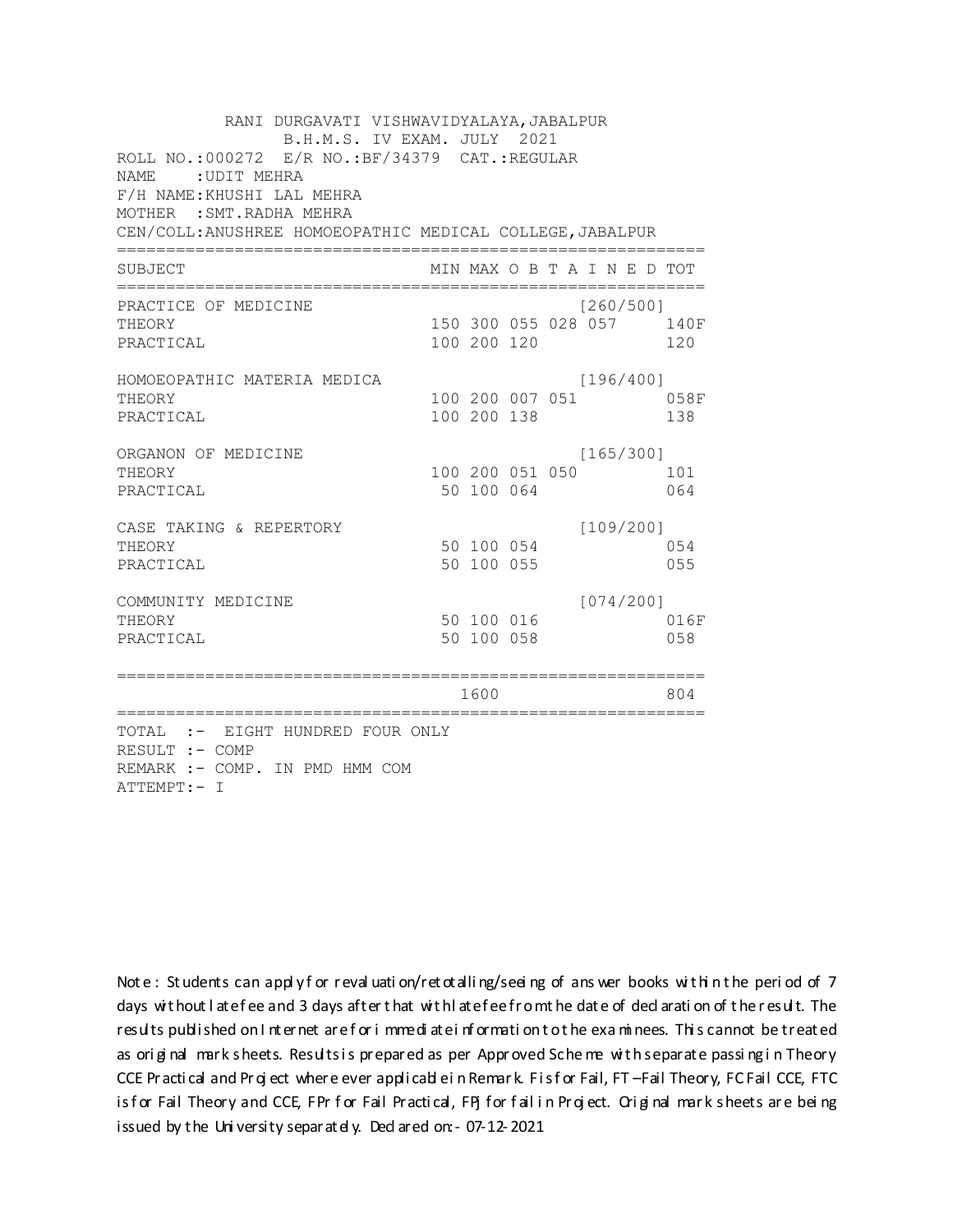RANI DURGAVATI VISHWAVIDYALAYA, JABALPUR B.H.M.S. IV EXAM. JULY 2021 ROLL NO.:000273 E/R NO.: BH/3353 CAT.: REGULAR NAME: KU, NEELU F/H NAME: SARJOO MOTHER : SMT. GYARSI CEN/COLL: ANUSHREE HOMOEOPATHIC MEDICAL COLLEGE, JABALPUR MIN MAX O B T A I N E D TOT SUBJECT  $[221/5001]$ PRACTICE OF MEDICINE 150 300 014 025 052 091F **THEORY** PRACTICAL 100 200 130 130 HOMOEOPATHIC MATERIA MEDICA  $[247/400]$ 100 200 058 051 109 THEORY PRACTICAL 100 200 138 138 ORGANON OF MEDICINE  $[163/300]$ THEORY 100 200 050 053 103 PRACTICAL 50 100 060 060 CASE TAKING & REPERTORY  $[105/200]$ 50 100 050 THEORY 050 PRACTICAL 50 100 055 055  $[109/200]$ COMMUNITY MEDICINE 50 100 050 050 THEORY PRACTICAL 50 100 059 059 1600 1600 845 TOTAL :- EIGHT HUNDRED FORTY FIVE ONLY RESULT :- COMP REMARK :- COMP. IN PMD ATTEMPT:- I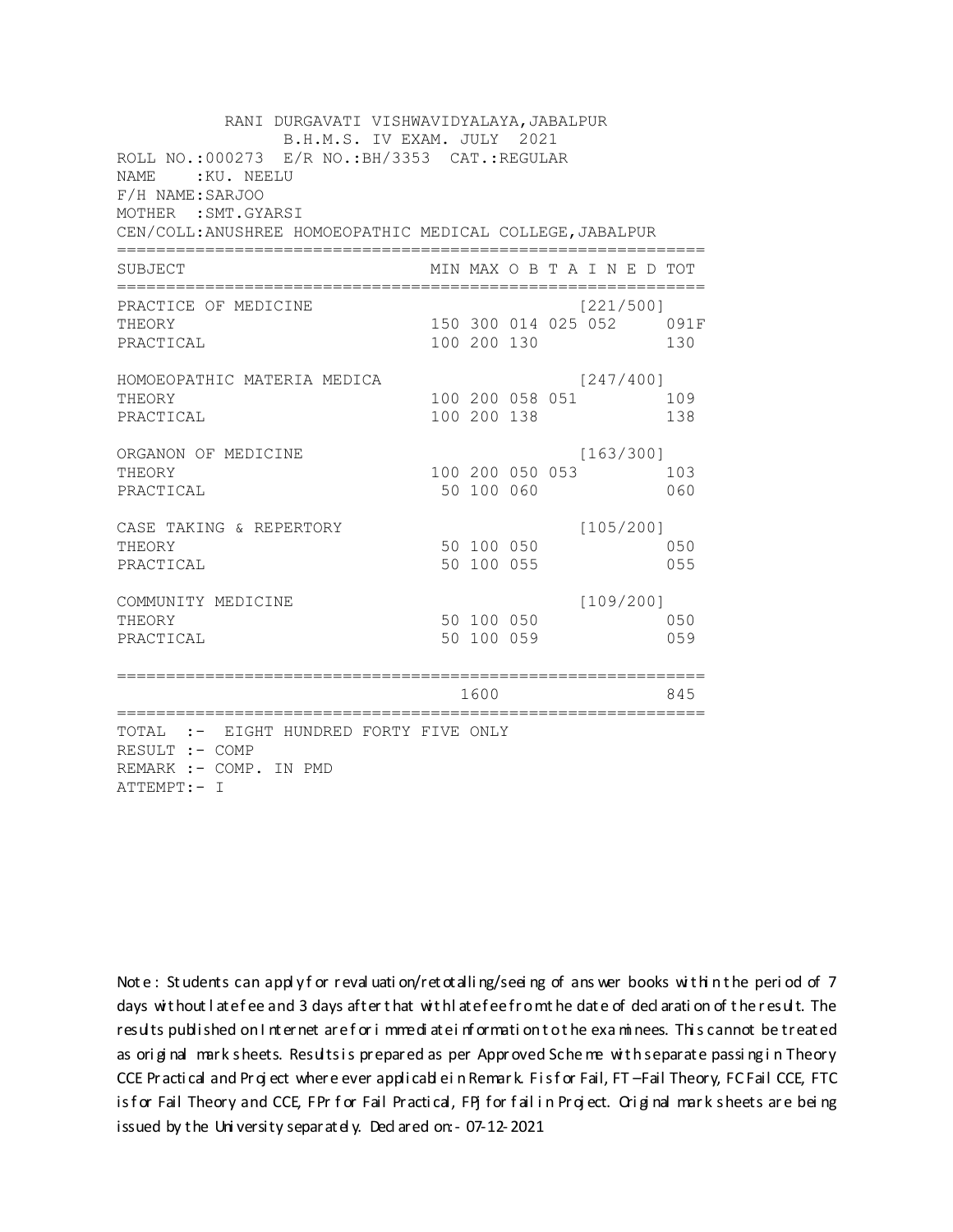RANI DURGAVATI VISHWAVIDYALAYA, JABALPUR B.H.M.S. IV EXAM. JULY 2021 ROLL NO.:000274 E/R NO.: BH/3500 CAT.: REGULAR NAME : VISHASH SINGH YADAV F/H NAME: AWADESH KUMAR YADAV MOTHER : SMT. CEN/COLL: ANUSHREE HOMOEOPATHIC MEDICAL COLLEGE, JABALPUR MIN MAX O B T A I N E D TOT SUBJECT  $[289/5001]$ PRACTICE OF MEDICINE 150 300 063 050 056 169 THEORY PRACTICAL 100 200 120 120 HOMOEOPATHIC MATERIA MEDICA  $[247/400]$ 100 200 055 062 117 THEORY PRACTICAL 100 200 130 130 ORGANON OF MEDICINE  $[133/300]$ THEORY 100 200 018 053 071F PRACTICAL 50 100 062 062 CASE TAKING & REPERTORY  $[107/200]$ 50 100 052 THEORY 052 50 100 055 PRACTICAL 055  $[107/200]$ COMMUNITY MEDICINE 50 100 050 050 THEORY PRACTICAL 50 100 057 057 1600 1600 883 TOTAL :- EIGHT HUNDRED EIGHTY THREE ONLY RESULT :- COMP REMARK :- COMP. IN OOM ATTEMPT:- I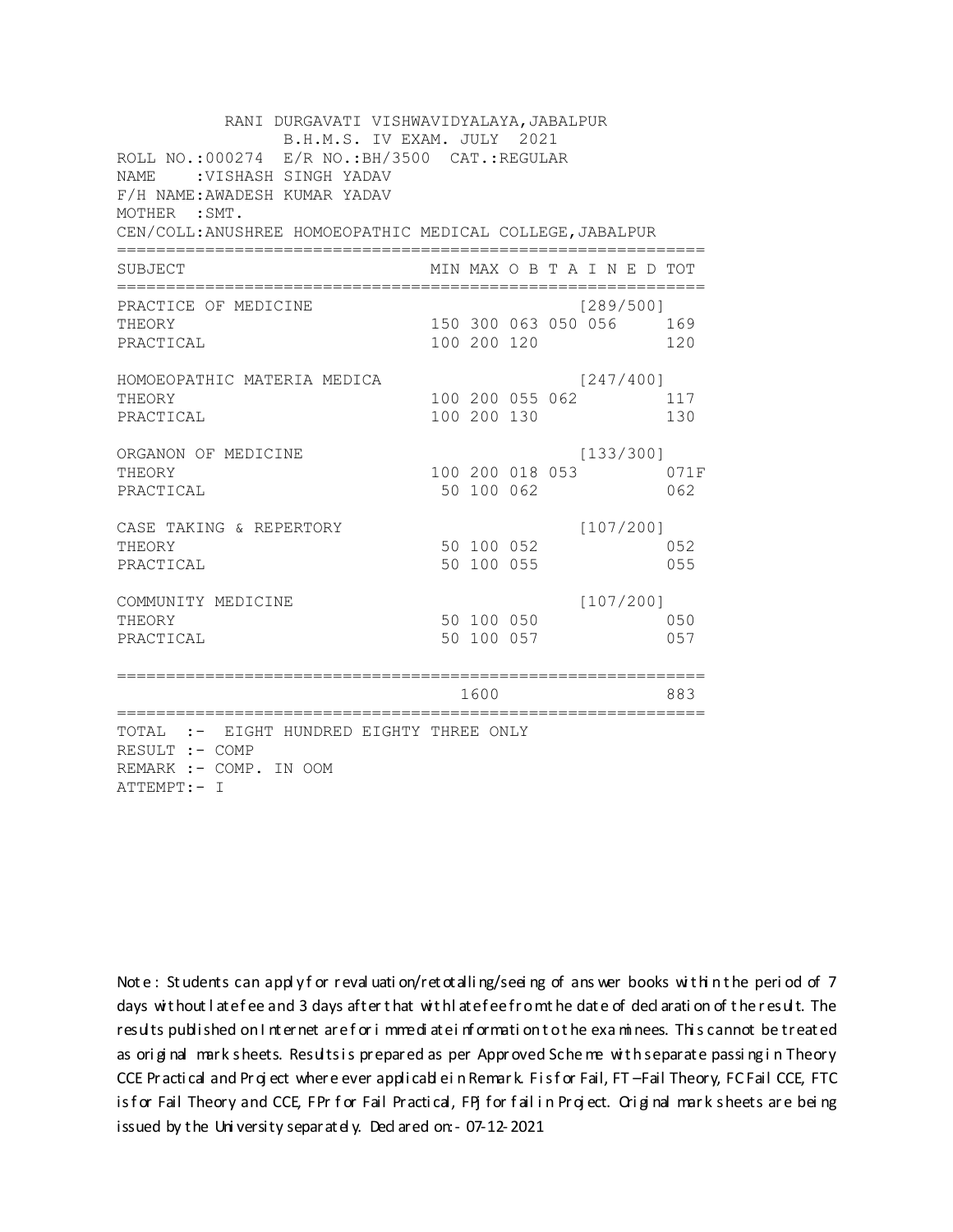RANI DURGAVATI VISHWAVIDYALAYA, JABALPUR B.H.M.S. IV EXAM. JULY 2021 ROLL NO.:000275 E/R NO.: BH/3352 CAT.: EX-STUDENT NAME: : KU.NEELAM DAHIYA F/H NAME: NARENDRA MOTHER : SMT. PUSHPA CEN/COLL: ANUSHREE HOMOEOPATHIC MEDICAL COLLEGE, JABALPUR MIN MAX O B T A I N E D TOT SUBJECT PRACTICE OF MEDICINE  $[292/500]$ 150 300 071B024B059B 154B THEORY PRACTICAL 100 200 138B 138B HOMOEOPATHIC MATERIA MEDICA  $[258/400]$ 100 200 058 067 125 THEORY PRACTICAL 100 200 133 133 ORGANON OF MEDICINE  $[174/300]$ THEORY 100 200 051B058B 109B PRACTICAL 50 100 065B 065B  $[123/200]$ CASE TAKING & REPERTORY 50 100 051B THEORY 051B PRACTICAL 50 100 072B 072B  $[121/200]$ COMMUNITY MEDICINE 50 100 056B 056B THEORY PRACTICAL 50 100 065B 065B 1600 1600 968 TOTAL :- NINE HUNDRED SIXTY EIGHT ONLY RESULT :- PASS

ATTEMPT:- II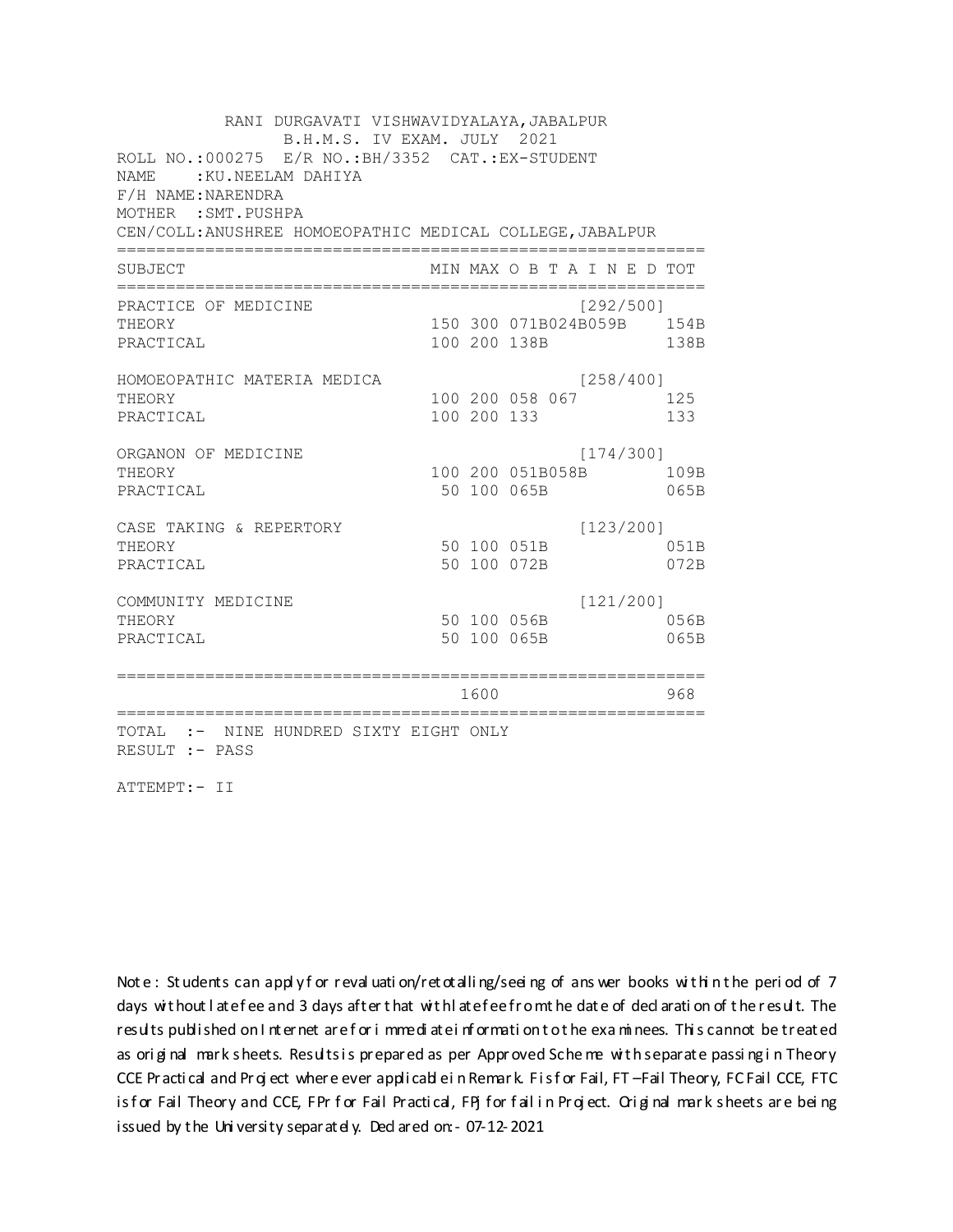| RANI DURGAVATI VISHWAVIDYALAYA, JABALPUR<br>B.H.M.S. IV EXAM. JULY 2021 |             |             |                             |  |  |  |           |      |  |  |
|-------------------------------------------------------------------------|-------------|-------------|-----------------------------|--|--|--|-----------|------|--|--|
| ROLL NO.:000276 E/R NO.: BH/3334 CAT.: REGULAR                          |             |             |                             |  |  |  |           |      |  |  |
| :KU.DIKSHA CHOURASIYA<br>NAME                                           |             |             |                             |  |  |  |           |      |  |  |
| F/H NAME: MANOJ CHOURASIYA                                              |             |             |                             |  |  |  |           |      |  |  |
| MOTHER : SMT. KIRAN CHOURASIYA                                          |             |             |                             |  |  |  |           |      |  |  |
| CEN/COLL: ANUSHREE HOMOEOPATHIC MEDICAL COLLEGE, JABALPUR               |             |             |                             |  |  |  |           |      |  |  |
| <b>SUBJECT</b>                                                          |             |             | MIN MAX O B T A I N E D TOT |  |  |  |           |      |  |  |
| PRACTICE OF MEDICINE                                                    |             |             |                             |  |  |  | [323/500] |      |  |  |
| THEORY                                                                  |             |             | 150 300 084 069 050 203     |  |  |  |           |      |  |  |
| PRACTICAL                                                               |             | 100 200 120 |                             |  |  |  |           | 120  |  |  |
| HOMOEOPATHIC MATERIA MEDICA                                             |             |             |                             |  |  |  | [287/400] |      |  |  |
| THEORY                                                                  |             |             | 100 200 067 074             |  |  |  |           | 141  |  |  |
| PRACTICAL                                                               |             | 100 200 146 |                             |  |  |  |           | 146  |  |  |
| ORGANON OF MEDICINE                                                     |             |             |                             |  |  |  | [181/300] |      |  |  |
| THEORY                                                                  |             |             | 100 200 059 052             |  |  |  |           | 111  |  |  |
| PRACTICAL                                                               |             | 50 100 070  |                             |  |  |  |           | 070  |  |  |
| CASE TAKING & REPERTORY                                                 |             |             |                             |  |  |  | [132/200] |      |  |  |
| THEORY                                                                  |             | 50 100 062  |                             |  |  |  |           | 062  |  |  |
| PRACTICAL                                                               |             | 50 100 070  |                             |  |  |  |           | 070  |  |  |
| COMMUNITY MEDICINE                                                      |             |             |                             |  |  |  | [147/200] |      |  |  |
| THEORY                                                                  |             | 50 100 062  |                             |  |  |  |           | 062  |  |  |
| PRACTICAL                                                               |             | 50 100 085  |                             |  |  |  |           | 085  |  |  |
|                                                                         |             | 1600        |                             |  |  |  |           | 1070 |  |  |
| ============================                                            | =========== |             |                             |  |  |  |           |      |  |  |
| TOTAL :- ONE THOUSAND SEVENTY ONLY<br>RESULT :- PASS                    |             |             |                             |  |  |  |           |      |  |  |

ATTEMPT:- I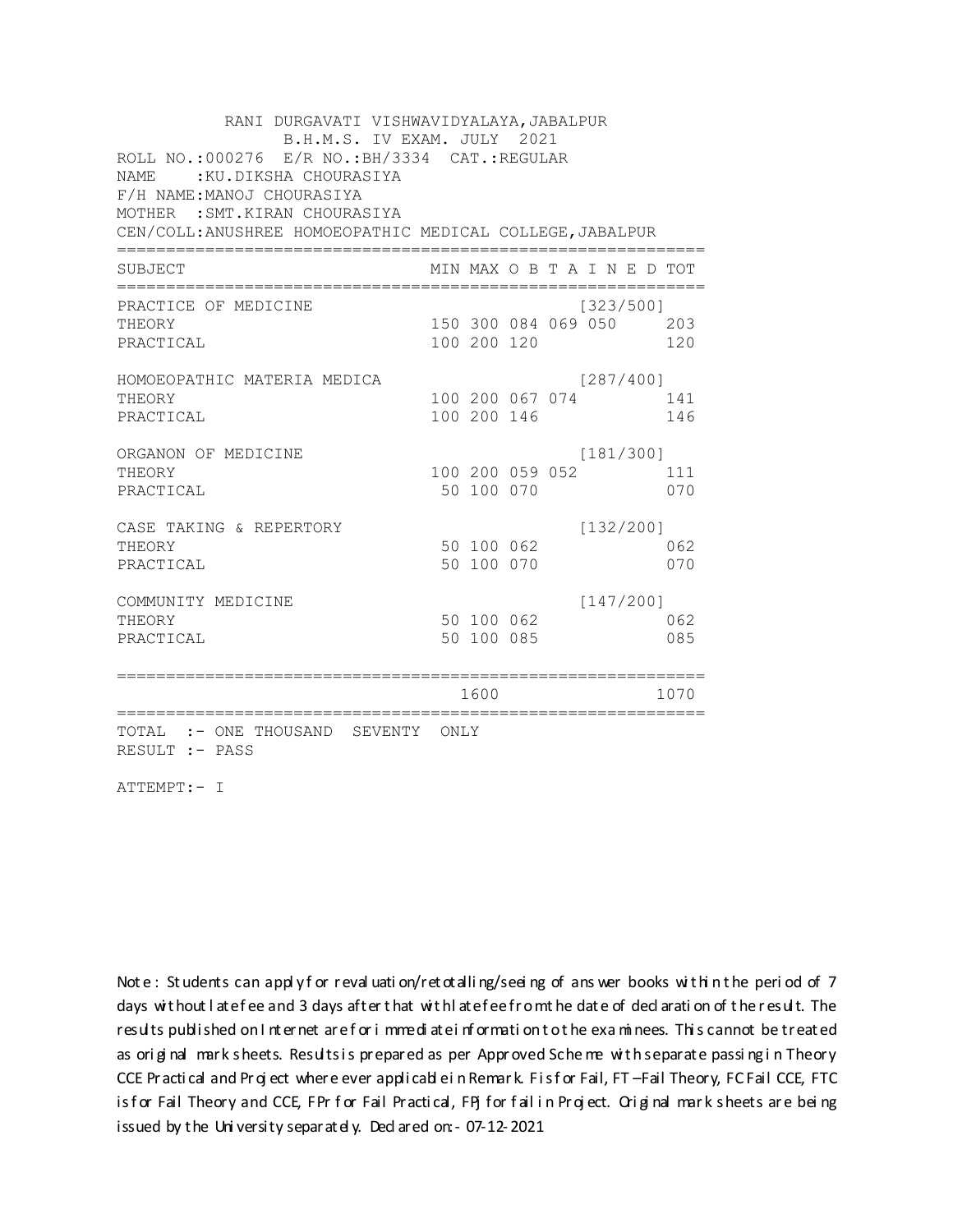RANI DURGAVATI VISHWAVIDYALAYA, JABALPUR B.H.M.S. IV EXAM. JULY 2021 ROLL NO.:000277 E/R NO.: BH/3332 CAT.: REGULAR NAME: DEEPAK F/H NAME: RAJENDRA BANDEWAR MOTHER : SMT. SEEMA CEN/COLL: ANUSHREE HOMOEOPATHIC MEDICAL COLLEGE, JABALPUR MIN MAX O B T A I N E D TOT SUBJECT PRACTICE OF MEDICINE  $[223/500]$ THEORY 150 300 016 036 041 093F PRACTICAL 100 200 130 130 HOMOEOPATHIC MATERIA MEDICA  $[214/400]$ 100 200 052 021 073F THEORY PRACTICAL 100 200 141 141 ORGANON OF MEDICINE  $[171/300]$ THEORY 100 200 050 051 101 PRACTICAL 50 100 070 070 CASE TAKING & REPERTORY  $[110/200]$ 50 100 050 THEORY 050 50 100 060 PRACTICAL 060  $[125/200]$ COMMUNITY MEDICINE 50 100 056 056 THEORY PRACTICAL 50 100 069 069 1600 1600 843 TOTAL :- EIGHT HUNDRED FORTY THREE ONLY RESULT :- COMP REMARK :- COMP. IN PMD HMM ATTEMPT:- I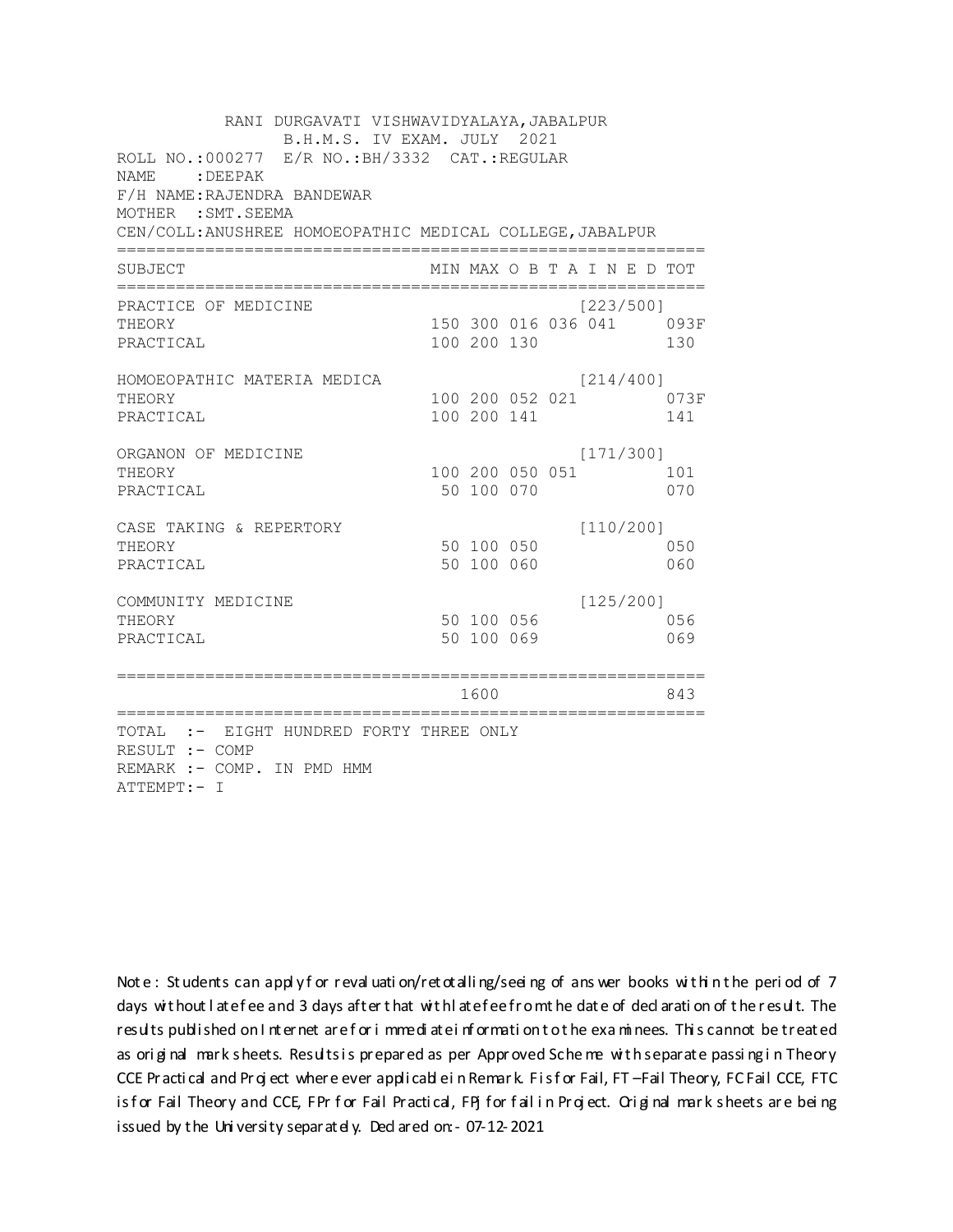RANI DURGAVATI VISHWAVIDYALAYA, JABALPUR B.H.M.S. IV EXAM. JULY 2021 ROLL NO.:000278 E/R NO.:BF/34380 CAT.:EX-STUDENT NAME : UMESH KUMAR KURMEE F/H NAME:VIJAY KUMAR KURMEE MOTHER :SMT.MANU BAI KURMEE CEN/COLL:ANUSHREE HOMOEOPATHIC MEDICAL COLLEGE,JABALPUR ============================================================ SUBJECT MIN MAX O B T A I N E D TOT ============================================================ PRACTICE OF MEDICINE [276/500] THEORY 150 300 052 053 051 156 PRACTICAL 100 200 120 120 HOMOEOPATHIC MATERIA MEDICA [239/400] THEORY 100 200 051B056B 107B PRACTICAL 100 200 132B 132B ORGANON OF MEDICINE [170/300] THEORY 100 200 051B050B 101B PRACTICAL 50 100 069B 069B CASE TAKING & REPERTORY [122/200] THEORY 50 100 050B 050B PRACTICAL 50 100 072B 072B COMMUNITY MEDICINE [116/200] THEORY 50 100 050B 050B PRACTICAL 50 100 066B 066B ============================================================ 1600 923 ============================================================ TOTAL :- NINE HUNDRED TWENTY THREE ONLY RESULT :- PASS

ATTEMPT:- III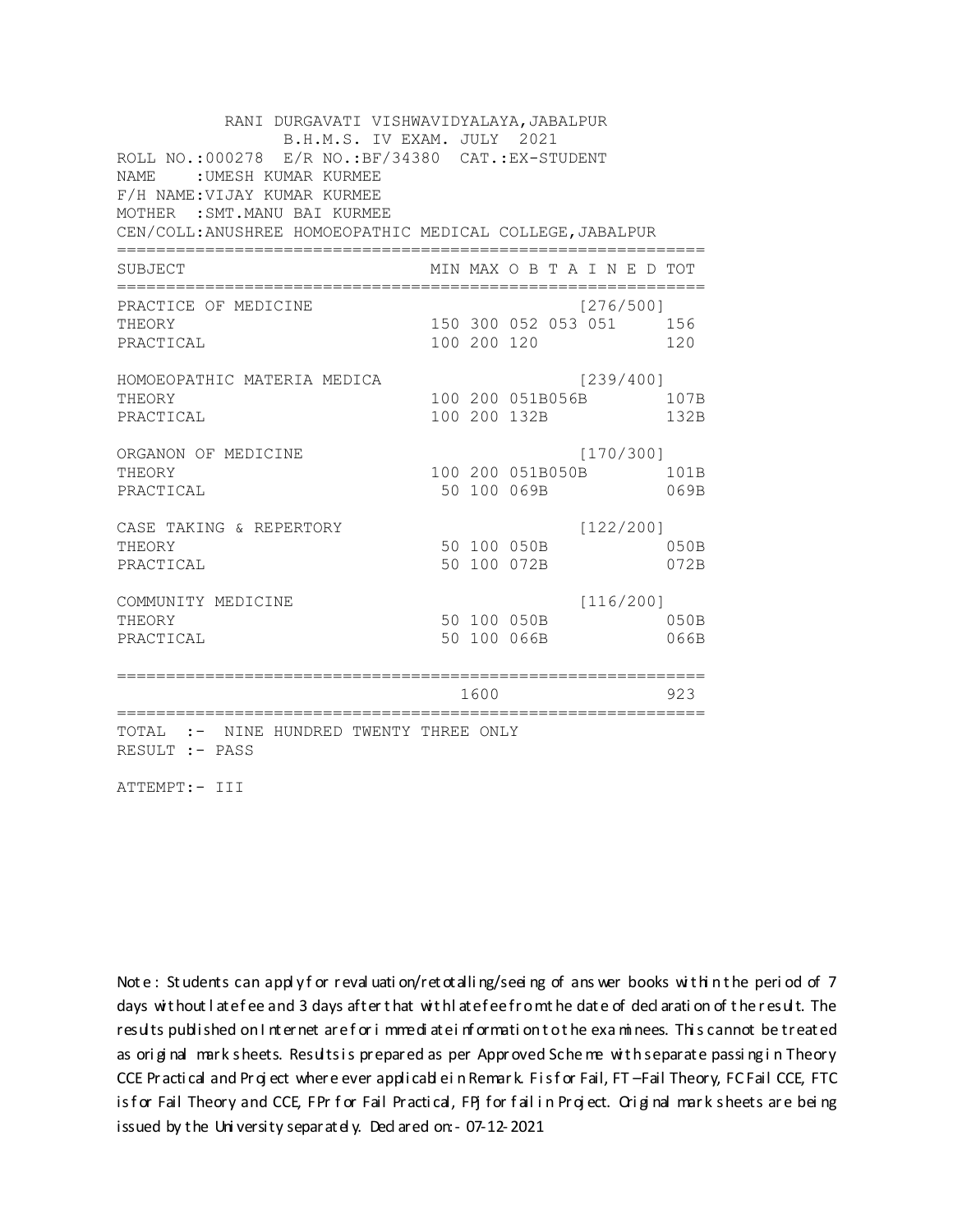RANI DURGAVATI VISHWAVIDYALAYA, JABALPUR B.H.M.S. IV EXAM. JULY 2021 ROLL NO.: 000340 E/R NO.: BF/31975 CAT.: EX-STUDENT NAME: : KU. SHIKHA ANANT VEDI F/H NAME: DEVI PRASAD MOTHER : SMT. WIBHAVATI DEVI CEN/COLL:M.G.HOMOEO.MEDICAL COLLEGE & HOSPITAL, JABALPUR MIN MAX O B T A I N E D TOT SUBJECT  $[248/5001]$ PRACTICE OF MEDICINE 150 300 020 050 046 116F **THEORY** PRACTICAL 100 200 132 132 HOMOEOPATHIC MATERIA MEDICA [226/400] 100 200 056B060B 116B THEORY PRACTICAL 100 200 110B 110B ORGANON OF MEDICINE  $[163/300]$ THEORY 100 200 053B052B 105B PRACTICAL 50 100 058B 058B  $[112/200]$ CASE TAKING & REPERTORY 50 100 052B THEORY 052B PRACTICAL 50 100 060B  $060B$  $[101/200]$ COMMUNITY MEDICINE 50 100 051B 051B THEORY PRACTICAL 50 100 050B 050B 1600 1600 850 TOTAL :- EIGHT HUNDRED FIFTY ONLY RESULT :- COMP REMARK :- COMP. IN PMD ATTEMPT:- III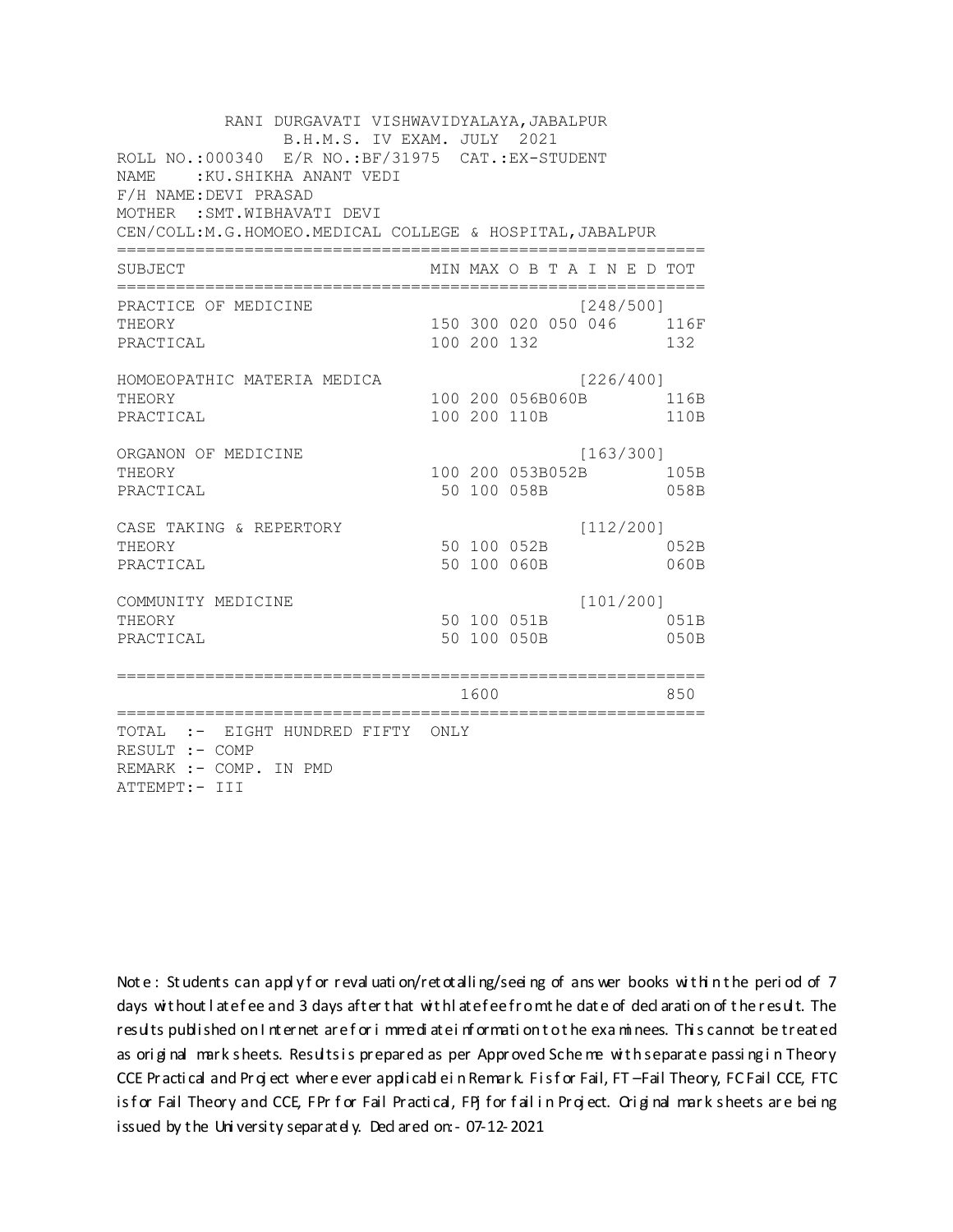| RANI DURGAVATI VISHWAVIDYALAYA, JABALPUR<br>B.H.M.S. IV EXAM. JULY 2021<br>ROLL NO.:000341 E/R NO.:BD/32224 CAT.:REGULAR |                               |  |                              |                                 |
|--------------------------------------------------------------------------------------------------------------------------|-------------------------------|--|------------------------------|---------------------------------|
| <b>NAME</b><br>:KU. SHALINEE<br>F/H NAME:S.D GAWLE                                                                       |                               |  |                              |                                 |
| MOTHER : SMT. SAROJ GAWLE<br>CEN/COLL:M.G.HOMOEO.MEDICAL COLLEGE & HOSPITAL, JABALPUR                                    |                               |  |                              |                                 |
| SUBJECT                                                                                                                  |                               |  | MIN MAX O B T A I N E D TOT  |                                 |
| PRACTICE OF MEDICINE<br>THEORY<br>PRACTICAL                                                                              | 100 200 120                   |  | [218/500]                    | 150 300 019 034 045 098F<br>120 |
| HOMOEOPATHIC MATERIA MEDICA<br>THEORY<br>PRACTICAL                                                                       | 100 200 120                   |  | [154/400]<br>100 200 013 021 | 034F<br>120                     |
| ORGANON OF MEDICINE<br>THEORY<br>PRACTICAL                                                                               | 100 200 050 058<br>50 100 055 |  | [163/300]                    | 108<br>055                      |
| CASE TAKING & REPERTORY<br>THEORY<br>PRACTICAL                                                                           | 50 100 052<br>50 100 070      |  | [122/200]                    | 052<br>070                      |
| COMMUNITY MEDICINE<br>THEORY<br>PRACTICAL                                                                                | 50 100 052<br>50 100 062      |  | [114/200]                    | 052<br>062                      |
| =============================                                                                                            | 1600                          |  |                              | 771                             |
| TOTAL :- SEVEN HUNDRED SEVENTY ONE ONLY<br>RESULT :- COMP<br>REMARK :- COMP. IN PMD HMM<br>ATTEMPT:- I                   |                               |  |                              |                                 |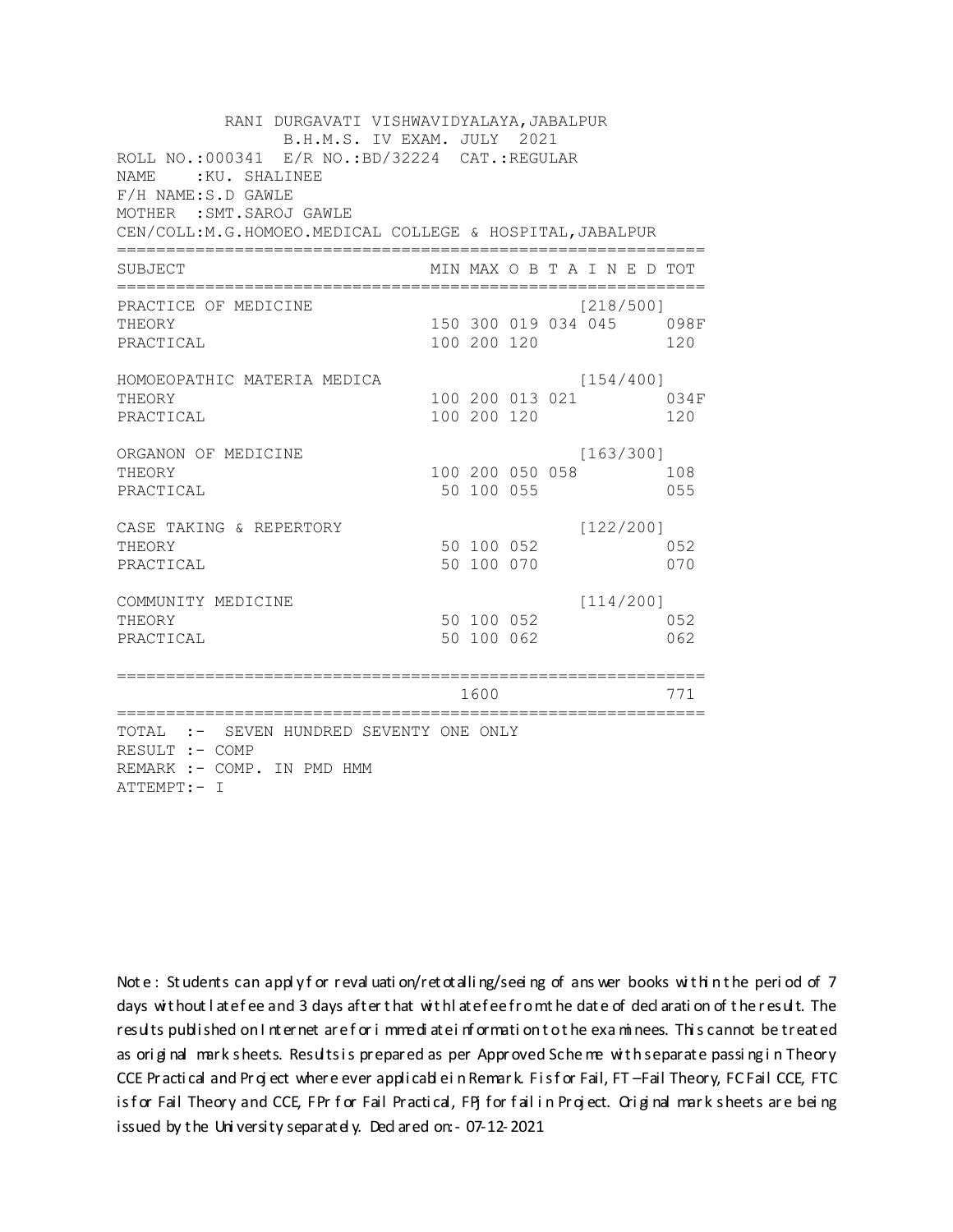| RANI DURGAVATI VISHWAVIDYALAYA, JABALPUR<br>B.H.M.S. IV EXAM. JULY 2021<br>ROLL NO.:000342 E/R NO.: BG/24681 CAT.: REGULAR<br>NAME.<br>:KU.MANORAMA<br>F/H NAME: MOTI LAL GAUTAM<br>MOTHER : SMT. CHINTA DEVI |                                |  |                             |                                 |
|---------------------------------------------------------------------------------------------------------------------------------------------------------------------------------------------------------------|--------------------------------|--|-----------------------------|---------------------------------|
| CEN/COLL: M.G.HOMOEO. MEDICAL COLLEGE & HOSPITAL, JABALPUR                                                                                                                                                    |                                |  |                             |                                 |
| SUBJECT                                                                                                                                                                                                       |                                |  | MIN MAX O B T A I N E D TOT |                                 |
| PRACTICE OF MEDICINE<br>THEORY<br>PRACTICAL                                                                                                                                                                   | 100 200 122                    |  | [244/500]                   | 150 300 056 019 047 122F<br>122 |
| HOMOEOPATHIC MATERIA MEDICA<br>THEORY<br>PRACTICAL                                                                                                                                                            | 100 200 054 058<br>100 200 122 |  | [234/400]                   | 112<br>122                      |
| ORGANON OF MEDICINE<br>THEORY<br>PRACTICAL                                                                                                                                                                    | 100 200 021 052<br>50 100 056  |  | [129/300]                   | 073F<br>056                     |
| CASE TAKING & REPERTORY<br>THEORY<br>PRACTICAL                                                                                                                                                                | 50 100 050<br>50 100 068       |  | [118/200]                   | 050<br>068                      |
| COMMUNITY MEDICINE<br>THEORY<br>PRACTICAL                                                                                                                                                                     | 50 100 013<br>50 100 072       |  | [085/200]                   | 013F<br>072                     |
| :===================                                                                                                                                                                                          | 1600                           |  |                             | 810                             |
| ===================<br>TOTAL :- EIGHT HUNDRED TEN ONLY<br>RESULT :- COMP<br>REMARK :- COMP. IN PMD OOM COM<br>ATTEMPT:- I                                                                                     |                                |  |                             |                                 |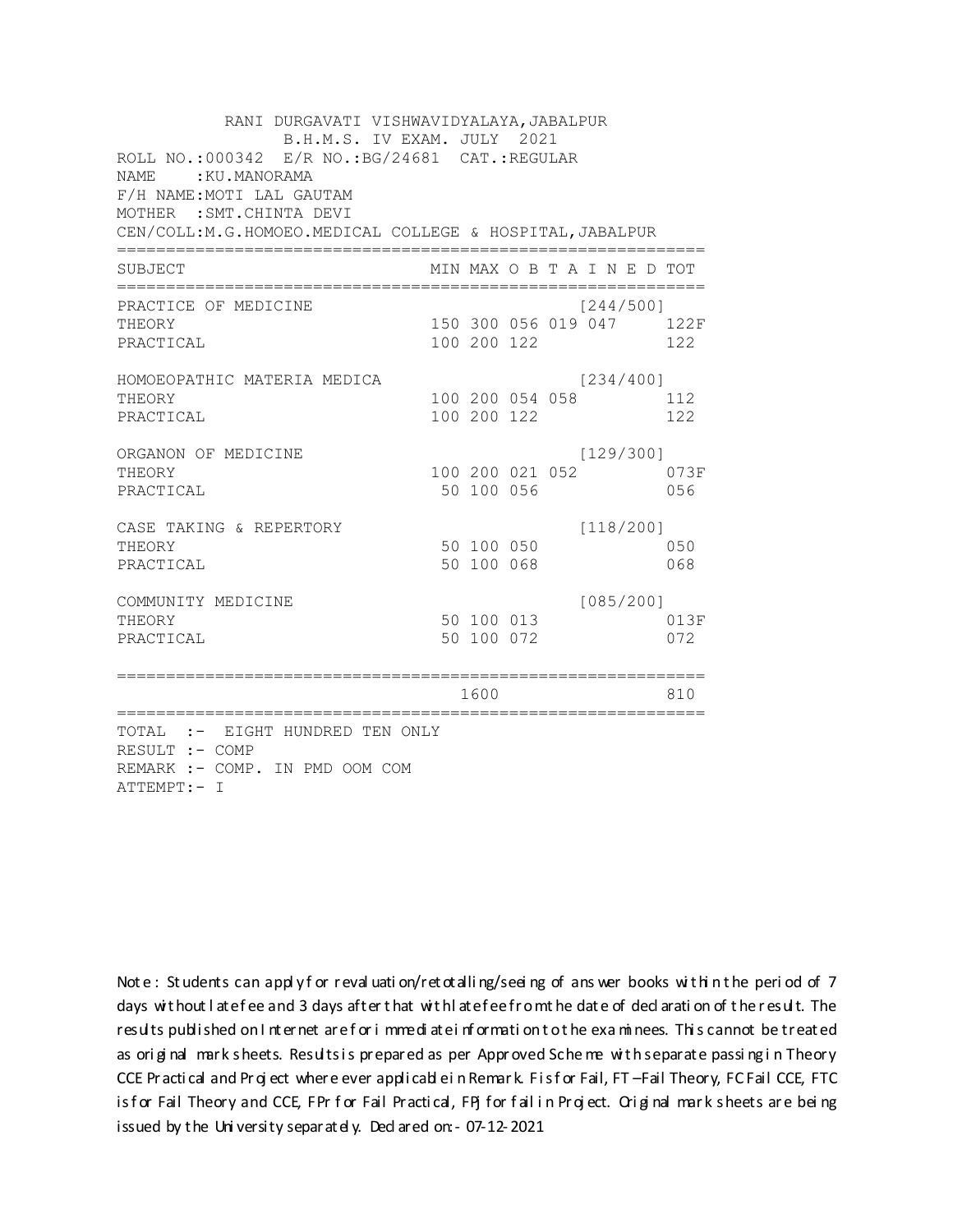RANI DURGAVATI VISHWAVIDYALAYA, JABALPUR B.H.M.S. IV EXAM. JULY 2021 ROLL NO.: 000343 E/R NO.: BG/24653 CAT.: EX-STUDENT NAME: : KU.SUMAN SINGH F/H NAME: DEVENDRA SINGH MOTHER : SMT. SUDHA SINGH CEN/COLL: M.G.HOMOEO. MEDICAL COLLEGE & HOSPITAL, JABALPUR MIN MAX O B T A I N E D TOT SUBJECT PRACTICE OF MEDICINE  $[332/500]$ 150 300 073 065 058 196 THEORY PRACTICAL 100 200 136 136 HOMOEOPATHIC MATERIA MEDICA [239/400] 100 200 058B056B 114B THEORY PRACTICAL 100 200 125B 125B ORGANON OF MEDICINE  $[165/300]$ THEORY 100 200 053B055B 108B PRACTICAL 50 100 057B 057B  $[112/200]$ CASE TAKING & REPERTORY 50 100 051B THEORY 051B PRACTICAL 50 100 061B 061B  $[121/200]$ COMMUNITY MEDICINE 50 100 051B 051B THEORY PRACTICAL 50 100 070B 070B 1600 1600 969 TOTAL :- NINE HUNDRED SIXTY NINE ONLY RESULT :- PASS

ATTEMPT:- III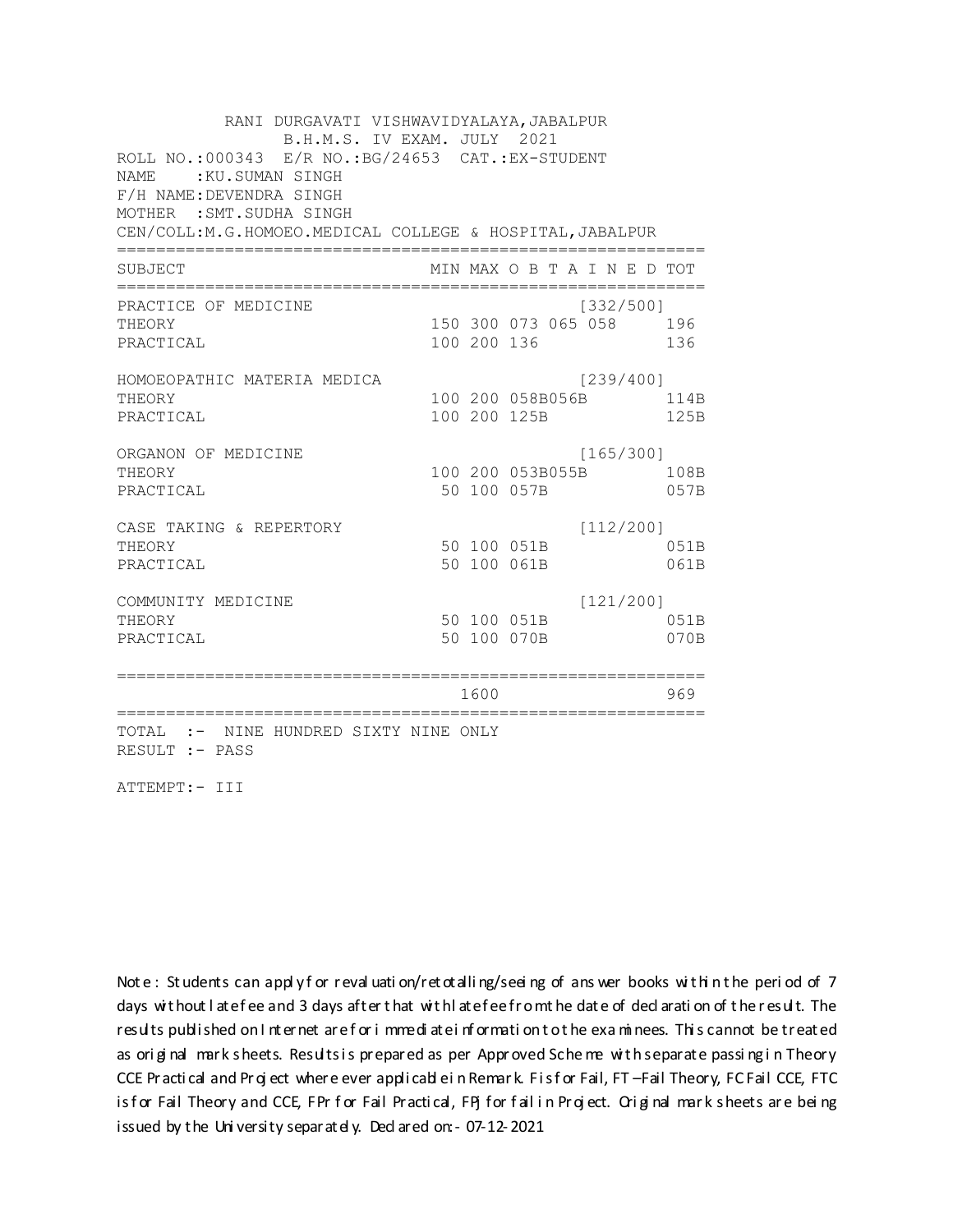RANI DURGAVATI VISHWAVIDYALAYA, JABALPUR B.H.M.S. IV EXAM. JULY 2021 ROLL NO.: 000344 E/R NO.: BG/32347 CAT.: EX-STUDENT NAME: : ASHISH KUMAR TIWARI F/H NAME: HARIHAR TIWARI MOTHER : SMT. GEETA TIWARI CEN/COLL:M.G.HOMOEO.MEDICAL COLLEGE & HOSPITAL, JABALPUR MIN MAX O B T A I N E D TOT SUBJECT PRACTICE OF MEDICINE  $[310/500]$ THEORY 150 300 065 065 058 188 PRACTICAL 100 200 122 122 HOMOEOPATHIC MATERIA MEDICA  $[243/400]$ 100 200 055 063 118 THEORY PRACTICAL 100 200 125 125 ORGANON OF MEDICINE  $[157/300]$ THEORY 100 200 054B046B 100B PRACTICAL 50 100 057B 057B  $[118/200]$ CASE TAKING & REPERTORY 50 100 051 THEORY 051 50 100 067 PRACTICAL 067  $[123/200]$ COMMUNITY MEDICINE 50 100 051 051 THEORY PRACTICAL 50 100 072 072 1600 1600 951 TOTAL :- NINE HUNDRED FIFTY ONE ONLY RESULT :- PASS

ATTEMPT:- II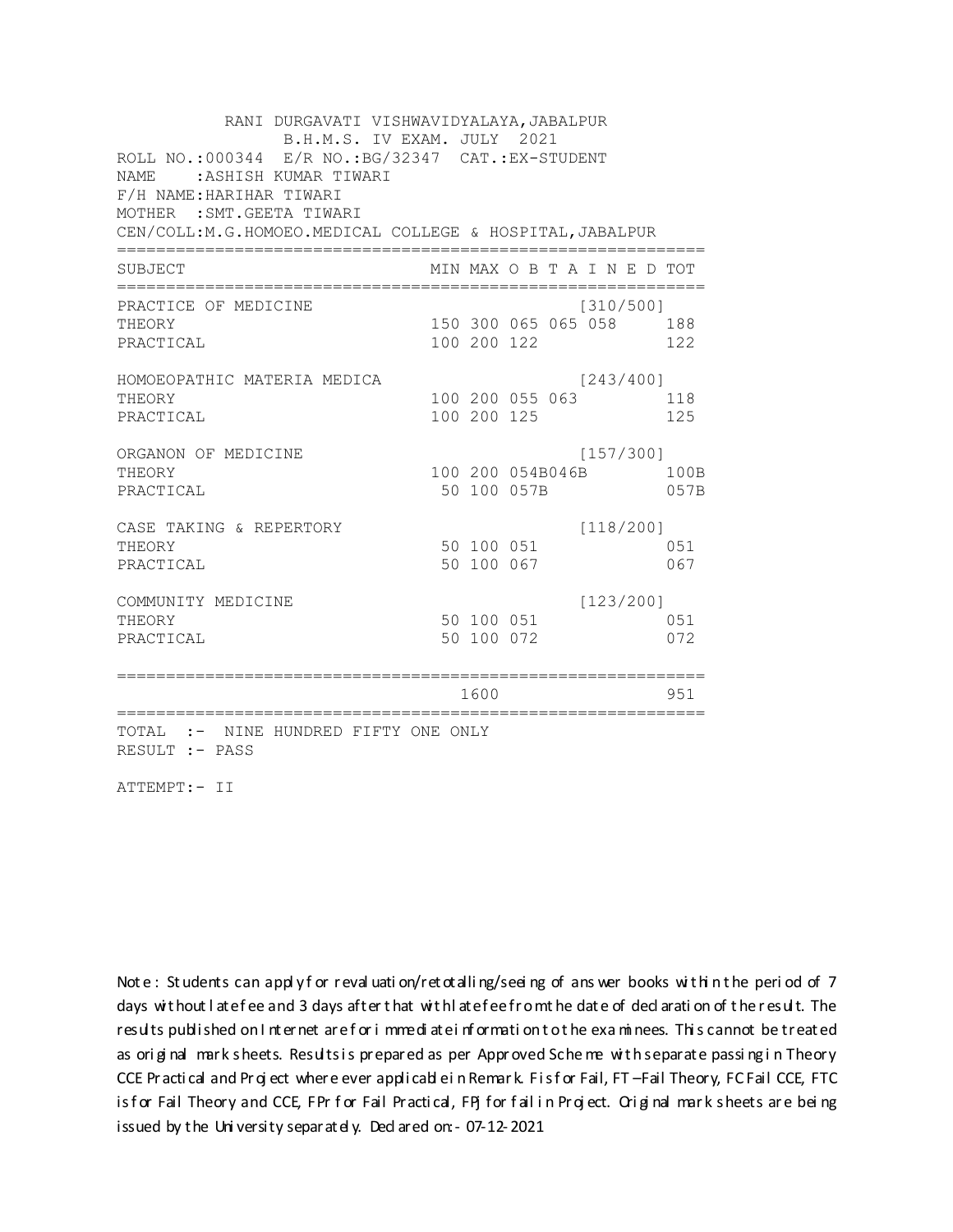| RANI DURGAVATI VISHWAVIDYALAYA, JABALPUR<br>B.H.M.S. IV EXAM. JULY 2021<br>ROLL NO.:000345 E/R NO.:BG/24657 CAT.:REGULAR<br><b>NAME</b><br>SHUBHAM GAJBHIYE:<br>F/H NAME: MANGAL DAS GAJBHIYE<br>MOTHER : SMT. INDIRA GAJBHIYE<br>CEN/COLL:M.G.HOMOEO.MEDICAL COLLEGE & HOSPITAL, JABALPUR |                |             |                 |                             |                                 |
|--------------------------------------------------------------------------------------------------------------------------------------------------------------------------------------------------------------------------------------------------------------------------------------------|----------------|-------------|-----------------|-----------------------------|---------------------------------|
| SUBJECT                                                                                                                                                                                                                                                                                    |                |             |                 | MIN MAX O B T A I N E D TOT |                                 |
| PRACTICE OF MEDICINE<br>THEORY<br>PRACTICAL                                                                                                                                                                                                                                                |                | 100 200 130 |                 | 1262/5001                   | 150 300 054 032 046 132F<br>130 |
| HOMOEOPATHIC MATERIA MEDICA<br>THEORY<br>PRACTICAL                                                                                                                                                                                                                                         |                | 100 200 134 | 100 200 053 060 | [247/400]                   | 113<br>134                      |
| ORGANON OF MEDICINE<br>THEORY<br>PRACTICAL                                                                                                                                                                                                                                                 |                | 50 100 058  | 100 200 050 055 | [163/300]                   | 105<br>058                      |
| CASE TAKING & REPERTORY<br>THEORY<br>PRACTICAL                                                                                                                                                                                                                                             |                | 50 100 065  | 50 100 052      | [117/200]                   | 052<br>065                      |
| COMMUNITY MEDICINE<br>THEORY<br>PRACTICAL                                                                                                                                                                                                                                                  |                | 50 100 074  | 50 100 027      | [101/200]                   | 027F<br>074                     |
| ==============================                                                                                                                                                                                                                                                             | ============== | 1600        |                 |                             | 890                             |
| TOTAL :- EIGHT HUNDRED NINETY ONLY<br>RESULT :- COMP<br>REMARK :- COMP. IN PMD COM<br>ATTEMPT:- I                                                                                                                                                                                          |                |             |                 |                             |                                 |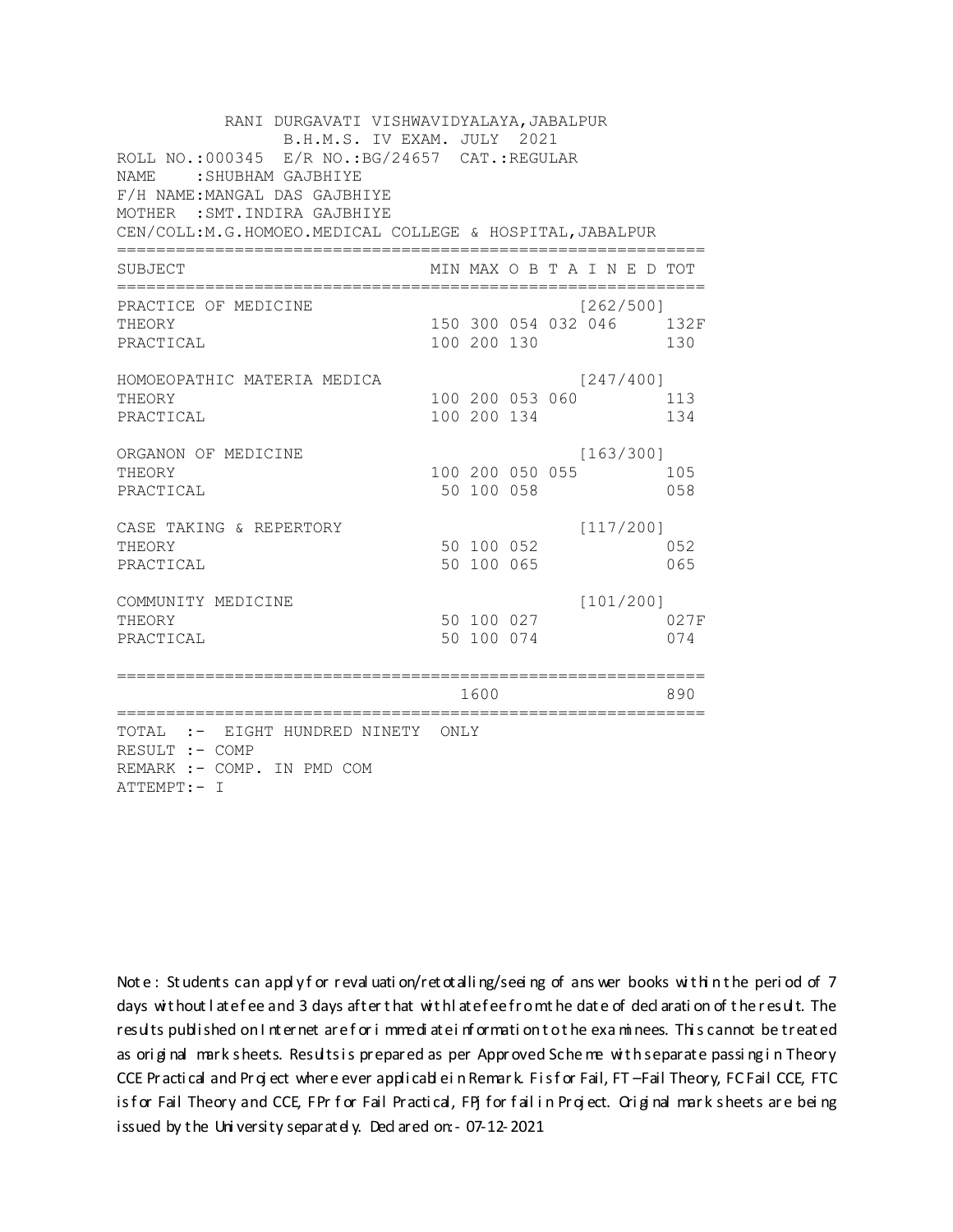RANI DURGAVATI VISHWAVIDYALAYA, JABALPUR B.H.M.S. IV EXAM. JULY 2021 ROLL NO.:000346 E/R NO.: BH/1023 CAT.: EX-STUDENT NAME : SHIVA ASHISH PANDEY F/H NAME: JAGISH PRASAD PANDEY MOTHER : SMT. SUNITA PANDEY CEN/COLL: M.G.HOMOEO. MEDICAL COLLEGE & HOSPITAL, JABALPUR MIN MAX O B T A I N E D TOT SUBJECT PRACTICE OF MEDICINE  $[302/500]$ 150 300 068 050 056 174 **THEORY** PRACTICAL 100 200 128 128 HOMOEOPATHIC MATERIA MEDICA [239/400] 100 200 055B056B 111B THEORY PRACTICAL 100 200 128B 128B ORGANON OF MEDICINE  $[159/300]$ THEORY 100 200 052B051B 103B PRACTICAL 50 100 056B 056B  $[105/200]$ CASE TAKING & REPERTORY 50 100 050B THEORY  $050B$ PRACTICAL 50 100 055B 055B  $[100/200]$ COMMUNITY MEDICINE 50 100 050B 050B THEORY PRACTICAL 50 100 050B 050B 1600 1600 905 TOTAL :- NINE HUNDRED FIVE ONLY RESULT :- PASS

ATTEMPT:- II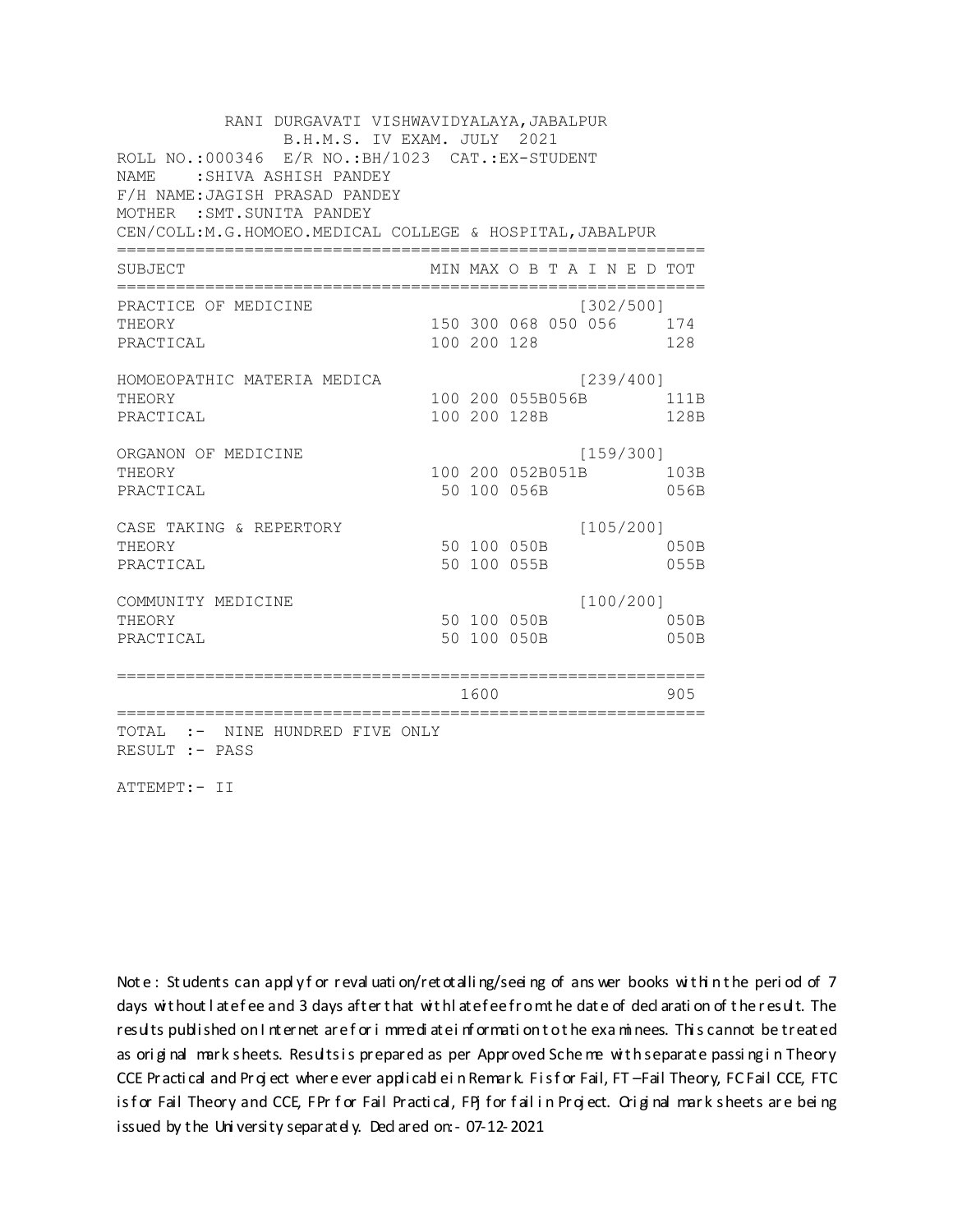RANI DURGAVATI VISHWAVIDYALAYA, JABALPUR B.H.M.S. IV EXAM. JULY 2021 ROLL NO.:000347 E/R NO.: BH/965 CAT.: EX-STUDENT NAME : MUKESH KURMI F/H NAME: LAXMAN KURMI MOTHER : SMT. KAUSHALYA RANI CEN/COLL:M.G.HOMOEO.MEDICAL COLLEGE & HOSPITAL, JABALPUR MIN MAX O B T A I N E D TOT SUBJECT PRACTICE OF MEDICINE  $[296/500]$ 150 300 059B057B060B 176B THEORY PRACTICAL 100 200 120B 120B HOMOEOPATHIC MATERIA MEDICA  $[236/400]$ 100 200 054 052 106 THEORY PRACTICAL 100 200 130 130 ORGANON OF MEDICINE  $[163/300]$ THEORY 100 200 052B051B 103B PRACTICAL 50 100 060B 060B CASE TAKING & REPERTORY  $[115/200]$ 50 100 050 THEORY 050 50 100 065 PRACTICAL 065  $[122/200]$ COMMUNITY MEDICINE 50 100 052 052 THEORY PRACTICAL 50 100 070 070 1600 1600 932 TOTAL :- NINE HUNDRED THIRTY TWO ONLY RESULT :- PASS

ATTEMPT:- II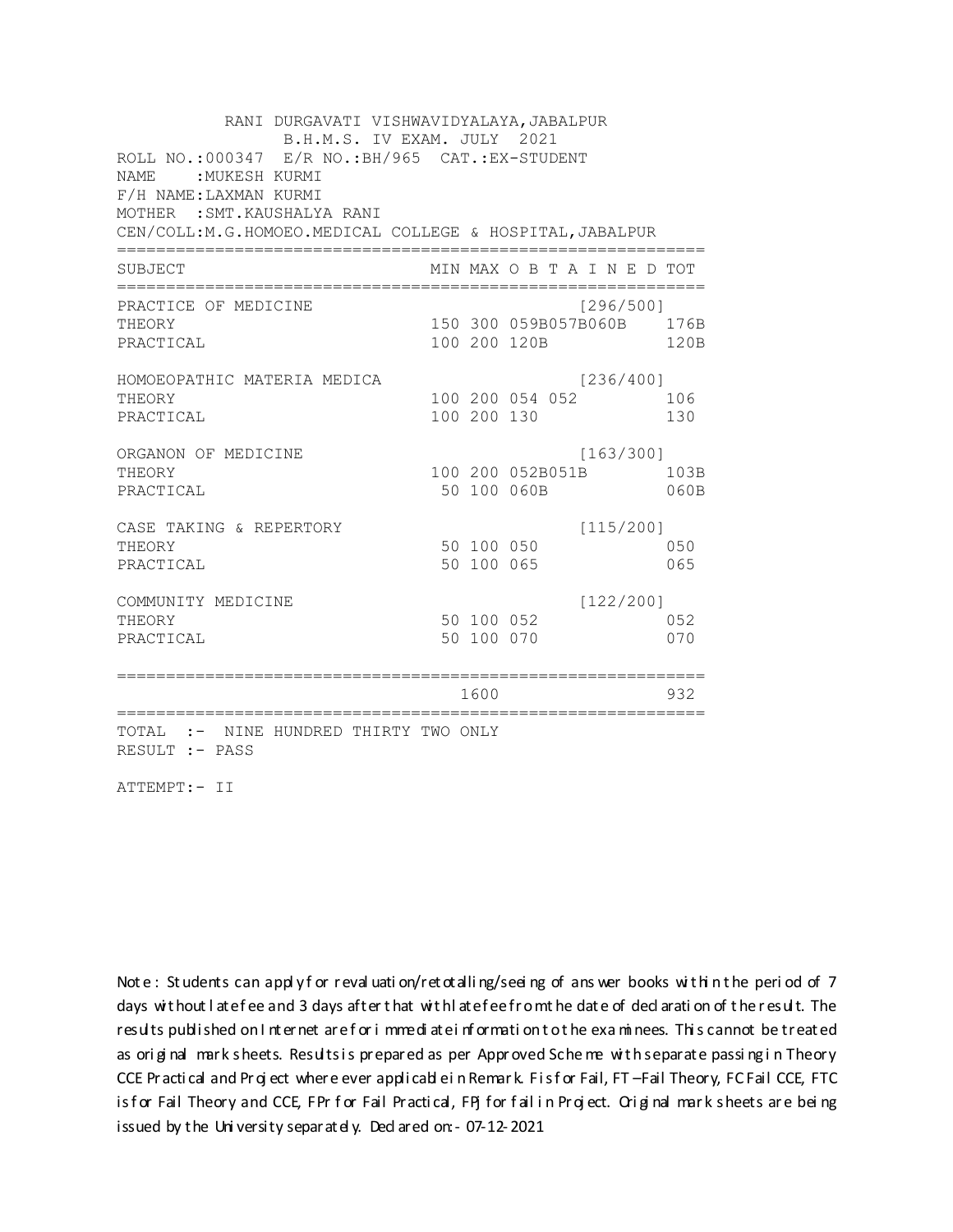RANI DURGAVATI VISHWAVIDYALAYA, JABALPUR B.H.M.S. IV EXAM. JULY 2021 ROLL NO.:000348 E/R NO.: BH/1019 CAT.: EX-STUDENT NAME: SANJAY YADAV F/H NAME: RAJARAM YADAV MOTHER : SMT. NIRMALA YADAV CEN/COLL:M.G.HOMOEO.MEDICAL COLLEGE & HOSPITAL, JABALPUR MIN MAX O B T A I N E D TOT SUBJECT  $[303/500]$ PRACTICE OF MEDICINE THEORY 150 300 068 050 059 177 PRACTICAL 100 200 126 126 HOMOEOPATHIC MATERIA MEDICA [237/400] 100 200 060B061B 121B THEORY PRACTICAL 100 200 116B 116B ORGANON OF MEDICINE  $[163/300]$ THEORY 100 200 053B052B 105B PRACTICAL 50 100 058B 058B  $[107/200]$ CASE TAKING & REPERTORY 50 100 052B THEORY 052B PRACTICAL 50 100 055B 055B  $[101/200]$ COMMUNITY MEDICINE 50 100 051B 051B THEORY PRACTICAL 50 100 050B 050B 1600 1600 911 TOTAL :- NINE HUNDRED ELEVEN ONLY RESULT :- PASS

ATTEMPT:- II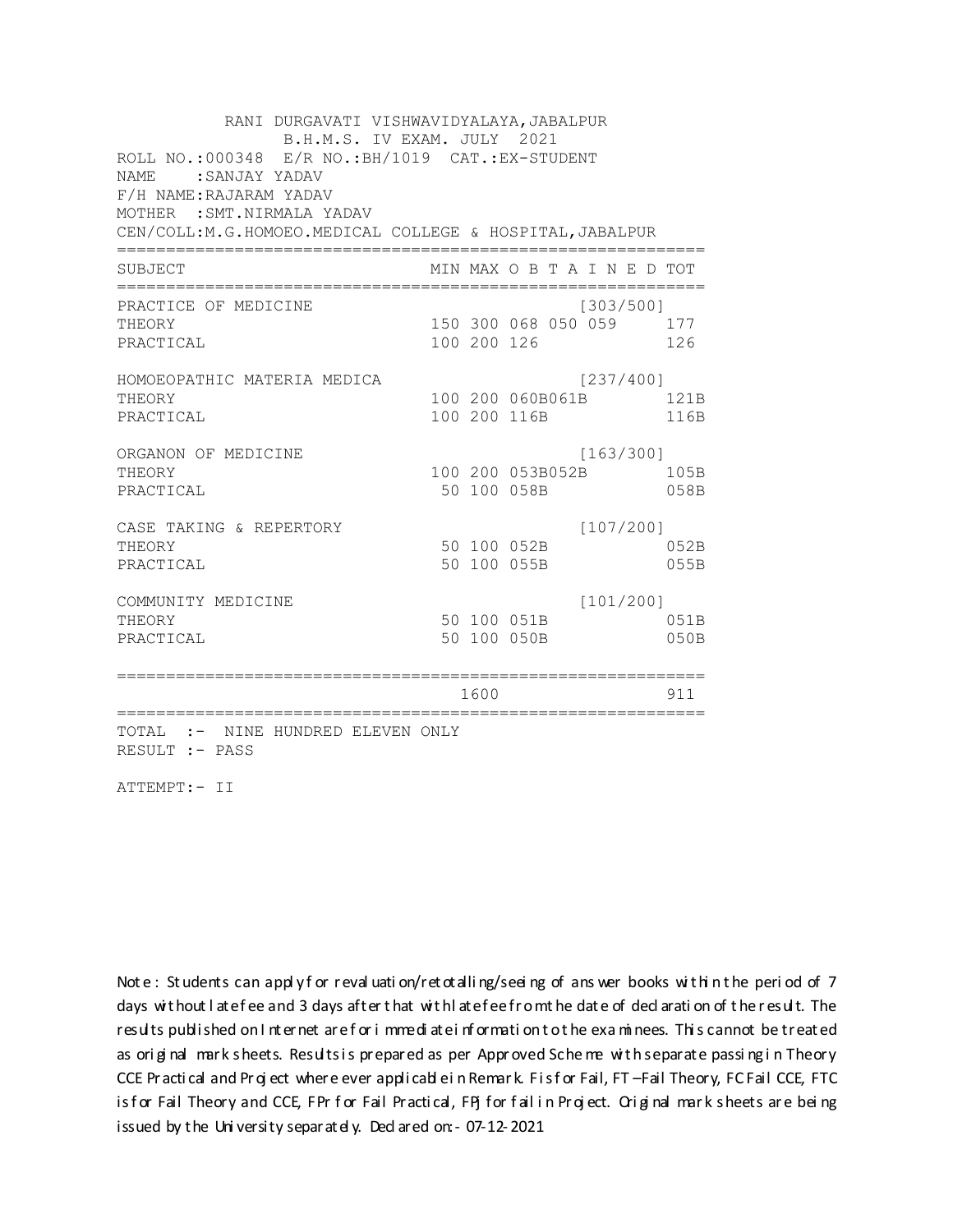| RANI DURGAVATI VISHWAVIDYALAYA, JABALPUR<br>B.H.M.S. IV EXAM. JULY 2021<br>ROLL NO.:000349 E/R NO.: BH/905 CAT.: REGULAR<br><b>NAME</b><br>:SANJAY KUMAR<br>F/H NAME: DHARM RAJ |                        |             |                 |  |                             |  |                                 |  |  |  |  |
|---------------------------------------------------------------------------------------------------------------------------------------------------------------------------------|------------------------|-------------|-----------------|--|-----------------------------|--|---------------------------------|--|--|--|--|
| MOTHER : SMT. GUDIYA DEVI<br>CEN/COLL:M.G.HOMOEO.MEDICAL COLLEGE & HOSPITAL, JABALPUR                                                                                           |                        |             |                 |  |                             |  |                                 |  |  |  |  |
| SUBJECT                                                                                                                                                                         |                        |             |                 |  | MIN MAX O B T A I N E D TOT |  |                                 |  |  |  |  |
| PRACTICE OF MEDICINE<br>THEORY<br>PRACTICAL                                                                                                                                     |                        |             | 100 200 124     |  | [207/500]                   |  | 150 300 011 021 051 083F<br>124 |  |  |  |  |
| HOMOEOPATHIC MATERIA MEDICA<br>THEORY<br>PRACTICAL                                                                                                                              |                        | 100 200 120 | 100 200 054 061 |  | [235/400]                   |  | 115<br>120                      |  |  |  |  |
| ORGANON OF MEDICINE<br>THEORY<br>PRACTICAL                                                                                                                                      |                        | 50 100 057  | 100 200 050 057 |  | [164/300]                   |  | 107<br>057                      |  |  |  |  |
| CASE TAKING & REPERTORY<br>THEORY<br>PRACTICAL                                                                                                                                  |                        | 50 100 052  | 50 100 069      |  | [121/200]                   |  | 052<br>069                      |  |  |  |  |
| COMMUNITY MEDICINE<br>THEORY<br>PRACTICAL                                                                                                                                       |                        | 50 100 072  | 50 100 051      |  | [123/200]                   |  | 051<br>072                      |  |  |  |  |
|                                                                                                                                                                                 | ====================== | 1600        |                 |  |                             |  | 850                             |  |  |  |  |
| =============================<br>TOTAL :- EIGHT HUNDRED FIFTY ONLY<br>RESULT :- COMP<br>REMARK :- COMP. IN PMD<br>ATTEMPT:- I                                                   |                        |             |                 |  |                             |  |                                 |  |  |  |  |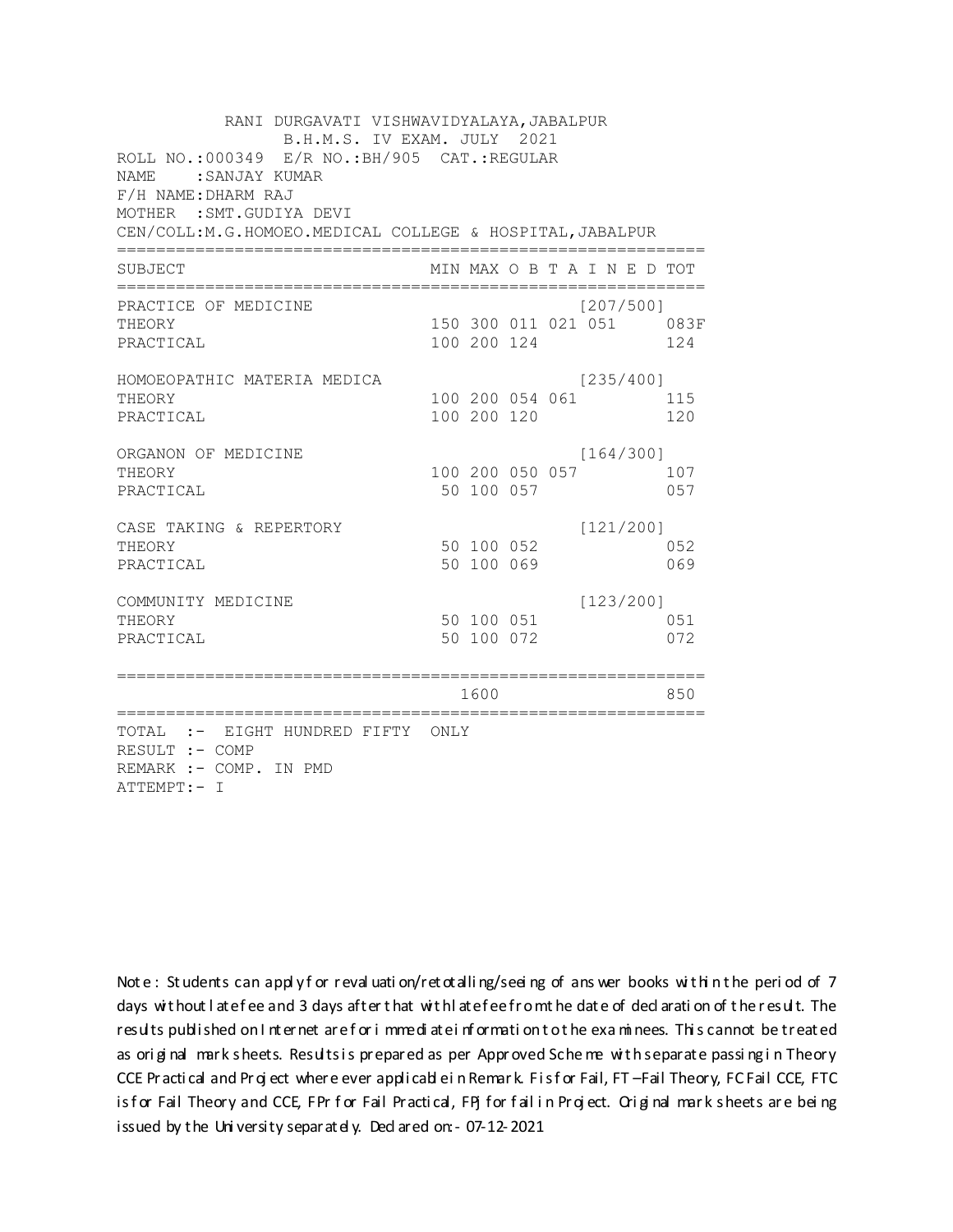RANI DURGAVATI VISHWAVIDYALAYA, JABALPUR B.H.M.S. IV EXAM. JULY 2021 ROLL NO.:000350 E/R NO.:BF/28956 CAT.:EX-STUDENT NAME :MAHENDRA SINGH TEKAM F/H NAME:DEVSINGH TEKAM MOTHER :SMT.CHANDRAVTI TEKAM CEN/COLL:M.G.HOMOEO.MEDICAL COLLEGE & HOSPITAL,JABALPUR ============================================================ SUBJECT MIN MAX O B T A I N E D TOT ============================================================ PRACTICE OF MEDICINE [297/500] THEORY 150 300 066 050 055 171 PRACTICAL 100 200 126 126 HOMOEOPATHIC MATERIA MEDICA [217/400] THEORY 100 200 052B056B 108B PRACTICAL 100 200 109B 109B ORGANON OF MEDICINE [158/300] THEORY 100 200 051B050B 101B PRACTICAL 50 100 057B 057B CASE TAKING & REPERTORY [108/200] THEORY 50 100 050B 050B PRACTICAL 50 100 058B 058B COMMUNITY MEDICINE [122/200] THEORY 50 100 049 049G PRACTICAL 50 100 073 073 ============================================================ 1600 902 ============================================================ TOTAL :- NINE HUNDRED TWO ONLY RESULT :- PASS REMARK :-PASS BY GRACE ATTEMPT:- III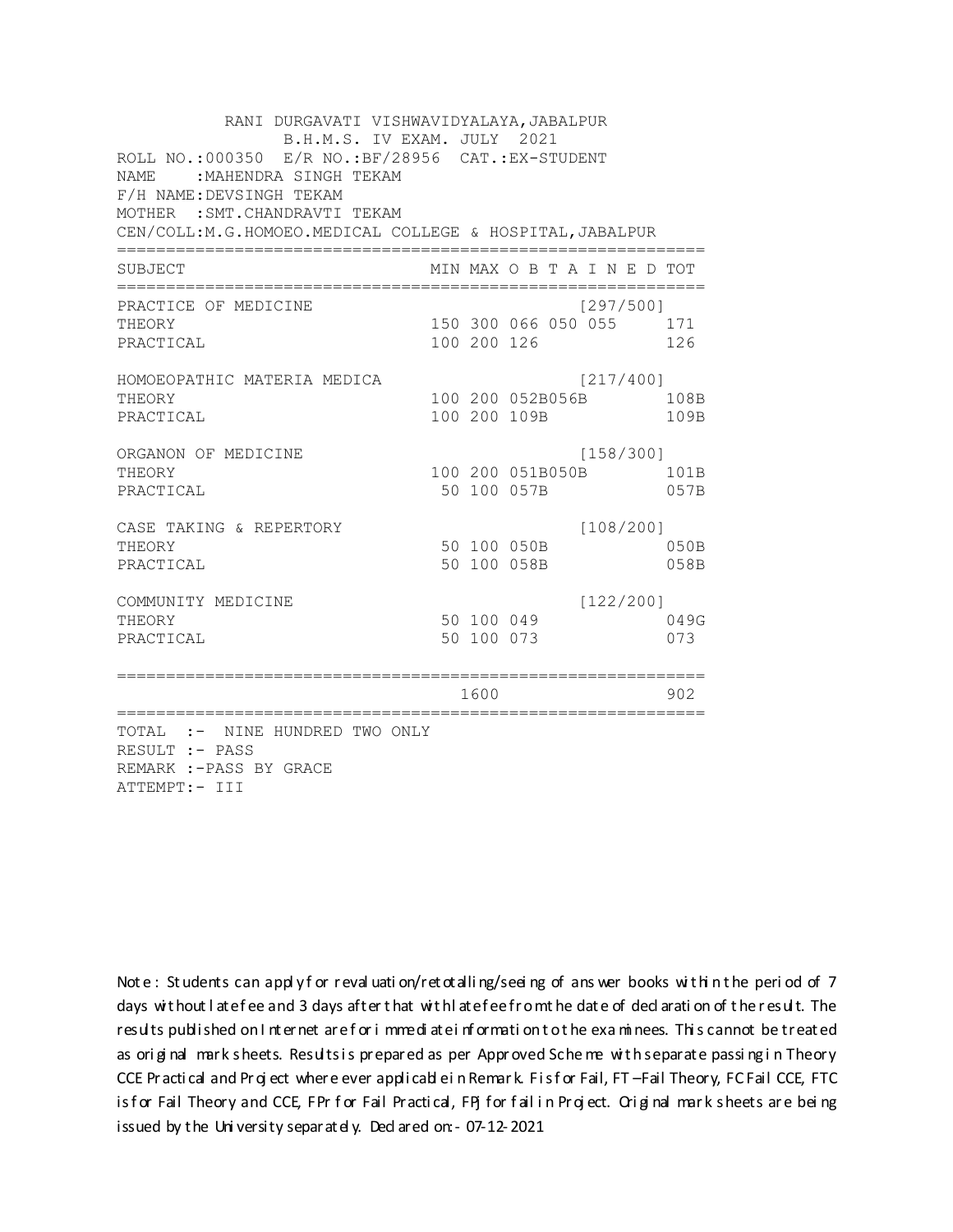| RANI DURGAVATI VISHWAVIDYALAYA, JABALPUR<br>B.H.M.S. IV EXAM. JULY 2021<br>ROLL NO.: 000351 E/R NO.: BH/4115 CAT.: REGULAR |  |                          |  |  |                             |  |            |  |  |  |  |
|----------------------------------------------------------------------------------------------------------------------------|--|--------------------------|--|--|-----------------------------|--|------------|--|--|--|--|
| NAME.<br>: UPADHYAY DEEPAK DHARMENDRA<br>F/H NAME: DHARMENDRA FULCHANDRA UPADHYAY                                          |  |                          |  |  |                             |  |            |  |  |  |  |
| MOTHER : SMT. NISHA DHARMENDRA UPADHYAY<br>CEN/COLL:M.G.HOMOEO.MEDICAL COLLEGE & HOSPITAL, JABALPUR                        |  |                          |  |  |                             |  |            |  |  |  |  |
| SUBJECT                                                                                                                    |  |                          |  |  | MIN MAX O B T A I N E D TOT |  |            |  |  |  |  |
| ================<br>PRACTICE OF MEDICINE                                                                                   |  |                          |  |  | [341/500]                   |  |            |  |  |  |  |
| THEORY<br>PRACTICAL                                                                                                        |  | 100 200 160              |  |  | 150 300 068 050 063 181     |  | 160        |  |  |  |  |
| HOMOEOPATHIC MATERIA MEDICA<br>THEORY                                                                                      |  | 100 200 054 071          |  |  | [285/400]                   |  | 125        |  |  |  |  |
| PRACTICAL                                                                                                                  |  | 100 200 160              |  |  |                             |  | 160        |  |  |  |  |
| ORGANON OF MEDICINE<br>THEORY                                                                                              |  | 100 200 050 055          |  |  | [179/300]                   |  | 105        |  |  |  |  |
| PRACTICAL                                                                                                                  |  | 50 100 074               |  |  |                             |  | 074        |  |  |  |  |
| CASE TAKING & REPERTORY<br>THEORY<br>PRACTICAL                                                                             |  | 50 100 060<br>50 100 075 |  |  | [135/200]                   |  | 060<br>075 |  |  |  |  |
| COMMUNITY MEDICINE<br>THEORY<br>PRACTICAL                                                                                  |  | 50 100 051<br>50 100 080 |  |  | [131/200]                   |  | 051<br>080 |  |  |  |  |
|                                                                                                                            |  | 1600                     |  |  |                             |  | 1071       |  |  |  |  |
| TOTAL :- ONE THOUSAND SEVENTY ONE ONLY<br>RESULT :- PASS                                                                   |  |                          |  |  |                             |  |            |  |  |  |  |

ATTEMPT:- I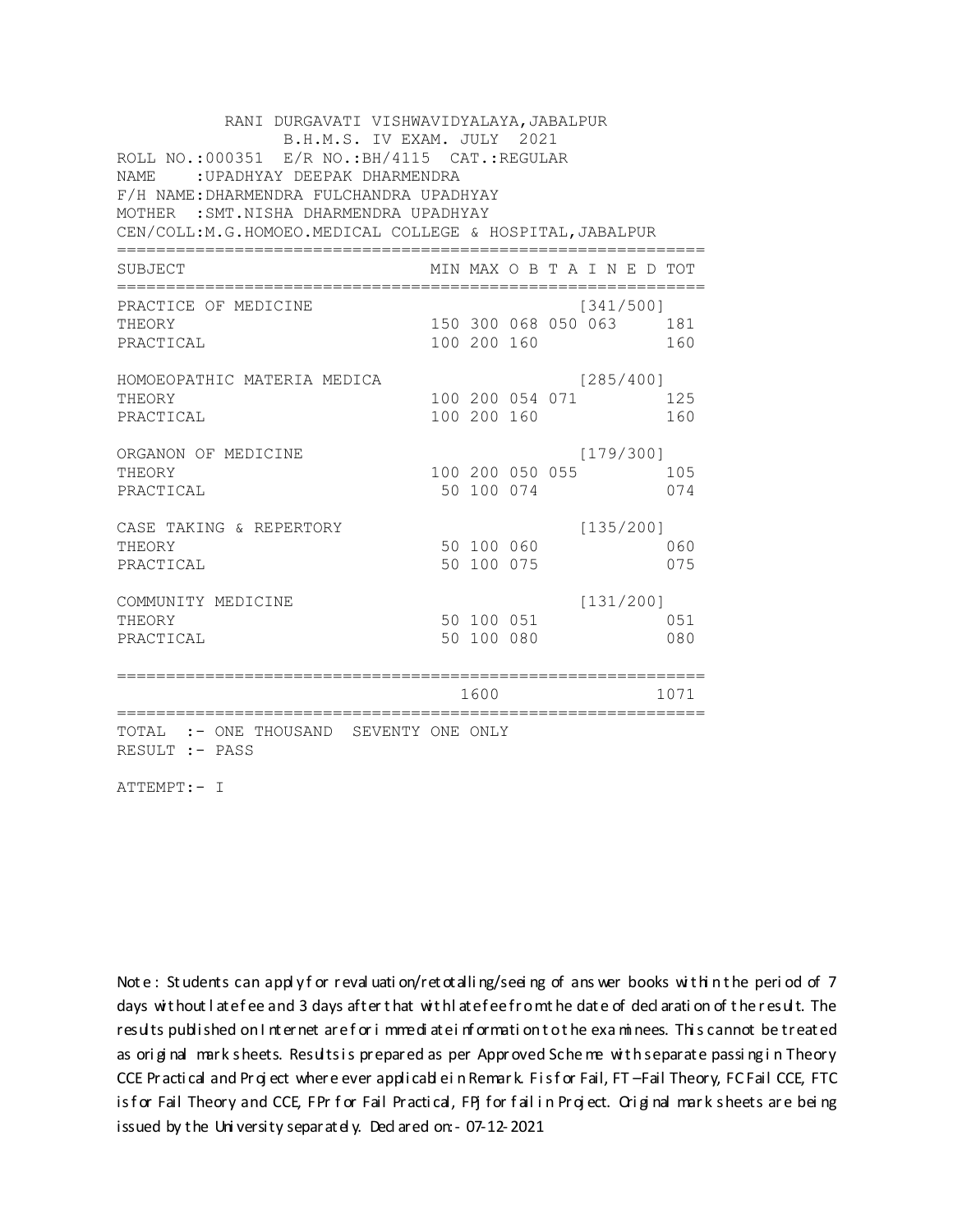| RANI DURGAVATI VISHWAVIDYALAYA, JABALPUR<br>B.H.M.S. IV EXAM. JULY 2021<br>ROLL NO.:000352 E/R NO.:BC/24907 CAT.:REGULAR<br>NAME.<br>:RAVIKANT DWIVEDI<br>F/H NAME: RAMSAJEEWAN DWIVEDI<br>MOTHER : SMT. KASHI BAI DWIVEDI<br>CEN/COLL: M. G. HOMOEO. MEDICAL COLLEGE & HOSPITAL, JABALPUR |                                   |             |                 |                                      |             |
|--------------------------------------------------------------------------------------------------------------------------------------------------------------------------------------------------------------------------------------------------------------------------------------------|-----------------------------------|-------------|-----------------|--------------------------------------|-------------|
| SUBJECT                                                                                                                                                                                                                                                                                    |                                   |             |                 | MIN MAX O B T A I N E D TOT          |             |
| PRACTICE OF MEDICINE<br>THEORY<br>PRACTICAL                                                                                                                                                                                                                                                |                                   | 100 200 130 |                 | [303/500]<br>150 300 065 051 057 173 | 130         |
| HOMOEOPATHIC MATERIA MEDICA<br>THEORY<br>PRACTICAL                                                                                                                                                                                                                                         |                                   | 100 200 132 | 100 200 054 062 | [248/400]                            | 116<br>132  |
| ORGANON OF MEDICINE<br>THEORY<br>PRACTICAL                                                                                                                                                                                                                                                 |                                   | 50 100 070  | 100 200 033 050 | [153/300]                            | 083F<br>070 |
| CASE TAKING & REPERTORY<br>THEORY<br>PRACTICAL                                                                                                                                                                                                                                             |                                   | 50 100 065  | 50 100 050      | [115/200]                            | 050<br>065  |
| COMMUNITY MEDICINE<br>THEORY<br>PRACTICAL                                                                                                                                                                                                                                                  |                                   | 50 100 067  | 50 100 050      | [117/200]                            | 050<br>067  |
| ==============================                                                                                                                                                                                                                                                             | ================================= | 1600        |                 |                                      | 936         |
| TOTAL :- NINE HUNDRED THIRTY SIX ONLY<br>RESULT :- COMP<br>REMARK :- COMP. IN OOM<br>ATTEMPT:- I                                                                                                                                                                                           |                                   |             |                 |                                      |             |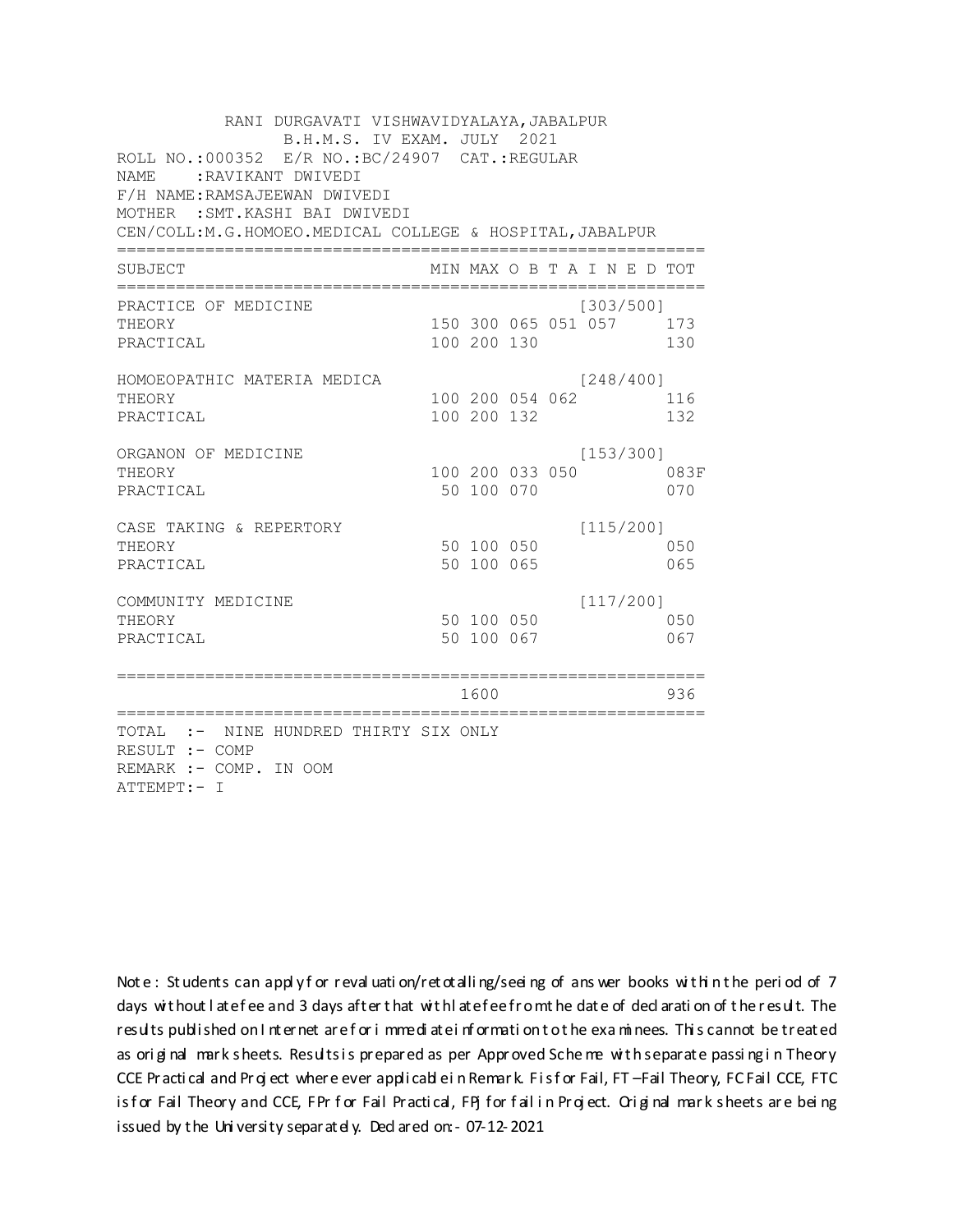| RANI DURGAVATI VISHWAVIDYALAYA, JABALPUR<br>B.H.M.S. IV EXAM. JULY 2021 |               |                 |  |  |                             |  |      |  |  |  |
|-------------------------------------------------------------------------|---------------|-----------------|--|--|-----------------------------|--|------|--|--|--|
| ROLL NO.:000353 E/R NO.: BG/24680 CAT.: REGULAR                         |               |                 |  |  |                             |  |      |  |  |  |
| <b>NAME</b><br>: MOHD. AZLAAN SHEIKH                                    |               |                 |  |  |                             |  |      |  |  |  |
| F/H NAME: MOHD. RAFIQUE SHEIKH<br>MOTHER : SMT. SHAHEEN BEGUM           |               |                 |  |  |                             |  |      |  |  |  |
| CEN/COLL: M. G. HOMOEO. MEDICAL COLLEGE & HOSPITAL, JABALPUR            |               |                 |  |  |                             |  |      |  |  |  |
|                                                                         |               |                 |  |  |                             |  |      |  |  |  |
| SUBJECT                                                                 |               |                 |  |  | MIN MAX O B T A I N E D TOT |  |      |  |  |  |
| PRACTICE OF MEDICINE                                                    |               |                 |  |  | [303/500]                   |  |      |  |  |  |
| THEORY                                                                  |               |                 |  |  | 150 300 067 056 060 183     |  |      |  |  |  |
| PRACTICAL                                                               |               | 100 200 120     |  |  |                             |  | 120  |  |  |  |
| HOMOEOPATHIC MATERIA MEDICA                                             |               |                 |  |  | [241/400]                   |  |      |  |  |  |
| THEORY                                                                  |               | 100 200 054 067 |  |  |                             |  | 121  |  |  |  |
| PRACTICAL                                                               |               | 100 200 120     |  |  |                             |  | 120  |  |  |  |
| ORGANON OF MEDICINE                                                     |               |                 |  |  | [174/300]                   |  |      |  |  |  |
| THEORY                                                                  |               | 100 200 051 063 |  |  |                             |  | 114  |  |  |  |
| PRACTICAL                                                               |               | 50 100 060      |  |  |                             |  | 060  |  |  |  |
| CASE TAKING & REPERTORY                                                 |               |                 |  |  | [122/200]                   |  |      |  |  |  |
| THEORY                                                                  |               | 50 100 054      |  |  |                             |  | 0.54 |  |  |  |
| PRACTICAL                                                               |               | 50 100 068      |  |  |                             |  | 068  |  |  |  |
| COMMUNITY MEDICINE                                                      |               |                 |  |  | [119/200]                   |  |      |  |  |  |
| THEORY                                                                  |               | 50 100 051      |  |  |                             |  | 0.51 |  |  |  |
| PRACTICAL                                                               |               | 50 100 068      |  |  |                             |  | 068  |  |  |  |
|                                                                         | ============= |                 |  |  |                             |  |      |  |  |  |
| ====================<br>==============                                  |               | 1600            |  |  |                             |  | 959  |  |  |  |
| TOTAL :- NINE HUNDRED FIFTY NINE ONLY                                   |               |                 |  |  |                             |  |      |  |  |  |
| RESULT :- PASS                                                          |               |                 |  |  |                             |  |      |  |  |  |

ATTEMPT:- I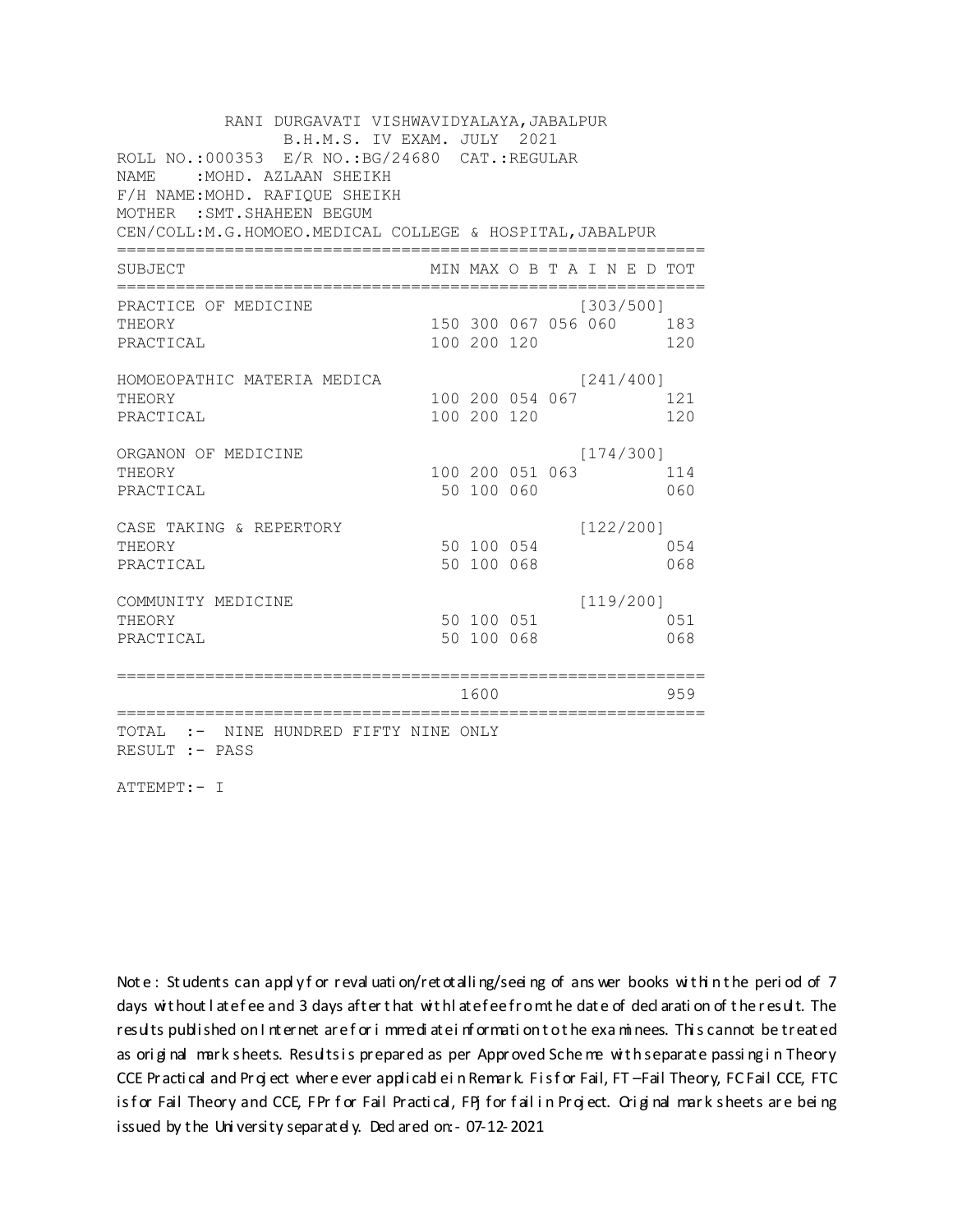RANI DURGAVATI VISHWAVIDYALAYA, JABALPUR B.H.M.S. IV EXAM. JULY 2021 ROLL NO.:000354 E/R NO.: BH/934 CAT.: REGULAR NAME: : RAHUL KUMAR ADHIKARI F/H NAME: RABINDRA NATH ADHIKARI MOTHER : SMT. NIRMALA RANI ADHIKARI CEN/COLL:M.G.HOMOEO.MEDICAL COLLEGE & HOSPITAL, JABALPUR MIN MAX O B T A I N E D TOT SUBJECT PRACTICE OF MEDICINE  $[289/500]$ THEORY 150 300 055 062 050 167 PRACTICAL 100 200 122 122 HOMOEOPATHIC MATERIA MEDICA  $[239/400]$ 100 200 060 058 118 THEORY PRACTICAL 100 200 121 121 ORGANON OF MEDICINE  $[165/300]$ THEORY 100 200 057 052 109 PRACTICAL 50 100 056 056 CASE TAKING & REPERTORY  $[124/200]$ 50 100 054 THEORY 054 50 100 070 PRACTICAL 070  $[132/200]$ COMMUNITY MEDICINE 50 100 063 063 THEORY PRACTICAL 50 100 069 069 1600 1600 949 TOTAL :- NINE HUNDRED FORTY NINE ONLY RESULT :- PASS

ATTEMPT:- I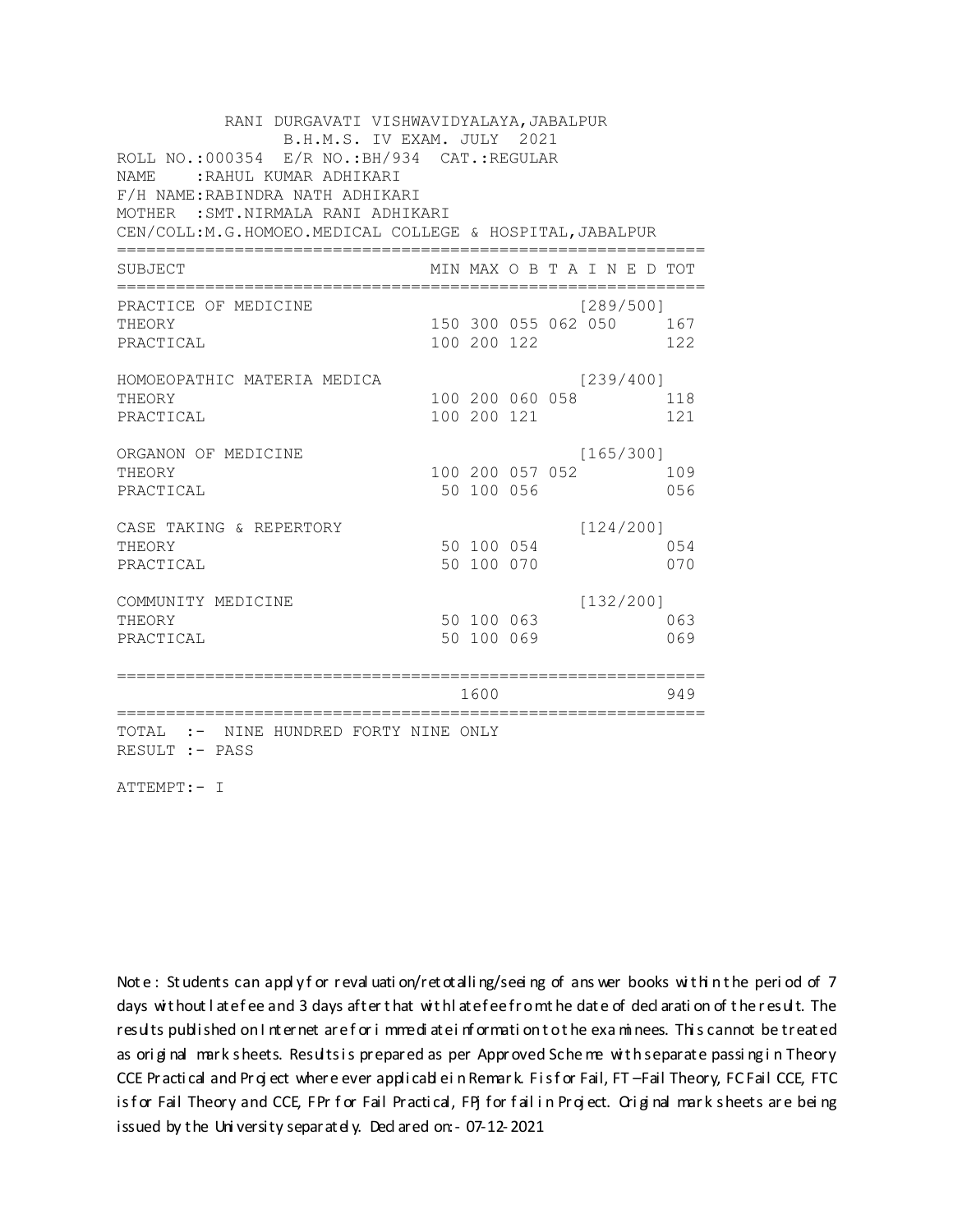| RANI DURGAVATI VISHWAVIDYALAYA, JABALPUR<br>B.H.M.S. IV EXAM. JULY 2021<br>ROLL NO.:000355 E/R NO.: BH/1021 CAT.: REGULAR<br><b>NAME</b><br>RAKESH KUMAR TRIPATHI:<br>F/H NAME: AMAR NATH TRIPATHI<br>MOTHER : SMT. JEERAWATI DEVI<br>CEN/COLL: M.G.HOMOEO. MEDICAL COLLEGE & HOSPITAL, JABALPUR |  |                          |  |  |                                      |     |             |  |  |  |
|--------------------------------------------------------------------------------------------------------------------------------------------------------------------------------------------------------------------------------------------------------------------------------------------------|--|--------------------------|--|--|--------------------------------------|-----|-------------|--|--|--|
| SUBJECT                                                                                                                                                                                                                                                                                          |  |                          |  |  | MIN MAX O B T A I N E D TOT          |     |             |  |  |  |
| PRACTICE OF MEDICINE<br>THEORY<br>PRACTICAL                                                                                                                                                                                                                                                      |  | 100 200 124              |  |  | [302/500]<br>150 300 069 052 057 178 | 124 |             |  |  |  |
| HOMOEOPATHIC MATERIA MEDICA<br>THEORY<br>PRACTICAL                                                                                                                                                                                                                                               |  | 100 200 120              |  |  | [196/400]<br>100 200 015 061         |     | 076F<br>120 |  |  |  |
| ORGANON OF MEDICINE<br>THEORY<br>PRACTICAL                                                                                                                                                                                                                                                       |  | 50 100 058               |  |  | [130/300]<br>100 200 019 053         |     | 072F<br>058 |  |  |  |
| CASE TAKING & REPERTORY<br>THEORY<br>PRACTICAL                                                                                                                                                                                                                                                   |  | 50 100 053<br>50 100 070 |  |  | [123/200]                            |     | 053<br>070  |  |  |  |
| COMMUNITY MEDICINE<br>THEORY<br>PRACTICAL                                                                                                                                                                                                                                                        |  | 50 100 052<br>50 100 065 |  |  | [117/200]                            |     | 052<br>065  |  |  |  |
| ===================                                                                                                                                                                                                                                                                              |  | 1600                     |  |  |                                      |     | 868         |  |  |  |
| TOTAL :- EIGHT HUNDRED SIXTY EIGHT ONLY<br>RESULT :- COMP<br>REMARK :- COMP. IN HMM OOM<br>ATTEMPT:- I                                                                                                                                                                                           |  |                          |  |  |                                      |     |             |  |  |  |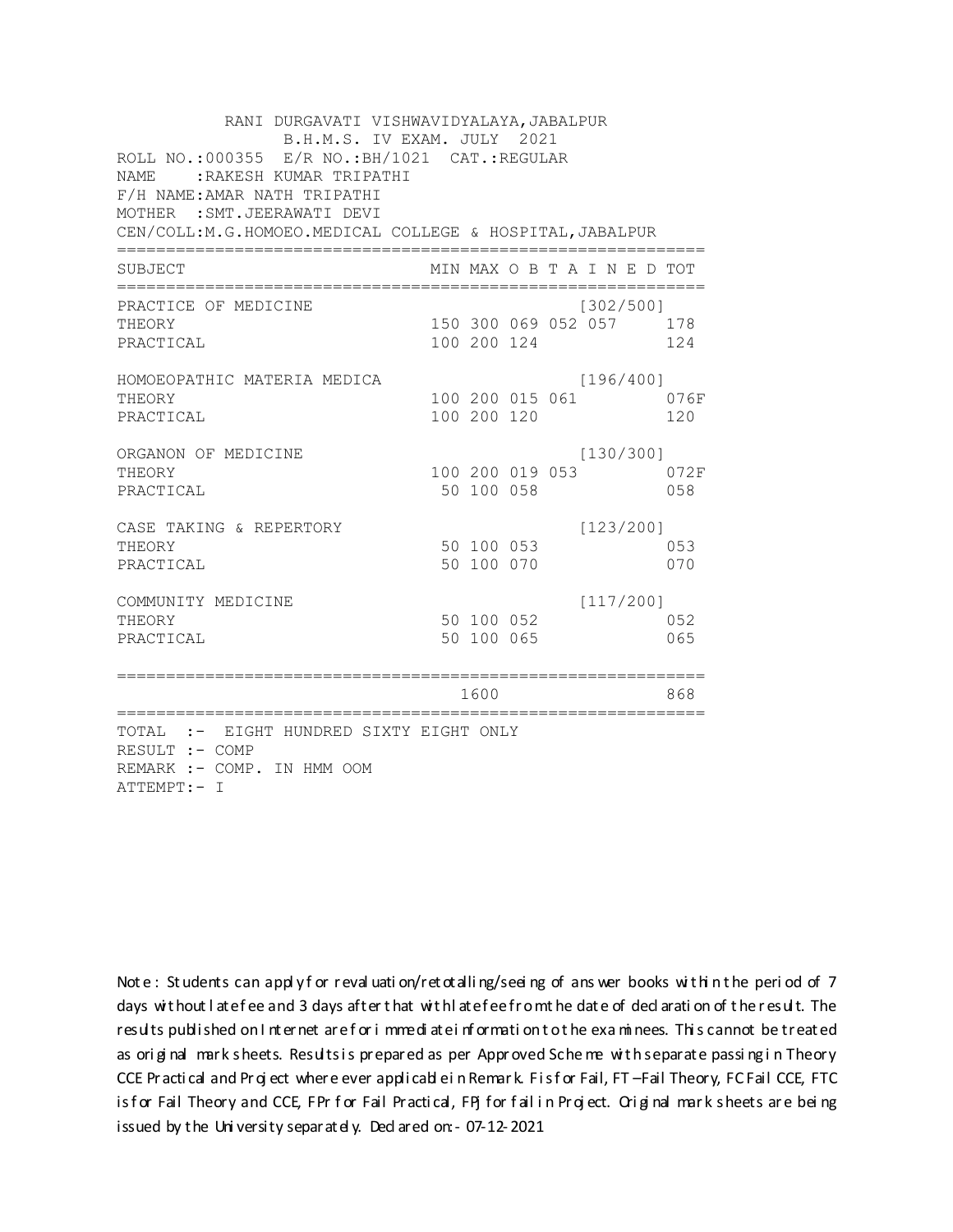| RANI DURGAVATI VISHWAVIDYALAYA, JABALPUR<br>B.H.M.S. IV EXAM. JULY 2021<br>ROLL NO.:000356 E/R NO.: BH/3510 CAT.: EX-STUDENT<br><b>NAME</b><br>:JITENDRA KANAUJIYA<br>F/H NAME: RAM LAKHAN KANAUJIYA<br>MOTHER : SMT. SAVITRI DEVI<br>CEN/COLL: M.G.HOMOEO. MEDICAL COLLEGE & HOSPITAL, JABALPUR |                |                          |                 |                                      |             |
|--------------------------------------------------------------------------------------------------------------------------------------------------------------------------------------------------------------------------------------------------------------------------------------------------|----------------|--------------------------|-----------------|--------------------------------------|-------------|
| SUBJECT                                                                                                                                                                                                                                                                                          |                |                          |                 | MIN MAX O B T A I N E D TOT          |             |
| PRACTICE OF MEDICINE<br>THEORY<br>PRACTICAL                                                                                                                                                                                                                                                      |                | 100 200 120              |                 | [293/500]<br>150 300 066 050 057 173 | 120         |
| HOMOEOPATHIC MATERIA MEDICA<br>THEORY<br>PRACTICAL                                                                                                                                                                                                                                               |                | 100 200 123              | 100 200 052 067 | [242/400]                            | 119<br>123  |
| ORGANON OF MEDICINE<br>THEORY<br>PRACTICAL                                                                                                                                                                                                                                                       |                | 50 100 058               |                 | [135/300]<br>100 200 025 052         | 077F<br>058 |
| CASE TAKING & REPERTORY<br>THEORY<br>PRACTICAL                                                                                                                                                                                                                                                   |                | 50 100 052<br>50 100 072 |                 | [124/200]                            | 052<br>072  |
| COMMUNITY MEDICINE<br>THEORY<br>PRACTICAL                                                                                                                                                                                                                                                        |                | 50 100 075               | 50 100 051      | [126/200]                            | 051<br>075  |
| =====================<br>============================                                                                                                                                                                                                                                            | ============== | 1600                     |                 |                                      | 920         |
| TOTAL :- NINE HUNDRED TWENTY ONLY<br>RESULT :- COMP<br>REMARK :- COMP. IN OOM<br>ATTEMPT:- II                                                                                                                                                                                                    |                |                          |                 |                                      |             |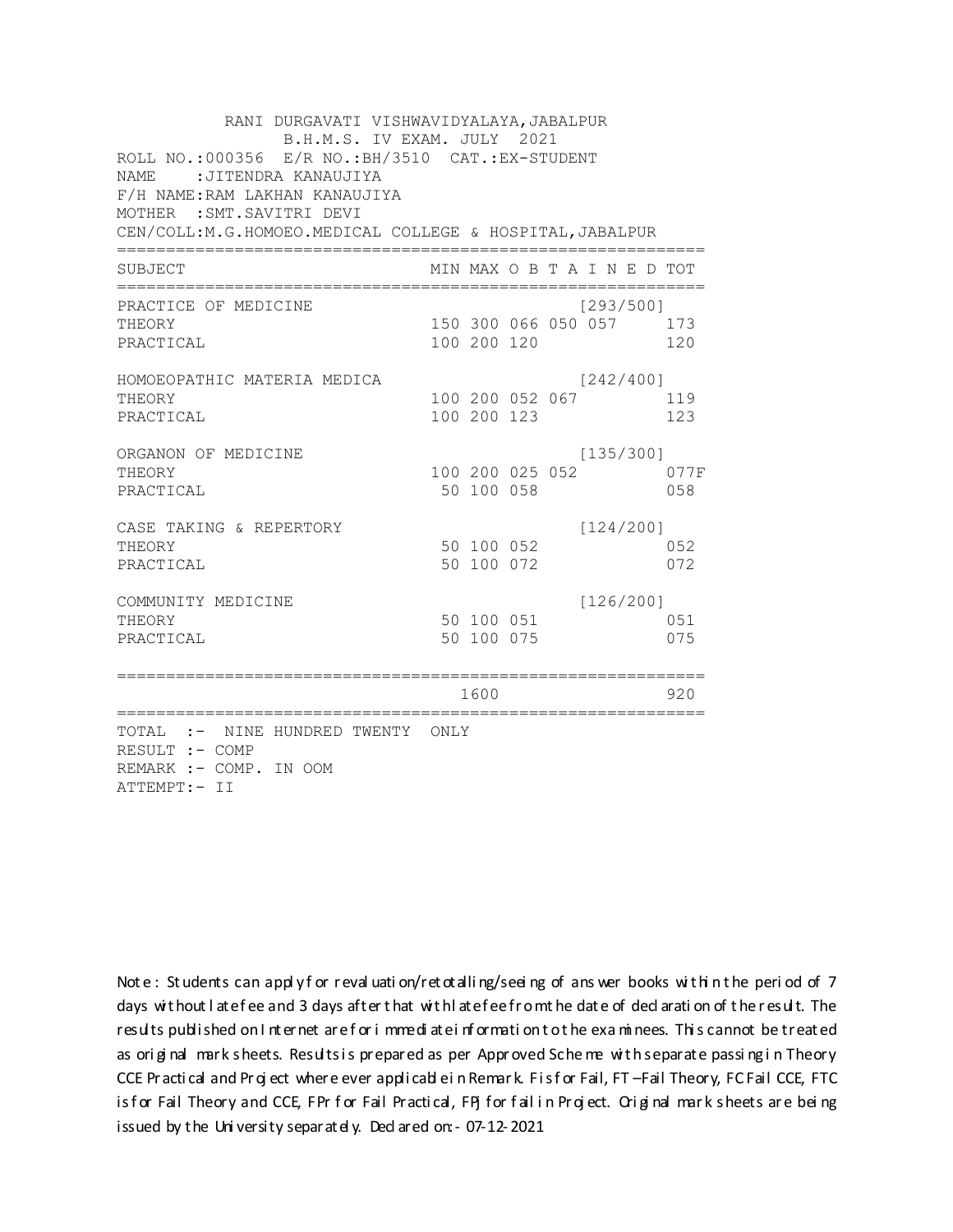RANI DURGAVATI VISHWAVIDYALAYA, JABALPUR B.H.M.S. IV EXAM. JULY 2021 ROLL NO.: 000357 E/R NO.: BH/957 CAT.: EX-STUDENT NAME: RAJESH KUMAR SAHU F/H NAME: KANCHHEDEE LAL SAHU MOTHER : SMT. KUSUM KALEE SAHU CEN/COLL:M.G.HOMOEO.MEDICAL COLLEGE & HOSPITAL, JABALPUR MIN MAX O B T A I N E D TOT SUBJECT  $[281/500]$ PRACTICE OF MEDICINE THEORY 150 300 056 057 046 159 PRACTICAL 100 200 122 122 HOMOEOPATHIC MATERIA MEDICA  $[236/400]$ 100 200 054 061 115 THEORY PRACTICAL 100 200 121 121 ORGANON OF MEDICINE  $[165/300]$ THEORY 100 200 055B052B 107B PRACTICAL 50 100 058B 058B CASE TAKING & REPERTORY  $[131/200]$ 50 100 063 THEORY 063 50 100 068 PRACTICAL 068  $[120/200]$ COMMUNITY MEDICINE 50 100 052 052 THEORY PRACTICAL 50 100 068 068 1600 1600 933 TOTAL :- NINE HUNDRED THIRTY THREE ONLY RESULT :- PASS

ATTEMPT:- II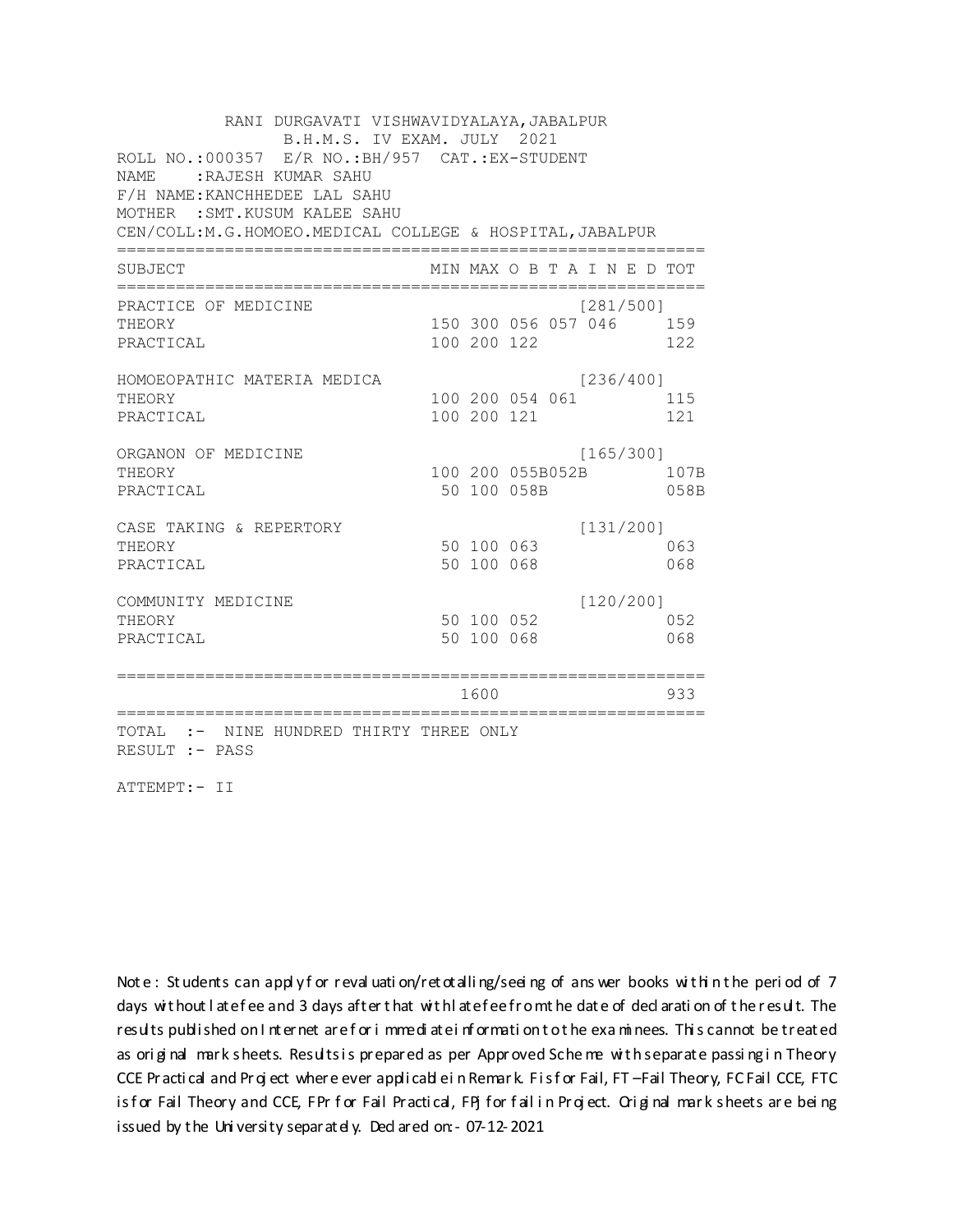RANI DURGAVATI VISHWAVIDYALAYA, JABALPUR B.H.M.S. IV EXAM. JULY 2021 ROLL NO.:000358 E/R NO.: BH/1009 CAT.: EX-STUDENT NAME: : KAMALNATH F/H NAME: PARSRAM THAKRE MOTHER : SMT. KAMALA BAI THAKRE CEN/COLL:M.G.HOMOEO.MEDICAL COLLEGE & HOSPITAL, JABALPUR MIN MAX O B T A I N E D TOT SUBJECT PRACTICE OF MEDICINE  $[294/500]$ 150 300 058 056 058 172 THEORY PRACTICAL 100 200 122 122 HOMOEOPATHIC MATERIA MEDICA  $[241/400]$ 100 200 054 065 119 THEORY PRACTICAL 100 200 122 122 ORGANON OF MEDICINE  $[164/300]$ THEORY 100 200 051B057B 108B PRACTICAL 50 100 056B 056B  $[119/200]$ CASE TAKING & REPERTORY 50 100 053 THEORY 053 50 100 066 PRACTICAL 066  $[117/200]$ COMMUNITY MEDICINE 50 100 052B 052B THEORY PRACTICAL 50 100 065B 065B 1600 1600 935 TOTAL :- NINE HUNDRED THIRTY FIVE ONLY RESULT :- PASS

ATTEMPT:- II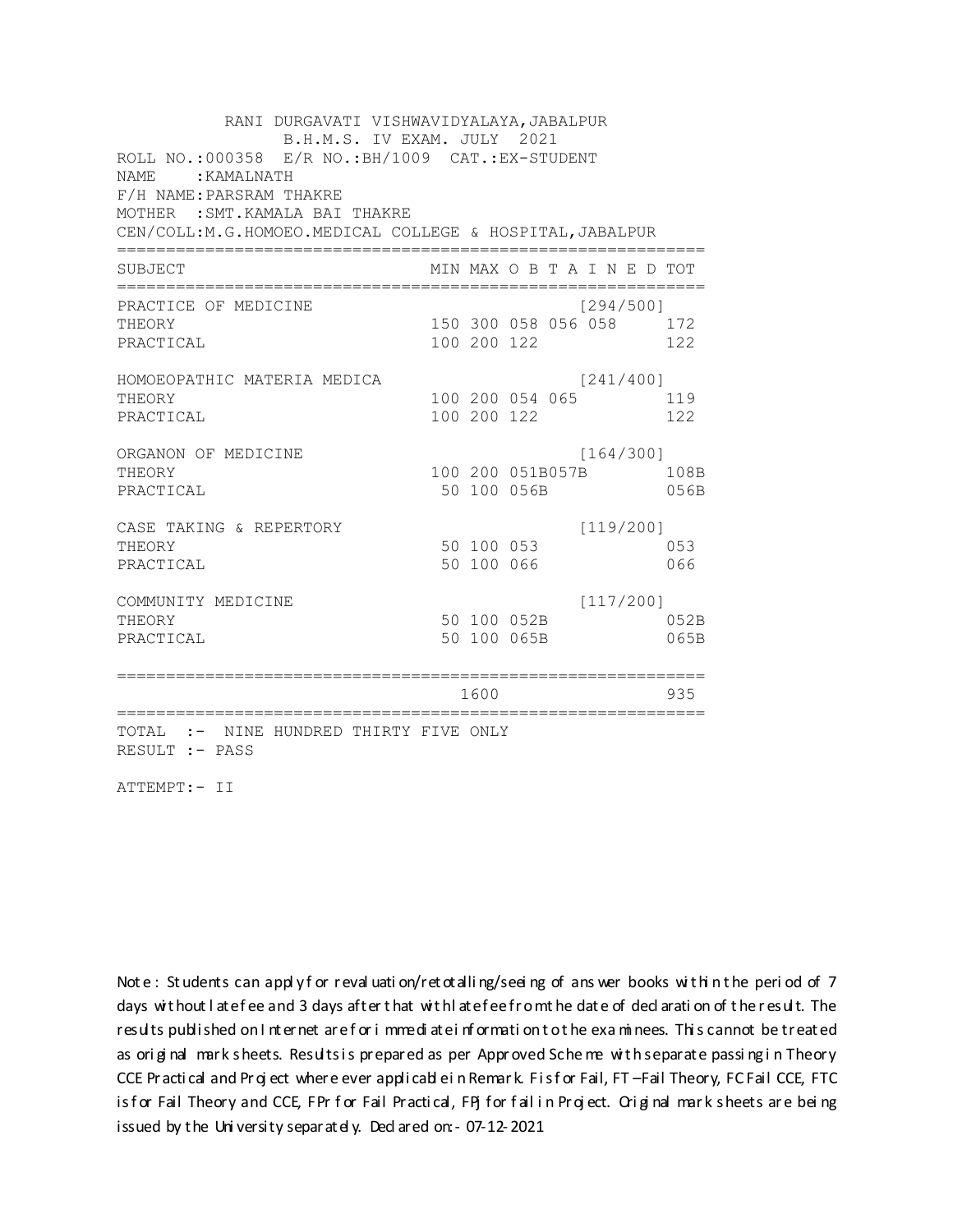RANI DURGAVATI VISHWAVIDYALAYA, JABALPUR B.H.M.S. IV EXAM. JULY 2021 ROLL NO.: 000359 E/R NO.: BE/29226 CAT.: EX-STUDENT NAME: AMIT KUMAR F/H NAME: RAMSHAYA MOTHER : SMT.UMA BAI CEN/COLL:M.G.HOMOEO.MEDICAL COLLEGE & HOSPITAL, JABALPUR MIN MAX O B T A I N E D TOT SUBJECT  $[203/500]$ PRACTICE OF MEDICINE 150 300 014 018 045 077F **THEORY** PRACTICAL 100 200 126 126 HOMOEOPATHIC MATERIA MEDICA  $[228/400]$ 100 200 052 052 104 THEORY PRACTICAL 100 200 124 124 ORGANON OF MEDICINE  $[140/300]$ THEORY 100 200 025 059 084F PRACTICAL 50 100 056 056 CASE TAKING & REPERTORY  $[120/200]$ 50 100 053 THEORY 053 50 100 067 PRACTICAL 067  $[118/200]$ COMMUNITY MEDICINE 50 100 054 054 THEORY PRACTICAL 50 100 064 064 1600 1600 809 TOTAL :- EIGHT HUNDRED NINE ONLY RESULT :- COMP REMARK :- COMP. IN PMD OOM ATTEMPT:- II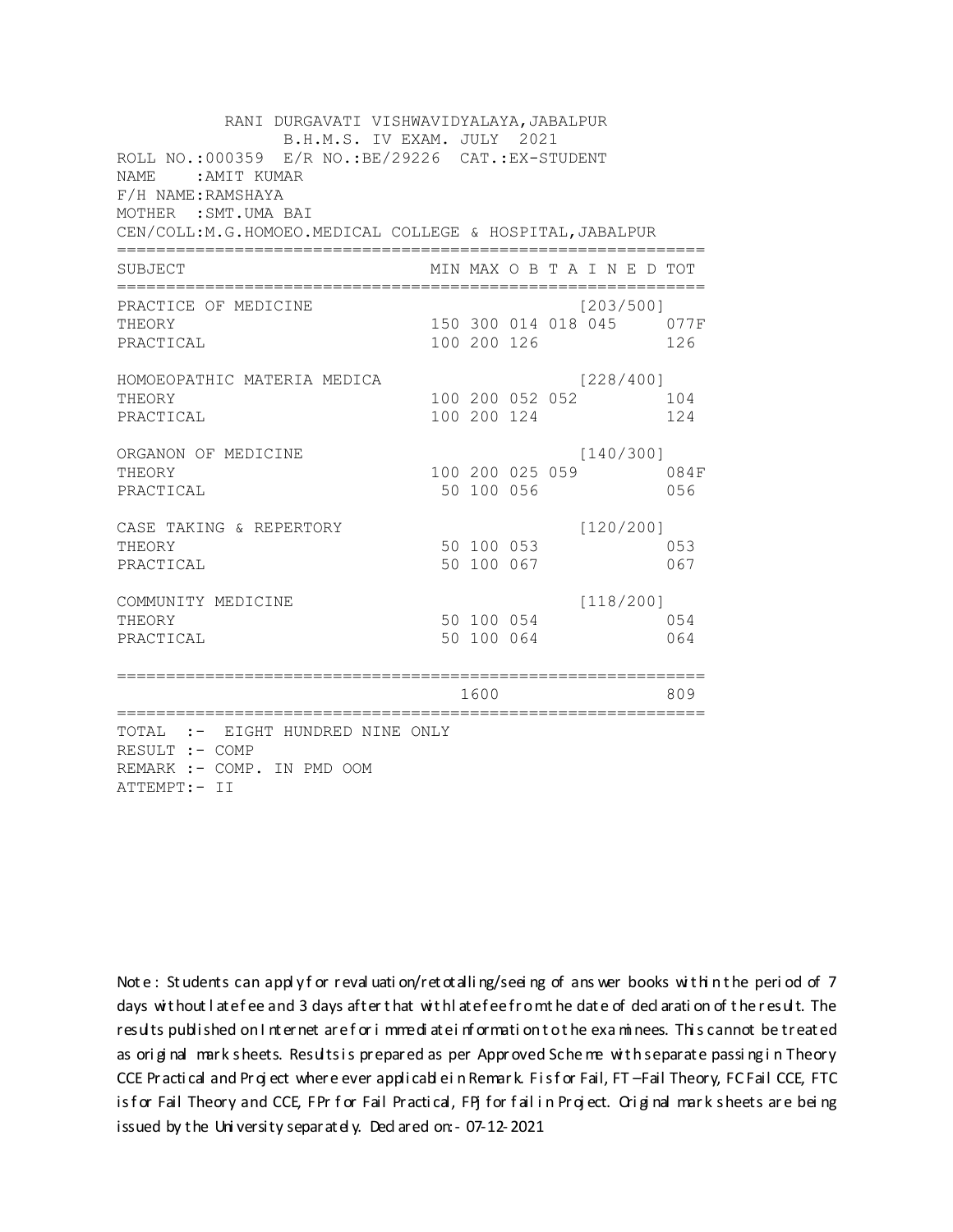RANI DURGAVATI VISHWAVIDYALAYA, JABALPUR B.H.M.S. IV EXAM. JULY 2021 ROLL NO.:000360 E/R NO.: BH/987 CAT.: EX-STUDENT NAME: : ROHIT KUMAR F/H NAME: SATYANARAYAN KUSHWAHA MOTHER : SMT. DAVITRI DEVI CEN/COLL: M.G.HOMOEO. MEDICAL COLLEGE & HOSPITAL, JABALPUR MIN MAX O B T A I N E D TOT SUBJECT PRACTICE OF MEDICINE  $[305/500]$ THEORY 150 300 069 050 056 175 PRACTICAL 100 200 130 130 HOMOEOPATHIC MATERIA MEDICA  $[265/400]$ 100 200 052 067 119 THEORY PRACTICAL 100 200 146 146 ORGANON OF MEDICINE  $[120/300]$ THEORY 100 200 007 056 063F PRACTICAL 50 100 057 057 CASE TAKING & REPERTORY  $[119/200]$ 50 100 050 THEORY 050 50 100 069 PRACTICAL 069  $[110/200]$ COMMUNITY MEDICINE 50 100 050 050 THEORY PRACTICAL 50 100 060 060 1600 1600 919 TOTAL :- NINE HUNDRED NINETEEN ONLY RESULT :- COMP REMARK :- COMP. IN OOM ATTEMPT:- II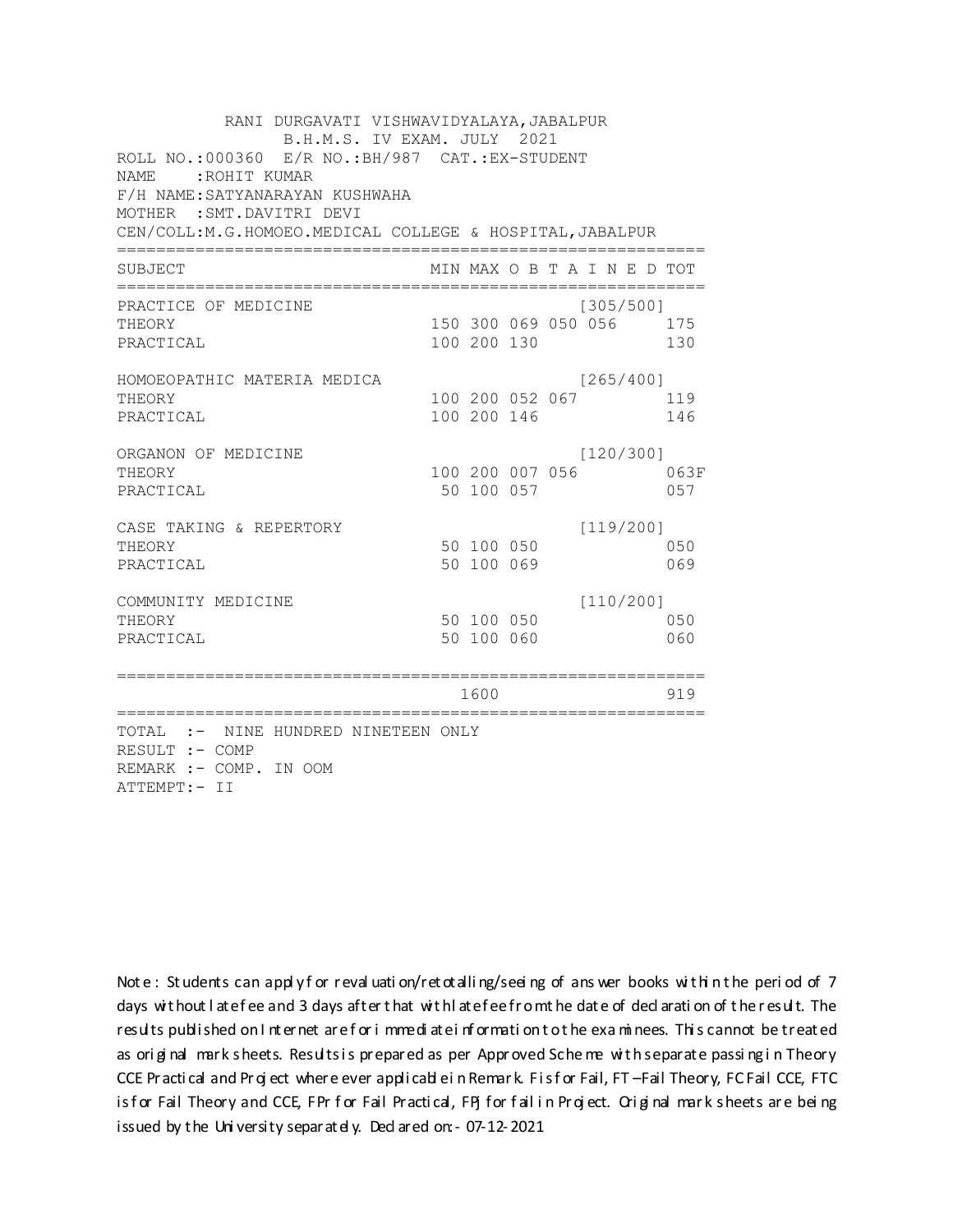RANI DURGAVATI VISHWAVIDYALAYA, JABALPUR B.H.M.S. IV EXAM. JULY 2021 ROLL NO.:000361 E/R NO.: BH/1005 CAT.: EX-STUDENT NAME: : ANURAG KUMAR F/H NAME: KRISHNA KUMAR MOTHER : SMT. MAMATA DEVI CEN/COLL: M.G.HOMOEO. MEDICAL COLLEGE & HOSPITAL, JABALPUR MIN MAX O B T A I N E D TOT SUBJECT  $[315/500]$ PRACTICE OF MEDICINE THEORY 150 300 065 055 055 175 PRACTICAL 100 200 140 140 HOMOEOPATHIC MATERIA MEDICA  $[273/400]$ 100 200 053 062 115 THEORY PRACTICAL 100 200 158 158 ORGANON OF MEDICINE  $[136/300]$ THEORY 100 200 025 053 078F PRACTICAL 50 100 058 058 CASE TAKING & REPERTORY  $[122/200]$ 50 100 052 THEORY 052 50 100 070 PRACTICAL 070  $[112/200]$ COMMUNITY MEDICINE 50 100 052 052 THEORY PRACTICAL 50 100 060 060 1600 1600 958 TOTAL :- NINE HUNDRED FIFTY EIGHT ONLY RESULT :- COMP REMARK :- COMP. IN OOM ATTEMPT:- II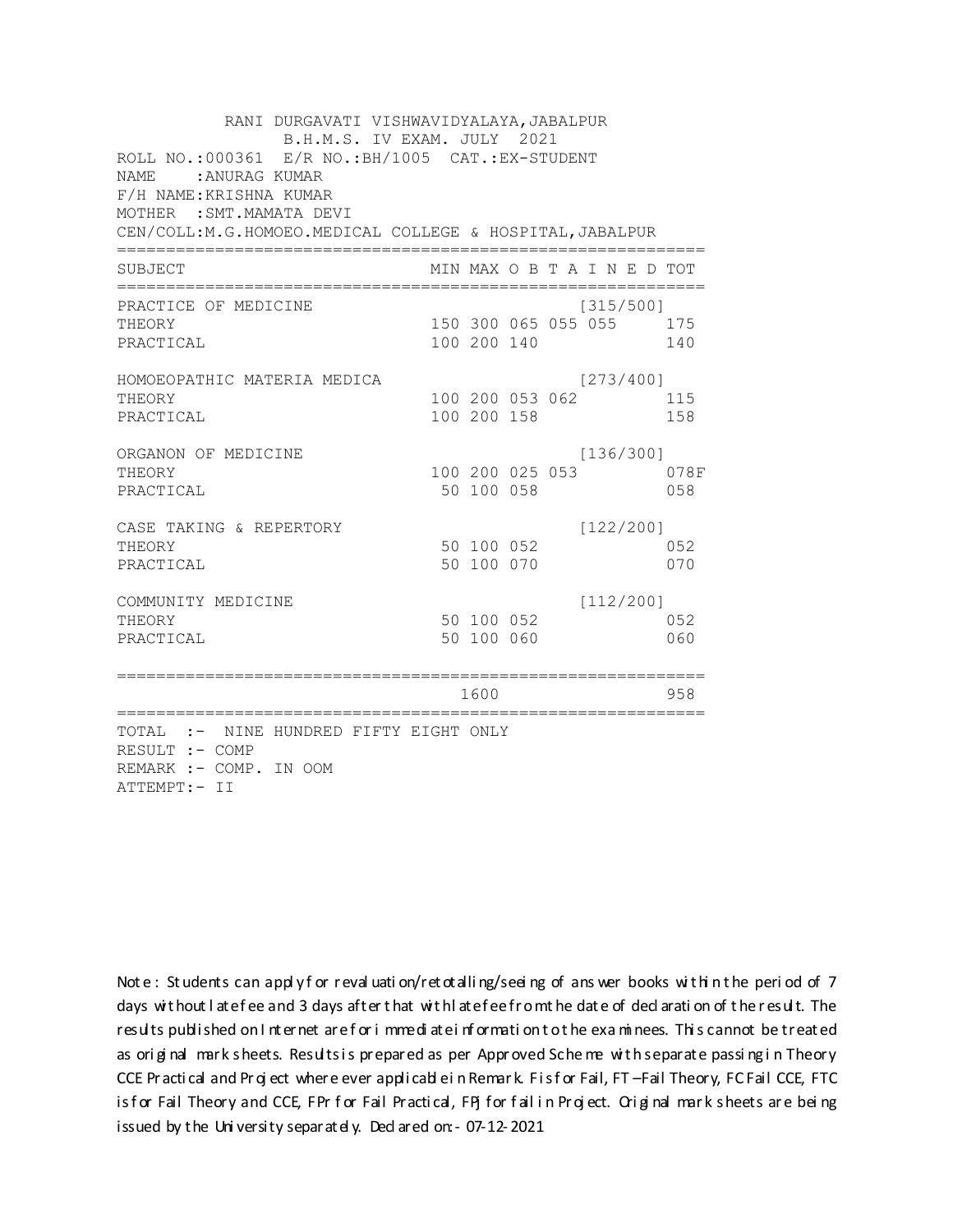RANI DURGAVATI VISHWAVIDYALAYA, JABALPUR B.H.M.S. IV EXAM. JULY 2021 ROLL NO.:000362 E/R NO.:BD/33276 CAT.:EX-STUDENT NAME: : RAJEEV YADAV F/H NAME: RAM KUMAR YADAV MOTHER : SMT. URMILA DEVI CEN/COLL:M.G.HOMOEO.MEDICAL COLLEGE & HOSPITAL, JABALPUR MIN MAX O B T A I N E D TOT SUBJECT  $[227/5001]$ PRACTICE OF MEDICINE 150 300 030 029 044 103F THEORY PRACTICAL 100 200 124 124 HOMOEOPATHIC MATERIA MEDICA  $[244/400]$ 100 200 055 065 120 THEORY PRACTICAL 100 200 124 124 ORGANON OF MEDICINE  $[134/300]$ THEORY 100 200 025 052 077F PRACTICAL 50 100 057 057 CASE TAKING & REPERTORY  $[124/200]$ 50 100 052 THEORY 052 50 100 072 PRACTICAL 072  $[100/200]$ COMMUNITY MEDICINE 50 100 050B 050B THEORY PRACTICAL 50 100 050B 050B 829 TOTAL :- EIGHT HUNDRED TWENTY NINE ONLY RESULT :- COMP REMARK :- COMP. IN PMD OOM ATTEMPT:- II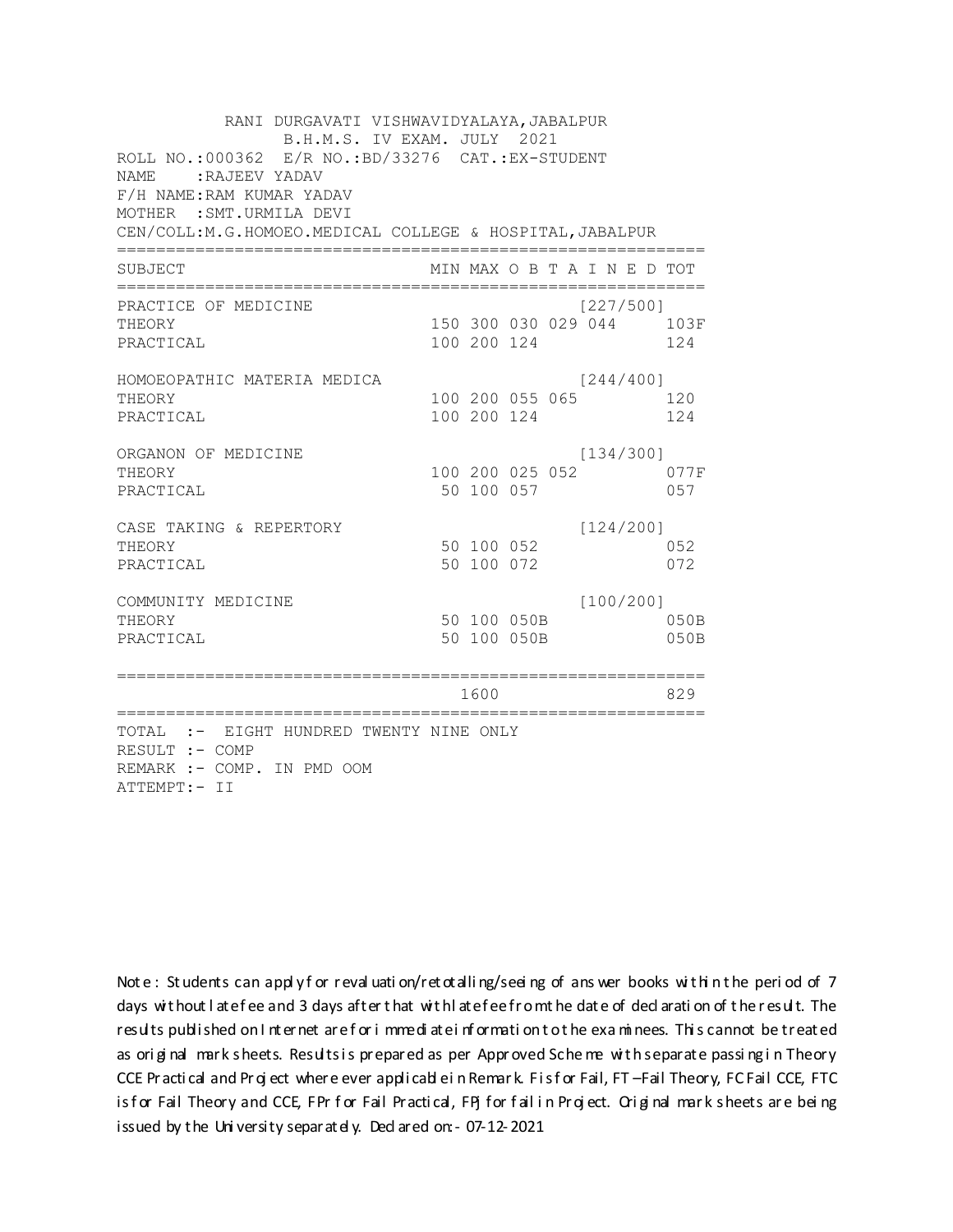| RANI DURGAVATI VISHWAVIDYALAYA, JABALPUR<br>B.H.M.S. IV EXAM. JULY 2021 |  |             |                 |  |                             |  |     |  |  |  |
|-------------------------------------------------------------------------|--|-------------|-----------------|--|-----------------------------|--|-----|--|--|--|
| ROLL NO.:000363 E/R NO.: BG/24621 CAT.: REGULAR                         |  |             |                 |  |                             |  |     |  |  |  |
| : SUNIL KUMAR YADAV<br><b>NAME</b>                                      |  |             |                 |  |                             |  |     |  |  |  |
| F/H NAME: HARISH CHANDRA YADAV                                          |  |             |                 |  |                             |  |     |  |  |  |
| MOTHER : SMT. KAMALA DEVI                                               |  |             |                 |  |                             |  |     |  |  |  |
| CEN/COLL:M.G.HOMOEO.MEDICAL COLLEGE & HOSPITAL, JABALPUR                |  |             |                 |  |                             |  |     |  |  |  |
| SUBJECT                                                                 |  |             |                 |  | MIN MAX O B T A I N E D TOT |  |     |  |  |  |
| PRACTICE OF MEDICINE                                                    |  |             |                 |  | [274/500]                   |  |     |  |  |  |
| THEORY                                                                  |  |             |                 |  | 150 300 052 053 045 150     |  |     |  |  |  |
| PRACTICAL                                                               |  | 100 200 124 |                 |  |                             |  | 124 |  |  |  |
| HOMOEOPATHIC MATERIA MEDICA                                             |  |             |                 |  | [243/400]                   |  |     |  |  |  |
| THEORY                                                                  |  |             | 100 200 053 062 |  |                             |  | 115 |  |  |  |
| PRACTICAL                                                               |  | 100 200 128 |                 |  |                             |  | 128 |  |  |  |
| ORGANON OF MEDICINE                                                     |  |             |                 |  | [160/300]                   |  |     |  |  |  |
| THEORY                                                                  |  |             | 100 200 051 051 |  |                             |  | 102 |  |  |  |
| PRACTICAL                                                               |  | 50 100 058  |                 |  |                             |  | 058 |  |  |  |
| CASE TAKING & REPERTORY                                                 |  |             |                 |  | [121/200]                   |  |     |  |  |  |
| THEORY                                                                  |  | 50 100 052  |                 |  |                             |  | 052 |  |  |  |
| PRACTICAL                                                               |  | 50 100 069  |                 |  |                             |  | 069 |  |  |  |
| COMMUNITY MEDICINE                                                      |  |             |                 |  | [112/200]                   |  |     |  |  |  |
| THEORY                                                                  |  | 50 100 051  |                 |  |                             |  | 051 |  |  |  |
| PRACTICAL                                                               |  | 50 100 061  |                 |  |                             |  | 061 |  |  |  |
|                                                                         |  |             |                 |  |                             |  |     |  |  |  |
|                                                                         |  | 1600        |                 |  |                             |  | 910 |  |  |  |
| TOTAL :- NINE HUNDRED TEN ONLY<br>RESULT :- PASS                        |  |             |                 |  |                             |  |     |  |  |  |
|                                                                         |  |             |                 |  |                             |  |     |  |  |  |

ATTEMPT:- I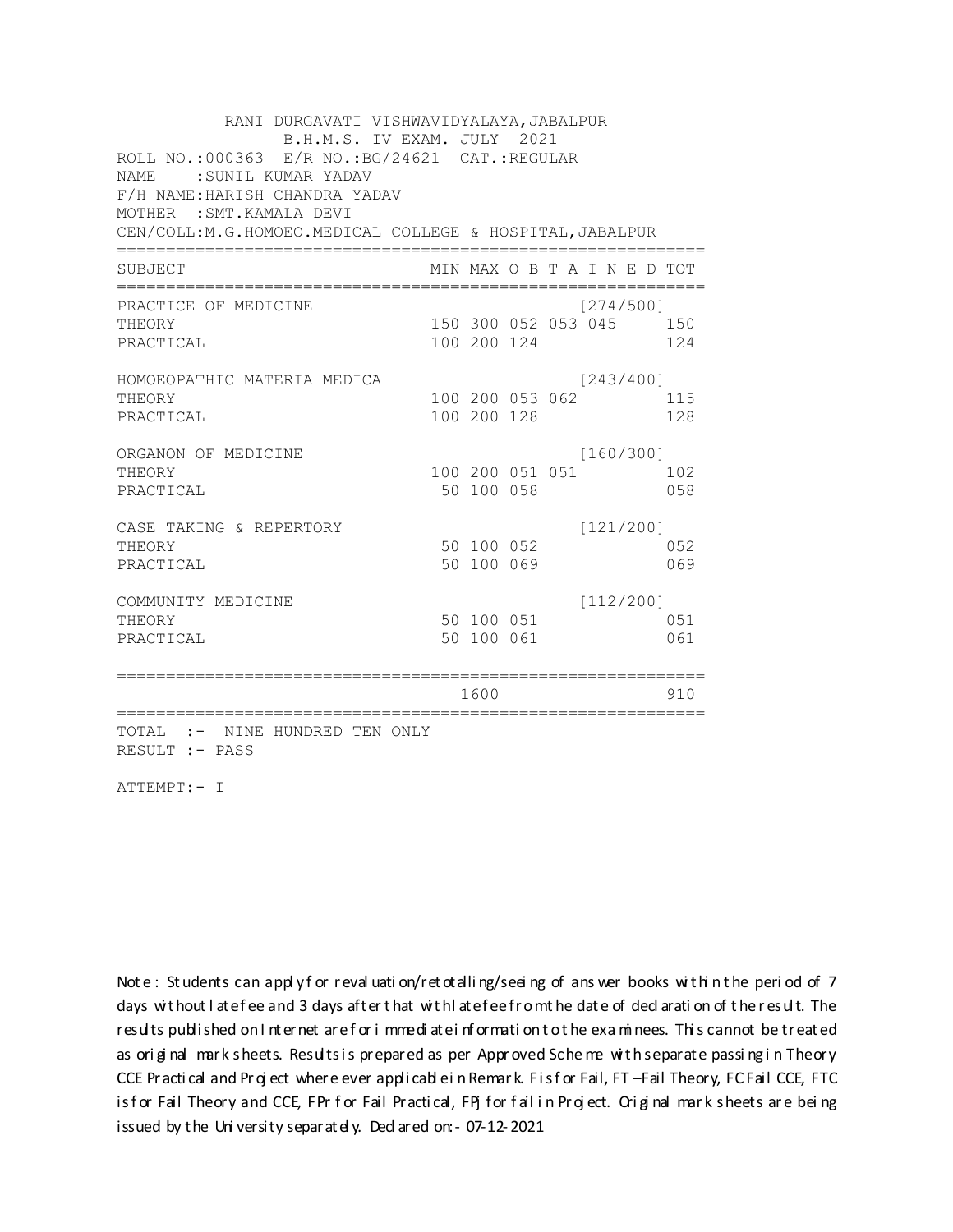| RANI DURGAVATI VISHWAVIDYALAYA, JABALPUR                 |  |                 |  |  |                             |  |      |  |  |  |
|----------------------------------------------------------|--|-----------------|--|--|-----------------------------|--|------|--|--|--|
| B.H.M.S. IV EXAM. JULY 2021                              |  |                 |  |  |                             |  |      |  |  |  |
| ROLL NO.:000364 E/R NO.: BH/976 CAT.: REGULAR            |  |                 |  |  |                             |  |      |  |  |  |
| :VIVEK SINGH RAJPOOT<br><b>NAME</b>                      |  |                 |  |  |                             |  |      |  |  |  |
| F/H NAME: MAN SINGH RAJPOOT                              |  |                 |  |  |                             |  |      |  |  |  |
| MOTHER : SMT. SUNEETA SINGH RAJPOOT                      |  |                 |  |  |                             |  |      |  |  |  |
| CEN/COLL:M.G.HOMOEO.MEDICAL COLLEGE & HOSPITAL, JABALPUR |  |                 |  |  |                             |  |      |  |  |  |
| SUBJECT                                                  |  |                 |  |  | MIN MAX O B T A I N E D TOT |  |      |  |  |  |
| PRACTICE OF MEDICINE                                     |  |                 |  |  | [323/500]                   |  |      |  |  |  |
| THEORY                                                   |  |                 |  |  | 150 300 078 065 050 193     |  |      |  |  |  |
| PRACTICAL                                                |  | 100 200 130     |  |  |                             |  | 130  |  |  |  |
| HOMOEOPATHIC MATERIA MEDICA                              |  |                 |  |  | [275/400]                   |  |      |  |  |  |
| THEORY                                                   |  | 100 200 060 067 |  |  |                             |  | 127  |  |  |  |
| PRACTICAL                                                |  | 100 200 148     |  |  |                             |  | 148  |  |  |  |
| ORGANON OF MEDICINE                                      |  |                 |  |  | [172/300]                   |  |      |  |  |  |
| THEORY                                                   |  | 100 200 055 057 |  |  |                             |  | 112  |  |  |  |
| PRACTICAL                                                |  | 50 100 060      |  |  |                             |  | 060  |  |  |  |
| CASE TAKING & REPERTORY                                  |  |                 |  |  | [120/200]                   |  |      |  |  |  |
| THEORY                                                   |  | 50 100 052      |  |  |                             |  | 0.52 |  |  |  |
| PRACTICAL                                                |  | 50 100 068      |  |  |                             |  | 068  |  |  |  |
| COMMUNITY MEDICINE                                       |  |                 |  |  | [119/200]                   |  |      |  |  |  |
| THEORY                                                   |  | 50 100 052      |  |  |                             |  | 052  |  |  |  |
| PRACTICAL                                                |  | 50 100 067      |  |  |                             |  | 067  |  |  |  |
| ======================                                   |  |                 |  |  |                             |  |      |  |  |  |
|                                                          |  | 1600            |  |  |                             |  | 1009 |  |  |  |
| TOTAL :- ONE THOUSAND NINE ONLY<br>RESULT :- PASS        |  |                 |  |  |                             |  |      |  |  |  |

ATTEMPT:- I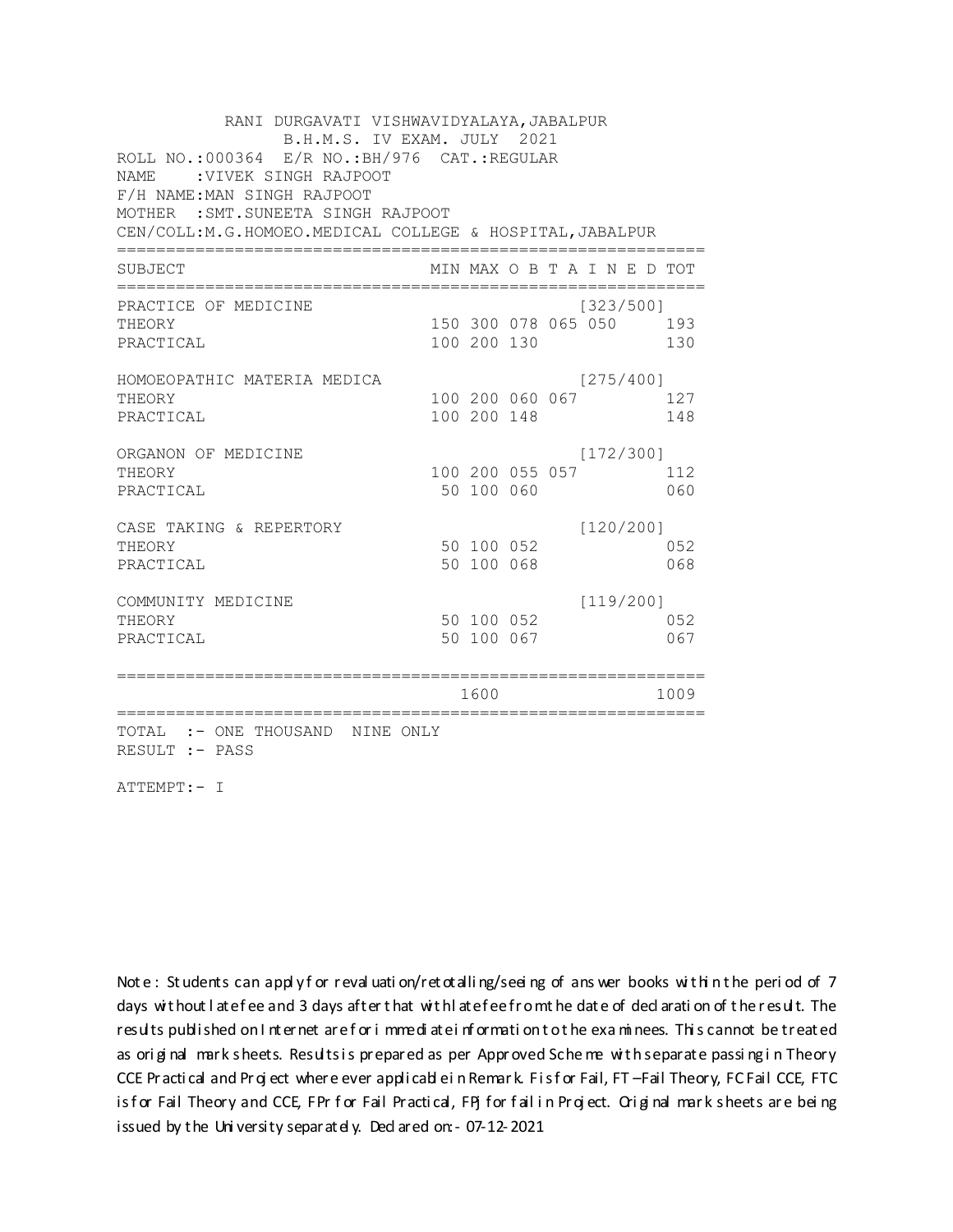| RANI DURGAVATI VISHWAVIDYALAYA, JABALPUR<br>B.H.M.S. IV EXAM. JULY 2021<br>ROLL NO.: 000365 E/R NO.: BH/4114 CAT.: REGULAR<br>NAME : UPADHYAY POOJA DHARMENDRA<br>F/H NAME: DHARMENDRA UPADHYAY<br>MOTHER : SMT. NISHA DHARMENDRA UPADHYAY<br>CEN/COLL: M. G. HOMOEO. MEDICAL COLLEGE & HOSPITAL, JABALPUR |  |                                |  |  |                                      |  |             |
|------------------------------------------------------------------------------------------------------------------------------------------------------------------------------------------------------------------------------------------------------------------------------------------------------------|--|--------------------------------|--|--|--------------------------------------|--|-------------|
|                                                                                                                                                                                                                                                                                                            |  |                                |  |  |                                      |  |             |
| PRACTICE OF MEDICINE<br>THEORY<br>PRACTICAL                                                                                                                                                                                                                                                                |  | 100 200 158                    |  |  | [340/500]<br>150 300 064 056 062 182 |  | 158         |
| HOMOEOPATHIC MATERIA MEDICA<br>THEORY<br>PRACTICAL                                                                                                                                                                                                                                                         |  | 100 200 051 070<br>100 200 162 |  |  | [283/400]                            |  | 121<br>162  |
| ORGANON OF MEDICINE<br>THEORY<br>PRACTICAL                                                                                                                                                                                                                                                                 |  | 100 200 050 070<br>50 100 073  |  |  | [193/300]                            |  | 120<br>073  |
| CASE TAKING & REPERTORY<br>THEORY<br>PRACTICAL                                                                                                                                                                                                                                                             |  | 50 100 062<br>50 100 075       |  |  | [137/200]                            |  | 062<br>075  |
| COMMUNITY MEDICINE<br>THEORY<br>PRACTICAL                                                                                                                                                                                                                                                                  |  | 50 100 047<br>50 100 079       |  |  | [126/200]                            |  | 047G<br>079 |
|                                                                                                                                                                                                                                                                                                            |  | 1600                           |  |  |                                      |  | 1079        |
| TOTAL :- ONE THOUSAND SEVENTY NINE ONLY<br>RESULT :- PASS<br>REMARK :- PASS BY GRACE<br>ATTEMPT:- I                                                                                                                                                                                                        |  |                                |  |  |                                      |  |             |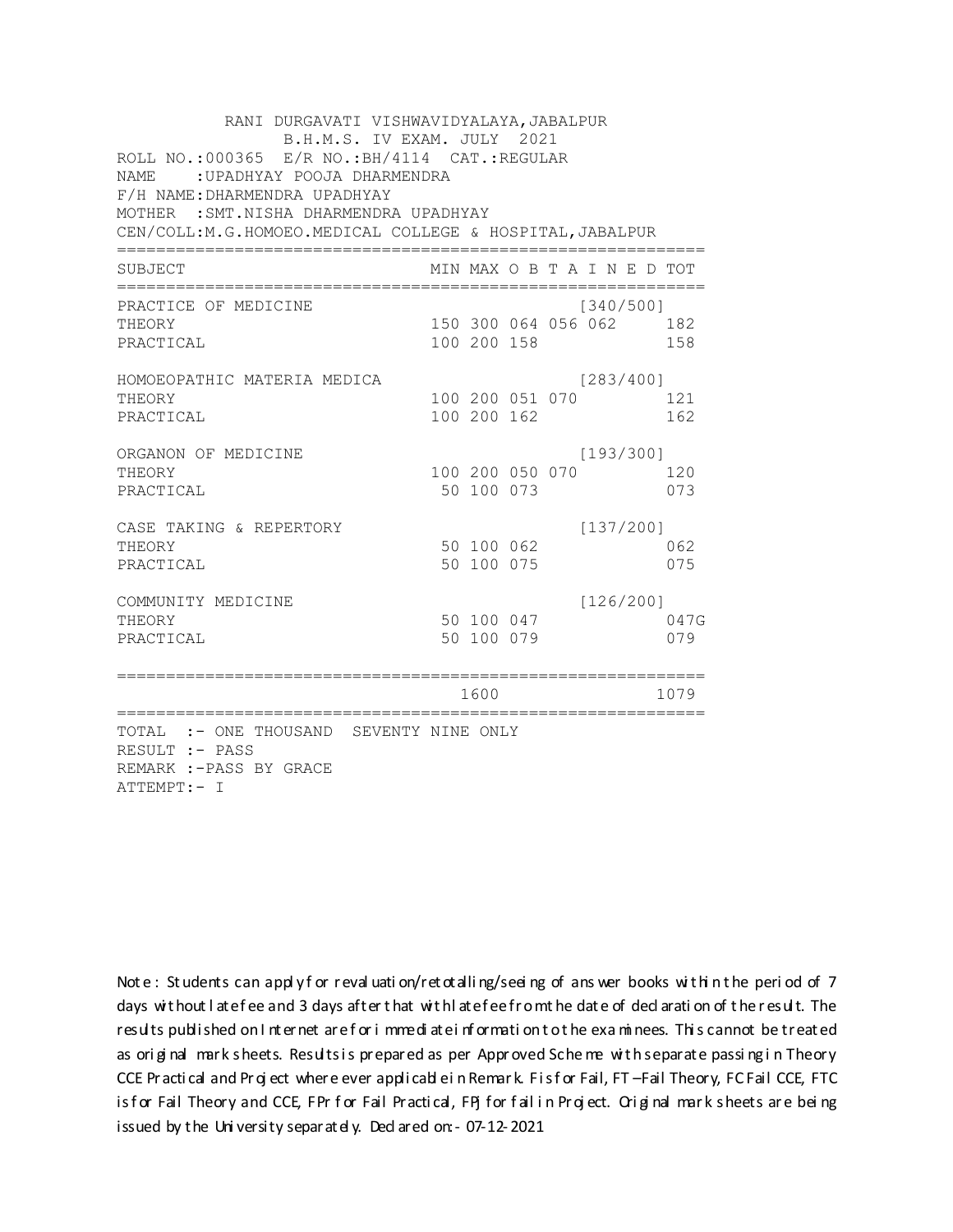RANI DURGAVATI VISHWAVIDYALAYA, JABALPUR B.H.M.S. IV EXAM. JULY 2021 ROLL NO.:000366 E/R NO.: BF/29447 CAT.: REGULAR NAME : AKASH PARASTE F/H NAME: SURENDRA SINGH PARASTE MOTHER : SMT.UMA PARASTE CEN/COLL:M.G.HOMOEO.MEDICAL COLLEGE & HOSPITAL, JABALPUR MIN MAX O B T A I N E D TOT SUBJECT PRACTICE OF MEDICINE  $[305/500]$ THEORY 150 300 065 062 058 185 PRACTICAL 100 200 120 120 HOMOEOPATHIC MATERIA MEDICA  $[260/400]$ 100 200 061 065 126 THEORY PRACTICAL 100 200 134 134 ORGANON OF MEDICINE  $[168/300]$ THEORY 100 200 050 060 110 PRACTICAL 50 100 058 058 CASE TAKING & REPERTORY  $[117/200]$ 50 100 052 THEORY 052 50 100 065 PRACTICAL 065  $[116/200]$ COMMUNITY MEDICINE 50 100 050 050 THEORY PRACTICAL 50 100 066 066 1600 1600 - 966 TOTAL :- NINE HUNDRED SIXTY SIX ONLY RESULT :- PASS

ATTEMPT:- I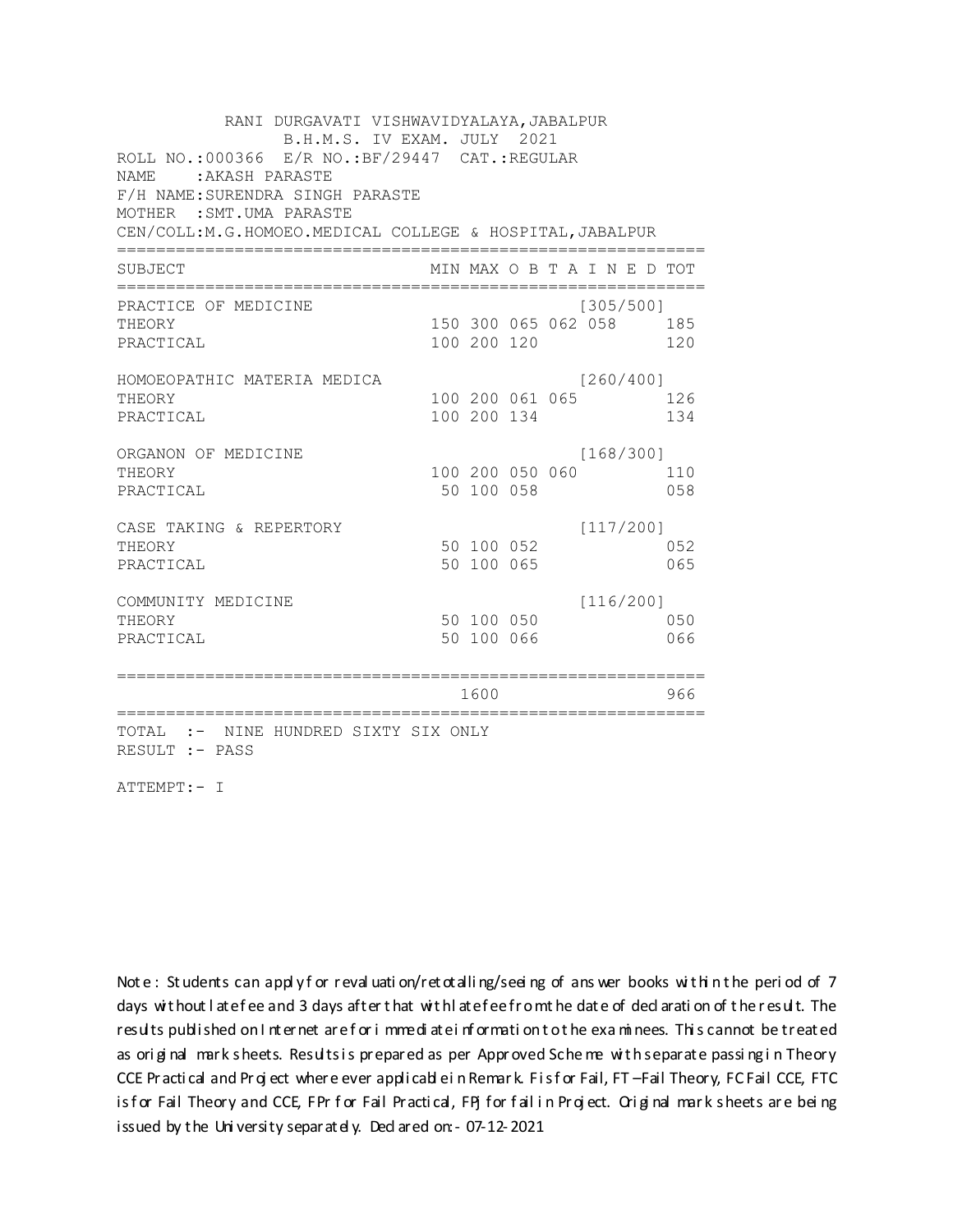RANI DURGAVATI VISHWAVIDYALAYA, JABALPUR B.H.M.S. IV EXAM. JULY 2021 ROLL NO.:000367 E/R NO.: BF/35637 CAT.: EX-STUDENT NAME: GYANENDRA SINGH F/H NAME: RAJ PRATAP SINGH MOTHER : SMT. SAVITRI SINGH CEN/COLL:M.G.HOMOEO.MEDICAL COLLEGE & HOSPITAL, JABALPUR MIN MAX O B T A I N E D TOT SUBJECT PRACTICE OF MEDICINE  $[298/500]$ 150 300 064 056 058 178 THEORY PRACTICAL 100 200 120 120 HOMOEOPATHIC MATERIA MEDICA [243/400] 100 200 058B060B 118B THEORY PRACTICAL 100 200 125B 125B ORGANON OF MEDICINE  $[157/300]$ THEORY 100 200 051B050B 101B PRACTICAL 50 100 056B 056B  $[105/200]$ CASE TAKING & REPERTORY 50 100 050B THEORY  $050B$ PRACTICAL 50 100 055B 055B  $[100/200]$ COMMUNITY MEDICINE 50 100 050B 050B THEORY PRACTICAL 50 100 050B 050B 1600 1600 903 TOTAL :- NINE HUNDRED THREE ONLY RESULT :- PASS

ATTEMPT:- II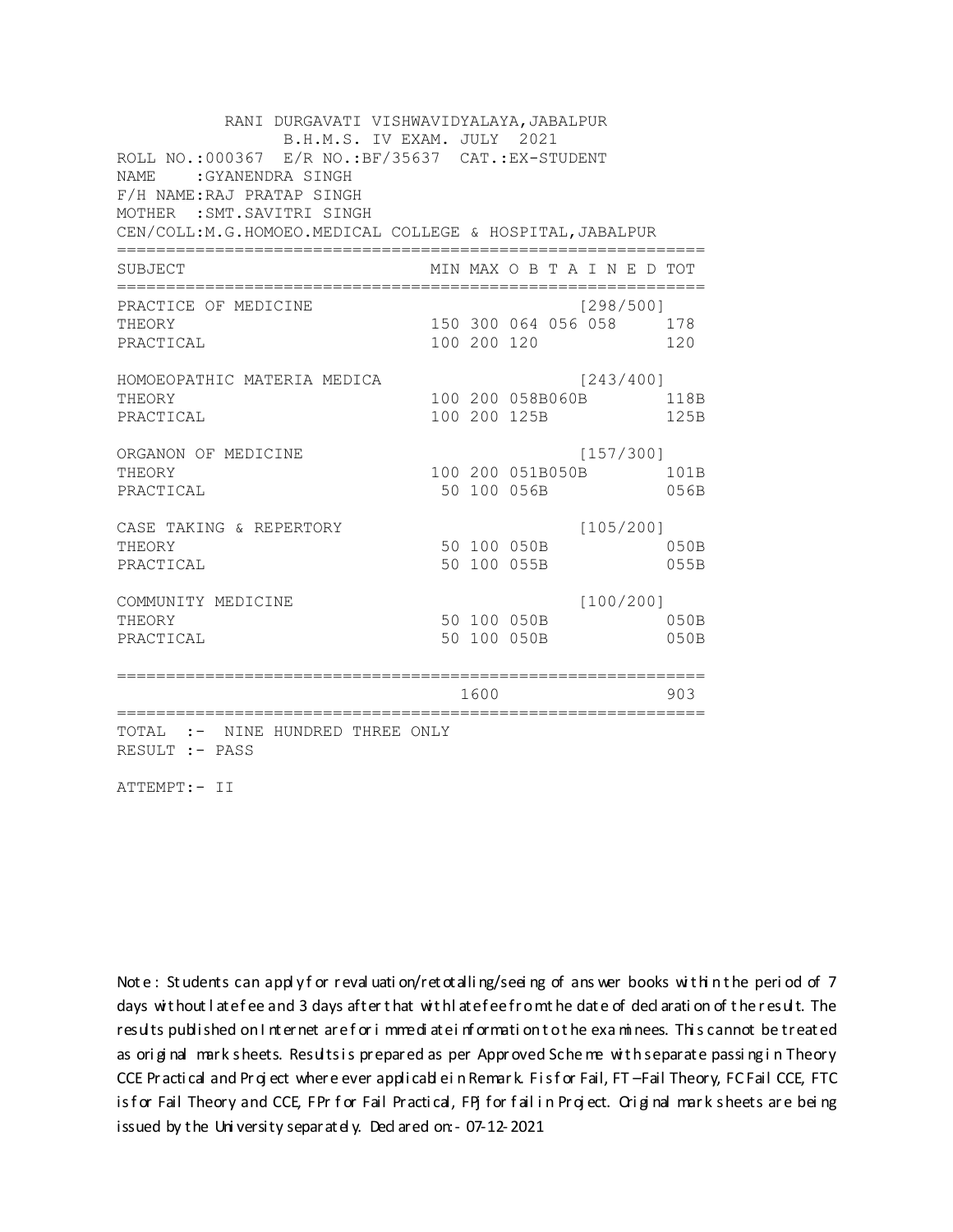RANI DURGAVATI VISHWAVIDYALAYA, JABALPUR B.H.M.S. IV EXAM. JULY 2021 ROLL NO.: 000368 E/R NO.: BH/972 CAT.: EX-STUDENT NAME : KU. ROODRANEE SINGH BAGHEL F/H NAME: SUMER SINGH BAGHEL MOTHER : SMT. SITADEVI CEN/COLL:M.G.HOMOEO.MEDICAL COLLEGE & HOSPITAL, JABALPUR MIN MAX O B T A I N E D TOT SUBJECT PRACTICE OF MEDICINE  $[311/500]$ 150 300 053 060 058 171 THEORY PRACTICAL 100 200 140 140 HOMOEOPATHIC MATERIA MEDICA [256/400] 100 200 059B052B 111B THEORY PRACTICAL 100 200 145B 145B ORGANON OF MEDICINE  $[186/300]$ THEORY 100 200 052B054B 106B PRACTICAL 50 100 080B  $080B$ CASE TAKING & REPERTORY  $[121/200]$ 50 100 053B THEORY 053B PRACTICAL 50 100 068B 068B  $[120/200]$ COMMUNITY MEDICINE 50 100 055B 055B THEORY PRACTICAL 50 100 065B 065B 1600 1600 994 TOTAL :- NINE HUNDRED NINETY FOUR ONLY RESULT :- PASS

ATTEMPT:- II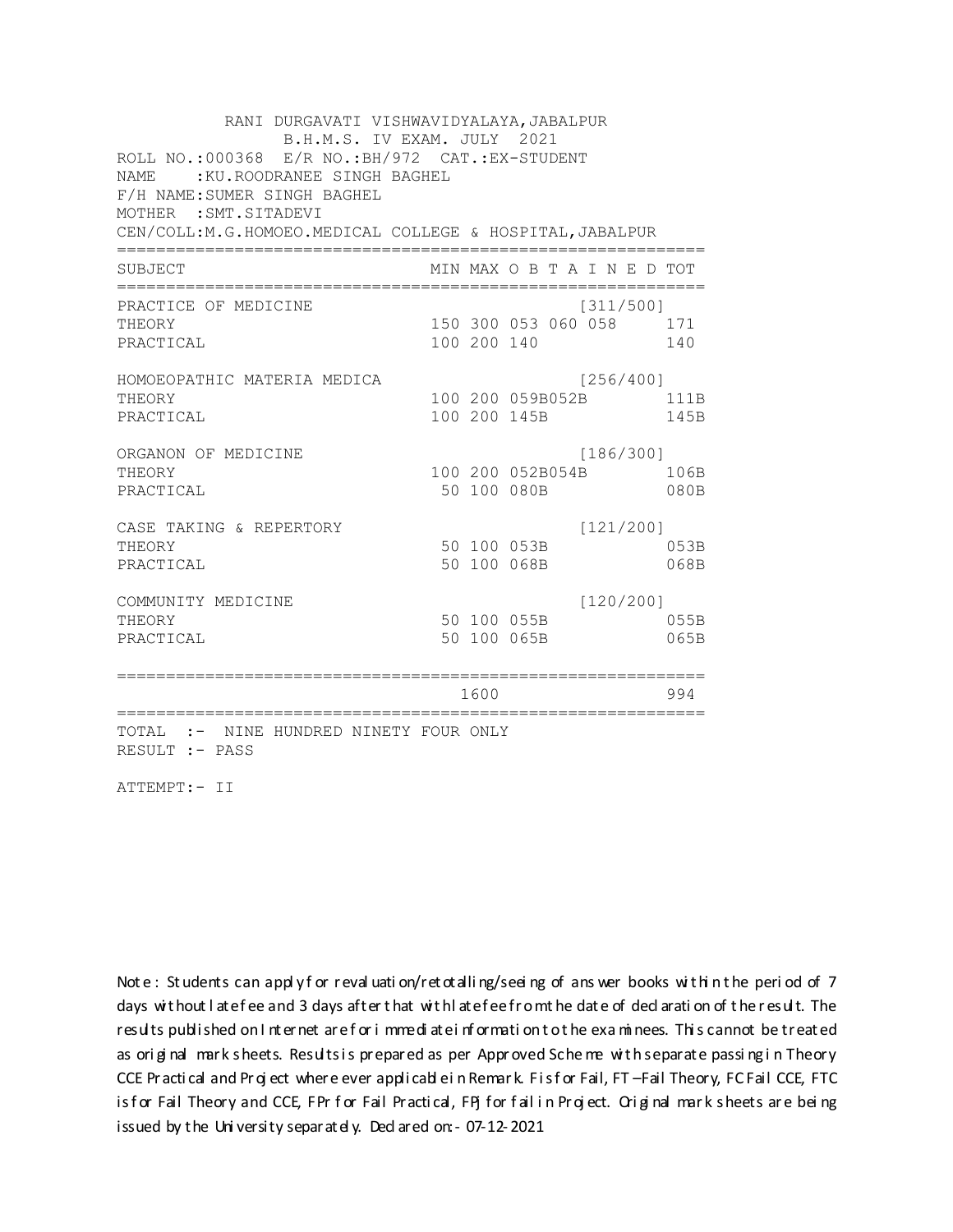RANI DURGAVATI VISHWAVIDYALAYA, JABALPUR B.H.M.S. IV EXAM. JULY 2021 ROLL NO.:000369 E/R NO.: BH/970 CAT.: EX-STUDENT NAME: : KU.HEMADRI UIKEY F/H NAME: MANOJ UIKEY MOTHER : SMT. SHASHIKALA UIKEY CEN/COLL:M.G.HOMOEO.MEDICAL COLLEGE & HOSPITAL, JABALPUR MIN MAX O B T A I N E D TOT SUBJECT PRACTICE OF MEDICINE  $[304/500]$ 150 300 065 057 060 182 THEORY PRACTICAL 100 200 122 122 HOMOEOPATHIC MATERIA MEDICA [239/400] 100 200 058B056B 114B THEORY PRACTICAL 100 200 125B 125B ORGANON OF MEDICINE  $[161/300]$ THEORY 100 200 050B052B 102B PRACTICAL 50 100 059B 059B CASE TAKING & REPERTORY  $[106/200]$ 50 100 050B THEORY  $050B$ PRACTICAL 50 100 056B 056B  $[126/200]$ COMMUNITY MEDICINE 50 100 053B 053B THEORY PRACTICAL 50 100 073B 073B 1600 1600 936 TOTAL :- NINE HUNDRED THIRTY SIX ONLY RESULT :- PASS

ATTEMPT:- II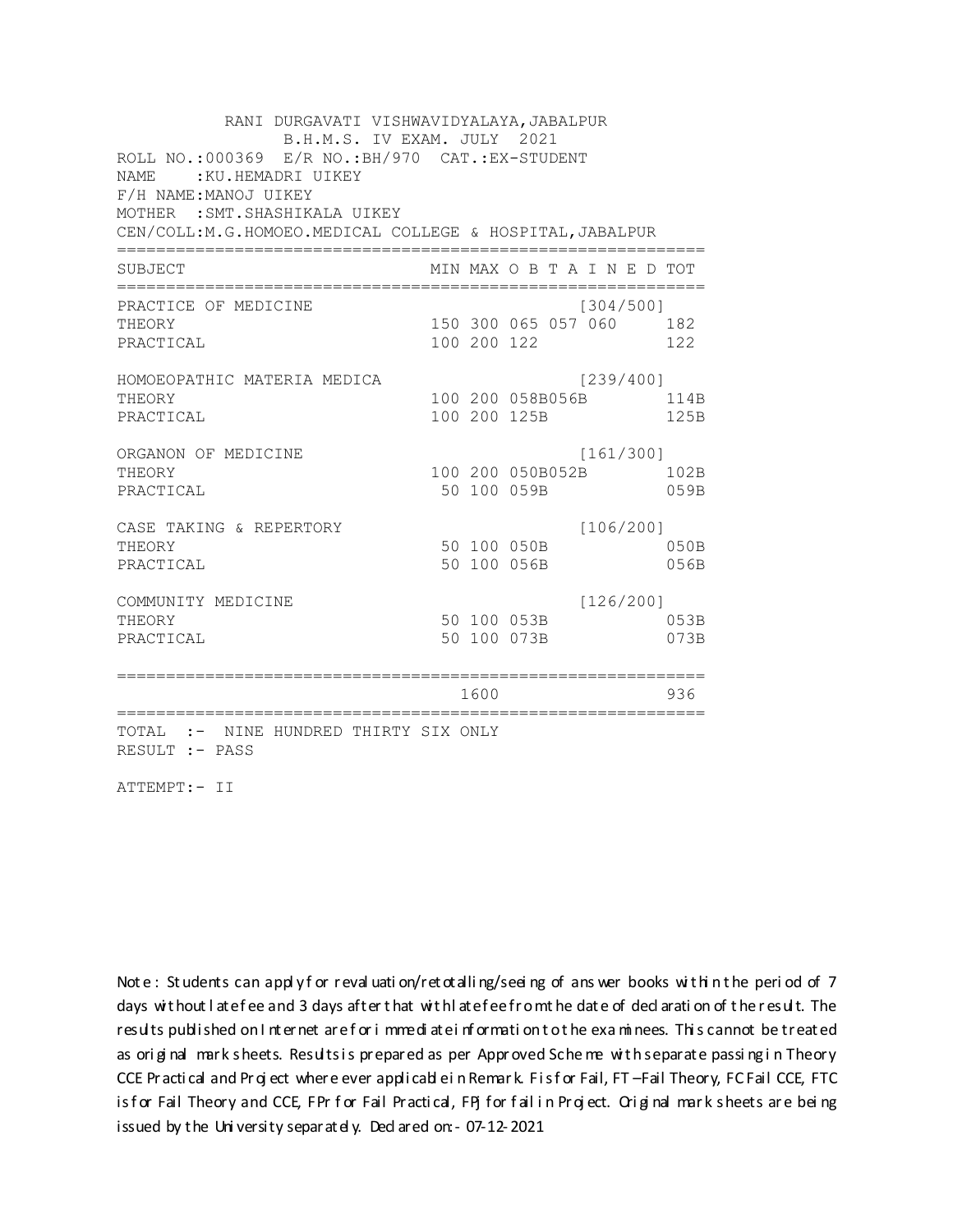RANI DURGAVATI VISHWAVIDYALAYA, JABALPUR B.H.M.S. IV EXAM. JULY 2021 ROLL NO.:000370 E/R NO.:BG/24635 CAT.:EX-STUDENT NAME :ANKIT SHRIVASTAVA F/H NAME:SANTOSH KUMAR SHRIVASTAVA MOTHER :SMT.RADHA DEVI SHRIVASTAVA CEN/COLL:M.G.HOMOEO.MEDICAL COLLEGE & HOSPITAL,JABALPUR ============================================================ SUBJECT MIN MAX O B T A I N E D TOT ============================================================ PRACTICE OF MEDICINE [301/500] THEORY 150 300 068 050 055 173 PRACTICAL 100 200 128 128 HOMOEOPATHIC MATERIA MEDICA [230/400] THEORY 100 200 054B061B 115B PRACTICAL 100 200 115B 115B ORGANON OF MEDICINE [164/300] THEORY 106B 106B 100 200 054B052B 106B PRACTICAL 50 100 058B 058B CASE TAKING & REPERTORY [110/200] THEORY 50 100 050B 050B PRACTICAL 50 100 060B 060B COMMUNITY MEDICINE [100/200] THEORY 50 100 050B 050B PRACTICAL 50 100 050B 050B ============================================================ 1600 905 ============================================================ TOTAL :- NINE HUNDRED FIVE ONLY RESULT :- PASS

ATTEMPT:- II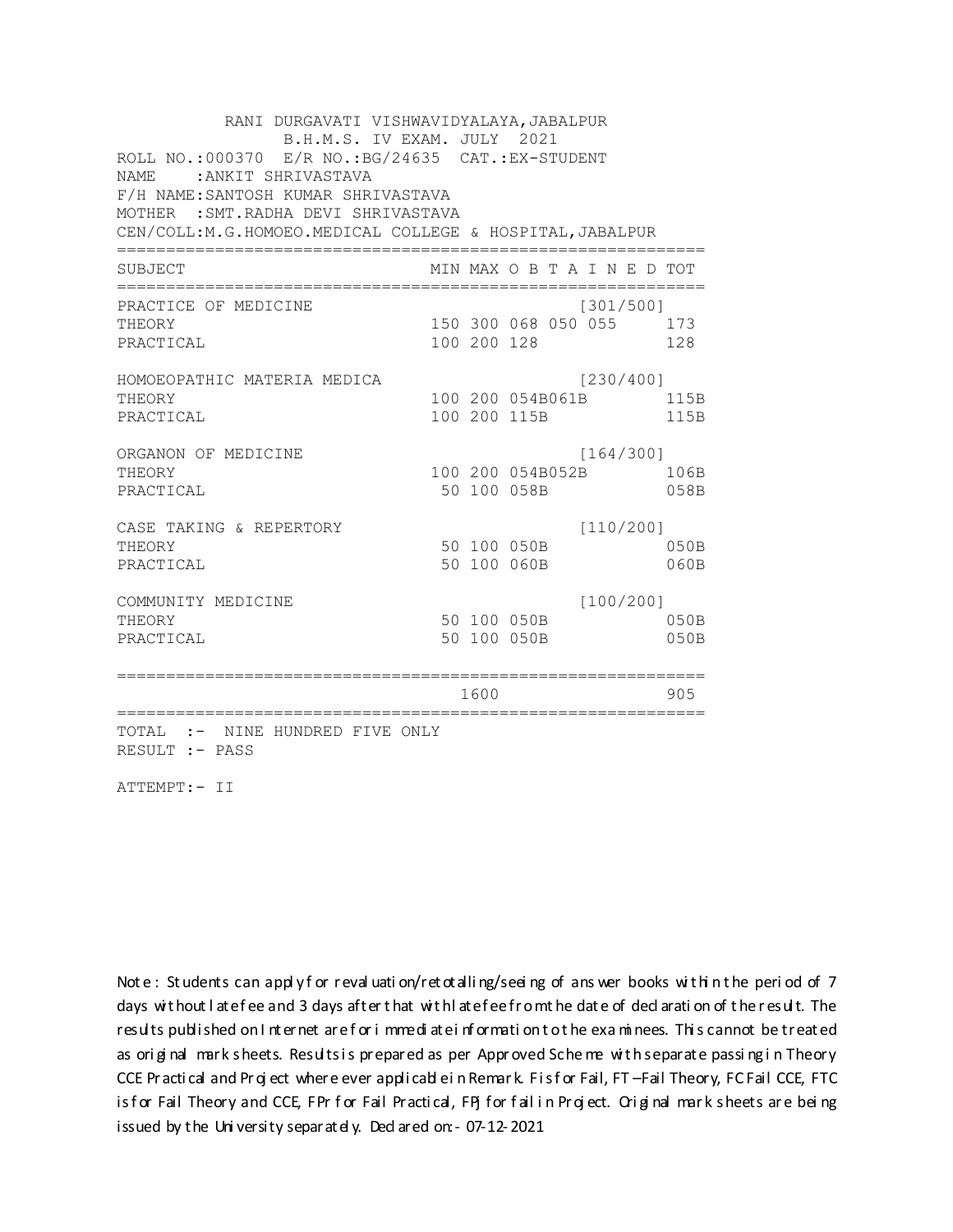RANI DURGAVATI VISHWAVIDYALAYA, JABALPUR B.H.M.S. IV EXAM. JULY 2021 ROLL NO.:000371 E/R NO.:BD/7365 CAT.:EX-STUDENT NAME :KU.ANUJA PARIHAR F/H NAME:RAJENDRA SINGH PARIHAR MOTHER :SMT.SANGEETA PARIHAR CEN/COLL:M.G.HOMOEO.MEDICAL COLLEGE & HOSPITAL,JABALPUR ============================================================ SUBJECT MIN MAX O B T A I N E D TOT ============================================================ PRACTICE OF MEDICINE (271/500) THEORY 150 300 066B035B050B 151B PRACTICAL 100 200 120B 120B HOMOEOPATHIC MATERIA MEDICA [248/400] THEORY 100 200 060 067 127 PRACTICAL 100 200 121 121 ORGANON OF MEDICINE [173/300] THEORY 100 200 053B060B 113B PRACTICAL 50 100 060B 060B CASE TAKING & REPERTORY [112/200] THEORY 50 100 052B 052B PRACTICAL 50 100 060B 060B COMMUNITY MEDICINE [103/200] THEORY 50 100 053B 053B PRACTICAL 50 100 050B 050B ============================================================ 1600 907 ============================================================ TOTAL :- NINE HUNDRED SEVEN ONLY RESULT :- PASS

ATTEMPT:- II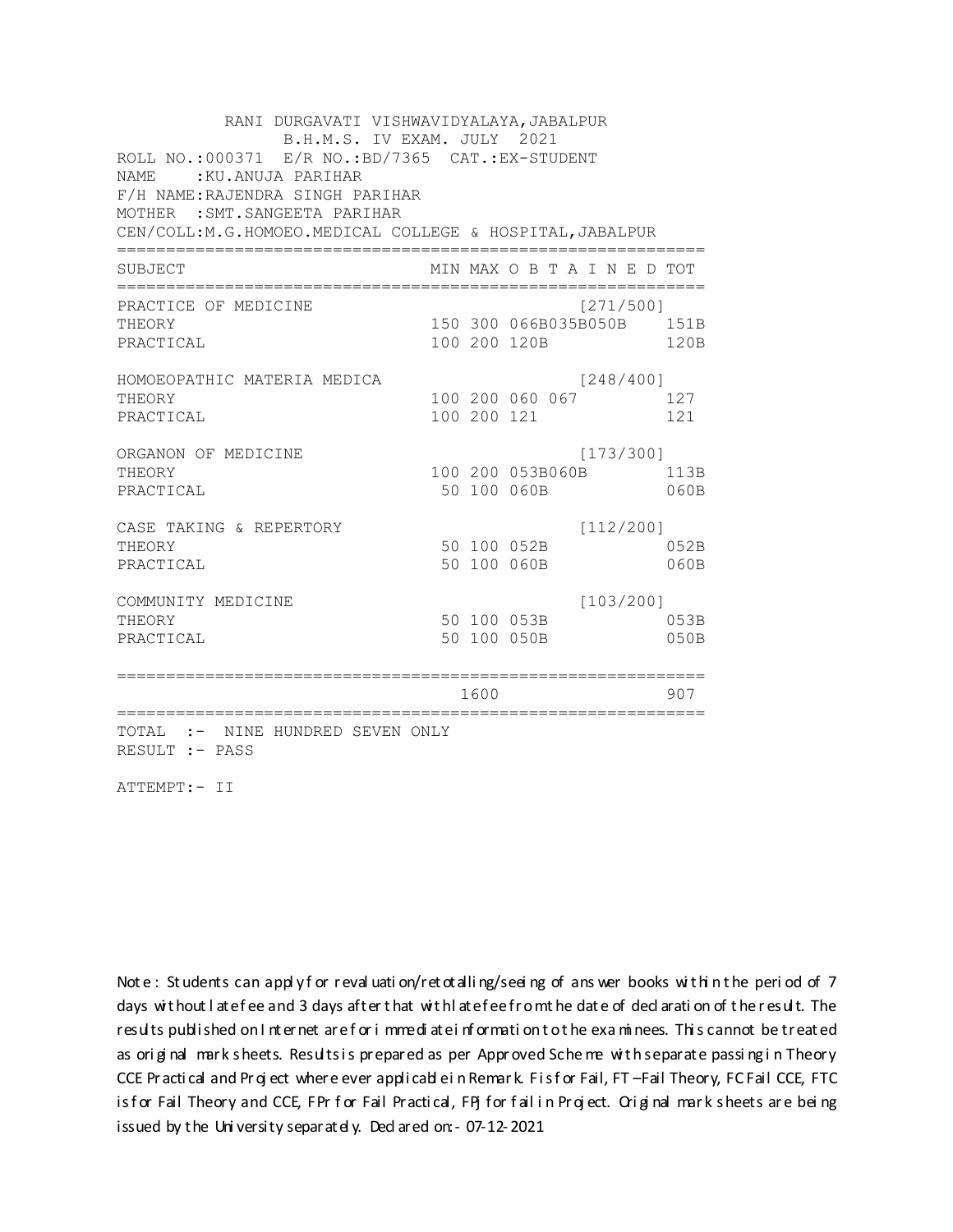RANI DURGAVATI VISHWAVIDYALAYA, JABALPUR B.H.M.S. IV EXAM. JULY 2021 ROLL NO.: 000372 E/R NO.: BF/35635 CAT.: EX-STUDENT NAME: MOHAMMAD OAIS F/H NAME: MOHD EDRIES MOTHER : SMT. SHAHBATUN NISA CEN/COLL:M.G.HOMOEO.MEDICAL COLLEGE & HOSPITAL, JABALPUR MIN MAX O B T A I N E D TOT SUBJECT PRACTICE OF MEDICINE  $[283/500]$ 150 300 059B030B064B 153B **THEORY** PRACTICAL 100 200 130B 130B HOMOEOPATHIC MATERIA MEDICA [232/400] 100 200 062B056B 118B THEORY PRACTICAL 100 200 114B 114B ORGANON OF MEDICINE  $[161/300]$ THEORY 100 200 051B050B 101B PRACTICAL 50 100 060B 060B  $[115/200]$ CASE TAKING & REPERTORY 50 100 054B THEORY 054B PRACTICAL 50 100 061B 061B  $[125/200]$ COMMUNITY MEDICINE 50 100 050 050 THEORY PRACTICAL 50 100 075 075 1600 1600 916 TOTAL :- NINE HUNDRED SIXTEEN ONLY RESULT :- PASS

ATTEMPT:- III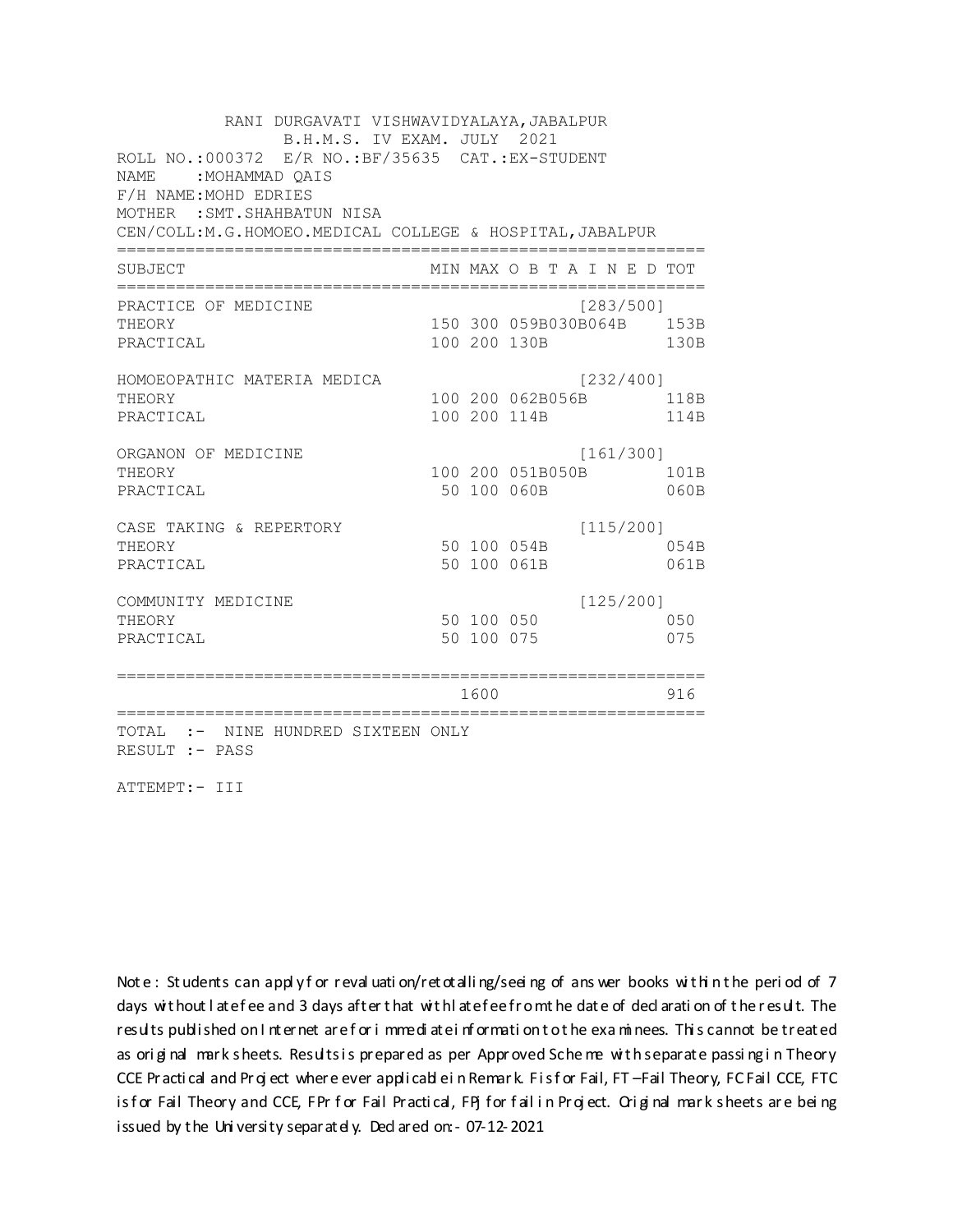| RANI DURGAVATI VISHWAVIDYALAYA, JABALPUR<br>B.H.M.S. IV EXAM. JULY 2021                                                                     |  |             |                            |                               |              |
|---------------------------------------------------------------------------------------------------------------------------------------------|--|-------------|----------------------------|-------------------------------|--------------|
| ROLL NO.: 000373 E/R NO.: BH/1001 CAT.: EX-STUDENT<br>NAME.<br>APOORV SHRIVASTAV:<br>F/H NAME: RAJEEV SHRIVASTAV<br>MOTHER : SMT. RUMA DEVI |  |             |                            |                               |              |
| CEN/COLL:M.G.HOMOEO.MEDICAL COLLEGE & HOSPITAL, JABALPUR                                                                                    |  |             |                            |                               |              |
| SUBJECT                                                                                                                                     |  |             |                            | MIN MAX O B T A I N E D TOT   |              |
| PRACTICE OF MEDICINE                                                                                                                        |  |             |                            | [299/500]                     |              |
| THEORY<br>PRACTICAL                                                                                                                         |  | 100 200 126 |                            | 150 300 064 051 058 173       | 126          |
| HOMOEOPATHIC MATERIA MEDICA                                                                                                                 |  |             |                            | [240/400]                     |              |
| THEORY<br>PRACTICAL                                                                                                                         |  |             | 100 200 116B               | 100 200 056B068B              | 124B<br>116B |
| ORGANON OF MEDICINE<br>THEORY<br>PRACTICAL                                                                                                  |  |             | 50 100 058B                | [162/300]<br>100 200 054B050B | 104B<br>058B |
| CASE TAKING & REPERTORY<br>THEORY<br>PRACTICAL                                                                                              |  |             | 50 100 050B<br>50 100 062B | [112/200]                     | 050B<br>062B |
| COMMUNITY MEDICINE<br>THEORY<br>PRACTICAL                                                                                                   |  |             | 50 100 050B<br>50 100 050B | [100/200]                     | 050B<br>050B |
|                                                                                                                                             |  | 1600        |                            |                               | 913          |
| TOTAL :- NINE HUNDRED THIRTEEN ONLY<br>RESULT :- PASS                                                                                       |  |             |                            |                               |              |

ATTEMPT:- II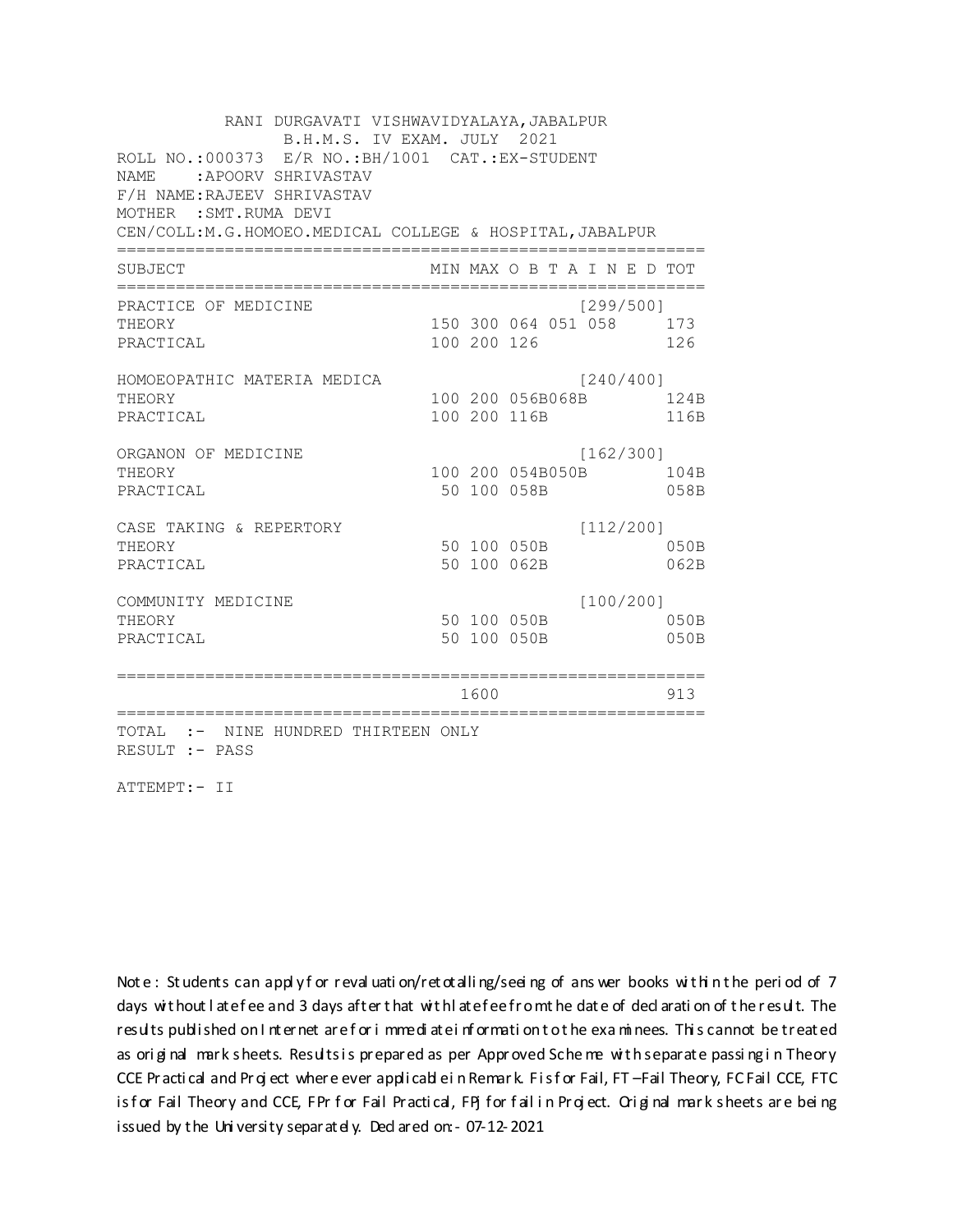RANI DURGAVATI VISHWAVIDYALAYA, JABALPUR B.H.M.S. IV EXAM. JULY 2021 ROLL NO.:000374 E/R NO.:BG/32339 CAT.:EX-STUDENT NAME :SANJAY KUMAR PANIKA F/H NAME:LALAN PRASAD PANIKA MOTHER :SMT.ANITA DEVI CEN/COLL:M.G.HOMOEO.MEDICAL COLLEGE & HOSPITAL,JABALPUR ============================================================ SUBJECT MIN MAX O B T A I N E D TOT ============================================================ PRACTICE OF MEDICINE (294/500] THEORY 150 300 065B050B059B 174 PRACTICAL 100 200 120 120 HOMOEOPATHIC MATERIA MEDICA [239/400] THEORY 100 200 065B064B 129 PRACTICAL 100 200 110B 110B ORGANON OF MEDICINE [165/300] THEORY 100 200 055 051 106 PRACTICAL 50 100 059 059 CASE TAKING & REPERTORY [119/200] THEORY 50 100 064B 064 PRACTICAL 50 100 055B 055 COMMUNITY MEDICINE [103/200] THEORY 50 100 050B 050 PRACTICAL 50 100 053B 053 ============================================================ 1600 920 ============================================================ TOTAL :- NINE HUNDRED TWENTY ONLY RESULT :- PASS

ATTEMPT:- II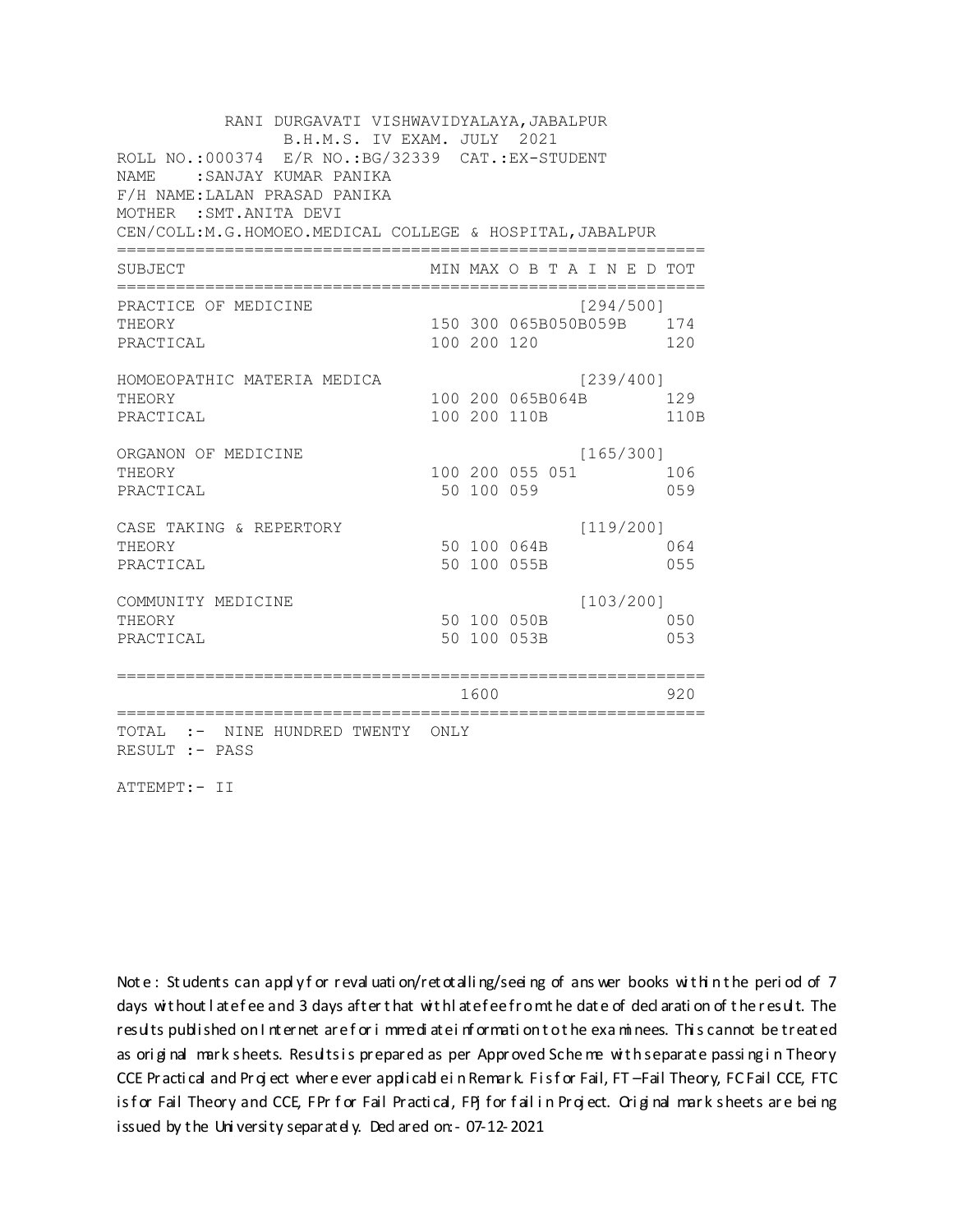RANI DURGAVATI VISHWAVIDYALAYA, JABALPUR B.H.M.S. IV EXAM. JULY 2021 ROLL NO.:000375 E/R NO.: BH/3512 CAT.: EX-STUDENT NAME: : KU. KOMAL PATEL F/H NAME: SUNIL PATEL MOTHER : SMT. MADHU PATEL CEN/COLL: M.G.HOMOEO. MEDICAL COLLEGE & HOSPITAL, JABALPUR MIN MAX O B T A I N E D TOT SUBJECT PRACTICE OF MEDICINE  $[294/500]$ 150 300 061B039B054B 154B **THEORY** PRACTICAL 100 200 140B 140B HOMOEOPATHIC MATERIA MEDICA  $[240/400]$ 100 200 050B052B 102B THEORY PRACTICAL 100 200 138B 138B ORGANON OF MEDICINE  $[162/300]$ THEORY 100 200 050B051B 101B PRACTICAL 50 100 061B 061B CASE TAKING & REPERTORY  $[122/200]$ 50 100 050 THEORY 050 50 100 072 PRACTICAL 072  $[118/200]$ COMMUNITY MEDICINE 50 100 050B 050B THEORY PRACTICAL 50 100 068B 068B 1600 1600 936 TOTAL :- NINE HUNDRED THIRTY SIX ONLY RESULT :- PASS

ATTEMPT:- II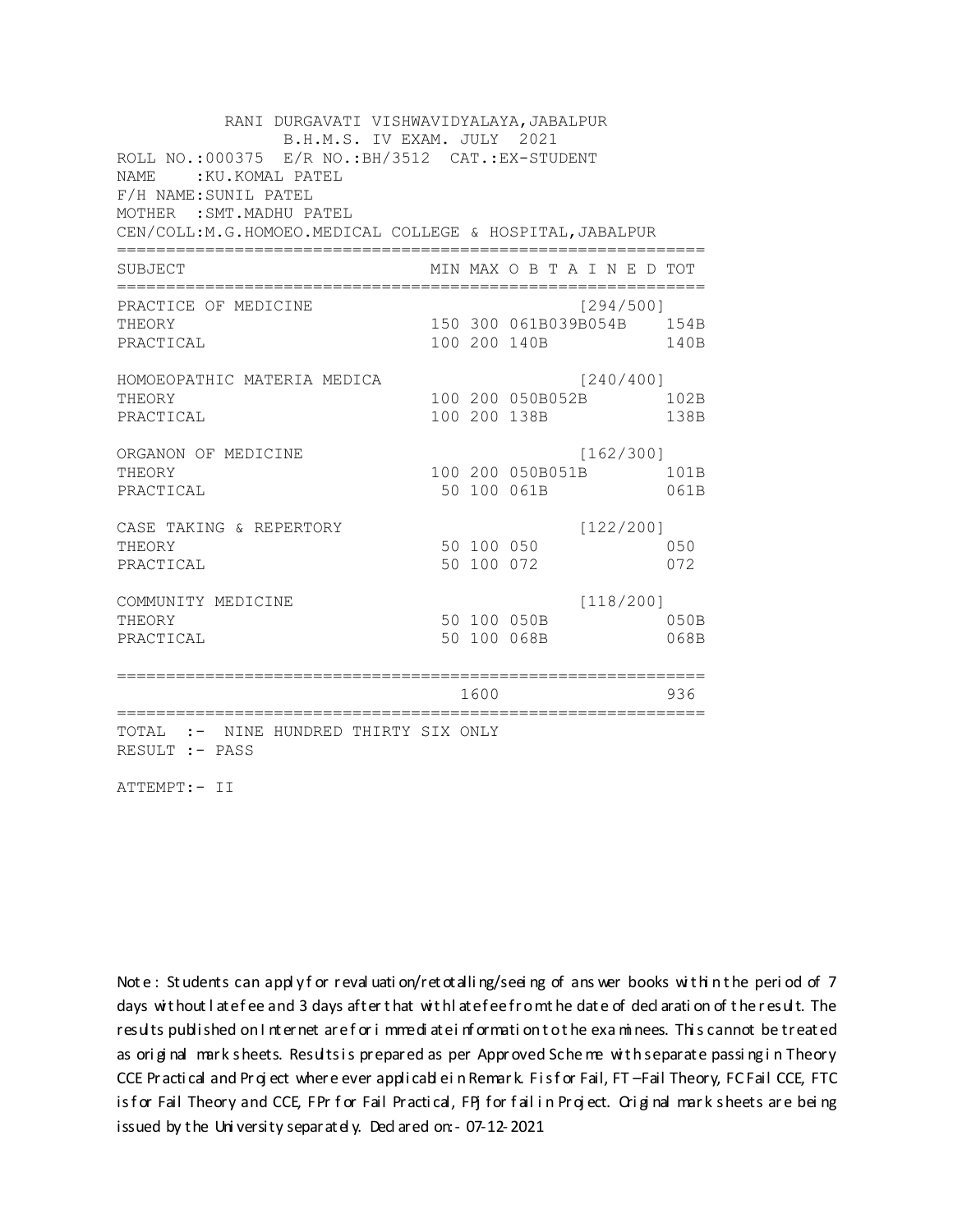RANI DURGAVATI VISHWAVIDYALAYA, JABALPUR B.H.M.S. IV EXAM. JULY 2021 ROLL NO.:000376 E/R NO.:BG/34684 CAT.:EX-STUDENT NAME :VAKIL AHMAD ANSARI F/H NAME:VASIM AHMAD ANSARI MOTHER :SMT.HUSHAN ARA CEN/COLL:M.G.HOMOEO.MEDICAL COLLEGE & HOSPITAL,JABALPUR ============================================================ SUBJECT MIN MAX O B T A I N E D TOT ============================================================ PRACTICE OF MEDICINE [306/500] THEORY 150 300 065 051 062 178 PRACTICAL 100 200 128 128 HOMOEOPATHIC MATERIA MEDICA [216/400] THEORY 100 200 052B052B 104B PRACTICAL 100 200 112B 112B ORGANON OF MEDICINE [158/300] THEORY 100 200 050B050B 100B PRACTICAL 50 100 058B 058B CASE TAKING & REPERTORY [110/200] THEORY 50 100 050B 050B PRACTICAL 50 100 060B 060B COMMUNITY MEDICINE [100/200] THEORY 50 100 050B 050B PRACTICAL 50 100 050B 050B ============================================================ 1600 890 ============================================================ TOTAL :- EIGHT HUNDRED NINETY ONLY RESULT :- PASS

ATTEMPT:- III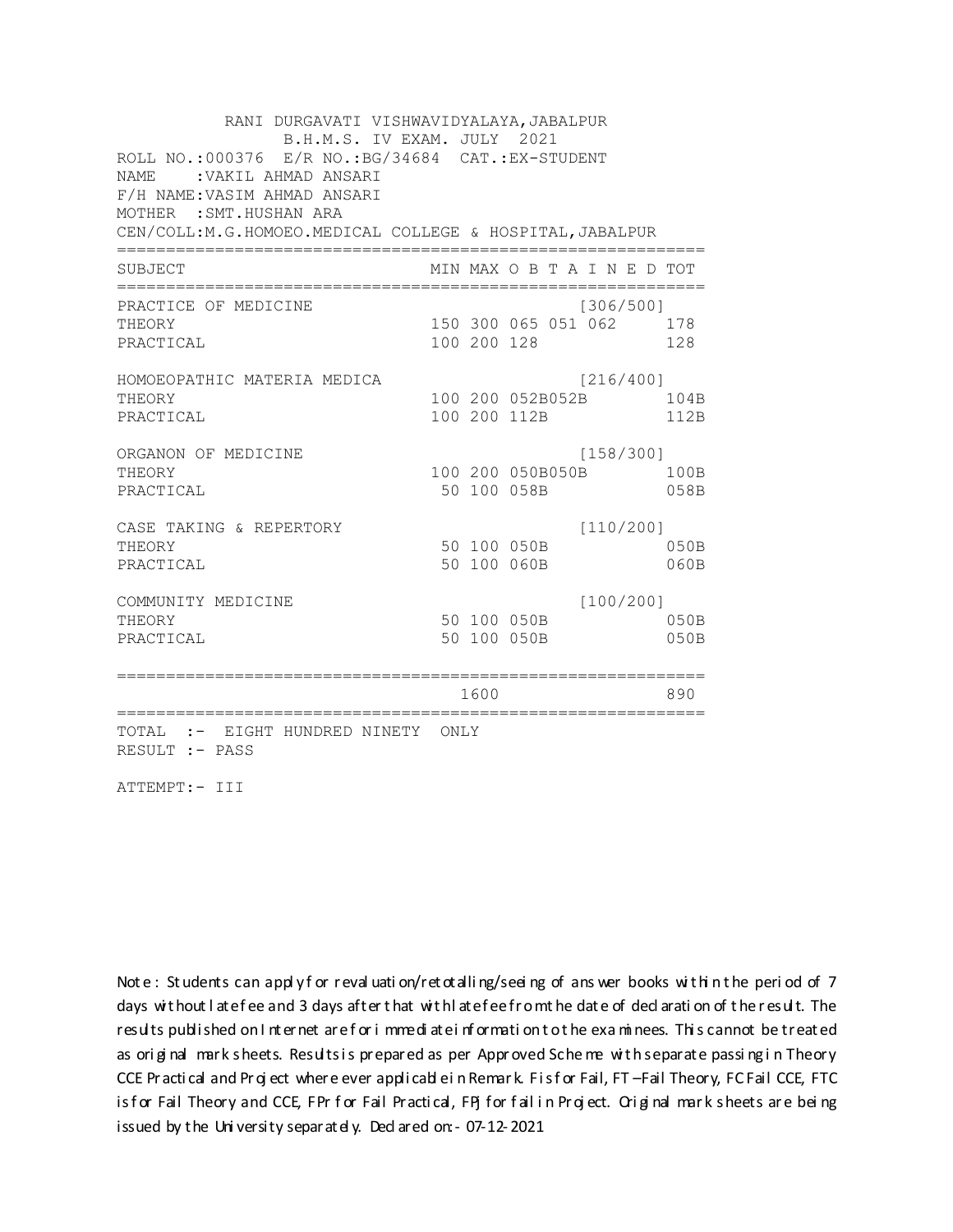RANI DURGAVATI VISHWAVIDYALAYA, JABALPUR B.H.M.S. IV EXAM. JULY 2021 ROLL NO.:000377 E/R NO.: BG/24688 CAT.: EX-STUDENT NAME: TEJ BAHADUR YADAV F/H NAME: LALLAN YADAV MOTHER : SMT. DHANDEVI CEN/COLL:M.G.HOMOEO.MEDICAL COLLEGE & HOSPITAL, JABALPUR MIN MAX O B T A I N E D TOT SUBJECT  $[294/5001]$ PRACTICE OF MEDICINE 150 300 064 054 056 174 **THEORY** PRACTICAL 100 200 120 120 HOMOEOPATHIC MATERIA MEDICA [233/400] 100 200 055B060B 115B THEORY PRACTICAL 100 200 118B 118B ORGANON OF MEDICINE  $[169/300]$ THEORY 100 200 055B054B 109B PRACTICAL 50 100 060B 060B CASE TAKING & REPERTORY  $[106/200]$ 50 100 050B THEORY  $050B$ PRACTICAL 50 100 056B 056B  $[100/200]$ COMMUNITY MEDICINE 50 100 050B 050B THEORY PRACTICAL 50 100 050B 050B 1600 1600 902 TOTAL :- NINE HUNDRED TWO ONLY RESULT :- PASS

ATTEMPT:- II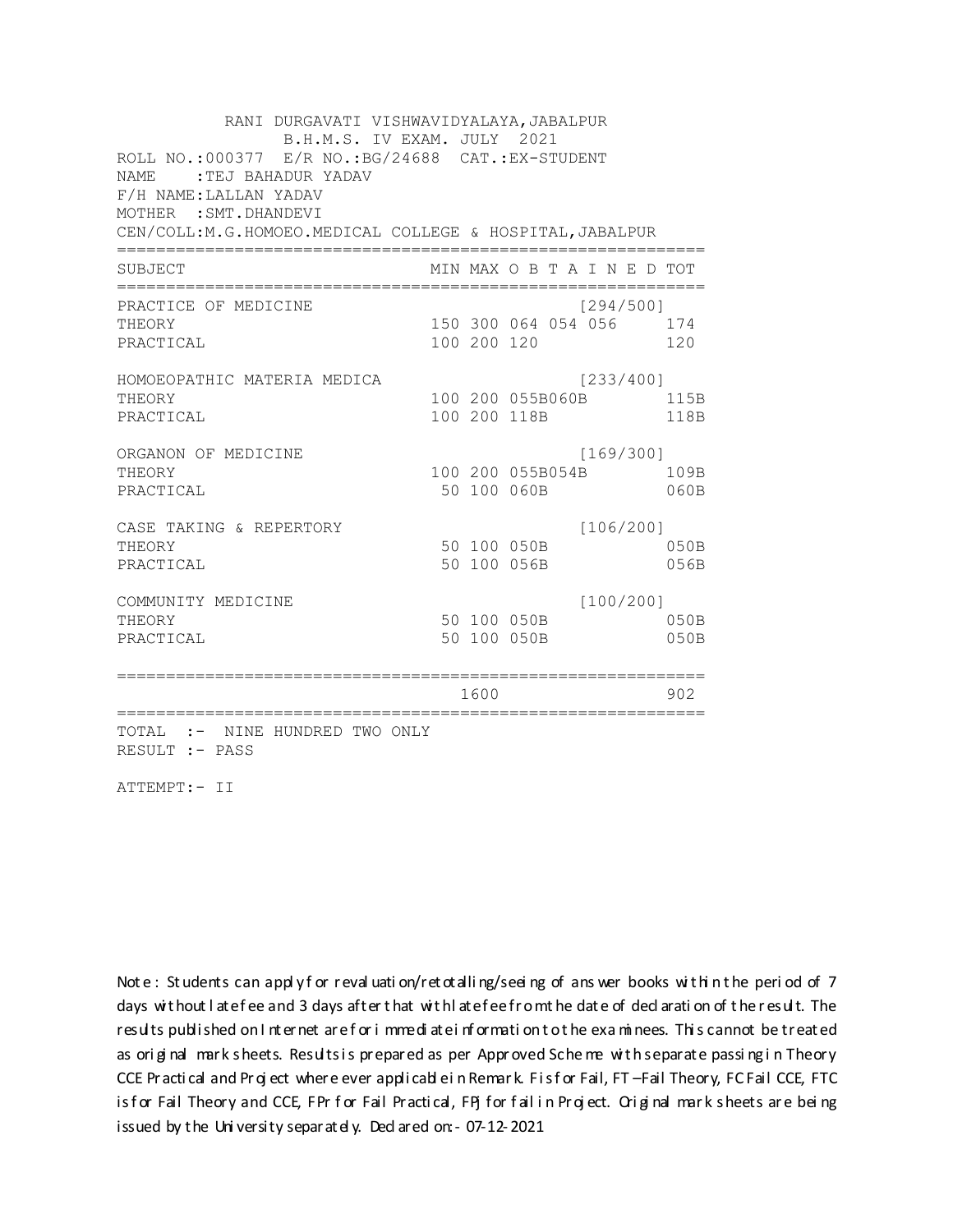RANI DURGAVATI VISHWAVIDYALAYA, JABALPUR B.H.M.S. IV EXAM. JULY 2021 ROLL NO.: 000379 E/R NO.: BC/24777 CAT.: EX-STUDENT NAME: KU.KIRTI TIWARI F/H NAME: JAWAHAL LAL TIWARI MOTHER : SMT. ANITA TIWARI CEN/COLL: M.G.HOMOEO. MEDICAL COLLEGE & HOSPITAL, JABALPUR MIN MAX O B T A I N E D TOT SUBJECT [296/5001 PRACTICE OF MEDICINE 150 300 065 052 057 174 THEORY PRACTICAL 100 200 122 122 HOMOEOPATHIC MATERIA MEDICA [234/400] 100 200 058B051B 109B THEORY 125B PRACTICAL 100 200 125B ORGANON OF MEDICINE  $[162/300]$ THEORY 100 200 053B051B 104B PRACTICAL 50 100 058B 058B CASE TAKING & REPERTORY  $[106/200]$ 50 100 051B THEORY 051B PRACTICAL 50 100 055B 055B  $[100/200]$ COMMUNITY MEDICINE 50 100 050B 050B THEORY PRACTICAL 50 100 050B 050B 1600 1600 898 TOTAL :- EIGHT HUNDRED NINETY EIGHT ONLY RESULT :- PASS

ATTEMPT:- II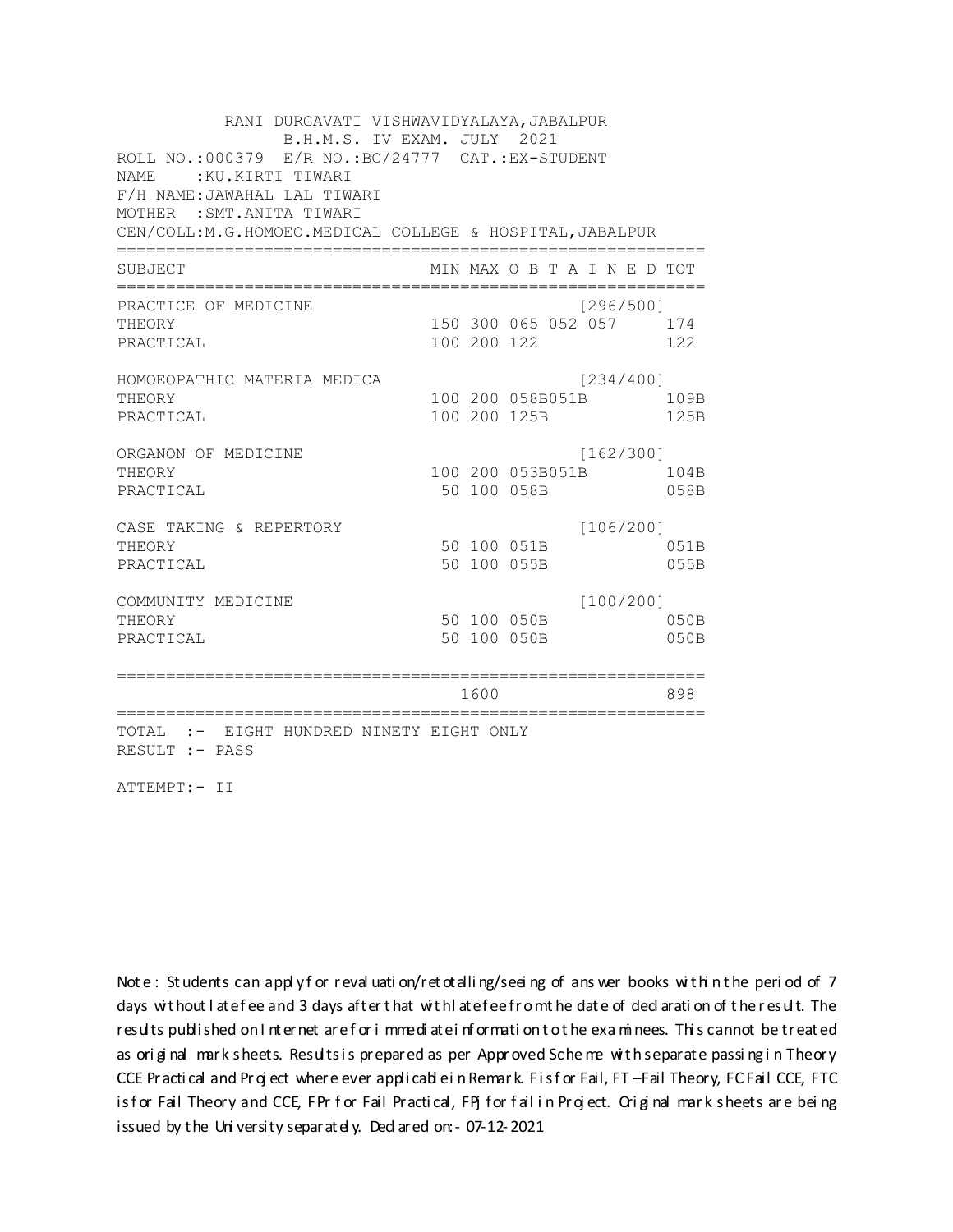RANI DURGAVATI VISHWAVIDYALAYA, JABALPUR B.H.M.S. IV EXAM. JULY 2021 ROLL NO.:000380 E/R NO.:AM/8873 CAT.:EX-STUDENT NAME : OM PRAKASH CHOURASIA F/H NAME: HOLE RAM CHOURASIA MOTHER : SMT. SATYA BHAMA CHOURASIA CEN/COLL:M.G.HOMOEO.MEDICAL COLLEGE & HOSPITAL, JABALPUR MIN MAX O B T A I N E D TOT SUBJECT PRACTICE OF MEDICINE  $[318/500]$ 150 300 063 056 059 178 **THEORY** PRACTICAL 100 200 140 140 HOMOEOPATHIC MATERIA MEDICA [220/400] 100 200 056B054B 110B THEORY PRACTICAL 100 200 110B 110B ORGANON OF MEDICINE  $[161/300]$ THEORY 100 200 050B050B 100B PRACTICAL 50 100 061B 061B  $[110/200]$ CASE TAKING & REPERTORY 50 100 050B THEORY 050B PRACTICAL 50 100 060B  $060B$  $[104/200]$ COMMUNITY MEDICINE 50 100 050B 050B THEORY PRACTICAL 50 100 054B 054B 1600 1600 913 TOTAL :- NINE HUNDRED THIRTEEN ONLY RESULT :- PASS

ATTEMPT:- III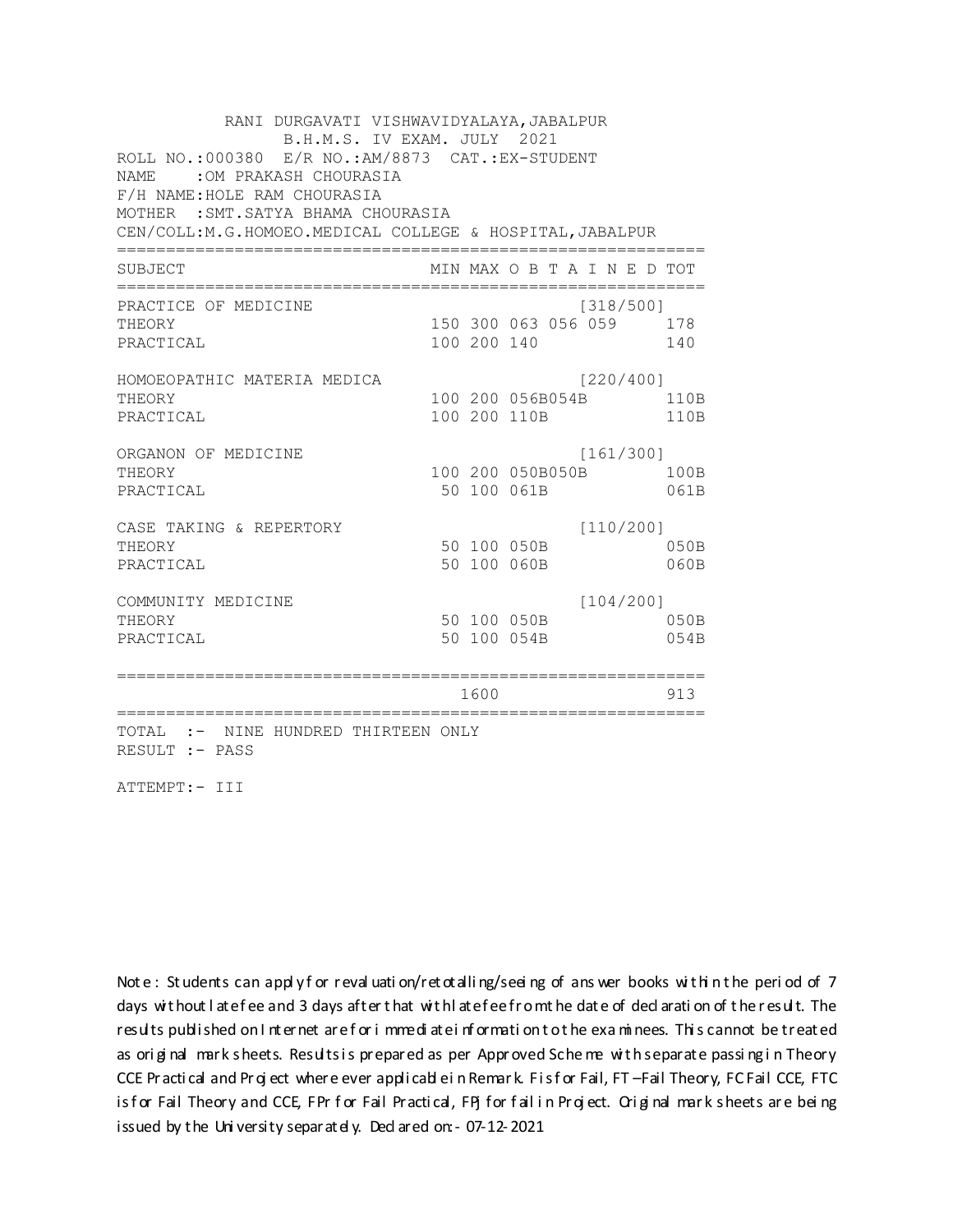RANI DURGAVATI VISHWAVIDYALAYA, JABALPUR B.H.M.S. IV EXAM. JULY 2021 ROLL NO.: 000381 E/R NO.: BH/11827 CAT.: EX-STUDENT NAME : KULDEEP VERMA F/H NAME:REJENDRA PRASAD MOTHER : SMT. MITHLESH KUMARI CEN/COLL:M.G.HOMOEO.MEDICAL COLLEGE & HOSPITAL, JABALPUR MIN MAX O B T A I N E D TOT SUBJECT PRACTICE OF MEDICINE  $[303/500]$ 150 300 066 050 057 173 THEORY PRACTICAL 100 200 130 130 HOMOEOPATHIC MATERIA MEDICA  $[230/400]$ 100 200 052B056B 108B THEORY PRACTICAL 100 200 122B 122B ORGANON OF MEDICINE  $[166/300]$ THEORY 100 200 051B050B 101B PRACTICAL 50 100 065B 065B  $[117/200]$ CASE TAKING & REPERTORY 50 100 051B THEORY 051B PRACTICAL 50 100 066B 066B  $[100/200]$ COMMUNITY MEDICINE 50 100 050B 050B THEORY PRACTICAL 50 100 050B 050B 1600 1600 916 TOTAL :- NINE HUNDRED SIXTEEN ONLY RESULT :- PASS

ATTEMPT:- III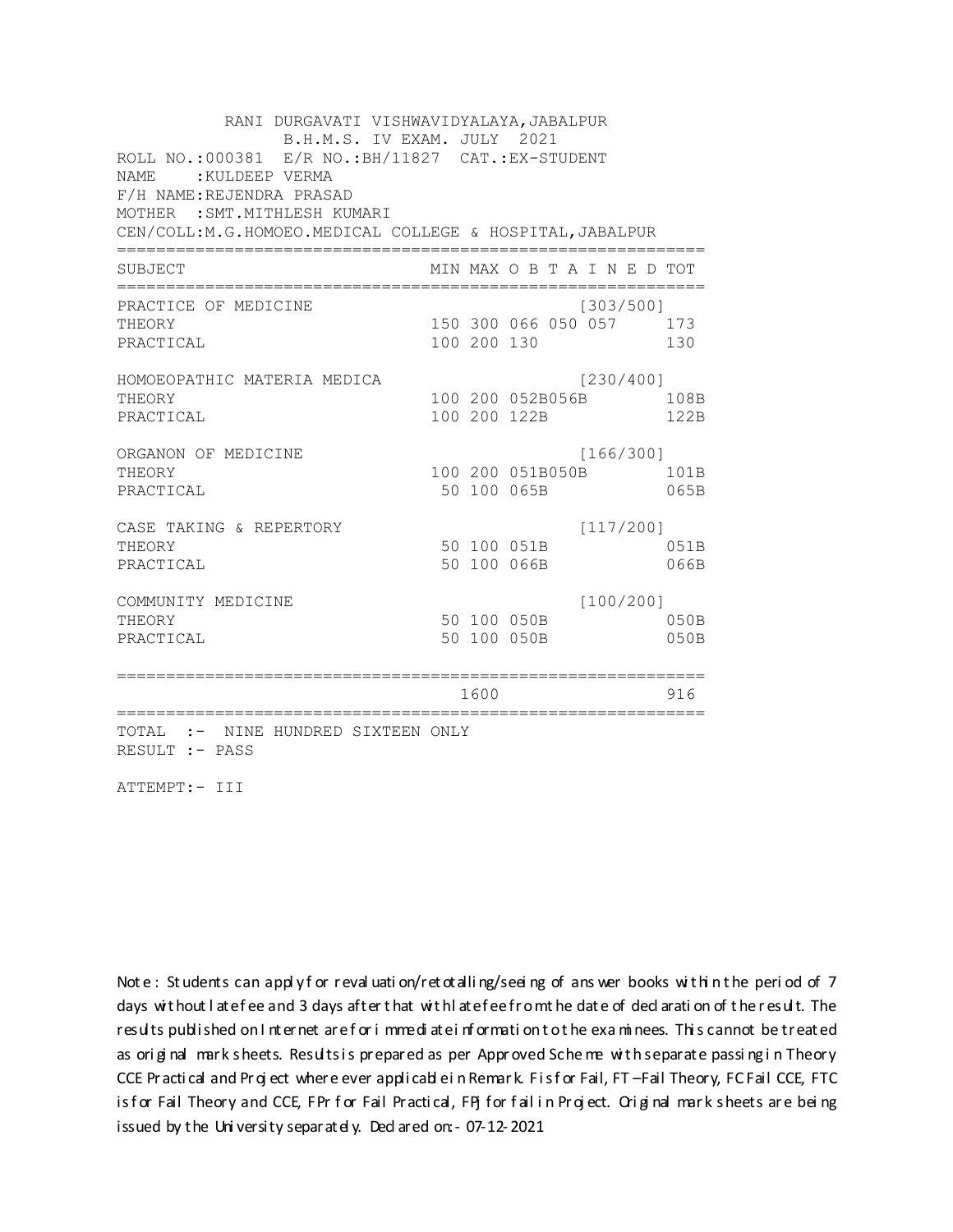RANI DURGAVATI VISHWAVIDYALAYA, JABALPUR B.H.M.S. IV EXAM. JULY 2021 ROLL NO.: 000382 E/R NO.: BH/989 CAT.: EX-STUDENT NAME: : SINGH DEVIPRATAP VIRENDRA SINGH F/H NAME: VIRENDRAPRATAP SINGH MOTHER : SMT. SEEMA SINGH CEN/COLL: M.G.HOMOEO. MEDICAL COLLEGE & HOSPITAL, JABALPUR MIN MAX O B T A I N E D TOT SUBJECT PRACTICE OF MEDICINE  $[343/500]$ 150 300 057B065B061B 183B THEORY PRACTICAL 100 200 160B 160B HOMOEOPATHIC MATERIA MEDICA  $[264/400]$ 100 200 056 062 118 THEORY PRACTICAL 100 200 146 146 ORGANON OF MEDICINE  $[195/300]$ THEORY 100 200 053B060B 113B PRACTICAL 50 100 082B 082B  $[113/200]$ CASE TAKING & REPERTORY 50 100 051B THEORY 051B PRACTICAL 50 100 062B 062B  $[128/200]$ COMMUNITY MEDICINE 50 100 053B 053B THEORY PRACTICAL 50 100 075B 075B 1600 1600 1043 TOTAL :- ONE THOUSAND FORTY THREE ONLY RESULT :- PASS

ATTEMPT:- II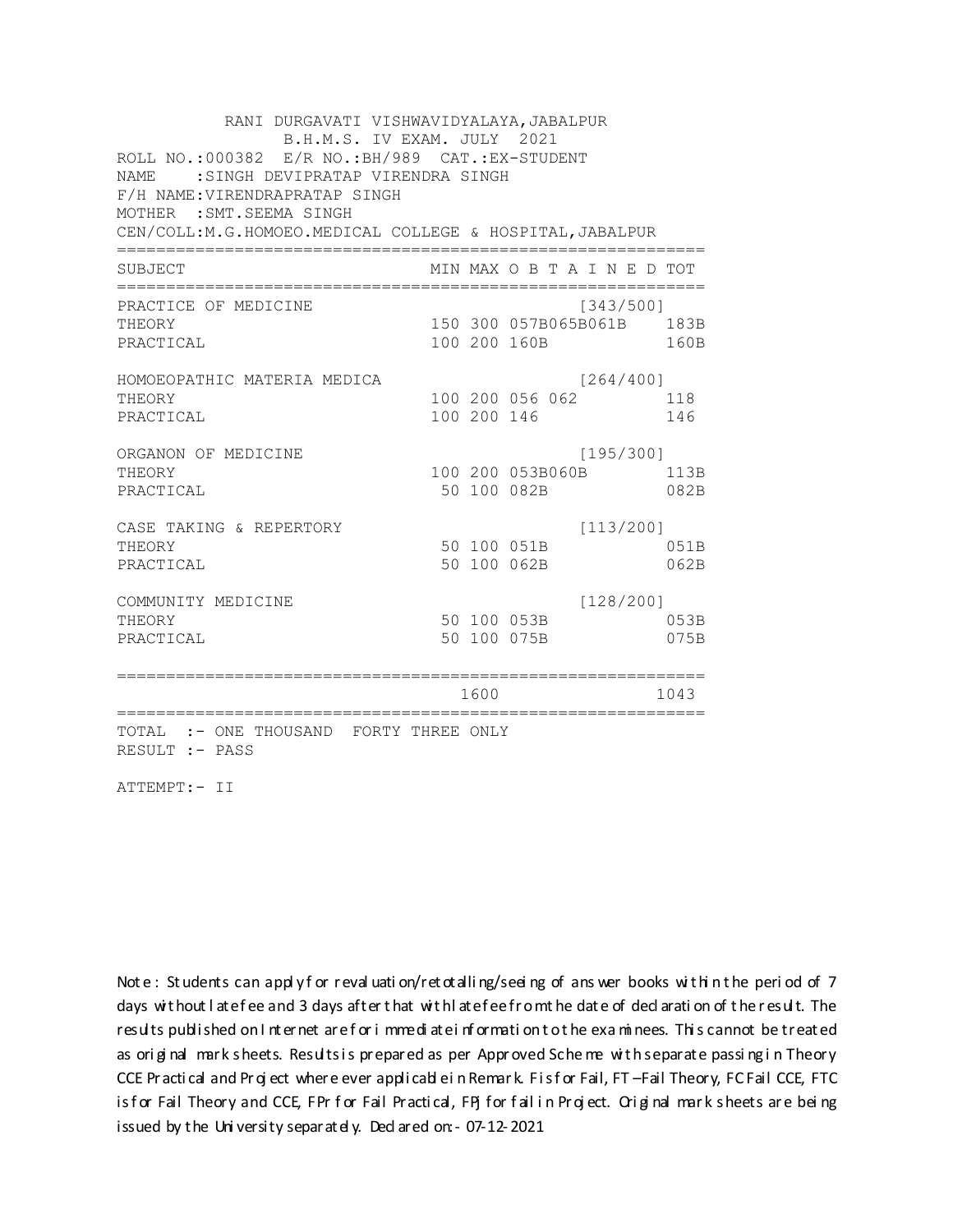RANI DURGAVATI VISHWAVIDYALAYA, JABALPUR B.H.M.S. IV EXAM. JULY 2021 ROLL NO.: 000383 E/R NO.: BH/943 CAT.: EX-STUDENT NAME: : DEEPAK PATEL F/H NAME: TULARAM PATEL MOTHER : SMT. YASHODA PATEL CEN/COLL:M.G.HOMOEO.MEDICAL COLLEGE & HOSPITAL, JABALPUR MIN MAX O B T A I N E D TOT SUBJECT PRACTICE OF MEDICINE  $[258/500]$ 150 300 056 020 056 132F **THEORY** PRACTICAL 100 200 126 126 HOMOEOPATHIC MATERIA MEDICA  $[230/400]$ 100 200 058B056B 114B THEORY PRACTICAL 100 200 116B 116B ORGANON OF MEDICINE  $[157/300]$ THEORY 100 200 050B050B 100B PRACTICAL 50 100 057B 057B  $[111/200]$ CASE TAKING & REPERTORY 50 100 051B THEORY 051B PRACTICAL 50 100 060B  $060B$  $[115/200]$ COMMUNITY MEDICINE 50 100 050B 050B THEORY PRACTICAL 50 100 065B 065B 1600 1600 871 TOTAL :- EIGHT HUNDRED SEVENTY ONE ONLY RESULT :- COMP REMARK :- COMP. IN PMD ATTEMPT:- II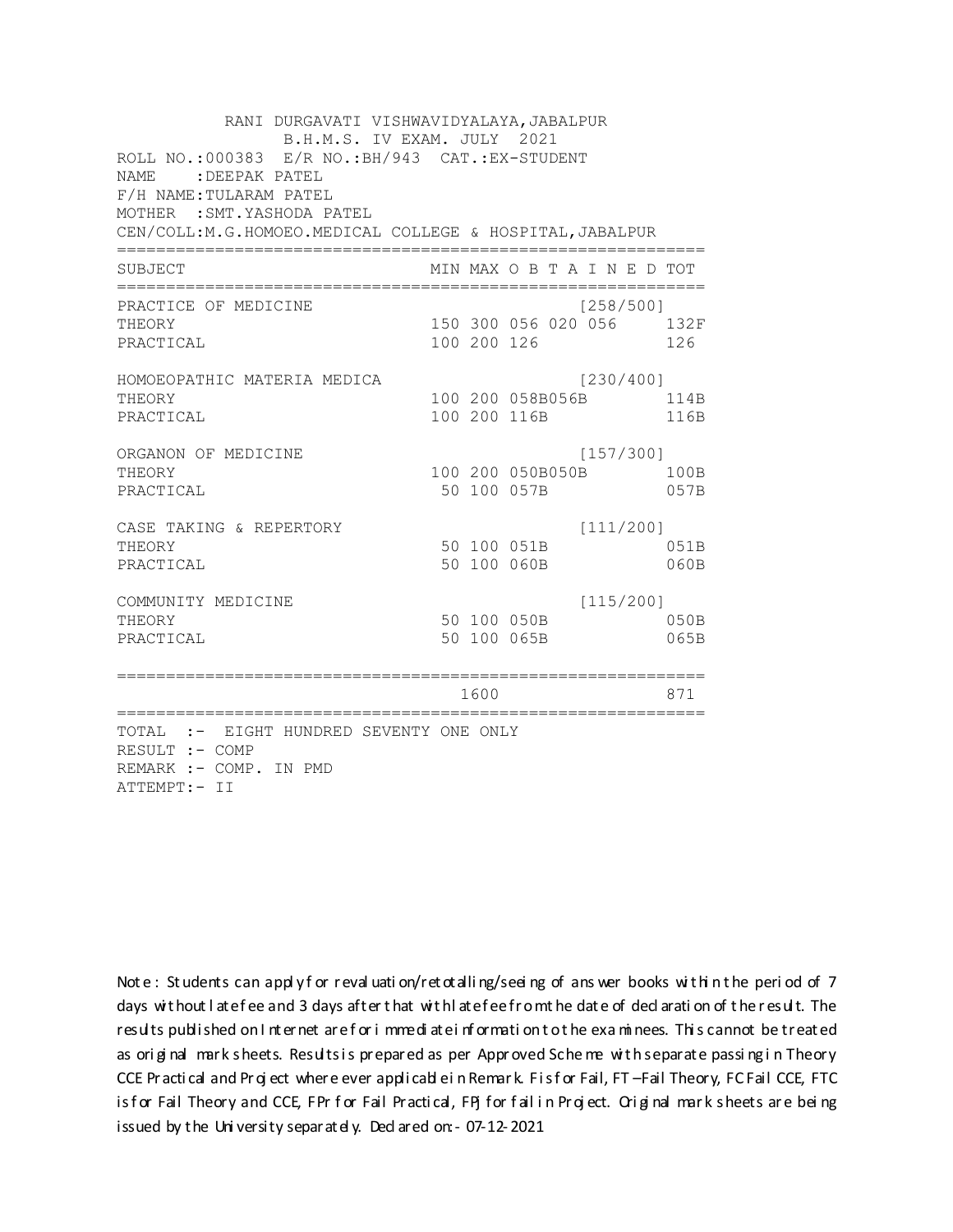RANI DURGAVATI VISHWAVIDYALAYA, JABALPUR B.H.M.S. IV EXAM. JULY 2021 ROLL NO.: 000384 E/R NO.: BH/939 CAT.: EX-STUDENT NAME : ABHAY PRATAP SINGH F/H NAME: BECHAN SINGH MOTHER : SMT. DULARI SINGH CEN/COLL:M.G.HOMOEO.MEDICAL COLLEGE & HOSPITAL, JABALPUR MIN MAX O B T A I N E D TOT SUBJECT PRACTICE OF MEDICINE  $[301/500]$ THEORY 150 300 065 050 058 173 PRACTICAL 100 200 128 128 HOMOEOPATHIC MATERIA MEDICA [236/400] 100 200 058B060B 118B THEORY PRACTICAL 100 200 118B 118B ORGANON OF MEDICINE  $[163/300]$ THEORY 100 200 056B050B 106B PRACTICAL 50 100 057B 057B  $[107/200]$ CASE TAKING & REPERTORY 50 100 051B THEORY 051B PRACTICAL 50 100 056B 056B  $[104/200]$ COMMUNITY MEDICINE 50 100 054B 054B THEORY PRACTICAL 50 100 050B 050B 1600 1600 911 TOTAL :- NINE HUNDRED ELEVEN ONLY RESULT :- PASS

ATTEMPT:- II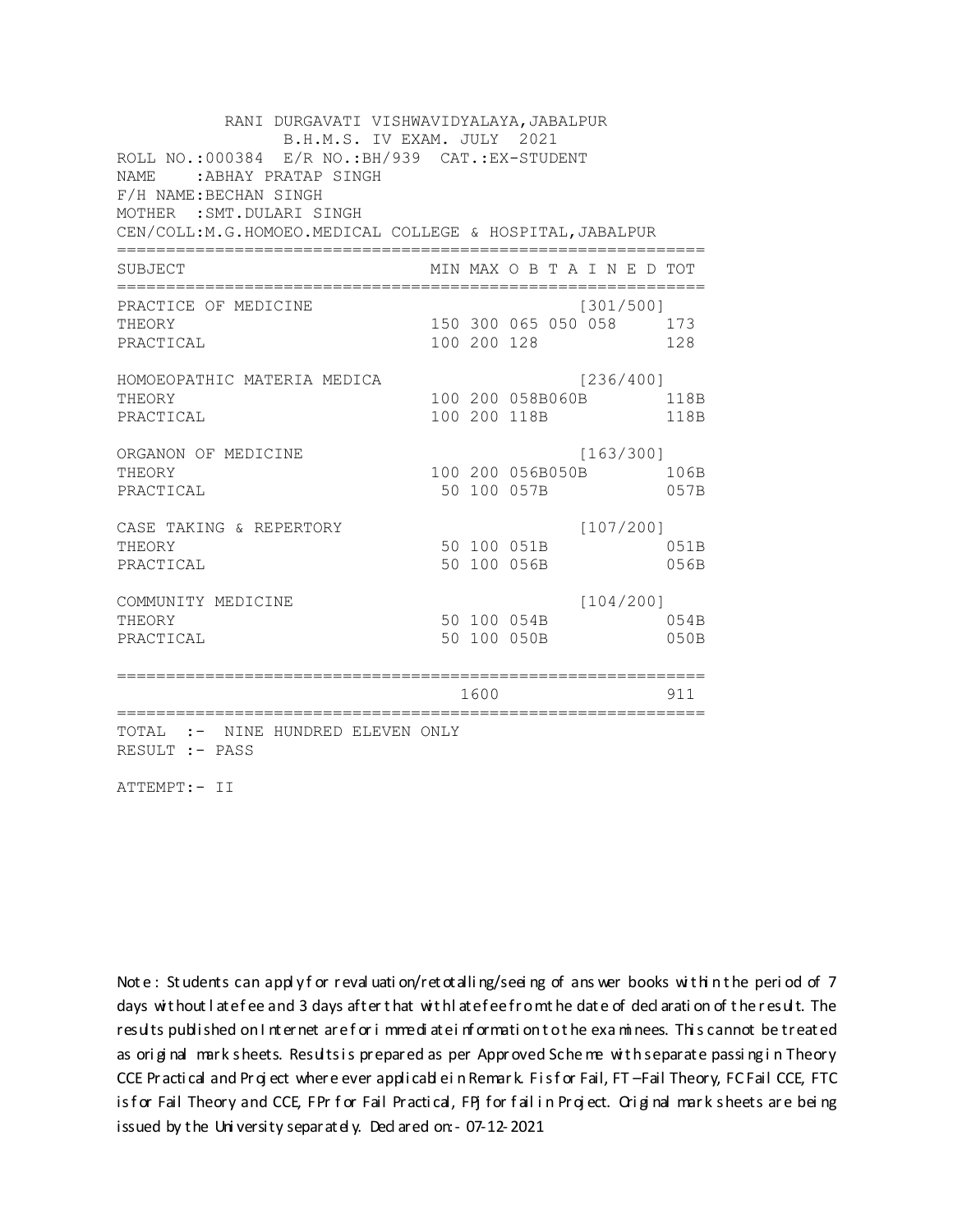RANI DURGAVATI VISHWAVIDYALAYA, JABALPUR B.H.M.S. IV EXAM. JULY 2021 ROLL NO.:000385 E/R NO.: BG/24658 CAT.: EX-STUDENT NAME : VIVEK KUMAR MARAVI F/H NAME: SHANKAR LAL MARAVI MOTHER : SMT. PREMA DEVI CEN/COLL:M.G.HOMOEO.MEDICAL COLLEGE & HOSPITAL, JABALPUR MIN MAX O B T A I N E D TOT SUBJECT PRACTICE OF MEDICINE  $[295/500]$ 150 300 065 050 056 171 THEORY PRACTICAL 100 200 124 124 HOMOEOPATHIC MATERIA MEDICA [227/400] 100 200 055B056B 111B THEORY PRACTICAL 100 200 116B 116B ORGANON OF MEDICINE  $[162/300]$ THEORY 100 200 055B051B 106B PRACTICAL 50 100 056B 056B  $[108/200]$ CASE TAKING & REPERTORY 50 100 051B THEORY 051B PRACTICAL 50 100 057B 057B  $[103/200]$ COMMUNITY MEDICINE 50 100 053B 053B THEORY PRACTICAL 50 100 050B 050B 1600 1600 895 TOTAL :- EIGHT HUNDRED NINETY FIVE ONLY RESULT :- PASS

ATTEMPT:- II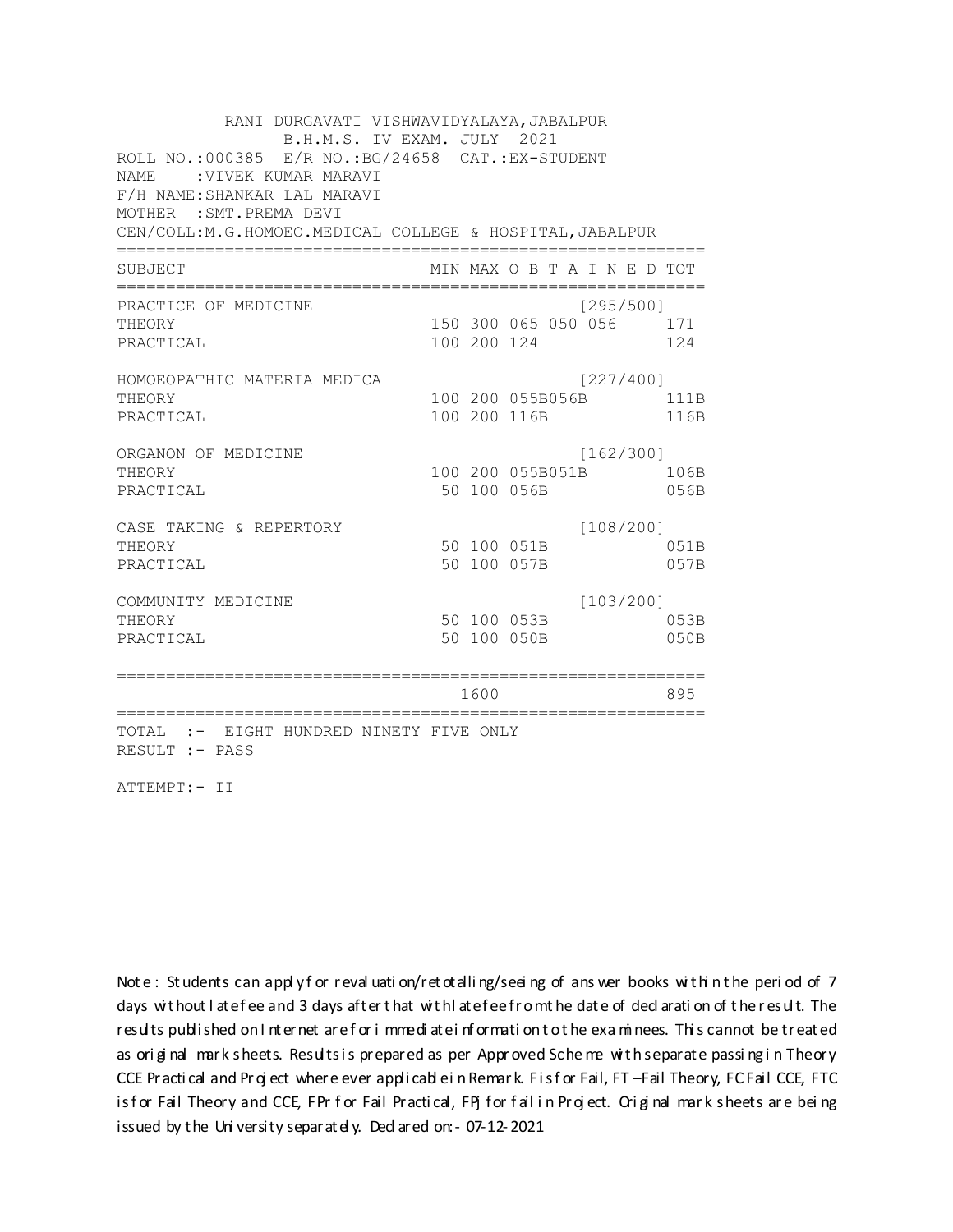RANI DURGAVATI VISHWAVIDYALAYA, JABALPUR B.H.M.S. IV EXAM. JULY 2021 ROLL NO.: 000386 E/R NO.: BG/34116 CAT.: EX-STUDENT NAME: : CHAKRA DHAR MISHRA F/H NAME: RAJENDRA PRASAD MISHRA MOTHER : SMT. RAJ KUMARI MISHRA CEN/COLL: M.G.HOMOEO. MEDICAL COLLEGE & HOSPITAL, JABALPUR MIN MAX O B T A I N E D TOT SUBJECT PRACTICE OF MEDICINE  $[285/500]$ 150 300 057B050B060B 167B THEORY PRACTICAL 100 200 118B 118B HOMOEOPATHIC MATERIA MEDICA  $[237/400]$ 100 200 056B051B 107B THEORY PRACTICAL 100 200 130B 130B ORGANON OF MEDICINE  $[164/300]$ THEORY 100 200 055B052B 107B PRACTICAL 50 100 057B 057B  $[105/200]$ CASE TAKING & REPERTORY 50 100 050B THEORY  $050B$ PRACTICAL 50 100 055B 055B  $[125/200]$ COMMUNITY MEDICINE 50 100 049 049G THEORY PRACTICAL 50 100 076 076 1600 1600 916 TOTAL :- NINE HUNDRED SIXTEEN ONLY RESULT :- PASS REMARK :- PASS BY GRACE ATTEMPT:- II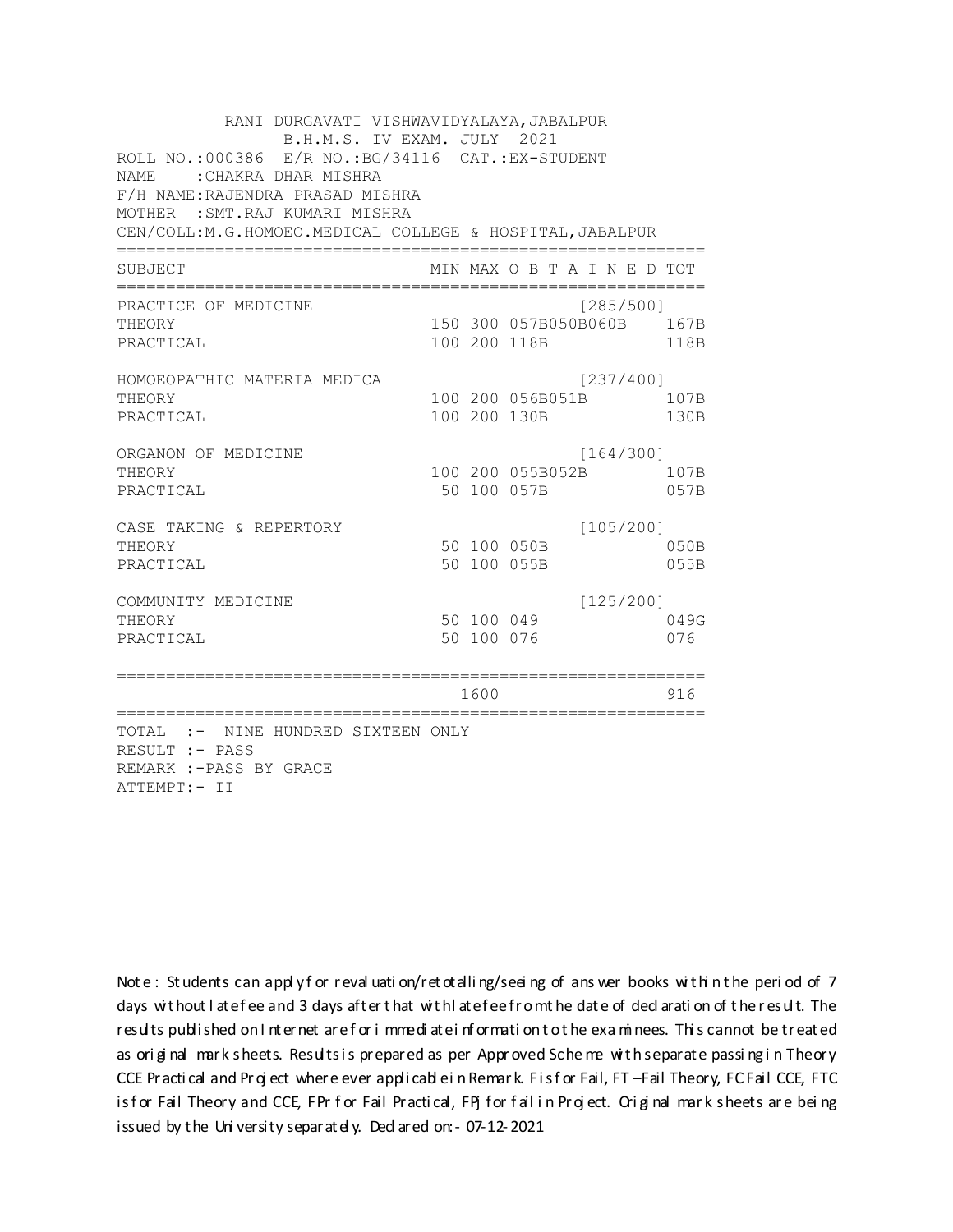RANI DURGAVATI VISHWAVIDYALAYA, JABALPUR B.H.M.S. IV EXAM. JULY 2021 ROLL NO.: 000387 E/R NO.: BH/946 CAT.: EX-STUDENT NAME : NEERAJ SHARMA F/H NAME: AWADESH SHARMA MOTHER : SMT. MANJU SHARMA CEN/COLL:M.G.HOMOEO.MEDICAL COLLEGE & HOSPITAL, JABALPUR MIN MAX O B T A I N E D TOT SUBJECT PRACTICE OF MEDICINE  $[320/500]$ 150 300 069B056B057B 182B THEORY PRACTICAL 100 200 138B 138B HOMOEOPATHIC MATERIA MEDICA  $[244/400]$ 100 200 054B052B 106B THEORY PRACTICAL 100 200 138B 138B ORGANON OF MEDICINE  $[160/300]$ THEORY 100 200 051B051B 102B PRACTICAL 50 100 058B 058B  $[093/200]$ CASE TAKING & REPERTORY 50 100 023 THEORY 023F 50 100 070 PRACTICAL 070  $[117/200]$ COMMUNITY MEDICINE 50 100 052B 052B THEORY PRACTICAL 50 100 065B 065B 1600 1600 934 TOTAL :- NINE HUNDRED THIRTY FOUR ONLY RESULT :- COMP REMARK :- COMP. IN REP ATTEMPT:- II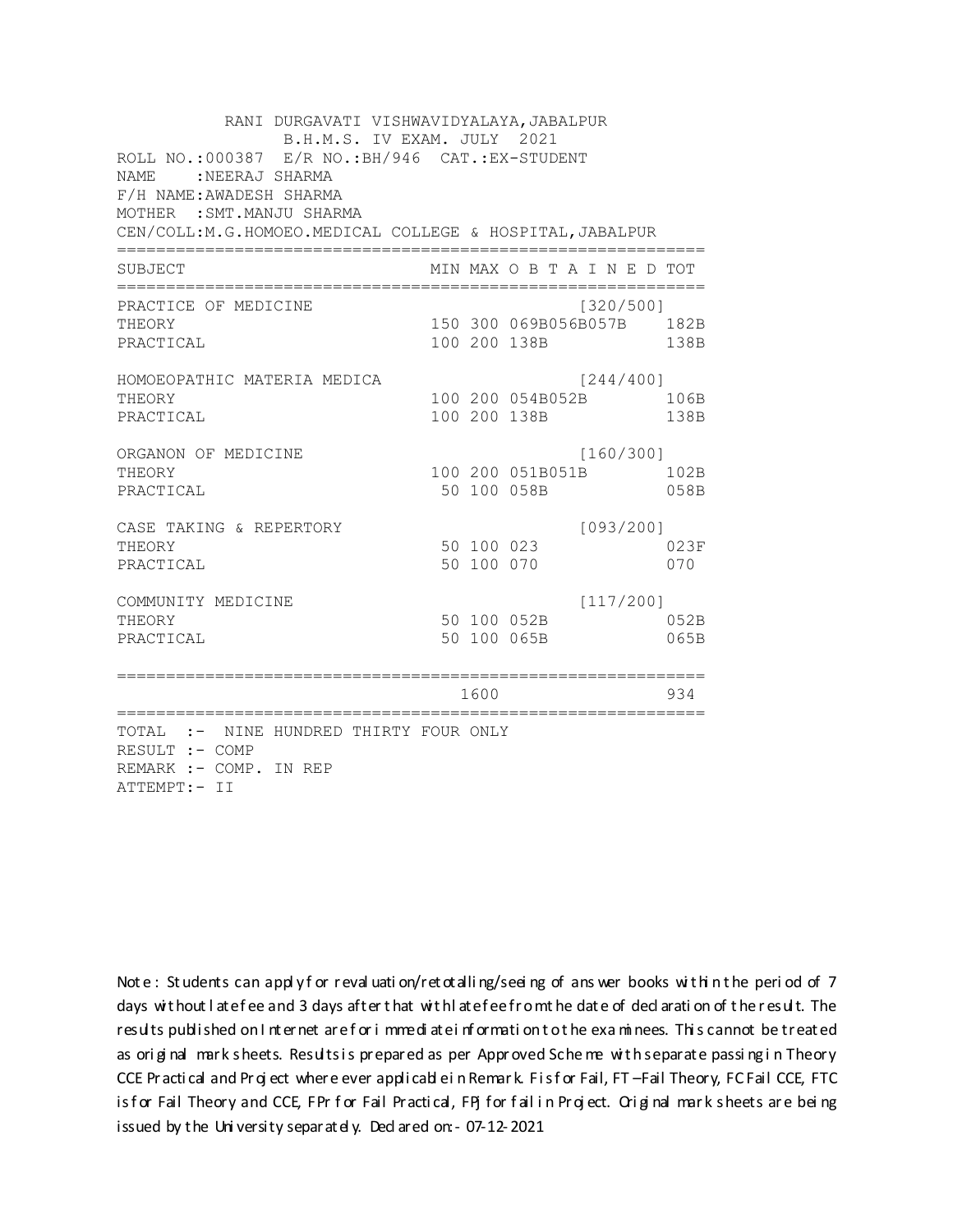RANI DURGAVATI VISHWAVIDYALAYA, JABALPUR B.H.M.S. IV EXAM. JULY 2021 ROLL NO.:000388 E/R NO.: BG/24656 CAT.: EX-STUDENT NAME : VIKAS NAGLE F/H NAME: RATAN LAL NAGLE MOTHER : SMT. SHAKUNTALA NAGLE CEN/COLL:M.G.HOMOEO.MEDICAL COLLEGE & HOSPITAL, JABALPUR MIN MAX O B T A I N E D TOT SUBJECT  $[262/5001]$ PRACTICE OF MEDICINE 150 300 032 054 046 132F **THEORY** PRACTICAL 100 200 130 130 HOMOEOPATHIC MATERIA MEDICA [221/400] 100 200 053B054B 107B THEORY PRACTICAL 100 200 114B 114B ORGANON OF MEDICINE  $[160/300]$ THEORY 100 200 050B050B 100B PRACTICAL 50 100 060B  $060B$ CASE TAKING & REPERTORY  $[111/200]$ 50 100 050B THEORY  $050B$ PRACTICAL 50 100 061B 061B  $[103/200]$ COMMUNITY MEDICINE 50 100 050B 050B THEORY 50 100 053B PRACTICAL 053B 1600 1600 857 TOTAL :- EIGHT HUNDRED FIFTY SEVEN ONLY RESULT :- COMP REMARK :- COMP. IN PMD ATTEMPT:- III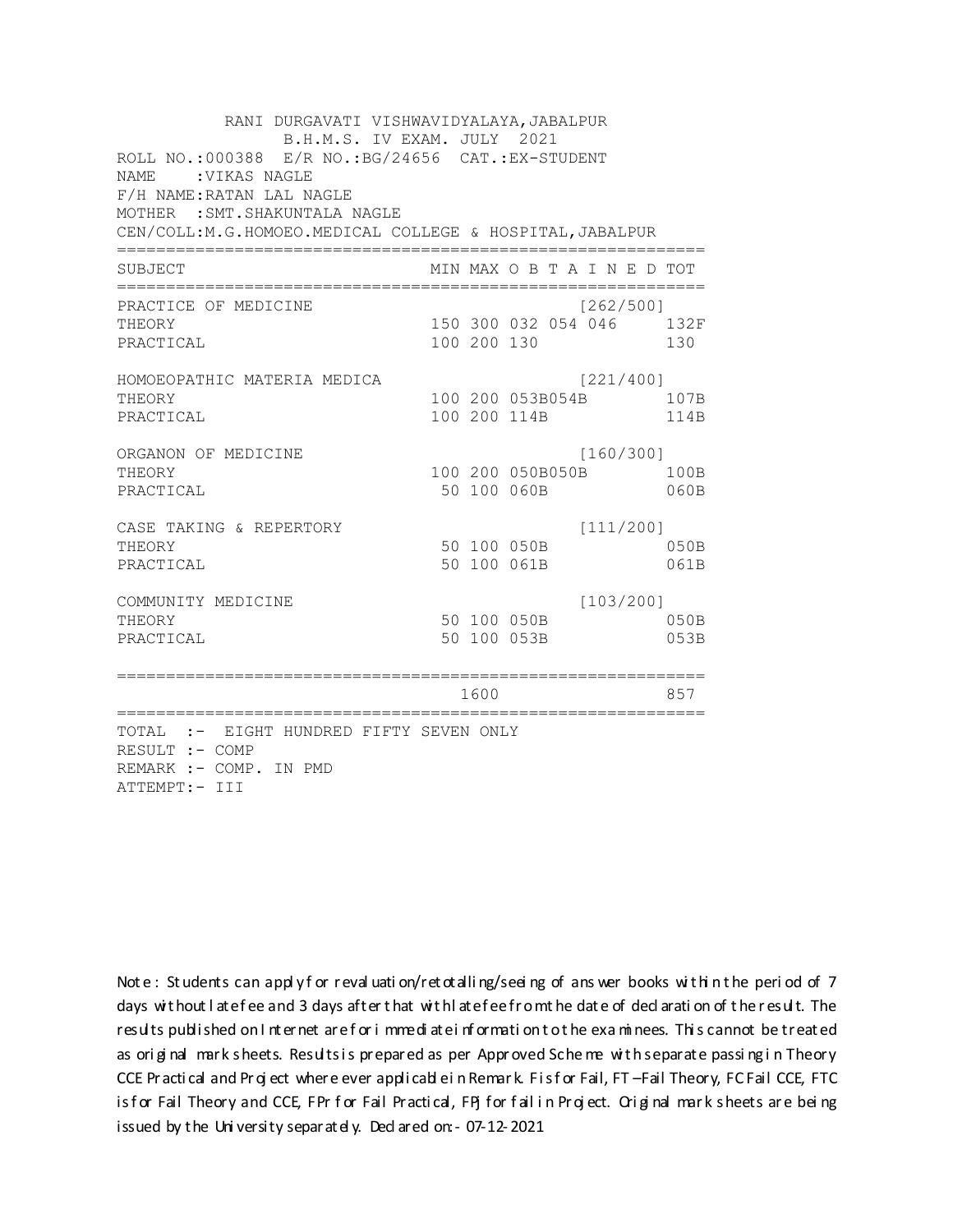RANI DURGAVATI VISHWAVIDYALAYA, JABALPUR B.H.M.S. IV EXAM. JULY 2021 ROLL NO.: 000389 E/R NO.: BH/988 CAT.: EX-STUDENT NAME: : MAKWANA KANUBHAI VIRABHAI F/H NAME: VIRA BHAI MAKWANA MOTHER : SMT. JETHI BEN MAKWANA CEN/COLL:M.G.HOMOEO.MEDICAL COLLEGE & HOSPITAL, JABALPUR MIN MAX O B T A I N E D TOT SUBJECT PRACTICE OF MEDICINE  $[291/500]$ 150 300 067B050B056B 173B THEORY PRACTICAL 100 200 118B 118B HOMOEOPATHIC MATERIA MEDICA  $[225/400]$ 100 200 055B054B 109B THEORY PRACTICAL 100 200 116B 116B ORGANON OF MEDICINE  $[159/300]$ THEORY 100 200 050B051B 101B PRACTICAL 50 100 058B 058B CASE TAKING & REPERTORY  $[120/200]$ 50 100 050 THEORY 050 50 100 070 PRACTICAL 070  $[102/200]$ COMMUNITY MEDICINE 50 100 052B 052B THEORY PRACTICAL 50 100 050B 050B 1600 1600 897 TOTAL :- EIGHT HUNDRED NINETY SEVEN ONLY RESULT :- PASS

ATTEMPT:- II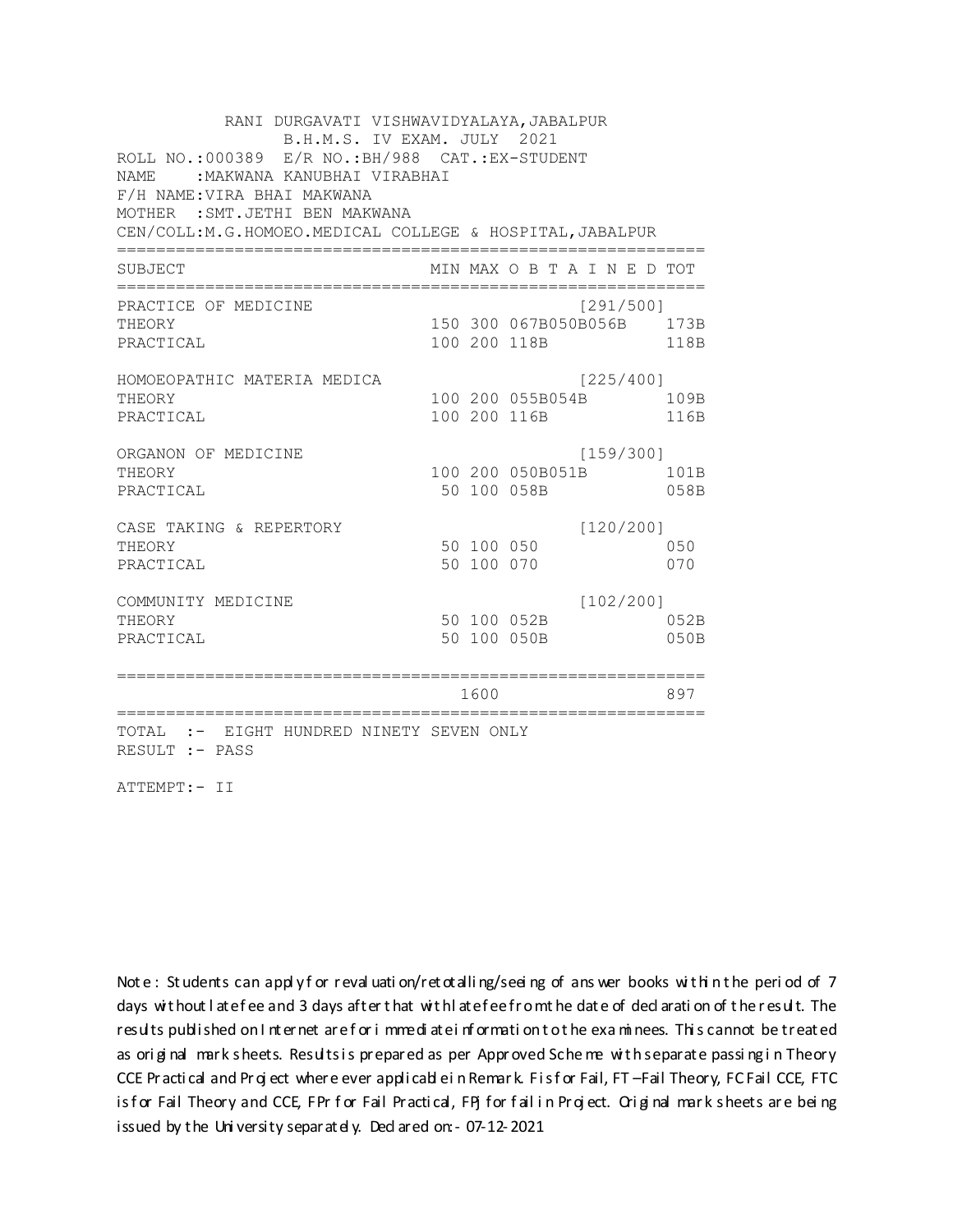RANI DURGAVATI VISHWAVIDYALAYA, JABALPUR B.H.M.S. IV EXAM. JULY 2021 ROLL NO.:000390 E/R NO.: BF/33532 CAT.: EX-STUDENT NAME: : PAWAN KUMAR NISHAD F/H NAME: RAM CHARITTAR MOTHER : SMT.OM MATI NISHAD CEN/COLL:M.G.HOMOEO.MEDICAL COLLEGE & HOSPITAL, JABALPUR MIN MAX O B T A I N E D TOT SUBJECT  $[247/5001]$ PRACTICE OF MEDICINE 150 300 019 050 050 119F **THEORY** PRACTICAL 100 200 128 128 HOMOEOPATHIC MATERIA MEDICA [222/400] 100 200 058B054B 112B THEORY PRACTICAL 100 200 110B 110B ORGANON OF MEDICINE  $[154/300]$ THEORY 100 200 050B050B 100B PRACTICAL 50 100 054B 054B  $[108/200]$ CASE TAKING & REPERTORY 50 100 053B THEORY 053B PRACTICAL 50 100 055B 055B  $[102/200]$ COMMUNITY MEDICINE 50 100 052B 052B THEORY PRACTICAL 50 100 050B 050B 1600 1600 833 TOTAL :- EIGHT HUNDRED THIRTY THREE ONLY RESULT :- COMP REMARK :- COMP. IN PMD ATTEMPT:- III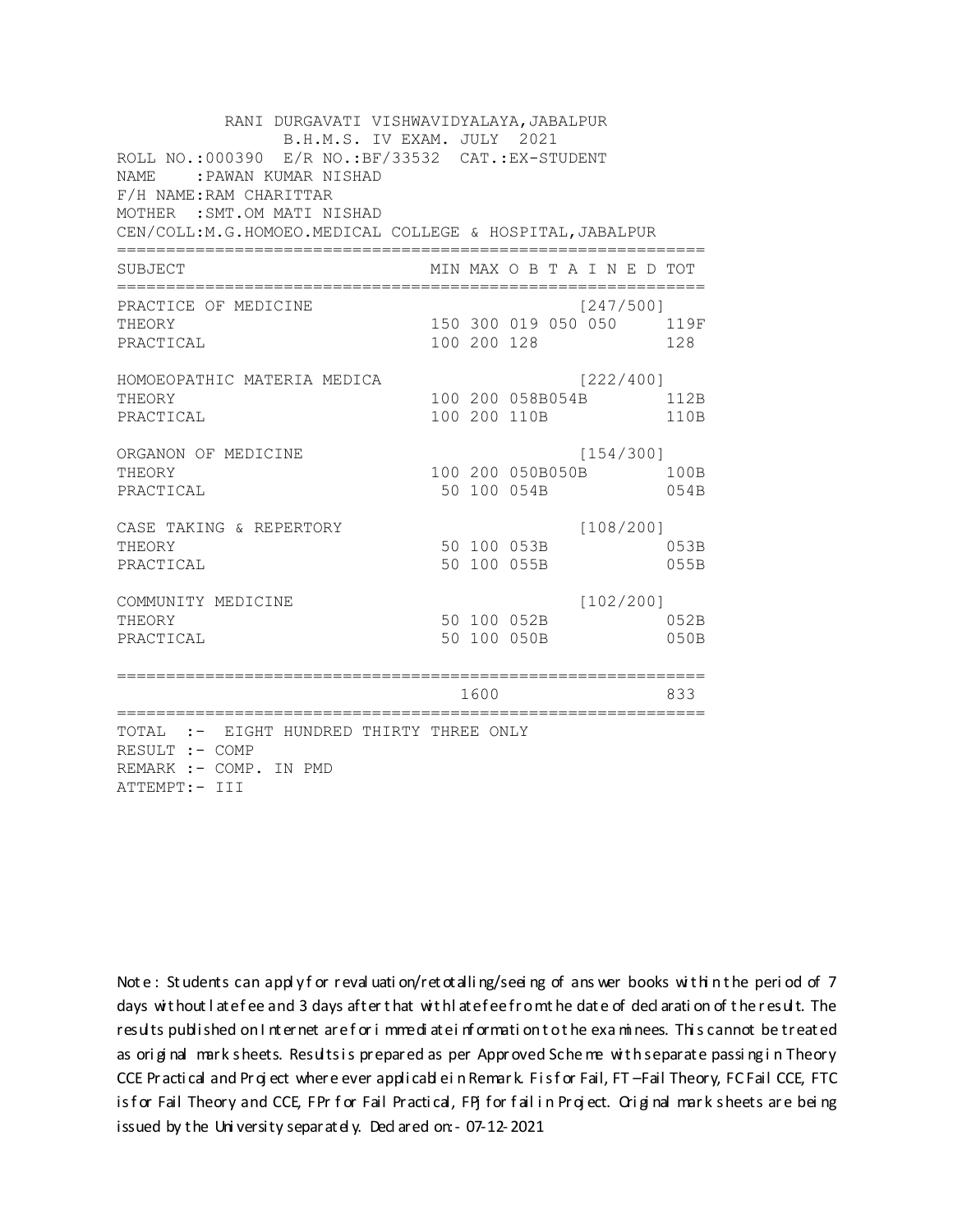RANI DURGAVATI VISHWAVIDYALAYA, JABALPUR B.H.M.S. IV EXAM. JULY 2021 ROLL NO.: 000391 E/R NO.: BG/24672 CAT.: EX-STUDENT NAME : MAHESH KUMAR F/H NAME: TRILOKI SINGH MOTHER : SMT. USHA SINGH CEN/COLL: M.G.HOMOEO. MEDICAL COLLEGE & HOSPITAL, JABALPUR MIN MAX O B T A I N E D TOT SUBJECT  $[305/5001]$ PRACTICE OF MEDICINE 150 300 065 050 060 175 **THEORY** PRACTICAL 100 200 130 130 HOMOEOPATHIC MATERIA MEDICA [224/400] 100 200 056B058B 114B THEORY PRACTICAL 100 200 110B 110B ORGANON OF MEDICINE  $[163/300]$ THEORY 100 200 058B050B 108B PRACTICAL 50 100 055B 055B  $[105/200]$ CASE TAKING & REPERTORY 50 100 050B THEORY  $050B$ PRACTICAL 50 100 055B 055B  $[100/200]$ COMMUNITY MEDICINE 50 100 050B 050B THEORY PRACTICAL 50 100 050B 050B 1600 1600 897 TOTAL :- EIGHT HUNDRED NINETY SEVEN ONLY RESULT :- PASS

ATTEMPT:- III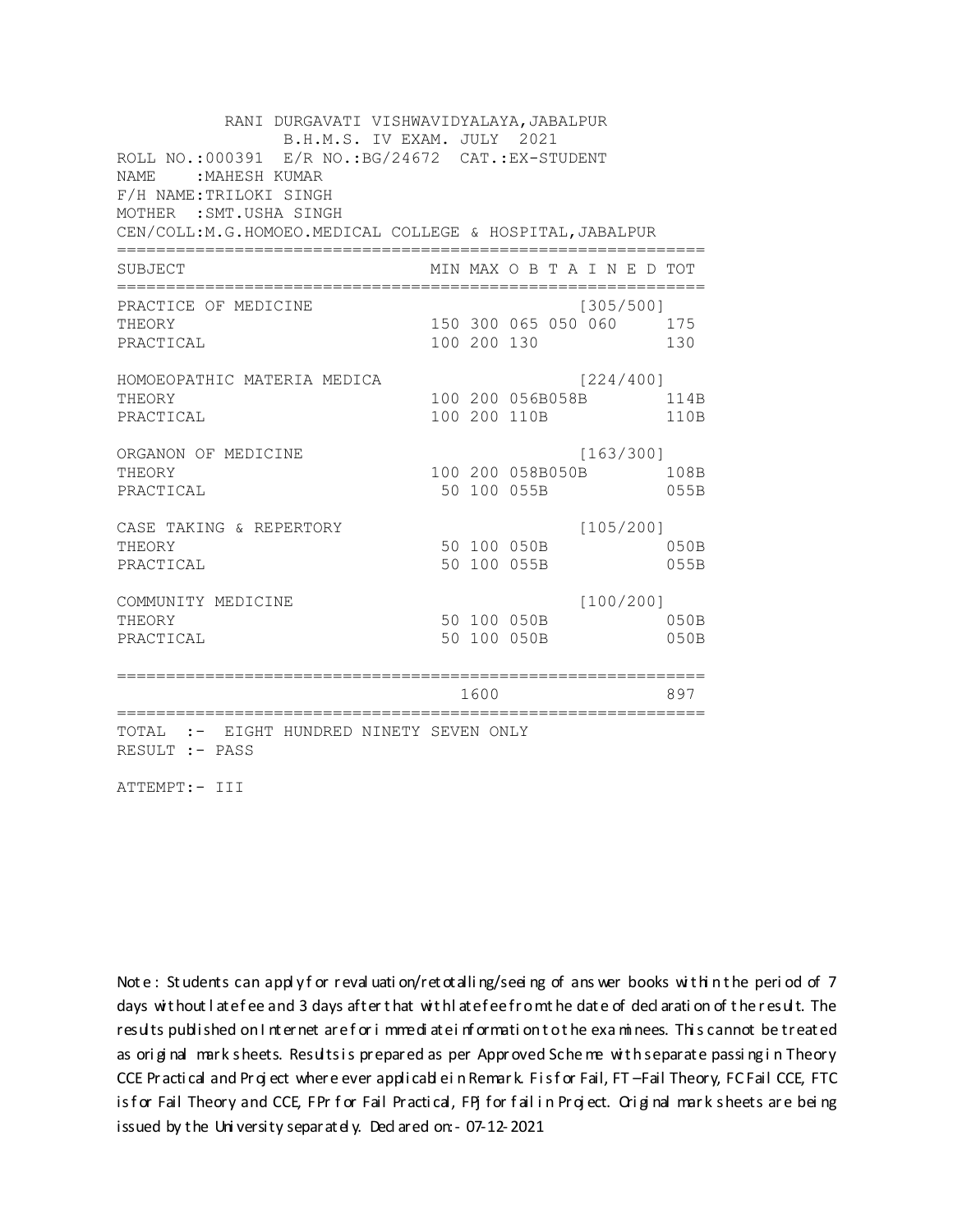RANI DURGAVATI VISHWAVIDYALAYA, JABALPUR B.H.M.S. IV EXAM. JULY 2021 ROLL NO.:000392 E/R NO.: BH/982 CAT.: EX-STUDENT NAME: : KU.JYOTI F/H NAME: RAVINDRA KUMAR TRIPATHI MOTHER : SMT. KIRAN TRIPATHI CEN/COLL:M.G.HOMOEO.MEDICAL COLLEGE & HOSPITAL, JABALPUR MIN MAX O B T A I N E D TOT SUBJECT  $[267/5001]$ PRACTICE OF MEDICINE 150 300 052 024 053 129F **THEORY** PRACTICAL 100 200 138 138 HOMOEOPATHIC MATERIA MEDICA [237/400] 100 200 058B054B 112B THEORY PRACTICAL 100 200 125B 125B ORGANON OF MEDICINE  $[168/300]$ THEORY 100 200 058B050B 108B PRACTICAL 50 100 060B 060B  $[110/200]$ CASE TAKING & REPERTORY 50 100 050B THEORY 050B PRACTICAL 50 100 060B 060B  $[113/200]$ COMMUNITY MEDICINE 50 100 063B 063B THEORY PRACTICAL 50 100 050B 050B 1600 1600 895 TOTAL :- EIGHT HUNDRED NINETY FIVE ONLY RESULT :- COMP REMARK :- COMP. IN PMD ATTEMPT:- II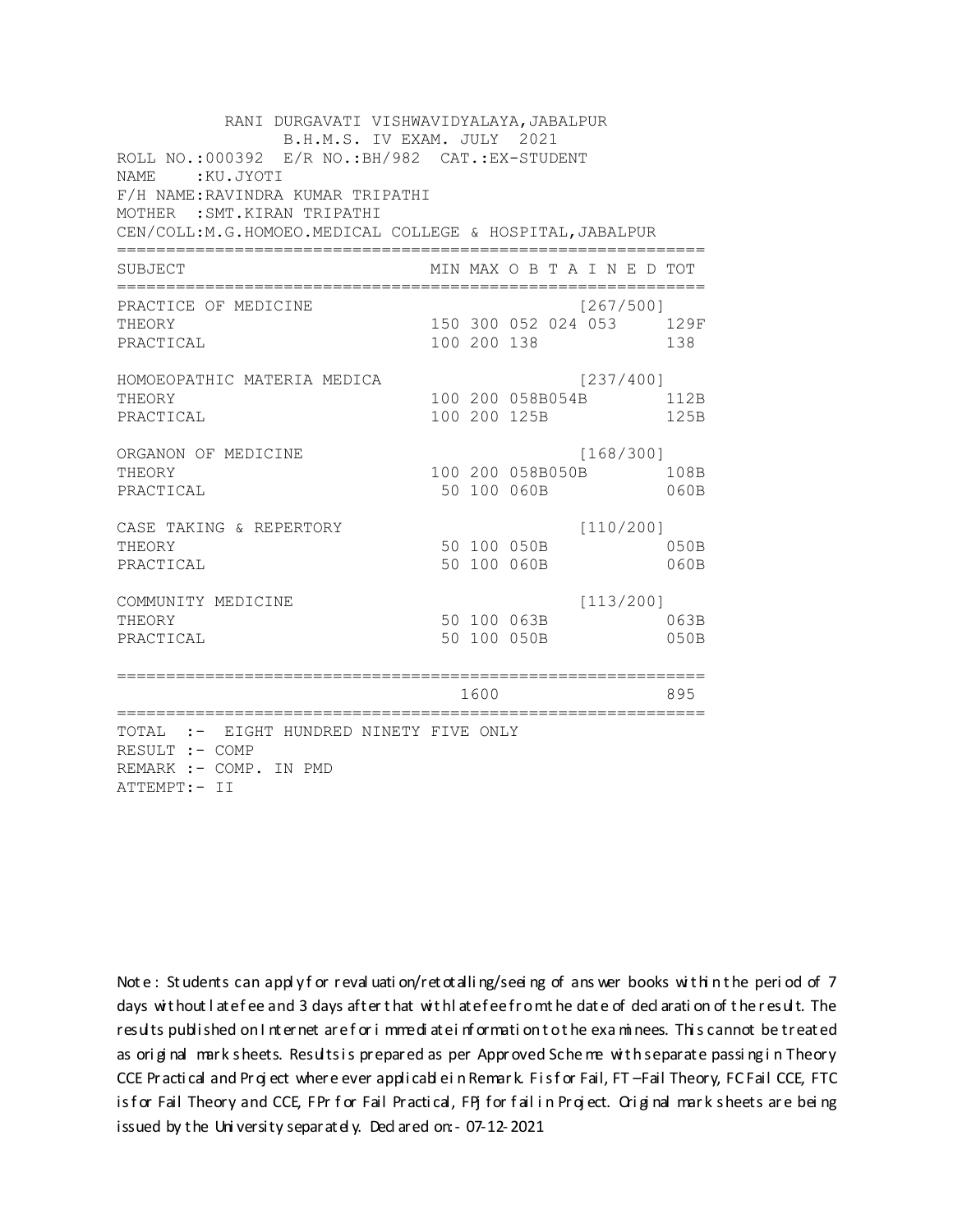RANI DURGAVATI VISHWAVIDYALAYA, JABALPUR B.H.M.S. IV EXAM. JULY 2021 ROLL NO.: 000393 E/R NO.: BG/24638 CAT.: EX-STUDENT NAME: : ARVIND KUMAR F/H NAME:H S YADAV MOTHER : SMT. ISHRAWATI DEVI CEN/COLL:M.G.HOMOEO.MEDICAL COLLEGE & HOSPITAL, JABALPUR MIN MAX O B T A I N E D TOT SUBJECT PRACTICE OF MEDICINE  $[332/500]$ 150 300 075 061 056 192 **THEORY** PRACTICAL 100 200 140 140 HOMOEOPATHIC MATERIA MEDICA [232/400] 100 200 058B054B 112B THEORY PRACTICAL 100 200 120B 120B ORGANON OF MEDICINE  $[155/300]$ THEORY 100 200 050B050B 100B PRACTICAL 50 100 055B 055B CASE TAKING & REPERTORY  $[106/200]$ 50 100 050B THEORY  $050B$ PRACTICAL 50 100 056B 056B  $[103/200]$ COMMUNITY MEDICINE 50 100 053B 053B THEORY PRACTICAL 50 100 050B 050B 1600 1600 928 TOTAL :- NINE HUNDRED TWENTY EIGHT ONLY RESULT :- PASS

ATTEMPT:- III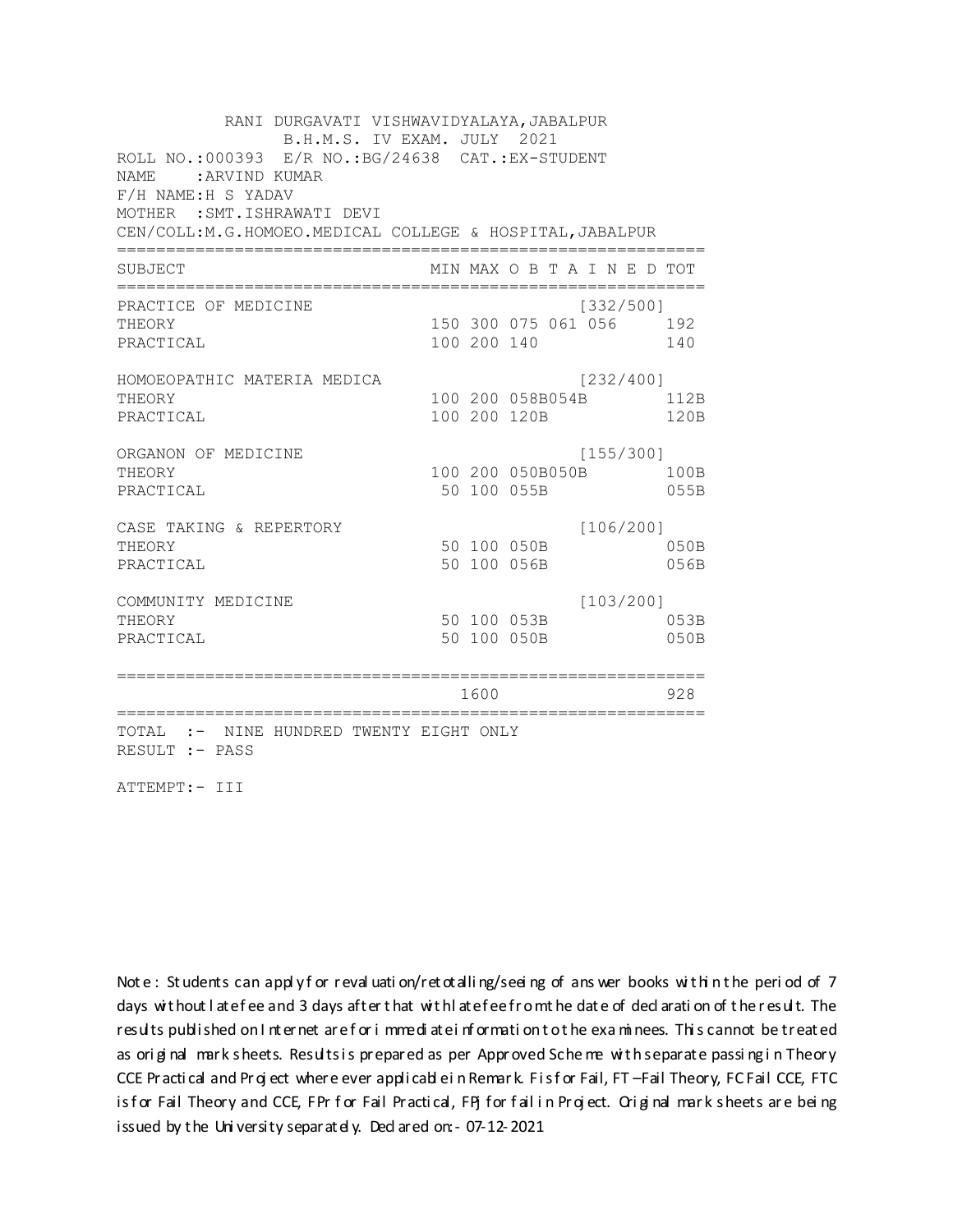RANI DURGAVATI VISHWAVIDYALAYA, JABALPUR B.H.M.S. IV EXAM. JULY 2021 ROLL NO.:000394 E/R NO.: BH/998 CAT.: EX-STUDENT NAME: VIJAY SHRI SINGH F/H NAME: MRITUNJAY SINGH MOTHER : SMT. MADHURI SINGH CEN/COLL:M.G.HOMOEO.MEDICAL COLLEGE & HOSPITAL, JABALPUR MIN MAX O B T A I N E D TOT SUBJECT  $[295/500]$ PRACTICE OF MEDICINE 150 300 064 045 050 159 **THEORY** PRACTICAL 100 200 136 136 HOMOEOPATHIC MATERIA MEDICA  $[259/400]$ 100 200 060 069 129 THEORY PRACTICAL 100 200 130 130 ORGANON OF MEDICINE  $[161/300]$ THEORY 100 200 052B051B 103B PRACTICAL 50 100 058B 058B  $[109/200]$ CASE TAKING & REPERTORY 50 100 054B THEORY 054B PRACTICAL 50 100 055B 055B  $[117/200]$ COMMUNITY MEDICINE 50 100 052B 052B THEORY PRACTICAL 50 100 065B 065B 1600 1600 941 TOTAL :- NINE HUNDRED FORTY ONE ONLY RESULT :- PASS

ATTEMPT:- II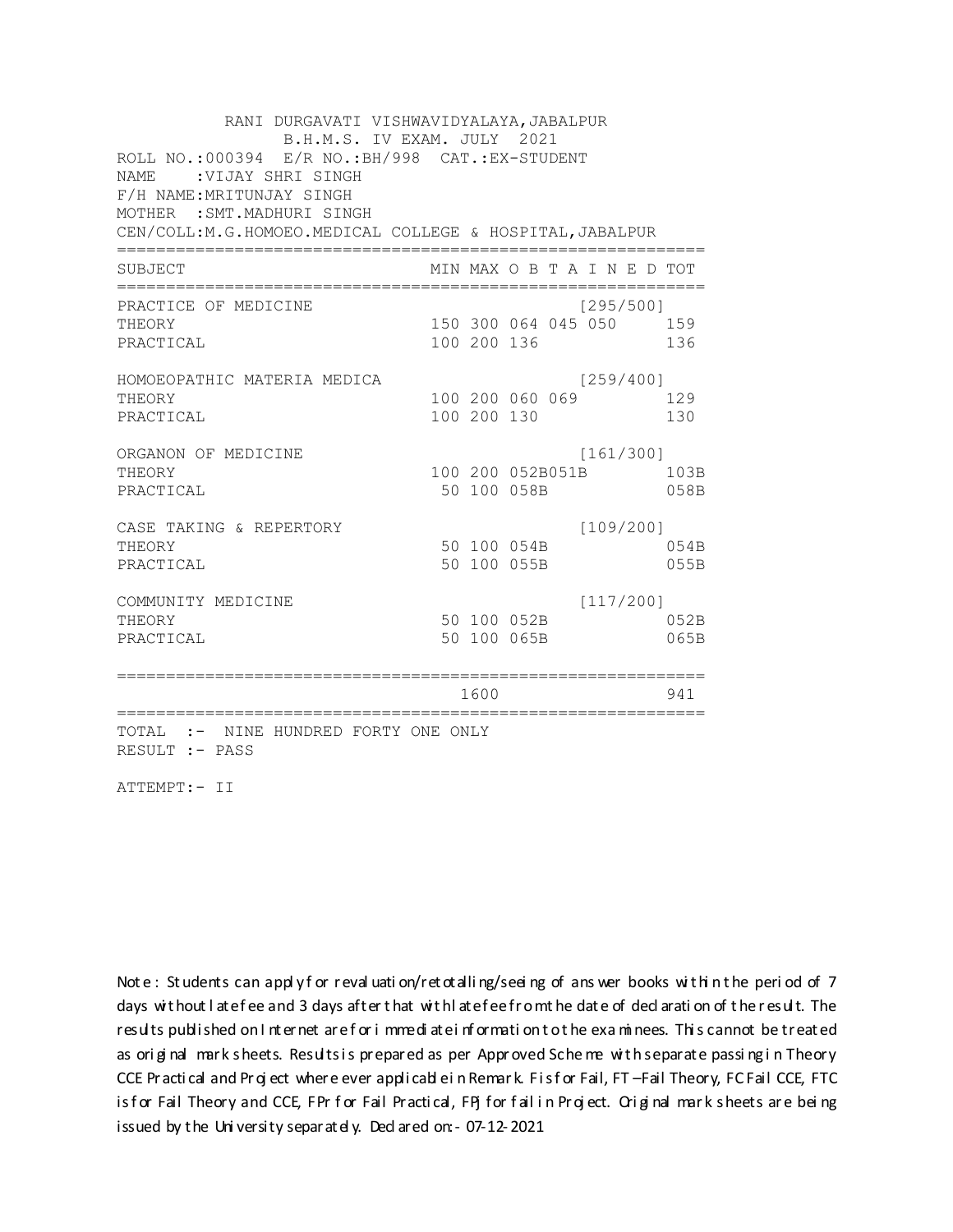RANI DURGAVATI VISHWAVIDYALAYA, JABALPUR B.H.M.S. IV EXAM. JULY 2021 ROLL NO.: 000395 E/R NO.: BH/971 CAT.: EX-STUDENT NAME : KU.ROSHNI PATEL F/H NAME: DEVKARAN MOTHER : SMT. SHASHI CEN/COLL:M.G.HOMOEO.MEDICAL COLLEGE & HOSPITAL, JABALPUR MIN MAX O B T A I N E D TOT SUBJECT PRACTICE OF MEDICINE  $[325/500]$ 150 300 066 067 060 193 **THEORY** PRACTICAL 100 200 132 132 HOMOEOPATHIC MATERIA MEDICA [230/400] 100 200 056B054B 110B THEORY PRACTICAL 100 200 120B 120B ORGANON OF MEDICINE  $[163/300]$ THEORY 100 200 054B050B 104B PRACTICAL 50 100 059B 059B CASE TAKING & REPERTORY  $[131/200]$ 50 100 062 THEORY 062 50 100 069 PRACTICAL 069  $[130/200]$ COMMUNITY MEDICINE 50 100 060B 060B THEORY PRACTICAL 50 100 070B 070B 1600 1600 979 TOTAL :- NINE HUNDRED SEVENTY NINE ONLY RESULT :- PASS

ATTEMPT:- II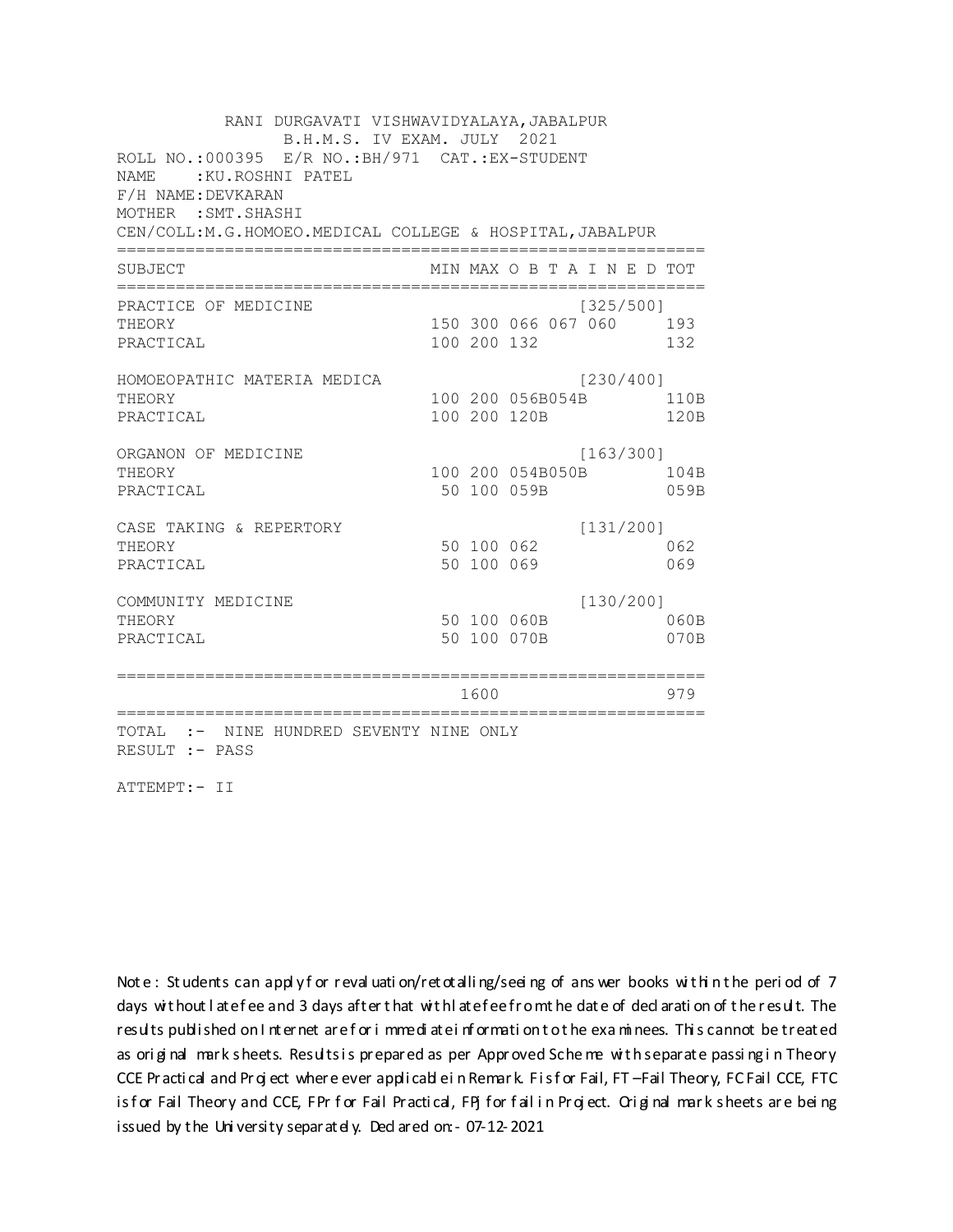RANI DURGAVATI VISHWAVIDYALAYA, JABALPUR B.H.M.S. IV EXAM. JULY 2021 ROLL NO.:000396 E/R NO.: BH/996 CAT.: EX-STUDENT NAME: KU.JUHI SINGH F/H NAME: SANTOSH KUMAR SINGH MOTHER : SMT. NEETU SINGH CEN/COLL:M.G.HOMOEO.MEDICAL COLLEGE & HOSPITAL, JABALPUR MIN MAX O B T A I N E D TOT SUBJECT PRACTICE OF MEDICINE  $[288/500]$ 150 300 069B042B047B 158B THEORY PRACTICAL 100 200 130B 130B HOMOEOPATHIC MATERIA MEDICA  $[248/400]$ 100 200 054 054 108 THEORY PRACTICAL 100 200 140 140 ORGANON OF MEDICINE  $[163/300]$ THEORY 100 200 051B052B 103B PRACTICAL 50 100 060B 060B CASE TAKING & REPERTORY  $[120/200]$ 50 100 050 THEORY 050 50 100 070 PRACTICAL 070  $[118/200]$ COMMUNITY MEDICINE 50 100 050B 050B THEORY PRACTICAL 50 100 068B 068B 1600 1600 937 TOTAL :- NINE HUNDRED THIRTY SEVEN ONLY RESULT :- PASS

ATTEMPT:- II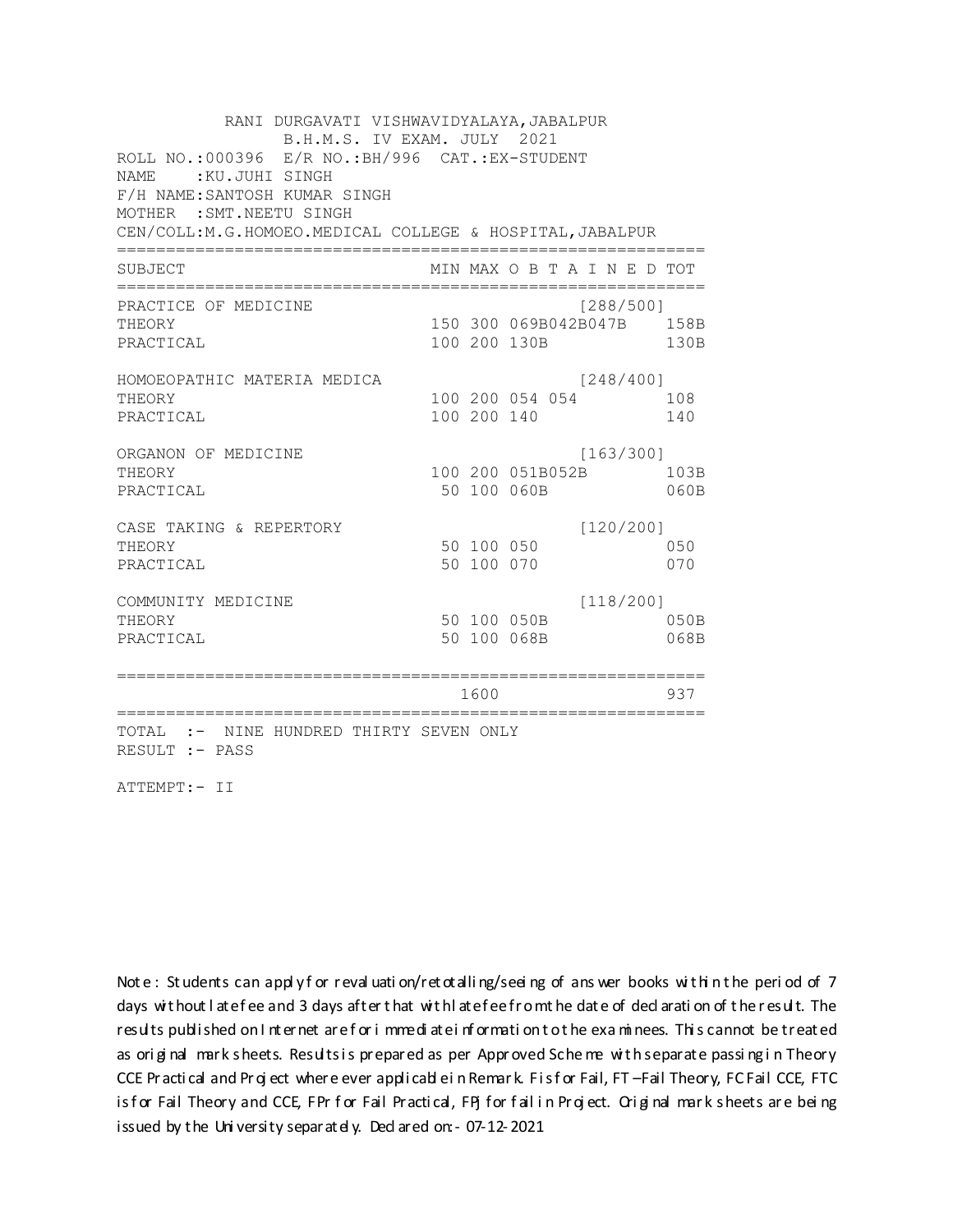RANI DURGAVATI VISHWAVIDYALAYA, JABALPUR B.H.M.S. IV EXAM. JULY 2021 ROLL NO.:000397 E/R NO.: BF/35638 CAT.: EX-STUDENT NAME: ANURAG SAHU F/H NAME: RAJKUMAR SAHU MOTHER : SMT. SUNEETA SAHU CEN/COLL: M.G.HOMOEO. MEDICAL COLLEGE & HOSPITAL, JABALPUR MIN MAX O B T A I N E D TOT SUBJECT PRACTICE OF MEDICINE  $[304/500]$ THEORY 150 300 066 052 056 174 PRACTICAL 100 200 130 130 HOMOEOPATHIC MATERIA MEDICA  $[216/400]$ 100 200 052B054B 106B THEORY PRACTICAL 100 200 110B 110B ORGANON OF MEDICINE  $[159/300]$ THEORY 100 200 052B051B 103B PRACTICAL 50 100 056B 056B CASE TAKING & REPERTORY  $[106/200]$ 50 100 051B THEORY 051B PRACTICAL 50 100 055B 055B  $[124/200]$ COMMUNITY MEDICINE 50 100 050 050 THEORY PRACTICAL 50 100 074 074 1600 1600 909 TOTAL :- NINE HUNDRED NINE ONLY RESULT :- PASS

ATTEMPT:- III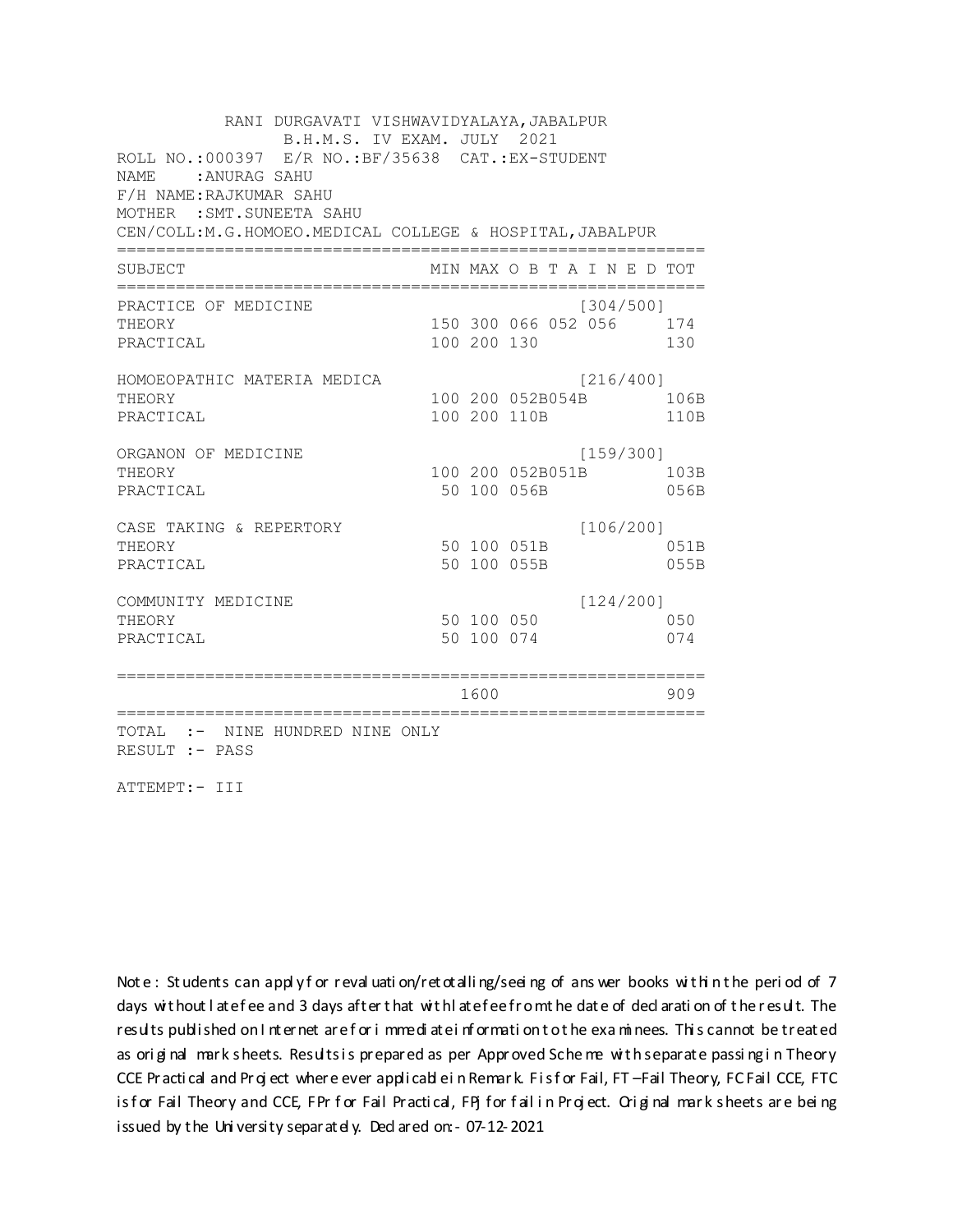RANI DURGAVATI VISHWAVIDYALAYA, JABALPUR B.H.M.S. IV EXAM. JULY 2021 ROLL NO.:000398 E/R NO.: BH/1017 CAT.: EX-STUDENT NAME: URVIJA SINGH F/H NAME: VIJAY KUMAR SINGH MOTHER : SMT. NEELAM SINGH CEN/COLL:M.G.HOMOEO.MEDICAL COLLEGE & HOSPITAL, JABALPUR MIN MAX O B T A I N E D TOT SUBJECT  $[288/5001]$ PRACTICE OF MEDICINE 150 300 052 050 050 152 **THEORY** PRACTICAL 100 200 136 136 HOMOEOPATHIC MATERIA MEDICA [220/400] 100 200 044B056B 100B THEORY PRACTICAL 100 200 120B 120B ORGANON OF MEDICINE  $[158/300]$ THEORY 100 200 052B050B 102B PRACTICAL 50 100 056B 056B  $[110/200]$ CASE TAKING & REPERTORY 50 100 050B THEORY  $050B$ PRACTICAL 50 100 060B 060B  $[106/200]$ COMMUNITY MEDICINE 50 100 051B 051B THEORY PRACTICAL 50 100 055B 055B 1600 000 882 TOTAL :- EIGHT HUNDRED EIGHTY TWO ONLY RESULT :- PASS

ATTEMPT:- II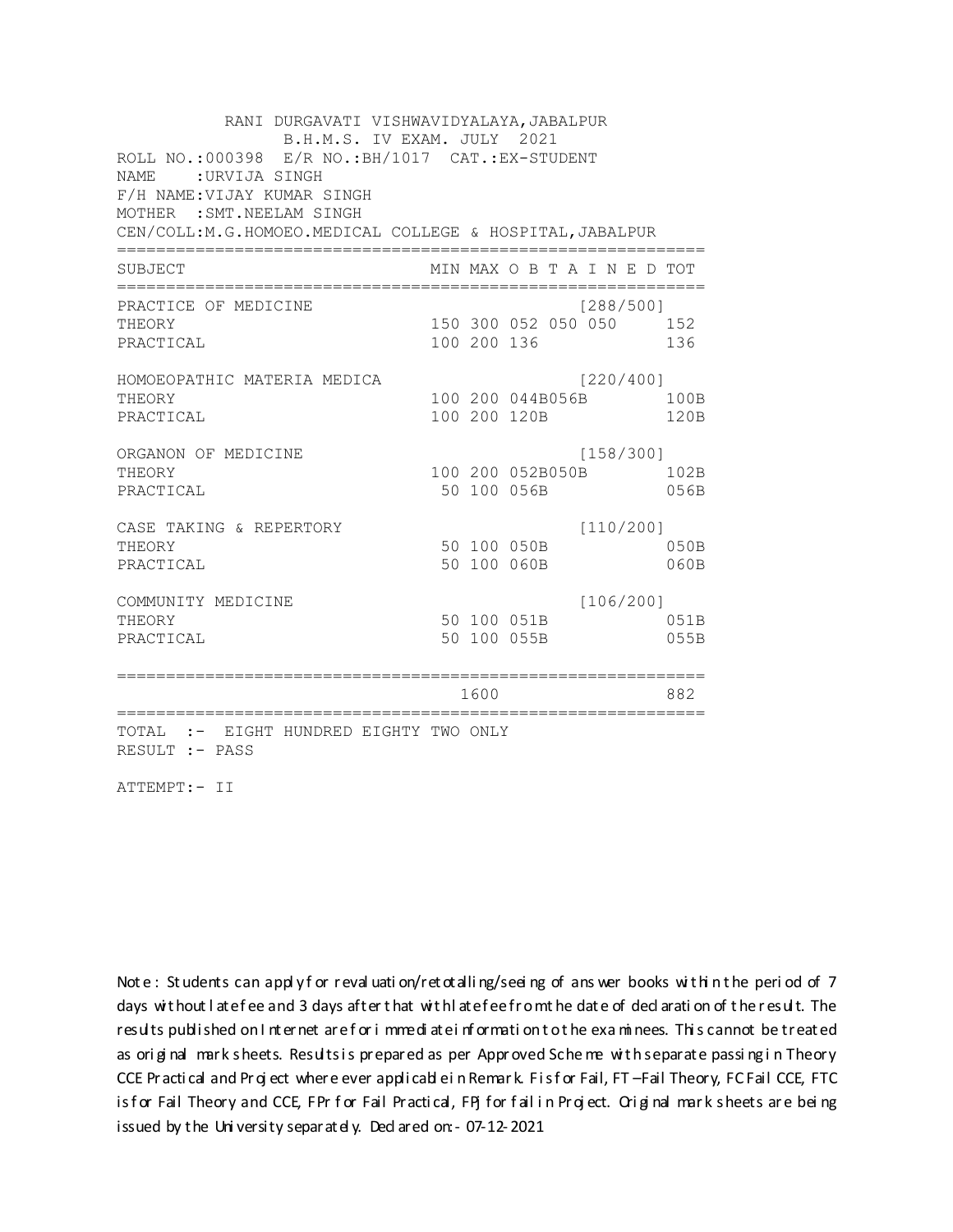RANI DURGAVATI VISHWAVIDYALAYA, JABALPUR B.H.M.S. IV EXAM. JULY 2021 ROLL NO.: 000399 E/R NO.: BG/32342 CAT.: EX-STUDENT NAME: : RAVI SHANKAR SHUKLA F/H NAME: MAYANK BHUSHAN SHUKLA MOTHER : SMT. SHYAM DELI DEVI CEN/COLL: M.G.HOMOEO. MEDICAL COLLEGE & HOSPITAL, JABALPUR MIN MAX O B T A I N E D TOT SUBJECT PRACTICE OF MEDICINE  $[301/500]$ THEORY 150 300 064 053 054 171 PRACTICAL 100 200 130 130 HOMOEOPATHIC MATERIA MEDICA [220/400] 100 200 050B052B 102B THEORY PRACTICAL 100 200 118B 118B ORGANON OF MEDICINE  $[162/300]$ THEORY 100 200 050B050B 100B PRACTICAL 50 100 062B 062B CASE TAKING & REPERTORY  $[111/200]$ 50 100 050B THEORY 050B PRACTICAL 50 100 061B 061B  $[125/200]$ COMMUNITY MEDICINE 50 100 050 050 THEORY PRACTICAL 50 100 075 075 1600 1600 919 TOTAL :- NINE HUNDRED NINETEEN ONLY RESULT :- PASS

ATTEMPT:- III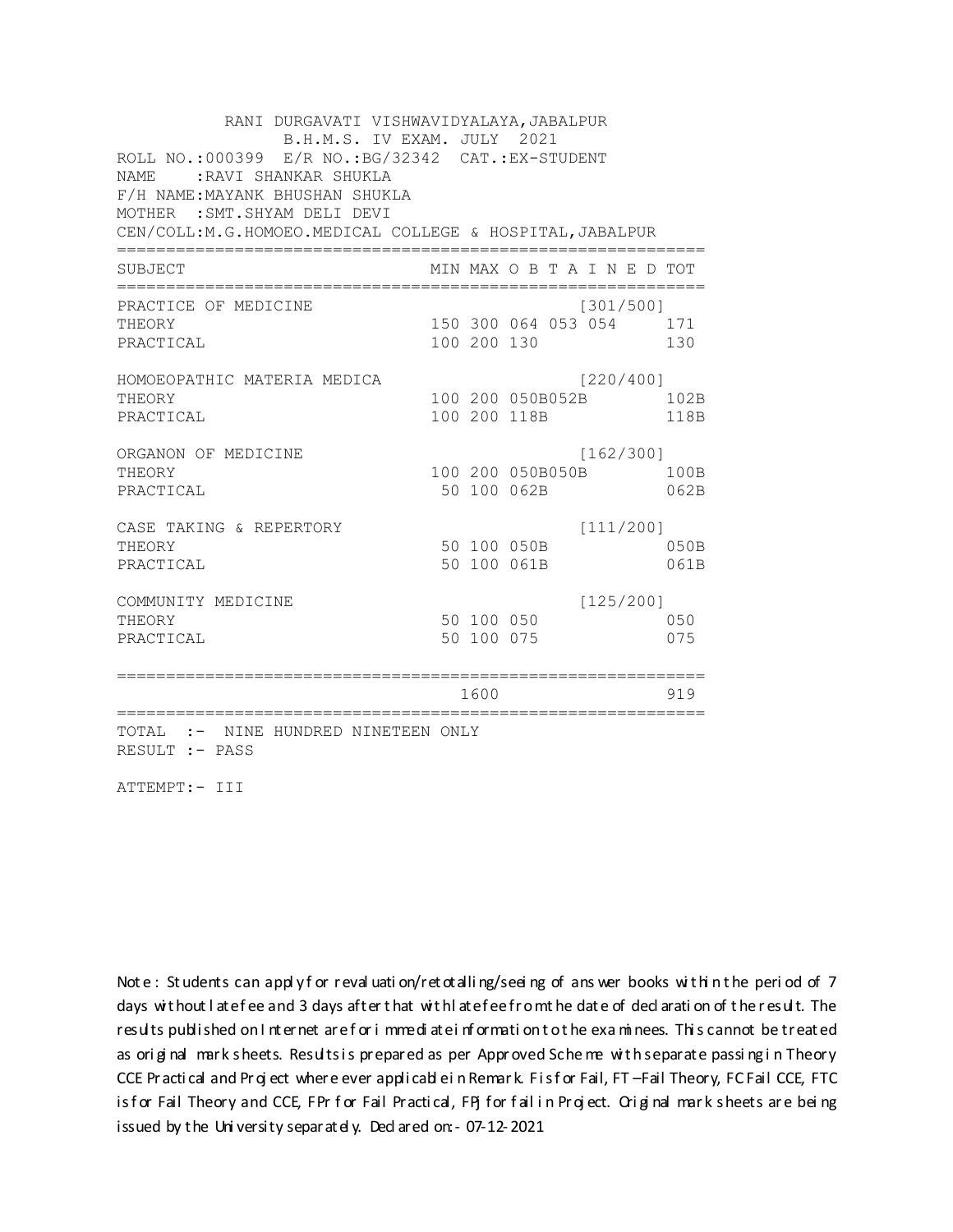RANI DURGAVATI VISHWAVIDYALAYA, JABALPUR B.H.M.S. IV EXAM. JULY 2021 ROLL NO.:000400 E/R NO.:AV/8688 CAT.:EX-STUDENT NAME :ROOP SINGH RAJAK F/H NAME:GANGA RAM RAJAK MOTHER :SMT.LEELA RAJAK CEN/COLL:M.G.HOMOEO.MEDICAL COLLEGE & HOSPITAL,JABALPUR ============================================================ SUBJECT MIN MAX O B T A I N E D TOT ============================================================ PRACTICE OF MEDICINE [286/500] THEORY 150 300 064 050 050 164 PRACTICAL 100 200 122 122 HOMOEOPATHIC MATERIA MEDICA [230/400] THEORY 100 200 058B052B 110B PRACTICAL 100 200 120B 120B ORGANON OF MEDICINE [159/300] THEORY 100 200 051B051B 102B PRACTICAL 50 100 057B 057B CASE TAKING & REPERTORY [121/200] THEORY 50 100 050 050 PRACTICAL 50 100 071 071 COMMUNITY MEDICINE [100/200] THEORY 50 100 050B 050B PRACTICAL 50 100 050B 050B ============================================================ 1600 896 ============================================================ TOTAL :- EIGHT HUNDRED NINETY SIX ONLY RESULT :- PASS

ATTEMPT:- II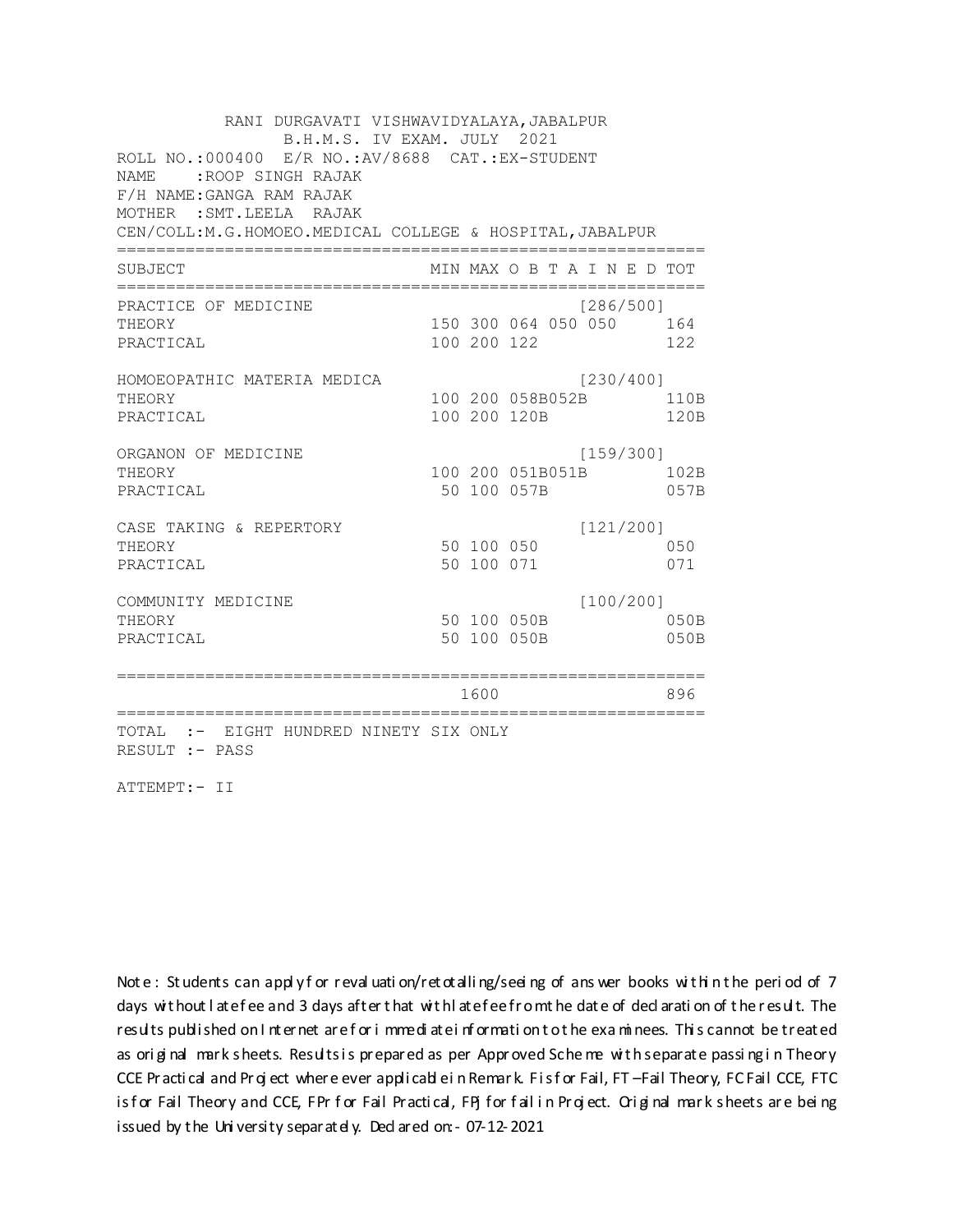RANI DURGAVATI VISHWAVIDYALAYA, JABALPUR B.H.M.S. IV EXAM. JULY 2021 ROLL NO.: 000401 E/R NO.: BF/33539 CAT.: EX-STUDENT NAME: BINDESHWARI PRASAD F/H NAME: BALDEV PRASAD MOTHER : SMT. RAM KALI CEN/COLL:M.G.HOMOEO.MEDICAL COLLEGE & HOSPITAL, JABALPUR MIN MAX O B T A I N E D TOT SUBJECT PRACTICE OF MEDICINE  $[309/500]$ THEORY 150 300 068 054 055 177 PRACTICAL 100 200 132 132 HOMOEOPATHIC MATERIA MEDICA [229/400] 100 200 058B054B 112B THEORY PRACTICAL 100 200 117B 117B ORGANON OF MEDICINE  $[163/300]$ THEORY 100 200 050B050B 100B PRACTICAL 50 100 063B 063B  $[114/200]$ CASE TAKING & REPERTORY 50 100 050B THEORY 050B PRACTICAL 50 100 064B 064B  $[125/200]$ COMMUNITY MEDICINE 50 100 051 051 THEORY 50 100 074 PRACTICAL 074 1600 1600 940 TOTAL :- NINE HUNDRED FORTY ONLY RESULT :- PASS

ATTEMPT:- III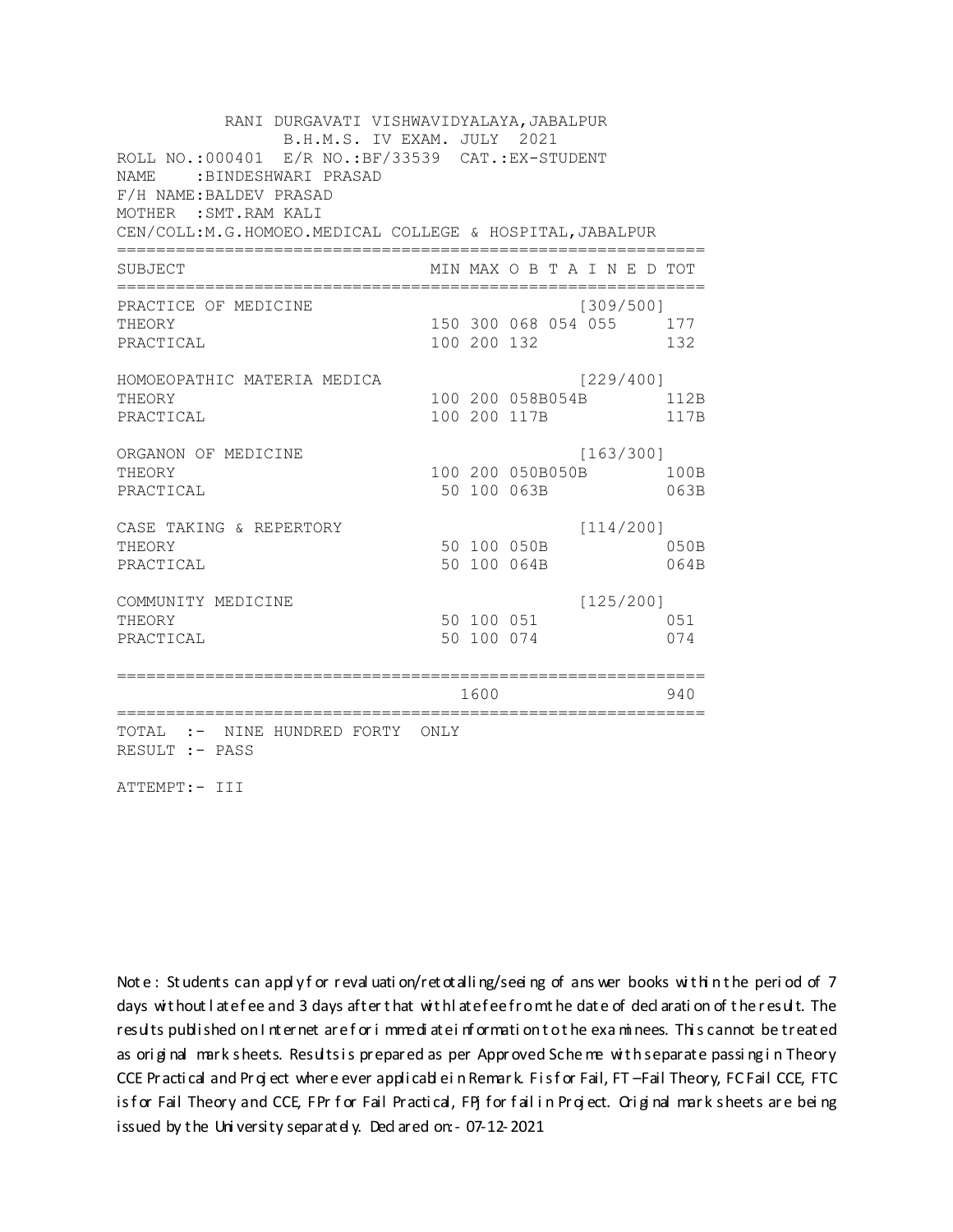RANI DURGAVATI VISHWAVIDYALAYA, JABALPUR B.H.M.S. IV EXAM. JULY 2021 ROLL NO.:000402 E/R NO.:BB/28055 CAT.:EX-STUDENT NAME: : KU.RANJANA SONI F/H NAME: SIYARAM SONI MOTHER : SMT. PARVATI DEVI CEN/COLL:M.G.HOMOEO.MEDICAL COLLEGE & HOSPITAL, JABALPUR MIN MAX O B T A I N E D TOT SUBJECT  $[232/500]$ PRACTICE OF MEDICINE 150 300 015 045 050 110F **THEORY** PRACTICAL 100 200 122 122 HOMOEOPATHIC MATERIA MEDICA [232/400] 100 200 058B054B 112B THEORY PRACTICAL 100 200 120B 120B ORGANON OF MEDICINE  $[164/300]$ THEORY 100 200 051B055B 106B PRACTICAL 50 100 058B 058B CASE TAKING & REPERTORY  $[102/200]$ 50 100 033 THEORY 033F 50 100 069 PRACTICAL 069  $[103/200]$ COMMUNITY MEDICINE 50 100 053B 053B THEORY PRACTICAL 50 100 050B 050B 1600 000 833 TOTAL :- EIGHT HUNDRED THIRTY THREE ONLY RESULT :- COMP REMARK :- COMP. IN PMD REP ATTEMPT:- II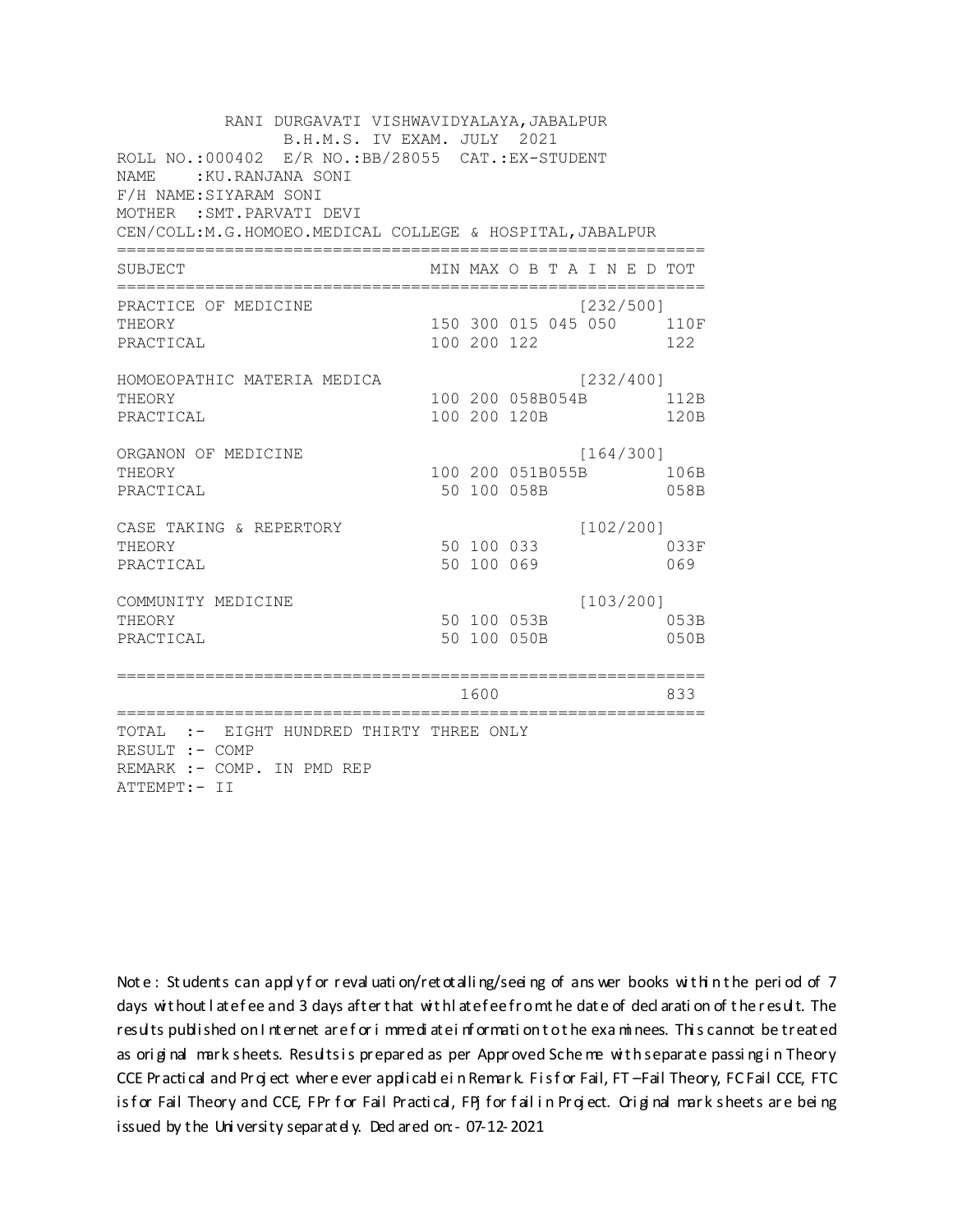RANI DURGAVATI VISHWAVIDYALAYA, JABALPUR B.H.M.S. IV EXAM. JULY 2021 ROLL NO.: 000403 E/R NO.: BH/937 CAT.: EX-STUDENT NAME: : KU. HARSHITA DIXIT F/H NAME: P.K.DIXIT MOTHER : SMT. RAJYA SHREE DIXIT CEN/COLL:M.G.HOMOEO.MEDICAL COLLEGE & HOSPITAL, JABALPUR MIN MAX O B T A I N E D TOT SUBJECT PRACTICE OF MEDICINE  $[268/500]$ 150 300 052B054B044B 150B THEORY PRACTICAL 100 200 118B 118B HOMOEOPATHIC MATERIA MEDICA  $[241/400]$ 100 200 061 050 111 THEORY PRACTICAL 100 200 130 130 ORGANON OF MEDICINE  $[161/300]$ THEORY 100 200 053B050B 103B PRACTICAL 50 100 058B 058B CASE TAKING & REPERTORY  $[127/200]$ 50 100 055 THEORY 055 50 100 072 PRACTICAL 072  $[100/200]$ COMMUNITY MEDICINE 50 100 050B 050B THEORY PRACTICAL 50 100 050B 050B 1600 1600 897 TOTAL :- EIGHT HUNDRED NINETY SEVEN ONLY RESULT :- PASS

ATTEMPT:- II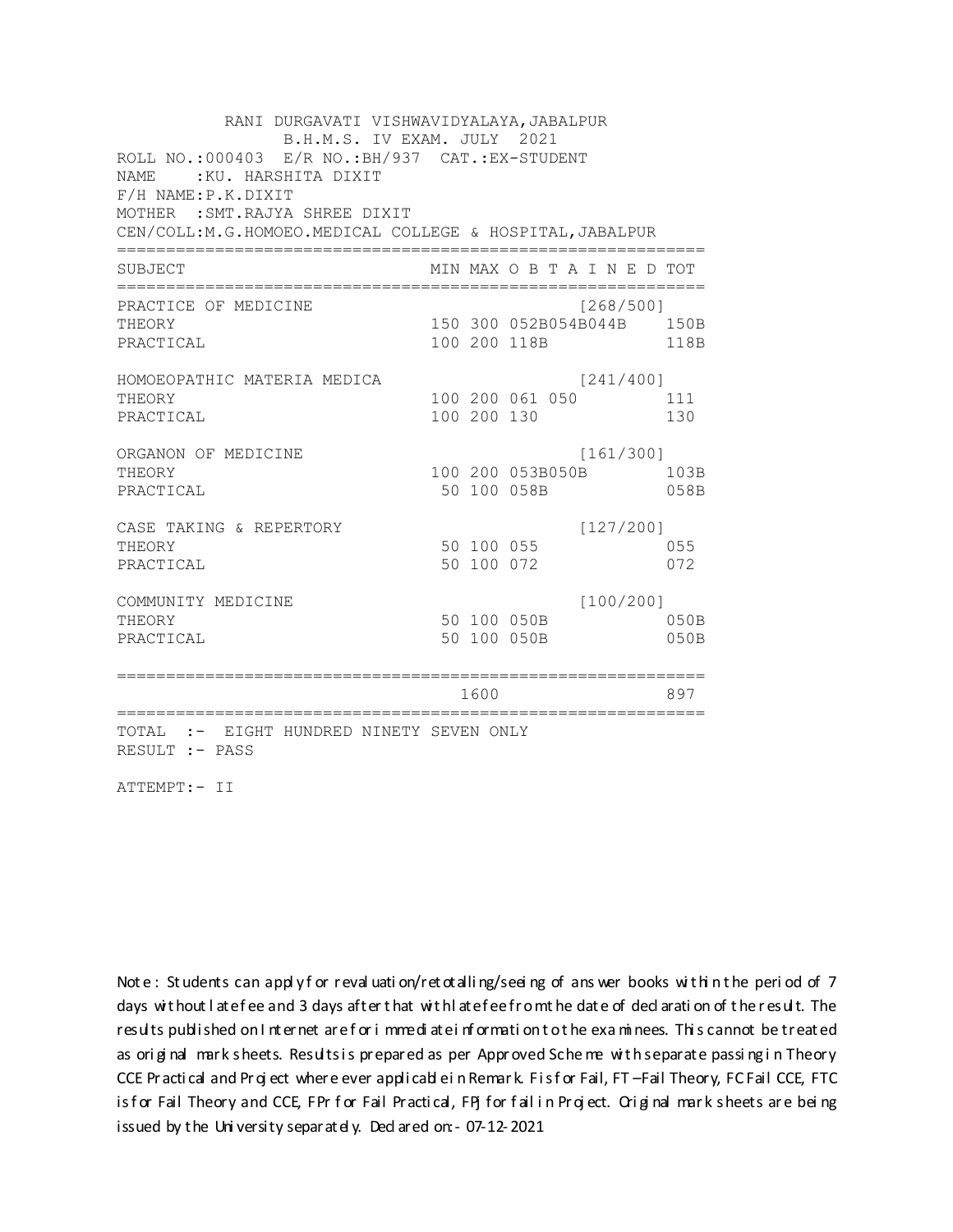RANI DURGAVATI VISHWAVIDYALAYA, JABALPUR B.H.M.S. IV EXAM. JULY 2021 ROLL NO.:000404 E/R NO.: BH/1018 CAT.: EX-STUDENT NAME: MOHAMMAD FAIZ F/H NAME: MOHAMMAD HAIDAR MOTHER : SMT. FAREEDA BANO CEN/COLL: M.G.HOMOEO. MEDICAL COLLEGE & HOSPITAL, JABALPUR MIN MAX O B T A I N E D TOT SUBJECT PRACTICE OF MEDICINE  $[318/500]$ 150 300 064 067 057 188 THEORY PRACTICAL 100 200 130 130 HOMOEOPATHIC MATERIA MEDICA [233/400] 100 200 055B056B 111B THEORY PRACTICAL 100 200 122B 122B ORGANON OF MEDICINE  $[166/300]$ THEORY 100 200 055B052B 107B PRACTICAL 50 100 059B 059B CASE TAKING & REPERTORY  $[120/200]$ 50 100 052 THEORY 052 50 100 068 PRACTICAL 068  $[100/200]$ COMMUNITY MEDICINE 50 100 050B 050B THEORY PRACTICAL 50 100 050B 050B 1600 1600 937 TOTAL :- NINE HUNDRED THIRTY SEVEN ONLY RESULT :- PASS

ATTEMPT:- II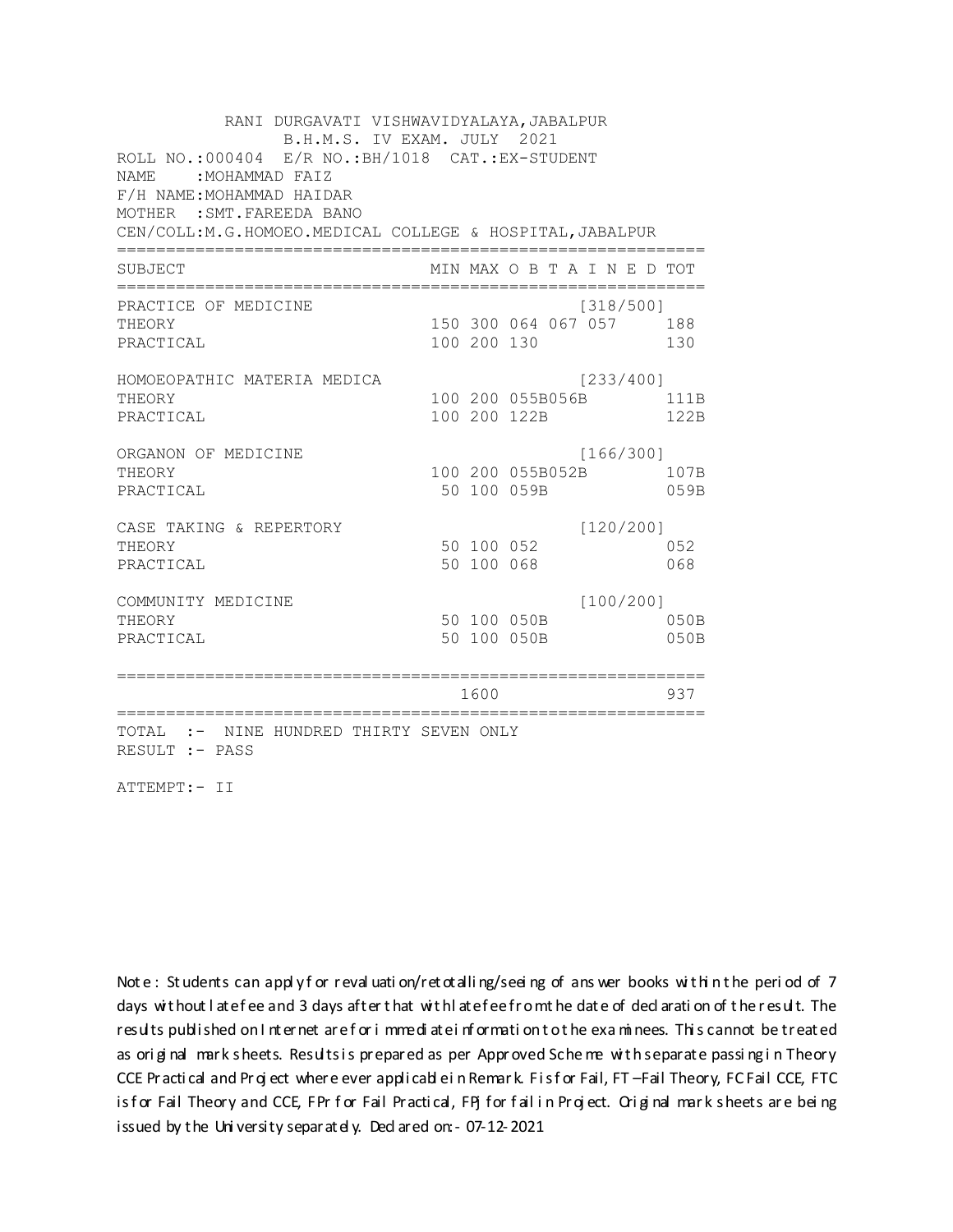RANI DURGAVATI VISHWAVIDYALAYA, JABALPUR B.H.M.S. IV EXAM. JULY 2021 ROLL NO.: 000405 E/R NO.: BG/34110 CAT.: EX-STUDENT NAME: : ROHIT MISHRA F/H NAME: SHIVPOOJAN MISHRA MOTHER : SMT. NEELAM MISHRA CEN/COLL:M.G.HOMOEO.MEDICAL COLLEGE & HOSPITAL, JABALPUR MIN MAX O B T A I N E D TOT SUBJECT PRACTICE OF MEDICINE  $[293/500]$ THEORY 150 300 066 050 055 171 PRACTICAL 100 200 122 122 HOMOEOPATHIC MATERIA MEDICA  $[233/400]$ 100 200 052B051B 103B THEORY PRACTICAL 100 200 130B 130B ORGANON OF MEDICINE  $[161/300]$ THEORY 100 200 053B051B 104B PRACTICAL 50 100 057B 057B  $[105/200]$ CASE TAKING & REPERTORY 50 100 050B THEORY 050B PRACTICAL 50 100 055B 055B  $[108/200]$ COMMUNITY MEDICINE 50 100 050 050 THEORY PRACTICAL 50 100 058 058 1600 1600 900 TOTAL :- NINE HUNDRED ONLY RESULT :- PASS

ATTEMPT:- III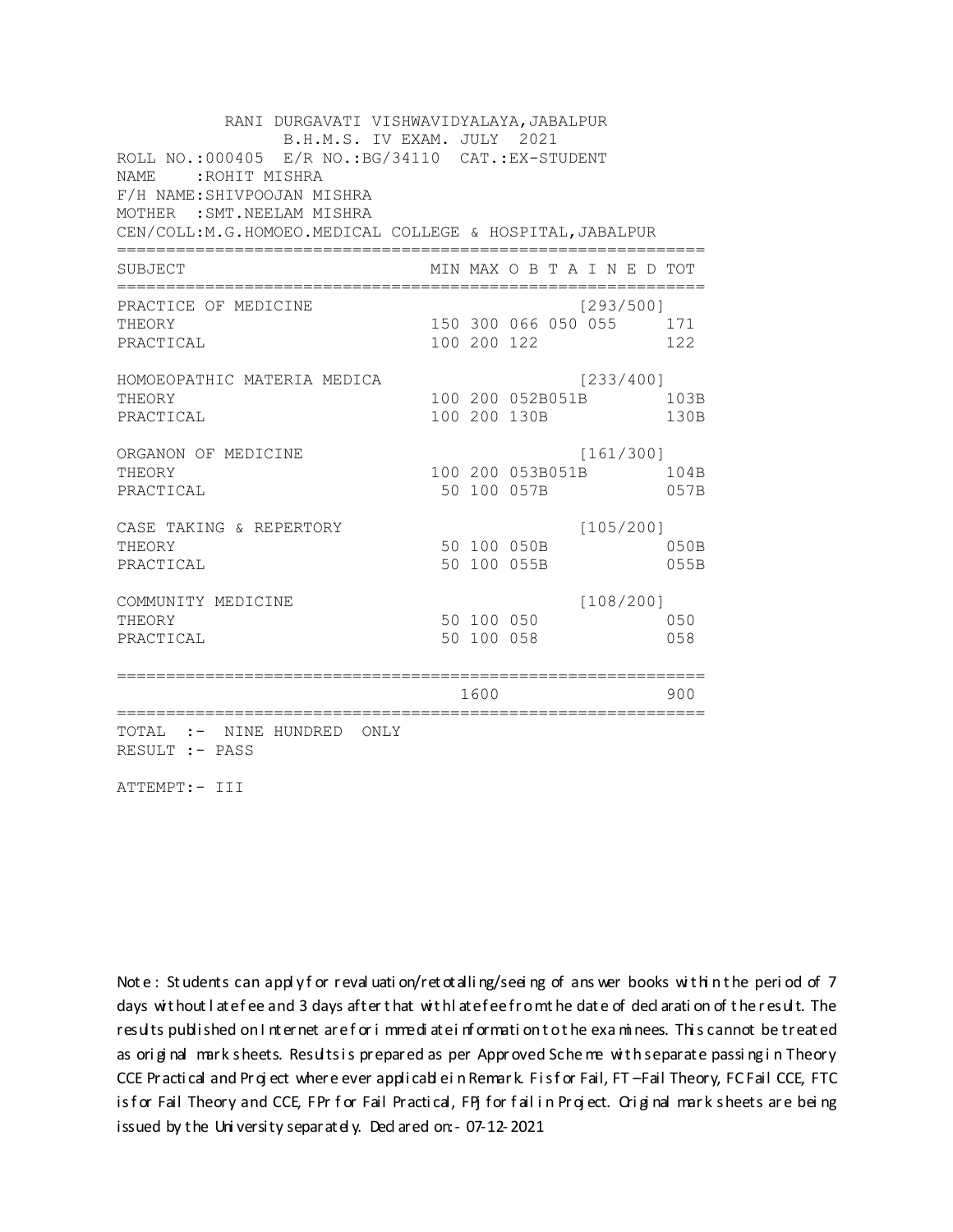RANI DURGAVATI VISHWAVIDYALAYA, JABALPUR B.H.M.S. IV EXAM. JULY 2021 ROLL NO.:000406 E/R NO.:BD/30436 CAT.:EX-STUDENT NAME : KU.RAJSHREE BARMAN F/H NAME:RAJENDRA KUMAR BARMAN MOTHER :SMT.LAXMI BAI BARMAN CEN/COLL:M.G.HOMOEO.MEDICAL COLLEGE & HOSPITAL,JABALPUR ============================================================ SUBJECT MIN MAX O B T A I N E D TOT ============================================================ PRACTICE OF MEDICINE [268/500] THEORY 150 300 059 044 045 148F PRACTICAL 100 200 120 120 HOMOEOPATHIC MATERIA MEDICA [242/400] THEORY 100 200 058 063 121 PRACTICAL 100 200 121 121 ORGANON OF MEDICINE [159/300] THEORY 100 200 051 050 101 PRACTICAL 50 100 058 058 CASE TAKING & REPERTORY [120/200] THEORY 50 100 050 050 PRACTICAL 50 100 070 070 COMMUNITY MEDICINE [103/200] THEORY 50 100 051B 051B PRACTICAL 50 100 052B 052B ============================================================ 1600 892 ============================================================ TOTAL :- EIGHT HUNDRED NINETY TWO ONLY RESULT :- COMP REMARK :- COMP. IN PMD ATTEMPT:- II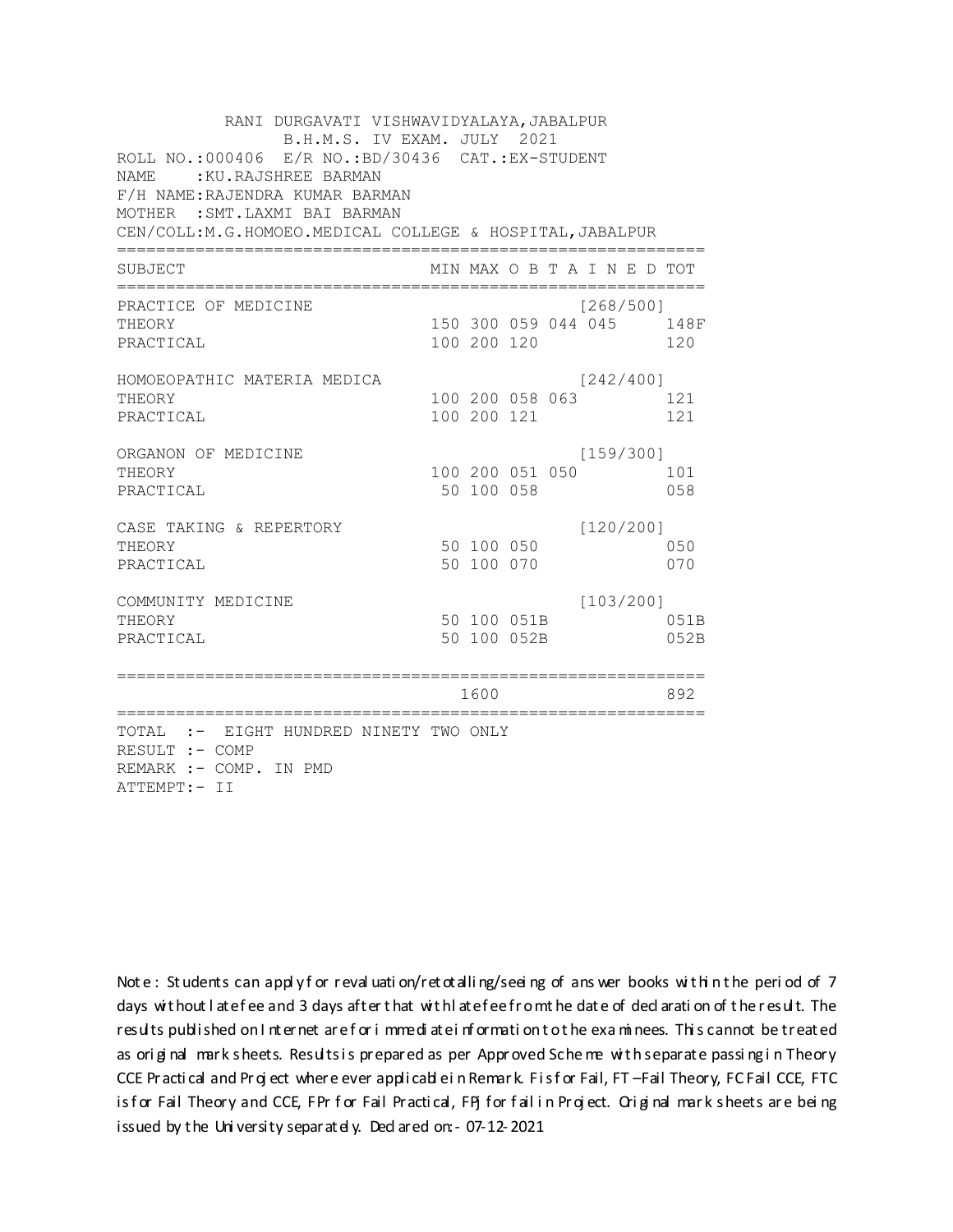RANI DURGAVATI VISHWAVIDYALAYA, JABALPUR B.H.M.S. IV EXAM. JULY 2021 ROLL NO.:000407 E/R NO.: BH/950 CAT.: EX-STUDENT NAME: ROHIT JAT F/H NAME: CHANDRA SHEKHAR JAT MOTHER : SMT. MANI JAT CEN/COLL:M.G.HOMOEO.MEDICAL COLLEGE & HOSPITAL, JABALPUR MIN MAX O B T A I N E D TOT SUBJECT PRACTICE OF MEDICINE  $[304/500]$ 150 300 064 063 055 182 **THEORY** PRACTICAL 100 200 122 122 HOMOEOPATHIC MATERIA MEDICA [223/400] 100 200 056B052B 108B THEORY 115B PRACTICAL 100 200 115B ORGANON OF MEDICINE  $[165/300]$ THEORY 100 200 055B052B 107B PRACTICAL 50 100 058B 058B  $[107/200]$ CASE TAKING & REPERTORY 50 100 050B THEORY  $050B$ PRACTICAL 50 100 057B 057B  $[102/200]$ COMMUNITY MEDICINE 50 100 051B 051B THEORY PRACTICAL 50 100 051B 051B 1600 000 901 TOTAL :- NINE HUNDRED ONE ONLY RESULT :- PASS

ATTEMPT:- II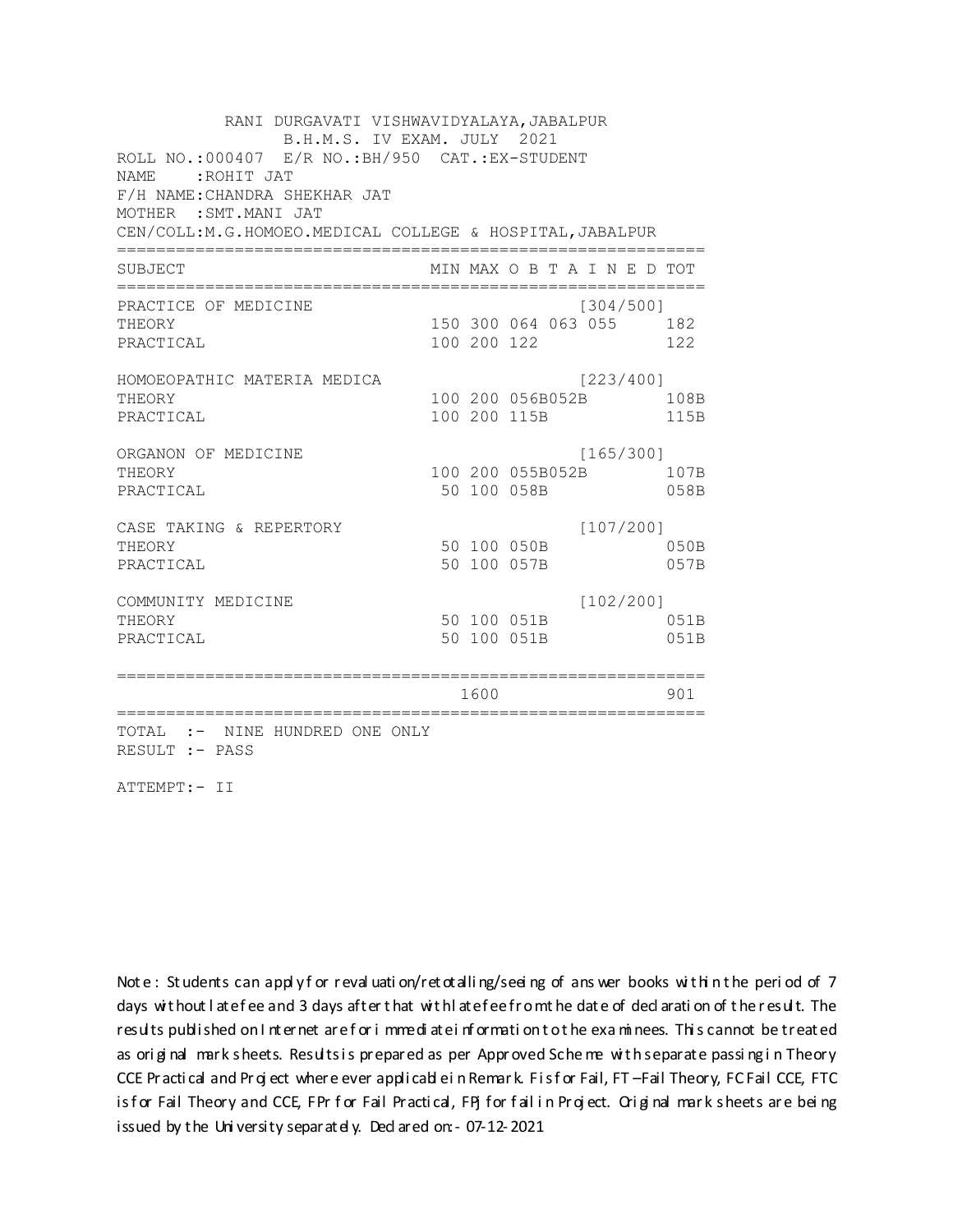RANI DURGAVATI VISHWAVIDYALAYA, JABALPUR B.H.M.S. IV EXAM. JULY 2021 ROLL NO.:000408 E/R NO.:BG/24624 CAT.:EX-STUDENT NAME : KU.PRITI MAURYA F/H NAME:PRAMOD KUMAR MAURYA MOTHER :SMT.SUSHILA MAURYA CEN/COLL:M.G.HOMOEO.MEDICAL COLLEGE & HOSPITAL,JABALPUR ============================================================ SUBJECT MIN MAX O B T A I N E D TOT ============================================================ PRACTICE OF MEDICINE [305/500] THEORY 150 300 067B050B050B 167B PRACTICAL 100 200 138B 138B HOMOEOPATHIC MATERIA MEDICA [245/400] THEORY 100 200 056B050B 106B PRACTICAL 100 200 139B 139B ORGANON OF MEDICINE [171/300] THEORY 100 200 056B055B 111B PRACTICAL 50 100 060B 060B CASE TAKING & REPERTORY [123/200] THEORY 50 100 053 053 PRACTICAL 50 100 070 070 COMMUNITY MEDICINE [122/200] THEORY 50 100 058B 058B PRACTICAL 50 100 064B 064B ============================================================ 1600 966 ============================================================ TOTAL :- NINE HUNDRED SIXTY SIX ONLY RESULT :- PASS

ATTEMPT:- III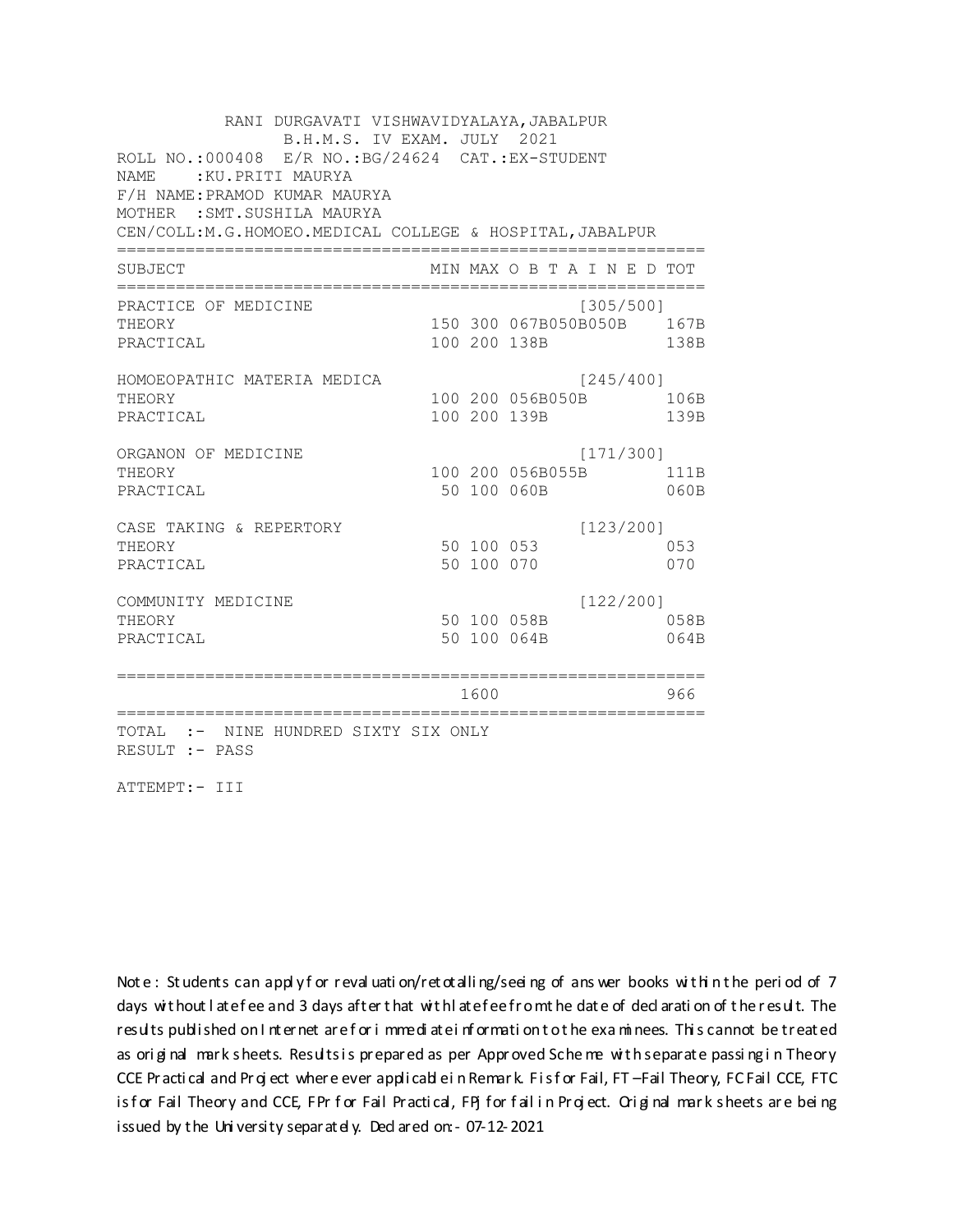RANI DURGAVATI VISHWAVIDYALAYA, JABALPUR B.H.M.S. IV EXAM. JULY 2021 ROLL NO.: 000409 E/R NO.: BH/33748 CAT.: EX-STUDENT NAME: : KU.RAM DHANI PAL F/H NAME: LAL JI PAL MOTHER : SMT. MEETA DEVI CEN/COLL: M.G.HOMOEO. MEDICAL COLLEGE & HOSPITAL, JABALPUR MIN MAX O B T A I N E D TOT SUBJECT PRACTICE OF MEDICINE  $[330/500]$ 150 300 069 064 057 190 **THEORY** PRACTICAL 100 200 140 140 HOMOEOPATHIC MATERIA MEDICA [250/400] 100 200 056B054B 110B THEORY PRACTICAL 100 200 140B 140B ORGANON OF MEDICINE  $[171/300]$ THEORY 100 200 051B050B 101B PRACTICAL 50 100 070B 070B  $[125/200]$ CASE TAKING & REPERTORY 50 100 054B THEORY 054B PRACTICAL 50 100 071B 071B  $[103/200]$ COMMUNITY MEDICINE 50 100 053B 053B THEORY PRACTICAL 50 100 050B 050B 1600 1600 979 TOTAL :- NINE HUNDRED SEVENTY NINE ONLY RESULT :- PASS

ATTEMPT:- III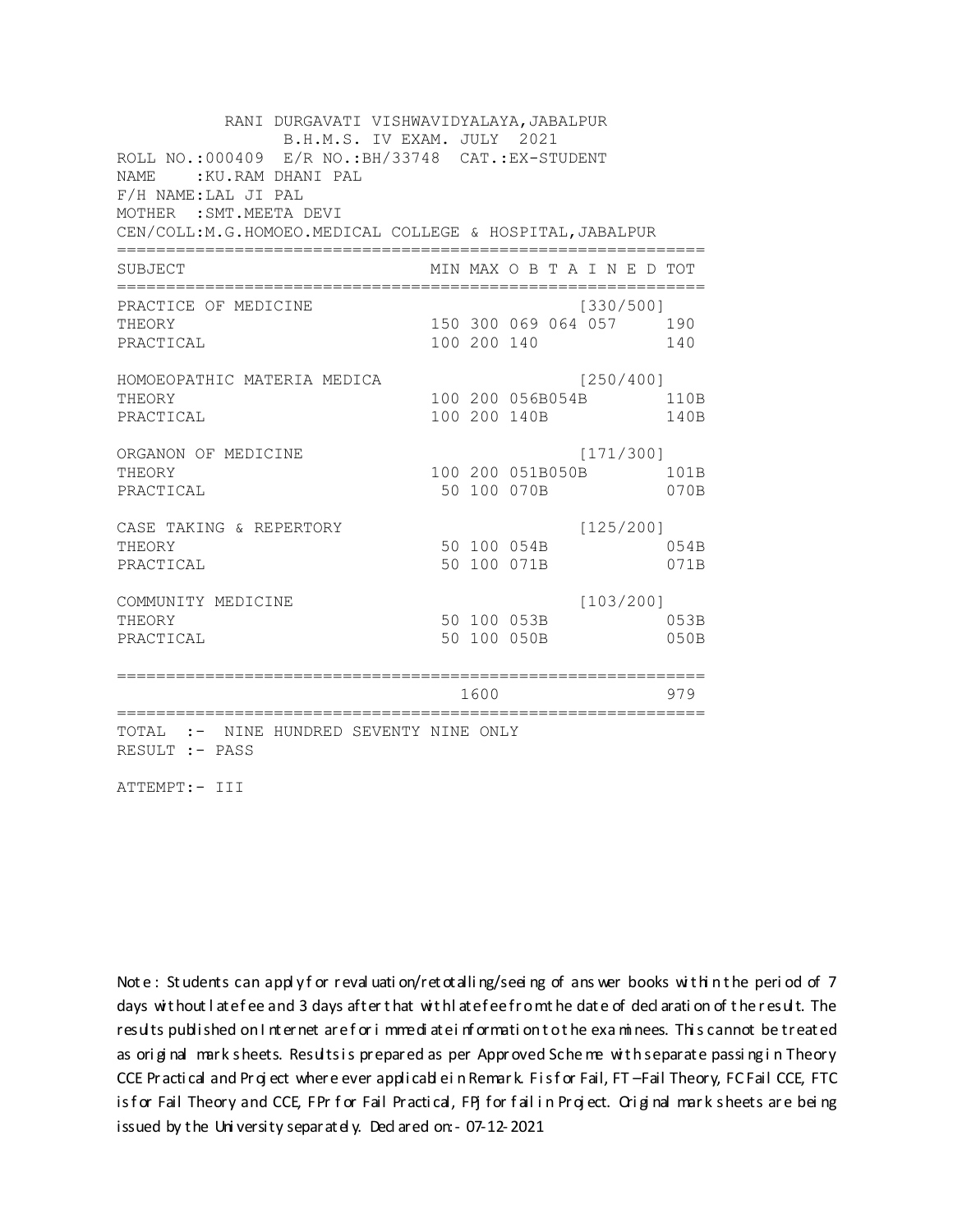RANI DURGAVATI VISHWAVIDYALAYA, JABALPUR B.H.M.S. IV EXAM. JULY 2021 ROLL NO.: 000410 E/R NO.: BG/34115 CAT.: EX-STUDENT NAME: : KUSHAL KARSA F/H NAME: RAMESH KUMAR KARSA MOTHER : SMT. KIRAN KARSA CEN/COLL:M.G.HOMOEO.MEDICAL COLLEGE & HOSPITAL, JABALPUR MIN MAX O B T A I N E D TOT SUBJECT PRACTICE OF MEDICINE  $[303/500]$ 150 300 064 059 056 179 **THEORY** PRACTICAL 100 200 124 124 HOMOEOPATHIC MATERIA MEDICA [222/400] 100 200 052B052B 104B THEORY PRACTICAL 100 200 118B 118B ORGANON OF MEDICINE  $[167/300]$ THEORY 100 200 056B055B 111B PRACTICAL 50 100 056B 056B  $[105/200]$ CASE TAKING & REPERTORY 50 100 050B THEORY 050B PRACTICAL 50 100 055B 055B  $[102/200]$ COMMUNITY MEDICINE 50 100 052B 052B THEORY PRACTICAL 50 100 050B 050B 1600 1600 899 TOTAL :- EIGHT HUNDRED NINETY NINE ONLY RESULT :- PASS

ATTEMPT:- II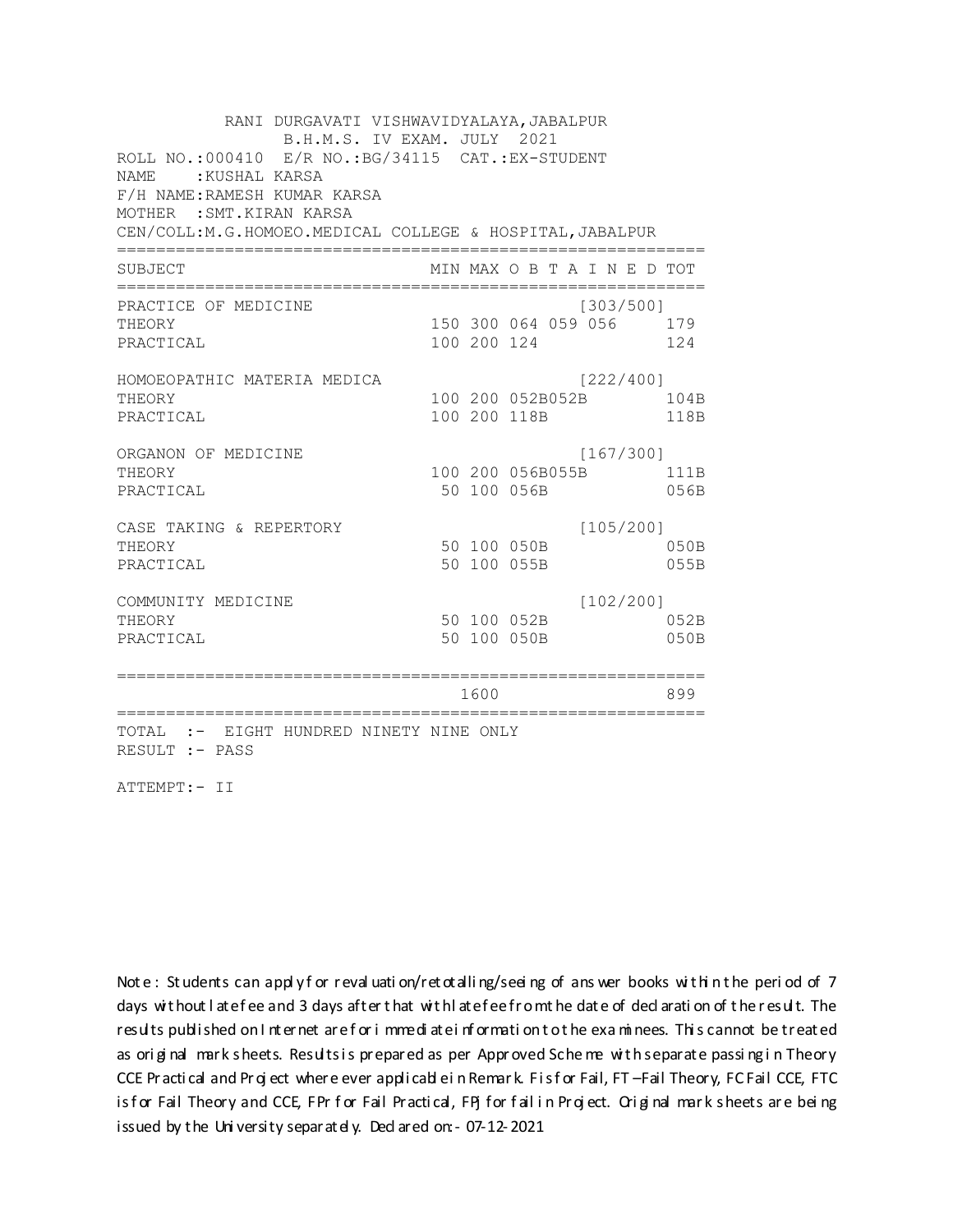| RANI DURGAVATI VISHWAVIDYALAYA, JABALPUR<br>B.H.M.S. IV EXAM. JULY 2021 |            |             |              |                                          |      |  |  |  |
|-------------------------------------------------------------------------|------------|-------------|--------------|------------------------------------------|------|--|--|--|
| ROLL NO.:000412 E/R NO.:BH/975 CAT.:EX-STUDENT                          |            |             |              |                                          |      |  |  |  |
| NAME.<br>: SAGAR CHAKRAVARTI                                            |            |             |              |                                          |      |  |  |  |
| F/H NAME: UMESH CHAKRAVARTI                                             |            |             |              |                                          |      |  |  |  |
| MOTHER : SMT. DULARI CHAKRAVARTI                                        |            |             |              |                                          |      |  |  |  |
| CEN/COLL:M.G.HOMOEO.MEDICAL COLLEGE & HOSPITAL, JABALPUR                |            |             |              |                                          |      |  |  |  |
| SUBJECT                                                                 |            |             |              | MIN MAX O B T A I N E D TOT              |      |  |  |  |
| ==============<br>PRACTICE OF MEDICINE                                  |            |             |              | ;==========================<br>[308/500] |      |  |  |  |
| THEORY                                                                  |            |             |              | 150 300 067 060 059 186                  |      |  |  |  |
| PRACTICAL                                                               |            | 100 200 122 |              |                                          | 122  |  |  |  |
| HOMOEOPATHIC MATERIA MEDICA                                             |            |             |              | [229/400]                                |      |  |  |  |
| THEORY                                                                  |            |             |              | 100 200 058B056B                         | 114B |  |  |  |
| PRACTICAL                                                               |            |             | 100 200 115B |                                          | 115B |  |  |  |
| ORGANON OF MEDICINE                                                     |            |             |              | [159/300]                                |      |  |  |  |
| THEORY                                                                  |            |             |              | 100 200 054B050B                         | 104B |  |  |  |
| PRACTICAL                                                               |            |             | 50 100 055B  |                                          | 055B |  |  |  |
| CASE TAKING & REPERTORY                                                 |            |             |              | [110/200]                                |      |  |  |  |
| THEORY                                                                  |            |             | 50 100 050B  |                                          | 050B |  |  |  |
| PRACTICAL                                                               |            |             | 50 100 060B  |                                          | 060B |  |  |  |
| COMMUNITY MEDICINE                                                      |            |             |              | [105/200]                                |      |  |  |  |
| THEORY                                                                  |            |             | 50 100 053B  |                                          | 053B |  |  |  |
| PRACTICAL                                                               |            |             | 50 100 052B  |                                          | 052B |  |  |  |
|                                                                         | ========== | 1600        |              |                                          | 911  |  |  |  |
|                                                                         |            |             |              |                                          |      |  |  |  |
| TOTAL :- NINE HUNDRED ELEVEN ONLY<br>RESULT :- PASS                     |            |             |              |                                          |      |  |  |  |

ATTEMPT:- II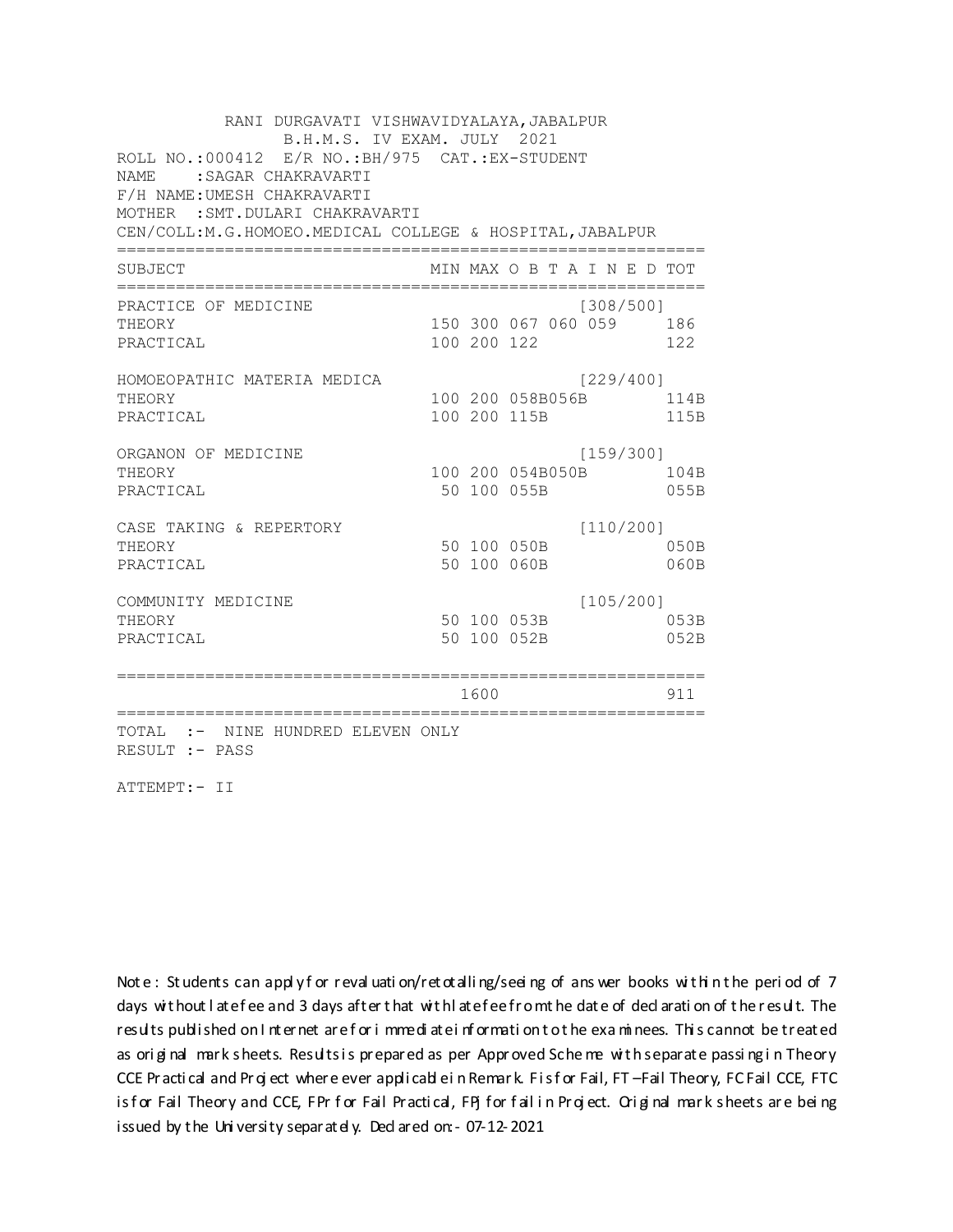RANI DURGAVATI VISHWAVIDYALAYA, JABALPUR B.H.M.S. IV EXAM. JULY 2021 ROLL NO.: 000413 E/R NO.: BH/966 CAT.: EX-STUDENT NAME: BHUPENDRA SEN F/H NAME: SHRINIWASH SEN MOTHER : SMT. RAMKALI SEN CEN/COLL: M.G.HOMOEO. MEDICAL COLLEGE & HOSPITAL, JABALPUR MIN MAX O B T A I N E D TOT SUBJECT PRACTICE OF MEDICINE  $[297/500]$ 150 300 064 050 057 171 THEORY PRACTICAL 100 200 126 126 HOMOEOPATHIC MATERIA MEDICA [225/400] 100 200 056B054B 110B THEORY PRACTICAL 100 200 115B 115B ORGANON OF MEDICINE  $[164/300]$ THEORY 100 200 055B052B 107B PRACTICAL 50 100 057B 057B  $[105/200]$ CASE TAKING & REPERTORY 50 100 050B THEORY  $050B$ PRACTICAL 50 100 055B 055B  $[104/200]$ COMMUNITY MEDICINE 50 100 054B 054B THEORY PRACTICAL 50 100 050B 050B 1600 1600 895 TOTAL :- EIGHT HUNDRED NINETY FIVE ONLY RESULT :- PASS

ATTEMPT:- II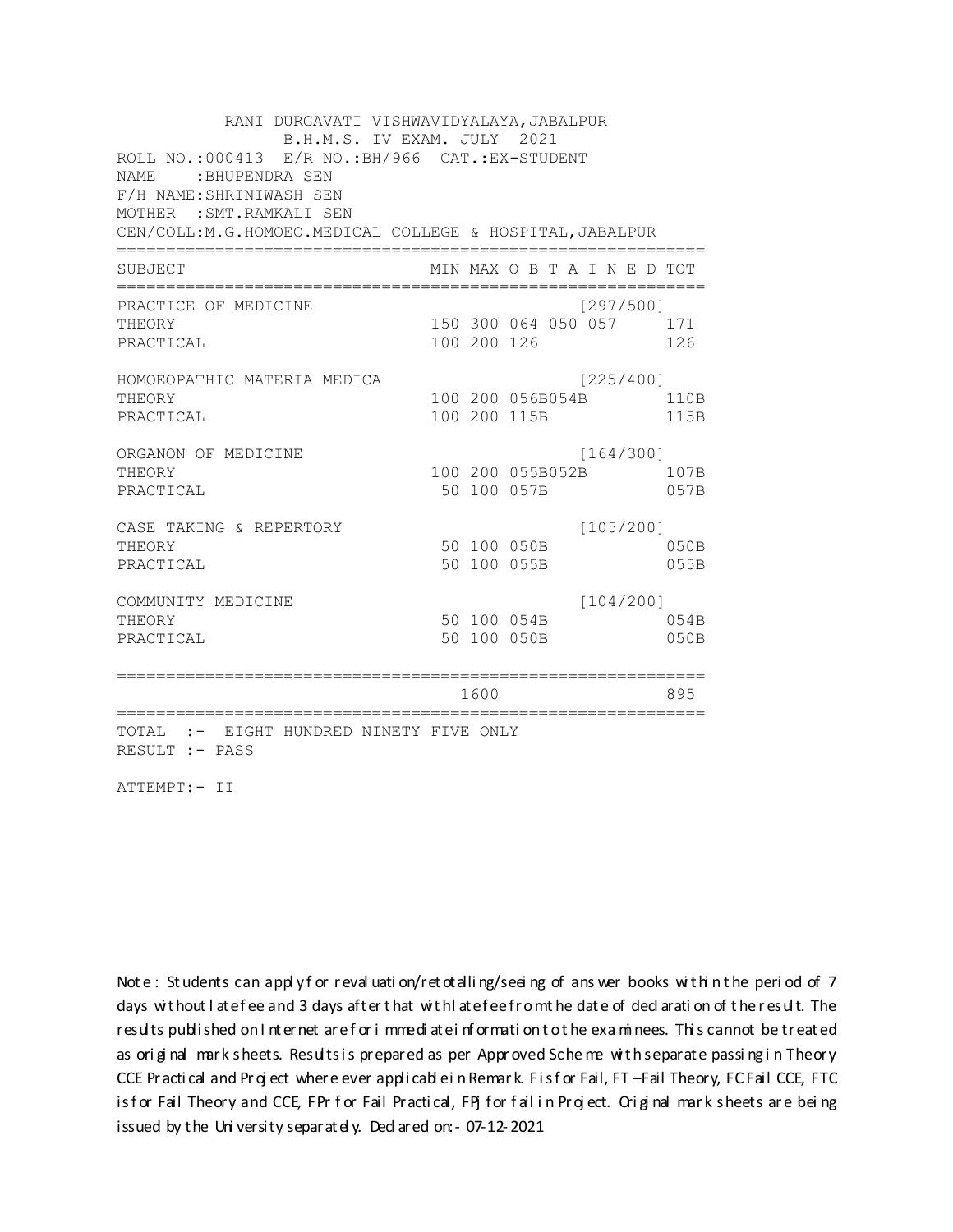RANI DURGAVATI VISHWAVIDYALAYA, JABALPUR B.H.M.S. IV EXAM. JULY 2021 ROLL NO.: 000414 E/R NO.: BG/24669 CAT.: EX-STUDENT NAME: KU. ANUPAMA F/H NAME: ASHOK KUMAR SHARMA MOTHER : SMT. KAMINI DEVI CEN/COLL:M.G.HOMOEO.MEDICAL COLLEGE & HOSPITAL, JABALPUR MIN MAX O B T A I N E D TOT SUBJECT PRACTICE OF MEDICINE  $[313/500]$ THEORY 150 300 072B065B046B 183B PRACTICAL 100 200 130B 130B HOMOEOPATHIC MATERIA MEDICA [254/400] 100 200 061B062B 123B THEORY PRACTICAL 100 200 131B 131B ORGANON OF MEDICINE  $[185/300]$ THEORY 100 200 066 054 120 PRACTICAL 50 100 065 065 CASE TAKING & REPERTORY  $[124/200]$ 50 100 061B THEORY 061B PRACTICAL 50 100 063B 063B  $[125/200]$ COMMUNITY MEDICINE 50 100 057B 057B THEORY PRACTICAL 50 100 068B 068B 1600 1600 1001 TOTAL :- ONE THOUSAND ONE ONLY RESULT :- PASS

ATTEMPT:- III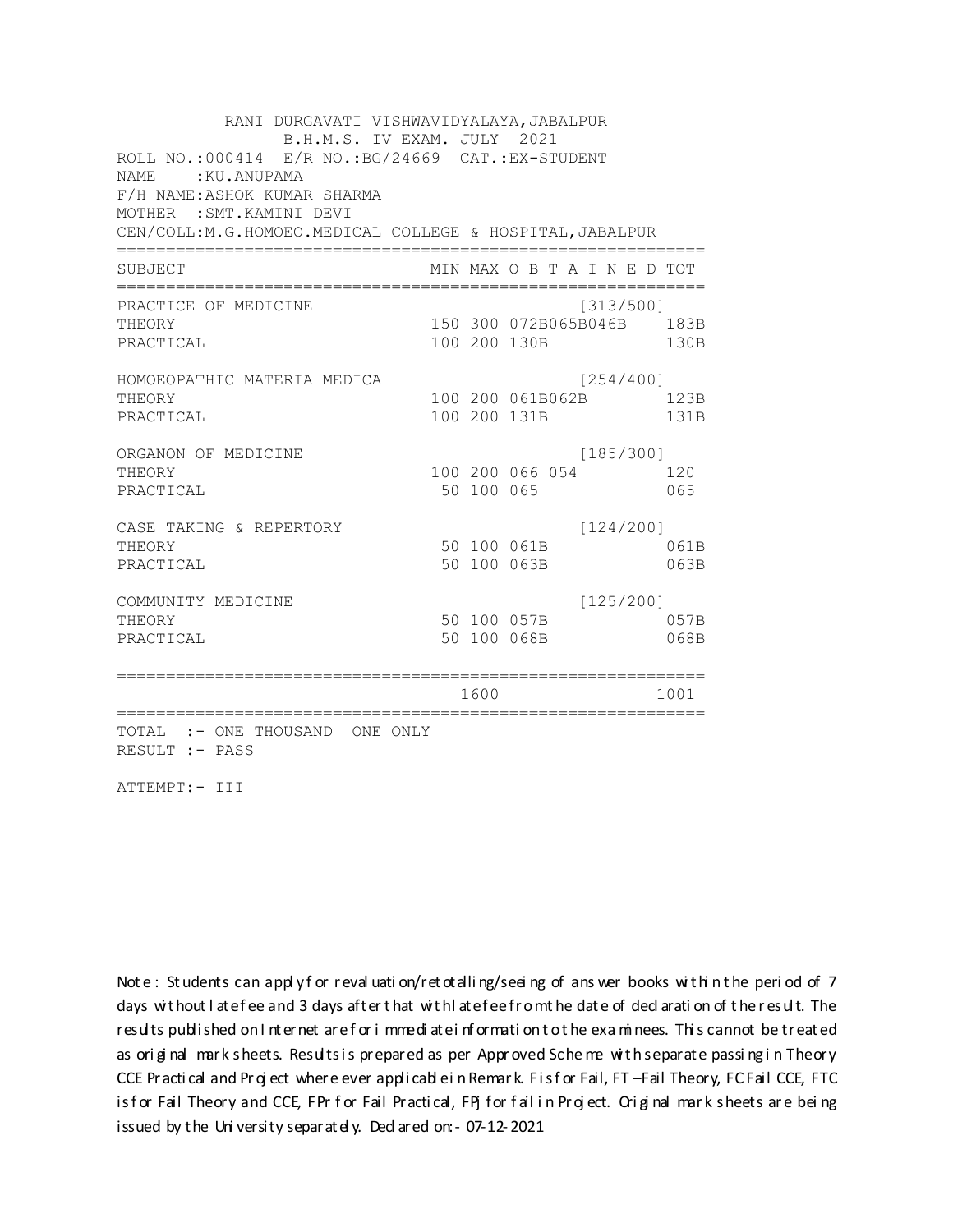RANI DURGAVATI VISHWAVIDYALAYA, JABALPUR B.H.M.S. IV EXAM. JULY 2021 ROLL NO.: 000415 E/R NO.: BG/24699 CAT.: EX-STUDENT NAME: BHARAT PAL F/H NAME: SHIVSHANKAR PAL MOTHER : SMT. DHANESHWARI PAL CEN/COLL:M.G.HOMOEO.MEDICAL COLLEGE & HOSPITAL, JABALPUR MIN MAX O B T A I N E D TOT SUBJECT PRACTICE OF MEDICINE  $[314/500]$ THEORY 150 300 064 054 056 174 PRACTICAL 100 200 140 140 HOMOEOPATHIC MATERIA MEDICA [225/400] 100 200 051B056B 107B THEORY PRACTICAL 100 200 118B 118B ORGANON OF MEDICINE  $[161/300]$ THEORY 100 200 051B050B 101B PRACTICAL 50 100 060B 060  $[109/200]$ CASE TAKING & REPERTORY 50 100 050B THEORY 050 PRACTICAL 50 100 059B 059  $[125/200]$ COMMUNITY MEDICINE 50 100 050 050 THEORY PRACTICAL 50 100 075 075 1600 1600 934 TOTAL :- NINE HUNDRED THIRTY FOUR ONLY RESULT :- PASS

ATTEMPT:- III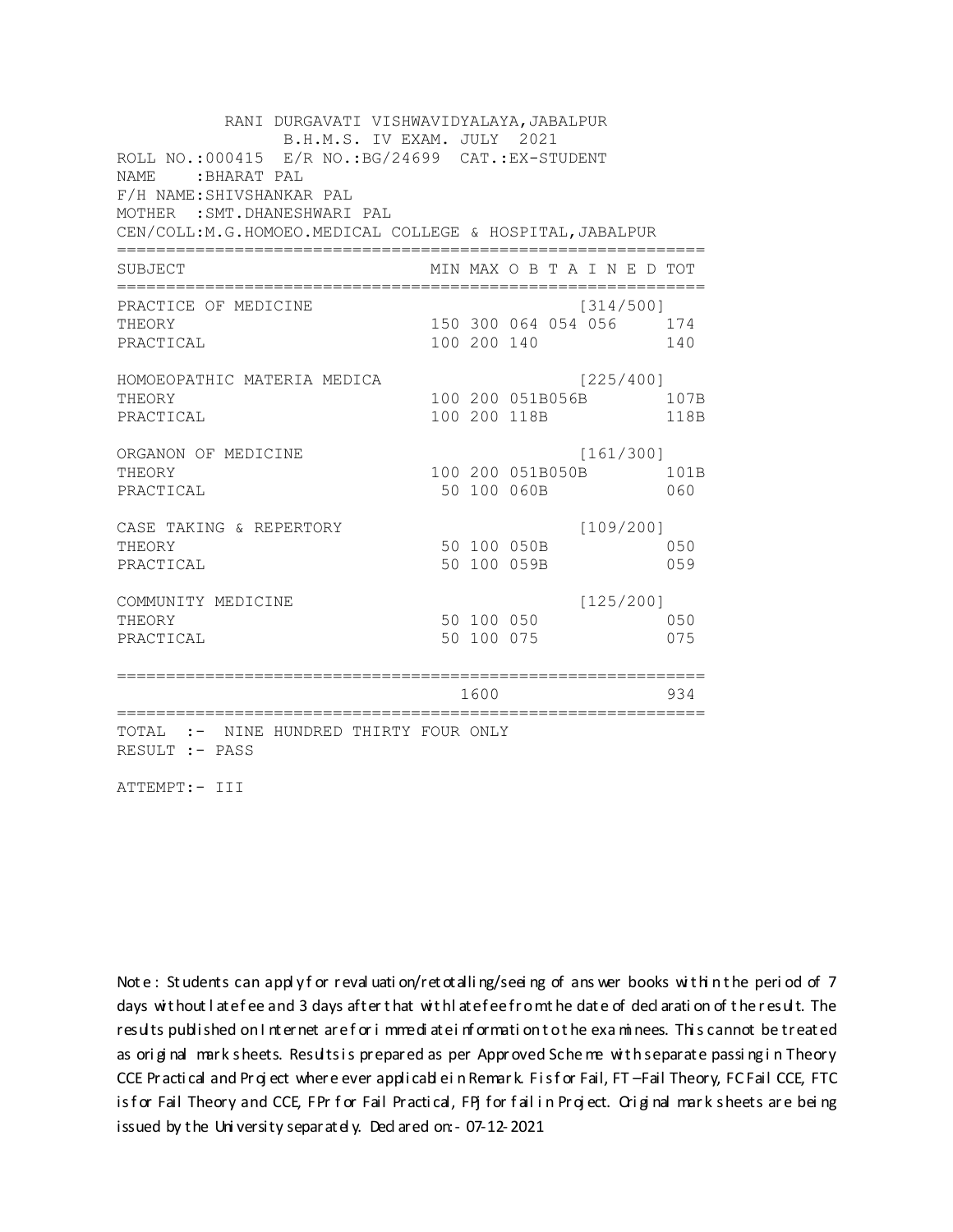RANI DURGAVATI VISHWAVIDYALAYA, JABALPUR B.H.M.S. IV EXAM. JULY 2021 ROLL NO.: 000416 E/R NO.: BG/24630 CAT.: EX-STUDENT NAME: KU. KOMAL YADAV F/H NAME: JAGDISH PRASAD MOTHER : SMT. URMILA DEVI CEN/COLL: M.G.HOMOEO. MEDICAL COLLEGE & HOSPITAL, JABALPUR MIN MAX O B T A I N E D TOT SUBJECT PRACTICE OF MEDICINE  $[264/500]$ 150 300 030 046 060 136F THEORY PRACTICAL 100 200 128 128 HOMOEOPATHIC MATERIA MEDICA [234/400] 100 200 058B056B 114B THEORY PRACTICAL 100 200 120B 120B ORGANON OF MEDICINE  $[169/300]$ THEORY 100 200 057B054B 111B PRACTICAL 50 100 058B 058B CASE TAKING & REPERTORY  $[121/200]$ 50 100 056B THEORY 056B PRACTICAL 50 100 065B 065B  $[133/200]$ COMMUNITY MEDICINE 50 100 065B 065B THEORY PRACTICAL 50 100 068B 068B 1600 1600 921 TOTAL :- NINE HUNDRED TWENTY ONE ONLY RESULT :- COMP REMARK :- COMP. IN PMD ATTEMPT:- II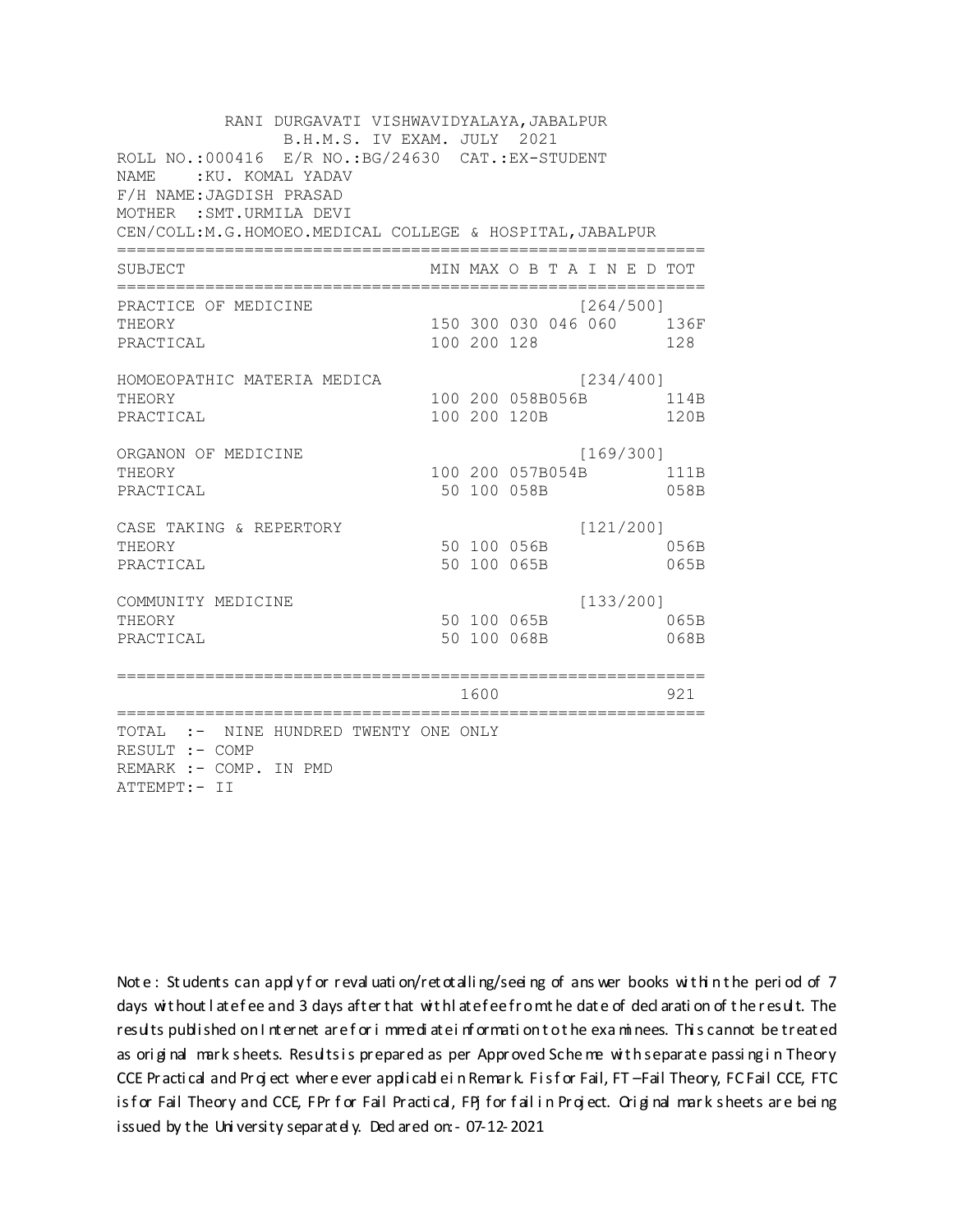RANI DURGAVATI VISHWAVIDYALAYA, JABALPUR B.H.M.S. IV EXAM. JULY 2021 ROLL NO.: 000417 E/R NO.: BG/27649 CAT.: EX-STUDENT NAME : JEETENDRA TIWARI F/H NAME: PARMANAND TIWARI MOTHER : SMT. PUSHPA TIWARI CEN/COLL:M.G.HOMOEO.MEDICAL COLLEGE & HOSPITAL, JABALPUR MIN MAX O B T A I N E D TOT SUBJECT  $[222/5001]$ PRACTICE OF MEDICINE 150 300 020 032 046 098F **THEORY** PRACTICAL 100 200 124 124 HOMOEOPATHIC MATERIA MEDICA  $[234/400]$ 100 200 056 052 108 THEORY PRACTICAL 100 200 126 126 ORGANON OF MEDICINE  $[165/300]$ THEORY 100 200 052B056B 108B PRACTICAL 50 100 057B 057B  $[107/200]$ CASE TAKING & REPERTORY 50 100 052B THEORY 052B PRACTICAL 50 100 055B 055B  $[102/200]$ COMMUNITY MEDICINE 50 100 052B 052B THEORY PRACTICAL 50 100 050B 050B 1600 1600 830 TOTAL :- EIGHT HUNDRED THIRTY ONLY RESULT :- COMP REMARK :- COMP. IN PMD ATTEMPT:- II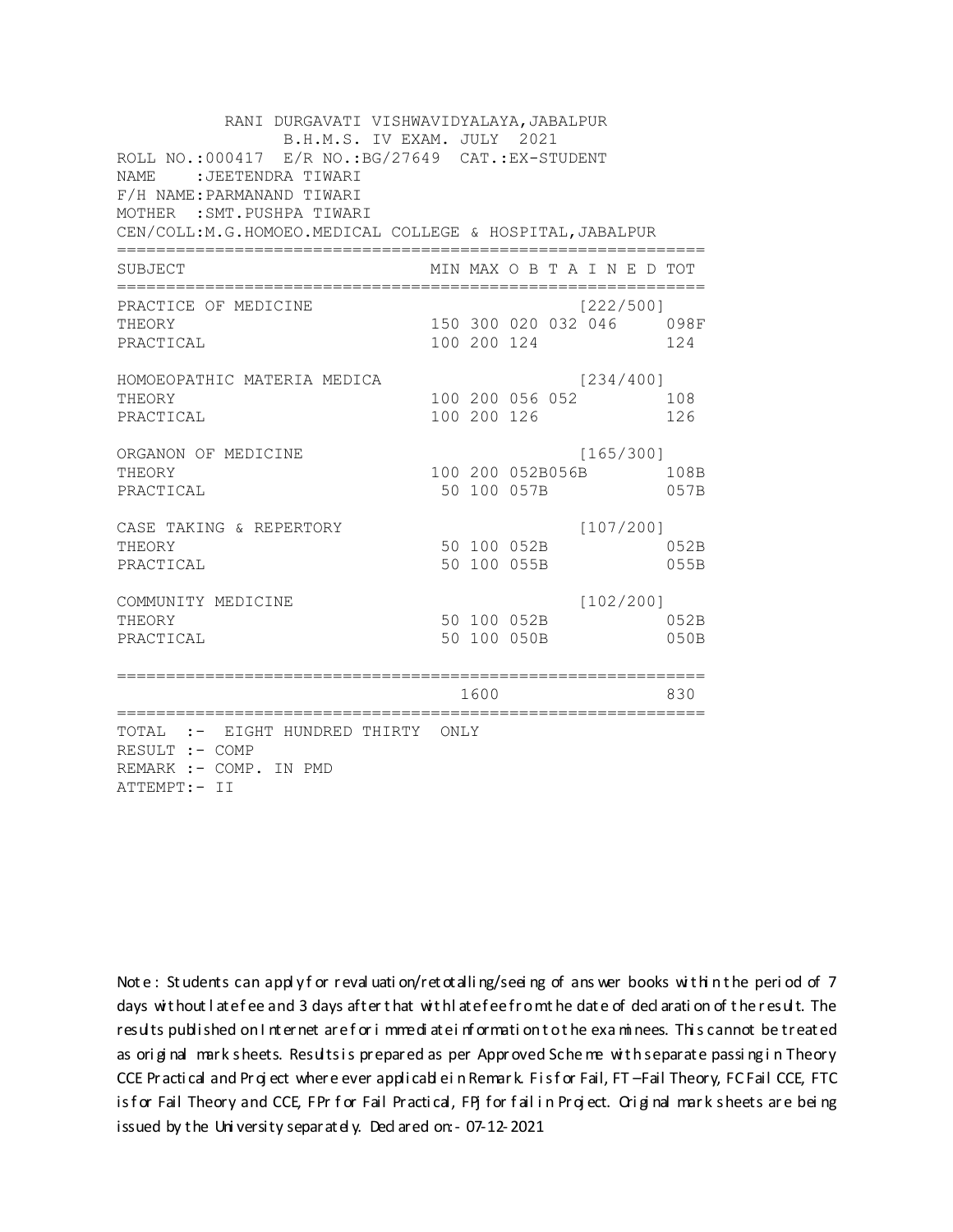RANI DURGAVATI VISHWAVIDYALAYA, JABALPUR B.H.M.S. IV EXAM. JULY 2021 ROLL NO.:000418 E/R NO.: BH/1000 CAT.: REGULAR NAME : GAURAV MISHRA F/H NAME: CHANDRA BHUSHAN MISHRA MOTHER : SMT. KUSUM MISHRA CEN/COLL:M.G.HOMOEO.MEDICAL COLLEGE & HOSPITAL, JABALPUR MIN MAX O B T A I N E D TOT SUBJECT PRACTICE OF MEDICINE  $[310/500]$ THEORY 150 300 067 050 053 170 PRACTICAL 100 200 140 140 HOMOEOPATHIC MATERIA MEDICA  $[262/400]$ 100 200 052 065 117 THEORY PRACTICAL 100 200 145 145 ORGANON OF MEDICINE  $[133/300]$ THEORY 100 200 022 054 076F PRACTICAL 50 100 057 057 CASE TAKING & REPERTORY  $[115/200]$ 50 100 050 THEORY 050 50 100 065 PRACTICAL 065  $[124/200]$ COMMUNITY MEDICINE 50 100 050 050 THEORY PRACTICAL 50 100 074 074 1600 1600 944 TOTAL :- NINE HUNDRED FORTY FOUR ONLY RESULT :- COMP REMARK :- COMP. IN OOM ATTEMPT:- I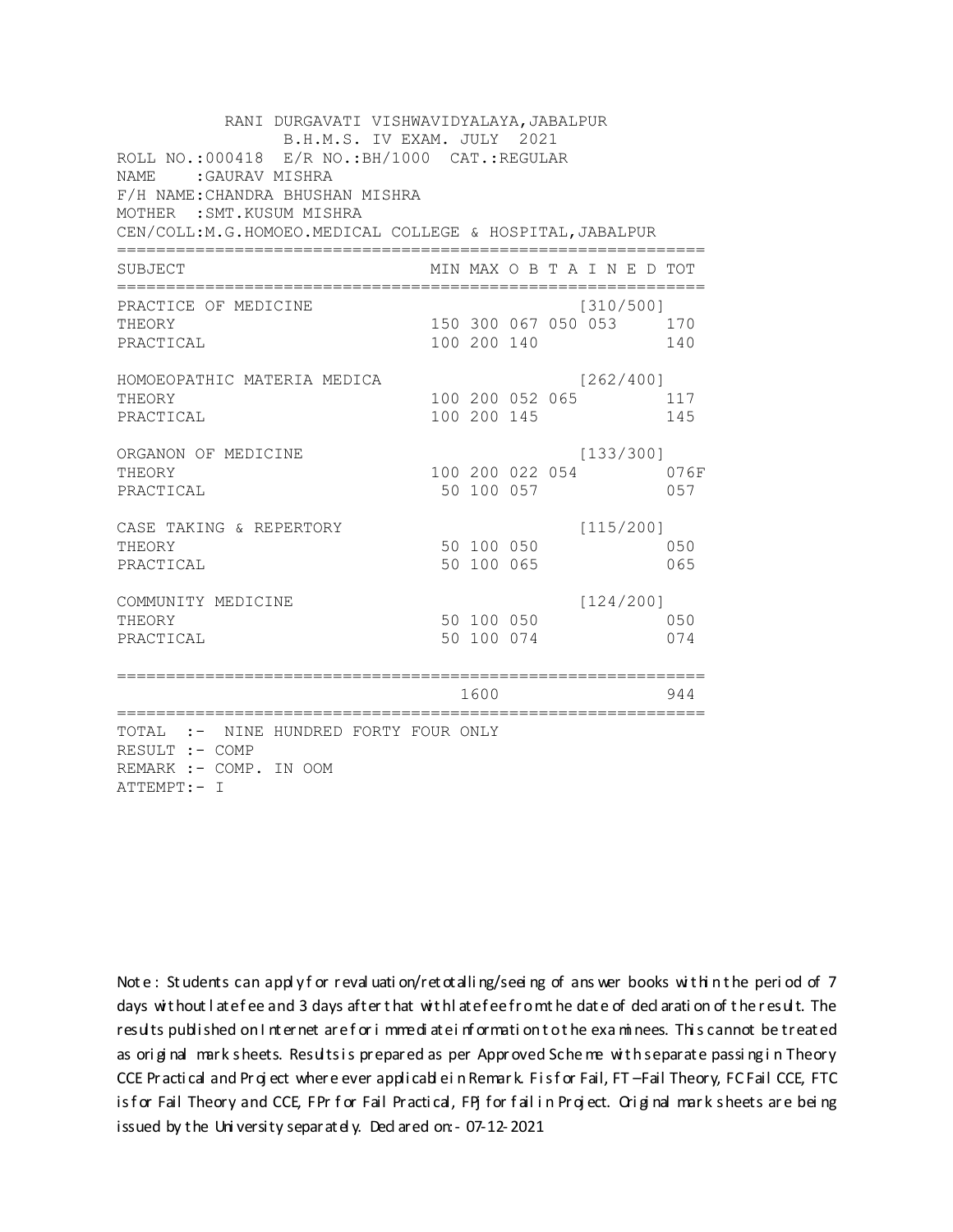RANI DURGAVATI VISHWAVIDYALAYA, JABALPUR B.H.M.S. IV EXAM. JULY 2021 ROLL NO.: 000419 E/R NO.: BH/936 CAT.: EX-STUDENT NAME : ASHISH SAHU F/H NAME: PRAKASH MOTHER : SMT. VINITA CEN/COLL:M.G.HOMOEO.MEDICAL COLLEGE & HOSPITAL, JABALPUR MIN MAX O B T A I N E D TOT SUBJECT  $[297/5001]$ PRACTICE OF MEDICINE 150 300 064 050 055 169 **THEORY** PRACTICAL 100 200 128 128 HOMOEOPATHIC MATERIA MEDICA [230/400] 100 200 058B054B 112B THEORY PRACTICAL 100 200 118B 118B ORGANON OF MEDICINE  $[164/300]$ THEORY 100 200 055B051B 106B PRACTICAL 50 100 058B 058B  $[105/200]$ CASE TAKING & REPERTORY 50 100 050B THEORY  $050B$ PRACTICAL 50 100 055B 055B  $[100/200]$ COMMUNITY MEDICINE 50 100 050B 050B THEORY PRACTICAL 50 100 050B 050B 1600 1600 896 TOTAL :- EIGHT HUNDRED NINETY SIX ONLY RESULT :- PASS

ATTEMPT:- II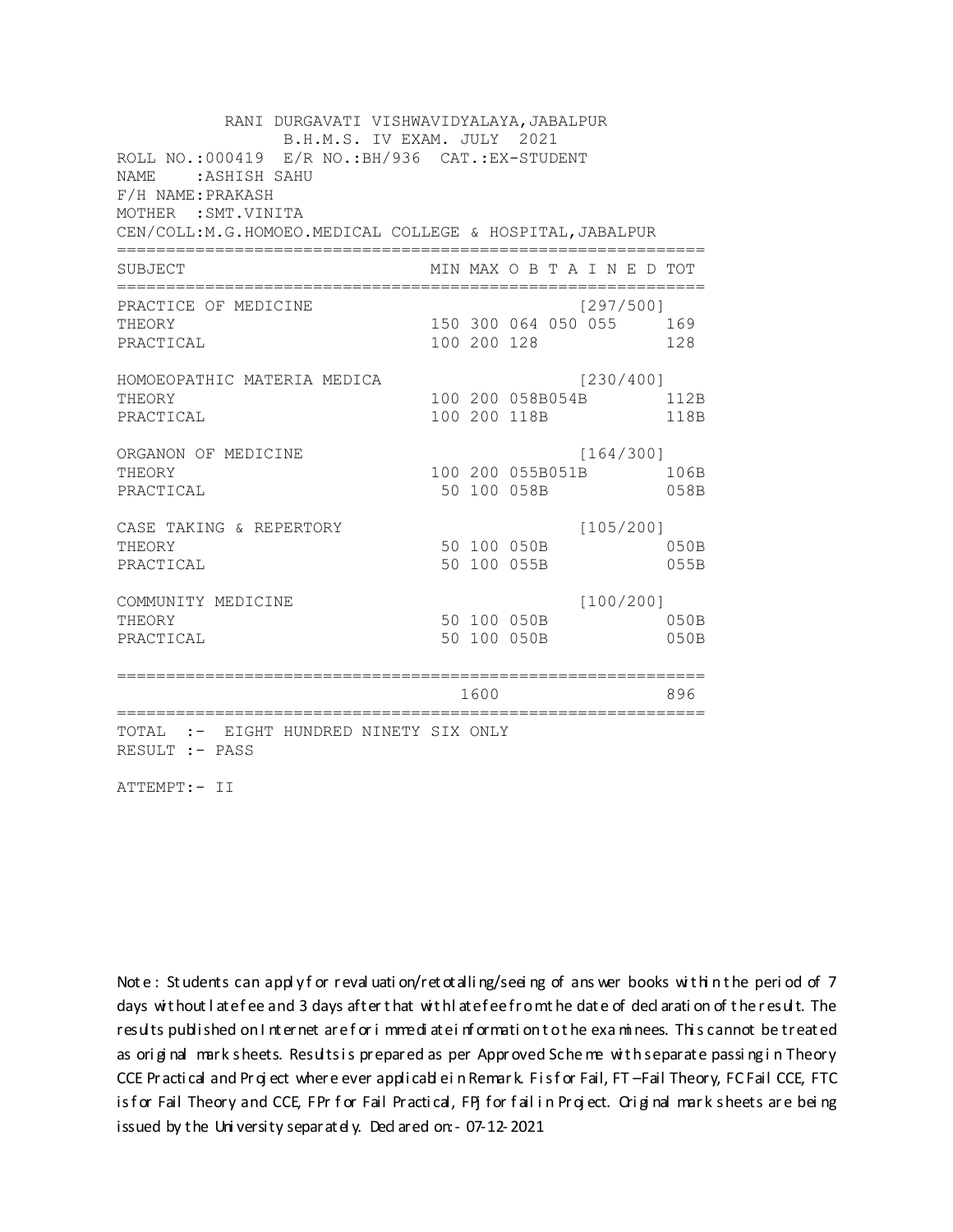RANI DURGAVATI VISHWAVIDYALAYA, JABALPUR B.H.M.S. IV EXAM. JULY 2021 ROLL NO.: 000420 E/R NO.: BF/35633 CAT.: EX-STUDENT NAME : VIJENDRA KUMAR THAKUR F/H NAME: GOVIND SINGH THAKUR MOTHER : SMT. SHIYA THAKUR CEN/COLL:M.G.HOMOEO.MEDICAL COLLEGE & HOSPITAL, JABALPUR MIN MAX O B T A I N E D TOT SUBJECT  $[247/5001]$ PRACTICE OF MEDICINE 150 300 025 050 046 121F **THEORY** PRACTICAL 100 200 126 126 HOMOEOPATHIC MATERIA MEDICA [249/400] 100 200 066B061B 127B THEORY PRACTICAL 100 200 122B 122B ORGANON OF MEDICINE  $[160/300]$ THEORY 100 200 053B051B 104B PRACTICAL 50 100 056B 056B  $[110/200]$ CASE TAKING & REPERTORY 50 100 050B THEORY 050B PRACTICAL 50 100 060B 060B  $[100/200]$ COMMUNITY MEDICINE 50 100 050B 050B THEORY PRACTICAL 50 100 050B 050B 1600 1600 866 TOTAL :- EIGHT HUNDRED SIXTY SIX ONLY RESULT :- COMP REMARK :- COMP. IN PMD ATTEMPT:- II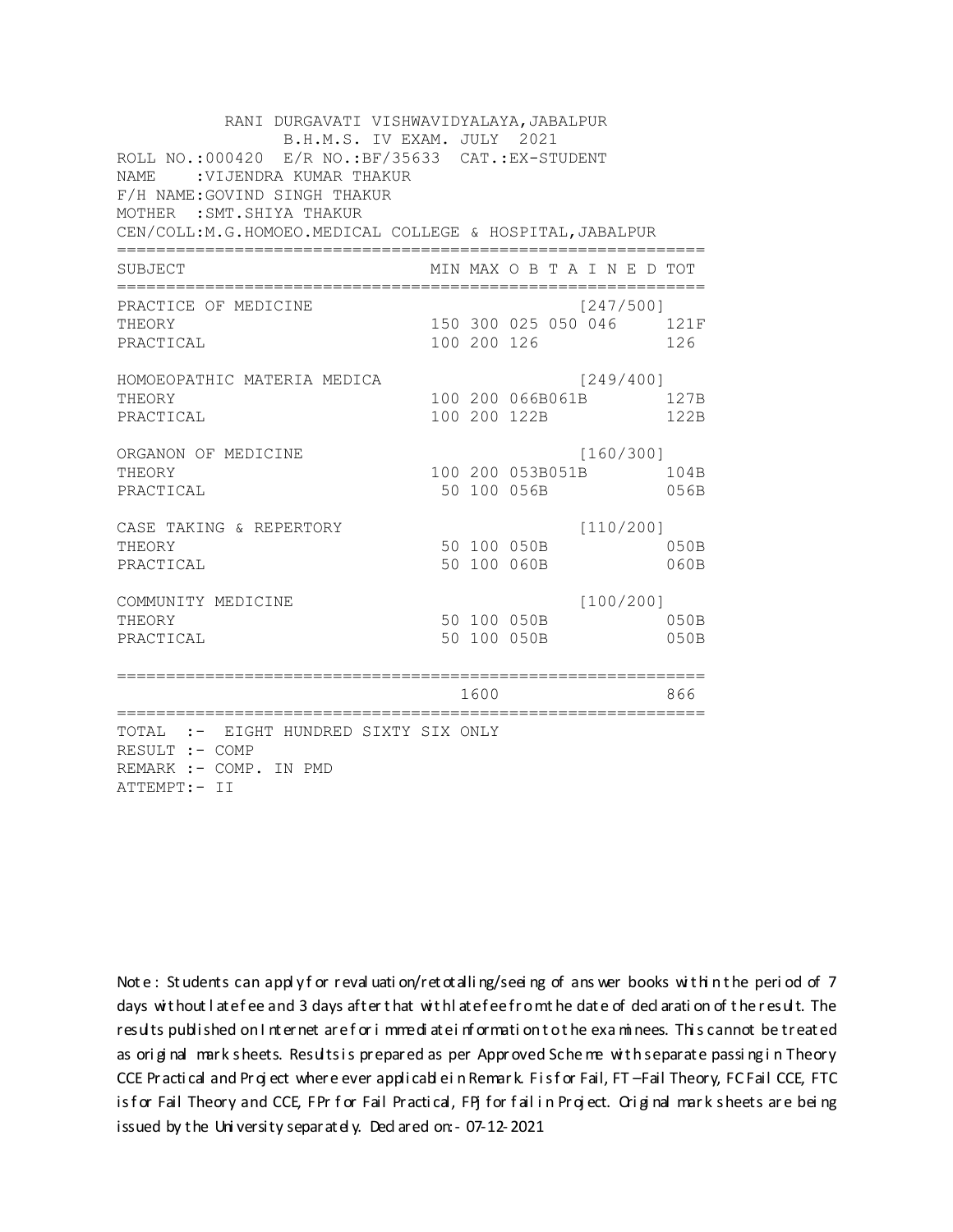RANI DURGAVATI VISHWAVIDYALAYA, JABALPUR B.H.M.S. IV EXAM. JULY 2021 ROLL NO.:000421 E/R NO.: BH/940 CAT.: REGULAR NAME: : KU. SANDHYA YADAV F/H NAME: CHIRONJI LAL MOTHER : SMT. MUNNI BAI CEN/COLL: M.G.HOMOEO. MEDICAL COLLEGE & HOSPITAL, JABALPUR MIN MAX O B T A I N E D TOT SUBJECT  $[294/500]$ PRACTICE OF MEDICINE THEORY 150 300 066 050 054 170 PRACTICAL 100 200 124 124 HOMOEOPATHIC MATERIA MEDICA  $[242/400]$ 100 200 054 062 116 THEORY PRACTICAL 100 200 126 126 ORGANON OF MEDICINE  $[133/300]$ THEORY 100 200 023 052 075F PRACTICAL 50 100 058 058 CASE TAKING & REPERTORY  $[116/200]$ 50 100 050 THEORY 050 50 100 066 PRACTICAL 066  $[124/200]$ COMMUNITY MEDICINE 50 100 049 049F THEORY PRACTICAL 50 100 075 075 1600 1600 909 TOTAL :- NINE HUNDRED NINE ONLY RESULT :- COMP REMARK :- COMP. IN OOM COM ATTEMPT:- I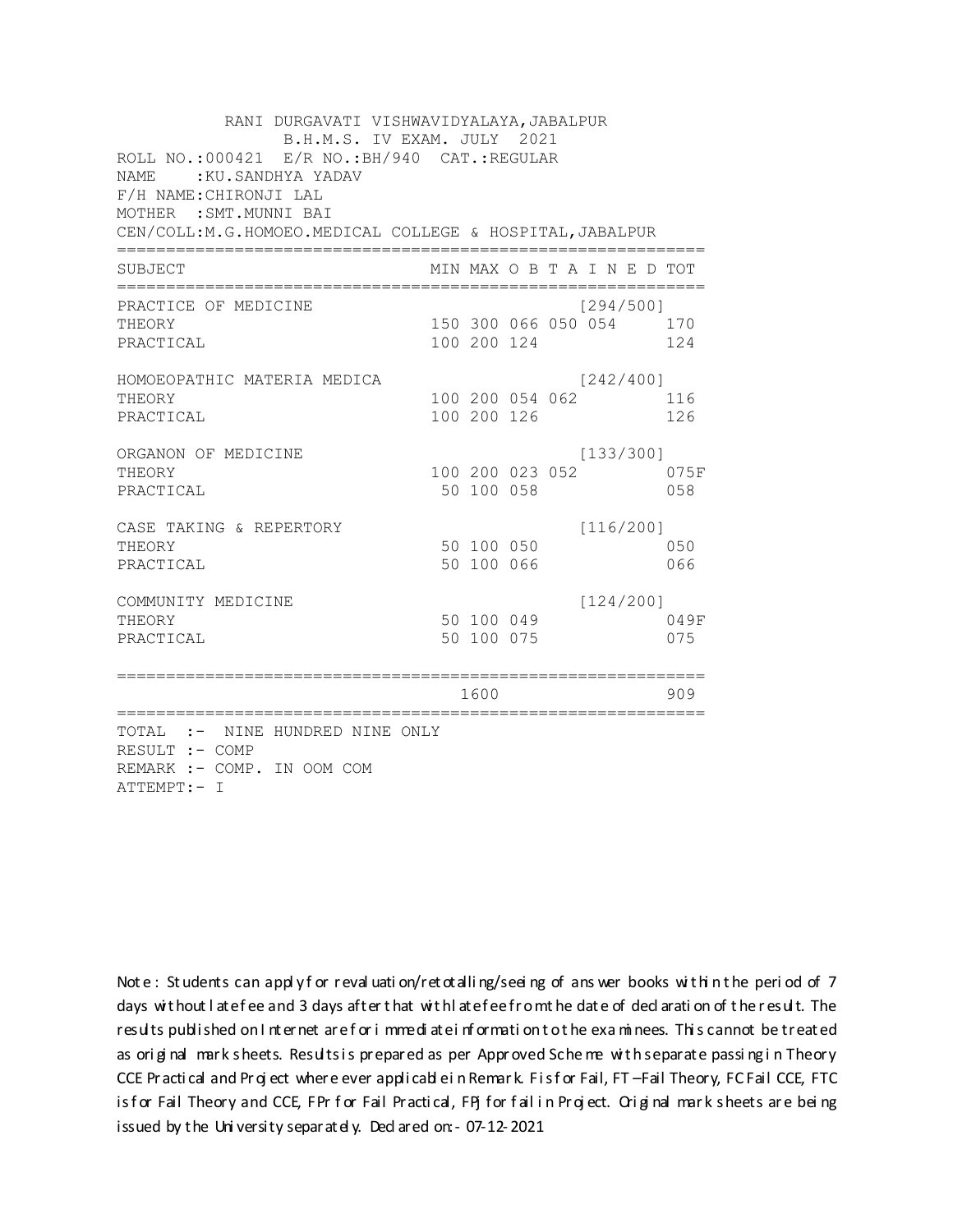RANI DURGAVATI VISHWAVIDYALAYA, JABALPUR B.H.M.S. IV EXAM. JULY 2021 ROLL NO.:000422 E/R NO.:BF/35022 CAT.:EX-STUDENT NAME : KU.PRAGYA CHANDROL F/H NAME:PRAHLAD CHANDROL MOTHER :SMT.ARCHANA CHANDROL CEN/COLL:M.G.HOMOEO.MEDICAL COLLEGE & HOSPITAL,JABALPUR ============================================================ SUBJECT MIN MAX O B T A I N E D TOT ============================================================ PRACTICE OF MEDICINE (343/500) THEORY 150 300 068 069 056 193 PRACTICAL 100 200 150 150 HOMOEOPATHIC MATERIA MEDICA [276/400] THEORY 100 200 058B060B 118B PRACTICAL 100 200 158B 158B ORGANON OF MEDICINE [173/300] THEORY 100 200 054B059B 113B PRACTICAL 50 100 060B 060B CASE TAKING & REPERTORY [117/200] THEORY 50 100 052B 052B PRACTICAL 50 100 065B 065B COMMUNITY MEDICINE [100/200] THEORY 50 100 050B 050B PRACTICAL 50 100 050B 050B ============================================================ 1600 1009 ============================================================ TOTAL :- ONE THOUSAND NINE ONLY RESULT :- PASS

ATTEMPT:- II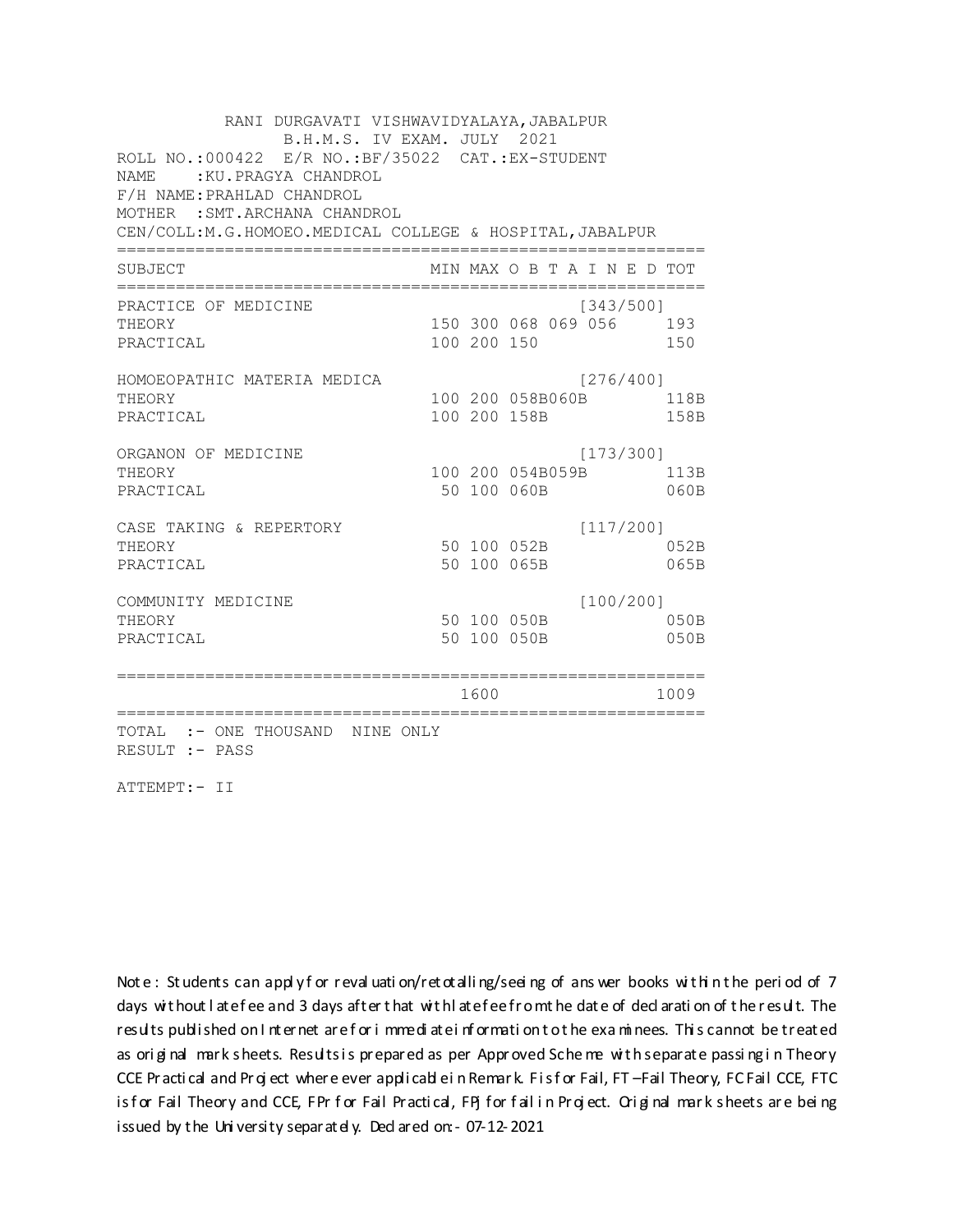RANI DURGAVATI VISHWAVIDYALAYA, JABALPUR B.H.M.S. IV EXAM. JULY 2021 ROLL NO.: 000423 E/R NO.: BG/34112 CAT.: EX-STUDENT NAME : DURGESH KRISHNA TIWARI F/H NAME: KRISHNA KUMAR TIWARI MOTHER : SMT. VIMLA TIWARI CEN/COLL: M.G.HOMOEO. MEDICAL COLLEGE & HOSPITAL, JABALPUR MIN MAX O B T A I N E D TOT SUBJECT  $[264/500]$ PRACTICE OF MEDICINE 150 300 024 051 057 132F **THEORY** PRACTICAL 100 200 132 132 HOMOEOPATHIC MATERIA MEDICA [240/400] 100 200 052B052B 104B THEORY PRACTICAL 100 200 136B 136B ORGANON OF MEDICINE  $[172/300]$ THEORY 100 200 062B053B 115B PRACTICAL 50 100 057B 057B CASE TAKING & REPERTORY  $[106/200]$ 50 100 050B THEORY 050B PRACTICAL 50 100 056B 056B  $[113/200]$ COMMUNITY MEDICINE 50 100 051B 051B THEORY 50 100 062B PRACTICAL 062B 1600 1600 895 TOTAL :- EIGHT HUNDRED NINETY FIVE ONLY RESULT :- COMP REMARK :- COMP. IN PMD ATTEMPT:- III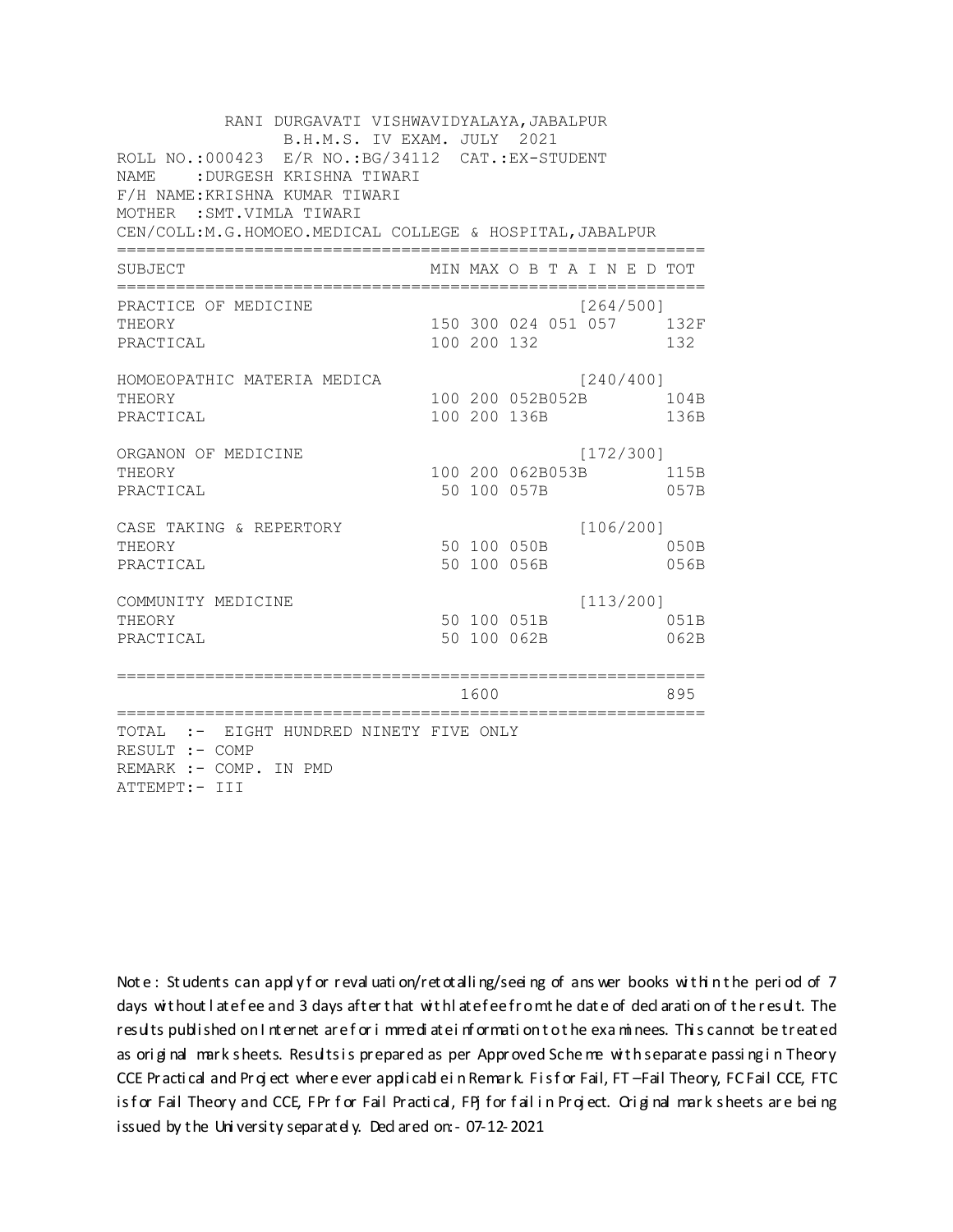RANI DURGAVATI VISHWAVIDYALAYA, JABALPUR B.H.M.S. IV EXAM. JULY 2021 ROLL NO.: 000424 E/R NO.: BF/35632 CAT.: EX-STUDENT NAME: TISAN F/H NAME: MURARILAL MOTHER : SMT. SANTARA DEVI CEN/COLL:M.G.HOMOEO.MEDICAL COLLEGE & HOSPITAL, JABALPUR MIN MAX O B T A I N E D TOT SUBJECT PRACTICE OF MEDICINE  $[301/500]$ 150 300 064 050 057 171 **THEORY** PRACTICAL 100 200 130 130 HOMOEOPATHIC MATERIA MEDICA  $[213/400]$ 100 200 052B052B 104B THEORY 109B PRACTICAL 100 200 109B ORGANON OF MEDICINE  $[166/300]$ THEORY 100 200 055B053B 108B PRACTICAL 50 100 058B 058B  $[113/200]$ CASE TAKING & REPERTORY 50 100 054B THEORY 054B PRACTICAL 50 100 059B 059B  $[100/200]$ COMMUNITY MEDICINE 50 100 050B 050B THEORY PRACTICAL 50 100 050B 050B 1600 1600 893 TOTAL :- EIGHT HUNDRED NINETY THREE ONLY RESULT :- PASS

ATTEMPT:- III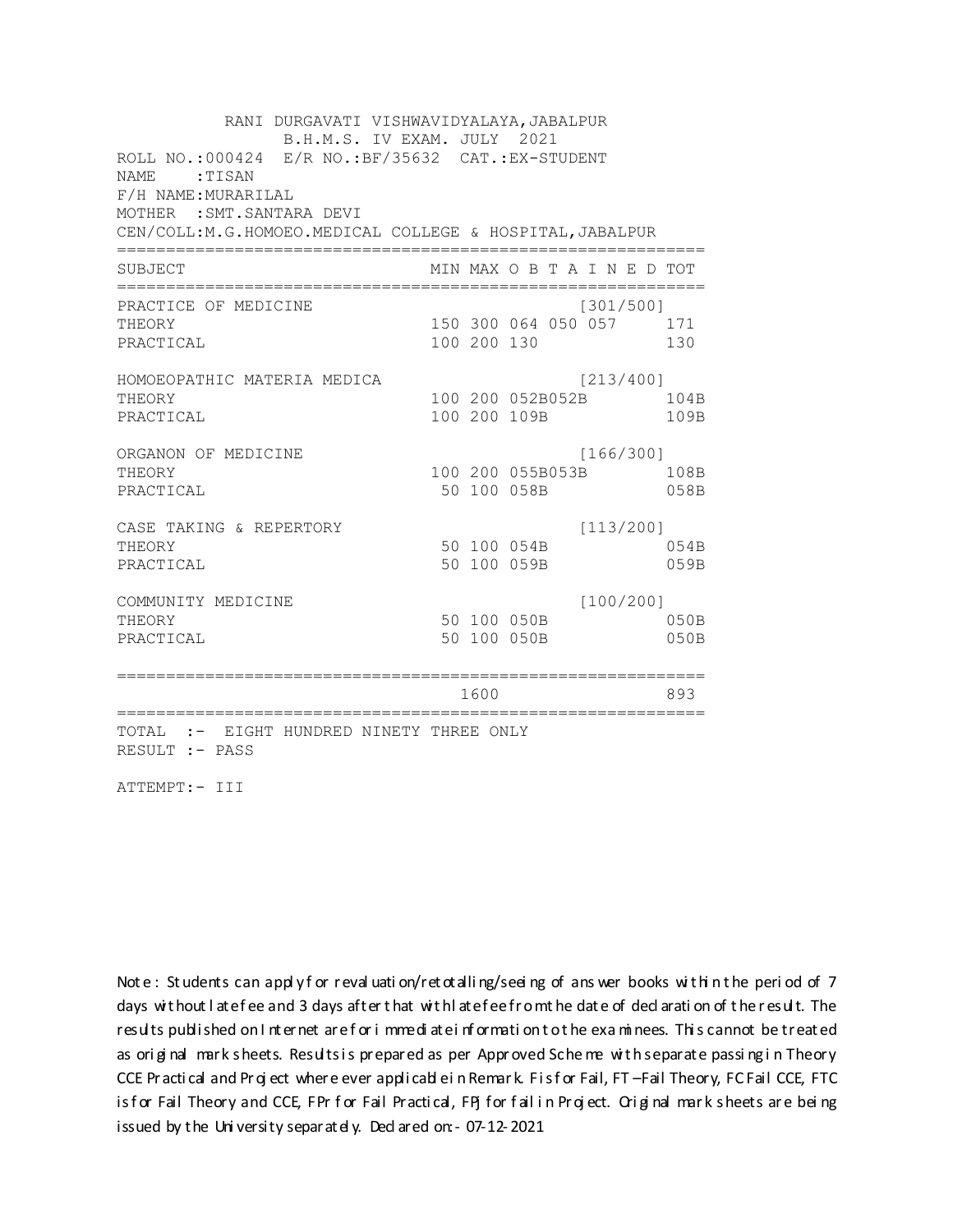RANI DURGAVATI VISHWAVIDYALAYA, JABALPUR B.H.M.S. IV EXAM. JULY 2021 ROLL NO.: 000425 E/R NO.: BG/24690 CAT.: EX-STUDENT NAME: AJAY KUMAR F/H NAME: TULSI RAM YADAV MOTHER : SMT. KUSUM YADAV CEN/COLL:M.G.HOMOEO.MEDICAL COLLEGE & HOSPITAL, JABALPUR MIN MAX O B T A I N E D TOT SUBJECT PRACTICE OF MEDICINE  $[308/500]$ 150 300 069 054 059 182 THEORY PRACTICAL 100 200 126 126 HOMOEOPATHIC MATERIA MEDICA [231/400] 100 200 056B060B 116B THEORY PRACTICAL 100 200 115B 115B ORGANON OF MEDICINE  $[166/300]$ THEORY 100 200 055B053B 108B PRACTICAL 50 100 058B 058B  $[110/200]$ CASE TAKING & REPERTORY 50 100 050B THEORY  $050B$ PRACTICAL 50 100 060B  $060B$  $[107/200]$ COMMUNITY MEDICINE 50 100 057B 057B THEORY PRACTICAL 50 100 050B 050B 1600 000 922 TOTAL :- NINE HUNDRED TWENTY TWO ONLY RESULT :- PASS

ATTEMPT:- III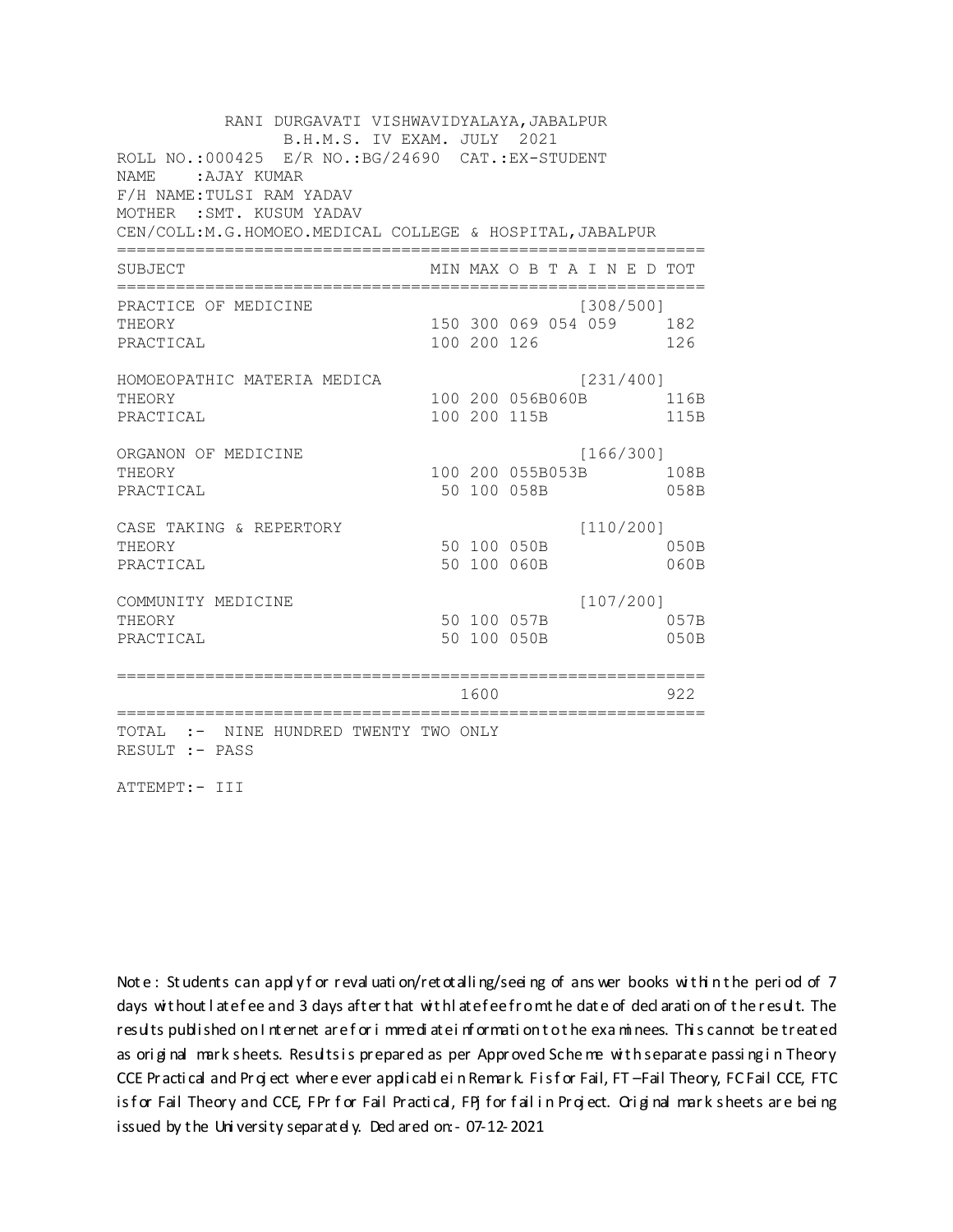RANI DURGAVATI VISHWAVIDYALAYA, JABALPUR B.H.M.S. IV EXAM. JULY 2021 ROLL NO.:000426 E/R NO.: BH/993 CAT.: EX-STUDENT NAME: MOHD AASIF KHAN F/H NAME: SADIK ALI MOTHER : SMT. RAZIYA CEN/COLL:M.G.HOMOEO.MEDICAL COLLEGE & HOSPITAL, JABALPUR MIN MAX O B T A I N E D TOT SUBJECT  $[273/500]$ PRACTICE OF MEDICINE 150 300 064 042 045 151 **THEORY** PRACTICAL 100 200 122 122 HOMOEOPATHIC MATERIA MEDICA  $[243/400]$ 100 200 055 063 118 THEORY PRACTICAL 100 200 125 125 ORGANON OF MEDICINE  $[168/300]$ THEORY 100 200 052B058B 110B PRACTICAL 50 100 058B 058B CASE TAKING & REPERTORY  $[106/200]$ 50 100 050B THEORY  $050B$ PRACTICAL 50 100 056B 056B  $[122/200]$ COMMUNITY MEDICINE 50 100 057B 057B THEORY PRACTICAL 50 100 065B 065B 1600 1600 912 TOTAL :- NINE HUNDRED TWELVE ONLY RESULT :- PASS

ATTEMPT:- II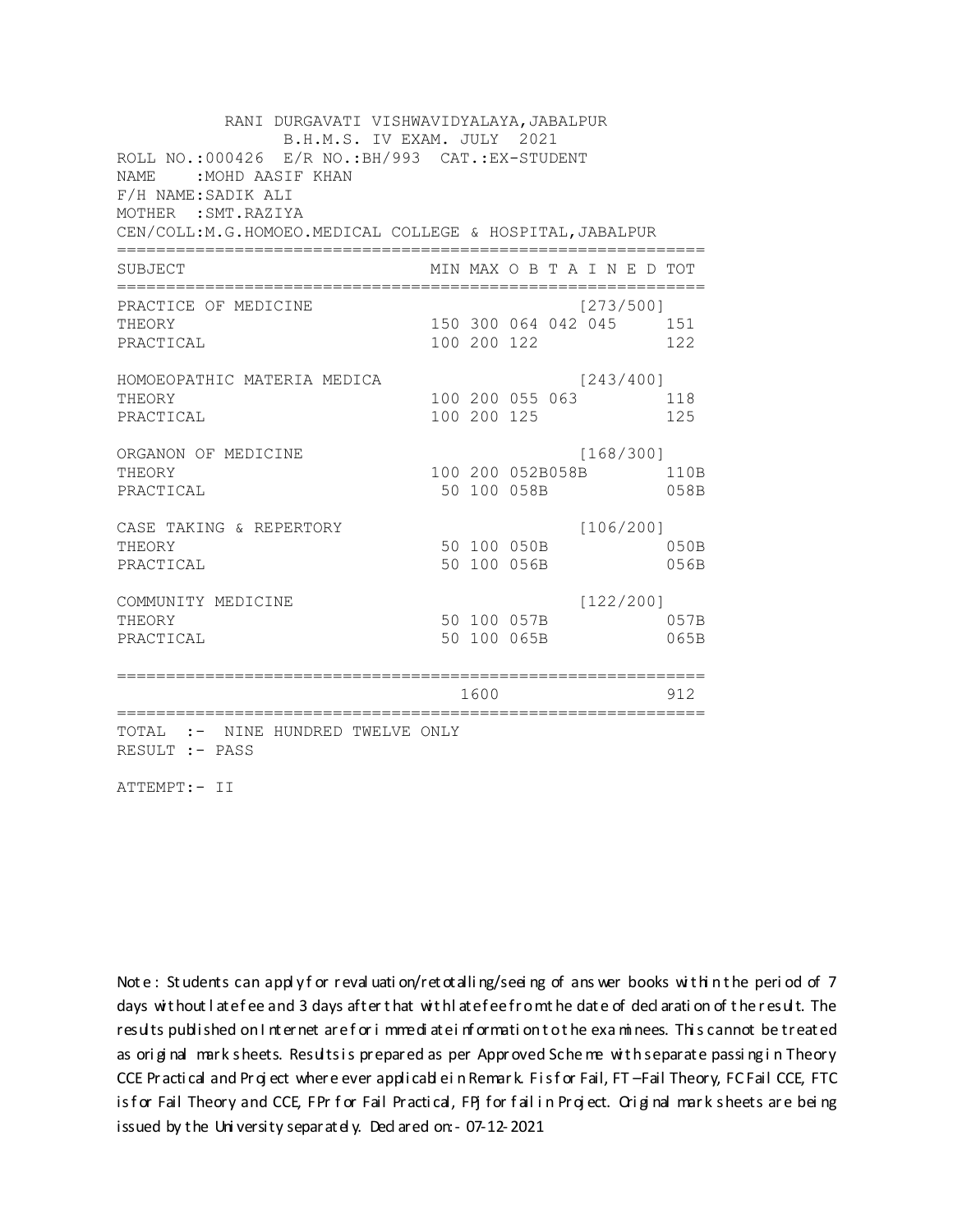RANI DURGAVATI VISHWAVIDYALAYA, JABALPUR B.H.M.S. IV EXAM. JULY 2021 ROLL NO.: 000427 E/R NO.: BH/953 CAT.: EX-STUDENT NAME : VISHNU PRATAP SINGH F/H NAME: YAMUNA SINGH SENGAR MOTHER : SMT. SHEELA SINGH SENGAR CEN/COLL:M.G.HOMOEO.MEDICAL COLLEGE & HOSPITAL, JABALPUR MIN MAX O B T A I N E D TOT SUBJECT PRACTICE OF MEDICINE  $[296/500]$ 150 300 061 056 055 172 THEORY PRACTICAL 100 200 124 124 HOMOEOPATHIC MATERIA MEDICA [226/400] 100 200 056B050B 106B THEORY PRACTICAL 100 200 120B 120B ORGANON OF MEDICINE  $[156/300]$ THEORY 100 200 050B050B 100B PRACTICAL 50 100 056B 056B CASE TAKING & REPERTORY  $[119/200]$ 50 100 050 THEORY 050 50 100 069 PRACTICAL 069  $[102/200]$ COMMUNITY MEDICINE 50 100 052B 052B THEORY PRACTICAL 50 100 050B 050B 1600 1600 899 TOTAL :- EIGHT HUNDRED NINETY NINE ONLY RESULT :- PASS

ATTEMPT:- II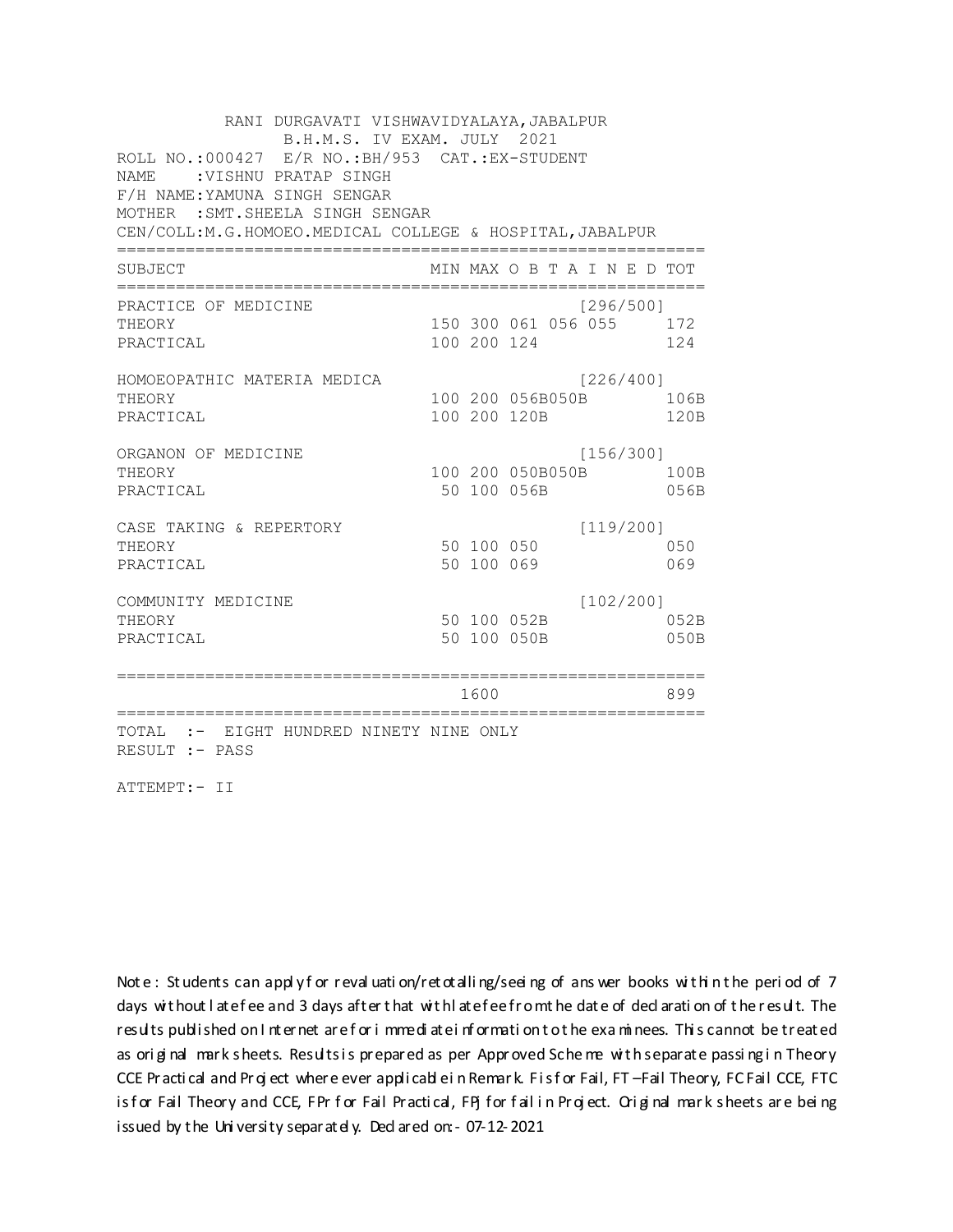RANI DURGAVATI VISHWAVIDYALAYA, JABALPUR B.H.M.S. IV EXAM. JULY 2021 ROLL NO.:000428 E/R NO.: BH/952 CAT.: EX-STUDENT NAME: MOKAM F/H NAME: ISHVAR MOTHER : SMT. SOURAM CEN/COLL:M.G.HOMOEO.MEDICAL COLLEGE & HOSPITAL, JABALPUR MIN MAX O B T A I N E D TOT SUBJECT  $[291/500]$ PRACTICE OF MEDICINE THEORY 150 300 064 050 055 169 PRACTICAL 100 200 122 122 HOMOEOPATHIC MATERIA MEDICA  $[251/400]$ 100 200 058 063 121 THEORY PRACTICAL 100 200 130 130 ORGANON OF MEDICINE  $[161/300]$ THEORY 100 200 052 051 103 PRACTICAL 50 100 058 058  $[109/200]$ CASE TAKING & REPERTORY 50 100 050B THEORY 050B PRACTICAL 50 100 059B 059B  $[124/200]$ COMMUNITY MEDICINE 50 100 051 051 THEORY 50 100 073 PRACTICAL 073 1600 1600 - 936 TOTAL :- NINE HUNDRED THIRTY SIX ONLY RESULT :- PASS

ATTEMPT:- II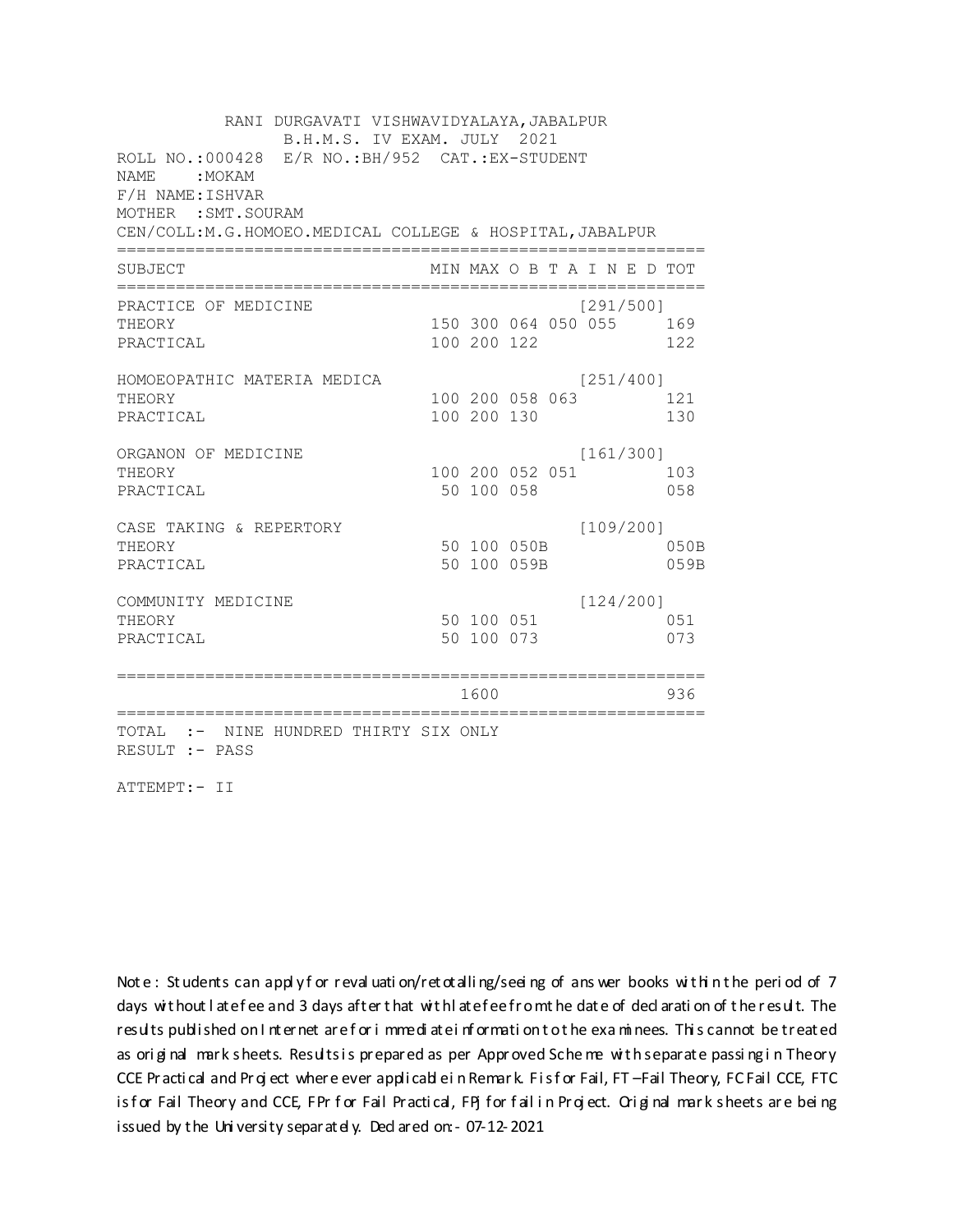RANI DURGAVATI VISHWAVIDYALAYA, JABALPUR B.H.M.S. IV EXAM. JULY 2021 ROLL NO.: 000429 E/R NO.: BF/35634 CAT.: EX-STUDENT NAME: : ANOOP KUMAR JAISWAL F/H NAME: BABURAM JAISWAL MOTHER : SMT.GOMTI JAISWAL CEN/COLL:M.G.HOMOEO.MEDICAL COLLEGE & HOSPITAL, JABALPUR MIN MAX O B T A I N E D TOT SUBJECT [296/5001 PRACTICE OF MEDICINE 150 300 065 050 059 174 THEORY PRACTICAL 100 200 122 122 HOMOEOPATHIC MATERIA MEDICA [223/400] 100 200 054B052B 106B THEORY PRACTICAL 100 200 117B 117B ORGANON OF MEDICINE  $[163/300]$ THEORY 100 200 053B051B 104B PRACTICAL 50 100 059B 059B CASE TAKING & REPERTORY  $[111/200]$ 50 100 052B THEORY 052B PRACTICAL 50 100 059B 059B  $[100/200]$ COMMUNITY MEDICINE 50 100 050B 050B THEORY PRACTICAL 50 100 050B 050B 1600 1600 893 TOTAL :- EIGHT HUNDRED NINETY THREE ONLY RESULT :- PASS

ATTEMPT:- III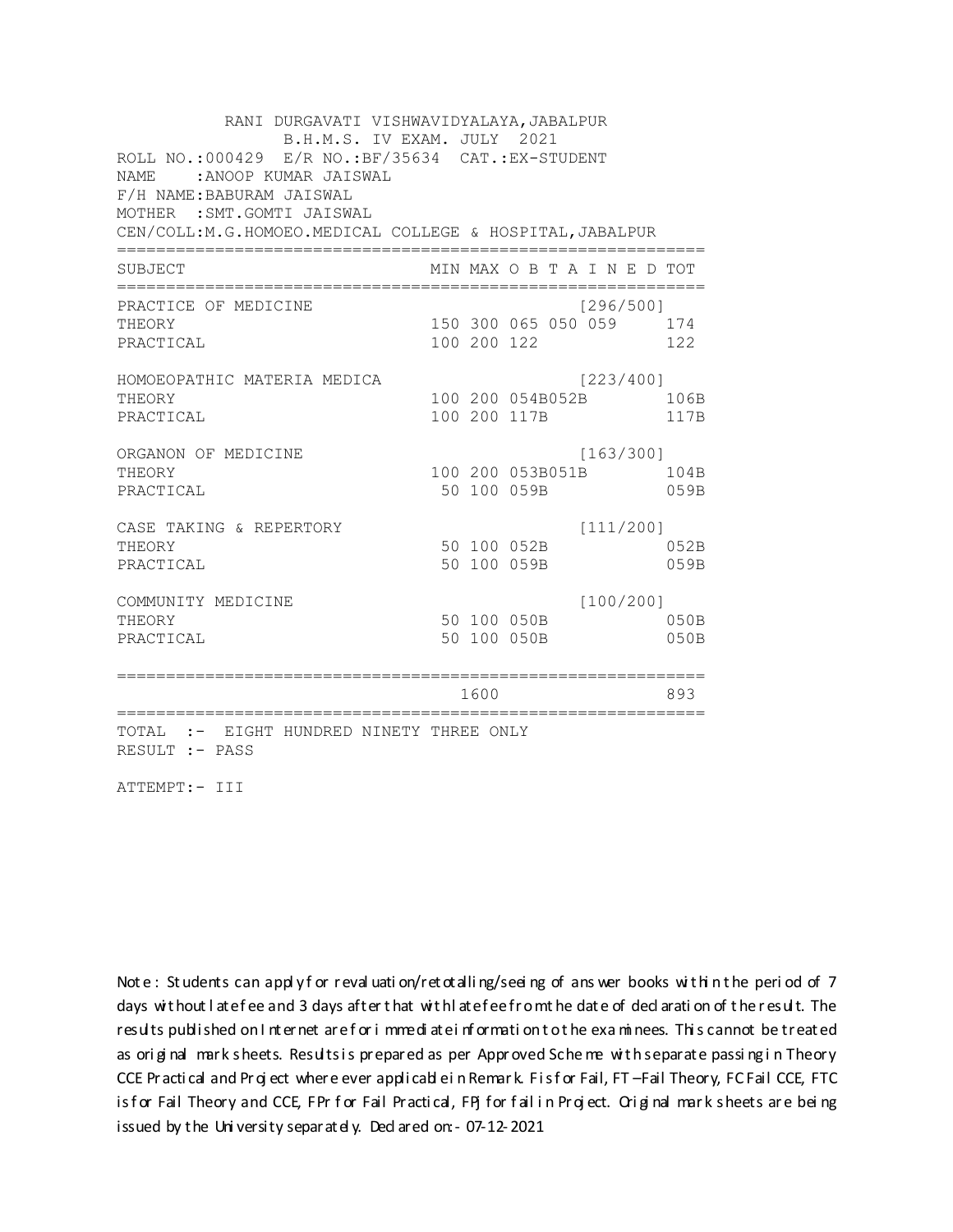RANI DURGAVATI VISHWAVIDYALAYA, JABALPUR B.H.M.S. IV EXAM. JULY 2021 ROLL NO.:000430 E/R NO.:BG/24659 CAT.:EX-STUDENT NAME :DURGESH KUMAR PRASTE F/H NAME:PAM PRAKASH PRASTE MOTHER :SMT.AASHA PRASTE CEN/COLL:M.G.HOMOEO.MEDICAL COLLEGE & HOSPITAL,JABALPUR ============================================================ SUBJECT MIN MAX O B T A I N E D TOT ============================================================ PRACTICE OF MEDICINE [328/500] THEORY 150 300 065 061 058 184 PRACTICAL 100 200 144 144 HOMOEOPATHIC MATERIA MEDICA [241/400] THEORY 100 200 060B050B 110B PRACTICAL 100 200 131B 131B ORGANON OF MEDICINE [165/300] THEORY 100 200 054B053B 107B PRACTICAL 50 100 058B 058B CASE TAKING & REPERTORY [108/200] THEORY 50 100 050B 050B PRACTICAL 50 100 058B 058B COMMUNITY MEDICINE [100/200] THEORY 50 100 050B 050B PRACTICAL 50 100 050B 050B ============================================================ 1600 942 ============================================================ TOTAL :- NINE HUNDRED FORTY TWO ONLY RESULT :- PASS

ATTEMPT:- III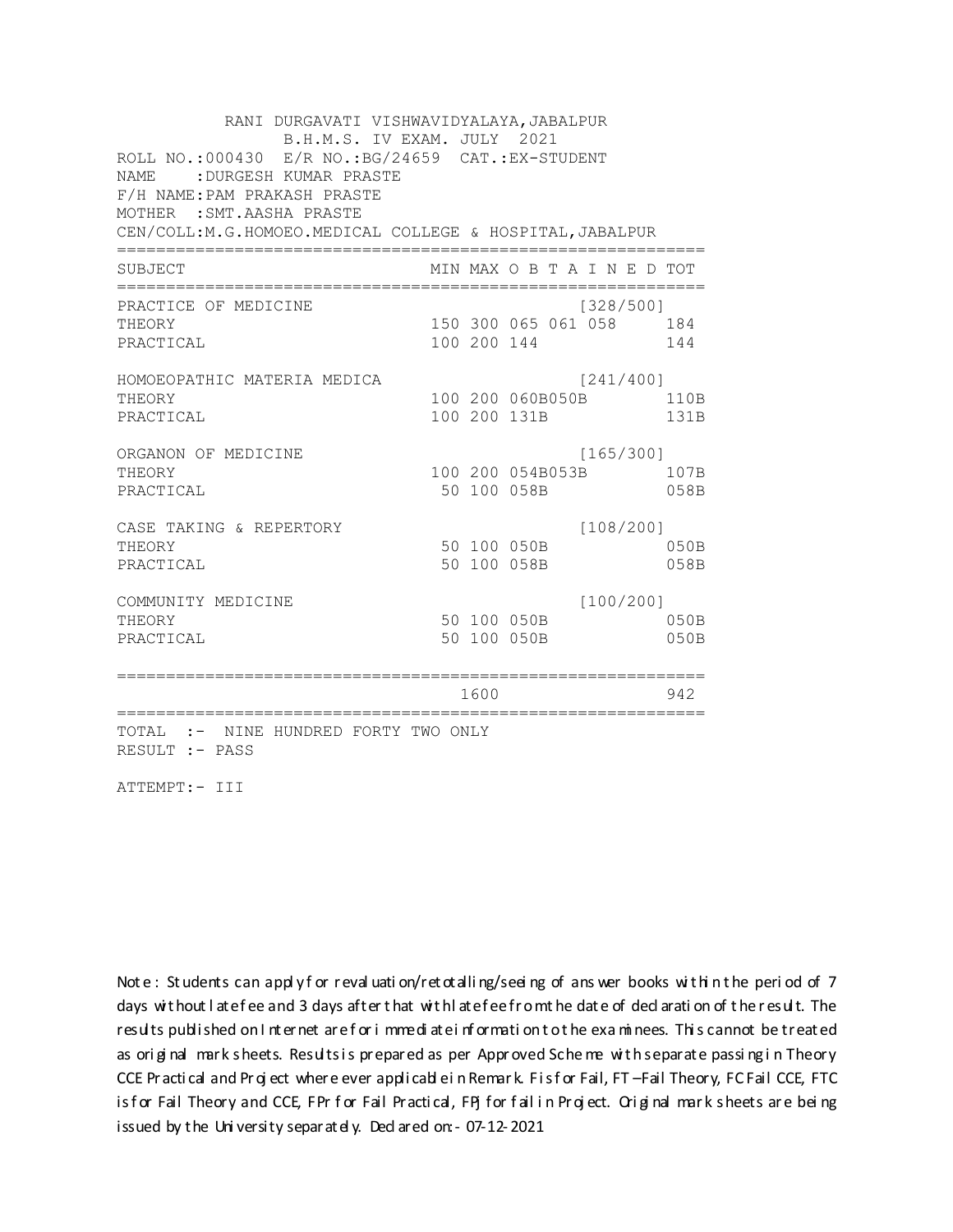| RANI DURGAVATI VISHWAVIDYALAYA, JABALPUR<br>B.H.M.S. IV EXAM. JULY 2021<br>ROLL NO.:000431 E/R NO.: BC/24889 CAT.: REGULAR<br><b>NAME</b><br>:NEERAJ KUMAR DAHIYA<br>F/H NAME: SHATRUGHAN LAL DAHIYA<br>MOTHER : SMT. MANJU BAI DAHIYA<br>CEN/COLL:M.G.HOMOEO.MEDICAL COLLEGE & HOSPITAL, JABALPUR |  |                                |  |  |                             |  |                                 |  |
|----------------------------------------------------------------------------------------------------------------------------------------------------------------------------------------------------------------------------------------------------------------------------------------------------|--|--------------------------------|--|--|-----------------------------|--|---------------------------------|--|
| SUBJECT                                                                                                                                                                                                                                                                                            |  |                                |  |  | MIN MAX O B T A I N E D TOT |  |                                 |  |
| PRACTICE OF MEDICINE<br>THEORY<br>PRACTICAL                                                                                                                                                                                                                                                        |  | 100 200 124                    |  |  | [240/500]                   |  | 150 300 022 041 053 116F<br>124 |  |
| HOMOEOPATHIC MATERIA MEDICA<br>THEORY<br>PRACTICAL                                                                                                                                                                                                                                                 |  | 100 200 056 062<br>100 200 125 |  |  | [243/400]                   |  | 118<br>125                      |  |
| ORGANON OF MEDICINE<br>THEORY<br>PRACTICAL                                                                                                                                                                                                                                                         |  | 100 200 011 050<br>50 100 055  |  |  | [116/300]                   |  | 061F<br>055                     |  |
| CASE TAKING & REPERTORY<br>THEORY<br>PRACTICAL                                                                                                                                                                                                                                                     |  | 50 100 050<br>50 100 062       |  |  | [112/200]                   |  | 050<br>062                      |  |
| COMMUNITY MEDICINE<br>THEORY<br>PRACTICAL                                                                                                                                                                                                                                                          |  | 50 100 050<br>50 100 072       |  |  | [122/200]                   |  | 050<br>072                      |  |
| ====================================                                                                                                                                                                                                                                                               |  | 1600                           |  |  |                             |  | 833                             |  |
| TOTAL :- EIGHT HUNDRED THIRTY THREE ONLY<br>RESULT :- COMP<br>REMARK :- COMP. IN PMD OOM<br>ATTEMPT:- I                                                                                                                                                                                            |  |                                |  |  |                             |  |                                 |  |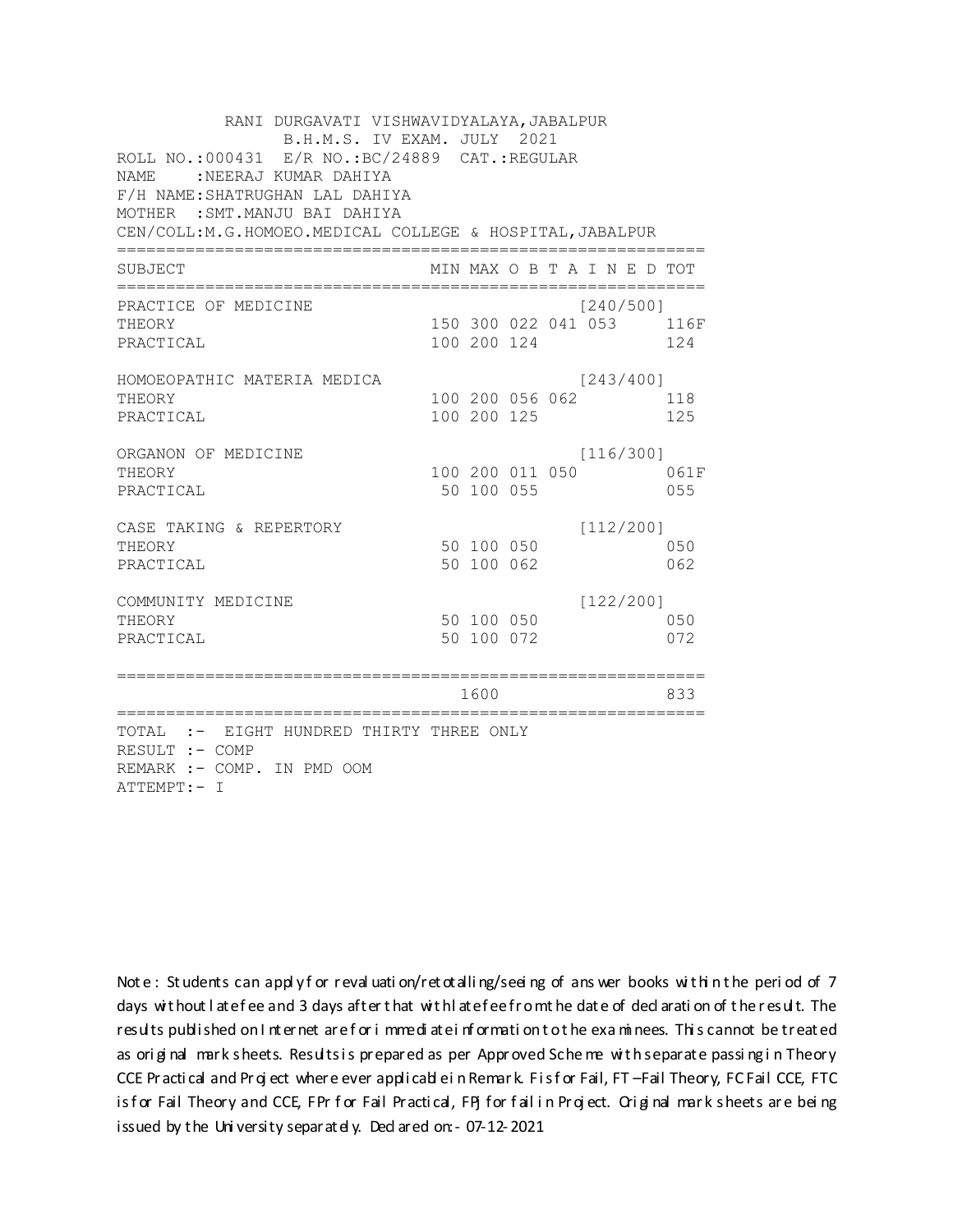| RANI DURGAVATI VISHWAVIDYALAYA, JABALPUR                 |  |                 |  |  |                             |  |      |
|----------------------------------------------------------|--|-----------------|--|--|-----------------------------|--|------|
| B.H.M.S. IV EXAM. JULY 2021                              |  |                 |  |  |                             |  |      |
| ROLL NO.:000432 E/R NO.: BH/968 CAT.: REGULAR            |  |                 |  |  |                             |  |      |
| :KU.POOJA SRIVASTAVA<br>NAME                             |  |                 |  |  |                             |  |      |
| F/H NAME: SANTOSH SRIVASTAVA                             |  |                 |  |  |                             |  |      |
| MOTHER : SMT. SHEELA SRIVASTAVA                          |  |                 |  |  |                             |  |      |
| CEN/COLL:M.G.HOMOEO.MEDICAL COLLEGE & HOSPITAL, JABALPUR |  |                 |  |  |                             |  |      |
| SUBJECT                                                  |  |                 |  |  | MIN MAX O B T A I N E D TOT |  |      |
| PRACTICE OF MEDICINE                                     |  |                 |  |  | [353/500]                   |  |      |
| THEORY                                                   |  |                 |  |  | 150 300 084 060 051 195     |  |      |
| PRACTICAL                                                |  | 100 200 158     |  |  |                             |  | 158  |
| HOMOEOPATHIC MATERIA MEDICA                              |  |                 |  |  | [271/400]                   |  |      |
| THEORY                                                   |  | 100 200 060 069 |  |  |                             |  | 129  |
| PRACTICAL                                                |  | 100 200 142     |  |  |                             |  | 142  |
| ORGANON OF MEDICINE                                      |  |                 |  |  | [185/300]                   |  |      |
| THEORY                                                   |  | 100 200 066 061 |  |  |                             |  | 127  |
| PRACTICAL                                                |  | 50 100 058      |  |  |                             |  | 058  |
| CASE TAKING & REPERTORY                                  |  |                 |  |  | [126/200]                   |  |      |
| THEORY                                                   |  | 50 100 054      |  |  |                             |  | 054  |
| PRACTICAL                                                |  | 50 100 072      |  |  |                             |  | 072  |
| COMMUNITY MEDICINE                                       |  |                 |  |  | [126/200]                   |  |      |
| THEORY                                                   |  | 50 100 055      |  |  |                             |  | 055  |
| PRACTICAL                                                |  | 50 100 071      |  |  |                             |  | 071  |
|                                                          |  | 1600            |  |  |                             |  | 1061 |
|                                                          |  |                 |  |  |                             |  |      |
| TOTAL :- ONE THOUSAND SIXTY ONE ONLY<br>RESULT :- PASS   |  |                 |  |  |                             |  |      |

ATTEMPT:- I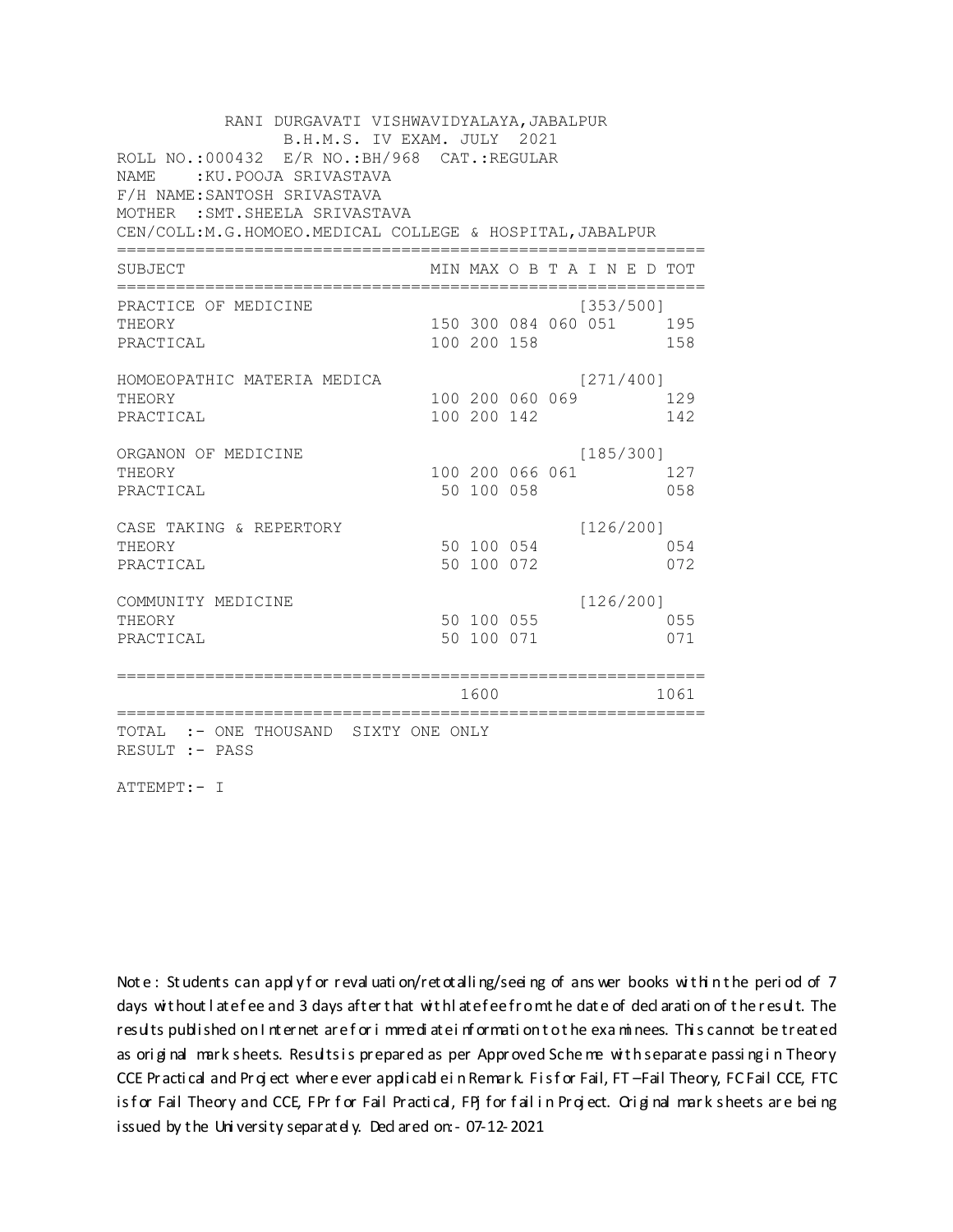RANI DURGAVATI VISHWAVIDYALAYA, JABALPUR B.H.M.S. IV EXAM. JULY 2021 ROLL NO.: 000433 E/R NO.: BF/33985 CAT.: EX-STUDENT NAME: SHAIKH KAMIL F/H NAME: SHAIKH KHALIL MOTHER : SMT. MAHEMOODA BI CEN/COLL: M.G.HOMOEO. MEDICAL COLLEGE & HOSPITAL, JABALPUR MIN MAX O B T A I N E D TOT SUBJECT PRACTICE OF MEDICINE  $[312/500]$ 150 300 068 050 054 172 **THEORY** PRACTICAL 100 200 140 140 HOMOEOPATHIC MATERIA MEDICA  $[231/400]$ 100 200 053B056B 109B THEORY PRACTICAL 100 200 122B 122B ORGANON OF MEDICINE  $[165/300]$ THEORY 100 200 050B050B 100B PRACTICAL 50 100 065B 065B  $[117/200]$ CASE TAKING & REPERTORY 50 100 053B THEORY 053B PRACTICAL 50 100 064B 064B  $[100/200]$ COMMUNITY MEDICINE 50 100 050B 050B THEORY PRACTICAL 50 100 050B 050B 1600 1600 925 TOTAL :- NINE HUNDRED TWENTY FIVE ONLY RESULT :- PASS

ATTEMPT:- III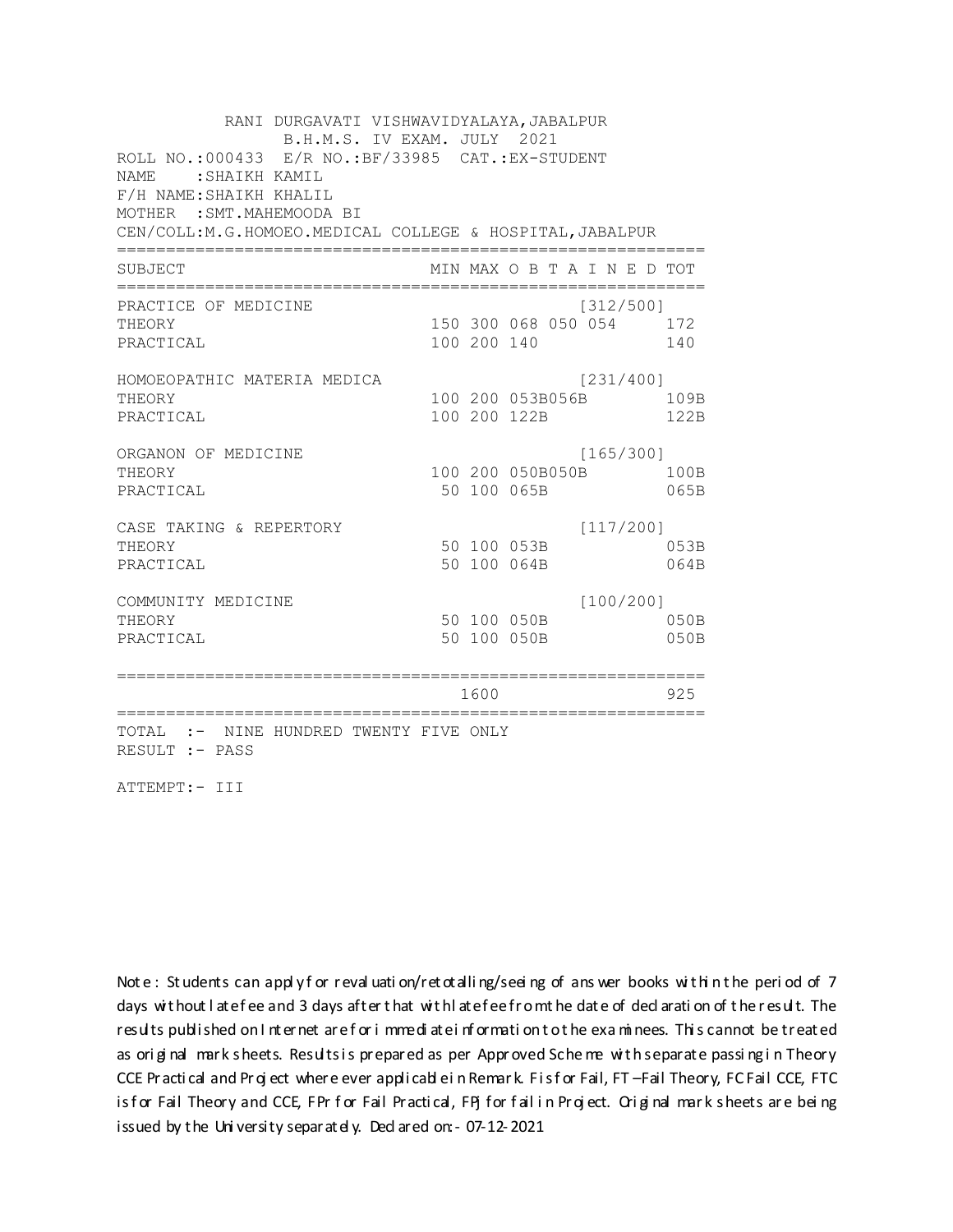RANI DURGAVATI VISHWAVIDYALAYA, JABALPUR B.H.M.S. IV EXAM. JULY 2021 ROLL NO.: 000434 E/R NO.: BG/24685 CAT.: EX-STUDENT NAME: : HARIKESH DIVEDI F/H NAME: MASTRAM DEVEDI MOTHER : SMT. SITA DEVI CEN/COLL: M.G.HOMOEO. MEDICAL COLLEGE & HOSPITAL, JABALPUR MIN MAX O B T A I N E D TOT SUBJECT PRACTICE OF MEDICINE  $[303/500]$ 150 300 067 054 058 179 **THEORY** PRACTICAL 100 200 124 124 HOMOEOPATHIC MATERIA MEDICA [229/400] 100 200 055B058B 113B THEORY PRACTICAL 100 200 116B 116B ORGANON OF MEDICINE  $[162/300]$ THEORY 100 200 053B052B 105B PRACTICAL 50 100 057B 057B CASE TAKING & REPERTORY  $[106/200]$ 50 100 050B THEORY  $050B$ PRACTICAL 50 100 056B 056B  $[104/200]$ COMMUNITY MEDICINE 50 100 051B 051B THEORY PRACTICAL 50 100 053B 053B 1600 1600 904 TOTAL :- NINE HUNDRED FOUR ONLY RESULT :- PASS

ATTEMPT:- III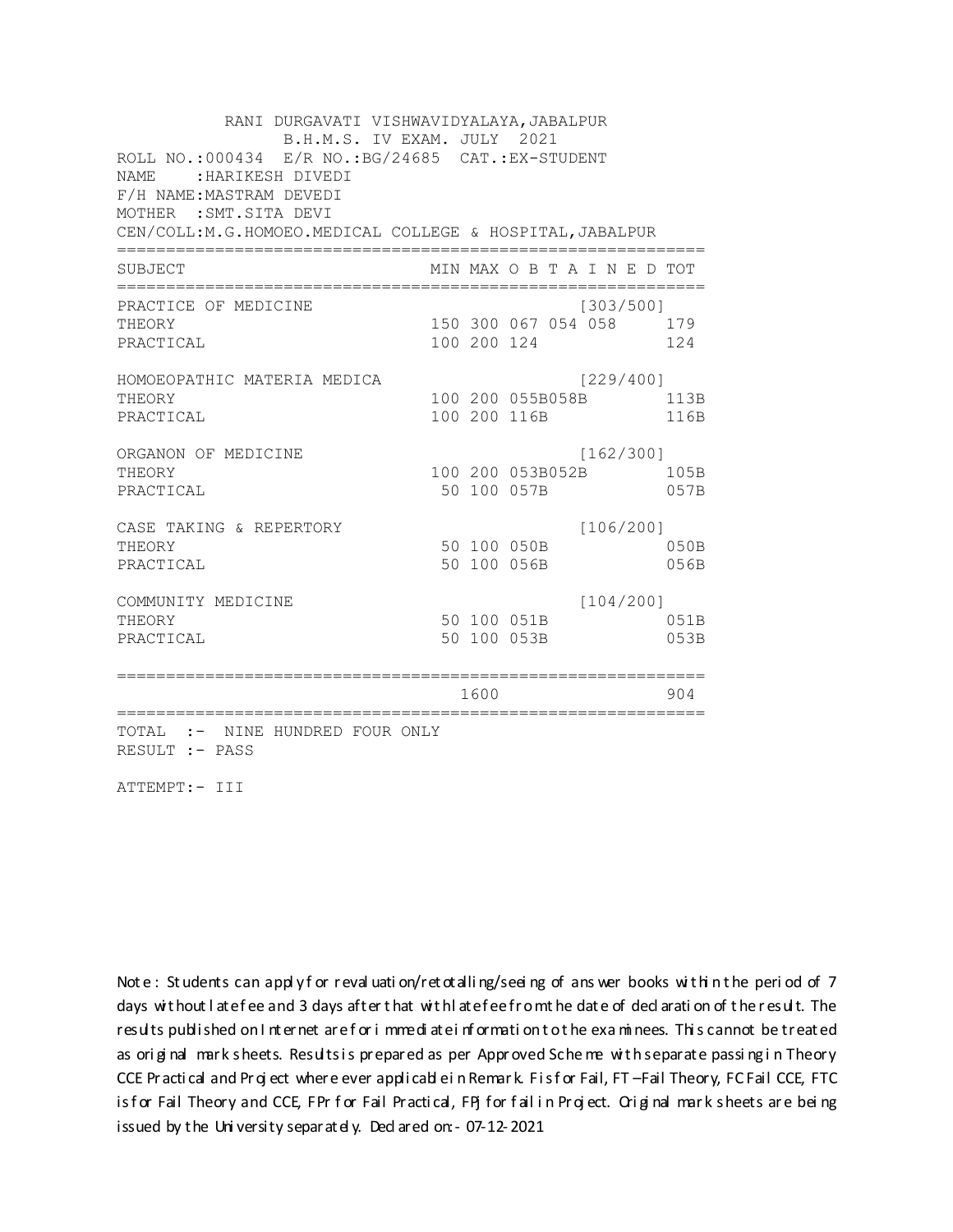RANI DURGAVATI VISHWAVIDYALAYA, JABALPUR B.H.M.S. IV EXAM. JULY 2021 ROLL NO.:000435 E/R NO.: BG/24627 CAT.: EX-STUDENT NAME : JEETENDRA SINGH THAKUR F/H NAME: SOORAJ SINGH THAKUR MOTHER : SMT. SAROJ BAI CEN/COLL: M.G.HOMOEO. MEDICAL COLLEGE & HOSPITAL, JABALPUR MIN MAX O B T A I N E D TOT SUBJECT  $[000/500]$ PRACTICE OF MEDICINE 150 300 ABS ABS ABS 000F THEORY PRACTICAL 100 200 ABS  $000F$ HOMOEOPATHIC MATERIA MEDICA [247/400] 100 200 058B058B 116B THEORY PRACTICAL 100 200 131B 131B ORGANON OF MEDICINE  $[158/300]$ THEORY 100 200 052B050B 102B PRACTICAL 50 100 056B 056B  $[108/200]$ CASE TAKING & REPERTORY 50 100 053B THEORY 053B PRACTICAL 50 100 055B 055B  $[100/200]$ COMMUNITY MEDICINE 50 100 050B 050B THEORY PRACTICAL 50 100 050B 050B 1600 1600 613 TOTAL :- SIX HUNDRED THIRTEEN ONLY RESULT :- COMP REMARK :- COMP. IN PMD ATTEMPT:- III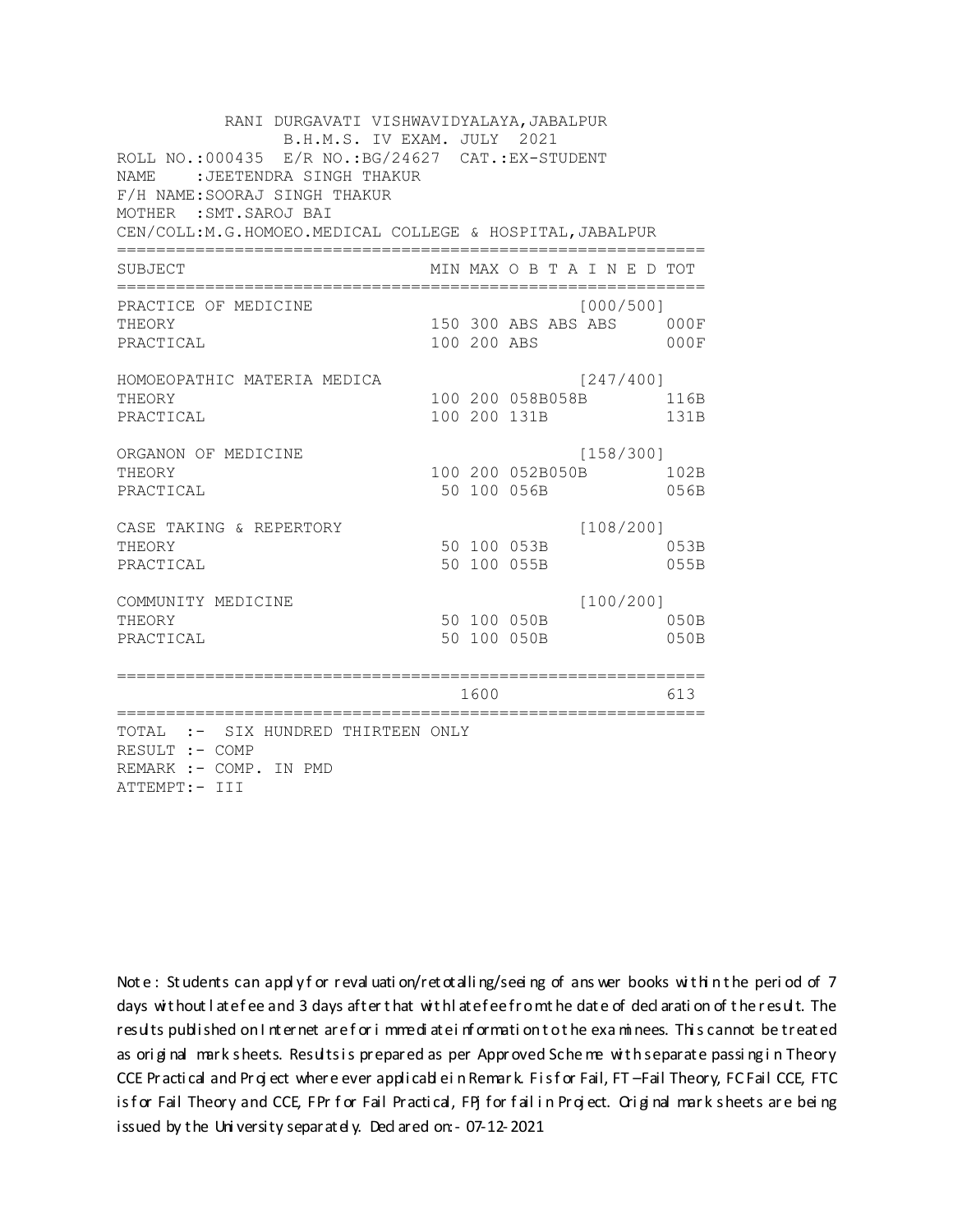RANI DURGAVATI VISHWAVIDYALAYA, JABALPUR B.H.M.S. IV EXAM. JULY 2021 ROLL NO.:000436 E/R NO.: BG/32356 CAT.: EX-STUDENT NAME : ABHISHEK PATEL F/H NAME: LAXMAN PRASAD PATEL MOTHER : SMT.URMILA BAI PATEL CEN/COLL: M.G.HOMOEO. MEDICAL COLLEGE & HOSPITAL, JABALPUR MIN MAX O B T A I N E D TOT SUBJECT PRACTICE OF MEDICINE  $[320/500]$ 150 300 051 063 046 160 THEORY PRACTICAL 100 200 160 160 HOMOEOPATHIC MATERIA MEDICA  $[269/400]$ 100 200 054 055 109 THEORY PRACTICAL 100 200 160 160 ORGANON OF MEDICINE  $[159/300]$ THEORY 100 200 051B050B 101B PRACTICAL 50 100 058B 058B  $[109/200]$ CASE TAKING & REPERTORY 50 100 054B THEORY 054B PRACTICAL 50 100 055B 055B  $[100/200]$ COMMUNITY MEDICINE 50 100 050B 050B THEORY PRACTICAL 50 100 050B 050B 1600 1600 957 TOTAL :- NINE HUNDRED FIFTY SEVEN ONLY RESULT :- PASS

ATTEMPT:- II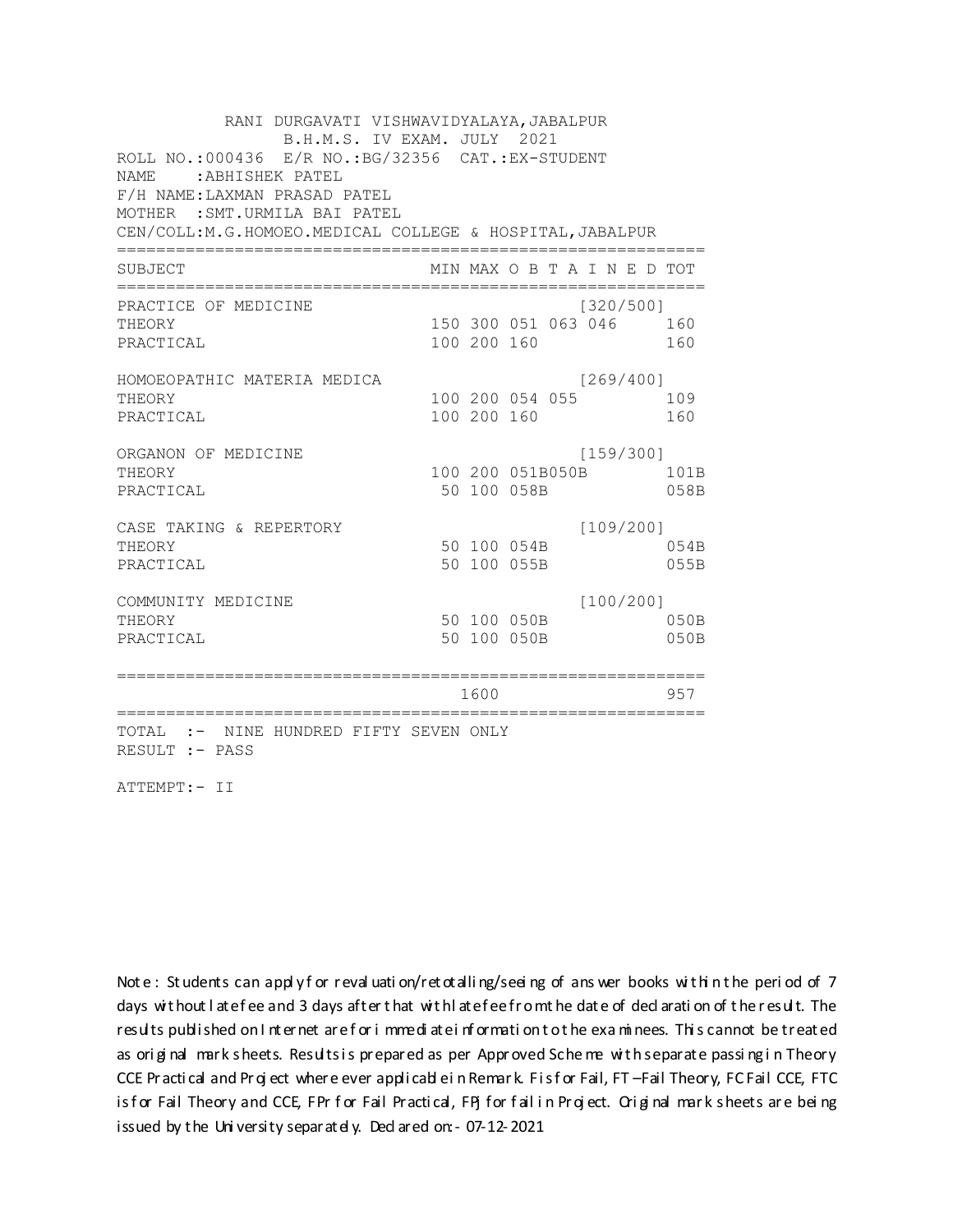| RANI DURGAVATI VISHWAVIDYALAYA, JABALPUR<br>B.H.M.S. IV EXAM. JULY 2021<br>ROLL NO.:000437 E/R NO.: BG/24660 CAT.: REGULAR |  |                 |  |  |                 |  |                             |  |
|----------------------------------------------------------------------------------------------------------------------------|--|-----------------|--|--|-----------------|--|-----------------------------|--|
| <b>NAME</b><br>:VIKRAM PATEL                                                                                               |  |                 |  |  |                 |  |                             |  |
| F/H NAME: NATTHU PATEL                                                                                                     |  |                 |  |  |                 |  |                             |  |
| MOTHER : SMT. POONA PATEL<br>CEN/COLL:M.G.HOMOEO.MEDICAL COLLEGE & HOSPITAL, JABALPUR                                      |  |                 |  |  |                 |  |                             |  |
|                                                                                                                            |  |                 |  |  |                 |  |                             |  |
| SUBJECT                                                                                                                    |  |                 |  |  |                 |  | MIN MAX O B T A I N E D TOT |  |
| PRACTICE OF MEDICINE                                                                                                       |  |                 |  |  | [250/500]       |  |                             |  |
| THEORY                                                                                                                     |  |                 |  |  |                 |  | 150 300 050 031 045 126F    |  |
| PRACTICAL                                                                                                                  |  | 100 200 124     |  |  |                 |  | 124                         |  |
| HOMOEOPATHIC MATERIA MEDICA                                                                                                |  |                 |  |  | [193/400]       |  |                             |  |
| THEORY                                                                                                                     |  |                 |  |  | 100 200 014 051 |  | 065F                        |  |
| PRACTICAL                                                                                                                  |  | 100 200 128     |  |  |                 |  | 128                         |  |
| ORGANON OF MEDICINE                                                                                                        |  |                 |  |  | [142/300]       |  |                             |  |
| THEORY                                                                                                                     |  | 100 200 050 035 |  |  |                 |  | 085F                        |  |
| PRACTICAL                                                                                                                  |  | 50 100 057      |  |  |                 |  | 057                         |  |
| CASE TAKING & REPERTORY                                                                                                    |  |                 |  |  | [085/200]       |  |                             |  |
| THEORY                                                                                                                     |  | 50 100 015      |  |  |                 |  | 015F                        |  |
| PRACTICAL                                                                                                                  |  | 50 100 070      |  |  |                 |  | 070                         |  |
| COMMUNITY MEDICINE                                                                                                         |  |                 |  |  | [122/200]       |  |                             |  |
| THEORY                                                                                                                     |  | 50 100 050      |  |  |                 |  | 050                         |  |
| PRACTICAL                                                                                                                  |  | 50 100 072      |  |  |                 |  | 072                         |  |
| =================                                                                                                          |  |                 |  |  |                 |  |                             |  |
|                                                                                                                            |  | 1600            |  |  |                 |  | 792                         |  |
| TOTAL :- SEVEN HUNDRED NINETY TWO ONLY                                                                                     |  |                 |  |  |                 |  |                             |  |
| RESULT :- COMP                                                                                                             |  |                 |  |  |                 |  |                             |  |
| REMARK :- COMP. IN PMD HMM OOM REP                                                                                         |  |                 |  |  |                 |  |                             |  |
| ATTEMPT:- I                                                                                                                |  |                 |  |  |                 |  |                             |  |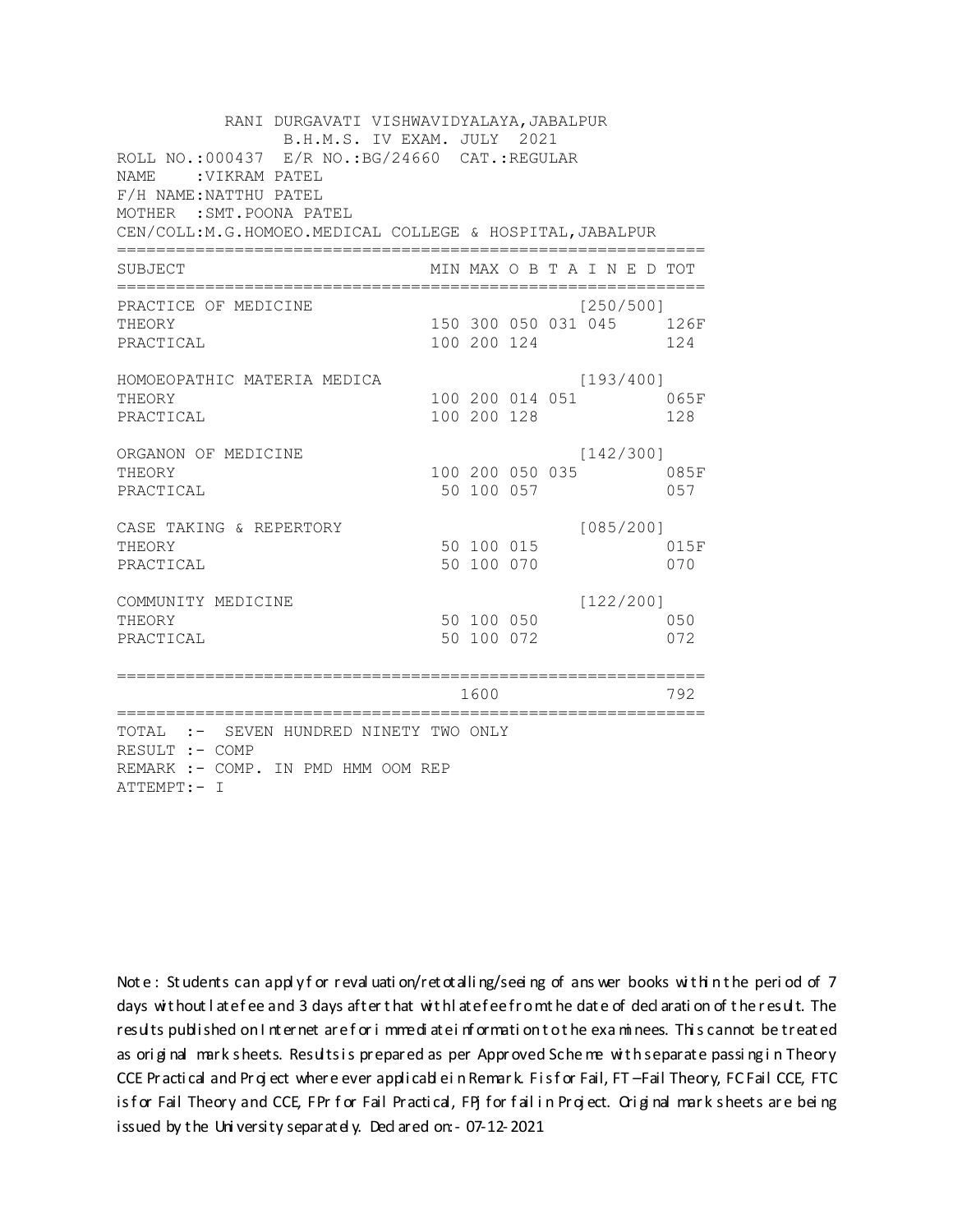RANI DURGAVATI VISHWAVIDYALAYA, JABALPUR B.H.M.S. IV EXAM. JULY 2021 ROLL NO.: 000438 E/R NO.: BF/31256 CAT.: EX-STUDENT NAME: : ANIL KUMAR VERMA F/H NAME: SHES RAM VERMA MOTHER : SMT. RAMKALI BAI CEN/COLL: M.G.HOMOEO. MEDICAL COLLEGE & HOSPITAL, JABALPUR MIN MAX O B T A I N E D TOT SUBJECT PRACTICE OF MEDICINE  $[296/500]$ THEORY 150 300 062B042B054B 158 PRACTICAL 100 200 138B 138B HOMOEOPATHIC MATERIA MEDICA  $[238/400]$ 100 200 053 065 118 THEORY PRACTICAL 100 200 120 120 ORGANON OF MEDICINE  $[166/300]$ THEORY 100 200 046B060B 106 PRACTICAL 50 100 060B 060 CASE TAKING & REPERTORY  $[112/200]$ 50 100 052B THEORY 052 PRACTICAL 50 100 060B 060  $[103/200]$ COMMUNITY MEDICINE 50 100 050B 050 THEORY PRACTICAL 50 100 053B 053 1600 1600 915 TOTAL :- NINE HUNDRED FIFTEEN ONLY RESULT :- PASS

ATTEMPT:- III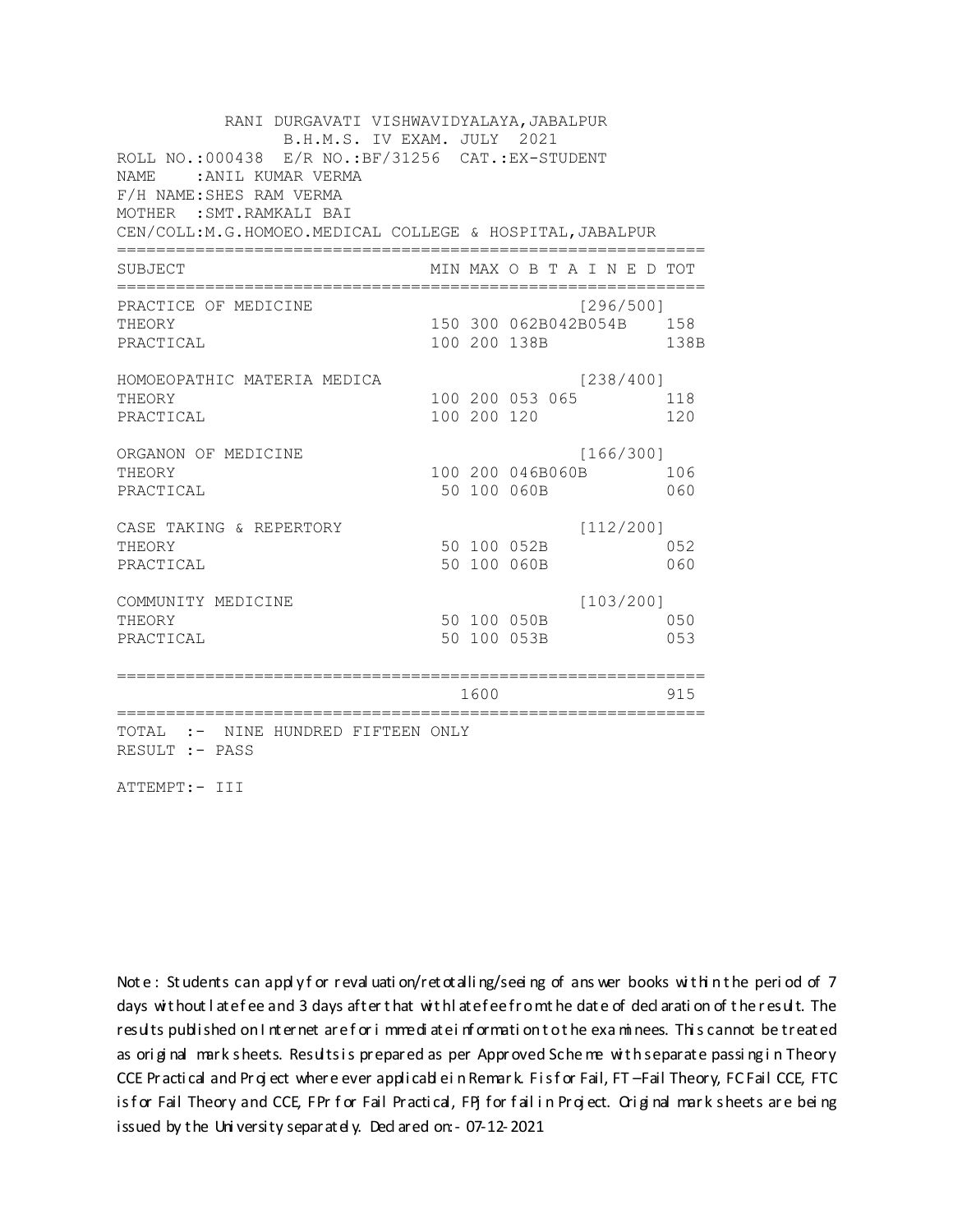RANI DURGAVATI VISHWAVIDYALAYA, JABALPUR B.H.M.S. IV EXAM. JULY 2021 ROLL NO.:000439 E/R NO.:BG/24663 CAT.:EX-STUDENT NAME :RITURAJ DAHAYAT F/H NAME:RAMNARESH DAHAYAT MOTHER :SMT.RAMBAI DAHAYAT CEN/COLL:M.G.HOMOEO.MEDICAL COLLEGE & HOSPITAL,JABALPUR ============================================================ SUBJECT MIN MAX O B T A I N E D TOT ============================================================ PRACTICE OF MEDICINE [310/500] THEORY 150 300 069 053 056 178 PRACTICAL 100 200 132 132 HOMOEOPATHIC MATERIA MEDICA [246/400] THEORY 100 200 053B054B 107B PRACTICAL 100 200 139B 139B ORGANON OF MEDICINE [173/300] THEORY 100 200 053B050B 103B PRACTICAL 60 100 100 100 070B 070B CASE TAKING & REPERTORY [118/200] THEORY 50 100 050B 050B PRACTICAL 50 100 068B 068B COMMUNITY MEDICINE [107/200] THEORY 50 100 050B 050B PRACTICAL 50 100 057B 057B ============================================================ 1600 954 ============================================================ TOTAL :- NINE HUNDRED FIFTY FOUR ONLY RESULT :- PASS

ATTEMPT:- III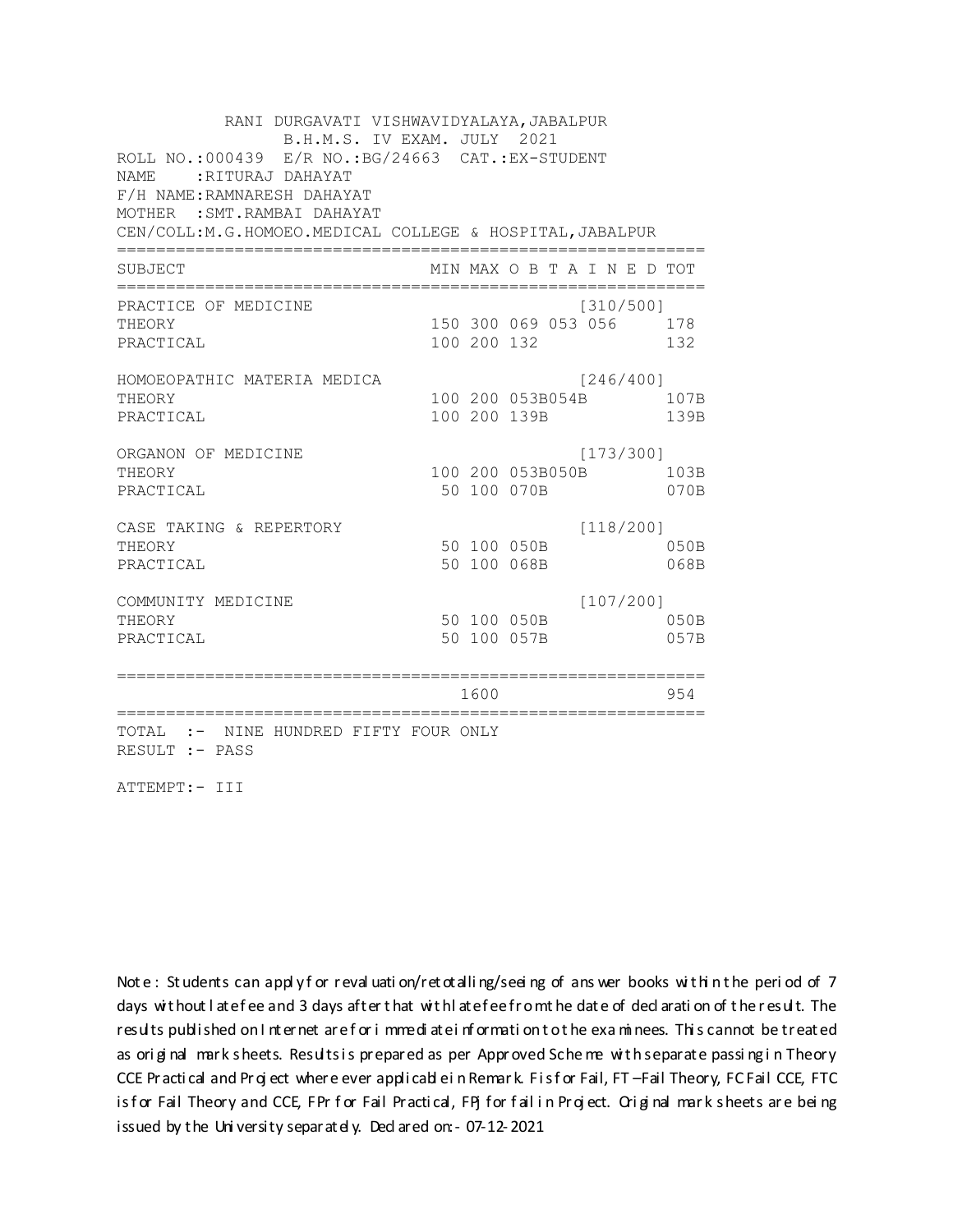RANI DURGAVATI VISHWAVIDYALAYA, JABALPUR B.H.M.S. IV EXAM. JULY 2021 ROLL NO.: 000440 E/R NO.: BG/32342 CAT.: EX-STUDENT NAME: PANKAJ KUMAR YADAV F/H NAME:RAJ KUMAR YADAV MOTHER : SMT. SUNITA YADAV CEN/COLL:M.G.HOMOEO.MEDICAL COLLEGE & HOSPITAL, JABALPUR MIN MAX O B T A I N E D TOT SUBJECT PRACTICE OF MEDICINE  $[312/500]$ 150 300 067 064 057 188 **THEORY** PRACTICAL 100 200 124 124 HOMOEOPATHIC MATERIA MEDICA  $[243/400]$ 100 200 055 067 122 THEORY PRACTICAL 100 200 121 121 ORGANON OF MEDICINE  $[165/300]$ THEORY 100 200 054B051B 105B PRACTICAL 50 100 060B 060B  $[110/200]$ CASE TAKING & REPERTORY 50 100 050B THEORY 050B PRACTICAL 50 100 060B  $060B$  $[101/200]$ COMMUNITY MEDICINE 50 100 051B 051B THEORY PRACTICAL 50 100 050B 050B 1600 1600 931 TOTAL :- NINE HUNDRED THIRTY ONE ONLY RESULT :- PASS

ATTEMPT:- II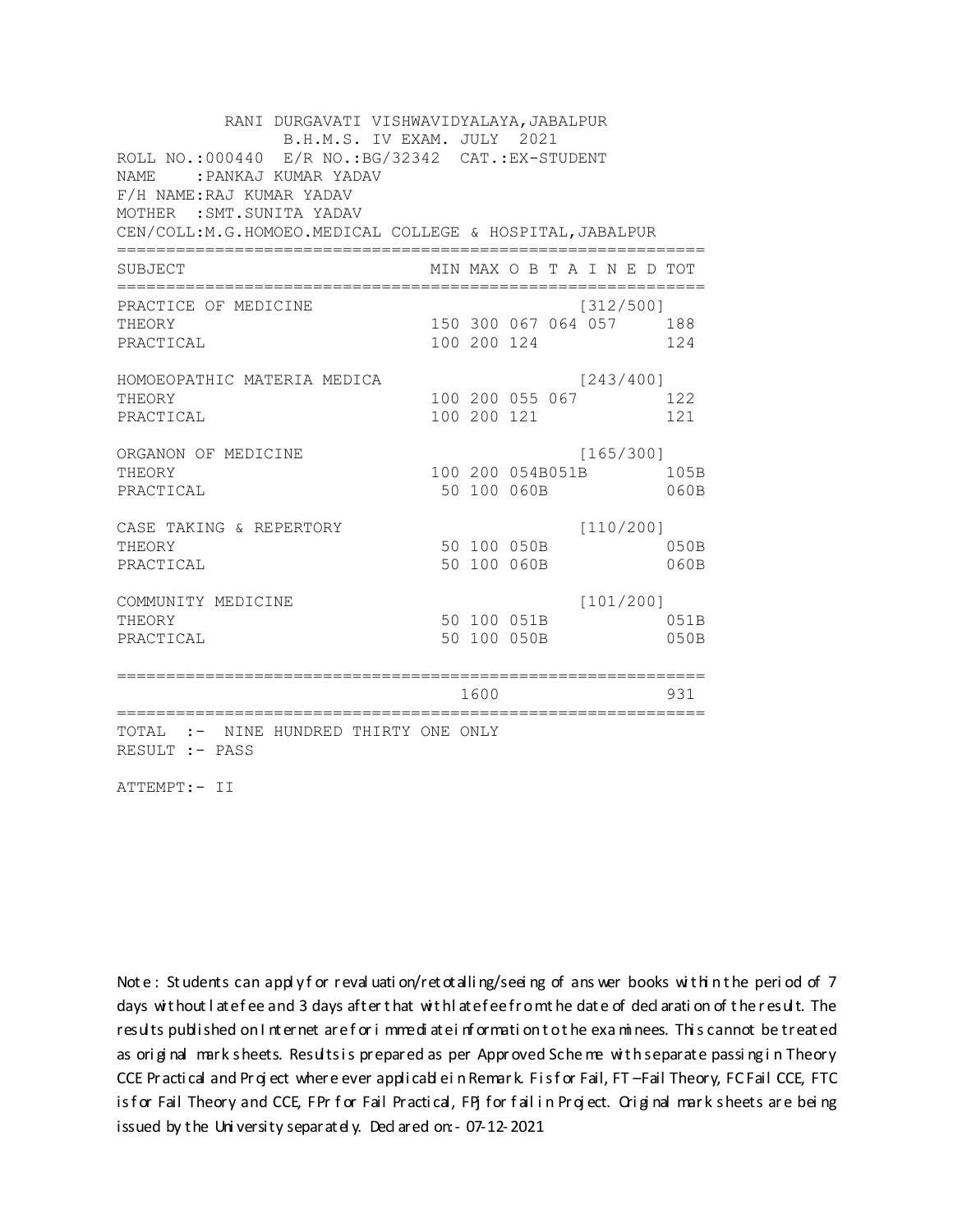RANI DURGAVATI VISHWAVIDYALAYA, JABALPUR B.H.M.S. IV EXAM. JULY 2021 ROLL NO.:000441 E/R NO.: BH/1020 CAT.: EX-STUDENT NAME: RAJAT KUMAR RAI F/H NAME: AAHENDRA PRASAD RAI MOTHER : SMT. NIRMALA RAI CEN/COLL: M.G.HOMOEO. MEDICAL COLLEGE & HOSPITAL, JABALPUR MIN MAX O B T A I N E D TOT SUBJECT  $[287/5001]$ PRACTICE OF MEDICINE THEORY 150 300 060 050 055 165 PRACTICAL 100 200 122 122 HOMOEOPATHIC MATERIA MEDICA [235/400] 100 200 057B060B 117B THEORY PRACTICAL 100 200 118B 118B ORGANON OF MEDICINE  $[163/300]$ THEORY 100 200 054B051B 105B PRACTICAL 50 100 058B 058B  $[105/200]$ CASE TAKING & REPERTORY 50 100 050B THEORY 050B PRACTICAL 50 100 055B 055B  $[118/200]$ COMMUNITY MEDICINE 50 100 050 050 THEORY PRACTICAL 50 100 068 068 1600 1600 908 TOTAL :- NINE HUNDRED EIGHT ONLY RESULT :- PASS

ATTEMPT:- II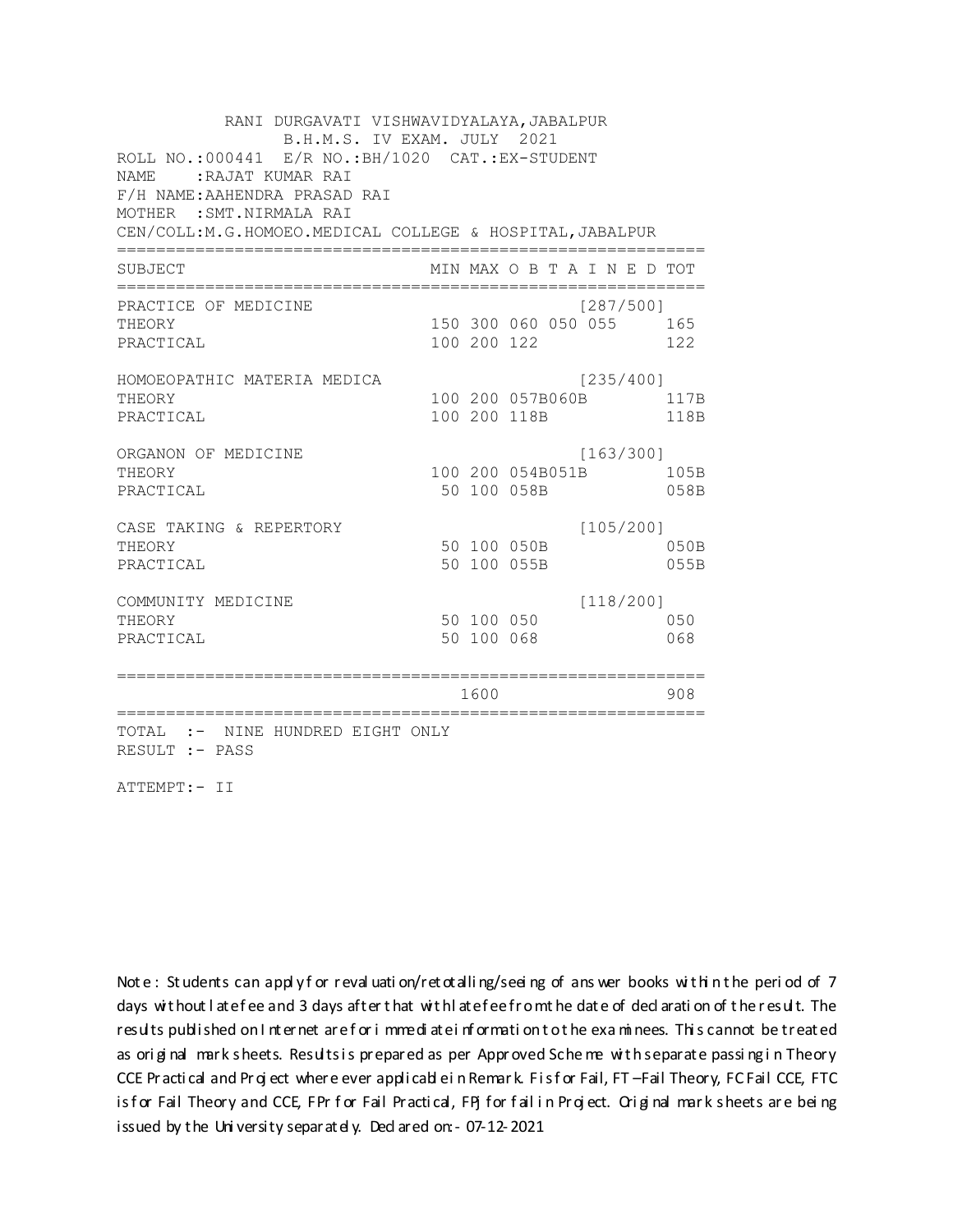RANI DURGAVATI VISHWAVIDYALAYA, JABALPUR B.H.M.S. IV EXAM. JULY 2021 ROLL NO.: 000442 E/R NO.: BH/964 CAT.: EX-STUDENT NAME: HIDAYTUR RAHMAN F/H NAME: ATAUR RAHMAN KHAN MOTHER : SMT. NASHEEM KHAN CEN/COLL:M.G.HOMOEO.MEDICAL COLLEGE & HOSPITAL, JABALPUR MIN MAX O B T A I N E D TOT SUBJECT PRACTICE OF MEDICINE  $[294/500]$ 150 300 059 052 055 166 **THEORY** PRACTICAL 100 200 128 128 HOMOEOPATHIC MATERIA MEDICA [232/400] 100 200 058B056B 114B THEORY PRACTICAL 100 200 118B 118B ORGANON OF MEDICINE  $[162/300]$ THEORY 100 200 053B051B 104B PRACTICAL 50 100 058B 058B CASE TAKING & REPERTORY  $[106/200]$ 50 100 050B THEORY 050B PRACTICAL 50 100 056B 056B  $[124/200]$ COMMUNITY MEDICINE 50 100 049 049G THEORY PRACTICAL 50 100 075 075 1600 1600 918 TOTAL :- NINE HUNDRED EIGHTEEN ONLY RESULT :- PASS REMARK :- PASS BY GRACE ATTEMPT:- II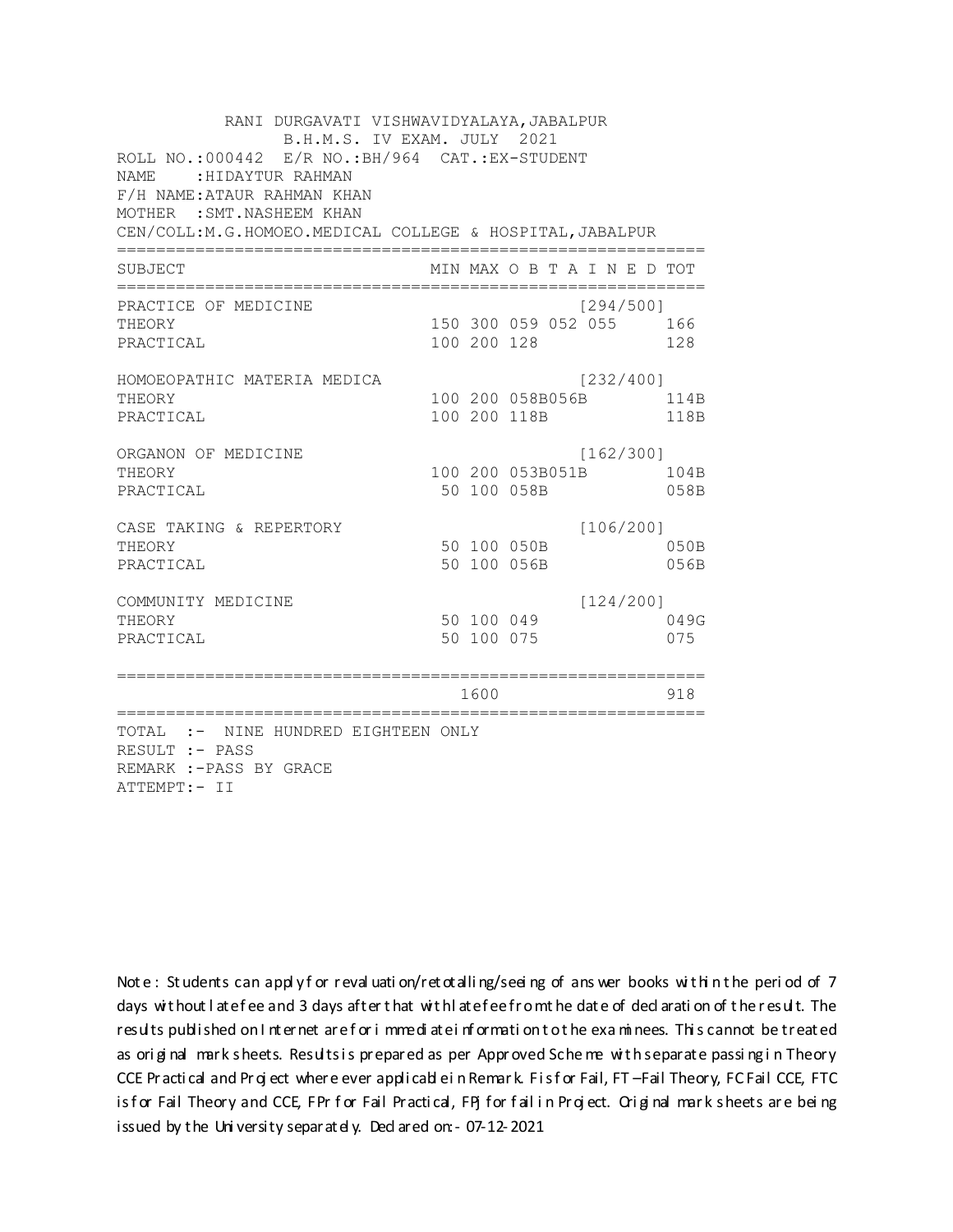RANI DURGAVATI VISHWAVIDYALAYA, JABALPUR B.H.M.S. IV EXAM. JULY 2021 ROLL NO.: 000443 E/R NO.: BG/32346 CAT.: EX-STUDENT NAME : NILESH DUBEY F/H NAME: PRAVEEN DUBEY MOTHER : SMT. RAJ KUMARI DEVI CEN/COLL:M.G.HOMOEO.MEDICAL COLLEGE & HOSPITAL, JABALPUR MIN MAX O B T A I N E D TOT SUBJECT PRACTICE OF MEDICINE  $[308/500]$ 150 300 062 057 057 176 **THEORY** PRACTICAL 100 200 132 132 HOMOEOPATHIC MATERIA MEDICA  $[257/400]$ 100 200 055 067 122 THEORY PRACTICAL 100 200 135 135 ORGANON OF MEDICINE  $[166/300]$ THEORY 100 200 055B052B 107B PRACTICAL 50 100 059B 059B  $[120/200]$ CASE TAKING & REPERTORY 50 100 052 THEORY 052 50 100 068 PRACTICAL 068  $[101/200]$ COMMUNITY MEDICINE 50 100 051B 051B THEORY PRACTICAL 50 100 050B 050B 1600 1600 952 TOTAL :- NINE HUNDRED FIFTY TWO ONLY RESULT :- PASS

ATTEMPT:- III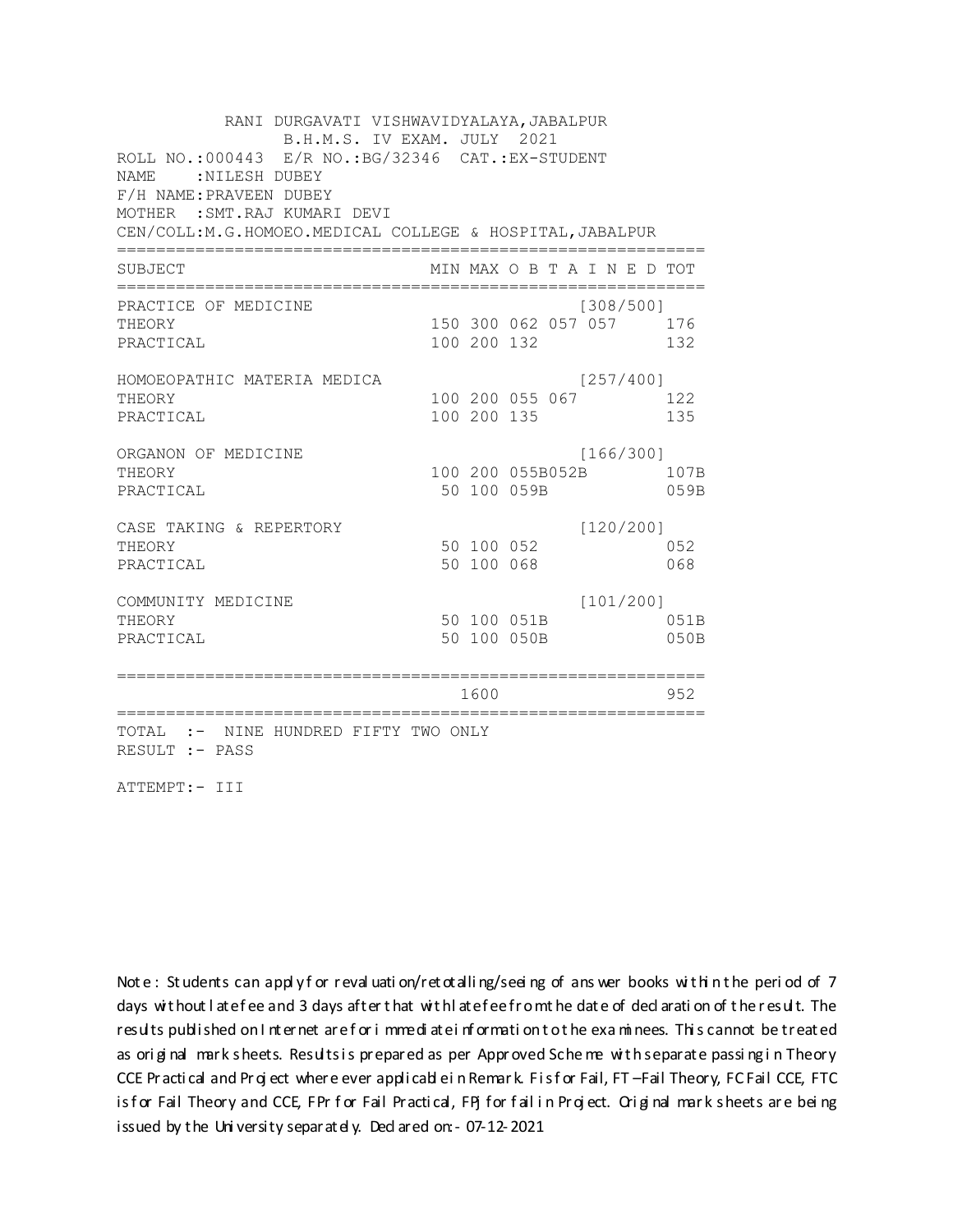RANI DURGAVATI VISHWAVIDYALAYA, JABALPUR B.H.M.S. IV EXAM. JULY 2021 ROLL NO.:000444 E/R NO.:BG/24662 CAT.:EX-STUDENT NAME :THAKUR ANUP SINGH RAJESH SINGH F/H NAME:RAJESH SINGH THAKUR MOTHER :SMT.SANGITA SINGH THAKUR CEN/COLL:M.G.HOMOEO.MEDICAL COLLEGE & HOSPITAL,JABALPUR ============================================================ SUBJECT MIN MAX O B T A I N E D TOT ============================================================ PRACTICE OF MEDICINE [308/500] THEORY 150 300 065 057 056 178 PRACTICAL 100 200 130 130 HOMOEOPATHIC MATERIA MEDICA [239/400] THEORY 100 200 057 062 119 PRACTICAL 100 200 120 120 120 ORGANON OF MEDICINE [158/300] THEORY 100 200 050B052B 102B PRACTICAL 50 100 056B 056B CASE TAKING & REPERTORY [111/200] THEORY 50 100 053B 053B PRACTICAL 50 100 058B 058B COMMUNITY MEDICINE [106/200] THEORY 50 100 056B 056B PRACTICAL 50 100 050B 050B ============================================================ 1600 922 ============================================================ TOTAL :- NINE HUNDRED TWENTY TWO ONLY RESULT :- PASS

ATTEMPT:- II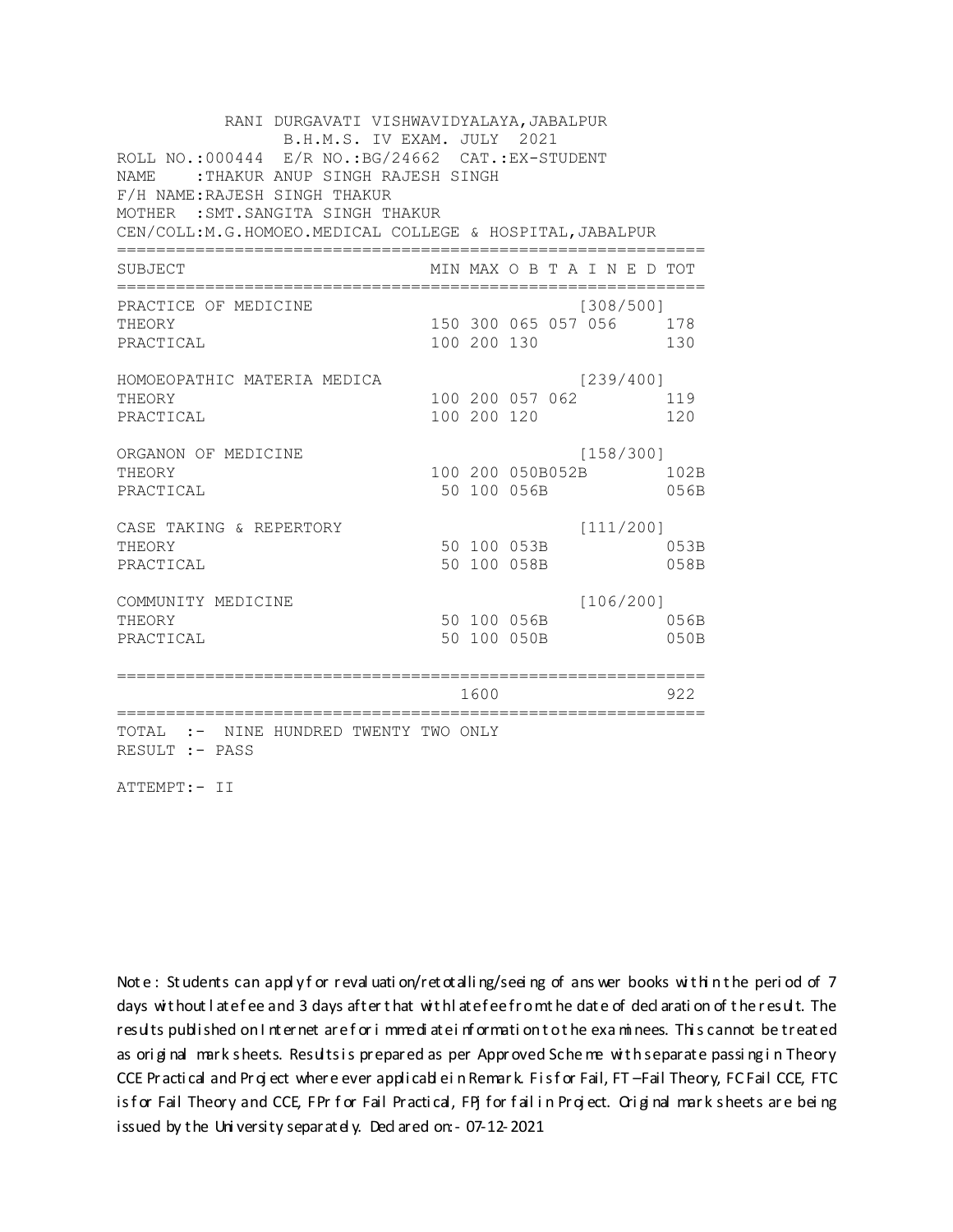RANI DURGAVATI VISHWAVIDYALAYA, JABALPUR B.H.M.S. IV EXAM. JULY 2021 ROLL NO.:000445 E/R NO.: BF/6713 CAT.: EX-STUDENT NAME : YOGENDRA YADAV F/H NAME: HIRDAY RAM YADAV MOTHER : SMT. PREETI YADAV CEN/COLL:M.G.HOMOEO.MEDICAL COLLEGE & HOSPITAL, JABALPUR MIN MAX O B T A I N E D TOT SUBJECT  $[237/5001]$ PRACTICE OF MEDICINE 150 300 014 054 043 111F **THEORY** PRACTICAL 100 200 126 126 HOMOEOPATHIC MATERIA MEDICA [225/400] 100 200 051B054B 105B THEORY PRACTICAL 100 200 120B 120B ORGANON OF MEDICINE  $[156/300]$ THEORY 100 200 052B050B 102B PRACTICAL 50 100 054B 054B  $[103/200]$ CASE TAKING & REPERTORY 50 100 050B THEORY  $050B$ PRACTICAL 50 100 053B 053B  $[100/200]$ COMMUNITY MEDICINE 50 100 050B 050B THEORY PRACTICAL 50 100 050B 050B 1600 000 821 TOTAL :- EIGHT HUNDRED TWENTY ONE ONLY RESULT :- COMP REMARK :- COMP. IN PMD ATTEMPT:- III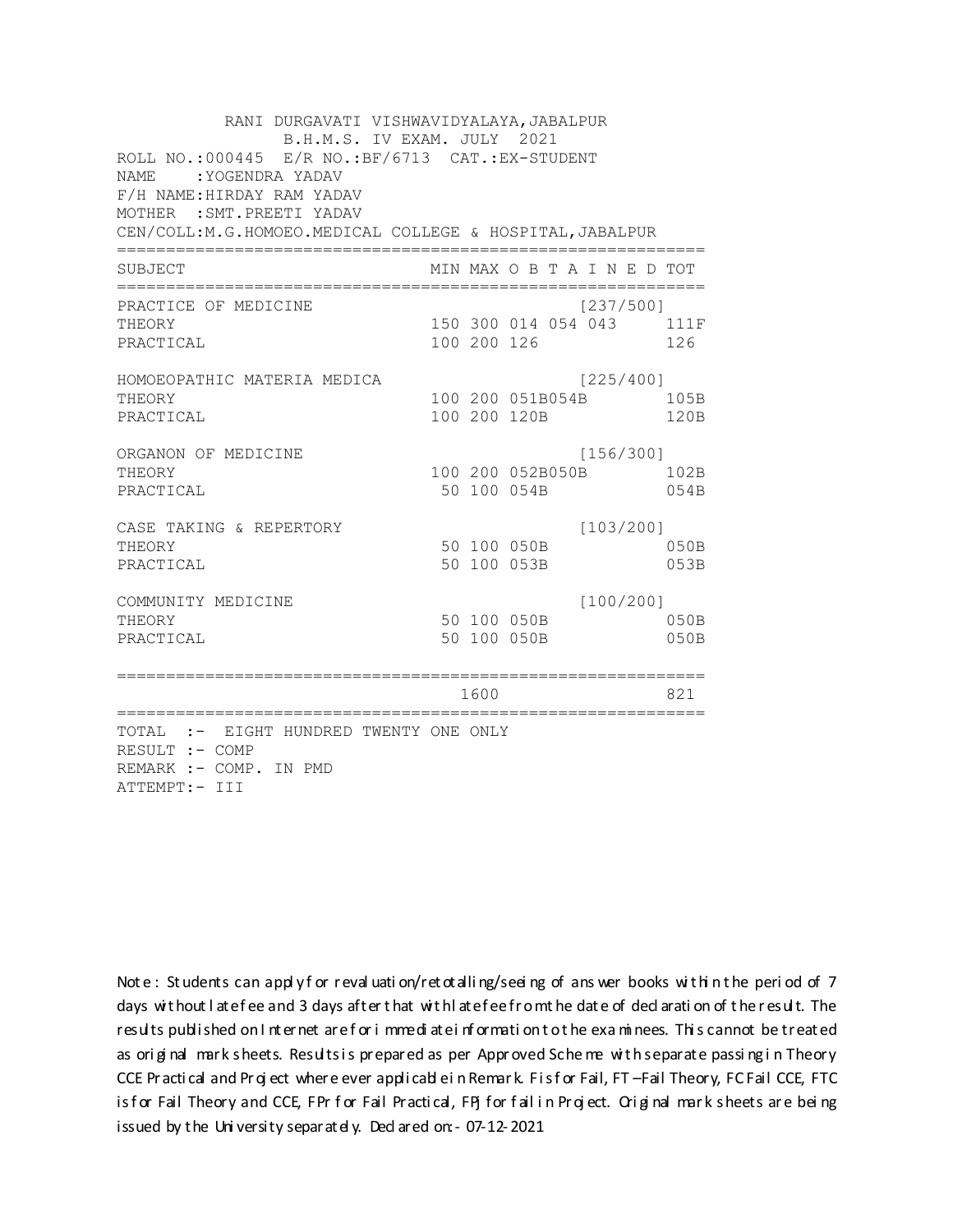| RANI DURGAVATI VISHWAVIDYALAYA, JABALPUR<br>B.H.M.S. IV EXAM. JULY 2021<br>ROLL NO.:000446 E/R NO.:BD/11568 CAT.:REGULAR<br>:DILEEP KUMAR SEN<br><b>NAME</b><br>F/H NAME: MAHESH KUMAR SEN<br>MOTHER : SMT. AMARAVATI SEN<br>CEN/COLL:M.G.HOMOEO.MEDICAL COLLEGE & HOSPITAL, JABALPUR |                 |                          |  |                                      |     |             |
|---------------------------------------------------------------------------------------------------------------------------------------------------------------------------------------------------------------------------------------------------------------------------------------|-----------------|--------------------------|--|--------------------------------------|-----|-------------|
| SUBJECT                                                                                                                                                                                                                                                                               |                 |                          |  | MIN MAX O B T A I N E D TOT          |     |             |
| PRACTICE OF MEDICINE<br>THEORY<br>PRACTICAL                                                                                                                                                                                                                                           |                 | 100 200 132              |  | [301/500]<br>150 300 062 052 055 169 | 132 |             |
| HOMOEOPATHIC MATERIA MEDICA<br>THEORY<br>PRACTICAL                                                                                                                                                                                                                                    |                 | 100 200 140              |  | [176/400]<br>100 200 008 028         |     | 036F<br>140 |
| ORGANON OF MEDICINE<br>THEORY<br>PRACTICAL                                                                                                                                                                                                                                            |                 | 50 100 057               |  | [128/300]<br>100 200 017 054         |     | 071F<br>057 |
| CASE TAKING & REPERTORY<br>THEORY<br>PRACTICAL                                                                                                                                                                                                                                        |                 | 50 100 024<br>50 100 065 |  | [089/200]                            |     | 024F<br>065 |
| COMMUNITY MEDICINE<br>THEORY<br>PRACTICAL                                                                                                                                                                                                                                             |                 | 50 100 000<br>50 100 067 |  | [067/200]                            |     | 000F<br>067 |
| ==========================                                                                                                                                                                                                                                                            | .============== | 1600                     |  |                                      |     | 761         |
| TOTAL :- SEVEN HUNDRED SIXTY ONE ONLY<br>RESULT :- COMP<br>REMARK :- COMP. IN HMM OOM REP COM<br>ATTEMPT:- I                                                                                                                                                                          |                 |                          |  |                                      |     |             |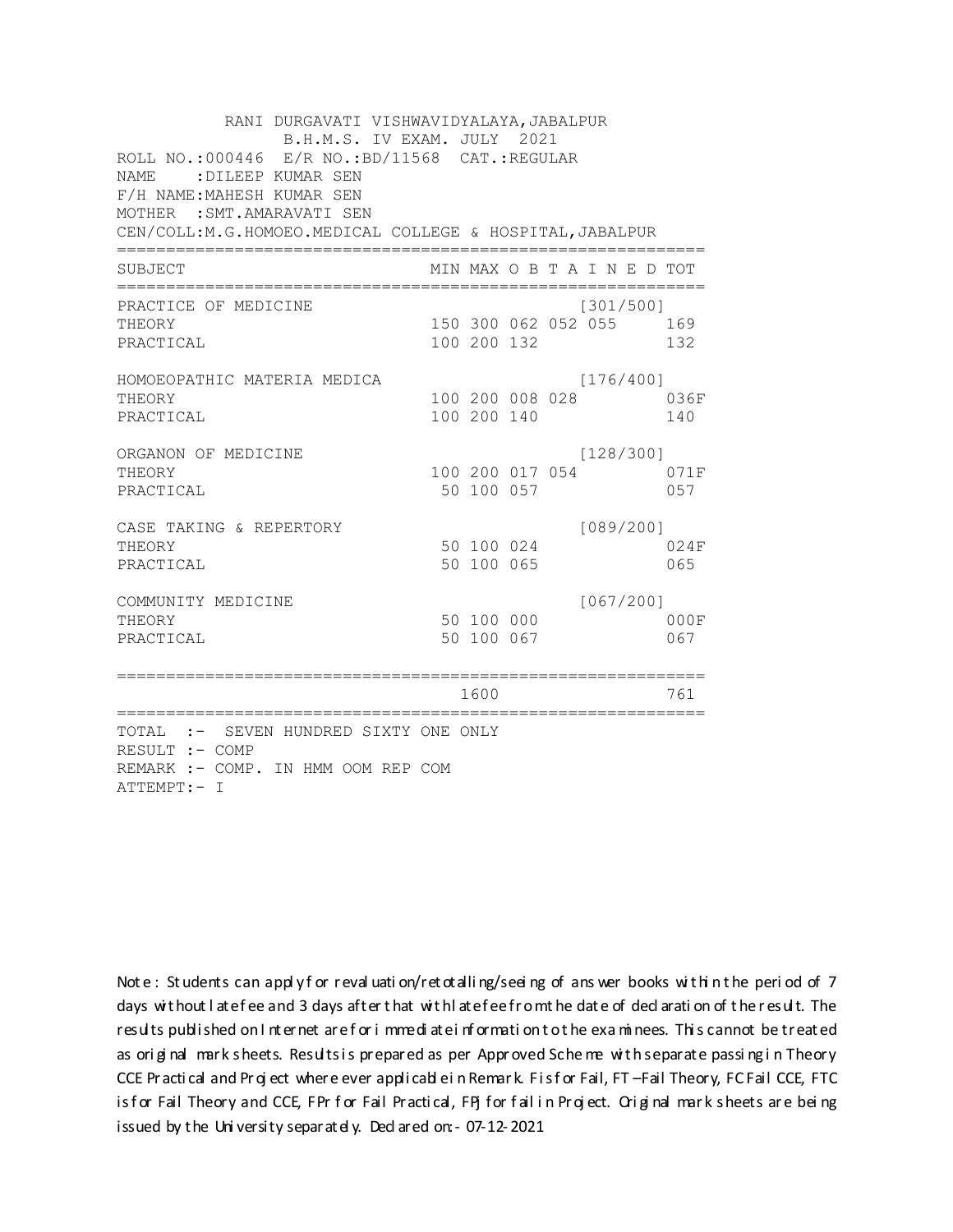| RANI DURGAVATI VISHWAVIDYALAYA, JABALPUR<br>B.H.M.S. IV EXAM. JULY 2021<br>ROLL NO.: 000447 E/R NO.: BH/948 CAT.: REGULAR<br>:KU.POONAM SINGH SHYAM<br><b>NAME</b><br>F/H NAME: RAMKRIPAL SINGH SHYAM<br>MOTHER : SMT. LALIYA BAI SHYAM<br>CEN/COLL: M. G. HOMOEO. MEDICAL COLLEGE & HOSPITAL, JABALPUR |                 |                          |             |  |                              |  |                                 |  |  |
|---------------------------------------------------------------------------------------------------------------------------------------------------------------------------------------------------------------------------------------------------------------------------------------------------------|-----------------|--------------------------|-------------|--|------------------------------|--|---------------------------------|--|--|
| SUBJECT                                                                                                                                                                                                                                                                                                 |                 |                          |             |  | MIN MAX O B T A I N E D TOT  |  |                                 |  |  |
| PRACTICE OF MEDICINE<br>THEORY<br>PRACTICAL                                                                                                                                                                                                                                                             |                 |                          | 100 200 124 |  | [245/500]                    |  | 150 300 018 050 053 121F<br>124 |  |  |
| HOMOEOPATHIC MATERIA MEDICA<br>THEORY<br>PRACTICAL                                                                                                                                                                                                                                                      |                 | 100 200 130              |             |  | [255/400]<br>100 200 054 071 |  | 125<br>130                      |  |  |
| ORGANON OF MEDICINE<br>THEORY<br>PRACTICAL                                                                                                                                                                                                                                                              |                 | 50 100 056               |             |  | [161/300]<br>100 200 050 055 |  | 105<br>056                      |  |  |
| CASE TAKING & REPERTORY<br>THEORY<br>PRACTICAL                                                                                                                                                                                                                                                          |                 | 50 100 050<br>50 100 072 |             |  | [122/200]                    |  | 050<br>072                      |  |  |
| COMMUNITY MEDICINE<br>THEORY<br>PRACTICAL                                                                                                                                                                                                                                                               |                 | 50 100 075               | 50 100 011  |  | [086/200]                    |  | 011F<br>075                     |  |  |
| =======================                                                                                                                                                                                                                                                                                 | :============== | 1600                     |             |  |                              |  | 869                             |  |  |
| TOTAL :- EIGHT HUNDRED SIXTY NINE ONLY<br>RESULT :- COMP<br>REMARK :- COMP. IN PMD COM<br>ATTEMPT:- I                                                                                                                                                                                                   |                 |                          |             |  |                              |  |                                 |  |  |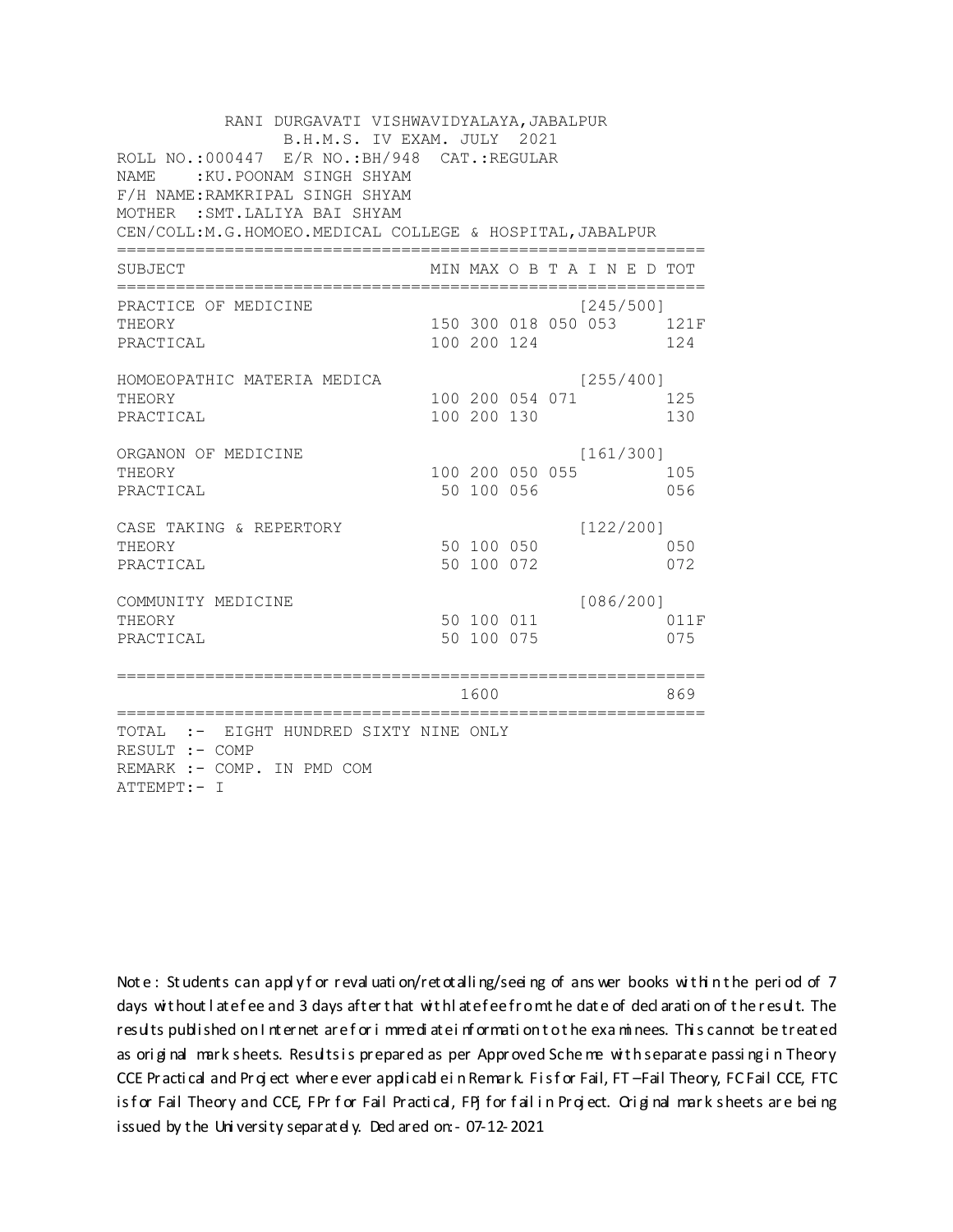RANI DURGAVATI VISHWAVIDYALAYA, JABALPUR B.H.M.S. IV EXAM. JULY 2021 ROLL NO.: 000448 E/R NO.: BG/24664 CAT.: EX-STUDENT NAME: : PARMAR ANKIT KUMAR KANTI BHAI F/H NAME: KANTI BHAI MOTHER : SMT. KAVITA BEN CEN/COLL: M.G.HOMOEO. MEDICAL COLLEGE & HOSPITAL, JABALPUR MIN MAX O B T A I N E D TOT SUBJECT PRACTICE OF MEDICINE  $[303/500]$ 150 300 066 050 057 173 **THEORY** PRACTICAL 100 200 130 130 HOMOEOPATHIC MATERIA MEDICA [229/400] 100 200 058B052B 110B THEORY PRACTICAL 100 200 119B 119B ORGANON OF MEDICINE  $[159/300]$ THEORY 100 200 052B050B 102B PRACTICAL 50 100 057B 057B  $[105/200]$ CASE TAKING & REPERTORY 50 100 050B THEORY  $050B$ PRACTICAL 50 100 055B 055B  $[104/200]$ COMMUNITY MEDICINE 50 100 054B 054B THEORY PRACTICAL 50 100 050B 050B 1600 1600 900 TOTAL :- NINE HUNDRED ONLY RESULT :- PASS

ATTEMPT:- II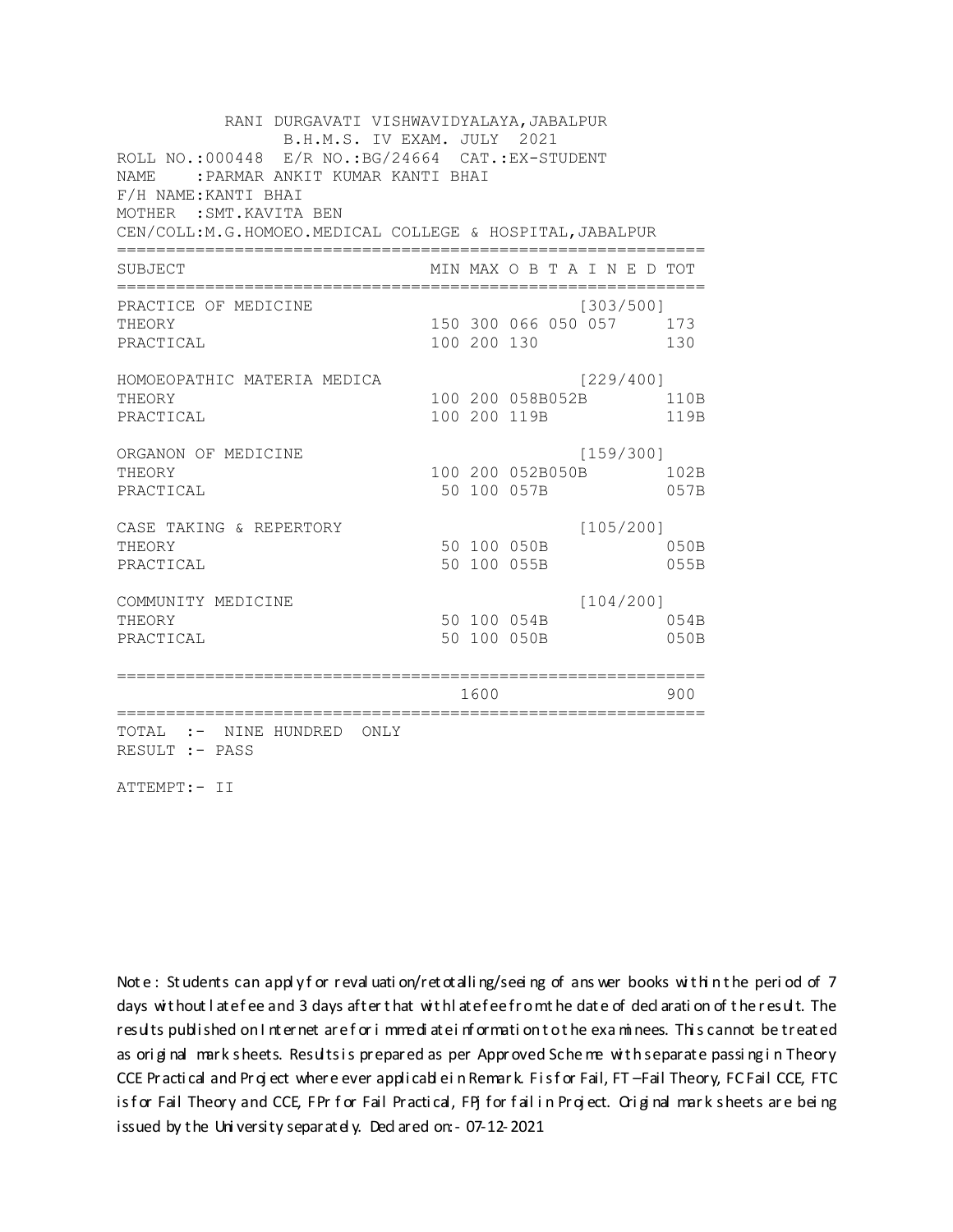RANI DURGAVATI VISHWAVIDYALAYA, JABALPUR B.H.M.S. IV EXAM. JULY 2021 ROLL NO.:000449 E/R NO.: BH/1024 CAT.: EX-STUDENT NAME: DAN BAHADUR YADAV F/H NAME: BABU NANDAN MOTHER : SMT. SUMITRA DEVI CEN/COLL:M.G.HOMOEO.MEDICAL COLLEGE & HOSPITAL, JABALPUR MIN MAX O B T A I N E D TOT SUBJECT PRACTICE OF MEDICINE  $[305/500]$ THEORY 150 300 066 055 056 177 PRACTICAL 100 200 128 128 HOMOEOPATHIC MATERIA MEDICA [230/400] 100 200 058B056B 114B THEORY PRACTICAL 100 200 116B 116B ORGANON OF MEDICINE  $[164/300]$ THEORY 100 200 054B051B 105B PRACTICAL 50 100 059B 059B CASE TAKING & REPERTORY  $[106/200]$ 50 100 050B THEORY  $050B$ PRACTICAL 50 100 056B 056B  $[119/200]$ COMMUNITY MEDICINE 50 100 052 052 THEORY 50 100 067 PRACTICAL 067 1600 1600 924 TOTAL :- NINE HUNDRED TWENTY FOUR ONLY RESULT :- PASS

ATTEMPT:- II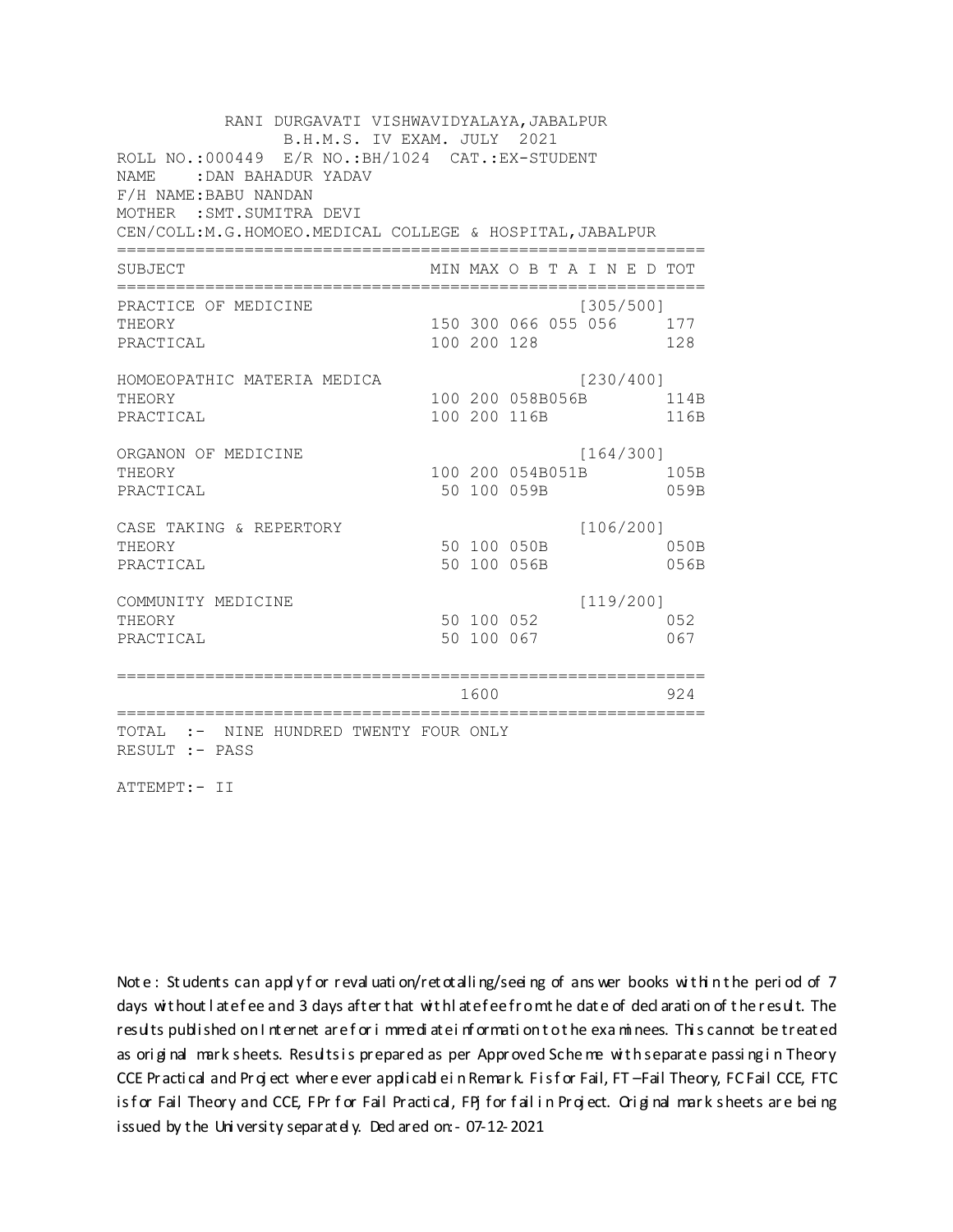RANI DURGAVATI VISHWAVIDYALAYA, JABALPUR B.H.M.S. IV EXAM. JULY 2021 ROLL NO.:000451 E/R NO.: BG/18738 CAT.: REGULAR NAME: : KU. SUBALYAMUNA DEVI F/H NAME: BALMUKUND MOTHER : SMT. YOMTI CEN/COLL: SMT.S.M. DEO HOMOEOPATHIC MEDICAL COLLEGE, BALAGHAT MIN MAX O B T A I N E D TOT SUBJECT  $[281/500]$ PRACTICE OF MEDICINE 150 300 065 040 046 151 THEORY PRACTICAL 100 200 130 130 HOMOEOPATHIC MATERIA MEDICA  $[245/400]$ 100 200 054 061 115 THEORY PRACTICAL 100 200 130 130 ORGANON OF MEDICINE  $[159/300]$ THEORY 100 200 050 057 107 PRACTICAL 50 100 052 052 CASE TAKING & REPERTORY  $[115/200]$ 50 100 050 THEORY 050 PRACTICAL 50 100 065 065  $[057/200]$ COMMUNITY MEDICINE 50 100 005 005F THEORY PRACTICAL 50 100 052 052 1600 1600 857 TOTAL :- EIGHT HUNDRED FIFTY SEVEN ONLY RESULT :- COMP REMARK :- COMP. IN COM ATTEMPT:- I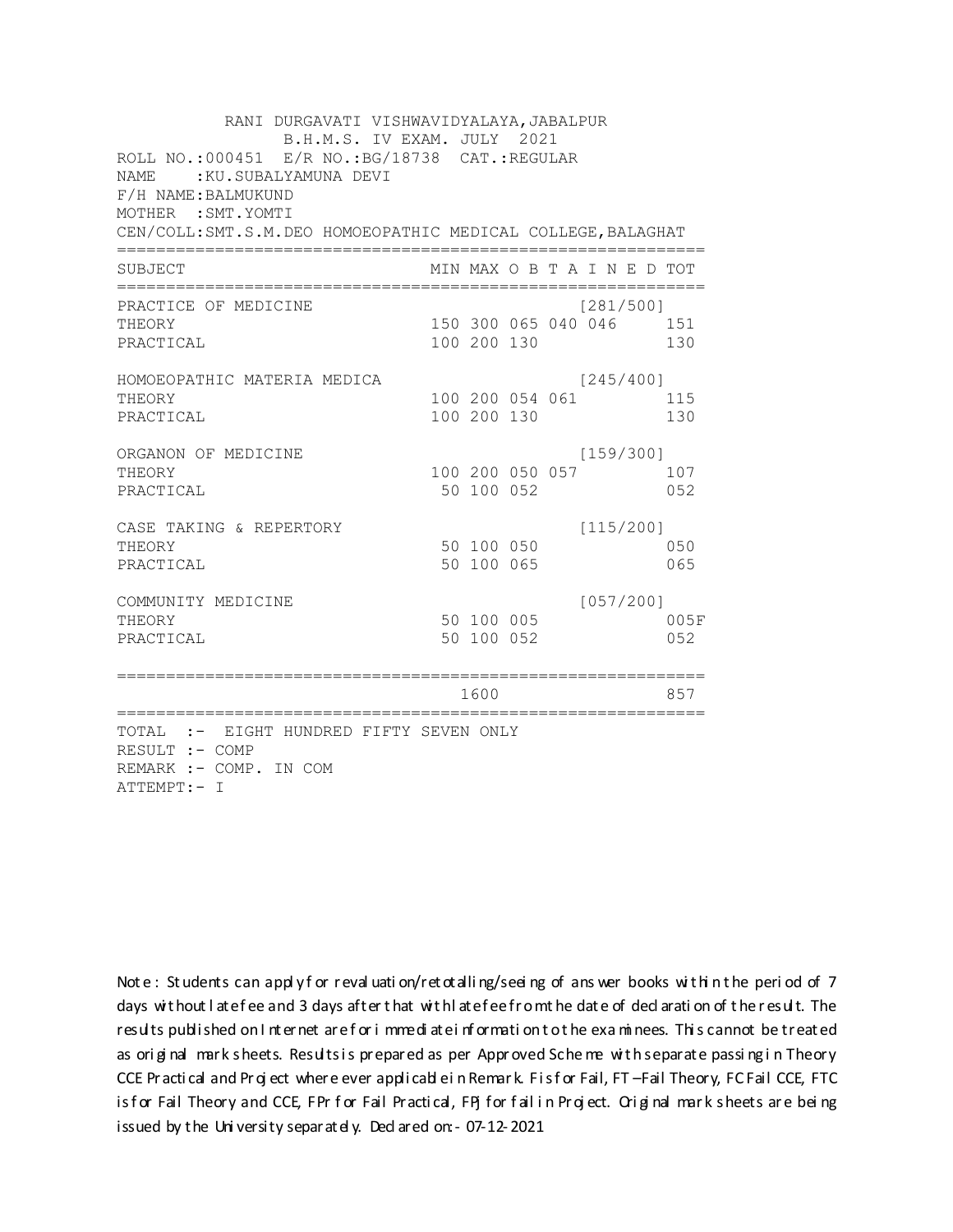RANI DURGAVATI VISHWAVIDYALAYA, JABALPUR B.H.M.S. IV EXAM. JULY 2021 ROLL NO.:000452 E/R NO.:BC/27759 CAT.:REGULAR NAME :RAJENDRA KUMAR BISEN F/H NAME:TARA CHAND BISEN MOTHER :SMT.TARASAN BISEN CEN/COLL:SMT.S.M.DEO HOMOEOPATHIC MEDICAL COLLEGE,BALAGHAT ============================================================ SUBJECT MIN MAX O B T A I N E D TOT ============================================================ PRACTICE OF MEDICINE (315/500] THEORY 150 300 066 058 056 180 PRACTICAL 100 200 135 135 HOMOEOPATHIC MATERIA MEDICA [231/400] THEORY 100 200 051 060 111 PRACTICAL 100 200 120 120 120 ORGANON OF MEDICINE [162/300] THEORY 100 200 051 057 108 PRACTICAL 650 100 054 054 CASE TAKING & REPERTORY [110/200] THEORY 50 100 050 050 PRACTICAL 50 100 060 060 COMMUNITY MEDICINE [104/200] THEORY 50 100 050 050 PRACTICAL 50 100 054 054 ============================================================ 1600 922 ============================================================ TOTAL :- NINE HUNDRED TWENTY TWO ONLY RESULT :- PASS

ATTEMPT:- I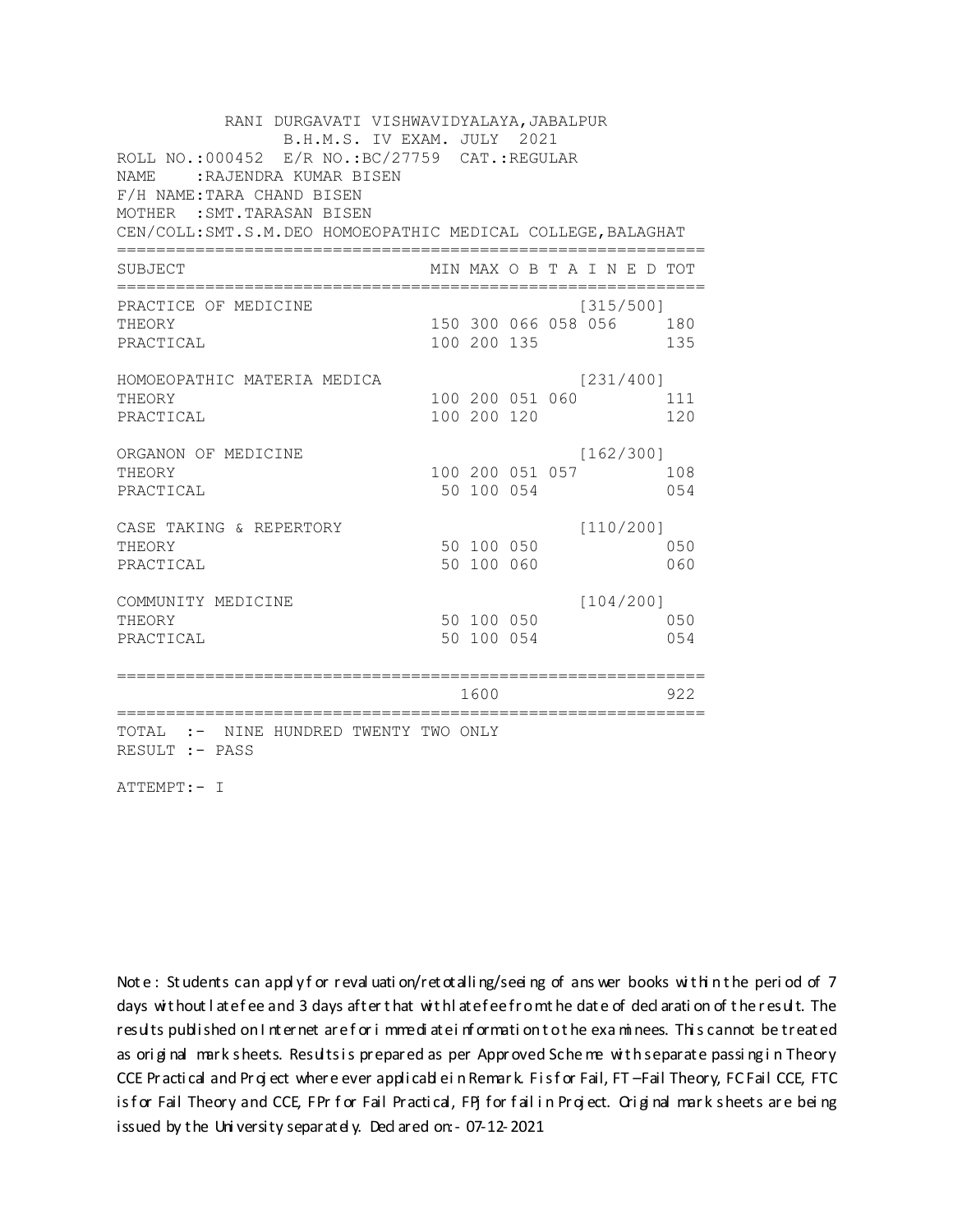| RANI DURGAVATI VISHWAVIDYALAYA, JABALPUR                      |  |                 |  |  |                             |  |     |  |
|---------------------------------------------------------------|--|-----------------|--|--|-----------------------------|--|-----|--|
| B.H.M.S. IV EXAM. JULY 2021                                   |  |                 |  |  |                             |  |     |  |
| ROLL NO.:000453 E/R NO.:BG/18706 CAT.:REGULAR                 |  |                 |  |  |                             |  |     |  |
| : CHANDAN LAL SHARNAGAT<br>NAME.                              |  |                 |  |  |                             |  |     |  |
| F/H NAME: PANNALAL SHARNAGAT                                  |  |                 |  |  |                             |  |     |  |
| MOTHER : SMT. DWARKA BAI SHARNAGAT                            |  |                 |  |  |                             |  |     |  |
| CEN/COLL: SMT.S.M. DEO HOMOEOPATHIC MEDICAL COLLEGE, BALAGHAT |  |                 |  |  |                             |  |     |  |
| SUBJECT                                                       |  |                 |  |  | MIN MAX O B T A I N E D TOT |  |     |  |
| PRACTICE OF MEDICINE                                          |  |                 |  |  | [330/500]                   |  |     |  |
| THEORY                                                        |  |                 |  |  | 150 300 066 055 059 180     |  |     |  |
| PRACTICAL                                                     |  | 100 200 150     |  |  |                             |  | 150 |  |
| HOMOEOPATHIC MATERIA MEDICA                                   |  |                 |  |  | [259/400]                   |  |     |  |
| THEORY                                                        |  | 100 200 054 065 |  |  |                             |  | 119 |  |
| PRACTICAL                                                     |  | 100 200 140     |  |  |                             |  | 140 |  |
| ORGANON OF MEDICINE                                           |  |                 |  |  | [159/300]                   |  |     |  |
| THEORY                                                        |  | 100 200 051 052 |  |  |                             |  | 103 |  |
| PRACTICAL                                                     |  | 50 100 056      |  |  |                             |  | 056 |  |
| CASE TAKING & REPERTORY                                       |  |                 |  |  | [115/200]                   |  |     |  |
| THEORY                                                        |  | 50 100 050      |  |  |                             |  | 050 |  |
| PRACTICAL                                                     |  | 50 100 065      |  |  |                             |  | 065 |  |
| COMMUNITY MEDICINE                                            |  |                 |  |  | [109/200]                   |  |     |  |
| THEORY                                                        |  | 50 100 051      |  |  |                             |  | 051 |  |
| PRACTICAL                                                     |  | 50 100 058      |  |  |                             |  | 058 |  |
|                                                               |  |                 |  |  |                             |  |     |  |
|                                                               |  | 1600            |  |  |                             |  | 972 |  |
| TOTAL :- NINE HUNDRED SEVENTY TWO ONLY<br>RESULT :- PASS      |  |                 |  |  |                             |  |     |  |

ATTEMPT:- I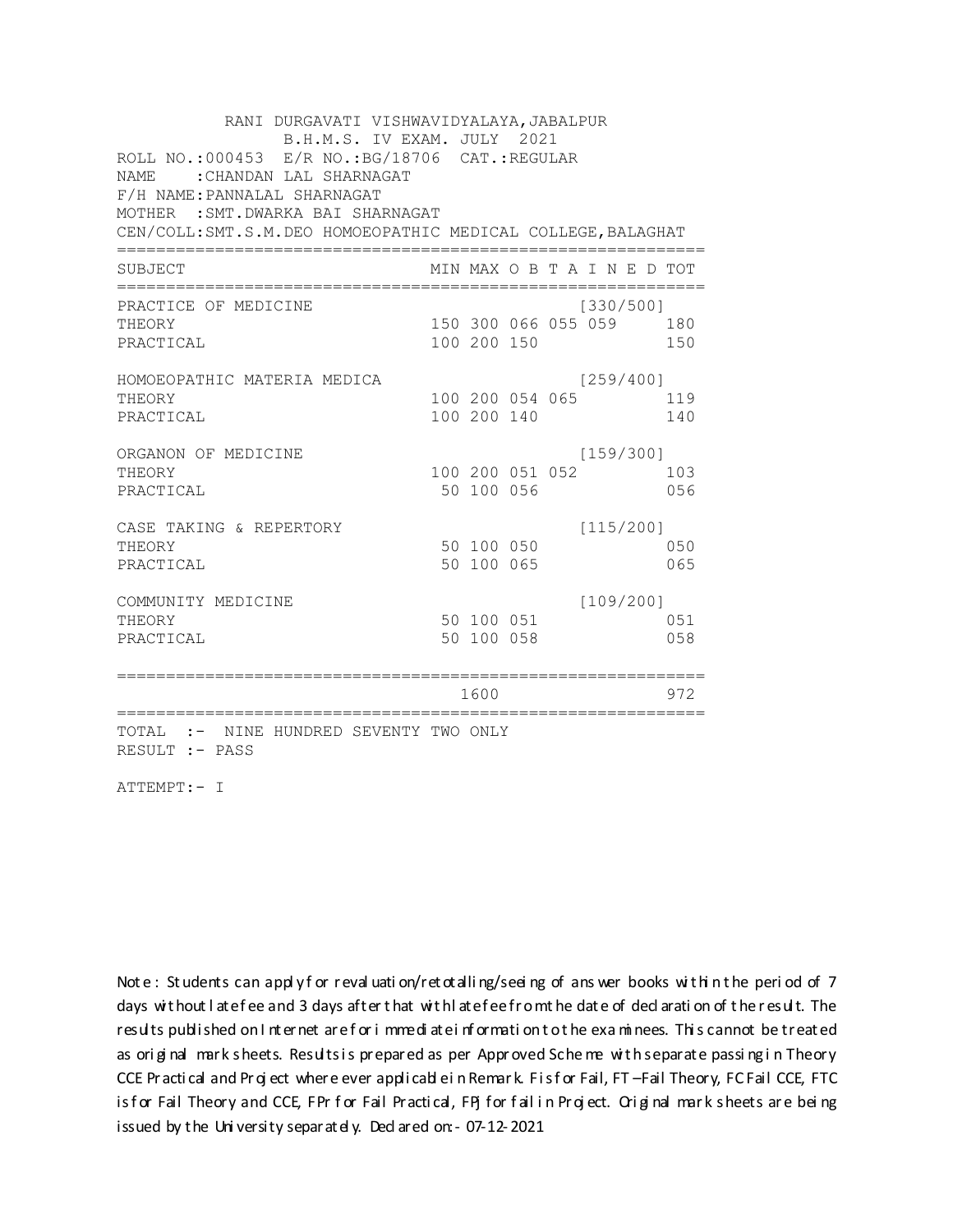| RANI DURGAVATI VISHWAVIDYALAYA, JABALPUR<br>B.H.M.S. IV EXAM. JULY 2021<br>ROLL NO.:000454 E/R NO.: BF/34006 CAT.: REGULAR<br><b>NAME</b><br>:GAURAV ARORA<br>F/H NAME: BIRBAL ARORA<br>MOTHER : SMT. SAROJ<br>CEN/COLL: SMT.S.M.DEO HOMOEOPATHIC MEDICAL COLLEGE, BALAGHAT |  |                               |  |                                      |            |  |  |  |  |  |
|-----------------------------------------------------------------------------------------------------------------------------------------------------------------------------------------------------------------------------------------------------------------------------|--|-------------------------------|--|--------------------------------------|------------|--|--|--|--|--|
| SUBJECT                                                                                                                                                                                                                                                                     |  |                               |  | MIN MAX O B T A I N E D TOT          |            |  |  |  |  |  |
| PRACTICE OF MEDICINE<br>THEORY<br>PRACTICAL                                                                                                                                                                                                                                 |  | 100 200 135                   |  | [360/500]<br>150 300 089 072 064 225 | 135        |  |  |  |  |  |
| HOMOEOPATHIC MATERIA MEDICA<br>THEORY<br>PRACTICAL                                                                                                                                                                                                                          |  | 100 200 130                   |  | [264/400]<br>100 200 061 073         | 134<br>130 |  |  |  |  |  |
| ORGANON OF MEDICINE<br>THEORY<br>PRACTICAL                                                                                                                                                                                                                                  |  | 100 200 051 063<br>50 100 058 |  | [172/300]                            | 114<br>058 |  |  |  |  |  |
| CASE TAKING & REPERTORY<br>THEORY<br>PRACTICAL                                                                                                                                                                                                                              |  | 50 100 070<br>50 100 060      |  | [130/200]                            | 070<br>060 |  |  |  |  |  |
| COMMUNITY MEDICINE<br>THEORY<br>PRACTICAL                                                                                                                                                                                                                                   |  | 50 100 059<br>50 100 056      |  | [115/200]                            | 059<br>056 |  |  |  |  |  |
|                                                                                                                                                                                                                                                                             |  | 1600                          |  |                                      | 1041       |  |  |  |  |  |
| TOTAL :- ONE THOUSAND FORTY ONE ONLY<br>RESULT :- PASS<br>REMARK :- DIST. IN PMD<br>ATTEMPT:- I                                                                                                                                                                             |  |                               |  |                                      |            |  |  |  |  |  |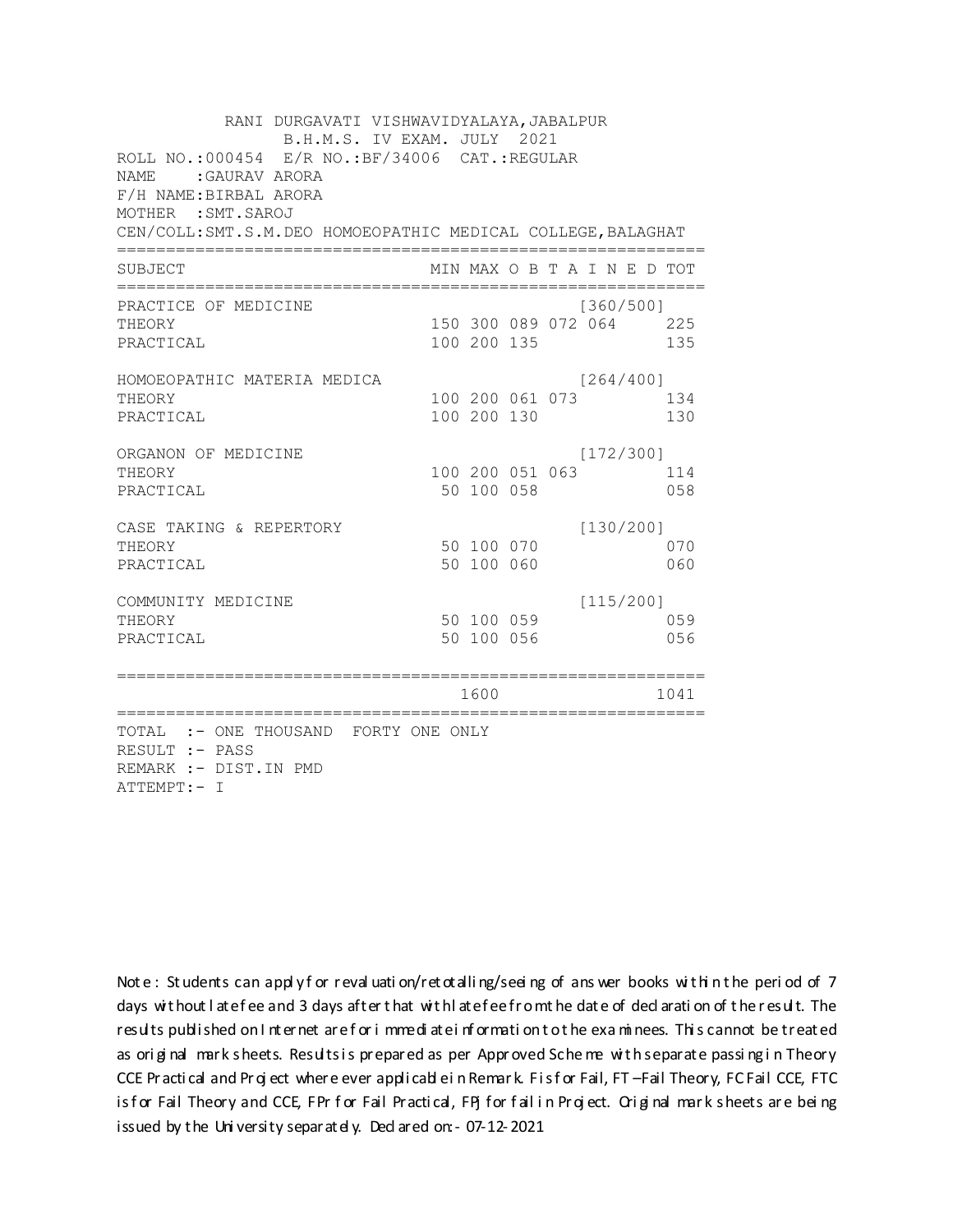| RANI DURGAVATI VISHWAVIDYALAYA, JABALPUR<br>B.H.M.S. IV EXAM. JULY 2021                  |  |             |                 |  |                             |  |     |  |  |
|------------------------------------------------------------------------------------------|--|-------------|-----------------|--|-----------------------------|--|-----|--|--|
| ROLL NO.:000455 E/R NO.:BF/34004 CAT.:REGULAR<br><b>NAME</b><br>:ABHISHEK KUMAR SIMONIYA |  |             |                 |  |                             |  |     |  |  |
| F/H NAME: RAJENDRA PRASAD SIMONIYA                                                       |  |             |                 |  |                             |  |     |  |  |
| MOTHER : SMT. RAJESH SIMONIYA                                                            |  |             |                 |  |                             |  |     |  |  |
| CEN/COLL: SMT.S.M. DEO HOMOEOPATHIC MEDICAL COLLEGE, BALAGHAT                            |  |             |                 |  |                             |  |     |  |  |
| <b>SUBJECT</b>                                                                           |  |             |                 |  | MIN MAX O B T A I N E D TOT |  |     |  |  |
| PRACTICE OF MEDICINE                                                                     |  |             |                 |  | [303/500]                   |  |     |  |  |
| THEORY                                                                                   |  |             |                 |  | 150 300 066 050 057 173     |  |     |  |  |
| PRACTICAL                                                                                |  | 100 200 130 |                 |  |                             |  | 130 |  |  |
| HOMOEOPATHIC MATERIA MEDICA                                                              |  |             |                 |  | [236/400]                   |  |     |  |  |
| THEORY                                                                                   |  |             | 100 200 056 060 |  |                             |  | 116 |  |  |
| PRACTICAL                                                                                |  | 100 200 120 |                 |  |                             |  | 120 |  |  |
| ORGANON OF MEDICINE                                                                      |  |             |                 |  | [170/300]                   |  |     |  |  |
| THEORY                                                                                   |  |             | 100 200 050 064 |  |                             |  | 114 |  |  |
| PRACTICAL                                                                                |  | 50 100 056  |                 |  |                             |  | 056 |  |  |
| CASE TAKING & REPERTORY                                                                  |  |             |                 |  | [112/200]                   |  |     |  |  |
| THEORY                                                                                   |  | 50 100 052  |                 |  |                             |  | 052 |  |  |
| PRACTICAL                                                                                |  | 50 100 060  |                 |  |                             |  | 060 |  |  |
| COMMUNITY MEDICINE                                                                       |  |             |                 |  | [109/200]                   |  |     |  |  |
| THEORY                                                                                   |  | 50 100 051  |                 |  |                             |  | 051 |  |  |
| PRACTICAL                                                                                |  | 50 100 058  |                 |  |                             |  | 058 |  |  |
|                                                                                          |  |             |                 |  |                             |  |     |  |  |
|                                                                                          |  | 1600        |                 |  |                             |  | 930 |  |  |
| TOTAL :- NINE HUNDRED THIRTY ONLY<br>RESULT :- PASS                                      |  |             |                 |  |                             |  |     |  |  |

ATTEMPT:- I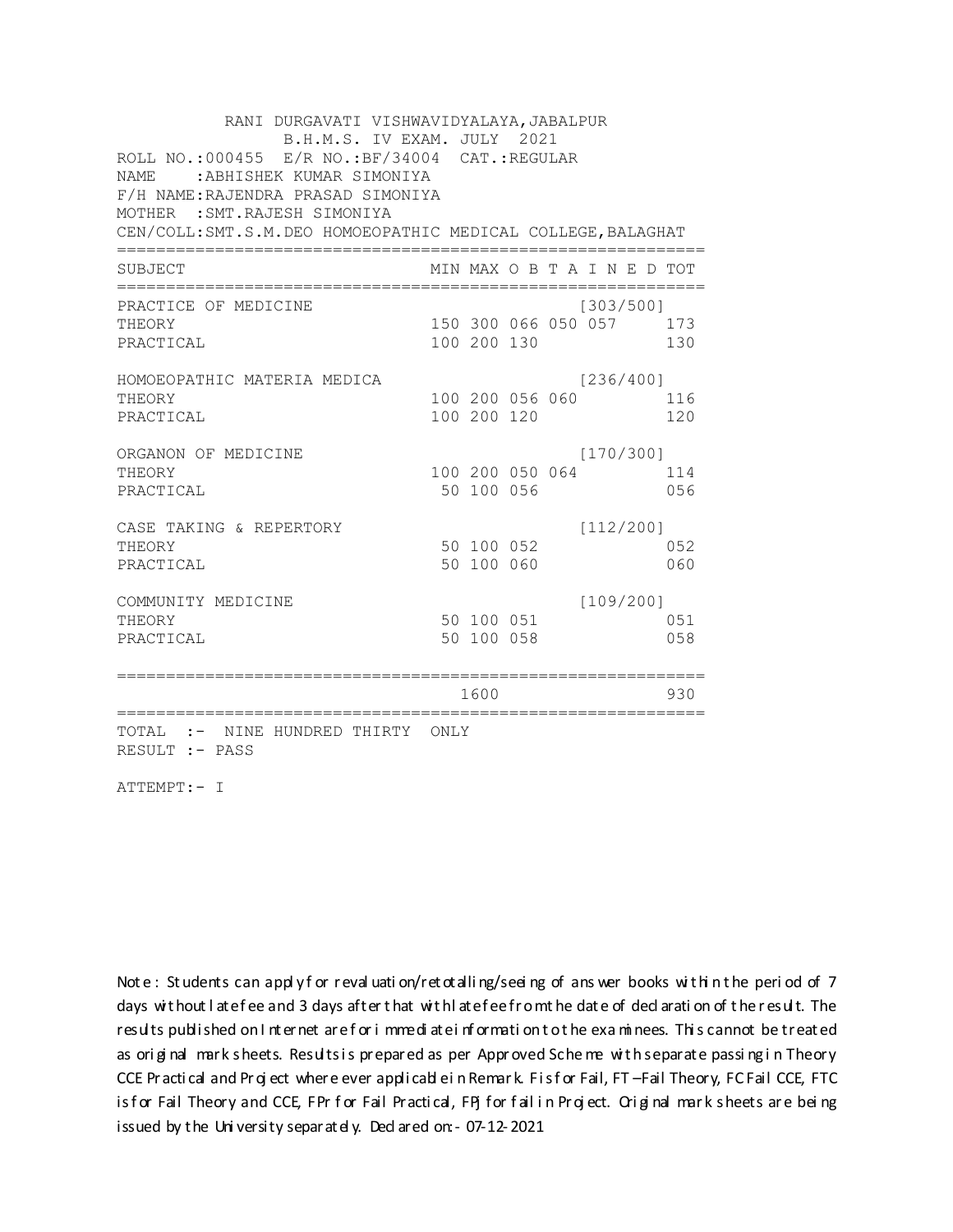| RANI DURGAVATI VISHWAVIDYALAYA, JABALPUR<br>B.H.M.S. IV EXAM. JULY 2021                                                                                                                             |  |                          |                 |  |           |                             |            |  |  |
|-----------------------------------------------------------------------------------------------------------------------------------------------------------------------------------------------------|--|--------------------------|-----------------|--|-----------|-----------------------------|------------|--|--|
| ROLL NO.:000456 E/R NO.: BH/3581 CAT.: REGULAR<br><b>NAME</b><br>:RUPESH KUMAR<br>F/H NAME: JHUMMAK SINGH<br>MOTHER : SMT. PRAMILA<br>CEN/COLL: SMT.S.M. DEO HOMOEOPATHIC MEDICAL COLLEGE, BALAGHAT |  |                          |                 |  |           |                             |            |  |  |
| SUBJECT                                                                                                                                                                                             |  |                          |                 |  |           | MIN MAX O B T A I N E D TOT |            |  |  |
| PRACTICE OF MEDICINE<br>THEORY<br>PRACTICAL                                                                                                                                                         |  | 100 200 150              |                 |  | [327/500] | 150 300 068 050 059 177     | 150        |  |  |
| HOMOEOPATHIC MATERIA MEDICA<br>THEORY<br>PRACTICAL                                                                                                                                                  |  | 100 200 150              | 100 200 056 067 |  | [273/400] |                             | 123<br>150 |  |  |
| ORGANON OF MEDICINE<br>THEORY<br>PRACTICAL                                                                                                                                                          |  | 50 100 060               | 100 200 054 061 |  | [175/300] |                             | 115<br>060 |  |  |
| CASE TAKING & REPERTORY<br>THEORY<br>PRACTICAL                                                                                                                                                      |  | 50 100 050<br>50 100 065 |                 |  | [115/200] |                             | 050<br>065 |  |  |
| COMMUNITY MEDICINE<br>THEORY<br>PRACTICAL                                                                                                                                                           |  | 50 100 050<br>50 100 062 |                 |  | [112/200] |                             | 050<br>062 |  |  |
|                                                                                                                                                                                                     |  | 1600                     |                 |  |           |                             | 1002       |  |  |
| TOTAL :- ONE THOUSAND TWO ONLY<br>RESULT :- PASS                                                                                                                                                    |  |                          |                 |  |           |                             |            |  |  |

ATTEMPT:- I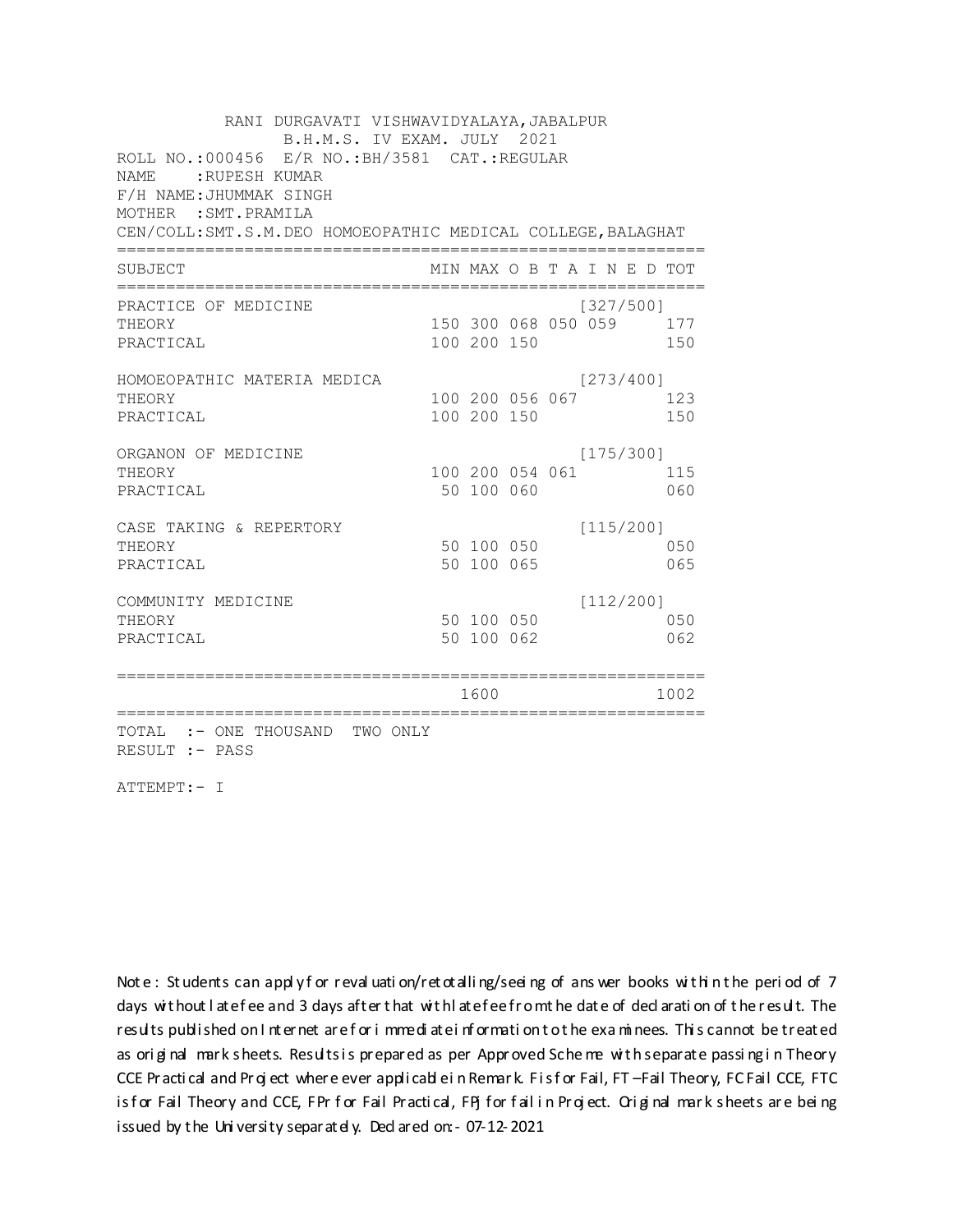RANI DURGAVATI VISHWAVIDYALAYA, JABALPUR B.H.M.S. IV EXAM. JULY 2021 ROLL NO.:000457 E/R NO.: BH/3585 CAT.: EX-STUDENT NAME: : KU.RASHI LAKHERA F/H NAME: RAM SHANKAR LAKHERA MOTHER : SMT. MAMTA LAKHERA CEN/COLL: SMT.S.M. DEO HOMOEOPATHIC MEDICAL COLLEGE, BALAGHAT MIN MAX O B T A I N E D TOT SUBJECT  $[297/5001]$ PRACTICE OF MEDICINE 150 300 067 045 055 167 THEORY PRACTICAL 100 200 130 130 HOMOEOPATHIC MATERIA MEDICA [224/400] 100 200 052B062B 114B THEORY PRACTICAL 100 200 110B 110B ORGANON OF MEDICINE  $[171/300]$ THEORY 100 200 060B057B 117B PRACTICAL 50 100 054B 054B  $[104/200]$ CASE TAKING & REPERTORY 50 100 052B THEORY 052B PRACTICAL 50 100 052B 052B  $[108/200]$ COMMUNITY MEDICINE 50 100 055B 055B THEORY PRACTICAL 50 100 053B 053B 1600 000 904 TOTAL :- NINE HUNDRED FOUR ONLY RESULT :- PASS

ATTEMPT:- II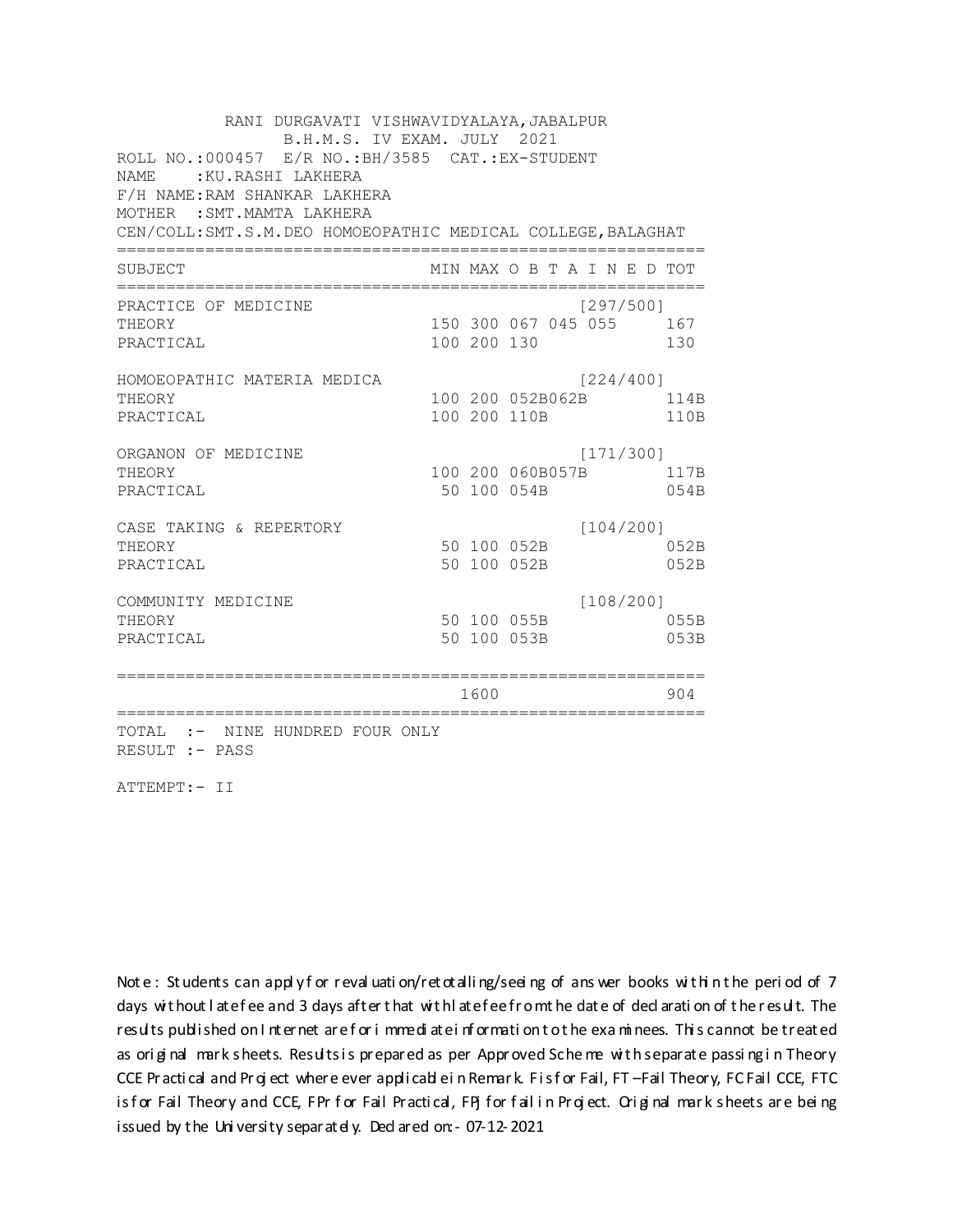RANI DURGAVATI VISHWAVIDYALAYA, JABALPUR B.H.M.S. IV EXAM. JULY 2021 ROLL NO.:000458 E/R NO.: BH/3603 CAT.: EX-STUDENT NAME : VISHAL SINGH BAGHEL F/H NAME: MANOJ SINGH BAGHEL MOTHER : SMT. VIBHA SINGH CEN/COLL: SMT.S.M. DEO HOMOEOPATHIC MEDICAL COLLEGE, BALAGHAT MIN MAX O B T A I N E D TOT SUBJECT PRACTICE OF MEDICINE  $[338/500]$ THEORY 150 300 070 068 055 193 PRACTICAL 100 200 145 145 HOMOEOPATHIC MATERIA MEDICA  $[265/400]$ 100 200 065 060 125 THEORY PRACTICAL 100 200 140 140 ORGANON OF MEDICINE  $[165/300]$ THEORY 100 200 051B050B 101B PRACTICAL 50 100 064B 064B  $[124/200]$ CASE TAKING & REPERTORY 50 100 055B THEORY 055B PRACTICAL 50 100 069B 069B  $[125/200]$ COMMUNITY MEDICINE 50 100 057B 057B THEORY PRACTICAL 50 100 068B 068B 1600 1600 1017 TOTAL :- ONE THOUSAND SEVENTEEN ONLY RESULT :- PASS

ATTEMPT:- II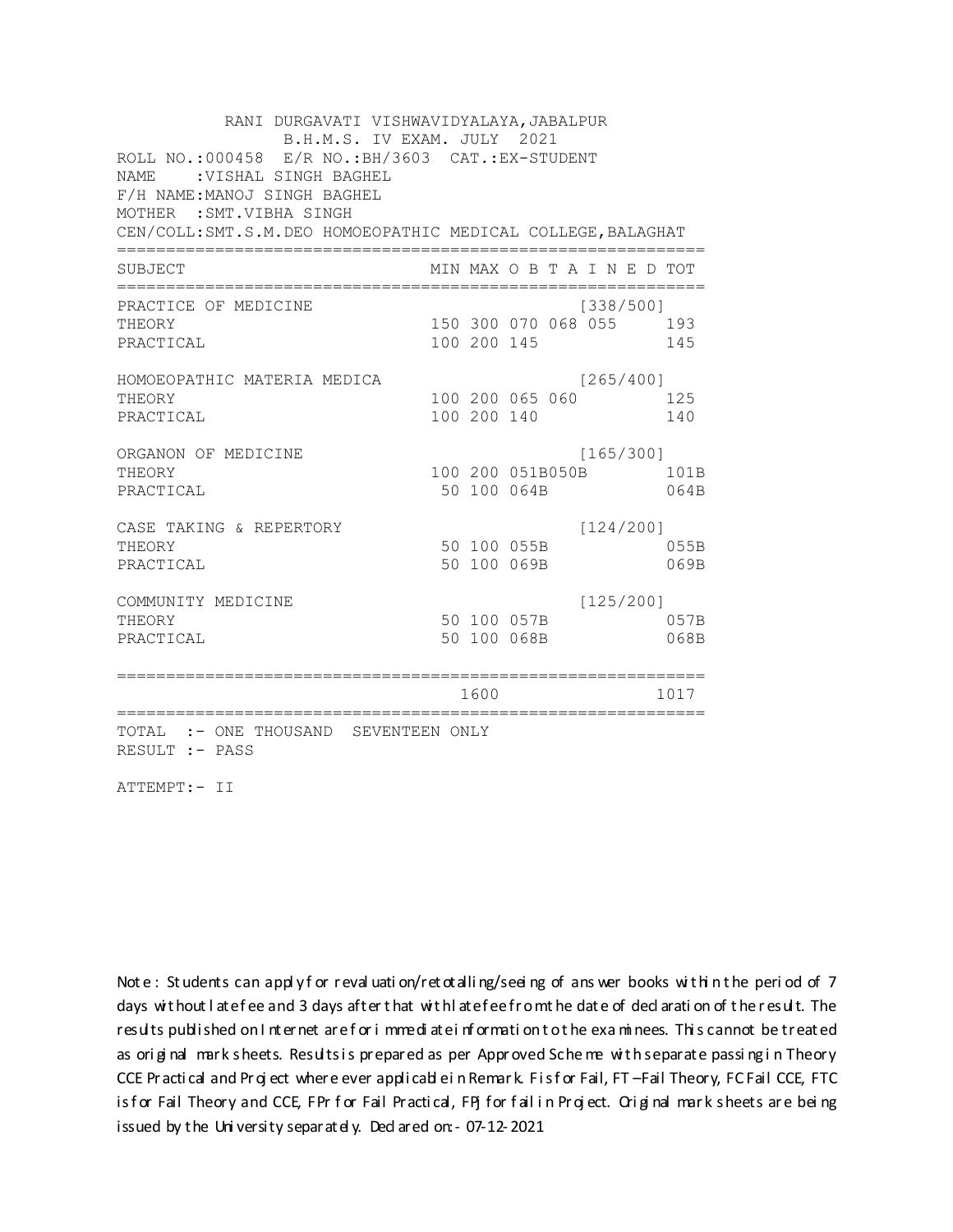RANI DURGAVATI VISHWAVIDYALAYA, JABALPUR B.H.M.S. IV EXAM. JULY 2021 ROLL NO.:000459 E/R NO.:BH/3604 CAT.:EX-STUDENT NAME :YOURAJ PANCHESHWAR F/H NAME:SUNDER LAL PANCHESHWAR MOTHER :SMT.MALTI PANCHESHWAR CEN/COLL:SMT.S.M.DEO HOMOEOPATHIC MEDICAL COLLEGE,BALAGHAT ============================================================ SUBJECT MIN MAX O B T A I N E D TOT ============================================================ PRACTICE OF MEDICINE (328/500] THEORY 150 300 062B061B050B 173 PRACTICAL 100 200 155B 155 HOMOEOPATHIC MATERIA MEDICA [266/400] THEORY 100 200 056B054B 110 PRACTICAL 100 200 156B 156B ORGANON OF MEDICINE [000/300] THEORY 100 200 ABS ABS 000F PRACTICAL 50 100 ABS 000F CASE TAKING & REPERTORY [121/200] THEORY 50 100 053B 053 PRACTICAL 50 100 068B 068 COMMUNITY MEDICINE [121/200] THEORY 50 100 054B 054 PRACTICAL 50 100 067B 067 ============================================================ 1600 836 ============================================================ TOTAL :- EIGHT HUNDRED THIRTY SIX ONLY RESULT :- COMP REMARK :- COMP. IN OOM ATTEMPT:- II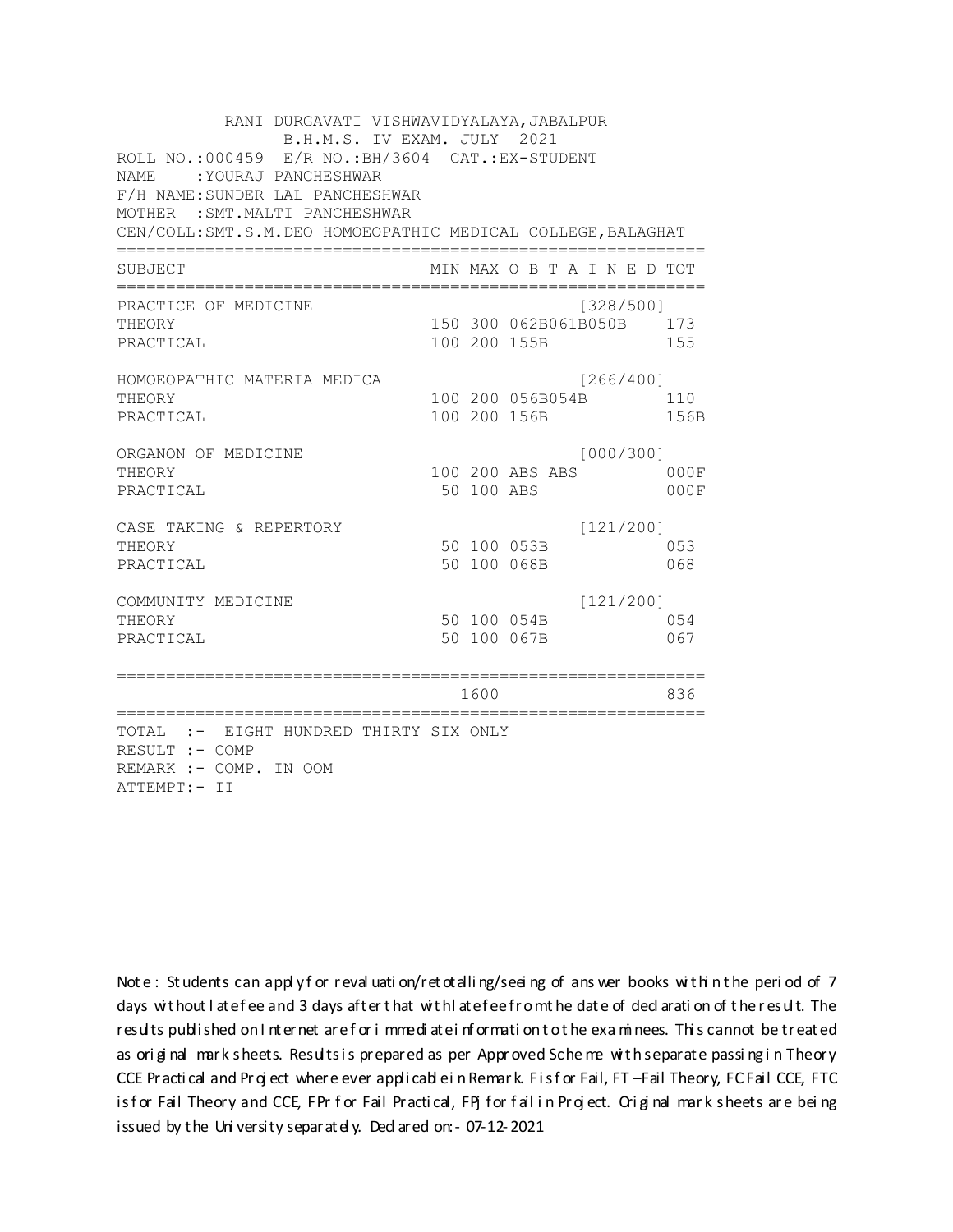RANI DURGAVATI VISHWAVIDYALAYA, JABALPUR B.H.M.S. IV EXAM. JULY 2021 ROLL NO.:000460 E/R NO.:BH/3602 CAT.:EX-STUDENT NAME : VIKAS NAGESHWAR F/H NAME:BALRAM NAGESHWAR MOTHER :SMT.KANTA NAGESHWAR CEN/COLL:SMT.S.M.DEO HOMOEOPATHIC MEDICAL COLLEGE,BALAGHAT ============================================================ SUBJECT MIN MAX O B T A I N E D TOT ============================================================ PRACTICE OF MEDICINE [321/500] THEORY 150 300 065B050B053B 168 PRACTICAL 100 200 153B 153B HOMOEOPATHIC MATERIA MEDICA [000/400] THEORY 100 200 ABS ABS 000F PRACTICAL 100 200 ABS 000F ORGANON OF MEDICINE [181/300] THEORY 100 200 058B057B 115 PRACTICAL 50 100 066B 066 CASE TAKING & REPERTORY [122/200] THEORY 50 100 052B 052 PRACTICAL 50 100 070B 070 COMMUNITY MEDICINE [132/200] THEORY 061 000 061B 061 PRACTICAL 50 100 071B 071 ============================================================ 1600 756 ============================================================ TOTAL :- SEVEN HUNDRED FIFTY SIX ONLY RESULT :- COMP REMARK :- COMP. IN HMM ATTEMPT:- II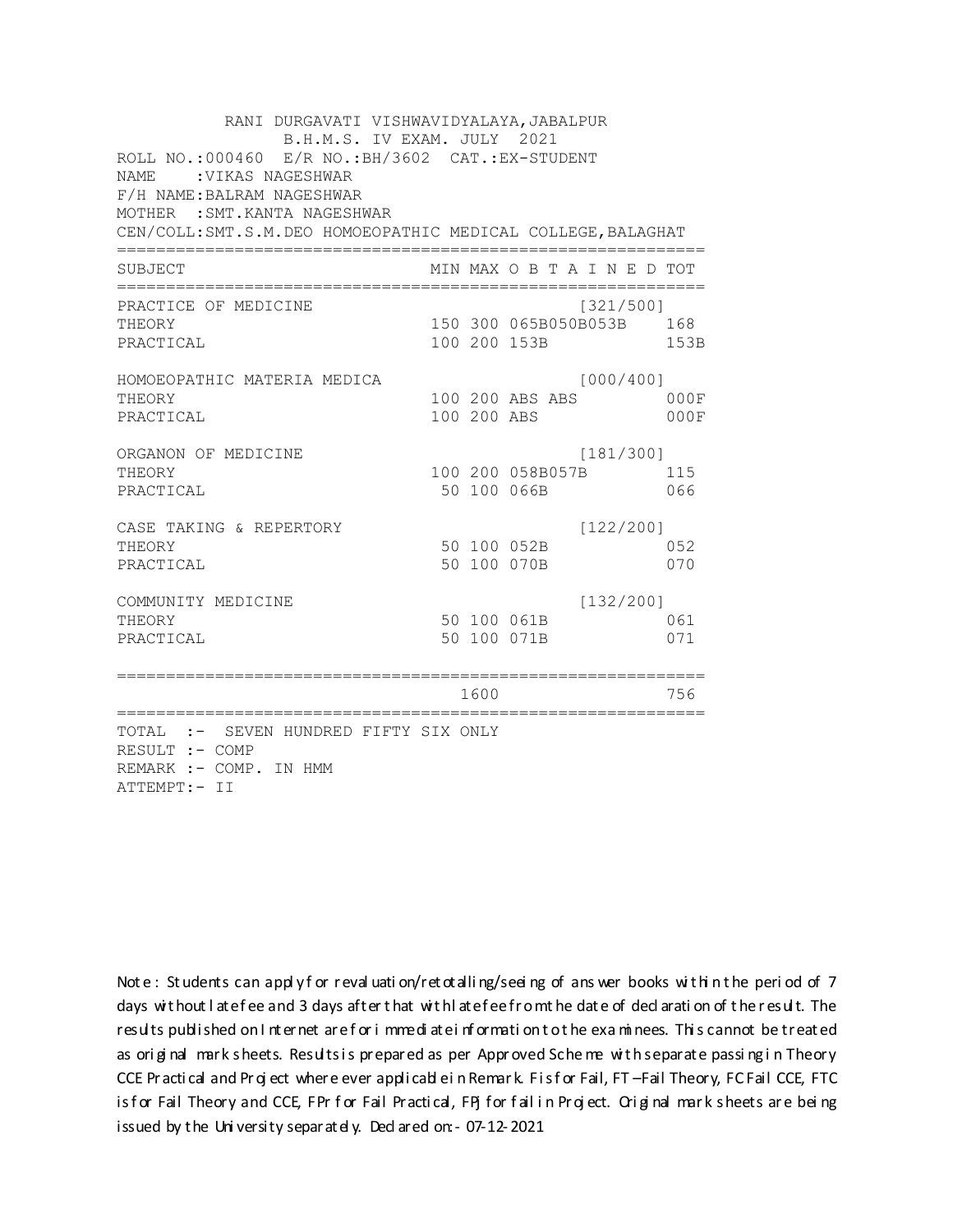RANI DURGAVATI VISHWAVIDYALAYA, JABALPUR B.H.M.S. IV EXAM. JULY 2021 ROLL NO.:000461 E/R NO.:BG/18712 CAT.:EX-STUDENT NAME :LALIT KUMAR RAHANGDALE F/H NAME:BHURE LAL RAHANGDALE MOTHER :SMT.MADHU LATA RAHANGDALE CEN/COLL:SMT.S.M.DEO HOMOEOPATHIC MEDICAL COLLEGE,BALAGHAT ============================================================ SUBJECT MIN MAX O B T A I N E D TOT ============================================================ PRACTICE OF MEDICINE [303/500] THEORY 150 300 073 045 045 163 PRACTICAL 100 200 140 140 HOMOEOPATHIC MATERIA MEDICA [240/400] THEORY 100 200 058B052B 110B PRACTICAL 100 200 130B 130B ORGANON OF MEDICINE [161/300] THEORY 100 200 054B051B 105B PRACTICAL 50 100 056B 056B CASE TAKING & REPERTORY [107/200] THEORY 50 100 052 052 PRACTICAL 50 100 055 055 COMMUNITY MEDICINE [107/200] THEORY 50 100 053B 053B PRACTICAL 50 100 054B 054B ============================================================ 1600 918 ============================================================ TOTAL :- NINE HUNDRED EIGHTEEN ONLY RESULT :- PASS

ATTEMPT:- III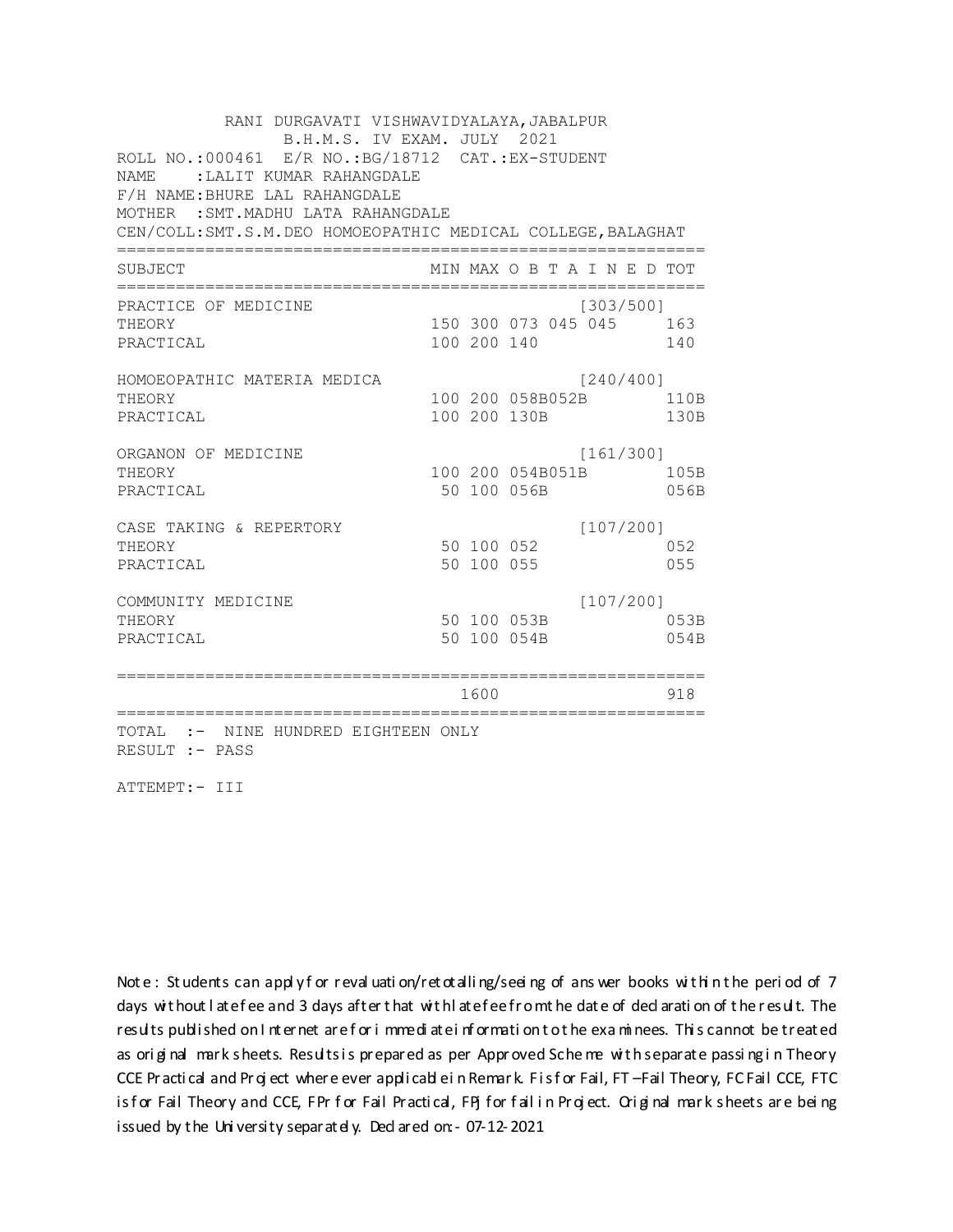RANI DURGAVATI VISHWAVIDYALAYA, JABALPUR B.H.M.S. IV EXAM. JULY 2021 ROLL NO.:000462 E/R NO.:BF/31253 CAT.:EX-STUDENT NAME :NILESH BISEN F/H NAME:HEMLAL BISEN MOTHER :SMT.PANCHSHILA BISEN CEN/COLL:SMT.S.M.DEO HOMOEOPATHIC MEDICAL COLLEGE,BALAGHAT ============================================================ SUBJECT MIN MAX O B T A I N E D TOT ============================================================ PRACTICE OF MEDICINE [308/500] THEORY 150 300 079 053 046 178 PRACTICAL 100 200 130 130 HOMOEOPATHIC MATERIA MEDICA [262/400] THEORY 100 200 056 061 117 PRACTICAL 100 200 145 145 ORGANON OF MEDICINE [156/300] THEORY 100 200 051 051 102 PRACTICAL 650 100 054 054 CASE TAKING & REPERTORY [112/200] THEORY 50 100 056B 056B PRACTICAL 50 100 056B 056B COMMUNITY MEDICINE [110/200] THEORY 50 100 052B 052B PRACTICAL 50 100 058B 058B ============================================================ 1600 948 ============================================================ TOTAL :- NINE HUNDRED FORTY EIGHT ONLY RESULT :- PASS

ATTEMPT:- II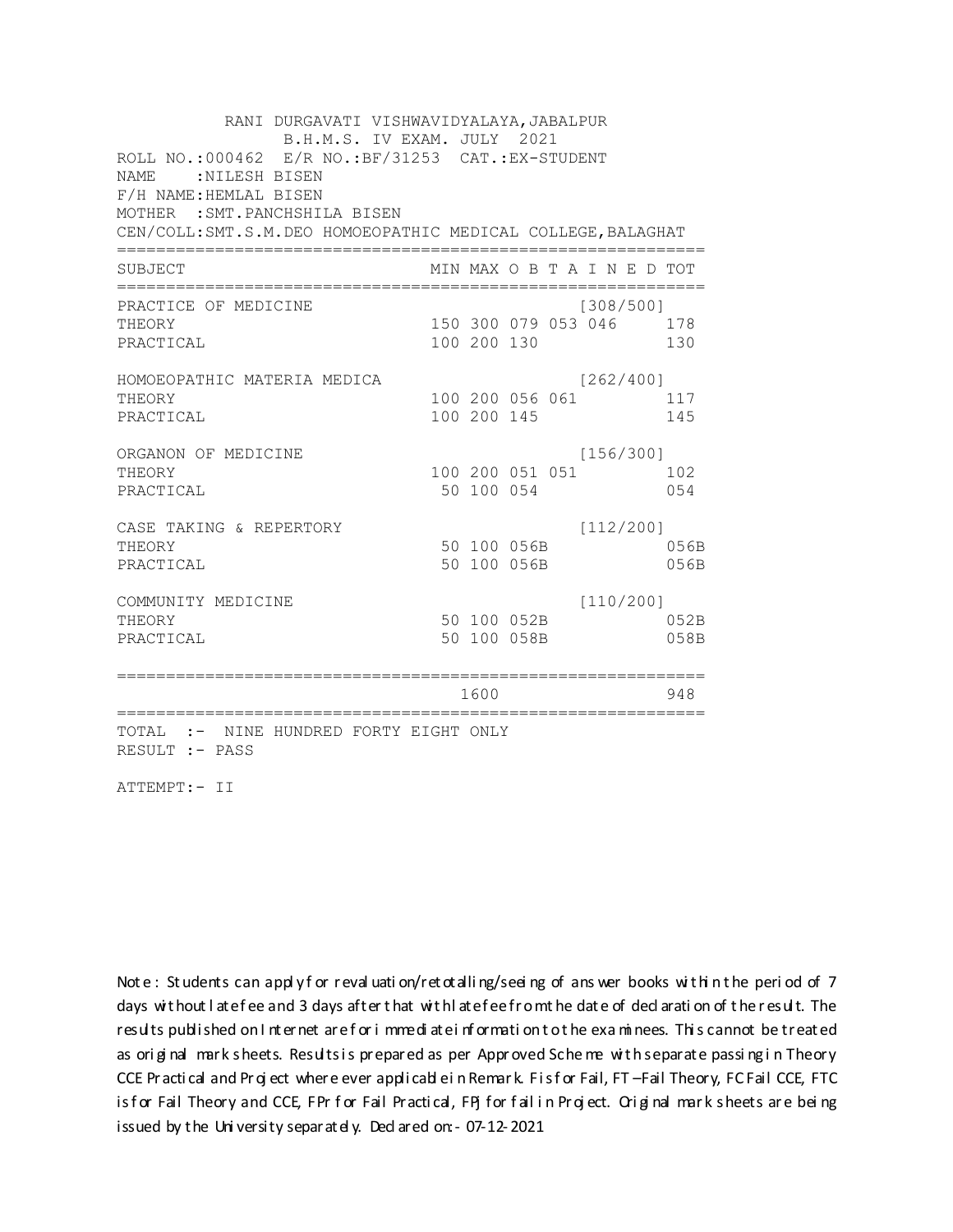RANI DURGAVATI VISHWAVIDYALAYA, JABALPUR B.H.M.S. IV EXAM. JULY 2021 ROLL NO.: 000463 E/R NO.: BG/18735 CAT.: EX-STUDENT NAME: : KU. MANISHA MAHULE F/H NAME: OMKAR MAHULE MOTHER : SMT. LALITA MAHULE CEN/COLL: SMT.S.M. DEO HOMOEOPATHIC MEDICAL COLLEGE, BALAGHAT MIN MAX O B T A I N E D TOT SUBJECT PRACTICE OF MEDICINE  $[289/500]$ 150 300 060B062B042B 164B THEORY PRACTICAL 100 200 125B 125B HOMOEOPATHIC MATERIA MEDICA [256/400] 100 200 058B056B 114B THEORY PRACTICAL 100 200 142B 142B ORGANON OF MEDICINE  $[161/300]$ THEORY 100 200 050B051B 101B PRACTICAL 50 100 060B 060B CASE TAKING & REPERTORY  $[115/200]$ 50 100 050 THEORY 050 50 100 065 PRACTICAL 065  $[120/200]$ COMMUNITY MEDICINE 50 100 052B 052B THEORY PRACTICAL 50 100 068B 068B 1600 1600 941 TOTAL :- NINE HUNDRED FORTY ONE ONLY RESULT :- PASS

ATTEMPT:- III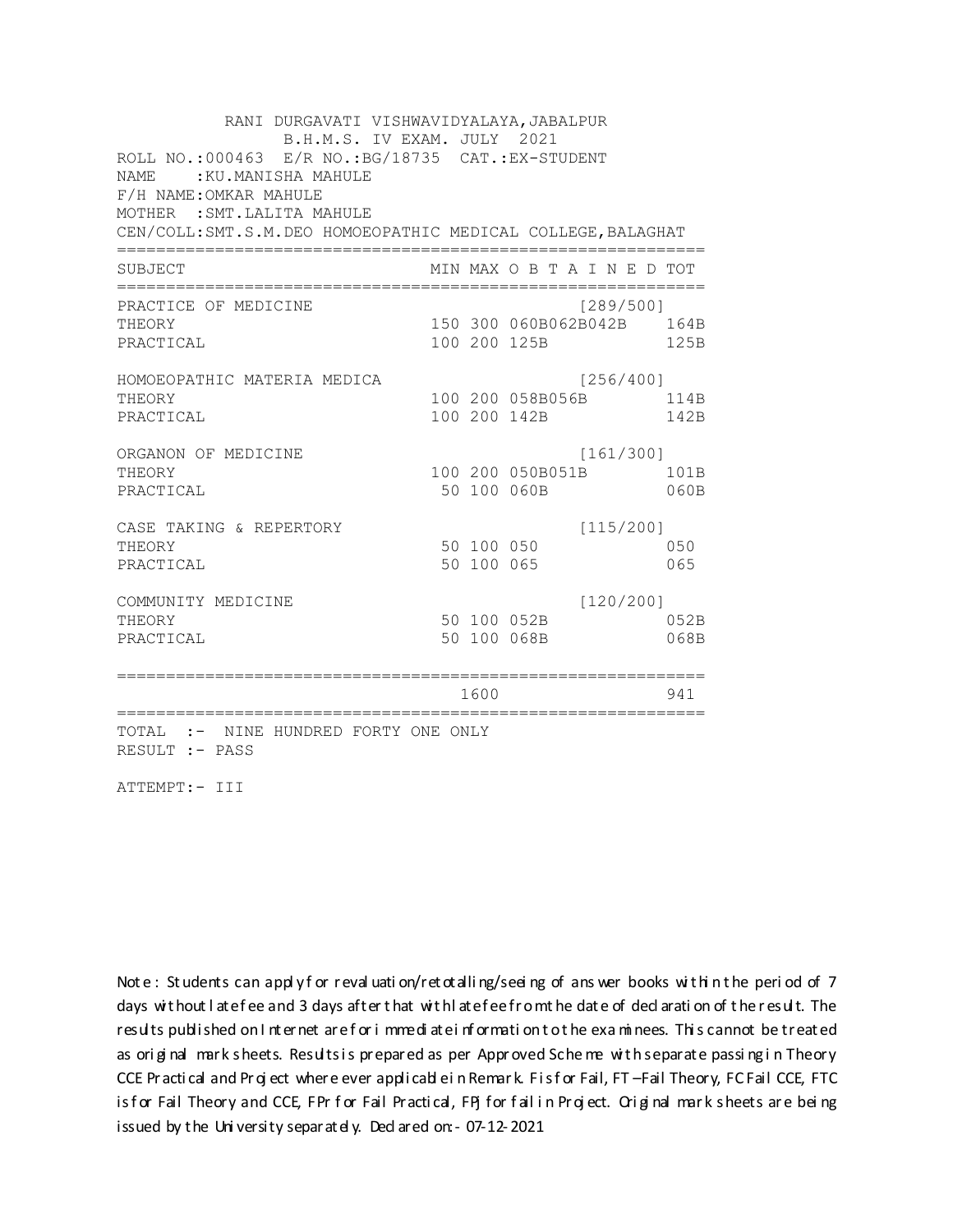| RANI DURGAVATI VISHWAVIDYALAYA, JABALPUR<br>B.H.M.S. IV EXAM. JULY 2021<br>ROLL NO.:000464 E/R NO.:BE/30374 CAT.:EX-STUDENT<br><b>NAME</b><br>: MOHAMMAD NAOSHAD KHAN<br>F/H NAME: MOHAMMED IRSHAD KHAN<br>MOTHER : SMT. KHALDA KHAN<br>CEN/COLL: SMT.S.M.DEO HOMOEOPATHIC MEDICAL COLLEGE, BALAGHAT |                |                                |  |                              |                                 |
|------------------------------------------------------------------------------------------------------------------------------------------------------------------------------------------------------------------------------------------------------------------------------------------------------|----------------|--------------------------------|--|------------------------------|---------------------------------|
| SUBJECT                                                                                                                                                                                                                                                                                              |                |                                |  | MIN MAX O B T A I N E D TOT  |                                 |
| PRACTICE OF MEDICINE<br>THEORY<br>PRACTICAL                                                                                                                                                                                                                                                          |                | 100 200 135                    |  | [274/500]                    | 150 300 053 041 045 139F<br>135 |
| HOMOEOPATHIC MATERIA MEDICA<br>THEORY<br>PRACTICAL                                                                                                                                                                                                                                                   |                | 100 200 ABS ABS<br>100 200 ABS |  | [000/400]                    | 000F<br>000F                    |
| ORGANON OF MEDICINE<br>THEORY<br>PRACTICAL                                                                                                                                                                                                                                                           |                | 50 100 052                     |  | [133/300]<br>100 200 050 031 | 081F<br>052                     |
| CASE TAKING & REPERTORY<br>THEORY<br>PRACTICAL                                                                                                                                                                                                                                                       |                | 50 100 019<br>50 100 060       |  | [079/200]                    | 019F<br>060                     |
| COMMUNITY MEDICINE<br>THEORY<br>PRACTICAL                                                                                                                                                                                                                                                            |                | 50 100 054<br>50 100 055       |  | [109/200]                    | 054<br>055                      |
| ==================<br>========================                                                                                                                                                                                                                                                       | .============= | 1600                           |  |                              | 595                             |
| TOTAL :- FIVE HUNDRED NINETY FIVE ONLY<br>RESULT :- COMP<br>REMARK :- COMP. IN PMD HMM OOM REP<br>ATTEMPT:- II                                                                                                                                                                                       |                |                                |  |                              |                                 |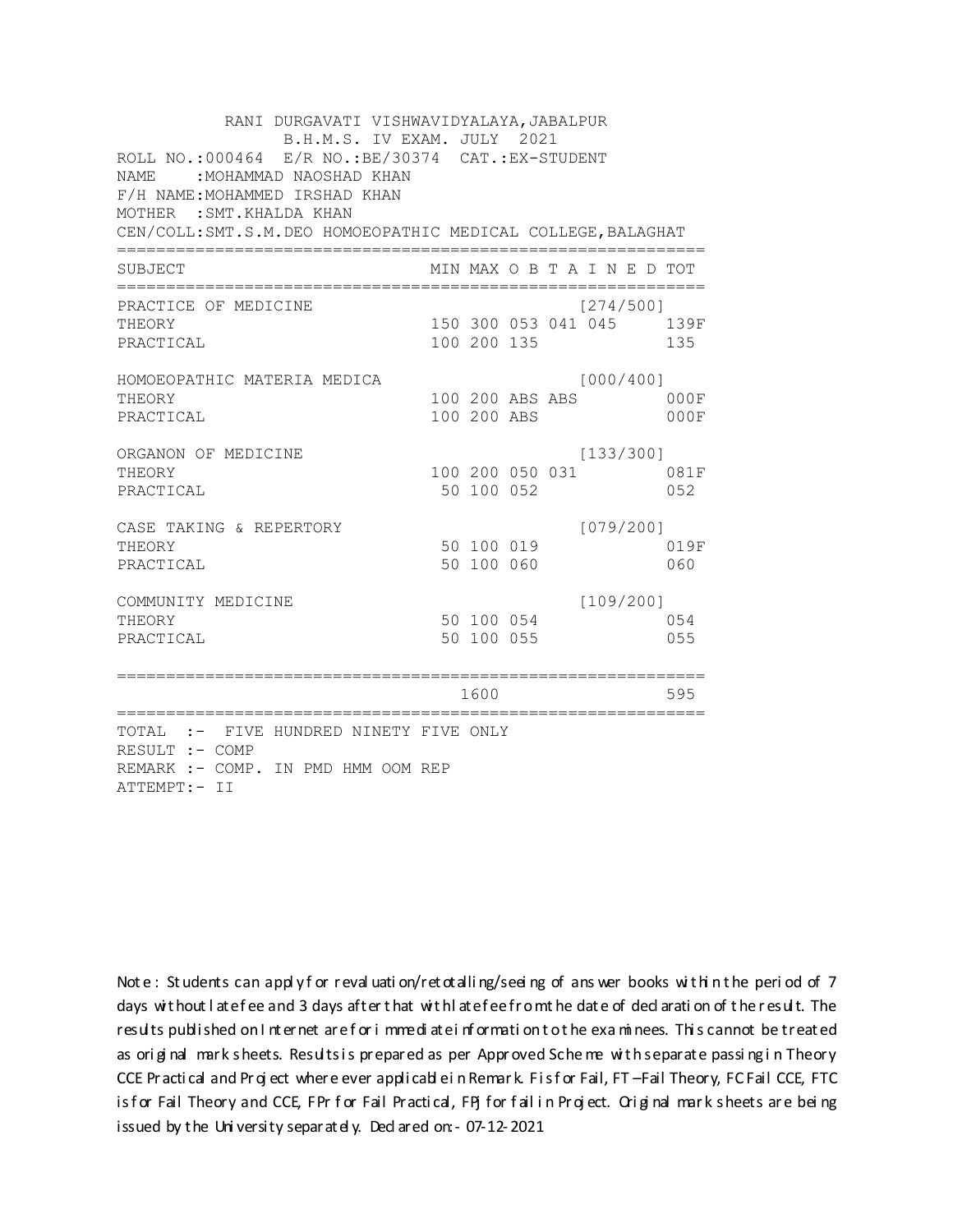RANI DURGAVATI VISHWAVIDYALAYA, JABALPUR B.H.M.S. IV EXAM. JULY 2021 ROLL NO.:000465 E/R NO.: BH/3566 CAT.: EX-STUDENT NAME: KU.CHHAYA F/H NAME: SANTOSH MOTHER : SMT. SHIVAN KALA CEN/COLL: SMT.S.M. DEO HOMOEOPATHIC MEDICAL COLLEGE, BALAGHAT MIN MAX O B T A I N E D TOT SUBJECT  $[122/500]$ PRACTICE OF MEDICINE THEORY 150 300 025 051 046 122F PRACTICAL 100 200 ABS  $000F$ HOMOEOPATHIC MATERIA MEDICA [000/400] 100 200 ABS ABS 000F THEORY PRACTICAL 100 200 ABS 000F ORGANON OF MEDICINE  $[174/300]$ THEORY 100 200 056B050B 106 PRACTICAL 50 100 068B 068  $[122/200]$ CASE TAKING & REPERTORY 50 100 051B THEORY 051 PRACTICAL 50 100 071B 071  $[125/200]$ COMMUNITY MEDICINE 50 100 054B 054 THEORY PRACTICAL 50 100 071B 071 1600 1600 543 TOTAL :- FIVE HUNDRED FORTY THREE ONLY RESULT :- COMP REMARK :- COMP. IN PMD HMM ATTEMPT:- II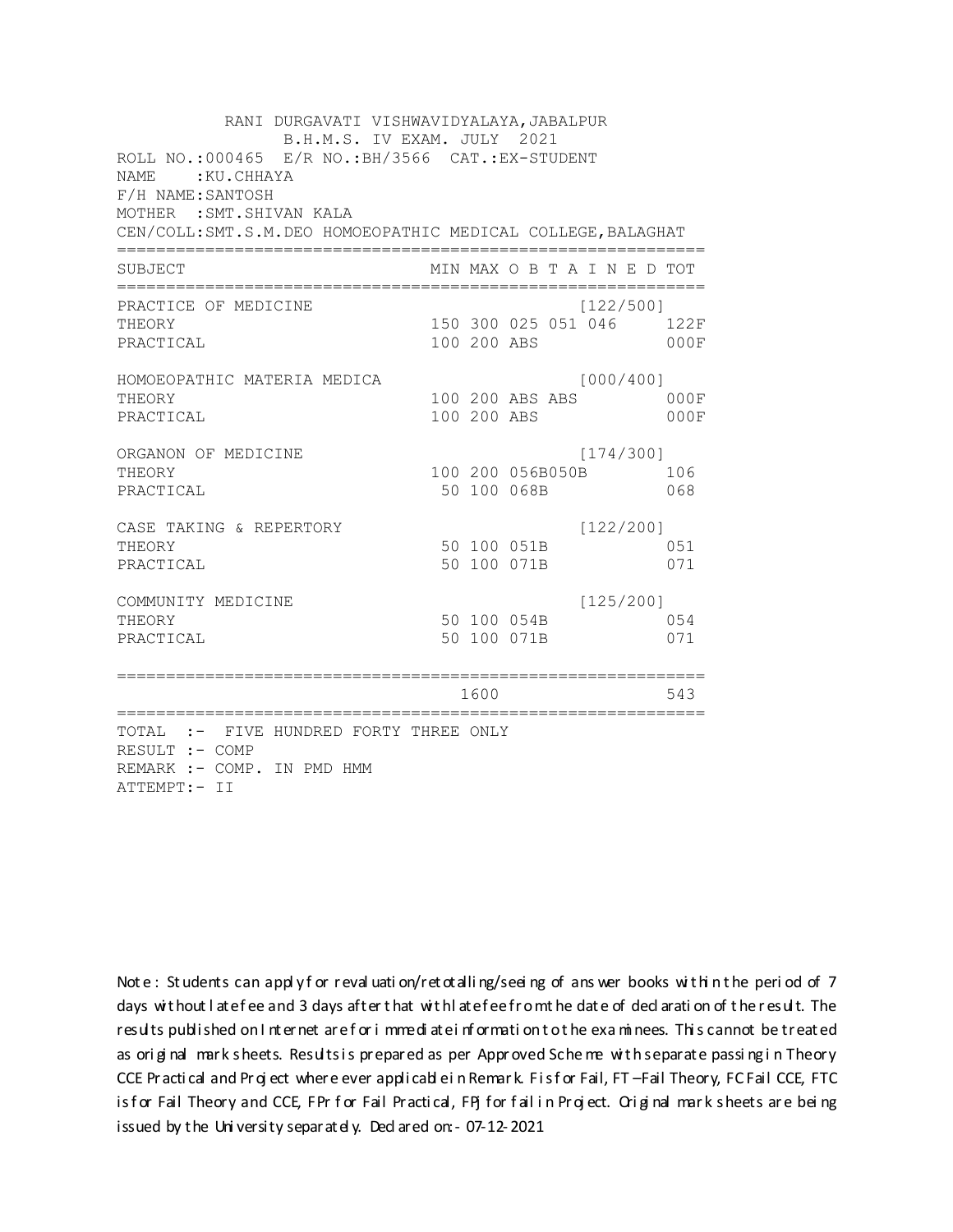RANI DURGAVATI VISHWAVIDYALAYA, JABALPUR B.H.M.S. IV EXAM. JULY 2021 ROLL NO.:000467 E/R NO.: BG/18723 CAT.: EX-STUDENT NAME: PRATAP SINGH BISEN F/H NAME: PRITHVIRAJ BISEN MOTHER : SMT. CHAMPA BISEN CEN/COLL: SMT.S.M. DEO HOMOEOPATHIC MEDICAL COLLEGE, BALAGHAT MIN MAX O B T A I N E D TOT SUBJECT PRACTICE OF MEDICINE  $[317/500]$ 150 300 063 059 060 182 THEORY PRACTICAL 100 200 135 135 HOMOEOPATHIC MATERIA MEDICA  $[230/400]$ 100 200 054B054B 108B THEORY PRACTICAL 100 200 122B 122B ORGANON OF MEDICINE  $[171/300]$ THEORY 100 200 053B052B 105B PRACTICAL 50 100 066B 066B CASE TAKING & REPERTORY  $[115/200]$ 50 100 050 THEORY 050 50 100 065 PRACTICAL 065  $[108/200]$ COMMUNITY MEDICINE 50 100 052B 052B THEORY PRACTICAL 50 100 056B 056B 1600 1600 941 TOTAL :- NINE HUNDRED FORTY ONE ONLY RESULT :- PASS

ATTEMPT:- III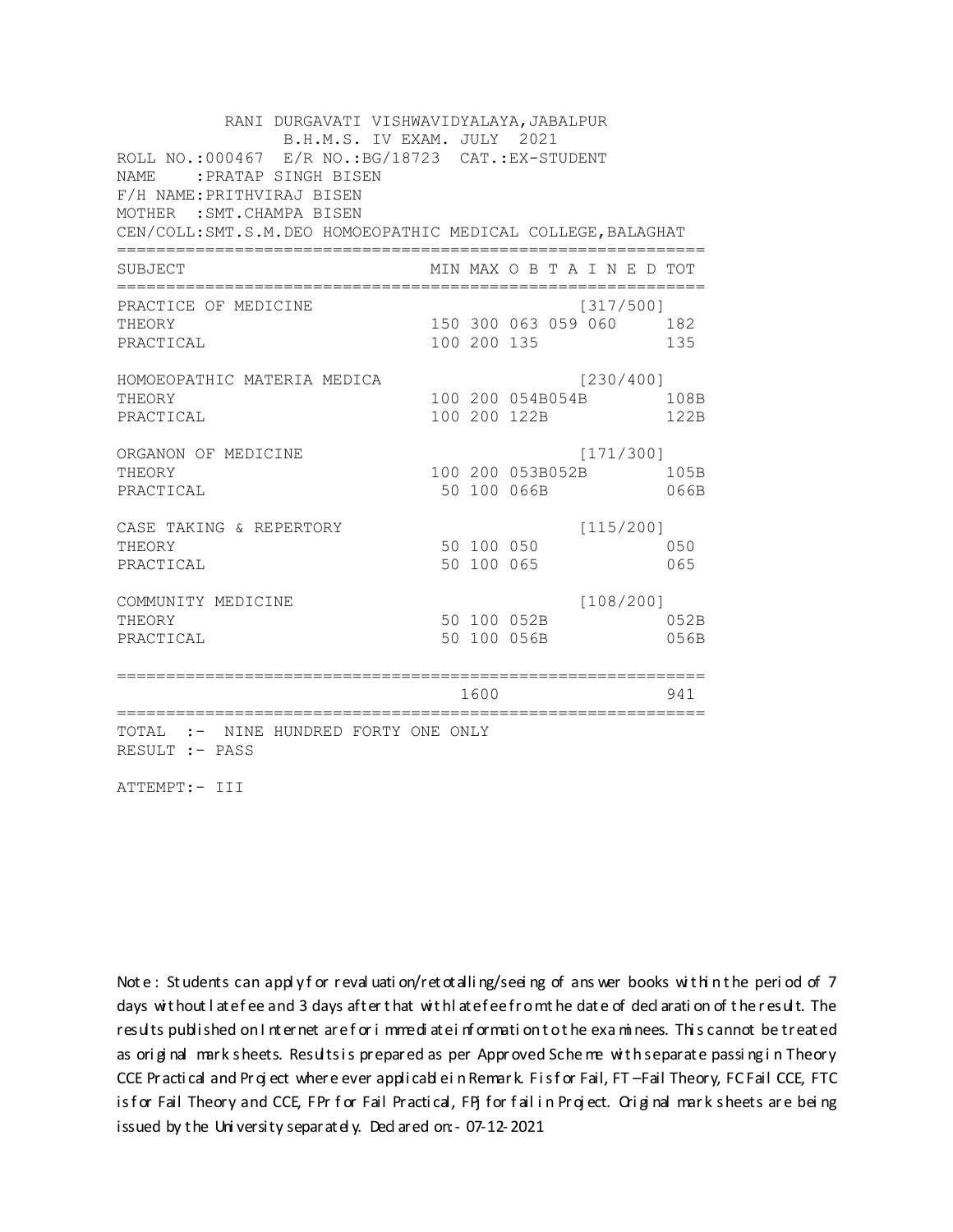RANI DURGAVATI VISHWAVIDYALAYA, JABALPUR B.H.M.S. IV EXAM. JULY 2021 ROLL NO.:000468 E/R NO.: BH/3578 CAT.: EX-STUDENT NAME: MAHESH F/H NAME: PRATHVILAL MOTHER : SMT. KUSMAN PATLE CEN/COLL: SMT.S.M. DEO HOMOEOPATHIC MEDICAL COLLEGE, BALAGHAT MIN MAX O B T A I N E D TOT SUBJECT PRACTICE OF MEDICINE  $[327/500]$ THEORY 150 300 060B050B057B 167B PRACTICAL 100 200 160B 160B HOMOEOPATHIC MATERIA MEDICA  $[254/400]$ 100 200 050 054 104 THEORY PRACTICAL 100 200 150 150 ORGANON OF MEDICINE  $[165/300]$ THEORY 100 200 055 054 109 PRACTICAL 50 100 056 056 CASE TAKING & REPERTORY  $[120/200]$ 50 100 050B THEORY 050B PRACTICAL 50 100 070B 070B  $[110/200]$ COMMUNITY MEDICINE 50 100 050 050 THEORY PRACTICAL 50 100 060 060 1600 1600 976 TOTAL :- NINE HUNDRED SEVENTY SIX ONLY RESULT :- PASS

ATTEMPT:- II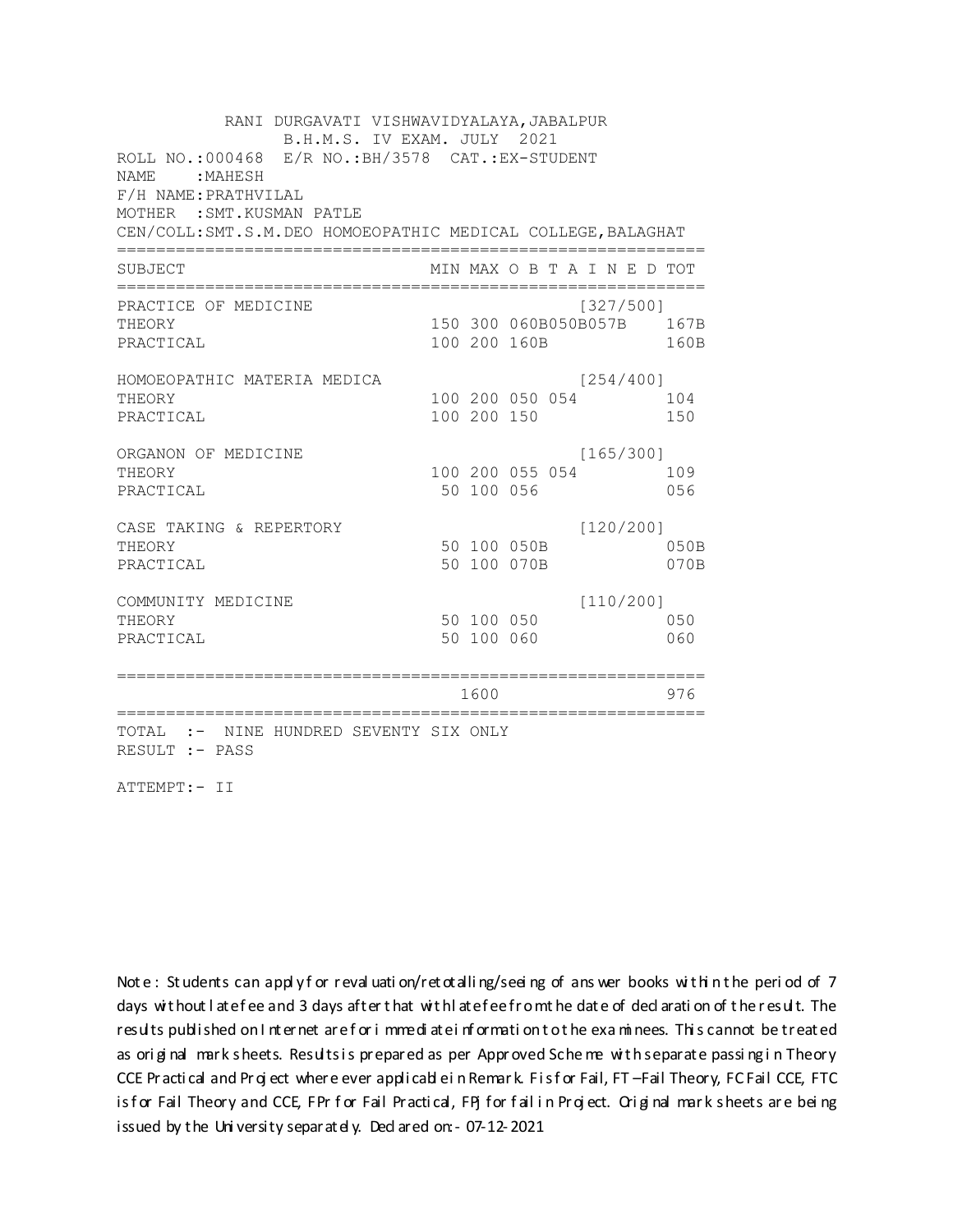RANI DURGAVATI VISHWAVIDYALAYA, JABALPUR B.H.M.S. IV EXAM. JULY 2021 ROLL NO.:000469 E/R NO.: BH/3564 CAT.: EX-STUDENT NAME: ANAND SAGAR F/H NAME: RAM CHANDRA MOTHER : SMT. SUKKHEE CEN/COLL: SMT.S.M. DEO HOMOEOPATHIC MEDICAL COLLEGE, BALAGHAT MIN MAX O B T A I N E D TOT SUBJECT PRACTICE OF MEDICINE  $[347/500]$ THEORY 150 300 069 068 060 197 PRACTICAL 100 200 150 150 HOMOEOPATHIC MATERIA MEDICA  $[277/400]$ 100 200 058 069 127 THEORY PRACTICAL 100 200 150 150 ORGANON OF MEDICINE  $[189/300]$ THEORY 100 200 055B060B 115B PRACTICAL 50 100 074B 074B  $[131/200]$ CASE TAKING & REPERTORY 50 100 053B THEORY 053B PRACTICAL 50 100 078B 078B  $[131/200]$ COMMUNITY MEDICINE 50 100 055B 055B THEORY PRACTICAL 50 100 076B 076B 1600 1600 1075 TOTAL :- ONE THOUSAND SEVENTY FIVE ONLY RESULT :- PASS

ATTEMPT:- II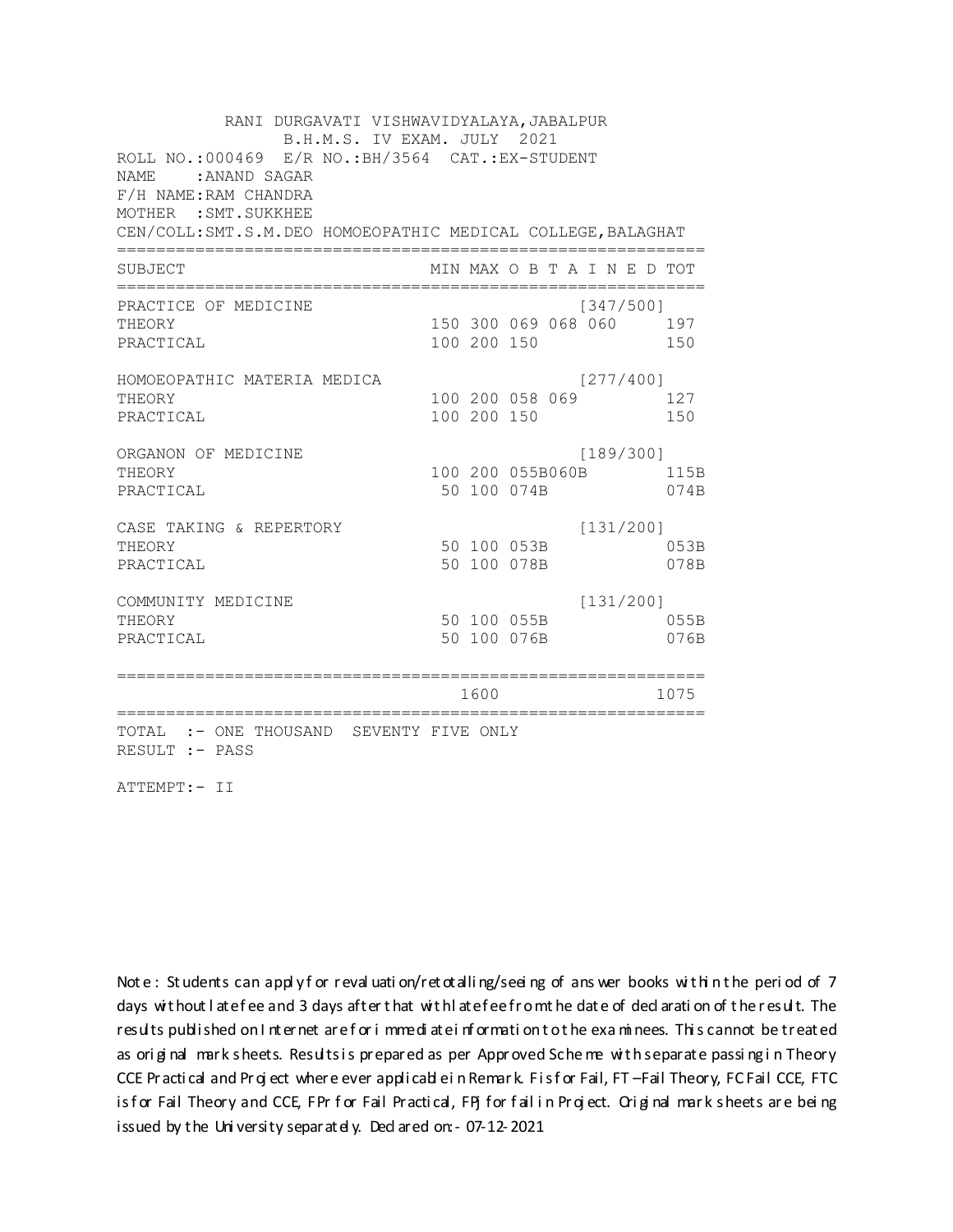RANI DURGAVATI VISHWAVIDYALAYA, JABALPUR B.H.M.S. IV EXAM. JULY 2021 ROLL NO.:000470 E/R NO.:BD/35502 CAT.:EX-STUDENT NAME: : THAKUR PRASANTKUMAR HARGOVIND F/H NAME: HARGOVIND THAKUR MOTHER : SMT. USHABAI CEN/COLL: SMT.S.M. DEO HOMOEOPATHIC MEDICAL COLLEGE, BALAGHAT MIN MAX O B T A I N E D TOT SUBJECT PRACTICE OF MEDICINE  $[287/500]$ 150 300 070B056B046B 172B THEORY PRACTICAL 100 200 115B 115B HOMOEOPATHIC MATERIA MEDICA  $[225/400]$ 100 200 055B052B 107B THEORY PRACTICAL 100 200 118B 118B ORGANON OF MEDICINE  $[161/300]$ THEORY 100 200 053B054B 107B PRACTICAL 50 100 054B 054B  $[110/200]$ CASE TAKING & REPERTORY 50 100 050 THEORY 050 50 100 060 PRACTICAL 060  $[107/200]$ COMMUNITY MEDICINE 50 100 052B 052B THEORY PRACTICAL 50 100 055B 055B 1600 1600 890 TOTAL :- EIGHT HUNDRED NINETY ONLY RESULT :- PASS

ATTEMPT:- III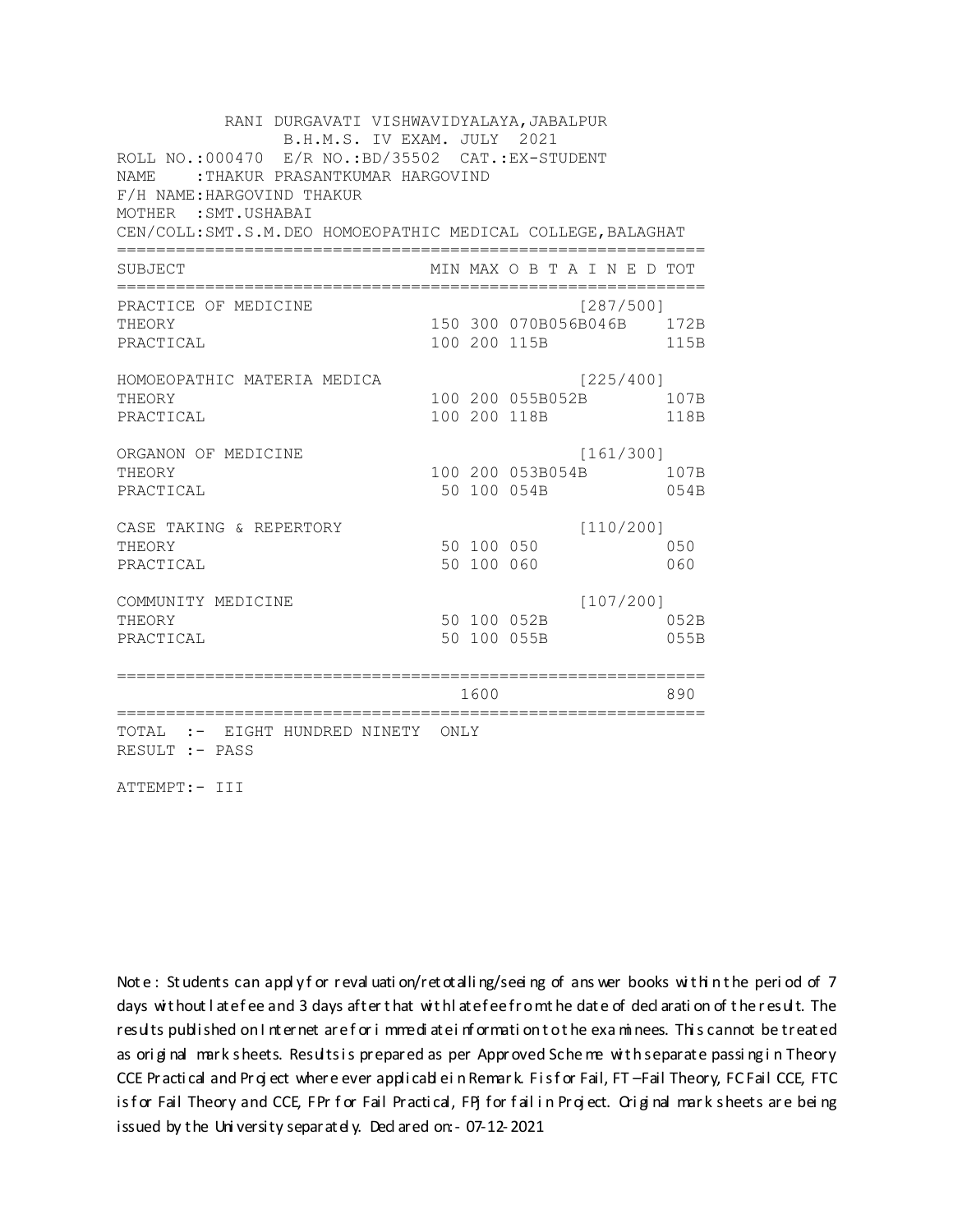RANI DURGAVATI VISHWAVIDYALAYA, JABALPUR B.H.M.S. IV EXAM. JULY 2021 ROLL NO.:000471 E/R NO.: BH/3569 CAT.: EX-STUDENT NAME : GULSHAN BASONE F/H NAME: BHARATLAL MOTHER : SMT. PUSHTAKALA CEN/COLL: SMT.S.M. DEO HOMOEOPATHIC MEDICAL COLLEGE, BALAGHAT MIN MAX O B T A I N E D TOT SUBJECT PRACTICE OF MEDICINE  $[311/500]$ 150 300 065B060B056B 181B **THEORY** PRACTICAL 100 200 130B 130B HOMOEOPATHIC MATERIA MEDICA  $[246/400]$ 100 200 056 065 121 THEORY PRACTICAL 100 200 125 125 ORGANON OF MEDICINE  $[172/300]$ THEORY 100 200 051B059B 110B PRACTICAL 50 100 062B 062B CASE TAKING & REPERTORY  $[106/200]$ 50 100 050B THEORY 050B PRACTICAL 50 100 056B 056B  $[106/200]$ COMMUNITY MEDICINE 50 100 052B 052B THEORY PRACTICAL 50 100 054B 054B 1600 1600 941 TOTAL :- NINE HUNDRED FORTY ONE ONLY RESULT :- PASS

ATTEMPT:- II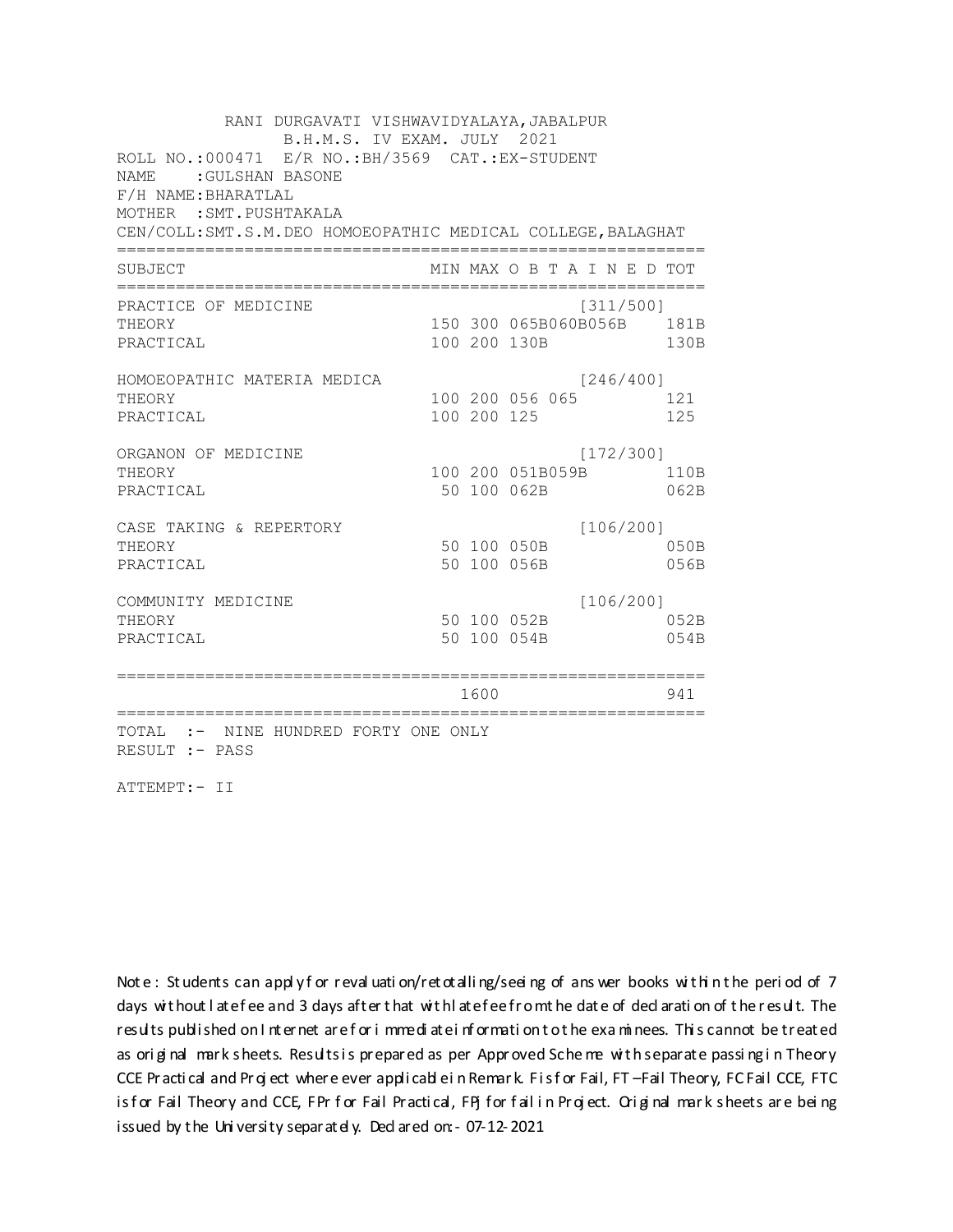RANI DURGAVATI VISHWAVIDYALAYA, JABALPUR B.H.M.S. IV EXAM. JULY 2021 ROLL NO.:000472 E/R NO.:BF/31254 CAT.:EX-STUDENT NAME :PRAVEEN KUMAR F/H NAME:BALCHAND BHAGADKAR MOTHER :SMT.LILA BAI BHAGADKAR CEN/COLL:SMT.S.M.DEO HOMOEOPATHIC MEDICAL COLLEGE,BALAGHAT ============================================================ SUBJECT MIN MAX O B T A I N E D TOT ============================================================ PRACTICE OF MEDICINE [310/500] THEORY 150 300 061 061 058 180 PRACTICAL 100 200 130 130 HOMOEOPATHIC MATERIA MEDICA [246/400] THEORY 100 200 052 064 116 PRACTICAL 100 200 130 130 ORGANON OF MEDICINE [158/300] THEORY 100 200 053 051 104 PRACTICAL 650 100 054 054 CASE TAKING & REPERTORY [106/200] THEORY 3 3 3 3 4 50 100 052B PRACTICAL 50 100 054B 054B COMMUNITY MEDICINE [104/200] THEORY 50 100 051B 051B PRACTICAL 50 100 053B 053B ============================================================ 1600 924 ============================================================ TOTAL :- NINE HUNDRED TWENTY FOUR ONLY RESULT :- PASS

ATTEMPT:- III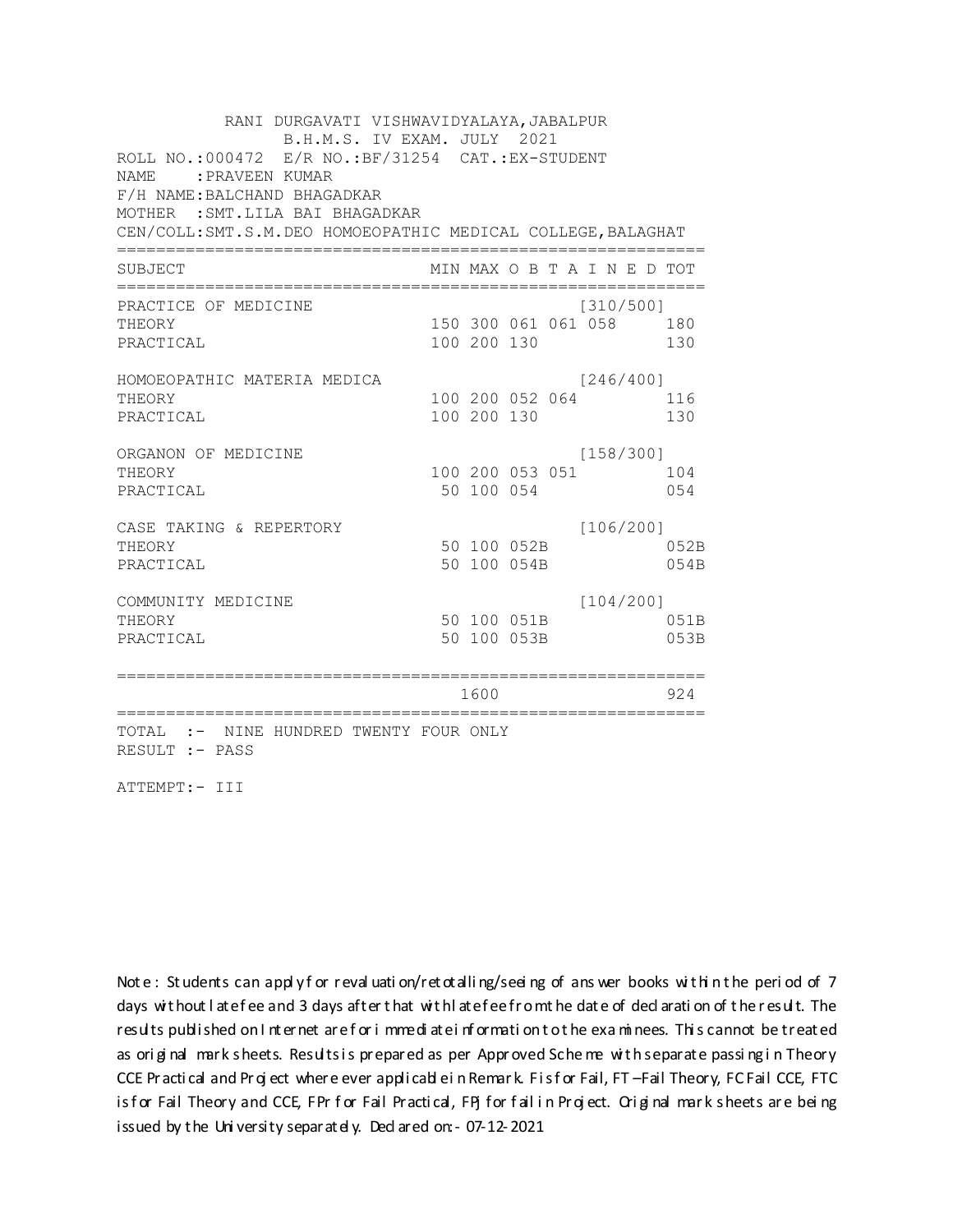| RANI DURGAVATI VISHWAVIDYALAYA, JABALPUR<br>B.H.M.S. IV EXAM. JULY 2021<br>ROLL NO.:000473 E/R NO.: BH/3590 CAT.: EX-STUDENT<br><b>NAME</b><br>:KU.SHIFALI KAMDE<br>F/H NAME: MADHUKAR KAMDE<br>MOTHER : SMT. MAMTA KAMDE<br>CEN/COLL: SMT.S.M. DEO HOMOEOPATHIC MEDICAL COLLEGE, BALAGHAT |             |                                  |           |                                 |
|--------------------------------------------------------------------------------------------------------------------------------------------------------------------------------------------------------------------------------------------------------------------------------------------|-------------|----------------------------------|-----------|---------------------------------|
| SUBJECT                                                                                                                                                                                                                                                                                    |             | MIN MAX O B T A I N E D TOT      |           |                                 |
| PRACTICE OF MEDICINE<br>THEORY<br>PRACTICAL                                                                                                                                                                                                                                                | 100 200 130 |                                  | [242/500] | 150 300 029 033 050 112F<br>130 |
| HOMOEOPATHIC MATERIA MEDICA<br>THEORY<br>PRACTICAL                                                                                                                                                                                                                                         | 100 200 125 | 100 200 057 056                  | [238/400] | 113<br>125                      |
| ORGANON OF MEDICINE<br>THEORY<br>PRACTICAL                                                                                                                                                                                                                                                 | 50 100 052  | 100 200 050 052                  | [154/300] | 102<br>052                      |
| CASE TAKING & REPERTORY<br>THEORY<br>PRACTICAL                                                                                                                                                                                                                                             |             | 50 100 050B<br>50 100 054B       | [104/200] | 050B<br>054B                    |
| COMMUNITY MEDICINE<br>THEORY<br>PRACTICAL                                                                                                                                                                                                                                                  | 50 100 054  | 50 100 004                       | [058/200] | 004F<br>0.54                    |
| =========================                                                                                                                                                                                                                                                                  | 1600        | -=============================== |           | 796                             |
| TOTAL :- SEVEN HUNDRED NINETY SIX ONLY<br>RESULT :- COMP<br>REMARK :- COMP. IN PMD COM<br>ATTEMPT:- II                                                                                                                                                                                     |             |                                  |           |                                 |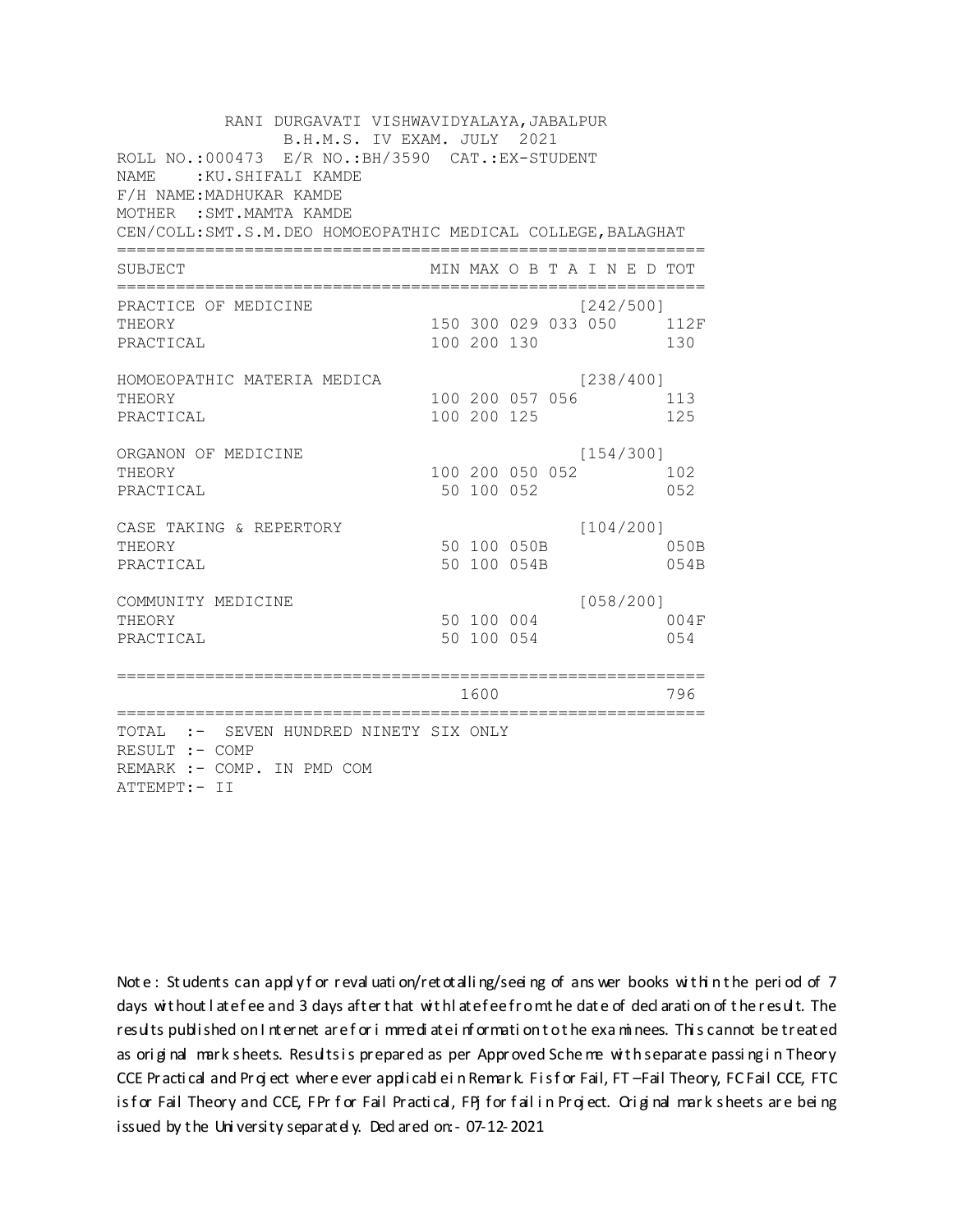RANI DURGAVATI VISHWAVIDYALAYA, JABALPUR B.H.M.S. IV EXAM. JULY 2021 ROLL NO.:000475 E/R NO.:AO/78102 CAT.:EX-STUDENT NAME :DEVENDRA KUMAR MARTHE F/H NAME:SALIKRAM MARTHE MOTHER :SMT.SUSHRI NIRMALA MARTHE CEN/COLL:SMT.S.M.DEO HOMOEOPATHIC MEDICAL COLLEGE,BALAGHAT ============================================================ SUBJECT MIN MAX O B T A I N E D TOT ============================================================ PRACTICE OF MEDICINE [299/500] THEORY 150 300 071 043 050 164 PRACTICAL 100 200 135 135 HOMOEOPATHIC MATERIA MEDICA [242/400] THEORY 100 200 058 054 112 PRACTICAL 100 200 130 130 ORGANON OF MEDICINE [159/300] THEORY 100 200 055 050 105 PRACTICAL 650 100 054 054 CASE TAKING & REPERTORY [105/200] THEORY 3 - 2012 - 2022 - 2022 - 2022 - 2023 - 2023 - 2023 - 2023 - 2023 - 2023 - 2023 - 2023 - 2023 - 2023 - 2023 - 2023 - 2023 - 2023 - 2023 - 2023 - 2023 - 2023 - 2023 - 2023 - 2023 - 2023 - 2023 - 2023 - 2023 - 2023 - 2 PRACTICAL 50 100 055B 055B COMMUNITY MEDICINE [110/200] THEORY 50 100 050B 050B PRACTICAL 50 100 060B 060B ============================================================ 1600 915 ============================================================ TOTAL :- NINE HUNDRED FIFTEEN ONLY RESULT :- PASS

ATTEMPT:- II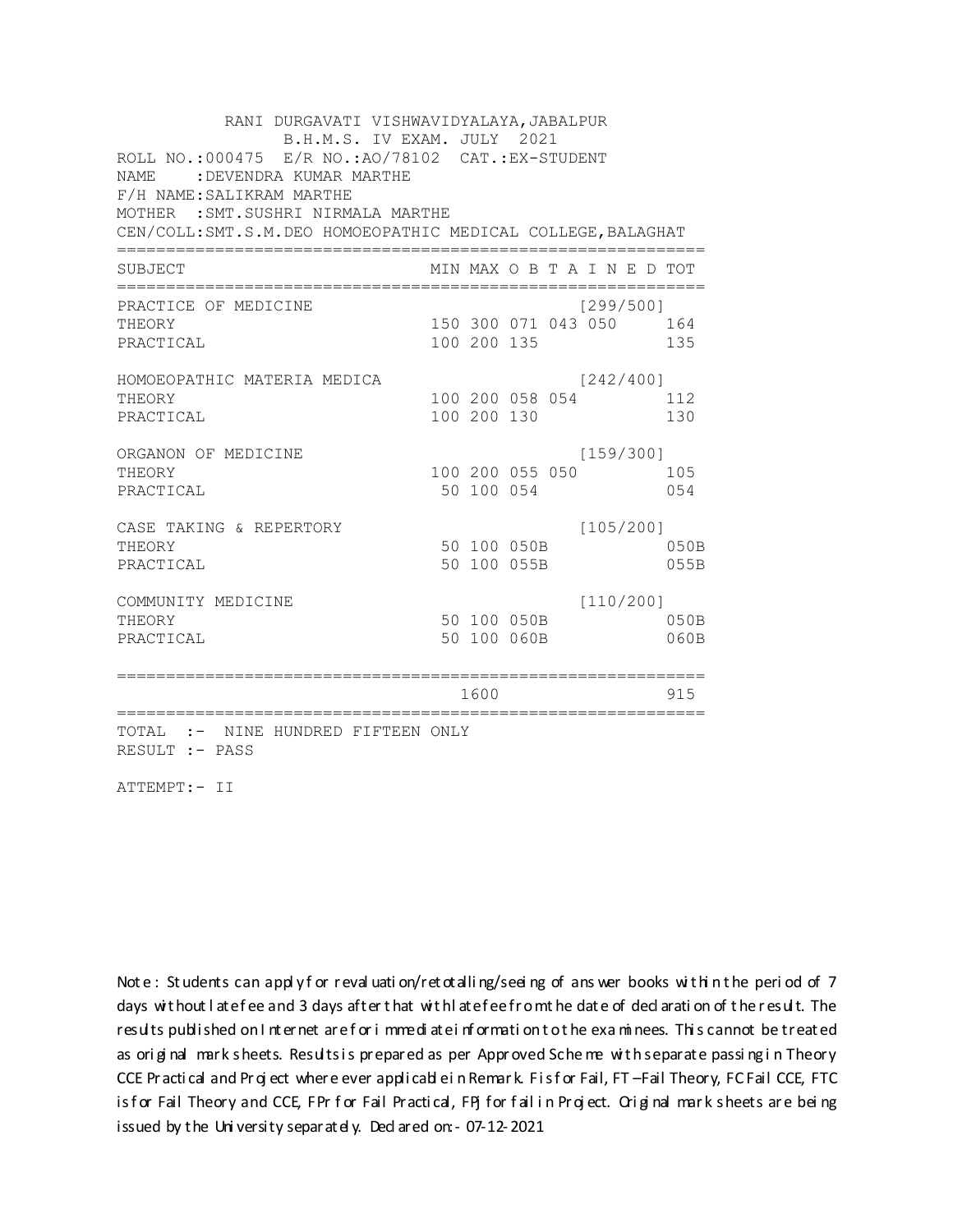RANI DURGAVATI VISHWAVIDYALAYA, JABALPUR B.H.M.S. IV EXAM. JULY 2021 ROLL NO.:000477 E/R NO.: BH/3534 CAT.: EX-STUDENT NAME: : HEMANT KUMAR RAHANGDALE F/H NAME: DHARAM CHAND RAHANGDALE MOTHER : SMT. GANGOTRI CEN/COLL: SMT.S.M. DEO HOMOEOPATHIC MEDICAL COLLEGE, BALAGHAT MIN MAX O B T A I N E D TOT SUBJECT PRACTICE OF MEDICINE  $[305/500]$ 150 300 063 050 052 165 THEORY PRACTICAL 100 200 140 140 HOMOEOPATHIC MATERIA MEDICA [223/400] 100 200 056B051B 107B THEORY PRACTICAL 100 200 116B 116B ORGANON OF MEDICINE  $[133/300]$ THEORY 100 200 023 052 075F PRACTICAL 50 100 058 058 CASE TAKING & REPERTORY  $[110/200]$ 50 100 050B THEORY 050B PRACTICAL 50 100 060B 060B  $[113/200]$ COMMUNITY MEDICINE 50 100 051 051 THEORY PRACTICAL 50 100 062 062 1600 1600 884 TOTAL :- EIGHT HUNDRED EIGHTY FOUR ONLY RESULT :- COMP REMARK :- COMP. IN OOM ATTEMPT:- II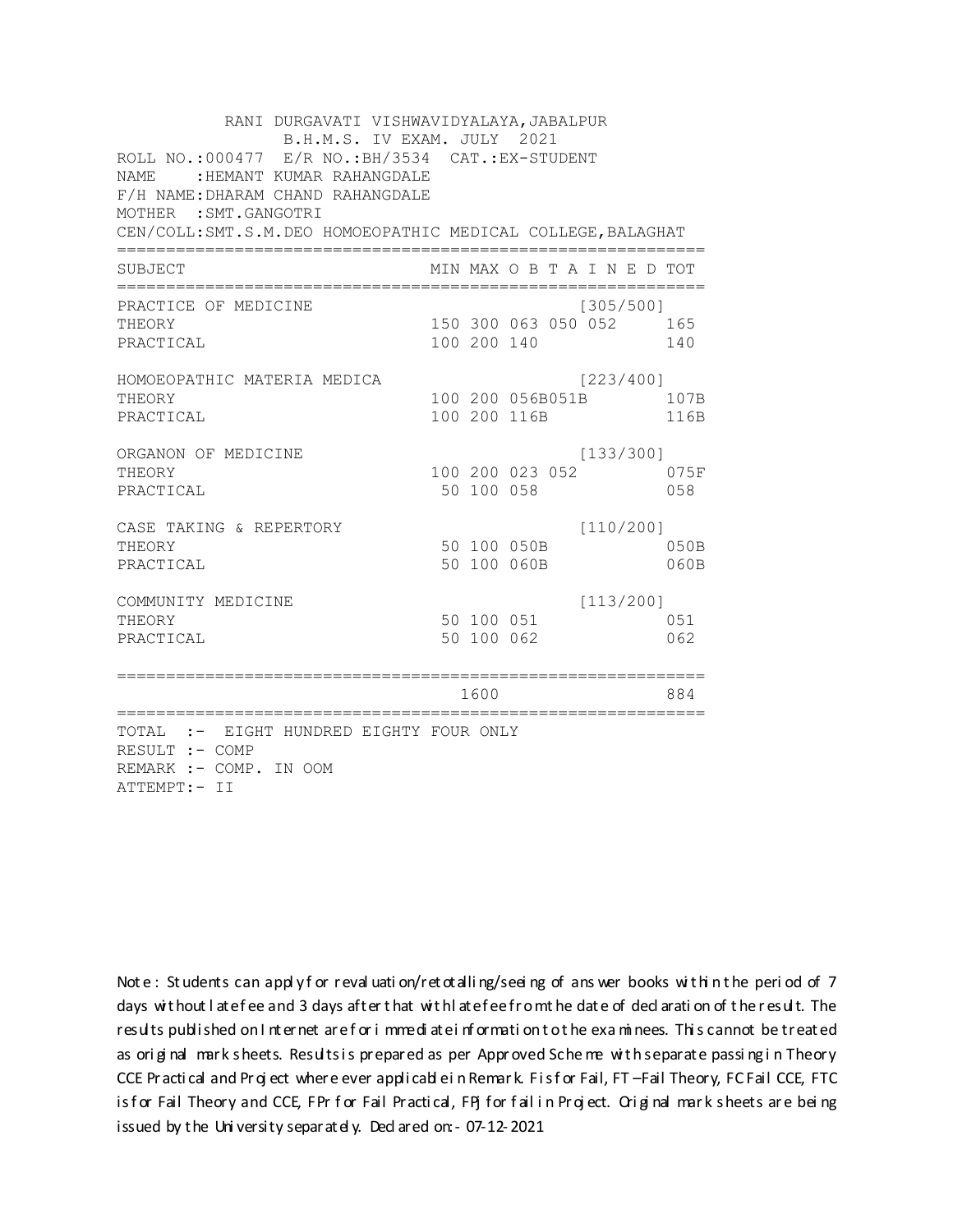RANI DURGAVATI VISHWAVIDYALAYA, JABALPUR B.H.M.S. IV EXAM. JULY 2021 ROLL NO.: 000478 E/R NO.: BF/31249 CAT.: EX-STUDENT NAME: ADIL KHAN F/H NAME: SAFI KHAN MOTHER : SMT. NAFISHA CEN/COLL: SMT.S.M. DEO HOMOEOPATHIC MEDICAL COLLEGE, BALAGHAT MIN MAX O B T A I N E D TOT SUBJECT  $[278/5001]$ PRACTICE OF MEDICINE 150 300 068 020 055 143F **THEORY** PRACTICAL 100 200 135 135 HOMOEOPATHIC MATERIA MEDICA [221/400] 100 200 057B060B 117B THEORY PRACTICAL 100 200 104B 104B ORGANON OF MEDICINE  $[162/300]$ THEORY 100 200 055B051B 106B PRACTICAL 50 100 056B 056B  $[105/200]$ CASE TAKING & REPERTORY 50 100 050B THEORY  $050B$ PRACTICAL 50 100 055B 055B  $[106/200]$ COMMUNITY MEDICINE 50 100 050B 050B THEORY 50 100 056B PRACTICAL 056B 1600 000 872 TOTAL :- EIGHT HUNDRED SEVENTY TWO ONLY RESULT :- COMP REMARK :- COMP. IN PMD ATTEMPT:- II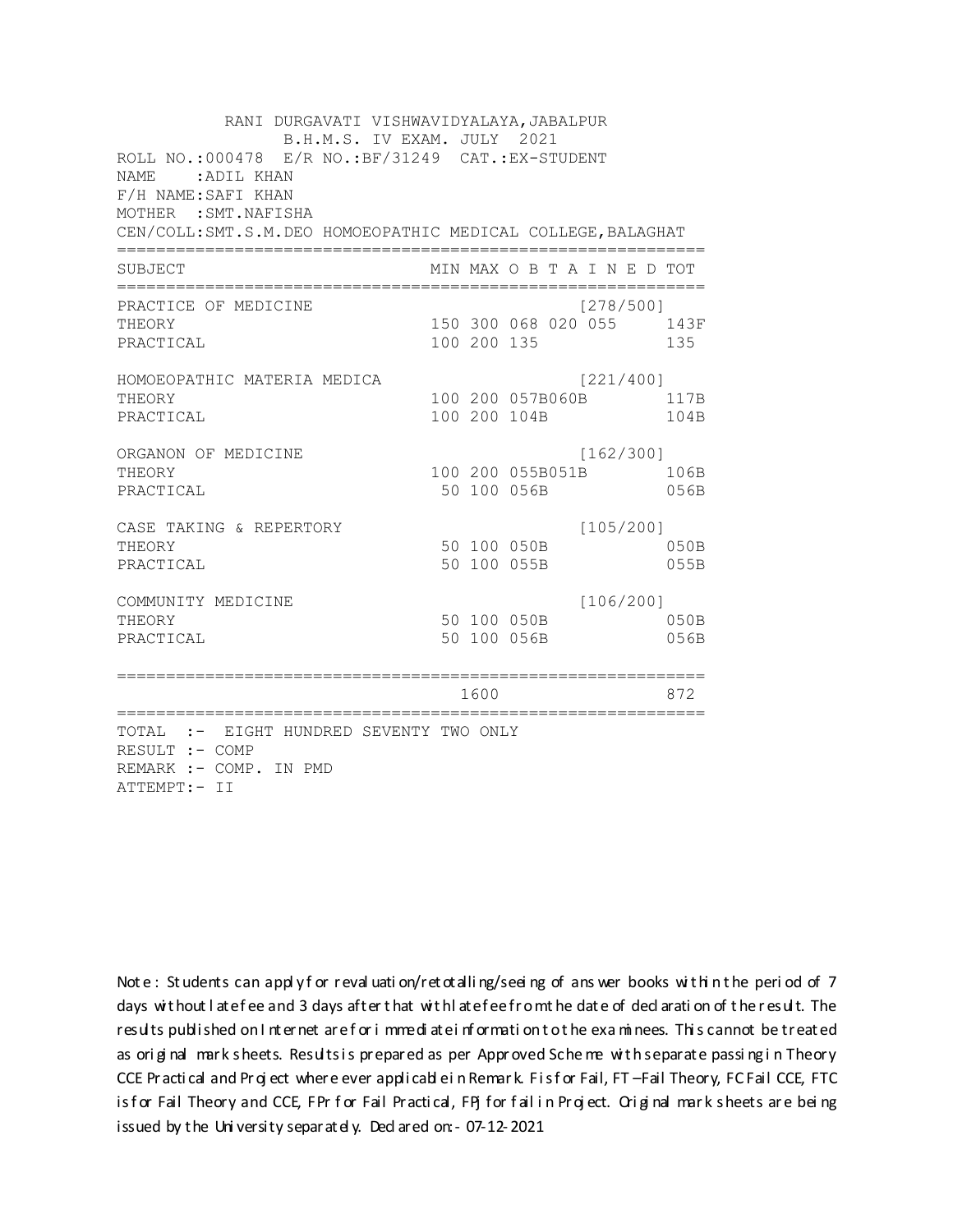RANI DURGAVATI VISHWAVIDYALAYA, JABALPUR B.H.M.S. IV EXAM. JULY 2021 ROLL NO.:000479 E/R NO.: BC/27746 CAT.: EX-STUDENT NAME : GANGA RAM THAKRE F/H NAME: JIYA LAL THAKRE MOTHER : SMT. DHANNUBAI THAKRE CEN/COLL: SMT.S.M. DEO HOMOEOPATHIC MEDICAL COLLEGE, BALAGHAT MIN MAX O B T A I N E D TOT SUBJECT PRACTICE OF MEDICINE  $[268/500]$ 150 300 054B038B061B 153B THEORY PRACTICAL 100 200 115B 115B HOMOEOPATHIC MATERIA MEDICA  $[236/400]$ 100 200 050 056 106 THEORY PRACTICAL 100 200 130 130 ORGANON OF MEDICINE  $[164/300]$ THEORY 100 200 055B051B 106B PRACTICAL 50 100 058B 058B  $[110/200]$ CASE TAKING & REPERTORY 50 100 054B THEORY 054B PRACTICAL 50 100 056B 056B  $[111/200]$ COMMUNITY MEDICINE 50 100 050B  $050B$ THEORY PRACTICAL 50 100 061B 061B 1600 1600 889 TOTAL :- EIGHT HUNDRED EIGHTY NINE ONLY RESULT :- PASS

ATTEMPT:- II